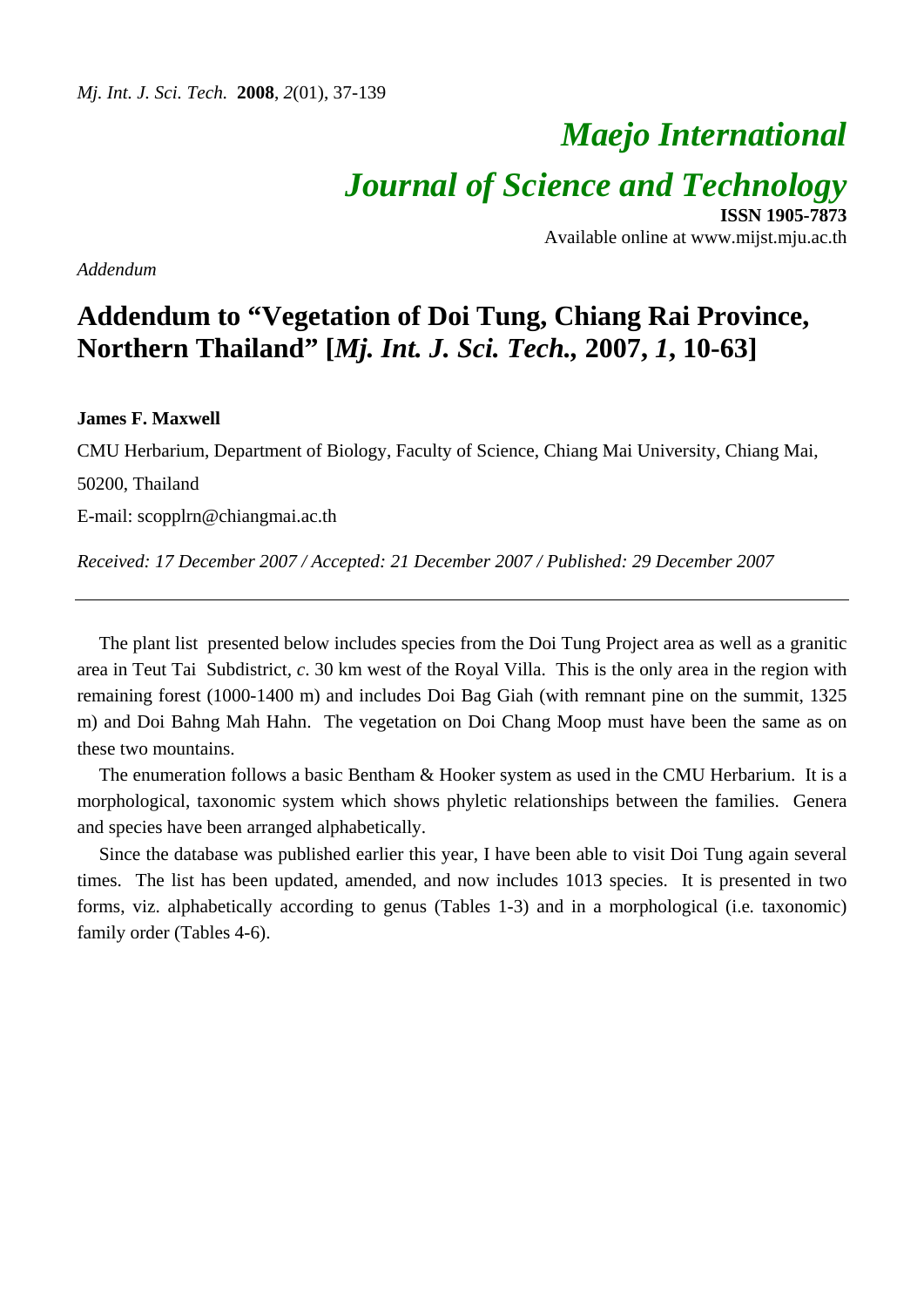| <b>Notes</b> |                                                           |                            |                                        |                          |
|--------------|-----------------------------------------------------------|----------------------------|----------------------------------------|--------------------------|
| Habit:       | $t = tree$                                                | $s=$ shrub                 | $sc = scandent$                        | $l$ = treelet            |
|              | $v =$ vine                                                | $cr = creeping$            | wc= woody climber                      |                          |
|              |                                                           |                            |                                        | ped= perenninal          |
| Aped:        | $a=$ annual                                               | pe= perennial evergreen    | pd= perennial deciduous                | evergreen+deciduous      |
| Life mode:   | $aqu = aquatic$                                           | $epl = epilithic$          | nat= naturalized                       | $str = \text{strangler}$ |
|              | $car =$ carnivorous                                       | $gro = ground$             | par = parasite                         | wee= weed                |
|              | cul= cultivated                                           | hyp=hyperparasite          | $r$ he = rheophyte                     |                          |
|              | $epi = epiphyte$                                          | int= introduced/not native | sap=saprophyte                         |                          |
| Abundance:   | $0$ = Probably extirpated                                 |                            | $3=$ Medium abundance                  |                          |
|              | $1 =$ Down to a few individuals, in danger of extirpation |                            | $4=$ Common, but not dominant          |                          |
|              | $2=$ Rare                                                 |                            | $5 =$ Abundant                         |                          |
| Habitat:     | bb/df= bamboo+deciduous forest                            |                            | $eg/pine = evergreen$ with pine forest |                          |
|              | da= disturbed areas, roadsides                            |                            | egf= evergreen forest                  |                          |
|              | do/pine= dipterocarp-oak+pine forest                      |                            | mxf= mixed evergreen+deciduous forest  |                          |
|              | dof= deciduous dipterocarp+oak forest                     |                            | sg= secondary growth                   |                          |
|              | eg/bb= evergreen with bamboo forest                       |                            |                                        |                          |
| Bedrock:     | $gr =$ granite                                            | $ls = limestone$           | ss= sandstone                          |                          |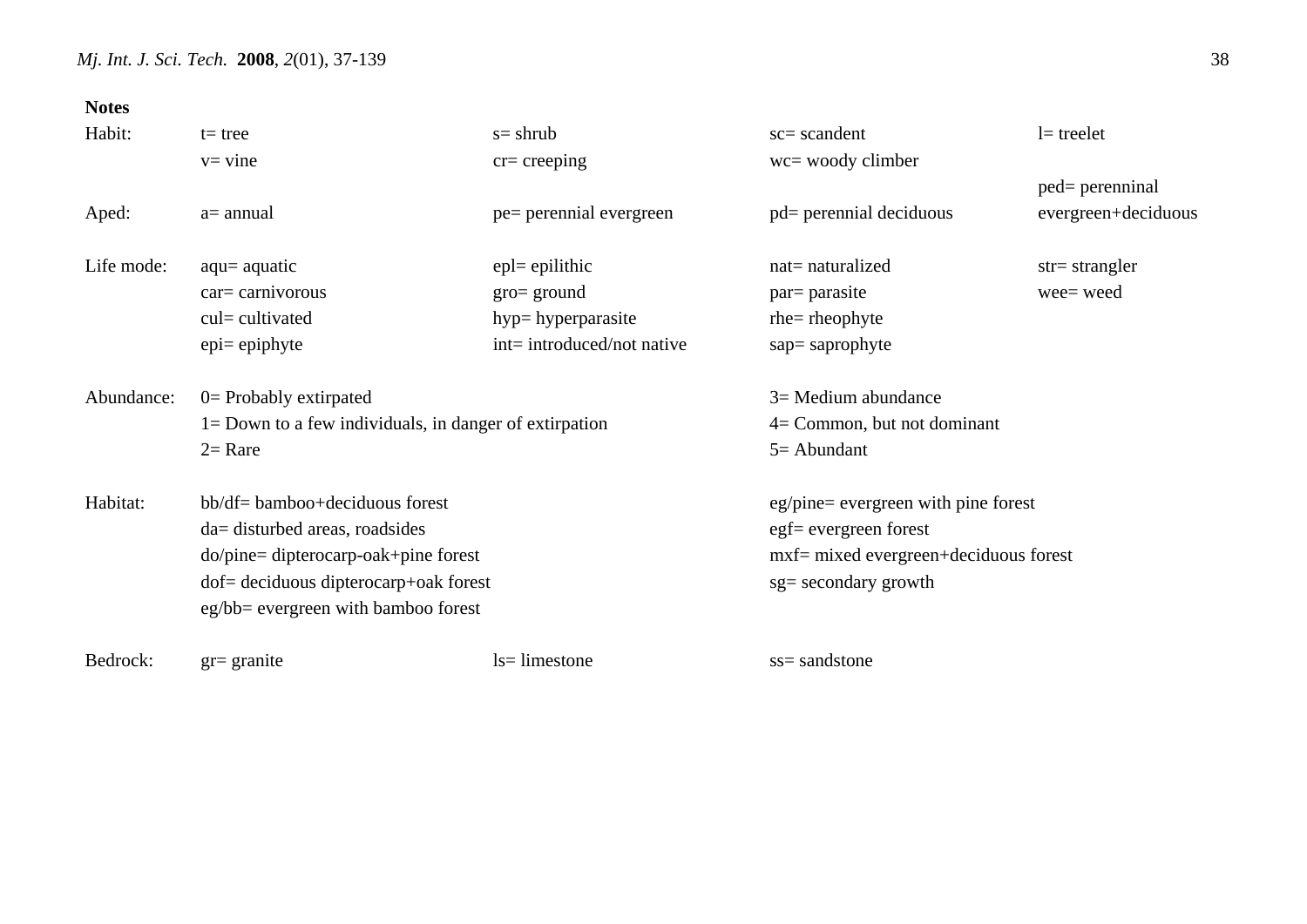### **Table 1.** List of plant species (dicot) under phylum angiospermae surveyed at Doi Tung, Chiang Rai Province

|                                                                                           |                                  |              |      |                    |                |                                |                | Lower         | Upper | <b>Flowering</b> | <b>Fruiting</b> | Leafing  |                    |
|-------------------------------------------------------------------------------------------|----------------------------------|--------------|------|--------------------|----------------|--------------------------------|----------------|---------------|-------|------------------|-----------------|----------|--------------------|
| <b>Species</b>                                                                            | Family                           | <b>Habit</b> | Aped | Life mode          | Abundance      | <b>Habitat</b>                 | <b>Bedrock</b> | Elevation (m) |       |                  | <b>Months</b>   |          | <b>Collected</b>   |
| Abelmoschus moschatus Medic.<br>Ssp. Moschatus var. moschatus                             | Malvaceae                        | h            | a    | gro                | $\overline{2}$ | da, sg                         | qr             | 1000          | 1200  | oс               |                 | my-dc    |                    |
| Acacia megaladena Desv. Var.<br>Garrettii Niels.                                          | Lequminosae,<br>Mimosoideae      | <b>WC</b>    | pd   | gro                | 3              | rocks in mxf<br>cliffs         | ls             | 1300          | 1425  | ap-jn            | ja-fb           | ap-ja    | flowers, fruits    |
| Acalypha kerrii Craib                                                                     | Euphorbiaceae                    | s            | pe   | qro                | 3              | rocks in<br>mxf, eg/bb         | ls             | 1200          | 1400  | my-jn            |                 | ap-dc    | flowers            |
| Acer chiangdaoensis Santi.                                                                | Aceraceae                        | $\mathbf{f}$ | pd   | gro, epl           | 3              | rocks in<br>mxf, egf<br>cliffs | Is             | 1300          | 1425  | my-in            | il-fb           | ia-nv    | flowers,<br>fruits |
| Achyranthes aspera L.                                                                     | Amaranthaceae                    | h            | a    | gro, wee           | 3              | eg/bb, da,<br>sq               | ls.            | 400           | 1250  | dc-fb            | mr-ap           | my-dc    | flowers            |
| Achyranthes bidentata Bl. Var.<br>bidentata                                               | Amaranthaceae                    | h            | a    | gro, wee           | 3              | egf, eg/bb                     | ls             | 1200          | 1375  | $SD-OC$          | nv-dc           | my-dc    | flowers            |
| Achyrospermum densiflorum Bl.                                                             | Labiatae                         | h            | a    | gro                | $\overline{2}$ | eg/bb                          | gr             | 1100          | 1250  |                  | nv-dc           | my-dc    | fruits             |
| Acrocarpus fraxinifolius Wight<br>ex Arn.                                                 | Leguminosae,<br>Caesalpinioideae |              | pd   | gro                | 3              | rocks in egf,<br>cliffs        | gr, Is         | 1000          | 1400  | ja-fb            | ap              | ap-nv    |                    |
| Actephila excelsa (Dalz.) M. A.<br>var. excelsa                                           | Euphorbiaceae                    |              | рe   | epl                | $\overline{2}$ | rocks in eqf                   | ls             | 1300          | 1375  | ag-sp            | oc-nv           | ja-dc    | fruits             |
| Actinodaphne henryi Gamb.                                                                 | Lauraceae                        | t            | pe   | gro                | 3              | egf, eg/bb                     | gr, Is         | 925           | 1400  | ja               | my              | ja-dc    |                    |
| Adenia penangiana (Wall. Ex G.<br>Don) Wilde var. Parvifolia<br>(Pierre ex Gagnep.) Wilde | Passifloraceae                   | $\mathsf{V}$ | a    | gro                | $\overline{2}$ | da, sq                         | qr             | 1000          | 1150  |                  |                 | my-dc    |                    |
| Adenosma<br>(Lour.)<br>merica<br>Merr.                                                    | Scrophulariaceae                 | h            | a    | gro                | 3              | eg/pine                        | gr             | 1250          | 1325  | SD-OC            | nv-dc           | my-dc    | flowers            |
| Aeginetia indica Roxb.                                                                    | Orobanchaceae                    | h            | pd   | gro, par           | 3              | rocks in mxf<br>cliffs, egf    | gr, Is         | 600           | 1500  | sp               | oc-dc           | leafless |                    |
| Aerva sanguilonenta (L.) Bl.                                                              | Amaranthaceae                    | h            | a    | gro                | 3              | rocks in eqf<br>cliffs         | ls             | 1200          | 1400  | ja-ap            |                 | ja-dc    | flowers            |
| hildebrandii<br>Aeschynanthus<br>Hemsl.                                                   | Gesneriaceae                     | h.           | рe   | epi                | $\overline{2}$ | egf, eg/bb                     | ls             | 1200          | 1400  |                  |                 | ja-dc    |                    |
| Aeschynanthus<br>macranthus<br>(Merr.) Pell.                                              | Gesneriaceae                     | $\mathsf{v}$ | рe   | epi                | $\overline{2}$ | rocks in<br>mxf, eg/bb         | gr, Is         | 1300          | 1425  | il-sp            | dc-mr           | ja-dc    | flowers.<br>fruits |
| Aeschynomene mericana L.                                                                  | Lequminosae,<br>Papilionoideae   | h            | a    | gro, int, nat, wee | 3              | da, sg                         | gr             | 400           | 1000  | SD-OC            | dc              | my-dc    | flowers            |
| Aesculus assamica Griff.                                                                  | Hippocastanaceae                 | t            | pd   | gro, cul           | 3              | eg/pine da                     | ls             | 1300          | 1350  | ap               |                 | fb-dc    | flowers            |
| Afgekia fillipes (Dunn) Gees.                                                             | Leguminosae,<br>Papilionoideae   | <b>WC</b>    | pd   | qro                | 3              | egf,eg/bb                      | qr             | 1000          | 1400  | mr-ap            | $sp-oc$         | ap-ja    |                    |
| Afzelia xylocarpa (Kurz) Craib                                                            | Leguminosae,<br>Caesalpinioideae |              | pd   | gro                | $\overline{2}$ | bb/df                          | gr, Is         | 500           | 700   |                  |                 | my-dc    |                    |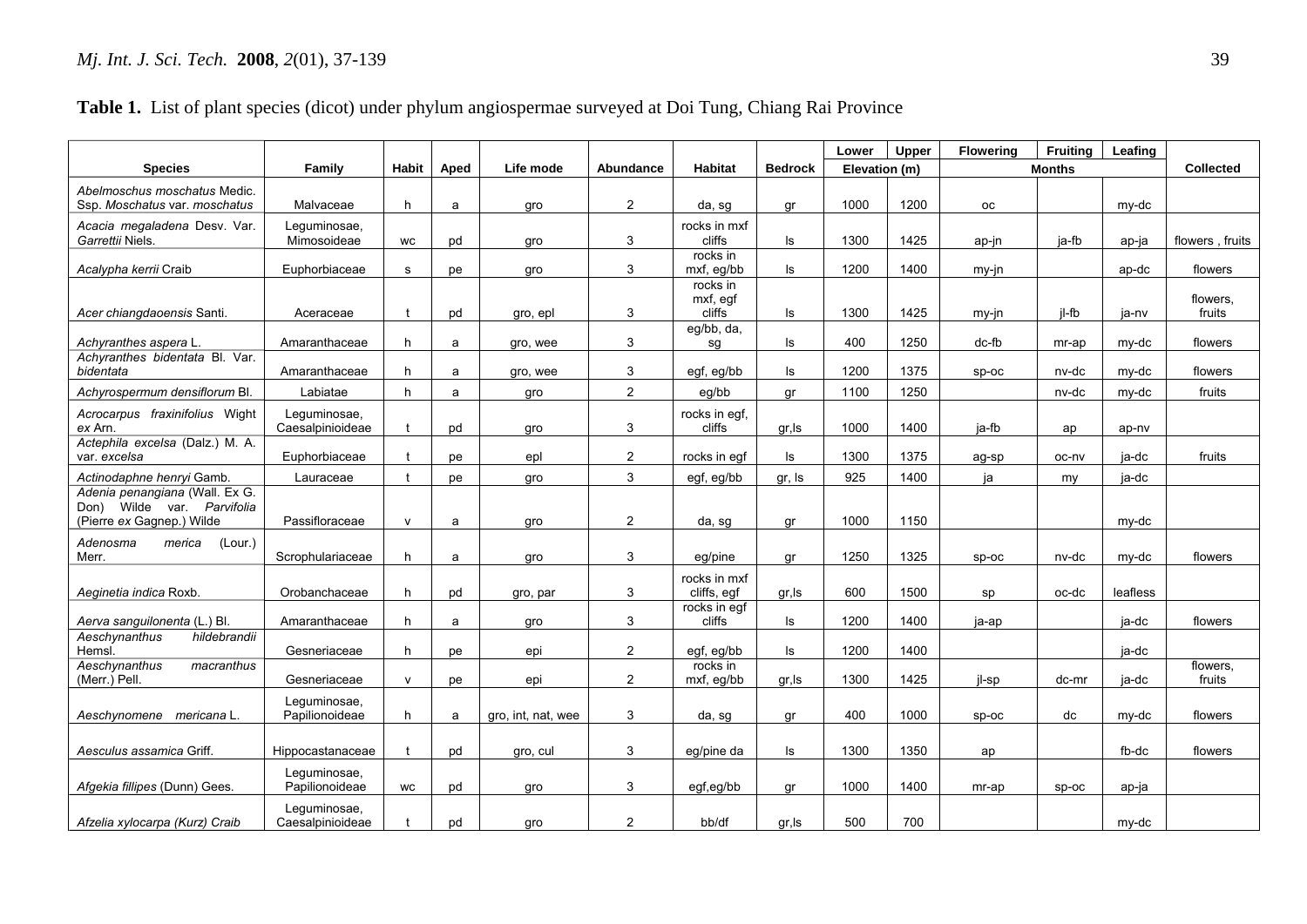| Agalia                                            | Meliaceae                   |              | pe | gro      | $\overline{2}$ | rocks in egf,<br>cliffs                         | ls.        | 1350 | 1375 |       |              | ja-dc |                                    |
|---------------------------------------------------|-----------------------------|--------------|----|----------|----------------|-------------------------------------------------|------------|------|------|-------|--------------|-------|------------------------------------|
| Agalia elliptica Bl.                              | Meliaceae                   | - †          | pe | gro      | $\overline{2}$ | egf                                             | ls.        | 1200 | 1400 |       | ja-fb, my-jn | ja-dc | fruits                             |
| Agapetes lobbii Cl.                               | Ericaceae                   |              | pe | epl, gro | 3              | rocks in mxf<br>cliffs                          | ls         | 1375 | 1425 | ja-fb |              | ja-dc | flowers                            |
| Agapetes megacarpa W.W. Sm.                       | Ericaceae                   |              | pe | epl      | 3              | rocks in mxf<br>cliffs                          | ls.        | 1375 | 1425 | oc-fb | ap           | ja-dc | flowers                            |
| Ageratum conyzoides L.                            | Compositae                  | h            | a  | gro, wee | 3              | da, sg                                          | gr, ls, ss | 400  | 1525 | jn-fb | ag-fb        | my-fb |                                    |
| Aglaia lawii (Wight) Sald. ex<br>Rama.            | Meliaceae                   | t. I         | pe | gro      | 3              | mxf, egf, eg/bb                                 | ls         | 1200 | 1400 | sp    | ap-my        | ja-dc | flowers, fruits                    |
| Aglaia spectabilis (Miq.) Jain &<br>Benn.         | Meliaceae                   | $\mathbf{f}$ | pe | gro      | 3              | streams in eqf.<br>eg/bb                        | qr         | 1100 | 1300 | jl-ag |              | ja-dc | flowers                            |
| Ajuga brateosa Wall. ex Bth.                      | Labiatae                    | h            | a  | gro      | $\overline{2}$ | eg/bb, da                                       |            | 1100 | 1225 | ja-fb | mr           | ag-mr | flowers                            |
| Alangium barbatum (R.Br.)<br>Baill. var. barbatum | Alangiaceae                 |              | pe | gro      | $\overline{2}$ | egf                                             | ls.        | 1100 | 1400 | ap    | $sp-oc$      | ja-dc | flowers, fruits                    |
| Alangium chinense (Lour.)<br>Harms                | Alangiaceae                 | $\mathbf{f}$ | pd | gro      | 3              | eq/bb, da, sq                                   | gr, Is     | 550  | 700  |       | nv           | my-fb |                                    |
| Alangium kurzii Craib                             | Alangiaceae                 | $\mathbf{f}$ | pd | gro      | 3              | egf, da                                         | gr,ls      | 600  | 1500 | ap-my |              | ap-dc | flowers                            |
| Albizia chinensis (Osb.) Merr.                    | Leguminosae,<br>Mimosoideae |              | pd | gro      | 3              | da, sg, eb/bb                                   | gr         | 750  | 1525 | ap-jn | dc-fb        | mr-ja | flowers, fruits                    |
| Albizia crassiramea Lace                          | Leguminosae,<br>Mimosoideae |              | pd | gro      | 3              | da, sg                                          | gr         | 800  | 1100 | ag-sp |              | fb-dc | flowers                            |
| Albizia lucidor (Steud.) I. Niels.                | Leguminosae,<br>Mimosoideae |              | pe | gro      | $\overline{2}$ | eg/bb                                           | gr         | 1000 | 1250 |       |              | ja-dc |                                    |
| Albizia odoratissima (L. f.) Bth.                 | Leguminosae,<br>Mimosoideae |              | pe | gro      | 3              | egf, da, sg                                     | gr         | 1000 | 1550 | ap-my |              | ja-dc | Flowers                            |
| Alchornea rugosa (Lour.) M. A.<br>var. rugosa     | Euphorbiaceae               |              | pe | gro      | 3              | rocks in mxf,<br>egf cliffs                     | ls.        | 1200 | 1400 | ja-fb |              | ja-dc | flowers $\mathcal{S}, \mathcal{Q}$ |
| Alectra avensis (Bth.) Merr.                      | Scrophulariaceae            | h            | a  | gro      | $\overline{2}$ | eg/pine, da                                     | qr         | 1250 | 1500 | oc-dc | dc-ja        | my-dc | <b>Flowers</b>                     |
| Allophyllus cobbe (L.) Raeus.                     | Sapindaceae                 | t.I          | pe | gro      | 3              | rocks in mxf.<br>egf, eg/bb                     | ls.        | 1200 | 1400 | jl-nv | oc-fb        | ja-dc | flowers, fruits                    |
| Alseodaphne                                       | Lauraceae                   |              | pe | gro      | $\overline{2}$ | streams in egf,<br>eq/bb                        | gr         | 1100 | 1300 | nv-dc | jl-ag        | ja-dc | flowers, fruits                    |
| Alstonia scholaris (L.) R.Br. var.<br>scholaris   | Apocynaceae                 | $\mathbf{f}$ | pd | gro      | 3              | egf, da                                         | gr         | 1000 | 1400 | sp-oc |              | mr-dc | Flowers                            |
| Alternanthera sessilis (L.) DC.<br>var. sessilis  | Amaranthaceae               | h            | pe | aqu, gro | 3              | ponds, streams<br>in egf, wet<br>areas in eg/bb | gr         | 750  | 1100 | my-jn | jn-jl        | ja-dc | <b>Flowers</b>                     |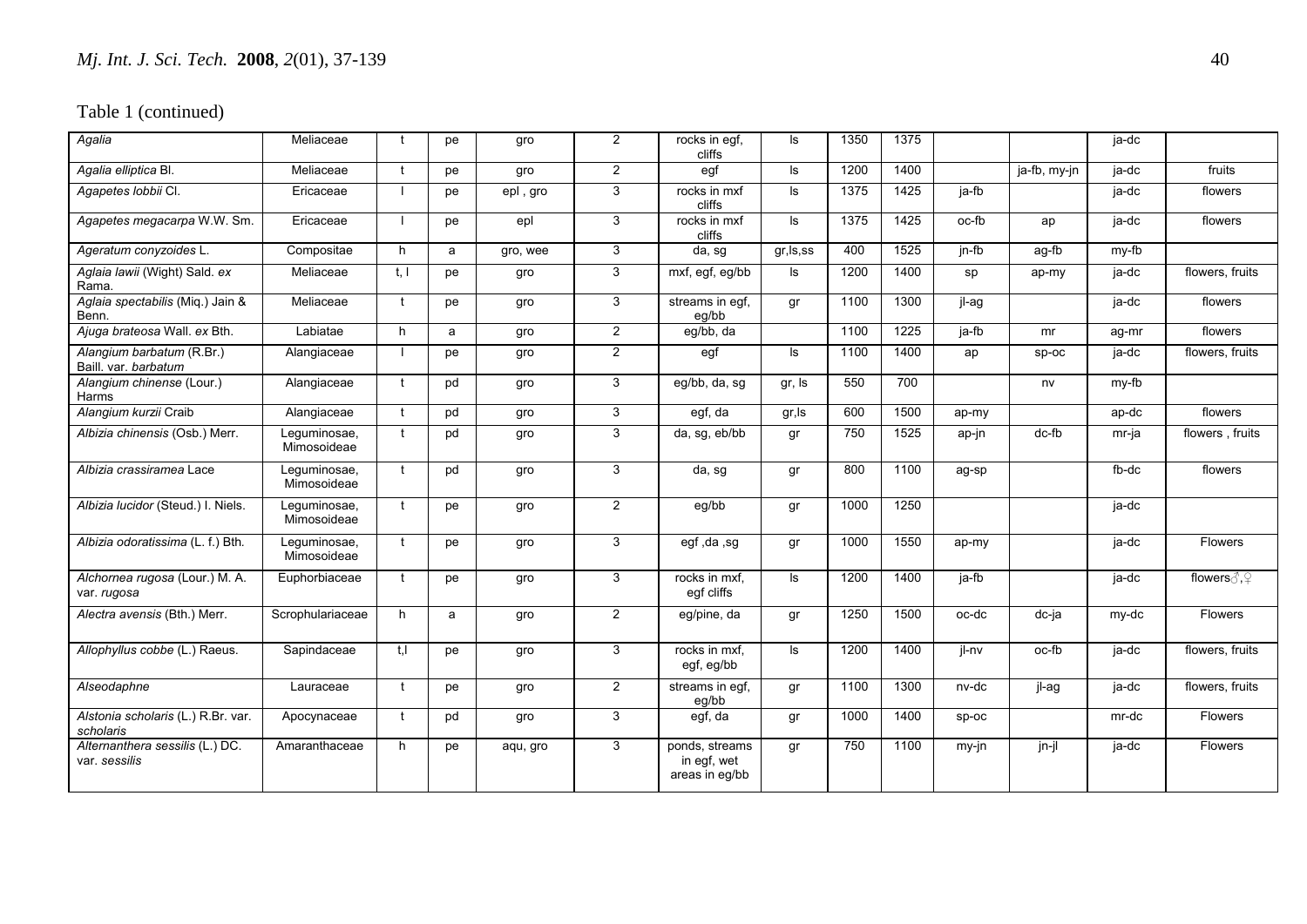| Amalocalyx microlobus Pierre<br>ex Spire                                            | Apocynaceae                    | V,WC         | pe | gro           | 3              | egf, eg/pine, da                                 | gr     | 1000 | 1400 | my-jl |         | ja-dc | flowers                               |
|-------------------------------------------------------------------------------------|--------------------------------|--------------|----|---------------|----------------|--------------------------------------------------|--------|------|------|-------|---------|-------|---------------------------------------|
| Amaranthus spinosus L.                                                              | Amaranthaceae                  | h            | a  | gro, wee      | 3              | da                                               | gr     | 400  | 1150 | dc-fb | ja-mr   | sp-mr | flowers                               |
| Amaranthus viridis L.                                                               | Amaranthaceae                  | h            | a  | gro, wee      | 3              | da                                               | gr     | 500  | 1500 | ja-dc | ja-dc   | ja-dc |                                       |
| Anacolosa ilicoides Mast.                                                           | Olacaceae                      | $\mathbf{f}$ | рe | gro           | $\overline{2}$ | egf                                              | gr, Is | 1100 | 1350 | jn-sp | $mr-mv$ | ja-dc |                                       |
| Anaphalis adnata DC.                                                                | Compositae                     | h            | a  | gro           | 3              | eq/pine, da,<br>eq/bb                            | qr     | 1100 | 1325 | oc-dc | nv-ja   | my-ja | flowers, fruits                       |
| Anaphalis margaritacea (L.)<br>Bth.                                                 | Compositae                     | h            | a  | gro           | 3              | eg/pine, da                                      | gr     | 1200 | 1325 | sp-fb | oc-fb   | my-fb | flowers                               |
| Andrographis laxiflora (Bl.)<br>Lindau                                              | Acanthaceae                    | h            | a  | gro, epl      | $\overline{2}$ | rocks, streams,<br>wet areas in<br>eq/bb, cliffs | gr,ls  | 1200 | 1375 | ag-oc |         | my-dc |                                       |
| Anneslea fragrans Wall.                                                             | Theaceae                       | t            | рe | gro           | 3              | egf, eg/pine                                     | gr     | 1200 | 1450 | nv-dc | ap*my   | ja-dc | flowers                               |
| Anogeissus acuminata (Roxb.<br>ex DC.) Guill & Perr.                                | Combretaceae                   | $\mathbf{f}$ | pd | gro           | 3              | bb/df, eg/bb                                     | gr, Is | 500  | 1200 | ja-mr | ap-my   | my-dc |                                       |
| Antidesma acidum Retz.                                                              | Euphorbiaceae                  |              | pd | gro           | 3              | eg/bb, da                                        | gr     | 1000 | 1400 | my-jn |         | my-dc | flowers♀                              |
| Antidesma bunius (L.) Spreng.<br>var. bunius                                        | Euphorbiaceae                  | t            | pe | gro           | 3              | egf, eg/bb                                       | gr, Is | 1200 | 1500 |       | ag-sp   | ja-dc | fruits                                |
| Antidesma montanum Bl. var.<br>montanum                                             | Euphorbiaceae                  | $\mathbf{f}$ | pe | gro           | 3              | egf, eg/bb                                       | ls     | 1200 | 1350 | ap    |         | ja-dc | flowers ∂                             |
| Antidesma sootepense Craib                                                          | Euphorbiaceae                  | t.l          | pe | gro           | 3              | egf,eg/bb                                        | gr, Is | 800  | 1300 | my-ag | jl-dc   | ja-dc | flowers $\text{C}, \text{C}$ , fruits |
| Aphanamixis polystachya<br>(Wall.) R.Parker                                         | Meliaceae                      | $\mathbf{f}$ | pe | gro           | 3              | egf, eg/bb                                       | gr     | 1000 | 1400 |       | ap-jn   | ja-dc | fruits                                |
| Aporosa octandra (B.-H. ex<br>D.Don) Vick. var. octandra                            | Euphorbiaceae                  |              | pd | gro           | $\overline{3}$ | eq/bb, da                                        | gr, Is | 1200 | 1375 | ja-fb | $my-in$ | my-dc | fruits                                |
| Aporosa octandra (B.-H. ex<br>D.Don) Vick. var. yunnanensis<br>(Pax & Hoffm.) Schot | Euphorbiaceae                  |              | pd | gro           | 3              | egf                                              | gr     | 1100 | 1450 | ja-fb | my-jn   | ap-dc | fruits                                |
| Aporosa villosa (Lindl.) Baill.                                                     | Euphorbiaceae                  | $\mathbf{f}$ | pd | gro           | 3              | eg/bb, da, sg                                    | gr     | 1000 | 1200 | ja-fb | $my-in$ | ap-ja | flowers ∂                             |
| Aporosa yunnanensis (Pax &<br>Hoff.) Metc.                                          | Euphorbiaceae                  | t            | pe | gro           | 3              | egf, da, sg                                      | gr     | 1100 | 1300 | ja-fb | my-jn   | ja-dc | flowers ∂                             |
| Aquilaria crassna Pierre ex Lec.                                                    | Thymeleaceae                   | $\mathbf{f}$ | pd | gro           | $\mathbf 1$    | eg/bb                                            | ls     | 1200 | 1250 |       |         | fb-dc |                                       |
| Arachis pintoi Krap. & Greg.                                                        | Leguminosae,<br>Papilionoideae | h            | рe | gro, cul, int | 3              | da                                               | gr     | 400  | 1100 | ja-dc |         | ja-dc | flowers                               |
| Aralia thomsonii Seem. ex Cl.                                                       | Araliaceae                     |              | pe | gro           | 3              | egf, da, sg                                      | gr, Is | 1000 | 1450 | my-jn | jl-ag   | ja-dc | flowers, fruits                       |
| Archidendron clyperia (Jack)<br>Niels. ssp. clypearia var.<br>clypearia             | Leguminosae,<br>Mimosoideae    | $\mathbf t$  | pe | gro           | 3              | da, sg                                           | gr, Is | 1000 | 1400 | fb-mr | ap-jn   | ja-dc |                                       |
| Ardisia attenuata Wall ex A. DC.                                                    | Myrsinaceae                    |              | pe | gro           | $\overline{2}$ | rocks in mxf.<br>egf cliffs                      | ls     | 1400 | 1425 | ja-dc |         | ja-dc | flowers                               |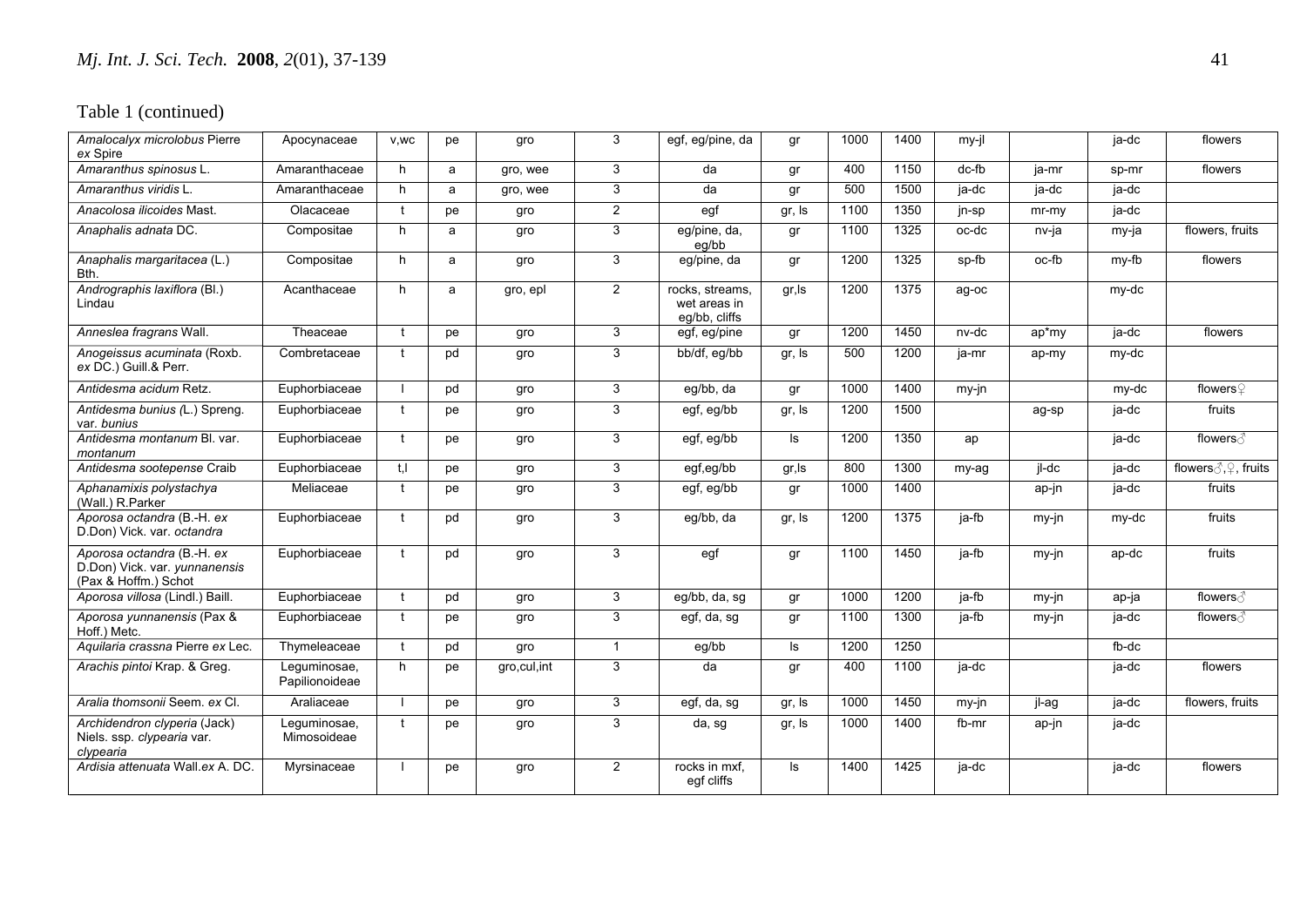| Ardisia corymbifera Mez var.<br>corymbifera                                       | Myrsinaceae                      |              | pe | gro      | 3              | egf                          | gr, Is     | 1000 | 1375 | my-jn    | oc-dc | ja-dc    | flowers, fruits                       |
|-----------------------------------------------------------------------------------|----------------------------------|--------------|----|----------|----------------|------------------------------|------------|------|------|----------|-------|----------|---------------------------------------|
| Ardisia quinquegona Bl.                                                           | Myrsinaceae                      |              | pe | gro      | 3              | streams in eqf               | gr, Is     | 1100 | 1350 | ap       | my-jl | ja-dc    | Fruits                                |
| Argostemma lobbii Hk. f.                                                          | Rubiaceae                        | h            | a  | epl      | 3              | rocks in egf.<br>eg/bb       | ls.        | 1200 | 1400 | ja ag    |       | my-dc    | flowers                               |
| Argostemma verticillatum Wall.                                                    | Rubiaceae                        | h            | pd | epl      | 3              | rocks in mxf.<br>eg/bb       | ls         | 1200 | 1425 | jn-jl    | jl-ag | my-dc    | flowers, fruits                       |
| Argyreia aggregata (Roxb.)<br>Choisy                                              | Convolvulaceae                   | WC           | pd | gro      | 3              | $eg/bb$ ,<br>egf,da,sg       | ls         | 1100 | 1500 | oc-ja    |       | my-dc    | flowers                               |
| Argyreia capitiformis (Poir.)<br>Oost.                                            | Convolvulaceae                   | $\mathsf{v}$ | pe | gro      | $\mathbf{3}$   | eg/bb, da, sg                | gr         | 1000 | 1500 | nv-dc    | fb-mr | ja-dc    | flowers                               |
| Argyreia henryi (Craib) Craib                                                     | Convolvulaceae                   | WC           | рe | gro      | 3              | da, sg                       | gr         | 1000 | 1200 | oc-nv    |       | ja-dc    | flowers                               |
| Argyreia wallichii Choisy                                                         | Convolvulaceae                   | $\mathsf{v}$ | pd | gro      | $\overline{3}$ | egf,da,sg                    | gr, Is     | 1000 | 1525 | sp-oc    | nv-dc | my-dc    | flowers, fruits                       |
| Aristolochia tagala Cham.                                                         | Aristolochiaceae                 | $\mathsf{v}$ | pd | gro      | 3              | da                           | ls         | 525  | 900  |          |       | my-dc    |                                       |
| Artemisia indica Willd.                                                           | Compositae                       | h            | pd | gro, wee | 3              | da, sg                       | gr, Is     | 1200 | 1525 | sp-dc    | nv-ja | my-dc    | flowers                               |
| Artocarpus thailandicus C.C.<br>Berg                                              | Moraceae                         | t            | pe | gro      | $\mathbf{3}$   | egf, da                      | gr         | 950  | 1500 | my-jn    | my-jn | ja-dc    | flowers, fruits                       |
| Aspidocarya uvifera Hk. f. & Th.                                                  | Menispermaceae                   | $\mathsf{v}$ | pe | gro      | $\overline{2}$ | streams in<br>eg/bb          | gr         | 1200 | 1300 | my-jn    |       | ja-dc    | flowers ∂                             |
| Aspidopterys (aff. thorelii Dop)                                                  | Malpighiaceae                    | WC           | pe | gro      | 3              | rocks in mxf<br>cliffs       | ls         | 1375 | 1425 | sp-oc    | oc-nv | ja-dc    | flowers                               |
| Aspidopterys nutans (Roxb. ex<br>DC.) Juss.                                       | Malpighiaceae                    | WC           | pe | gro      | $\overline{2}$ | da in mxf                    | gr         | 600  | 700  | oc-nv    | mr-ap | ja-dc    |                                       |
| Asystasiella neesiana (Wall.)<br>Lindau                                           | Acanthaceae                      | h            | pe | gro      | 3              | streams in eqf               | gr, Is     | 1200 | 1350 | oc-nv    |       | ja-dc    | flowers                               |
| Baccaurea ramiflora Lour.                                                         | Euphorbiaceae                    | $\mathbf{t}$ | pe | gro      | 3              | mxf                          | ls.        | 600  | 1300 | fb-mr    | my-jn | ja-dc    | flowers, fruits                       |
| Balakata baccata (Roxb.) Ess.                                                     | Euphorbiaceae                    | $\mathbf{f}$ | pe | gro      | 3              | mxf, streams<br>in egf       | ss, gr, ls | 500  | 1100 | fb-mr    | il    | ja-dc    | flowers, fruits                       |
| Balanophora abbreviata Bl.                                                        | Balanophoraceae                  | h            | pd | gro, par | $\overline{a}$ | streams in egf,<br>eg/bb, da | gr, Is     | 1125 | 1350 | oc-nv    | nv-dc | leafless | flowers♀                              |
| Balanophora fungosa J.R. & G.<br>Forst. ssp. indica (Arn.) B. Han.<br>var. indica | Balanophoraceae                  | h            | pe | gro      | $\overline{2}$ | egf                          | ls         | 1000 | 1400 | $dc$ -fb |       | leafless |                                       |
| Balanophora latisepala (Tiegh.)<br>Lec.                                           | Balanophoraceae                  | h            | pd | gro, par | $\overline{2}$ | streams in<br>eg/bb          | gr         | 1150 | 1250 | nv-dc    |       | leafless | flowers $\sqrt{ }$                    |
| Baliospermum calycinum M. A.                                                      | Euphorbiaceae                    |              | pe | gro      | $\overline{2}$ | eqf, rocks in<br>eg/bb       | gr, Is     | 1200 | 1375 | ag-sp    | Sp-oc | ja-dc    | flowers $\text{C}, \text{C}$ , fruits |
| Barleria strigosa Willd.                                                          | Acanthaceae                      | h            | pd | gro      | $\overline{3}$ | bb/df, eg/bb                 | gr, Is     | 500  | 900  | oc-nv    |       | my-dc    |                                       |
| Bauhinia ornata Kurz var. kerrii<br>(Gagnep.) K. & S.S. Lar.                      | Lequminosae,<br>Caesalpinioideae | <b>WC</b>    | pe | gro      | $\mathbf{3}$   | egf, da                      | SS         | 900  | 1100 | fb-mr    |       | ja-dc    | flowers                               |
| Bauhinia variegata L.                                                             | Lequminosae,<br>Caesalpinioideae | $\mathbf{f}$ | pd | gro      | 3              | eg/pine, eg/bb,<br>bb/df     | gr         | 650  | 1525 | ja-fb    |       | jn-fb    |                                       |
|                                                                                   |                                  |              |    |          |                |                              |            |      |      |          |       |          |                                       |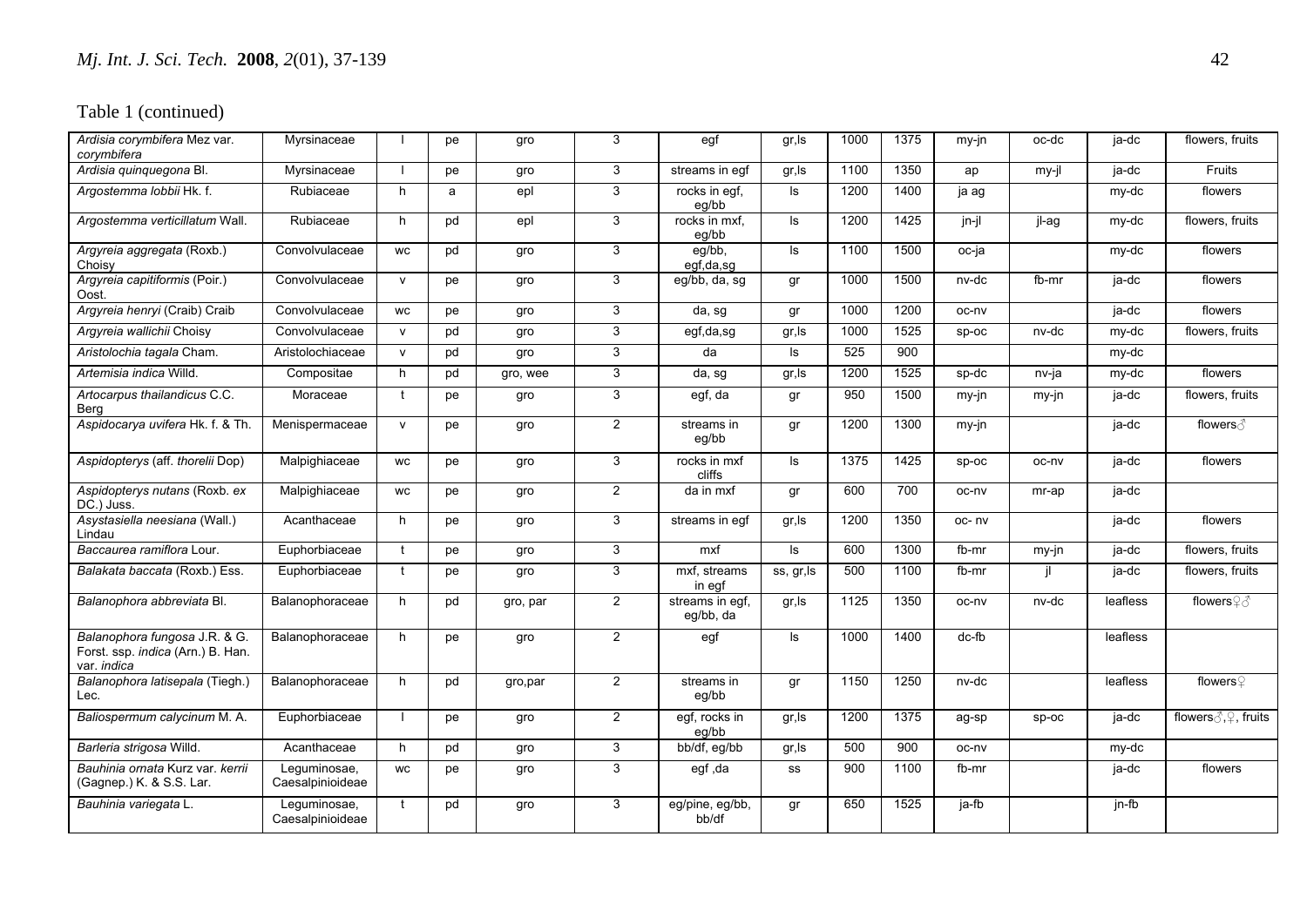| Begonia acetosella Craib                                    | Begoniaceae   | h            | pe | gro, rhe | 3              | streams in egf,<br>wet areas                                     | gr, Is   | 900  | 1500 | mr-ap     | $mr-my$ | ja-dc | flowers, fruits   |
|-------------------------------------------------------------|---------------|--------------|----|----------|----------------|------------------------------------------------------------------|----------|------|------|-----------|---------|-------|-------------------|
| Begonia cathcartii Hk. f. ex Hk.<br>f. & Th.                | Begoniaceae   | h            | pe | gro, epl | 3              | mostly streams<br>in egf,eg/bb,<br>rarely cliffs in<br>egf on Is | gr, Is   | 1200 | 1375 | sp-dc     | nv-ja   | ja-dc | flowers, fruits   |
| Begonia putii Craib                                         | Begoniaceae   | h            | pd | epl      | $\overline{2}$ | rocks in mxf,<br>eqf cliffs                                      | ls       | 600  | 1425 | <b>OC</b> |         | jn-dc | flowers           |
| Begonia sect. Uniplacentales Cl.                            | Begoniaceae   | h            | pd | epl      | 3              | rocks and cliffs<br>in mxf                                       | ls       | 550  | 1375 | sp-nv     | nv-dc   | my-dc | flowers           |
| Beilschmiedia aff. intermedia<br>Allen                      | Lauraceae     | $\mathbf{f}$ | pe | gro      | $\overline{2}$ | egf, eg/bb                                                       | gr       | 1050 | 1200 | my-jn     |         | ja-dc |                   |
| Berchemia floribunda (Wall.)<br>Wall. ex Brongn.            | Rhamnaceae    | <b>WC</b>    | pe | gro      | 3              | streams in eqf.<br>eb/bb                                         | gr       | 1000 | 1300 |           | fb-mr   | ja-dc | fruits            |
| Betula alnoides Ham. ex D.Don                               | Betulaceae    | $\mathbf{t}$ | pd | gro      | $\overline{2}$ | egf, eg/bb                                                       | gr       | 1100 | 1400 | ja-fb     | fb-mr   | fb-dc | flowers ∂         |
| Bidens pilosa L.                                            | Compositae    | h            | a  | gro, wee | 3              | eg/pine, da, sg                                                  | gr       | 700  | 1525 | my-oc     | jn-nv   | my-dc |                   |
| Bischofia javanica Bl.                                      | Euphorbiaceae | $\mathbf{f}$ | pd | gro      | 2              | streams in egf,<br>eg/bb                                         | gr       | 1000 | 1300 | fb-mr     | sp-nv   | mr-fb | fruits            |
| Blumea balsamifera (L.) DC.                                 | Compositae    | h            | a  | gro, wee | $\mathbf{3}$   | da, sg                                                           | gr       | 500  | 1500 | ap-my     | my-jn   | ja-dc | flowers           |
| Blumea lacera (Burm.f.) DC.                                 | Compositae    | h            | a  | gro      | 3              | eg/bb                                                            | gr       | 1000 | 1500 | ja-fb     | fb-mr   | jl-mr | flowers           |
| Blumea napifolia DC.                                        | Compositae    | h            | a  | gro      | 3              | eg/bb                                                            | gr       | 1000 | 1500 | ja-fb     | fb-mr   | jn-mr | flowers           |
| Blumeopsis flava (DC.)<br>Gagnep.                           | Compositae    | h            | a  | gro      | 3              | egf,eg/bb da                                                     | gr       | 1000 | 1500 | dc-ja     | fb-mr   | jn-mr | flowers           |
| Boehmeria aff.thailandica Yaha.                             | Urticaceae    | I, S         | pe | gro      | 3              | egf,da,sg                                                        | Is       | 1000 | 1100 | oc-dc     | ja-dc   | ja-dc | fruits            |
| Boehmeria clidemioides Miq.<br>var. clidemioides            | Urticaceae    | $\mathbf s$  | pe | gro      | $\overline{3}$ | mxf, da                                                          | $\sf ls$ | 1300 | 1400 | ag-sp     |         | ja-dc | flowers♀ 3        |
| Boehmeria diffusa Wedd.                                     | Urticaceae    | s, I         | pe | gro      | $\mathbf{3}$   | egf, eg/pine,<br>da, sg                                          | gr       | 1000 | 1525 | jn-oc     |         | ja-dc | flowers ∂         |
| Boehmeria hamiltoniana Wall.<br>ex Wedd.                    | Urticaceae    | WC,S         | pe | epl      | 3              | streams in eqf                                                   | gr       | 1100 | 1300 | ja-dc     |         | ja-dc | flowers           |
| Boehmeria malabarica Wall. ex<br>Wedd.                      | Urticaceae    | $\mathbf s$  | pe | gro,epl  | 3              | rocks in egf,<br>mxf                                             | ls       | 550  | 1400 | sp        | fb-mr   | ja-dc | flowers ∂, fruits |
| Boehmeria nivea (L.) Gaud. var.<br>tenacissima (Roxb.) Miq. | Urticaceae    | t            | pe | gro      | 3              | streams in<br>mxf.da                                             | ls       | 550  | 700  |           | fb-mr   | ja-dc | fruits            |
| Boehmeria penduliflora Wedd.<br>ex Long                     | Urticaceae    |              | pe | gro      | 3              | egf,da,sg                                                        | gr       | 600  | 900  |           | oc-nv   | ja-dc | fruits            |
| Boehmeria pilosiuscula (Bl.)<br>Hassk.                      | Urticaceae    | h            | pe | gro      | 3              | egf,da,sg                                                        | gr, Is   | 1200 | 1425 |           | sp-nv   | ja-dc | fruits            |
| Boehmeria platyphylla D.Don                                 | Urticaceae    | s,h          | pe | gro      | 3              | egf,eg/bb da                                                     | ls.      | 600  | 1200 | ag-oc     | ja-dc   | ja-dc | fruits            |
| Boehmeria zollingeriana Wedd.<br>var. zollingeriana         | Urticaceae    | s            | pd | epl      | 3              | eg/bb,da                                                         | ls.      | 400  | 600  | oc-nv     |         | my-dc | flowers           |
| Boeica glandulosa Burtt                                     | Gesneriaceae  |              | pe | gro      | $\overline{2}$ | streams in eqf                                                   | gr       | 1200 | 1350 | sp        | oc-nv   | ja-dc | flowers, fruits   |
|                                                             |               |              |    |          |                |                                                                  |          |      |      |           |         |       |                   |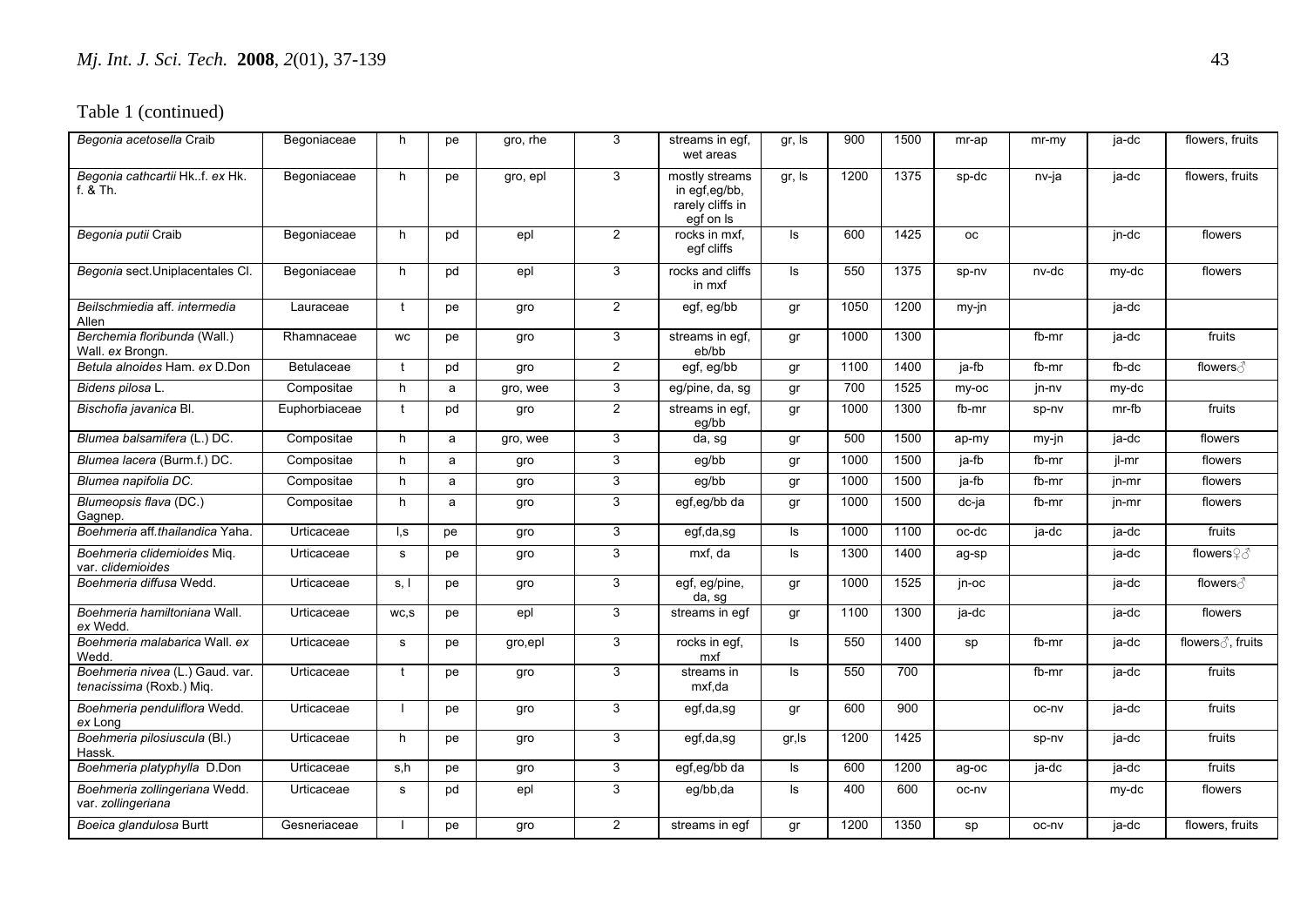| Boenninghauseana albiflora<br>(Hk.) Roxb. ex Meissn.       | Rutaceae                       | s            | pd    | epl          | 2              | cliffs, rocks in<br>egf   | ls     | 1300 | 1400 | <b>OC</b>    | nv-dc | my-dc   | flowers, fruits   |
|------------------------------------------------------------|--------------------------------|--------------|-------|--------------|----------------|---------------------------|--------|------|------|--------------|-------|---------|-------------------|
| Bombax anceps Pierre var.<br>anceps                        | Bombacaceae                    | $\mathbf{f}$ | pd    | gro          | 3              | bb/df, eg/bb              | gr     | 400  | 1000 | ja-fb        |       | my-dc   |                   |
| Bombax insigne Wall.                                       | Bombaceae                      |              | pd    | gro          | $\overline{2}$ | eq/bb, da, sq             | gr     | 400  | 900  | ja-fb        | mr-ap | my-ny   |                   |
| Borreria alata (Aubl.) DC.                                 | Rubiaceae                      | h            | a     | gro, wee     | 3              | da, sg                    | gr     | 900  | 1400 | jn-sp        | ag-oc | my-dc   | flowers           |
| Borreria laevis (Lmk.) Griesb.                             | Rubiaceae                      | h            | a     | gro, wee     | 3              | da, sg                    | gr, Is | 1000 | 1375 | my-ny        | jn-dc | my-dc   | flowers           |
| Borreria repens DC.                                        | Rubiaceae                      | h            | a     | gro          | $\mathbf{3}$   | da,sg                     | gr     | 1000 | 1400 | oc-nv        | nv-dc | my-dc   | flowers, fruits   |
| Brassiopsis hainla (B.-H. ex D.<br>Don) Seem.              | Araliaceae                     | t, l         | pd    | gro          | 3              | rocks in mxf<br>cliffs    | ls.    | 1375 | 1425 | nv-dc        | ap    | my-dc   | flowers, fruits   |
| Breynia retusa (Denn.) Alst.                               | Euphorbiaceae                  |              | pe    | gro          | 3              | egf, eg/bb                | gr     | 1000 | 1500 | ap-jl        | jl-sp | ja-dc   | flowers ∂         |
| Bridelia glauca Bl.                                        | Euphorbiaceae                  | $\mathbf{f}$ | pe    | gro          | 3              | egf                       | gr     | 1000 | 1550 | ap-my        |       | ja-dc   | flowers           |
| Bridelia stipularis (L.) Bl.                               | Euphorbiaceae                  | SC, WC       | pd    | gro          | 3              | da, sg                    | gr     | 900  | 1200 | Sp-oc        | ja-mr | my-mr   | flowers ∂, fruits |
| Bridelia tomentosa Bl.                                     | Euphorbiaceae                  | t.I          | pe    | gro          | 3              | $\overline{egf}, da, sg$  | gr     | 1000 | 1200 | oc-nv        | nv-dc | ja-dc   | fruits ∂          |
| Broussonetia papyrifera Vent.                              | Moraceae                       | t, l         | pe    | gro          | 3              | da, sg                    | gr     | 1000 | 1400 | my           | my-jn | ja-dc   | flowers, fruits   |
| Brucea javanica (L.) Merr.                                 | Simaroubaceae                  |              | pd    | gro          | 3              | rocks in mxf<br>cliffs    | ls.    | 1200 | 1425 | fb-mr        | sp-dc | mr-dc   | flowers, fruits   |
| Buddleja asiatica Lour.                                    | Loganiaceae                    |              | pd    | gro          | 3              | da, sg                    | gr     | 500  | 1500 | sp-fb        |       | my-mr   | flowers           |
| <b>Buxus</b>                                               | Buxaceae                       | $\mathbf{t}$ | pe    | gro          | 3              | rocks in mxf<br>cliffs    | ls.    | 1400 | 1425 |              | nv-dc | ja-dc   | fruits            |
| Byttneria aspera Colebr.                                   | Sterculiaceae                  | <b>WC</b>    | pe    | gro          | 3              | streams in mxf,<br>da     | gr, Is | 500  | 1500 | oc-nv        |       | ja-dc   | flowers           |
| Cajanus goensis Dalz.                                      | Leguminosae,<br>Papilionoideae | $\mathsf{v}$ | a     | gro          | 3              | egf, eg/pine sg           | gr     | 600  | 1400 | fb-mr        |       | my-ap   | flowers           |
| Callerya atropurpurea (Wall.)<br>Schot                     | Leguminosae,<br>Papilionoideae | $^{\dagger}$ | pe    | gro          | $\overline{2}$ | egf, eg/bb                | gr     | 1200 | 1300 |              | ag-sp | $ja-dc$ |                   |
| Callicarpa arborea Roxb. var.<br>arborea                   | Verbenaceae                    | - †          | pe,pd | gro          | 3              | egf, da ,sg               | gr     | 950  | 1500 | $mr-in$      |       | ja-dc   | flowers           |
| Calophyllum polyanthum Wall<br>ex Pl. & Tr.                | Guttiferae                     | $^{\rm t}$   | pe    | gro          | 3              | egf                       | gr     | 1100 | 1500 |              |       | ja-dc   |                   |
| Calopogonium mucunoides<br>Desv.                           | Leguminosae,<br>Papilionoideae | $\mathsf{v}$ | a     | gro          | 3              | da, sg                    | gr     | 900  | 1200 | oc-nv        | dc-ja | my-dc   | fruits            |
| Camellia sinensis (L.) O.K. var.<br>assamica (Mast.) Kita. | Theaceae                       |              | pe    | gro also cul | $\overline{2}$ | streams in egf            | gr     | 1100 | 1400 | оc           |       | ja-dc   | flowers           |
| Cannvalia ensiformis (L.) A. DC.                           | Leguminosae,<br>Papilionoideae | $\mathsf{v}$ | a     | gro          | 3              | da, sg                    | gr     | 1000 | 1200 | oc-nv        |       | my-ja   | flowers           |
| Canthium parviflorum Roxb.                                 | Rubiaceae                      |              | pd    | gro          | 3              | egf, da,<br>eg/bb,eg/pine | gr, Is | 1000 | 1525 | $(nv)$ ap-my | jn-dc | fb-dc   | flowers, fruits   |
|                                                            |                                |              |       |              |                |                           |        |      |      |              |       |         |                   |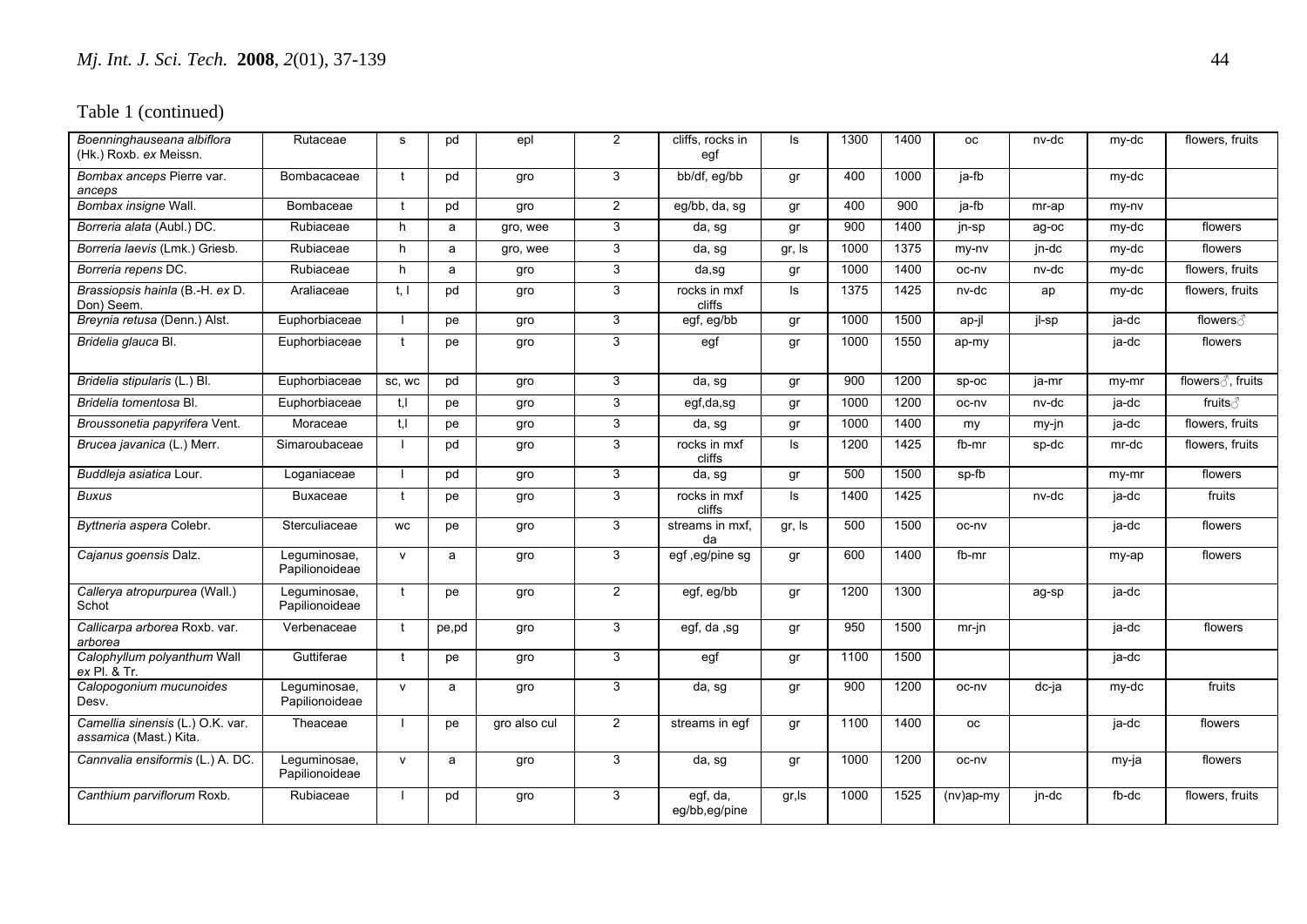| Capparis assamica Hk.f. & Th.                              | Capparaceae                      |              | pe             | gro      | $\overline{2}$ | eg/bb                                    | ls.    | 1200 | 1300 | ap                  |           | ja-dc   | flowers                                  |
|------------------------------------------------------------|----------------------------------|--------------|----------------|----------|----------------|------------------------------------------|--------|------|------|---------------------|-----------|---------|------------------------------------------|
| Capparis sabifolia Hk.f. & Th.                             | Capparaceae                      |              | pe             | gro      | 3              | rocks in mxf,<br>cliffs                  | ls.    | 1350 | 1400 | ap                  |           | ja-dc   | flowers                                  |
| Carallia brachiata (Lour.) Merr.                           | Rhizophoraceae                   |              | pe             | gro      | 3              | egf                                      | gr, Is | 1000 | 1500 |                     | ap-my     | ja-dc   | fruits                                   |
| Cardamine hirsuta L.                                       | Cruciferae                       | h            | a              | gro, wee | $\overline{2}$ | da, sg                                   | ls     | 1300 | 1375 | оc                  | nv        | my-dc   | flowers                                  |
| Careya arborea Roxb.                                       | Lecythidaceae                    | +            | pd             | gro      | $\overline{2}$ | bb/df, eg/bb                             | gr     | 400  | 1500 | mr-ap               | my-jn     | my-dc   |                                          |
| Carlemannia tetragona Hk. f.                               | Caprifoliaceae                   | h            | a              | gro      | $\overline{2}$ | streams in<br>eg/bb, wet<br>areas        | qr     | 1200 | 1200 | il-ag               | oc-nv     | ap-dc   | flowers, fruits                          |
| Casearia graveolens Dalz.                                  | Flacourtiaceae                   | $\mathbf{f}$ | ped            | gro      | 3              | mxf, egf                                 | gr, Is | 1200 | 1400 | $my-in$             | $my-in$   | ja-dc   | flowers, fruits                          |
| Casearia grewiifolia Vent. var<br>gelonioides (Bl.) Sleum. | Flacourtiaceae                   |              | pe             | gro      | 3              | egf                                      | gr     | 1000 | 1550 | mr-ap               | jn-jl     | ja-dc   | fruits                                   |
| Castanopsis acuminatissima<br>(Bl.) A. DC.                 | Fagaceae                         |              | pe             | gro      | 3              | egf,<br>eg/bb,eg/pine                    | gr     | 1200 | 1525 | ja-fb               | oc-nv     | $ja-dc$ |                                          |
| Castanopsis argyrophylla King<br>ex Hk. f.                 | Fagaceae                         |              | pe             | gro      | 3              | egf                                      | gr     | 900  | 1200 | $\overline{f}$ b-ap |           | ja-dc   | flowers                                  |
| Castanopsis armata (Roxb.)<br>Spach                        | Fagaceae                         |              | рe             | gro      | 3              | egf eg/bb                                | gr     | 1000 | 1500 | nv-dc               | $SD-OC$   | ja-dc   | flowers $\beta$ , $\mathcal{Q}$          |
| Castanopsis calathiformis<br>(Skan) Rehd. & Wils.          | Fagaceae                         |              | pe             | gro      | $\overline{2}$ | eg/bb                                    | gr     | 1100 | 1300 |                     | oc-nv     | ja-dc   | fruits                                   |
| Castanopsis tribuloides (Sm.) A.<br>DC.                    | Fagaceae                         |              | рe             | gro      | 3              | egf                                      | gr, Is | 1000 | 1525 | ap-my               | <b>OC</b> | ja-dc   | flowers $\Diamond$ , $\Diamond$ , fruits |
| Castanposis diversifolia (Kurz)<br>King ex Hk. f.          | Fagaceae                         | $\mathbf{f}$ | pe             | gro      | 3              | egf, eg/pine                             | gr     | 1100 | 1300 | ja-fb               |           | ja-dc   | flowers ∂                                |
| Catunaregam spathulifolia Tirv.                            | Rubiaceae                        |              | pd             | gro      | 3              | bb/df, eg/bb                             | gr     | 600  | 1400 | my-jn               | nv-dc     | my-dc   |                                          |
| Cayratia (vide Cissus auriculata<br>(Roxb.)DC.)            | Vitaceae                         | <b>WC</b>    | pd             | gro      | 3              | da, sg                                   | gr     | 1100 | 900  |                     | my-jn     | my-dc   | fruits                                   |
| Cayratia japonica (Thunb.)<br>Gagnep.                      | Vitaceae                         | $\mathsf{v}$ | pd             | gro      | 3              | mxf streams.<br>egf                      | ls.    | 500  | 1425 | jl-nv               |           | my-dc   | flowers                                  |
| Cayratia pedata (Lour.) Juss.                              | Vitaceae                         | $\mathsf{v}$ | a              | gro      | $\overline{2}$ | rocks in mxf,<br>da, sg, eg/bb<br>cliffs | ls.    | 1200 | 1425 | jl ag               | sp-oc     | my-dc   | flowers                                  |
| Celastrus hindisii Bth.                                    | Celastraceae                     | <b>WC</b>    | pe             | gro      | $\overline{2}$ | rocks in mxf<br>cliffs                   | ls.    | 1400 | 1425 | my-jn               | <b>OC</b> | ja-dc   | flowers, fruits                          |
| Celosia argentea L.                                        | Amaranthaceae                    | h            | a              | gro, wee | 3              | da, sg                                   | gr     | 400  | 1000 | ja-dc               | ja-dc     | ja-dc   |                                          |
| Centella asiatica (L.) Urb.                                | Umbelliferae                     | h.cr         | pe             | gro      | 3              | egf, da, sg                              | gr     | 900  | 1500 |                     |           | ja-dc   |                                          |
| Chamaecrista leschenaultiana<br>(DC.) Deg.                 | Leguminosae,<br>Caesalpinioideae | h            | a              | gro      | 3              | eg/pine, da                              | gr     | 1200 | 1500 | sp-oc               |           | my-dc   | flowers                                  |
| Chionanthus ramiflorus Roxb.                               | Oleaceae                         |              | pe             | gro      | 3              | egf                                      | SS     | 900  | 1100 | fb-mr               |           | ja-dc   | flowers                                  |
| Chirita hamosa Wall, ex R. Br.                             | Gesneriaceae                     | $\mathsf{h}$ | $\overline{a}$ | epl      | $\overline{4}$ | rocks in bb/df.<br>mxf cliffs            | Is     | 400  | 700  | $sp-nv$             | oc-dc     | $my-dc$ | flowers                                  |
|                                                            |                                  |              |                |          |                |                                          |        |      |      |                     |           |         |                                          |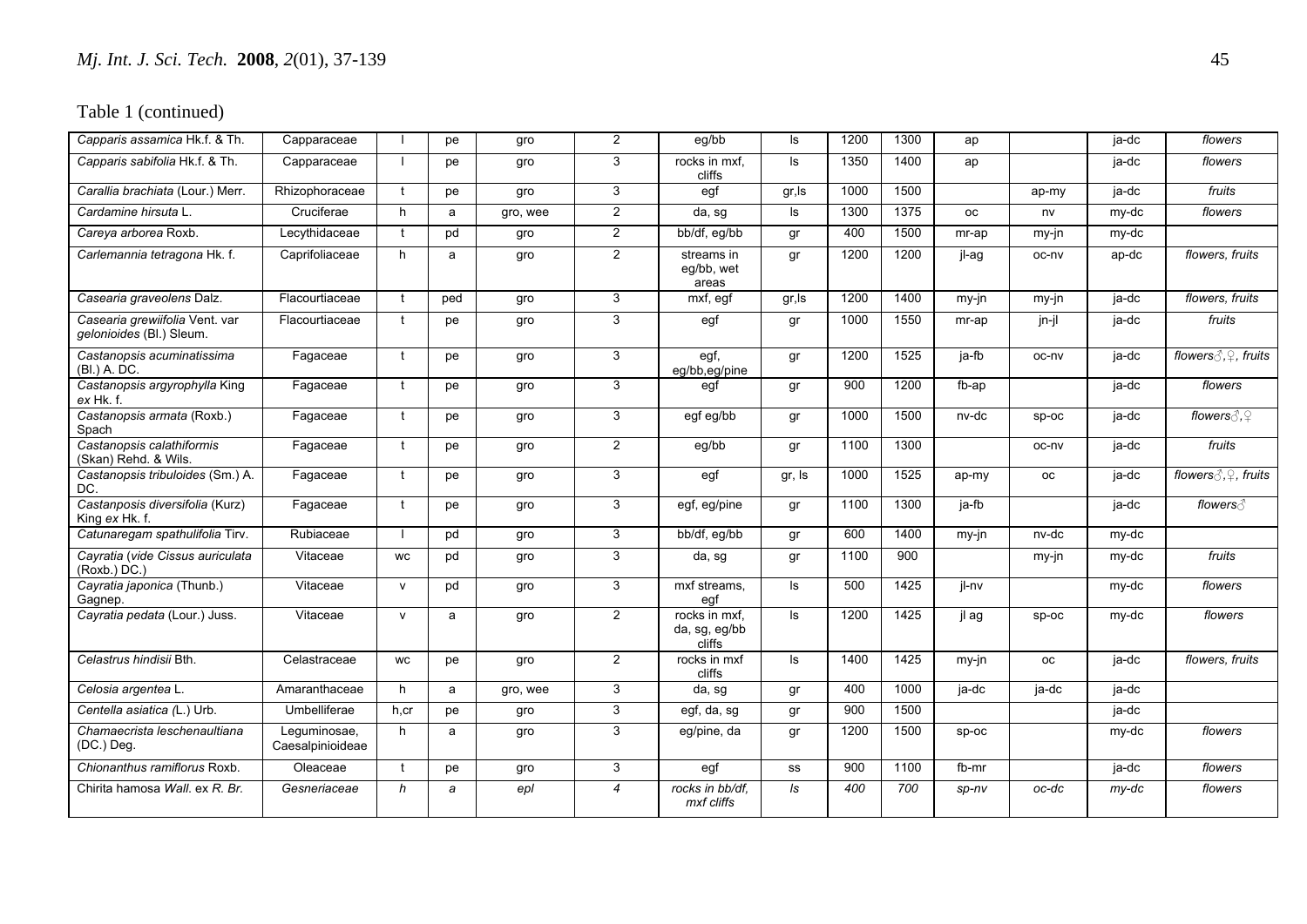| Chisocheton cumingianus<br>(C.DC.) Harms              | Meliaceae      | t                       | pe  | gro      | $\overline{2}$ | egf, eg/bb                                   | gr        | 1000 | 1100 | jl-ag      |         | ja-dc              | flowers         |
|-------------------------------------------------------|----------------|-------------------------|-----|----------|----------------|----------------------------------------------|-----------|------|------|------------|---------|--------------------|-----------------|
| Chloranthus nervosus Coll. &<br>Hemsl.                | Chloranthaceae | h                       | pd  | gro      | $\overline{2}$ | egf, eg/bb                                   | gr, Is    | 1300 | 1400 | my-jn      |         | my-dc              | flowers         |
| Choresthes lanceolata (T. And.)<br>B.Han.             | Acanthaceae    | h                       | pe  | gro      | $\overline{2}$ | rocks in eg/bb                               | ls.       | 1200 | 1300 |            | ap      | ja-dc              | fruits          |
| Cinnamomum                                            | Lauraceae      | $\mathbf{f}$            | pe  | gro      | $\overline{2}$ | streams in<br>eg/bb                          | gr        | 1200 | 1250 |            |         | ja-dc              |                 |
| Cinnamomum caudatum Nees                              | Lauraceae      | t                       | pe  | gro      | $\overline{2}$ | egf                                          | gr, Is    | 1000 | 1300 | my-jl      |         | ja-dc              | flowers         |
| Cinnamomum iners Reinw. ex<br>BI.                     | Lauraceae      | $\mathbf{f}$            | рe  | gro      | 3              | mxf, egf                                     | $gr$ , ss | 500  | 1100 | ja-fb      |         | ja-dc              | flowers         |
| Cipadessa baccifera (Roth) Miq.                       | Meliaceae      | t.I                     | ped | gro,epl  | 3              | rocks and<br>streams in mxf.<br>eq/bb cliffs | ls.       | 450  | 1425 | ap-oc (dc) | fb-oc   | ja-dc ap-dc        | flowers, fruits |
| Cissus adnata (Wall. ex Wight &<br>Arn.) Roxb.        | Vitaceae       | <b>WC</b>               | pe  | gro      | 3              | egf, eg/pine, sg                             | gr        | 1000 | 1200 | jl ag      |         | ja-dc              | flowers         |
| Cissus convolvulacea Pl.                              | Vitaceae       | $\mathsf{v}$            | ped | gro      | 3              | streams in egf                               | ls.       | 600  | 800  |            | fb-mr   | ja-dc              | fruits          |
| Cissus discolor BI, var. discolor                     | Vitaceae       | $\mathsf{V}$            | pe  | gro      | 3              | egf, da, eg/bb,<br>mxf cliffs                | gr, Is    | 550  | 1500 | my-sp      | oc-dc   | ja-dc              | flowers, fruits |
| Clarkella nana (Edgew.) Hk. f.<br>var. nana           | Rubiaceae      | h                       | a   | epl      | $\overline{2}$ | rocks in mxf.<br>eqf, eq/bb cliffs           | ls.       | 1375 | 1425 | jl-sp      | $sp-oc$ | jn-dc              | flowers, fruits |
| Cleidion javanicum Bl.                                | Euphorbiaceae  | t                       | pe  | gro      | $\overline{2}$ | mxf, eqf                                     | gr        | 500  | 900  | fb-mr      | jn      | $\overline{a}$ -dc |                 |
| Clematis eichleri (Tam.) Tam.                         | Ranunculaceae  | $\mathsf{v}$            | pd  | gro      | $\overline{2}$ | da,sg                                        | gr        | 1000 | 1100 | nv-dc      |         | my-dc              | flowers         |
| Clematis fulvicoma Rehd. &<br>Wils.                   | Ranunculaceae  | WC, V                   | pd  | epl, gro | 3              | rocks in mxf<br>cliffs                       | ls        | 1375 | 1425 | $sp-oc$    | oc-nv   | my-dc              | flowers, fruits |
| Clematis thaimontana Tam.                             | Ranunculaceae  | $\mathsf{V}$            | pd  | gro      | $\overline{2}$ | streams in mxf<br>da sg                      | ls.       | 700  | 800  | ja-dc      | fb      | jn-fb              | fruits          |
| Clerodendrum chinense (Osb.)<br>Mabb. var. chinense   | Verbenaceae    |                         | pe  | gro      | 3              | mxf, egf, da, sg                             | gr, Is    | 1000 | 1500 | my-jn (oc) | oc-nv   | ja-dc              | flowers         |
| Clerodendrum disparifoilum Bl.                        | Verbenaceae    | $\mathsf{I}.\mathsf{s}$ | pe  | gro      | 3              | rocks in mxf.<br>egf, eg/bb                  | ls.       | 500  | 1400 | oc-nv      |         | ja-dc              | flowers         |
| Clerodendrum glandulosum<br>Colebr, ex Lindl.         | Verbenaceae    |                         | pe  | gro      | 3              | da, sg                                       | gr        | 1000 | 1400 | $sp-oc$    |         | ja-dc              |                 |
| Clerodendrum paniculatum L.                           | Verbenaceae    | - I                     | pe  | gro      | $\overline{2}$ | da in eqf                                    | gr, Is    | 1000 | 1400 | jn-sp      | nv-dc   | ja-dc              |                 |
| Clerodendrum serratum (L.)<br>Moon var. wallichii Cl. | Verbenaceae    |                         | pe  | gro      | 3              | bb/df, eg/bb,<br>dg, sg                      | gr, Is    | 500  | 1525 | sp-oc      | jl-ag   | ja-dc              | flowers         |
| Clerodendrum subscaposum<br>Hemsl.                    | Verbenaceae    | h                       | a   | gro, epl | 3              | rocks in eqf.<br>mxf, eg/bb                  | ls.       | 1375 | 1425 | sp         | oc-nv   | my-dc              | flowers, fruits |
| Codonopsis javanica (Bl.) Hk. f.                      | Campanulaceae  | $\mathsf{V}$            | pe  | gro      | $\overline{2}$ | eg/pine, eg/bb                               | gr        | 1100 | 1350 | $sp-oc$    |         | ja-dc              | flowers         |
| Colebrookia oppositifolia Sm.                         | Labiatae       | s                       | рe  | gro      | 3              | mostly streams<br>in mxf, egf<br>eg/pine     | gr,Is     | 500  | 1300 | ja-fb      | fb-mr   | ja-dc              | flowers, fruits |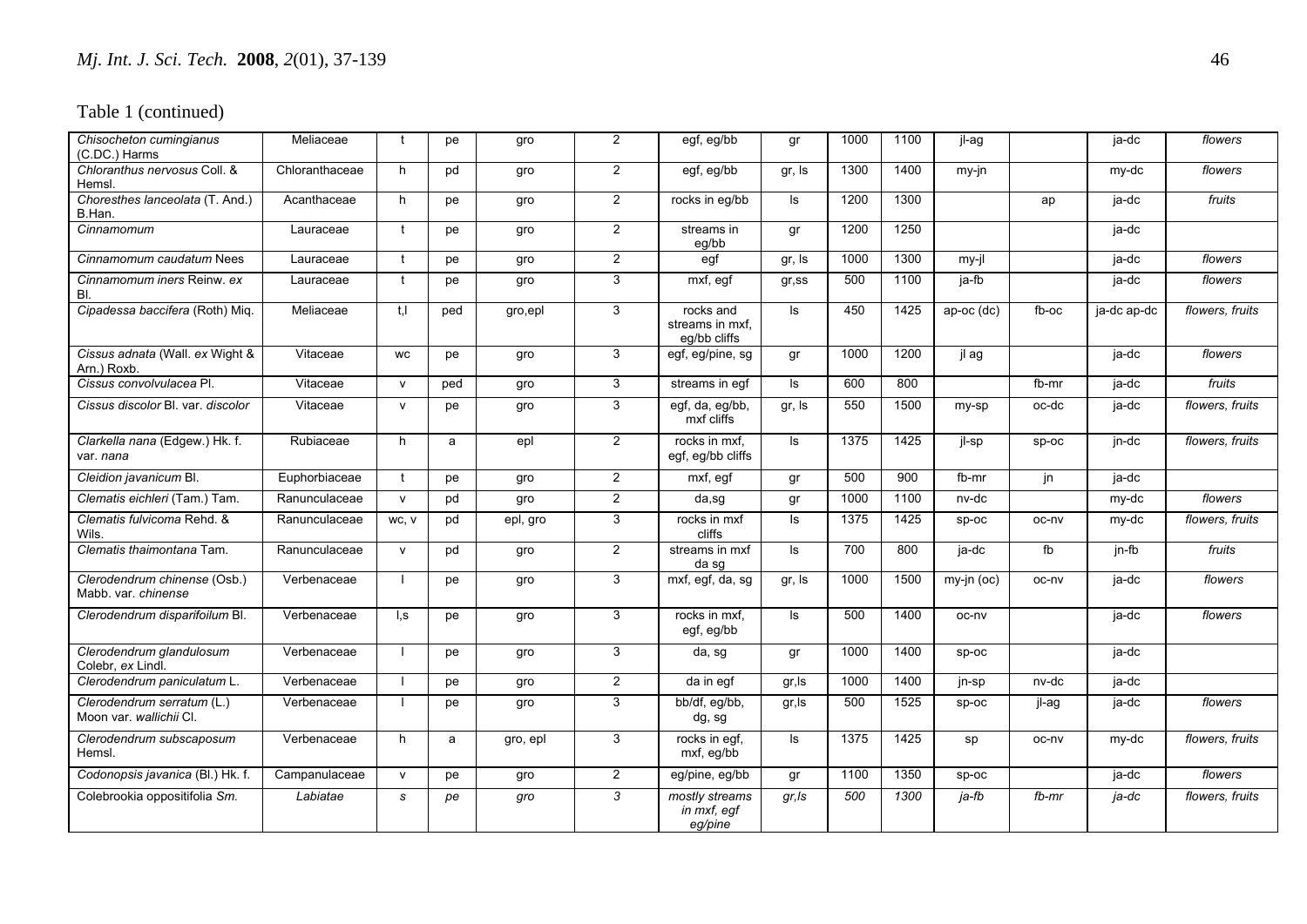| Colona flagrocarpa (Cl.) Craib                                     | Tiliaceae                      | $\mathbf{f}$ | pd | gro                | 3              | eg/bb                       | gr         | 900  | 1400 |           | ja fb | my-fb       | fruits          |
|--------------------------------------------------------------------|--------------------------------|--------------|----|--------------------|----------------|-----------------------------|------------|------|------|-----------|-------|-------------|-----------------|
| Colona floribunda (Kurz) Craib                                     | Tiliaceae                      | $\mathbf{f}$ | pd | gro                | 3              | egf,da,sg                   | gr         | 600  | 1300 | <b>OC</b> | nv-dc | my-dc       | fruits          |
| Colquhounia elegans Wall. var.<br>tenuiflora Pr.                   | Labiatae                       | <b>SC</b>    | pe | gro                | $\overline{2}$ | rocks in mxf.<br>egf cliffs | ls.        | 1200 | 1400 | ja-fb     |       | ja-dc       | flowers         |
| Combretum griffithii Heur. & M.                                    | Combretaceae                   | WC           | pd | epl                | 3              | rocks in bb/df<br>cliffs    | ls.        | 400  | 800  | fb        | mr-ap | my-dc       |                 |
| Combretum latifolium Bl.                                           | Combretaceae                   | WC           | pd | gro                | 3              | mxf, eb/bb, sg              | sh         | 500  | 800  | $dc-ja$   | my-jn | $jn-fb$     | flowers         |
| Congea rockii Mold.                                                | Verbenaceae                    | <b>WC</b>    | pe | gro                | $\overline{2}$ | rocks in eq/bb              | ls.        | 1100 | 1300 | fb-mr     | ap-my | ja-dc       | fruits          |
| Congea tomentosa Roxb. var.<br>tomentosa                           | Verbenaceae                    | WC           | рe | gro                | 3              | eg/bb, da                   | gr         | 1000 | 1400 | ja-fb     |       | ja-dc       | flowers         |
| Conyza sumatrensis (Retz.)<br>Walk.                                | Compositae                     | h            | a  | gro, int, nat, wee | 3              | da, sg                      | gr, ls, ss | 400  | 1500 | ja-dc     | ja-dc | ja-dc       |                 |
| Cordia                                                             | Boraginaceae                   |              | pe | gro                | $\overline{2}$ | da, sg                      | gr         | 1000 | 1100 |           | oc-nv | $ja$ -d $c$ | fruits          |
| Cordia grandis Roxb.                                               | Boraginaceae                   | $\mathbf{f}$ | pe | gro                | $\overline{2}$ | eg/pine,da, sg              | gr         | 1200 | 1300 |           | ja-mr | ja-dc       | fruits          |
| Coriandrum sativum L.                                              | Umbelliferae                   | h            | a  | cul                | 3              | da                          | gr         | 900  | 1100 | oc-nv     | nv-dc | my-dc       | flowers         |
| Craibiodendron stellatum<br>(Pierre) W.W. Sm.                      | Ericaceae                      | $\mathbf{f}$ | рe | gro                | 3              | eg/pine                     | gr         | 1200 | 1450 |           |       | ja-dc       |                 |
| Crassocephalum crepidioides<br>(Bth.) S. Moore                     | Compositae                     | h            | a  | gro, wee           | 3              | da, sg                      | gr, Is     | 900  | 1525 | my-fb     | jn-mr | my-mr       |                 |
| Cratoxylum cochinchinense<br>(Lour.) Bl.                           | Guttiferae.<br>Hypericeae      |              | pd | gro                | 3              | egf,da,sg                   | gr         | 1000 | 1300 | ap-my     | oc-dc | my-dc       | flowers, fruits |
| Cratoxylum formosum (Jack)<br>Dyer ssp. pruniflorum (Kurz)<br>Gog. | Guttiferae.<br>Hypericeae      |              | pd | gro                | 3              | eg/bb, da, sg               | gr         | 500  | 1100 | ap        |       | my-dc       |                 |
| Crotalaria acicularis B.-H. ex<br>Bth.                             | Leguminosae,<br>Papilionoideae | h            | a  | gro, wee           | 3              | eg/pine, eg/bb              | gr         | 1100 | 1400 | nv-dc     | ja-fb | jn-mr       | flowers         |
| Crotalaria albida Hey. ex Roth                                     | Lequminosae,<br>Papilionoideae | h            | a  | gro                | 3              | eg/pine, eg/bb              | gr         | 900  | 1500 | nv-dc     | fb-mr | jn-mr       | flowers         |
| Crotalaria assamica Bth.                                           | Lequminosae,<br>Papilionoideae | h            | a  | gro                | 3              | bb/df, da, sg               | gr         | 500  | 800  | oc-nv     |       | my-fb       |                 |
| Crotalaria bracteata Roxb. ex<br>DC.                               | Leguminosae,<br>Papilionoideae | h            | a  | gro, wee           | 3              | eg/bb, da, sg               | gr         | 900  | 1500 | sp-oc     |       | my-fb       |                 |
| Crotalaria cytisoides Roxb. ex<br>DC.                              | Lequminosae,<br>Papilionoideae |              | pd | gro                | 3              | eg/pine, eg/bb              | gr         | 1200 | 1325 |           | nv-ja | my-ja       | fruits          |
| Crotalaria dubia Grah, ex Bth.                                     | Lequminosae,<br>Papilionoideae | h            | a  | gro                | 3              | eg/bb, da                   | gr         | 1000 | 1400 | nv-dc     | mr-ap | jn-mr       | flowers         |
| Crotalaria kurzii Baker ex Kurz                                    | Leguminosae,<br>Papilionoideae | h            | a  | gro                | 3              | egf, eg/pine,<br>eb/bb, da  | gr         | 1200 | 1500 | $sp-oc$   |       | my-dc       | flowers         |
| Crotalaria pallida Ait.                                            | Leguminosae,<br>Papilionoideae | h            | a  | gro, wee           | 3              | da, sg                      | gr         | 400  | 800  | in-oc     |       | $my-fb$     |                 |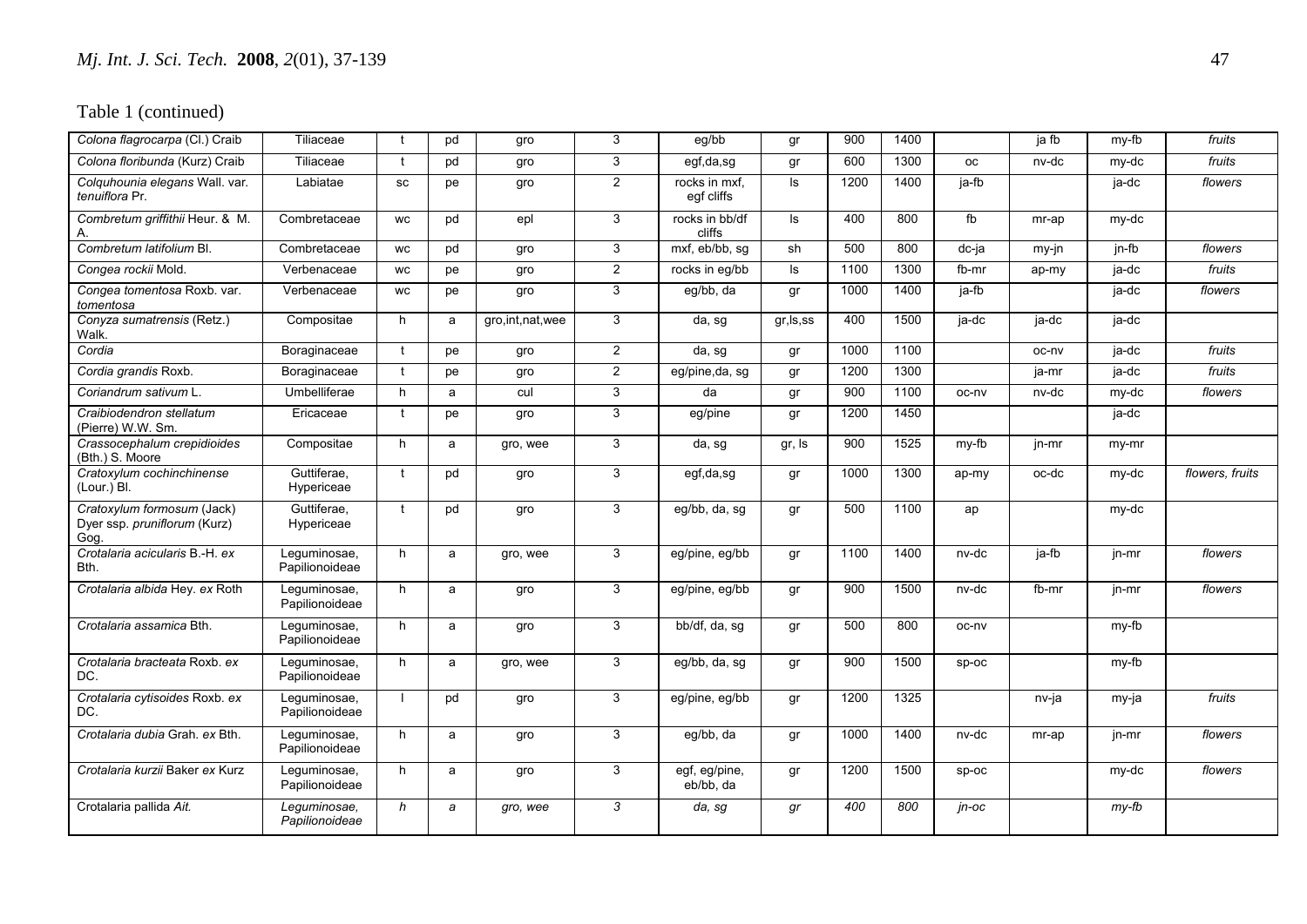| Croton robustus Kurz                                                      | Euphorbiaceae                  | $\mathbf{f}$ | pe | gro      | 3              | eg/bb,egf,da,sg            | gr     | 1000 | 1500 | nv-fb | fb-ap | ja-dc | flowers $\text{C}, \text{C}$ , fruits |
|---------------------------------------------------------------------------|--------------------------------|--------------|----|----------|----------------|----------------------------|--------|------|------|-------|-------|-------|---------------------------------------|
| Cruddasia insignis Prain                                                  | Lequminosae,<br>Papilionoideae | $\mathsf{v}$ | pe | gro      | 3              | egf, eg/bb                 | gr     | 1100 | 1400 | jl-sp |       | ja-dc | flowers                               |
| Cryptocarya amygdalina Nees                                               | Lauraceae                      | $\mathbf{f}$ | pe | gro      | 3              | egf, eg/bb                 | gr, Is | 1100 | 1400 | my    | ap-my | ja-dc | fruits                                |
| Cyclea polypetala Dunn                                                    | Menispermaceae                 | <b>WC</b>    | pe | gro      | 3              | egf, eg/bb                 | gr, Is | 1000 | 1400 | nv-mr | ap-my | ja-dc | flowers $\delta$ fruits               |
| Dalbergia cana Grah. ex Kurz<br>var. cana                                 | Leguminosae,<br>Papilionoideae | $\mathbf{f}$ | pd | gro      | 3              | $\overline{mxf}$ , egf     | gr, Is | 900  | 1350 |       | my-jn | ap-dc | fruits                                |
| Dalbergia cultrata Grah. ex Bth.                                          | Leguminosae,<br>Papilionoideae | $\mathbf{f}$ | pd | gro      | 3              | eg/bb, eg/pine<br>da sg    | gr, Is | 800  | 1350 | fb-mr | nv-dc | mr-dc | flowers, fruits                       |
| Dalbergia lanceolaria L.f. var.<br>lanceolaria                            | Leguminosae,<br>Papilionoideae |              | pd | gro      | 3              | bb/df                      | gr     | 500  | 800  | ap    | jn    | ap-dc | flowers                               |
| Dalbergia ovata Grah. ex Bth                                              | Lequminosae,<br>Papilionoideae | $\mathbf{f}$ | pe | gro      | $\overline{2}$ | egf, eg/bb                 | gr     | 950  | 1350 | ja-fb |       | ja-dc | flowers                               |
| Dalbergia rimosa Roxb.                                                    | Leguminosae,<br>Papilionoideae | <b>WC</b>    | pe | gro      | 3              | egf, eg/bb                 | gr     | 1000 | 1500 | my-jl |       | ja-dc | flowers                               |
| Dalbergia stipulacea Roxb.                                                | Lequminosae,<br>Papilionoideae | SC           | pd | gro      | 3              | egf,da                     | gr     | 1000 | 1500 | ap-my | nv-dc | ja-dc | fruits                                |
| Debgreasia longifolia (Burm. f.)<br>Wedd.                                 | Urticaceae                     |              | рe | gro      | 3              | eg/bb,<br>egf,da,sg        | gr, ls | 500  | 1500 | sp-nv | nv-ja | ja-dc | flowers <sup>2</sup> ∂, fruits        |
| Debgreasia wallichiana (Wedd.)<br>Wedd. ssp. wallichiana                  | Utricaceae                     | 1.t          | pd | gro      | 3              | rocks in mxf.<br>cliffs    | Is     | 1250 | 1425 | my-jn | ag-sp | my-dc | flowers <b>Ω</b> fruits               |
| Dendrocnide sinuata (Bl.) Chew                                            | Urticaceae                     | $\mathbf{f}$ | pe | gro      | $\overline{2}$ | rocks in mxf<br>cliffs, da | gr, Is | 550  | 700  | oc-ny | oc-nv | ja-dc | flowers <sup>2</sup> , fruits         |
| Dendrophthoe kerrii (Craib)<br>Barl.                                      | Loranthaceae                   | s            | pe | epi, par | $\overline{2}$ | eg/bb                      | ls.    | 1200 | 1425 | nv-ja | fb-mr | ja-dc | flowers.fruits                        |
| Derris tonkinensis Gagnep.                                                | Lequminosae,<br>Papilionoideae | <b>WC</b>    | pd | epl      | 3              | rocks in bb/df<br>cliffs   | ls.    | 400  | 800  |       |       | my-dc |                                       |
| Desmodium heterocarpon (L.)<br>DC. ssp. heterocarpon var.<br>heterocarpon | Lequminosae,<br>Papilionoideae | h            | pe | gro      | 3              | bb/df, eg/pine,<br>eg/bb   | gr     | 700  | 1400 | sp-dc | oc-ja | ja-dc | flowers, fruits                       |
| Desmodium laxiflorum DC. ssp.<br>laxiflorum                               | Lequminosae,<br>Papilionoideae | h            | pd | gro      | 3              | bb/df, eg/bb               | gr     | 1000 | 1400 | oc-nv |       | my-ja | flowers                               |
| Desmodium motorium (Houtt.)<br>Merr.                                      | Leguminosae,<br>Papilionoideae | h            | a  | gro      | 3              | eg/bb, da                  | gr     | 1000 | 1300 | oc-nv | nv-dc | jn-dc | fruits                                |
| Desmodium multiflorum DC.                                                 | Leguminosae,<br>Papilionoideae |              | pd | gro      | 3              | eg/bb, da, sg              | gr     | 1000 | 1400 |       | ja-fb | my-fb | fruits                                |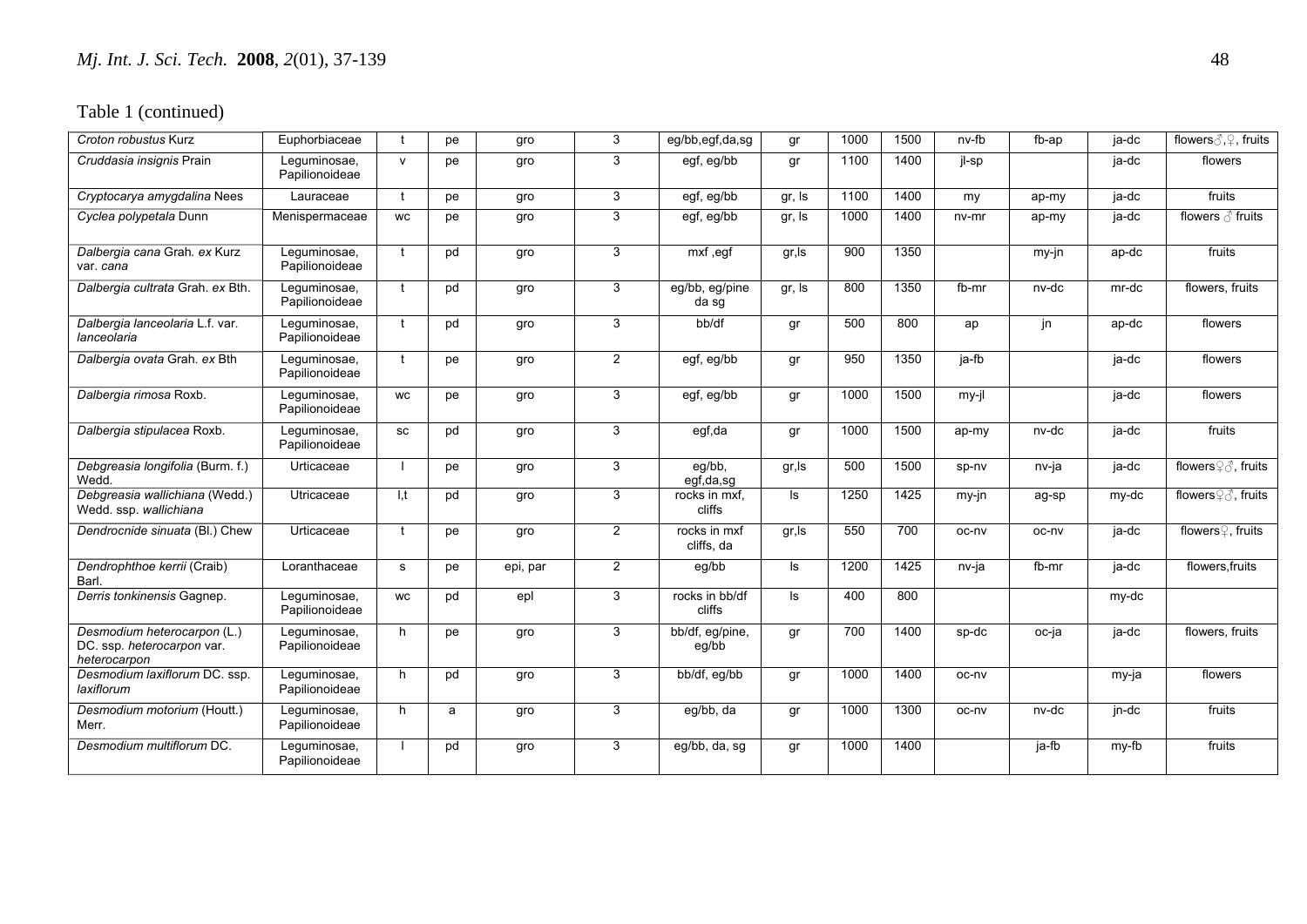| Desmodium oblatum Baker ex<br>Kurz                                  | Leguminosae,<br>Papilionoideae |              | pd | gro           | $\overline{2}$ | eg/bb                           | gr     | 1000 | 1300 | oc-dc | dc-ja | jn-ja  | fruits            |
|---------------------------------------------------------------------|--------------------------------|--------------|----|---------------|----------------|---------------------------------|--------|------|------|-------|-------|--------|-------------------|
| Desmodium repandum (Vahl)<br>DC.                                    | Leguminosae,<br>Papilionoideae | $\mathsf{v}$ | pe | gro           | 3              | $\overline{da}$ , sg            | gr     | 1000 | 1525 | oc-nv | dc-ja | ja-dc  | flowers, fruits   |
| Desmodium triflorum (L.) DC.                                        | Lequminosae,<br>Papilionoideae | h            | pe | gro, wee      | 3              | eg/pine, eg/bb,<br>da, sg       | gr     | 700  | 1400 | oc-dc | ja-fb | ja-dc  | flowers           |
| Desmodium triquetrum (L.) DC.<br>ssp. triquetrum                    | Leguminosae,<br>Papilionoideae |              | pe | gro           | 3              | da, eg/bb                       | gr, Is | 1000 | 1350 | oc-nv | dc-ja | ja-dc  | flowers, fruits   |
| Desmodium velutinum (Willd.)<br>DC. ssp. velutinum<br>var.velutinum | Leguminosae,<br>Papilionoideae | $\mathbf s$  | pe | gro           | 3              | egf,da,sg                       | gr     | 1000 | 1400 | oc-dc | ja-dc | ja-dc  | flowers           |
| Desmos (Dasymaschalon<br>yunnanense (Hu) Ban)                       | Annonaceae                     | $t$ , $l$    | pe | gro           | 3              | egf                             | Is     | 1200 | 1400 | my-jn | oc-nv | ja -dc | flowers, fruits   |
| Dicellostyles zizyphifolia (Griff.)<br>Phup.                        | Malvaceae                      | $\mathbf{t}$ | pe | gro           | 3              | rocks in mxf                    | ls.    | 1300 | 1400 |       | nv-dc | ja-dc  | fruits            |
| Dichroa febrifuga Lour.                                             | Saxifragaceae                  |              | pe | gro           | $\overline{2}$ | streams in<br>eg/bb, egf        | gr, Is | 1200 | 1400 | my-jn |       | ja-dc  | flowers           |
| Dichrocephala integrifolia<br>$(Lmk.)$ DC.                          | Compositae                     | h            | a  | gro, wee      | 3              | egf, da                         | gr, Is | 1200 | 1375 | ap-jn | my-jn | ap-dc  | flowers           |
| Didymocarpus insulsus Craib<br>var. payapensis Palee & Maxw.        | Gesneriaceae                   | h            | pd | epl           | $\overline{2}$ | rocks in egf,<br>eg/pine        | gr, Is | 1300 | 1400 | ap-sp | sp-jn | my-dc  | flowers, fruits   |
| Didymocarpus longan Lour.<br>ssp. longan var. longan                | Sapindaceae                    | $\mathbf{f}$ | pe | gro           | $\overline{2}$ | egf, eg/bb                      | gr     | 800  | 1200 | mr-ap | jl-ag | ja-dc  |                   |
| Didymocarpus tristis Craib                                          | Gesneriaceae                   | h            | pd | epl           | $\overline{2}$ | streams, rocks<br>in egf, eg/bb | gr     | 1200 | 1250 | jl-ag | sp-oc | jn-dc  | fruits            |
| Dillenia parviflora Griff. var.<br>kerrii (Craib) Hoogl.            | Dilleniaceae                   | $\mathbf{f}$ | pd | gro           | 3              | egf, eg/bb, da                  | gr     | 1000 | 1500 | ја    | ap-jn | my-dc  | fruits            |
| Dinetus racemosus (Wall.)<br>Sweet                                  | Convolvulaceae                 | $\mathsf{v}$ | a  | gro           | 3              | egf,da,sg                       | ls     | 1100 | 1500 | oc-nv |       | my-dc  | flowers           |
| Diospyros ferrea (Willd.) Bakh.<br>var. littorea (R. Br.) Bakh.     | Ebenaceae                      | $t_{\cdot}$  | pe | gro           | 3              | rocks, cliffs in<br>mxf         | ls.    | 1300 | 1425 | my-jn |       | ja-dc  | flowers ∂         |
| Diospyros lotus L.                                                  | Ebenaceae                      | $\mathbf{f}$ | pe | cul, int      | $\overline{2}$ | egf                             | gr     | 1400 | 1400 | fb-mr |       | ja-dc  | native to Japan   |
| Diospyros martabanica CI.                                           | Ebenaceae                      | $\mathbf{f}$ | pe | gro           | 3              | $\overline{egf}$                | ls     | 1100 | 1400 | fb-mr | my-jn | ja-dc  | flowers, fruits   |
| Diospyros winitii Flet.                                             | Ebenaceae                      | $\mathbf{f}$ | pe | gro           | 3              | egf, eg/bb                      | ls.    | 1200 | 1375 | ap    | ap    | ja-dc  | flowers ∂, fruits |
| Docynia indica (Wall.) Decne.                                       | Rosaceae                       | $\mathbf{t}$ | pe | gro, cul, int | $\overline{2}$ | egf, da                         | gr     | 1100 | 1350 |       |       | ja-dc  |                   |
| Dolichos trilobus L.                                                | Leguminosae,<br>Papilionoideae | $\mathsf{v}$ | a  | gro           | $\overline{2}$ | mxf, da, sg                     | gr, Is | 1000 | 1450 | ja-fb |       | jn-ap  | fllowers          |
| Drymaria diandra Bl.                                                | Caryophyllaceae                | h            | a  | gro, wee      | 3              | eg/pine, da, sg                 | gr     | 1100 | 1525 | ag-fb | sp-fb | my-fb  | flowers           |
| Duabanga grandiflora (Roxb. ex<br>DC.) Walp.                        | Sonneratiaceae                 | t            | pe | gro           | 3              | eg/bb, egf                      | gr, Is | 1000 | 1375 | fb-ap |       | ja-dc  | flowers           |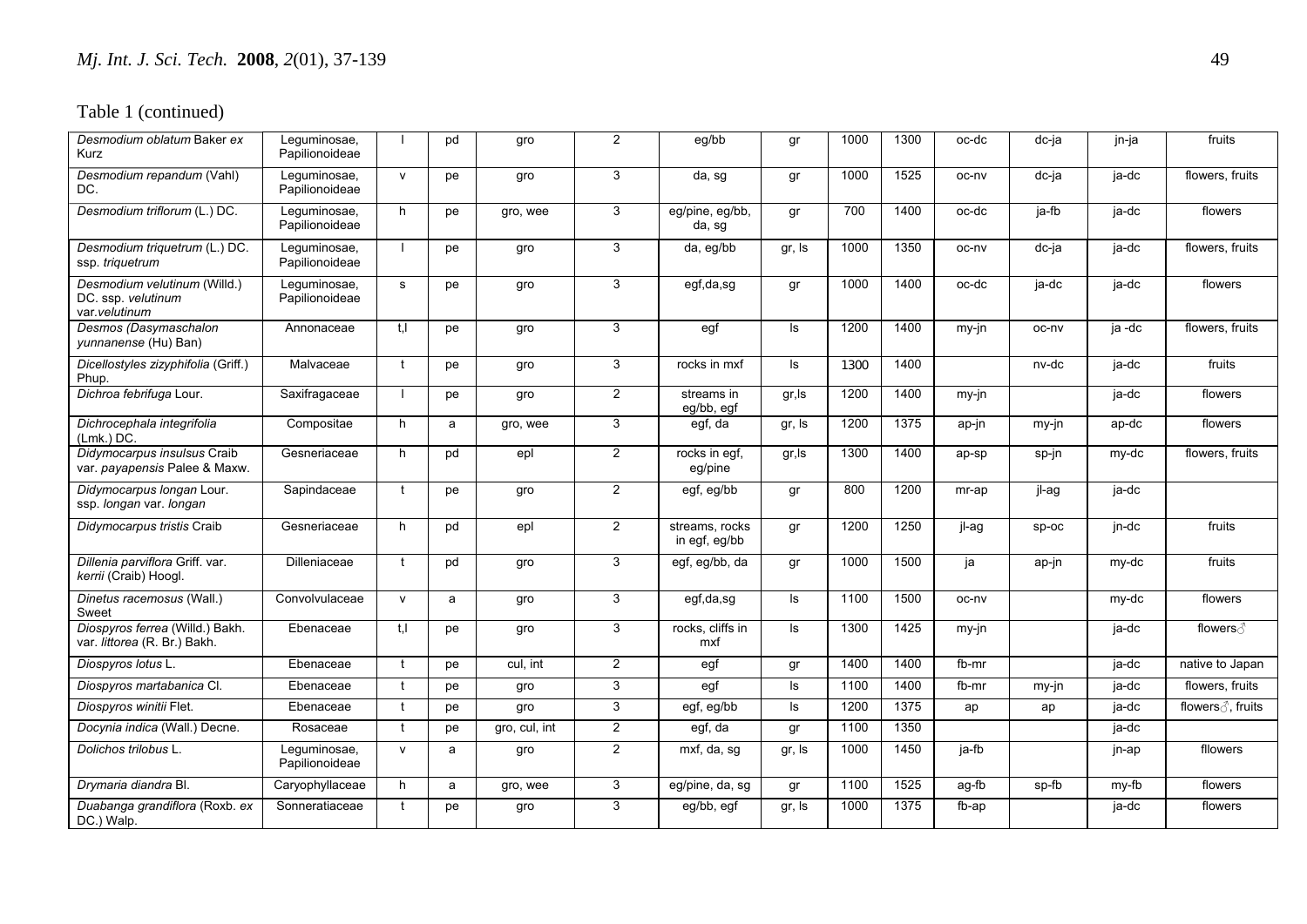| Duperrea pavettifolia (Kurz) Pit.                                  | Rubiaceae                   |           | рe | gro           | $\overline{2}$ | streams in eqf                | gr, Is | 1000 | 1300 | $mv-il$  |         | ja-dc   | flowers              |
|--------------------------------------------------------------------|-----------------------------|-----------|----|---------------|----------------|-------------------------------|--------|------|------|----------|---------|---------|----------------------|
| Eclipta prostrata (L.) L.                                          | Compositae                  | h         | a  | agu, gro, wee | 3              | da                            | gr,ss  | 600  | 1500 | my-ag    | jn-sp   | my-dc   | flowers, fruits      |
| Elaeagnus conferta Roxb.                                           | Elaeagnaceae                | <b>WC</b> | pe | gro also cul  | $\overline{2}$ | streams in<br>eq/bb           | ar     | 1000 | 1250 | SD-OC    | oc-nv   | ia-dc   | flowers              |
| Elaeocarpus floribundus Bl.<br>var, floribundus                    | Elaeocarpaceae              |           | рe | qro           | 3              | eg/bb, egf                    | gr, Is | 1000 | 1400 | $mv-in$  | SD-OC   | ia-dc   | flowers, fruits      |
| Elaeocarpus lanceifolius Roxb.                                     | Elaeocarpaceae              |           | pe | gro           | 3              | mxf,egf                       | gr, Is | 1000 | 1400 | ap-jn    | nv-dc   | ja-dc   | post                 |
| Elaeocarpus stipularis Bl.                                         | Elaeocarpaceae              |           | рe | qro           | 3              | eqf, eq/bb                    | gr,ls  | 900  | 1400 | $my-in$  | $SD-OC$ | ia-dc   | flowers, fruits      |
| Elatostema cyrtandraefolium<br>(Zoll. & Mor.) Miq.                 | Urticaceae                  | h         | a  | gro,epl       | 3              | rocks in mxf.<br>egf          | ls     | 1300 | 1425 |          | $SD-OC$ | my-dc   | fruits               |
| Elatostema lineolatum Wight<br>var. majus Wedd.                    | Urticaceae                  | h         | pe | gro, epl      | $\overline{2}$ | streams, wet<br>areas in egf  | gr, Is | 1200 | 1350 |          | nv-ja   | ia-dc   | fruits               |
| Elatostema monandrum (Ham.<br>ex D. Don) Hara                      | Urticaceae                  | h         | pd | epl           | 3              | rocks in mxf.<br>egf, eg/bb   | ls     | 1300 | 1425 | jn-jl    | il-ag   | jn-dc   | fruits               |
| Elatostema platyphyllum<br>Wedd. var. platyphyllum                 | Utricaceae                  | h         | pe | gro           | 3              | streams in eqf                | gr, Is | 1000 | 1275 | $mr-mv$  | jn-ag   | ja-dc   |                      |
| Elatostema salvinioides W. T.<br>Wang                              | Urticaceae                  | h         | pd | epl           | $\overline{2}$ | rocks in mxf.<br>eg/bb cliffs | ls.    | 575  | 1375 | ag-sp    |         | my-dc   | flowers              |
| Elephantopus scaber L. ssp.<br>scaber var. scaber                  | Compositae                  | h         | рe | gro, wee      | 3              | da, sg                        | gr, Is | 800  | 1500 | sp-oc    | nv      | ja-dc   | flowers              |
| Elsholtzia blanda H. Keng                                          | Labiatae                    | h         | pd | qro           | $\overline{2}$ | eq/pine                       | qr     | 1200 | 1325 | nv-dc    |         | my-ja   | flowers              |
| Embelia sessiflora Kurz                                            | Myrsinaceae                 | <b>WC</b> | pd | qro           | 3              | eg/bb egf, da,<br>sg          | gr     | 650  | 1500 | ap-my    |         | $my-mr$ | flowers, imm. fruits |
| Emilla sonchifolia (L.) DC. ex<br>Wight                            | Compositae                  | h         | a  | gro, wee      | 3              | da, sg                        | gr,ss  | 500  | 1500 | $mv-il$  | jn-ag   | my-ny   | flowers, fruits      |
| Engelhardia serrata Bl. var.<br>serrata                            | Juglandaceae                |           | pd | qro           | 3              | eg/pine, sg,<br>egf, eg/bb    | ar     | 1000 | 1500 | ia-fb    | mr-ap   | ia-nv   | flowersହ             |
| Engelhardia spicata Lechen.<br>ex Bl. var. integra (Kurz)<br>Mann. | Juglandaceae                |           | pd | qro           | 3              | eq/bb, da                     | ls     | 1000 | 1350 | fb-mr    | mr-ap   | ap-fb   |                      |
| Engelhardia spicata Lesch. ex<br>Bl. var. spicata                  | Juglandaceae                |           | pd | gro           | 3              | eg/pine sg                    | gr     | 700  | 1400 | ja fb    | fb-mr   | mr-dc   | fruits               |
| Entada rheedei Spreng.<br>(ssp.rheedei)                            | Leguminosae,<br>Mimosoideae | <b>WC</b> | pd | gro           | 3              | egf                           | gr     | 900  | 1500 | mr-ap    | ja-jn   | fb-dc   |                      |
| Epigynum cochinchinensis<br>(Pierre) Midd.                         | Apocynaceae                 | WC        | рe | gro           | 3              | streams in<br>mxf             | ls     | 550  | 700  | ag-sp    |         | ja-dc   | flowers              |
| Epithema carnosum Bth.                                             | Gesneriaceae                | h         | pd | epl           | $\overline{2}$ | rocks.<br>streams in egf      | gr, Is | 1100 | 1350 | ag-sp    | sp-oc   | my-dc   | flowers, fruits      |
| Eranthemum tetragonum Wall.<br>ex Nees ssp. tetragonum             | Acanthaceae                 | h         | рe | qro           | 3              | egf, eg/pine,<br>eg/bb        | gr     | 550  | 1450 | $dc$ -fb |         | ja-dc   | flowers              |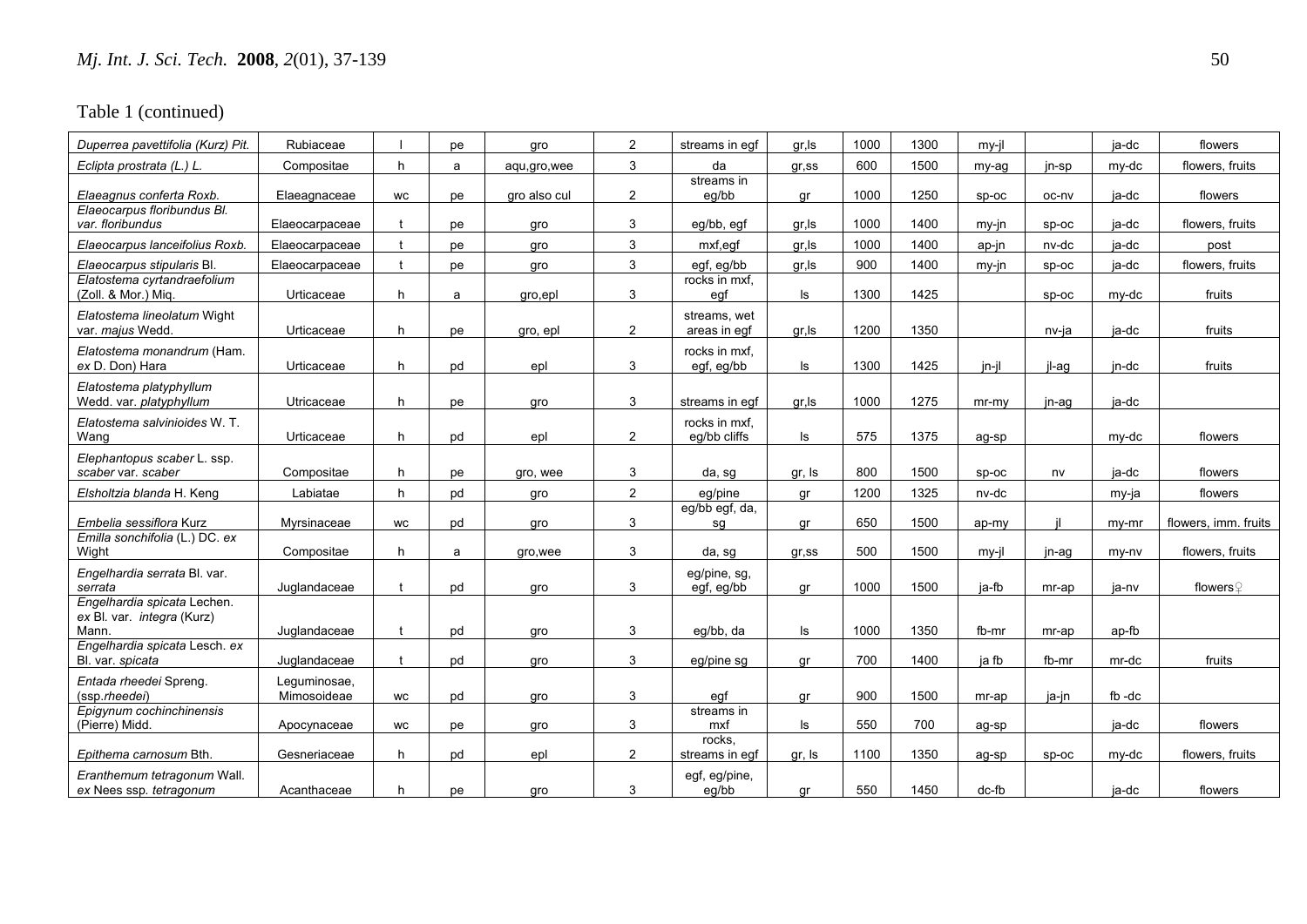| Eriobotrya salwinensis Hand.-<br>Mazz.       | Rosaceae                       |                     | pe | gro                | 3              | rocks in mxf<br>cliffs   | ls        | 1375 | 1425 | nv-dc            | fb      | ja-dc | flowers, fruits |
|----------------------------------------------|--------------------------------|---------------------|----|--------------------|----------------|--------------------------|-----------|------|------|------------------|---------|-------|-----------------|
| Eriolaena candollei Wall.                    | Sterculiaceae                  |                     | pd | qro                | 3              | egf, eg/pine,<br>da, sg  | ar        | 1200 | 1500 |                  | dc-fb   | in-fb | fruits          |
| <i>Ervthrina stricta</i> Roxb.               | Leguminosae,<br>Papilionoideae |                     | pd | qro                | 3              | mxf. da                  | Is, gr    | 1200 | 1400 | ap               |         | in-dc | flowers         |
| Erythrina subumbrans (Hassk.)<br>Merr.       | Leguminosae,<br>Papilionoideae |                     | pe | gro                | 3              | streams in<br>egf, eg/bb | gr, Is    | 550  | 1400 | ja-fb            |         | ja-dc | flowers         |
| Erythropalum scandens Bl.                    | Olacaceae                      | <b>WC</b>           | pe | gro                | 3              | streams in<br>mxf        | $\sf ls$  | 550  | 800  | ag-sp            |         | ja-dc | flowers         |
| Eugenia albiflora Duth. ex Kurz              | Myrtaceae                      |                     | pe | gro                | 3              | eg/bb,<br>eg/pine        | gr        | 800  | 1500 | fb-ap            | jl-ag   | ja-dc |                 |
| Eugenia formosa Wall.                        | Myrtaceae                      |                     | рe | gro                | 3              | streams in<br>mxf        | gr, Is    | 500  | 700  | mr-ap            | ag-sp   | ja-dc |                 |
| Eugenia fruticosa (DC.) Roxb.                | Myrtaceae                      |                     | рe | gro                | 3              | egf, eg/bb,<br>da, sg    | gr        | 900  | 1500 | ap-my            | $my-in$ | ia-dc | flowers, fruits |
| Eugenia megacarpa Craib                      | Myrtaceae                      |                     | рe | gro                | 3              | egf                      | ls.       | 1100 | 1400 | ja-fb            | $SD-OC$ | ia-dc | flowers         |
| Euonymus cochinchinensis<br>Pierre           | Celastraceae                   |                     | рe | gro                | 3              | egf                      | ls        | 1000 | 1400 | fb-mr            | oc-nv   | ja-dc | fruits          |
| Euonymus laxiflora Champ. ex<br>Bth.         | Celastraceae                   | s                   | pe | gro                | $\overline{2}$ | rocks in eqf<br>cliffs   | ls        | 1300 | 1375 | jl-sp            | oc-nv   | ja-dc | fruits          |
| Euonymus sootepensis Craib                   | Celastraceae                   | cr, v,<br><b>WC</b> | рe | gro                | 3              | egf                      | ls        | 1100 | 1425 | fb-mr            | oc-nv   | ja-dc | flowers, fruits |
| Eupatorium adenophorum<br>Spreng.            | Compositae                     | h                   | рe | gro, int, wee      | 4              | da, sg                   | gr        | 600  | 1525 | mr-ap            | ap-my   | ja-dc |                 |
| Eupatorium doichangensis H.<br>Koy           | Compositae                     | h                   | a  | gro                | $\overline{2}$ | bb/df, da                | gr        | 1100 | 1200 | ja-fb            | mr      | ag-dc | flowers         |
| Eupatorium odoratum L.                       | Compositae                     | h                   | рe | gro, nat, wee      | 4              | da,sg                    | gr,ls     | 400  | 1525 | nv-dc            | ja-fb   | ja-dc |                 |
| Euphorbia hirta L                            | Euphorbiaceae                  | h                   | a  | gro, int, nat, wee | 3              | da, sg                   | gr        | 400  | 1500 | ja-dc            | ja-dc   | ja-dc |                 |
| Euphorbia thymifolia L.                      | Euphorbiaceae                  | h                   | a  | gro, wee           | 3              | da                       | gr, Is    | 425  | 800  | ag-nv            | oc-dc   | my-dc | fruits          |
| Eurya acuminata DC. var.<br>wallichiana Dyer | Theaceae                       | $\mathbf t$         | рe | gro                | 3              | da,sg in egf             | gr        | 1000 | 1500 | nv-dc            | ja-fb   | ja-dc | flowers, fruits |
| Eurysolen gracilis Prain                     | Labiatae                       | s,l                 | рe | gro                | 3              | mxf, egf, da             | gr, ls    | 1100 | 1425 | nv-fb            | ja-mr   | ja-dc | flowers, fruits |
| Evolvulus nummularius (L.) L.                | Convolvulaceae                 | h,cr                | рe | gro, wee           | 3              | da                       | $gr$ , ss | 800  | 1000 | my-jl            | jn-ag   | ja-dc | flowers, fruits |
| Exacum pteranthum Wall. ex<br>Griseb.        | Gentianaceae                   | h                   | a  | gro                | 3              | eg/pine                  | gr        | 1250 | 1325 | sp-oc            | nv      | my-dc | flowers         |
| Fagerlinidia                                 | Rubiaceae                      | t, l                | рe | gro                | $\overline{2}$ | streams in egf           | gr, Is    | 1200 | 1300 | ap               | ja-fb   | ja-dc | flowers, fruits |
| Fagopyrum dibotrys (D. Don)<br>Hara          | Polygonaceae                   | h                   | pd | gro                | 3              | egf, da                  | gr, hs    | 1000 | 1400 | $(ag)$ oc-<br>nv |         | my-ja | flowers         |
| Fagraea ceilianica Thunb.                    | Loganiaceae                    | s                   | рe | epl                | $\overline{2}$ | rocks in mxf<br>cliffs   | ls        | 600  | 1400 |                  | nv-ap   | ja-dc | fruits          |
| Falconeria insigne Roy.                      | Euphorbiaceae                  | t                   | pd | gro                | $\overline{2}$ | rocks, cliffs in<br>mxf  | ls        | 1200 | 1425 | ja-fb            |         | jn-dc | flowers ∂       |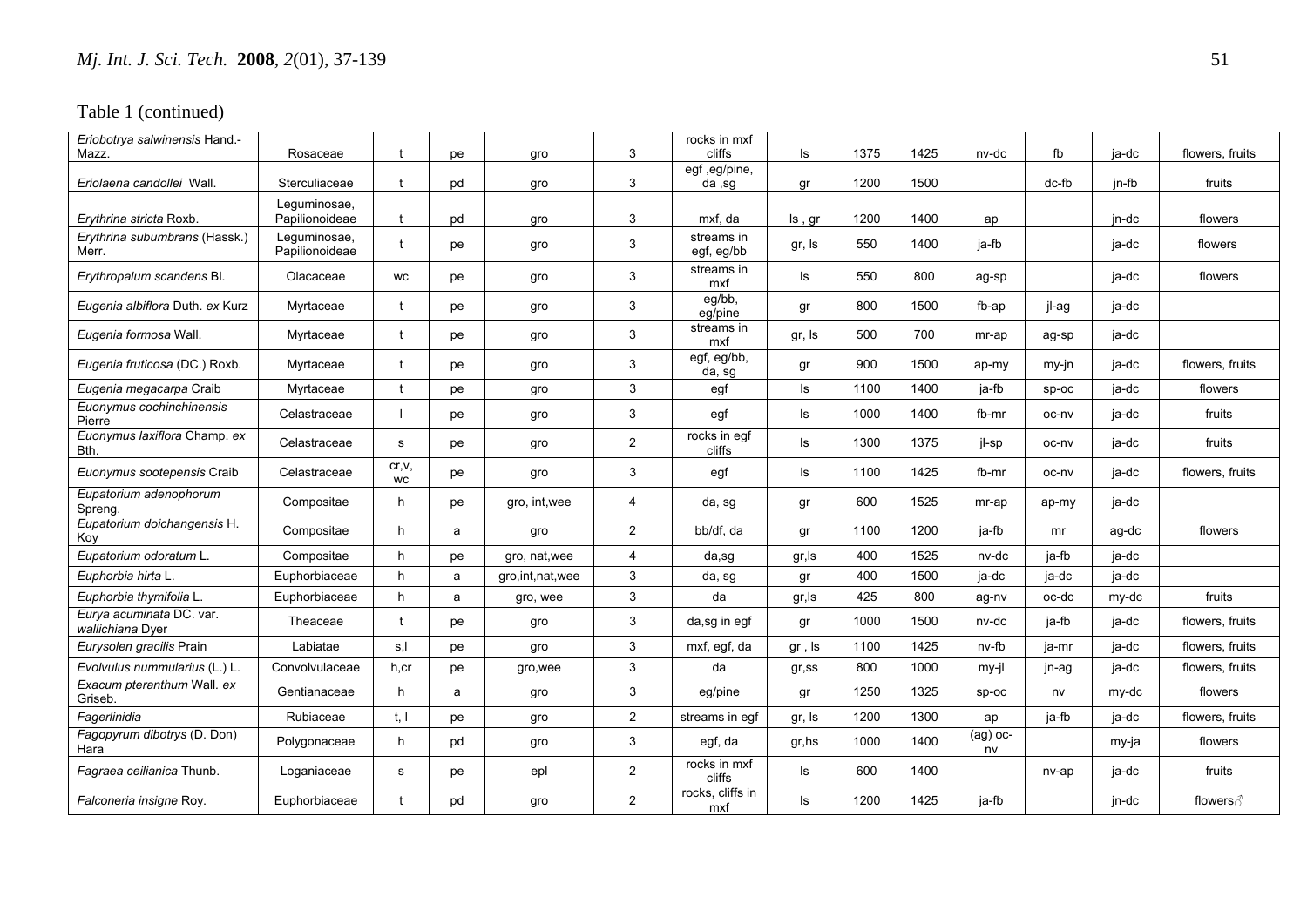| Fernandoa adenophylla (Wall.<br>ex G. Don) Steen.                     | Bignoniaceae  | $\mathbf t$  | pd | gro      | 3              | da, sg                                       | gr        | 500  | 1100 | jl-ag |         | ja-fb<br>my-dc                              | flowers         |
|-----------------------------------------------------------------------|---------------|--------------|----|----------|----------------|----------------------------------------------|-----------|------|------|-------|---------|---------------------------------------------|-----------------|
| Ficus                                                                 | Moraceae      | t,s          | pe | epl      | $\overline{2}$ | cliffs in bb/df,<br>egf                      | ls        | 400  | 1300 | dc-fb | dc-fb   | ja-dc                                       | flowers         |
| Ficus annulata Bl.                                                    | Moraceae      | $\mathbf{r}$ | pd | str, epl | 3              | mxf, egf                                     | gr, Is    | 600  | 1400 | ap-sp | ap-sp   | ja-dc                                       | flowers, fruits |
| Ficus anserina (Corn.) C.C.<br>Berg                                   | Moraceae      | WC           | pe | epl, gro | 3              | rocks, cliffs in<br>bb/df, egf               | gr, Is    | 400  | 1350 | my-jl | jn-ag   | ja (my)-<br>dc                              | flowers, fruits |
| <i>Ficus auriculata</i> Lour.                                         | Moraceae      | t            | pe | gro      | 3              | da, streams in<br>egf, wet areas<br>in eg/bb | gr        | 900  | 1500 | dc-ag | mr-sp   | ja-dc<br>often<br>changin<br>g<br>lvs in dc | flowers         |
| Ficus cyrtophylla Wall. ex Miq.                                       | Moraceae      |              | pe | gro, epl | $\overline{2}$ | streams in<br>egf, mxf                       | ls.       | 550  | 1350 | ap-sp | ap-sp   | ja-dc                                       | flowers, fruits |
| Ficus fistulosa Reinw, ex Bl.                                         | Moraceae      | $\mathbf t$  | pe | gro      | 3              | egf, da                                      | gr        | 1000 | 1525 | ja-dc | ja-dc   | ja-dc                                       | flowers         |
| Ficus glaberrima Bl.                                                  | Moraceae      | t, l         | pe | epi, epl | $\overline{2}$ | eg/bb, rocks,<br>cliffs                      | gr, Is    | 1000 | 1425 | nv-dc | nv-dc   | ja-dc                                       | flowers         |
| Ficus hirta Vahl var, hirta                                           | Moraceae      |              | pe | gro      | 3              | da, sg, egf                                  | gr, Is    | 1000 | 1400 | jn-sp | il-oc   | ja-dc                                       | flowers, fruits |
| Ficus hirta Vahl var. roxburghii<br>(Mig.) King                       | Moraceae      | $\mathbf t$  | pe | gro      | 3              | egf                                          | gr, Is    | 1000 | 1400 | ap-my | ap-my   | ja-dc                                       | flowers, fruits |
| Ficus hispida L. f. var. hispida                                      | Moraceae      |              | pe | gro      | 3              | da, sg                                       | gr        | 400  | 1500 | ja-dc | ja-dc   | ja-dc                                       |                 |
| Ficus kurzii King                                                     | Moraceae      |              | pe | epi      | 3              | rocks in eqf                                 | ls        | 1200 | 1500 | ag-nv | ag-nv   | ja-dc                                       | flowers, fruits |
| Ficus Iaevis Bl.                                                      | Moraceae      | wc,cr        | pe | gro      | $\overline{c}$ | streams in<br>egf, eb/bb                     | gr        | 1100 | 1300 | ja-mr | fb-ap   | ja-dc                                       |                 |
| Ficus semicordata B.-H. ex<br>J.E. Sm. var. semicordata               | Moraceae      |              | pe | gro      | 3              | egf, eg/bb,<br>da, mxf, sq                   | gr, Is    | 550  | 1525 | ja-dc | ja-dc   | ja-dc                                       |                 |
| Ficus subincisa Ham. ex J.E.<br>Sm. var. subincisa                    | Moraceae      | t.l          | pe | gro      | 3              | egf,da, sg                                   | gr, Is    | 1000 | 1400 | ja-dc | ja-dc   | ja-dc                                       | flowers         |
| Ficus subpisocarpa Gagnep.<br>ssp. pubipoda C.C. Berg                 | Moraceae      |              | pd | gro      | 3              | egf                                          | gr        | 1000 | 1450 | il-ag | $SD-OC$ | mr-ja                                       | flowers         |
| Ficus tinctoria G. Forst. ssp.<br>gibbosa (Bl.) Corn. var.<br>qibbosa | Moraceae      | WC           | pe | gro      | 3              | mxf, eqf                                     | $qr$ , ss | 600  | 1000 | my-jl | jn-ag   | ja-dc                                       | flowers, fruits |
| Ficus variegata Bl. var.<br>variegata                                 | Moraceae      | t            | pd | gro      | $\overline{2}$ | streams in<br>egf, eg/bb                     | gr        | 1000 | 1200 |       |         | my-fb                                       |                 |
| Firmiana colorata (Roxb.) R.<br>Br.                                   | Sterculiaceae | $\mathbf{f}$ | pd | gro      | 3              | rocks, cliffs                                | gr, Is    | 1000 | 1425 | ja-mr | mr-ap   | jn-dc                                       | flowers, leaves |
| Firmiana kerrii (Craib) Kosterm.                                      | Sterculiaceae |              | pd | gro      | $\overline{2}$ | rocks in mxf<br>cliffs                       | ls        | 1350 | 1425 | ja-fb | ap      | jn-dc                                       | flowers, leaves |
| Fissistigma oblongum (Craib)<br>Merr.                                 | Annonaceae    | <b>WC</b>    | pe | gro      | $\overline{2}$ | egf, eg/pine                                 | gr        | 900  | 1100 |       |         | ia-dc                                       |                 |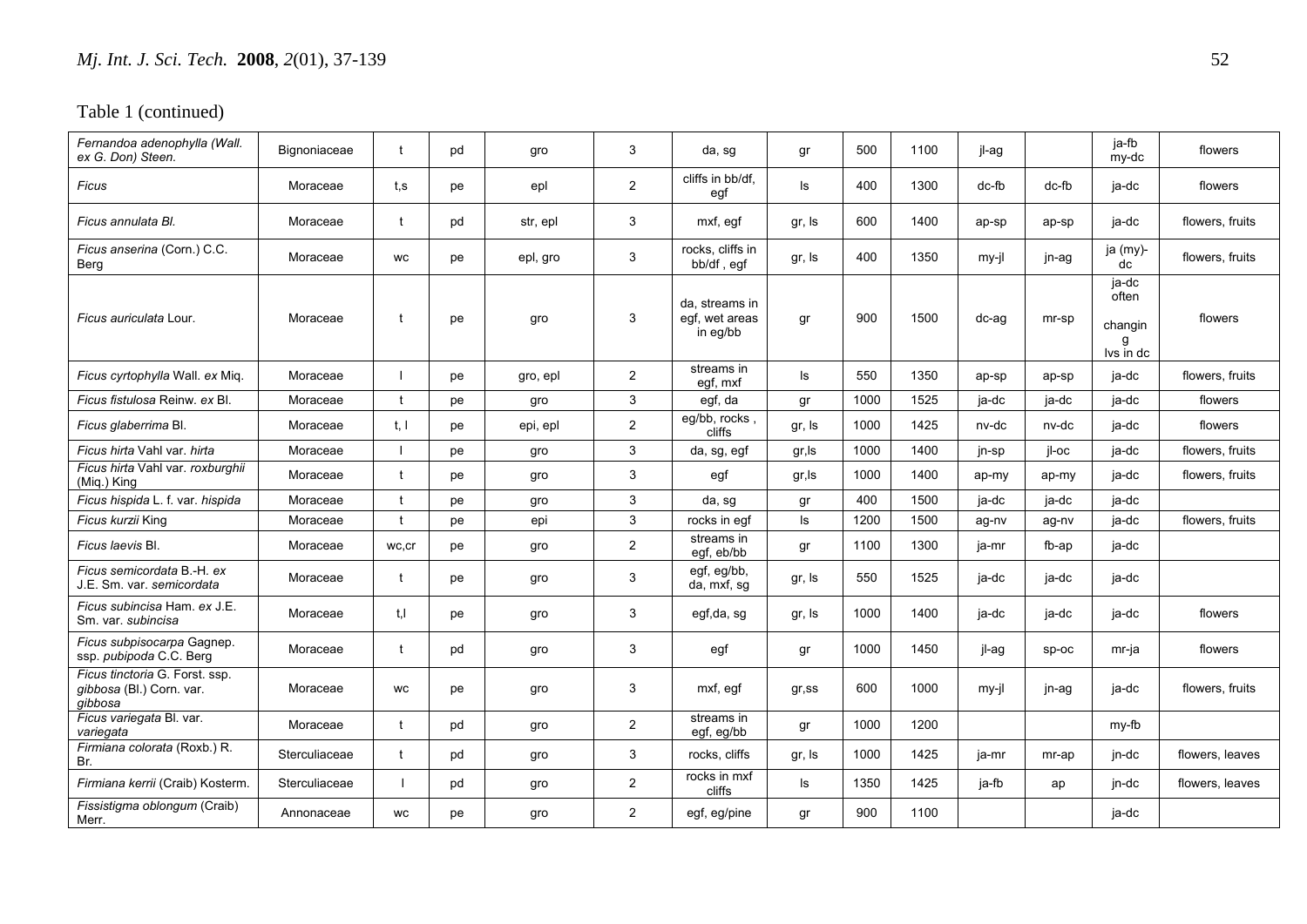| Flacourtia indica (Burm.f.)<br>Merr.                                               | Flacourtiaceae                 | $\mathbf t$  | рe | gro      | 3              | egf, da ,sg                              | gr        | 900  | 1500 |           | jl-ag | ja-dc | fruits               |
|------------------------------------------------------------------------------------|--------------------------------|--------------|----|----------|----------------|------------------------------------------|-----------|------|------|-----------|-------|-------|----------------------|
| Flemingia sootepensis Craib                                                        | Lequminosae,<br>Papilionoideae |              | pe | gro      | 3              | mxf, eg/bb,<br>da, sg                    | gr, Is    | 550  | 1400 |           | ja-fb | ja-dc | fruits               |
| Fluggea virosa (Roxb. ex<br>Willd.) Voigt                                          | Euphorbiaceae                  | s. I         | pd | gro      | 3              | rocks in mxf.<br>eq/bb.da                | gr, Is    | 525  | 1425 | il-sp     | SD-OC | my-dc | flowers ∂, fruits    |
| Galium punduanum Wall. ex<br>Craib                                                 | Rubiaceae                      | h            | a  | epl      | $\overline{2}$ | rocks in egf<br>cliffs                   | ls.       | 1300 | 1400 | oc-nv     | dc    | my-dc | flowers              |
| Garcinia cowa Roxb.                                                                | Guttiferae                     | $\mathbf t$  | pe | gro      | 3              | mxf, egf,<br>eq/bb                       | gr, Is    | 1200 | 1375 | ap        | sp    | ja-dc | flowers $\mathcal Q$ |
| Garcinia propingua Craib                                                           | Guttiferae                     | $\mathbf t$  | pe | gro      | 3              | rocks in egf,<br>eq/bb cliffs            | ls        | 1350 | 1375 | my-jn     |       | ja-dc | flowers ∂            |
| Garcinia xanthochymus Hk. f.<br>ex T. And.                                         | Guttierae                      |              | pe | gro, epl | 3              | bb/df, eg/bb                             | gr,ls, sh | 500  | 900  |           |       | ja-dc |                      |
| Gardenia sootepensis Hutch.                                                        | Rubiaceae                      |              | pd | gro      | 3              | bb/df, eg/bb                             | gr        | 900  | 1100 | ap        |       | my-dc | flowers              |
| Garuga pinnata Roxb.                                                               | Burseraceae                    |              | pd | gro      | 3              | eg/bb, da, sg                            | ls        | 500  | 1350 |           |       | my-dc |                      |
| Girardinia hibiscifolia Miq.                                                       | Urticaceae                     | h            | a  | gro      | 3              | egf,da                                   | ls        | 1150 | 1500 | oc-nv     | nv-dc | my-dc | flowers              |
| Glochidion eriocarpum Champ.                                                       | Euphorbiaceae                  |              | pe | gro      | 3              | egf, eg/pine                             | gr        | 1200 | 1400 |           | ja-fb | ja-dc | fruits               |
| Glochidion oblatum Hk. f.                                                          | Euphorbiaceae                  | $\mathbf t$  | pe | gro      | $\overline{2}$ | eg/bb                                    | gr        | 1100 | 1400 |           | jl-ag | ja-dc | fruits               |
| Glochidion rubrum Bl.                                                              | Euphorbiaceae                  |              | pe | gro      | 3              | da, sg                                   | gr        | 1000 | 1500 |           | ja-fb | ja-dc | fruits               |
| Glochidion sphaerogynum (M.<br>A.) Kurz                                            | Euphorbiaceae                  | $\mathbf t$  | pe | gro      | 3              | eg/bb, da, sg                            | gr        | 1000 | 1400 | ja-fb     | dc-ja | ja-dc | flowers, fruits      |
| Glycosmis cochinchinensis<br>(Lour.) Pierre ex Engl.                               | Rutaceae                       |              | pe | gro      | 3              | rocks in mxf                             | ls        | 1200 | 1425 | ja-fb     | ag    | ja-dc | flowers              |
| Glyptopetalum sclerocarpum<br>Kurz                                                 | Celastraceae                   |              | pe | gro      | 3              | egf                                      | ls        | 1100 | 1375 | ap-my     | oc-nv | ja-dc | flowers, fruits      |
| Gmelina arborea Roxb.                                                              | Verbenaceae                    | $\mathbf{f}$ | pd | gro      | 3              | da/sg, bb/df,<br>ea/bb                   | gr        | 500  | 1500 |           |       | my-dc |                      |
| Gochnatia decora (Kurz) Cabr.                                                      | Compositae                     |              | pd | gro      | $\overline{2}$ | eg/pine,<br>eg/bb                        | gr        | 1200 | 1375 | mr        | ap-my | ap-dc |                      |
| Gomphogyne heterosperma<br>(Wall.) Kurz                                            | Cucurbitaceae                  | $\mathsf{v}$ | a  | gro      | 3              | cliffs, rocks in<br>mxf, eg/bb,<br>bb/df | ls        | 400  | 1425 | sp-oc     |       | my-dc | flowers ∂            |
| Gomphostemma crinitum Wall.<br>ex Bth.                                             | Labiatae                       | h.           | a  | gro      | $\overline{2}$ | streams in<br>mxf                        | ls        | 650  | 700  | <b>OC</b> |       | my-dc |                      |
| Gomphostemma lucidum Wall.<br>ex Bth.                                              | Labiatae                       | h            | pe | gro      | 2              | rocks in eq/bb                           | ls        | 1350 | 1375 | ag        |       | ja-dc |                      |
| Gomphostemma strobilinum<br>Wall. ex Bth. var. viridis (Wall.<br>$ex$ Bth.) Hk. f. | Labiatae                       | h            | pe | gro      | $\overline{2}$ | mxf, eg/bb                               | gr, Is    | 1300 | 1425 | sp        |       | ja-dc | flowers              |
| Gomphostemma wallichii Pr.                                                         | Labiatae                       | h.           | pd | gro      | $\overline{2}$ | streams in<br>egf, eg/bb                 | gr        | 1000 | 1300 | oc-nv     |       | my-fb | flowers              |
| Goniothalamus cheliensis Hu                                                        | Annonaceae                     | t, l         | pe | gro      | $\overline{2}$ | streams, wet<br>areas in eqf             | gr, Is    |      | 1325 |           |       | ja-dc |                      |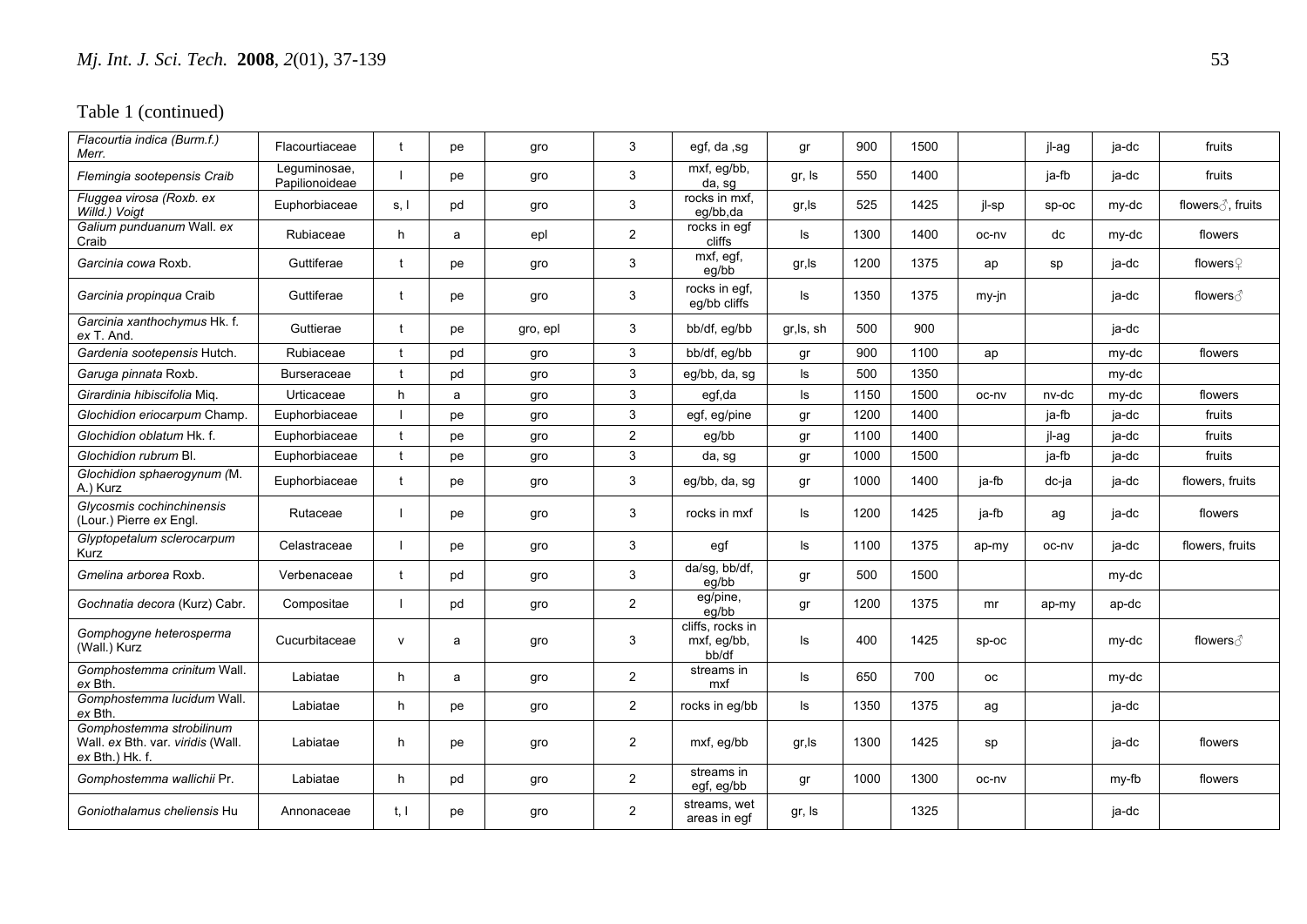| Gouania javanica Mig.                                | Rhamnaceae       | WC           | pd | qro      | 3              | rocks in mxf<br>cliffs        | Is         | 1400 | 1425 | sp      | nv-dc | my-dc | flowers, fruits      |
|------------------------------------------------------|------------------|--------------|----|----------|----------------|-------------------------------|------------|------|------|---------|-------|-------|----------------------|
| Grewia lacei Drum, & Craib                           | Tiliaceae        | s            | pd | gro      | 3              | eg/bb, da                     | ls         | 1000 | 1400 | SD-OC   |       | my-dc | flowers              |
| Gynostemma pentaphyllum<br>(Thunb.) Mak.             | Cucurbitaceae    | $\mathsf{v}$ | a  | gro      | 3              | egf, da                       | gr, Is     | 1200 | 1375 | my-jn   |       | my-dc | flowers ∂            |
| Gynura longifolia Kerr                               | Compositae       | v            | pd | gro      | $\overline{2}$ | streams in<br>egf, eg/bb      | gr         | 1100 | 1300 | fb      |       | jn-mr |                      |
| Gynura nepalensis DC.                                | Compositae       | h            | a  | gro      | 3              | da, weed                      | gr, Is, ss | 600  | 1525 | $my-il$ | jn-ag | oc-sp | flowers,<br>fruits   |
| Harpullia arborea (Blanco)<br>Radlk.                 | Sapindaceae      | t            | pd | gro      | 3              | streams in<br>mxf             | Is         | 500  | 900  | ja-fb   |       | fb-dc | flowers              |
| Harpullia cupanioides Roxb.                          | Sapindaceae      |              | pe | gro      | 3              | egf                           | $\sf ls$   | 1100 | 1400 | my-jn   |       | ja-dc | flowers              |
| Hedyotis coronaria (Kurz)<br>Craib                   | Rubiaceae        | h            | pd | gro      | $\overline{2}$ | mxf, eg/bb                    | gr         | 800  | 1300 | jn-ag   |       | my-dc | flowers              |
| Hedyotis corymbosa (L.) Lmk.                         | Rubiaceae        | h            | a  | gro, wee | 3              | da, sg                        | gr         | 400  | 1200 | sp-oc   | oc-nv | ja-dc | flowers              |
| Hedyotis elegans Wall. ex Kurz                       | Rubiaceae        | h            | pe | gro      | 3              | eg/bb                         | gr         | 1000 | 1300 |         | dc-ja | ja-dc | fruits               |
| Hedyotis scandens Roxb.                              | Rubiaceae        | v.h          | рe | gro      | 3              | wet areas egf,<br>da          | gr, Is     | 950  | 1150 | oc-ny   |       | ja-dc | flowers              |
| Helicia formosana Hemsl. var.<br>oblanceolata Sleum. | Proteaceae       | t            | pe | qro      | $\overline{2}$ | egf, eg/bb                    | gr         | 1000 | 1400 | ap-my   | fb-mr | ja-dc |                      |
| Helicia nilagirica Bedd.                             | Proteaceae       |              | рe | gro      | 3              | egf                           | gr         | 1200 | 1500 | ap      |       | ja-dc | flowers              |
| Heliciopsis terminalis (Kurz)<br>Sleum.              | Proteaceae       | t            | рe | gro      | $\overline{2}$ | egf, eg/bb                    | gr         | 1000 | 1400 | ap-my   | dc-fb | ja-dc |                      |
| Helicteres elongata Wall. ex<br>Boj                  | Sterculiaceae    | s,l          | pd | gro      | 3              | eg/bb                         | gr         | 1000 | 1400 | my-jn   |       | ap-dc | flowers              |
| Helixanthera parasitica Lour.                        | Loranthaceae     | s            | рe | epi, par | 3              | egf, eg/pine                  | gr         | 1000 | 1500 | ap-my   |       | ja-dc | flowers              |
| Heracleum barmanicum Kurz                            | Umbelliferae     | h            | pd | gro      | 3              | rocks in mxf.<br>eg/bb cliffs | ls         | 1375 | 1425 | sp-nv   | oc-nv | jl-dc | flowers              |
| Heriteria macrophylla Wall. ex<br>Kurz               | Sterculiaceae    |              | рe | gro      | $\overline{2}$ | eg/bb, egf                    | Is         | 1200 | 1400 | mr-ap   |       | ja-dc | seedling,<br>flowers |
| Heteropanax fragrans (Roxb.<br>ex DC.) Seem.         | Araliaceae       |              | pd | gro      | $\overline{2}$ | da, sg                        | gr         | 900  | 1300 |         |       | my-dc |                      |
| Heterostemma siamica Craib                           | Asclepiadaceae   | $\mathsf{v}$ | рe | gro      | $\mathbf{3}$   | mxf.da                        | ls.        | 500  | 800  | oc-nv   |       | ia-dc | flowers              |
| Heynea trijuga Roxb. ex Sims                         | Meliaceae        | t.I          | рe | gro      | $\mathbf{2}$   | egf, eg/bb                    | gr         | 900  | 1200 | fb-mr   | nv-dc | ja-dc | fruits               |
| Hibiscus macrophyllus Roxb.ex<br>Horn.               | Malvaceae        | t            | рe | gro      | 3              | egf, da, sg                   | gr, Is     | 900  | 1400 | mr-ap   |       | ja-dc |                      |
| Hiptage bullata Craib                                | Malpighiaceae    | SC           | рe | gro      | 3              | rocks in mxf<br>cliffs        | ls         | 1300 | 1400 | ap-my   |       | ja-dc | flowers              |
| Homalium ceylanicum (Gardn.)<br>Bth.                 | Flacourtiaceae   | $\mathbf t$  | pd | gro      | $\overline{2}$ | egf, eg/bb                    | gr         | 1000 | 1200 | jl-ag   |       | my-fb | flowers              |
| Hopea odorata Roxb, var.<br>odorata                  | Dipterocarpaceae | $\mathbf{f}$ | рe | gro      | $\overline{2}$ | egf                           | SS         | 900  | 1000 | fb-mr   |       | ja-dc | flowers              |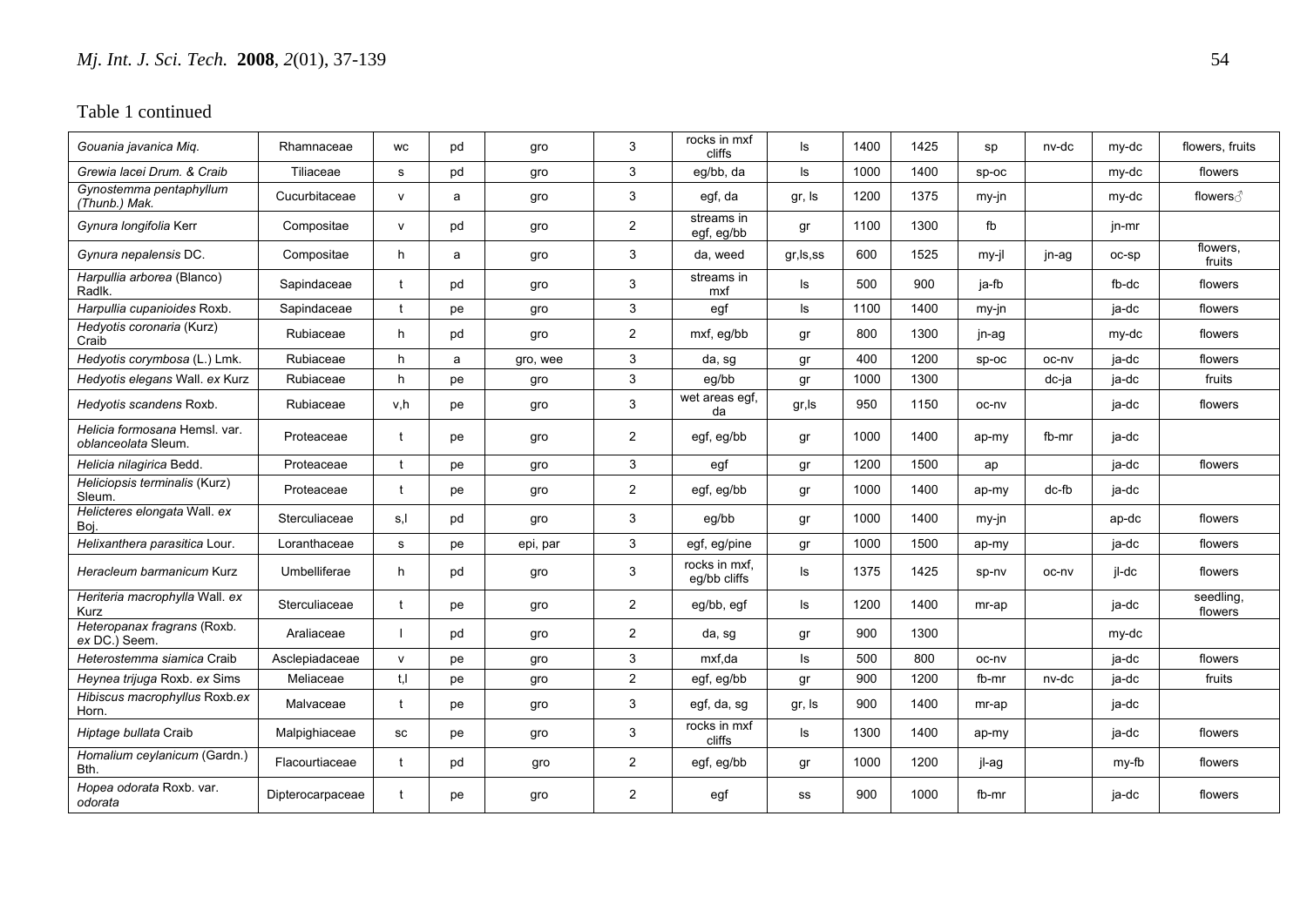| Horsfieldia amygdalina (Wall.)<br>Warb. var. macrocarpa Wilde | Myristicaceae             | t           | рe | gro      | $\overline{2}$ | egf                                      | gr     | 1000 | 1000 |                  | ap    | ja-dc | fruits          |
|---------------------------------------------------------------|---------------------------|-------------|----|----------|----------------|------------------------------------------|--------|------|------|------------------|-------|-------|-----------------|
| Houttuynia cordata Thunb.                                     | Saururaceae               | h           | pe | gro      | 3              | streams in<br>egf, wet areas<br>in da    | gr     | 800  | 1500 | $(dc)$ ap-<br>my |       | ja-dc | flowers         |
| Hovenia dulcis Thunb.                                         | Rhamnaceae                | t           | pd | gro      | $\overline{2}$ | egf, streams<br>in eg/bb                 | gr     | 1200 | 1400 |                  |       | my-dc |                 |
| Hoya kerrii Craib                                             | Asclepiadaceae            | V           | рe | epl      | $\overline{2}$ | rocks in bb/df<br>cliffs                 | ls     | 400  | 600  |                  |       | ja-dc |                 |
| Hoya thomsonii Hk. f.                                         | Asclepiadaceae            | v           | pe | epi, epl | $\overline{2}$ | rocks in egf                             | gr     | 1300 | 1400 |                  | nv-ja | ja-dc | fruits          |
| Hunteria zeylanica (Retz.)<br>Gard. ex Thw.                   | Apocynaceae               | $\mathbf t$ | рe | gro      | 3              | rocks in egf,<br>cliffs                  | ls     | 1200 | 1375 | my               | ap-my | ap-dc | flowers, fruits |
| Hydrocotyle javanica Pont. ex<br>Thunb.                       | Umbelliferae              | h           | pe | gro, cr  | 3              | mostly wet<br>areas in egf,<br>da, eg/bb | gr, Is | 1100 | 1400 | jn-sp            | jl-nv | ja-dc | flowers, fruits |
| Hydrocotyle sibthorpioides<br>Lmk.                            | Umbelliferae              | h           | a  | gro, wee | 3              | da, sg                                   | gr     | 900  | 1500 |                  | ap-oc | my-dc | fruits          |
| Hydrolea zeylanica (L.) Vahl                                  | Hydrophyllaceae           | h           | a  | gro      | 3              | wet areas in<br>da                       |        | 800  | 1100 | ap-my            | ap-jn | mr-oc | flowers, fruits |
| Hymenodictyon orixense<br>(Denn.) Mabb.                       | Rubiaceae                 | $\ddagger$  | pe | gro      | $\overline{2}$ | rocks in mxf,<br>eg/bb                   | ls     | 1000 | 1425 |                  |       | my-dc |                 |
| Hypericum henryi H. Lev. &<br>Van. ssp. hancockii H. Rob.     | Guttiferae.<br>Hypericeae | s           | pe | epl      | $\overline{2}$ | rocks in egf,<br>cliffs                  | ls     | 1300 | 1400 | oc               | dc-fb | ja-dc | fruits          |
| Hypericum japonicum Thunb.<br>ex Murr.                        | Guttiferae.<br>Hypericeae | h           | a  | gro      | 3              | wet areas in<br>da, egf                  | gr     | 900  | 1050 | ap-my            | ap-my | my-dc | flowers, fruits |
| Ichnocarpus polyanthus (Bl.)<br>P.I. Forst.                   | Apocynaceae               | WC          | pe | gro      | 3              | egf                                      | gr     | 1000 | 1525 | ap-my            |       | ja-dc | flowers         |
| Ilex umbellulata (Wall.) Loesn.                               | Aquifoliaceae             | t           | рe | gro      | 3              | egf                                      | gr, Is | 1000 | 1400 |                  | -il   | ja-dc | fruits          |
| Impatiens claviger Hk. f.                                     | Balsaminaceae             | h           | рe | gro      | 3              | streams, wet<br>areas in egf             | gr, Is | 1200 | 1350 | oc-nv            | nv-dc | ja-dc | flowers         |
| Impatiens kerriae Craib                                       | Balsaminaceae             | h           | pd | epl      | 3              | rocks in mxf<br>cliffs                   | ls     | 1375 | 1425 | my-ny            | nv-dc | my-dc | flowers         |
| Impatiens salangensis T. Shim.                                | Balsaminaceae             | h           | a  | epl      | 3              | rocks in mxf                             | Is     | 1400 | 1425 | jl-dc            | sp-ja | my-dc | flowers         |
| Impatiens vioaeflora Hk.f.                                    | Balsaminaceae             | h           | a  | gro      | 3              | egf, eg/bb                               | gr     | 1000 | 1525 | ag-dc            | sp-dc | my-dc |                 |
| Inula cappa (Ham. ex D.Don)<br>DC. forma cappa                | Compositae                | h           | pd | gro      | 3              | eg/bb,sg                                 | gr, Is | 900  | 1500 | nv-dc            | ja-dc | my-dc | flowers         |
| <i>Inula nervosa Wall, ex DC.</i>                             | Compositae                | h           | a  | epl      | $\overline{2}$ | rocks in mxf.<br>egf cliffs              | ls     | 1200 | 1400 | ja-fb            | mr    | in-mr | flowers         |
| Inula wissmanniana Hand.-<br>Mazz.                            | Compositae                | h           | pd | gro      | $\overline{2}$ | rodks in<br>eg/pine,<br>eg/bb cliffs     | gr     | 1200 | 1425 | dc-fb            | mr    | my-mr | flowers         |
| lodes cirrhosa Turcz.                                         | Icacinaceae               | <b>WC</b>   | pe | gro      | $\overline{2}$ | egf, da, sg                              | gr     | 1000 | 1200 |                  | -il   | ja-dc | fruits          |
| Isodon coetsa (B. -H. ex D.<br>Don) Kudo                      | Labiatae                  | s.h         | pd | gro      | $\overline{2}$ | eq/bb, da                                | ls.    | 1200 | 1400 | dc-ja            |       | il-fb | flowers         |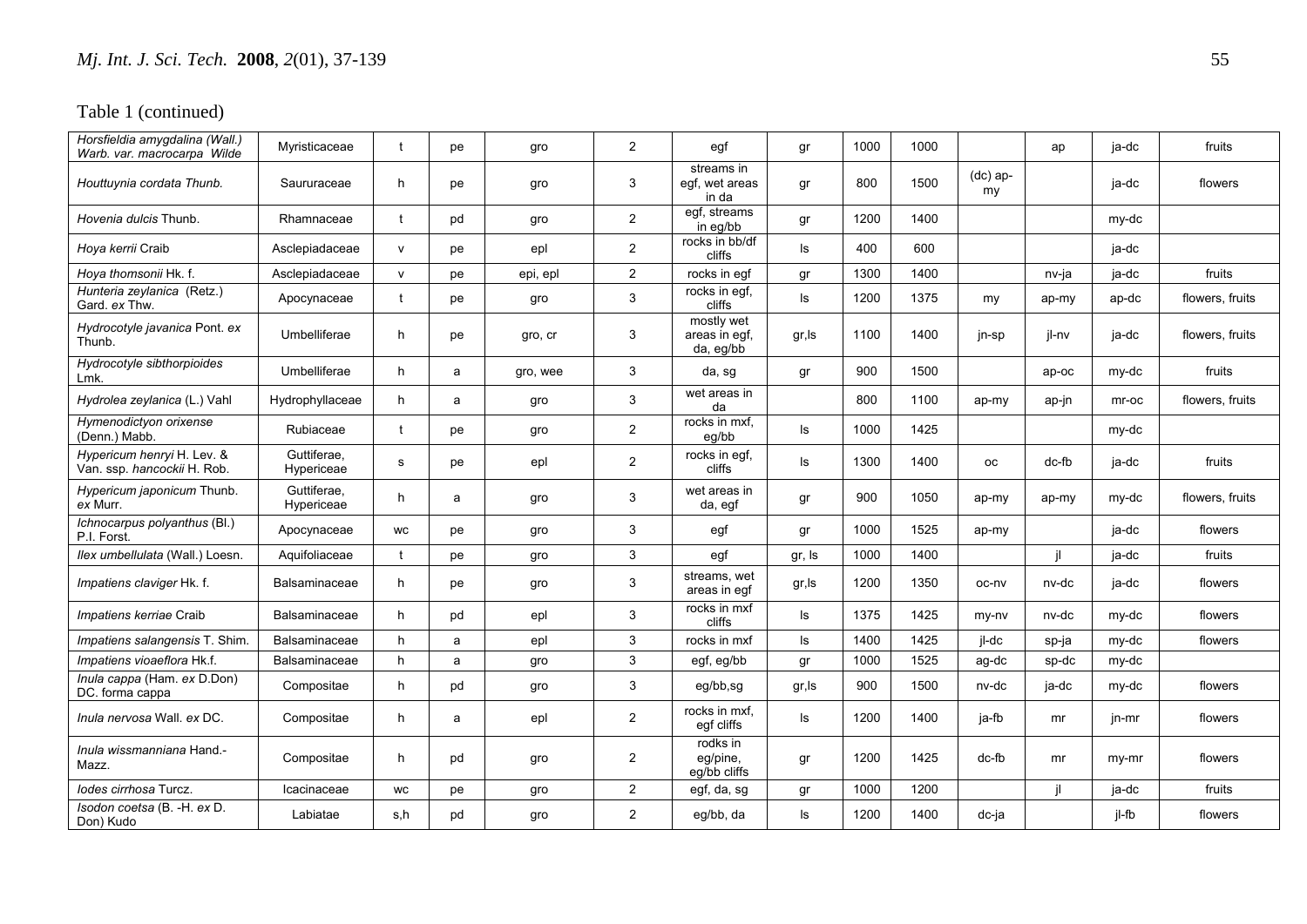| Isodon lophanthoides (B. -H.<br>ex D. Don) Hara var.<br>lophanthoides | Labiatae      | h            | a  | gro                | $\overline{2}$ | eg/bb                     | gr     | 1100 | 1400 | $SD-OC$ | nv-dc   | my-dc | fruits             |
|-----------------------------------------------------------------------|---------------|--------------|----|--------------------|----------------|---------------------------|--------|------|------|---------|---------|-------|--------------------|
| Ixora                                                                 | Rubiaceae     | SC           | pe | gro                | $\overline{2}$ | streams in<br>mxf         | ls     | 550  | 600  |         | sp      | ja-dc | fruits             |
| Ixora cibdela Craib                                                   | Rubiaceae     |              | рe | gro                | 3              | egf, eg/bb                | gr     | 900  | 1100 |         | oc-nv   | ja-dc |                    |
| Ixora rugosula Wall. ex Hk. f.                                        | Rubiaceae     | I, wc        | рe | gro                | $\overline{2}$ | eg/bb                     | ls     | 1275 | 1350 | ap      |         | ja-dc | flowers            |
| Jasminum coarctatum Roxb.<br>var. vanprukii (Craib) P. S.<br>Green    | Oleaceae      | I, S, SC     | pe | gro                | $\overline{2}$ | rocks in egf              | ls     | 1100 | 1350 | jn-jl   |         | ja-dc | flowers            |
| Jasminum dispermum Wall.<br>ssp. forrestianum (Kob.) P.S.<br>Green    | Oleaceae      | s            | pe | gro                | $\overline{2}$ | rocks in egf              | ls.    | 1200 | 1400 |         | ja dc   | ia-dc | friuts             |
| Jasminum funale Decne. ssp.<br>funale                                 | Oleaceae      | WC           | pe | gro                | 3              | rocks in mxf<br>cliffs    | ls     | 1375 | 1425 | ag-sp   |         | ja-dc | flowers            |
| Jasminum nervosum Lour.                                               | Oleaceae      | $\mathsf{V}$ | рe | gro                | 3              | rocks in mxf,<br>eg/bb    | ls     | 1200 | 1400 | my      | my-jn   | ja-dc | flowers,<br>fruits |
| Justicia helferi CI.                                                  | Acanthaceae   | h            | рe | gro                | $\overline{2}$ | streams in<br>mxf, egf    | ls     | 600  | 1300 | ja-fb   |         | ja-dc | flowers            |
| Justicia procumbens L.                                                | Acanthaceae   | h            | a  | gro                | 3              | eg/pine,<br>eg/bb, da, sg | gr     | 900  | 1525 | sp-dc   |         | my-dc | flowers            |
| Justicia quadrifaria (Wall. ex<br>Nees) T. And.                       | Acanthaceae   | h.           | рe | gro                |                | streams in<br>egf, eg/bb  | gr     | 1000 | 1300 | sp-fb   | nv-mr   | ja-dc | flowers            |
| Kibatalia macrophylla (Pierre<br>ex Hua) Woods.                       | Apocynaceae   | t            | рe | gro                | $\overline{2}$ | mxf                       | ls     | 500  | 700  | $my-in$ |         | ja-dc | flowers            |
| Knema lenta Warb.                                                     | Myristicaceae | $\mathbf t$  | pe | gro                | 3              | egf, eg/bb                | gr     | 1000 | 1300 |         |         | ja-dc |                    |
| Knema tenuinervia Wilde ssp.<br>setosa Wilde                          | Myristicaceae | $\mathbf t$  | рe | gro                | $\overline{2}$ | mxf, eb/bb                | gr     | 500  | 700  |         |         | ja-dc |                    |
| Kopsia arborea Bl.                                                    | Apocynaceae   |              | pe | gro                | $\overline{2}$ | rocks in eqf              | ls     | 1200 | 1400 | $my-in$ | $my-in$ | ja-dc | flowers,<br>fruits |
| Kydia calycina Roxb.                                                  | Malvaceae     |              | pd | gro                | 3              | da sg                     | gr     | 750  | 1500 | oc-nv   |         | my-dc | flowers            |
| Lactuca parishii Craib ex Hoss.                                       | Compositae    | h            | pd | gro                | 3              | eg/pine,<br>eg/bb, da, sg | gr     | 1100 | 1400 | ja-fb   | fb-mr   | jn-ap | flowers            |
| Lagerstroemia tomentosa Presl                                         | Lythraceae    | $\mathbf t$  | pd | gro                | 3              | bb/df, egf                | gr     | 900  | 1100 | ap      | oc-nv   | ap-dc | flowers            |
| Lagerstroemia villosa Wall. ex<br>Kurz                                | Lythraceae    | t            | pd | gro                | 3              | da, sg                    | gr     | 900  | 1500 |         | oc-nv   | my-fb | fruits             |
| Lagerstromeia venusta Wall.<br>ex CI.                                 | Lythraceae    | t            | рe | gro                | 3              | eg/bb, sg                 | gr     | 800  | 1000 | jn-jl   | nv-dc   | ja-dc |                    |
| Laggera alata (D. Don) Sch.<br>Bip. ex Oliv.                          | Compositae    | h            | a  | gro, wee           | 3              | da, sg                    | gr     | 1100 | 1525 |         |         | my-dc |                    |
| Laggera pterodonta (DC.) Sch.<br>Bip ex Oliv.                         | Compositae    | h            | a  | gro, wee           | 3              | da                        | gr     | 600  | 1250 |         |         | ag-mr |                    |
| Lantana camara L.                                                     | Verbenaceae   | s, I         | рe | gro, int, nat, wee | $\overline{2}$ | da, sg                    | gr, Is | 1100 | 1400 | ag-oc   |         | ja-dc |                    |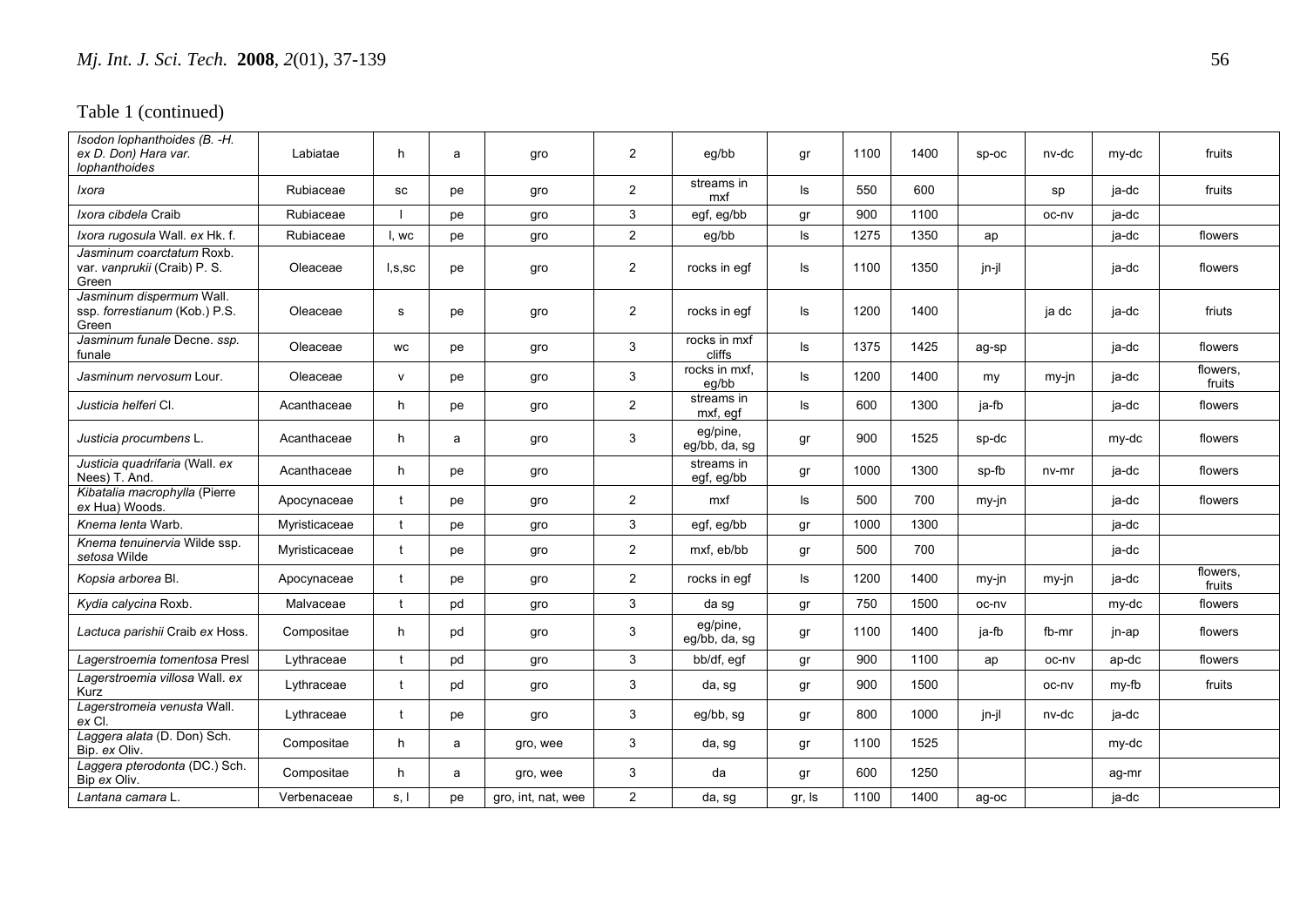| Laportea interrupta (L.) Chew                           | Urticaceae                     | h            | a  | gro, epl, wee      | 3              | mxf, egf, da                    | gr, Is | 500  | 1025 | ag-oc                    | sp-nv   | my-dc | flowers,<br>fruits      |
|---------------------------------------------------------|--------------------------------|--------------|----|--------------------|----------------|---------------------------------|--------|------|------|--------------------------|---------|-------|-------------------------|
| Laportea violacea Gagnep.                               | Urticaceae                     | h            | a  | gro                | 3              | egf,da,sg                       | ls     | 1200 | 1400 | oc-nv                    | nv-dc   | my-dc | flowers                 |
| Lasianthus kurzii Hk. f.                                | Rubiaceae                      |              | pe | gro                | $\overline{2}$ | streams in eqf                  | gr     | 1000 | 1300 | my-jn                    |         | ja-dc | flowers,<br>imm fruits  |
| Leea indica (Burm.f.) Merr.                             | Leeaceae                       | s,l          | pe | gro                | 3              | egf, eg/bb                      | gr, Is | 500  | 1500 | my-jl                    | ag-sp   | ja-dc | flowers,<br>fruits      |
| Lepidagathis incurva Ham. ex<br>D.Don                   | Acanthaceae                    | h            | рe | gro                | 3              | rocks in mxf,<br>bb/df, eg/pine | gr, Is | 400  | 1500 | dc-mr                    |         | ja-dc | flowers                 |
| Lepisanthes tetraphylla (Vahl)<br>Radlk.                | Sapindaceae                    |              | pe | gro                | $\overline{2}$ | streams in<br>egf, da           | gr     | 900  | 1100 |                          | jn-jl   | ja-dc | imm fruits              |
| Lespedeza parviflora Kurz                               | Leguminosae,<br>Papilionoideae |              | pe | gro                | 3              | eg/bb, da, sg                   | gr     | 1000 | 1500 | nv-ja                    | ja-fb   | ja-dc | fruits                  |
| Lespedeza sulcata (Schindl.)<br>Craib                   | Leguminosae,<br>Papilionoideae |              | pd | gro                | 3              | rocks in mxf<br>cliffs          | ls     | 1100 | 1425 | fb                       |         | my-ja |                         |
| Leucaena leucocephala (Lmk.)<br>De Wit                  | Leguminosae,<br>Mimosoideae    | t. I         | pe | gro, int, nat, wee | 3              | da, sg                          | gr     | 400  | 700  |                          |         | ja-dc |                         |
| Leucas decemdentata (Willd.)<br>J.Sm.                   | Labiatae                       | h            | a  | epl                | 3              | egf da                          | ls     | 1200 | 1400 | oc-nv                    |         | my-dc | flowers                 |
| Lindenbergia indica (L.) Vat.                           | Scrophulariaceae               | h            | a  | epl, gro           | 3              | bb/df. mxf.da                   | ls     | 400  | 700  | oc-nv                    | nv-dc   | my-dc | flowers                 |
| Lithocarpus auriculatus (Hick.<br>& A. Camus) Barn.     | Fagaceae                       | t            | pe | gro                | 3              | egf                             | gr     | 1000 | 1400 |                          | $SD-OC$ | ia-dc | fruits                  |
| Lithocarpus elegans (B.)<br>Hatus. ex Soep.             | Fagaceae                       | $\mathbf t$  | pe | gro                | 3              | egf                             | gr     | 1000 | 1500 |                          | $SD-OC$ | ja-dc | fruits                  |
| Lithocarpus polystachyus<br>(Wall. ex A. DC.) Rehd.     | Fagaceae                       |              | pe | gro                | $\overline{2}$ | egf, eg/pine                    | gr     | 1200 | 1525 | $\partial$ oc.<br>⊊dc-ja | jl-ag   | ja-dc | flowers ∂, ?,<br>fruits |
| Lithocaupus truncatus (King ex<br>Hk. f.) Rehd. & Wils. | Fagaceae                       |              | pe | gro                | $\overline{2}$ | eg/pine                         | gr     | 1250 | 1325 |                          | ag-sp   | ja-dc |                         |
| Litsea                                                  | Lauraceae                      |              | pe | gro                | 3              | egf, eg/bb                      | gr     | 1200 | 1500 |                          |         | ja-dc |                         |
| Litsea cubeba (Lour.) Pers.<br>var. cubeba              | Lauraceae                      | $\mathbf{f}$ | pe | gro                | 3              | da, sg                          | gr     | 1000 | 1300 | ja-fb                    |         | ja-dc | flowers                 |
| Litsea garrettii Gamb.                                  | Lauraceae                      |              | pe | gro                | 3              | egf, eg/bb                      | gr, Is | 1100 | 1300 | ap                       |         | ja-dc | flowers                 |
| Litsea glutinosa (Lour.) C. B.<br>Rob. var. glutinosa   | Lauraceae                      | $\mathbf t$  | pe | gro                | 3              | eg/pine                         | gr     | 1100 | 1350 | ap                       |         | ja-dc | flowers ∂               |
| Litsea semecarpifolia Wall. ex<br>Nees                  | Lauraceae                      | $\mathbf t$  | pe | gro                | 3              | eb/bb                           | gr     | 1100 | 1500 | ia-fb                    |         | ja-dc |                         |
| Litsea umbellata (Lour.) Merr.                          | Lauraceae                      |              | pe | gro                | 3              | egf                             | gr     | 1000 | 1350 | jl-sp                    |         | ja-dc | flowers                 |
| Litsea zeylanica (Nees) Nees                            | Lauraceae                      | $\mathbf t$  | pe | gro                | 3              | streams in eqf                  | gr, Is | 1200 | 1350 | nv-ja                    |         | ja-dc |                         |
| Lobelia alsinoides Lmk.                                 | Campanulaceae                  | h            | a  | gro                | 3              | eg/bb,da,sg,<br>eg/pine         | gr     | 1000 | 1325 | <b>OC</b>                | nv      | my-dc | flowers                 |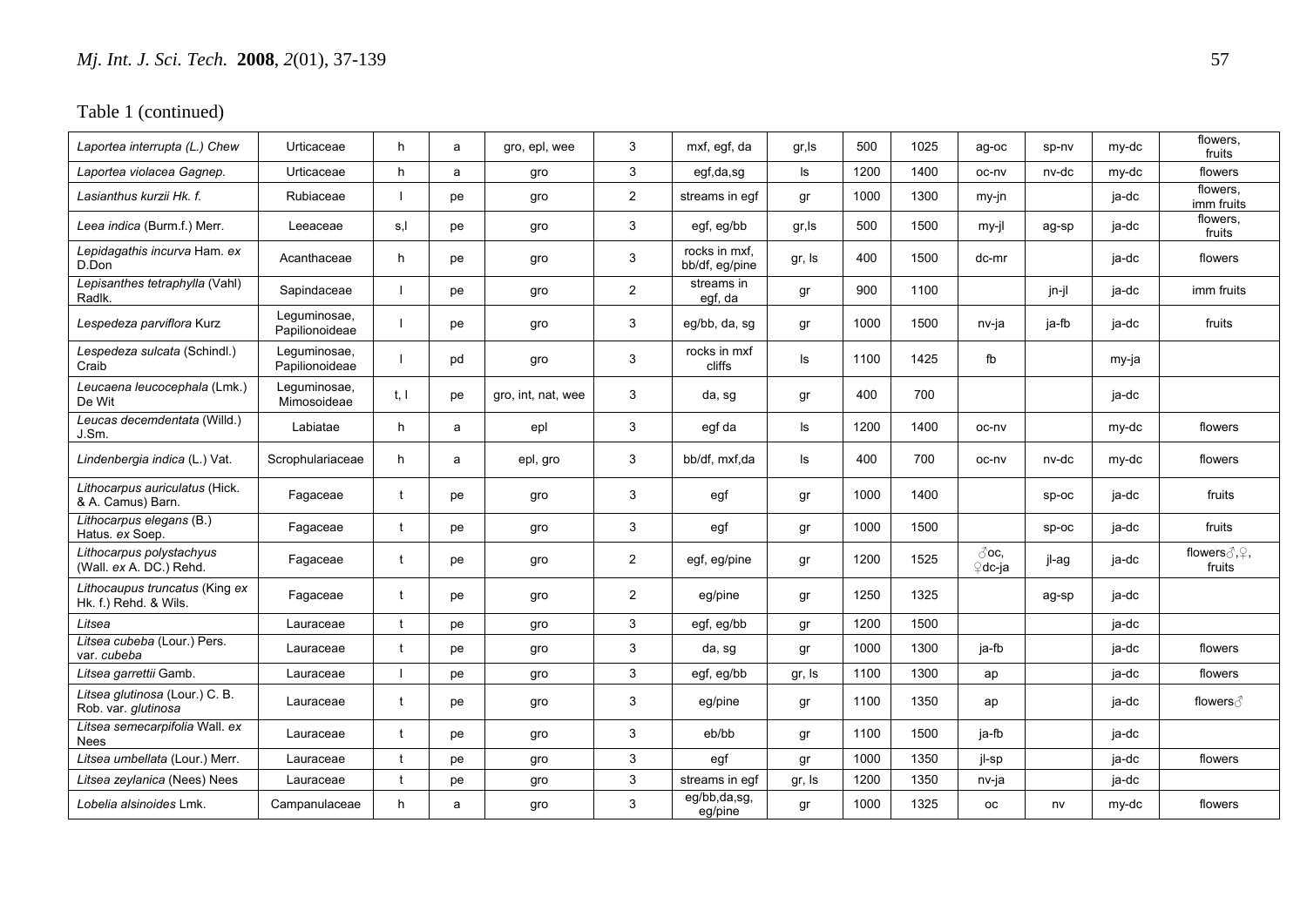| Lobelia zeylanica L.                                        | Campanulaceae | h, cr        | рe | gro      | 3              | da in egf,<br>eg/bb                  | gr, Is   | 1000 | 1500 | jn-oc   | jl-dc   | ja-dc | flowers,<br>fruits                |
|-------------------------------------------------------------|---------------|--------------|----|----------|----------------|--------------------------------------|----------|------|------|---------|---------|-------|-----------------------------------|
| Lysionotus serratus D.Don                                   | Gesneriaceae  | h            | pd | epi, epl | 3              | rocks in egf,<br>da, cliffs          | Is       | 1375 | 1400 | jl-sp   | $sp-oc$ | my-dc | flowers,<br>fruits                |
| Macaranga denticulata (Bl.) M.<br>A.                        | Euphorbiaceae | t            | pe | gro      | 3              | egf, da, sg                          | gr       | 500  | 1500 |         | my-jn   | ja-dc | fruits                            |
| Macaranga kurzii (O.K.) Pax &<br>Hoffm.                     | Euphorbiaceae |              | рe | gro      | 3              | da, sg                               | gr       | 1100 | 1350 | jn-ag   | jl-sp   | ja-dc | flowers $\mathcal{Q}$ ,<br>fruits |
| Macaranga siamensis S. J.<br>Davies                         | Euphorbiaceae | $\mathbf{f}$ | рe | gro      | 3              | da, sg                               | gr, Is   | 600  | 900  | my-jn   |         | ja-dc |                                   |
| Machilus bombycina King ex<br>Hk. f.                        | Lauraceae     | t            | рe | gro      | $\overline{2}$ | egf                                  | gr       | 1100 | 1500 | ja-fb   |         | ja-dc | flowes                            |
| Machilus kurzii King ex Hk. f.                              | Lauraceae     | t            | рe | gro      | $\overline{2}$ | egf, eg/bb                           | gr       | 800  | 1100 | jn-jl   |         | ja-dc | flowers                           |
| Maclura fruticosa (Roxb.) Corn.                             | Moraceae      | WC           | рe | gro      | 3              | egf, eg/pine                         | gr, Is   | 1200 | 1400 | sp-oc   | nv-dc   | ja-dc | flowers ∂,<br>fruits              |
| Macropanax dispermus (Bl.)<br>O.K.                          | Araliaceae    | t            | рe | gro      | 3              | egf                                  | gr       | 1000 | 1400 | ag-oc   | dc-ja   | ja-dc | flowers,<br>fruits                |
| Maesa montana A. DC.                                        | Myrsinaceae   | s,l          | рe | gro      | 3              | egf,eg/pine<br>da,sg, eg/bb          | gr       | 1000 | 1500 | ja-fb   | nv-fb   | ja-dc | flowers,<br>fruits                |
| Maesa permollis Kurz                                        | Myrsinaceae   |              | рe | gro      | 3              | egf, streams<br>in mxf               | gr,ls    | 600  | 1500 | ja-fb   | ap-my   | ja-dc | flowers, fruits                   |
| Maesa ramentacea (Roxb.) A.<br>DC.                          | Myrsinaceae   | t            | pe | gro      | 3              | da, sg                               | gr       | 950  | 1400 | oc-fb   |         | ja-dc | flowers                           |
| Magnolia lilifera (L.) Baill. var.<br>obovata (Korth.) Gov. | Magnoliaceae  | t            | pe | gro      | 3              | streams in<br>mxf, egf               | gr, Is   | 550  | 1300 | $mr-mv$ |         | ja-dc | flowers                           |
| <b>Mallotus</b>                                             | Euphorbiaceae | t            | рe | gro      | $\overline{2}$ | egf                                  | gr,ls    | 1300 | 1375 |         | il-oc   | ja-dc | fruits                            |
| Mallotus cuneatus Ridl.                                     | Euphorbiaceae |              | pe | gro      | $\overline{2}$ | rocks in egf,<br>mxf,eg/bb<br>cliffs | Is       | 600  | 1375 | sp      | $sp-oc$ | ja-dc | fruits                            |
| Mallotus mollissimus (Geisel.)<br>A.S.                      | Euphorbiaceae | $\ddagger$   | pd | gro      | $\overline{2}$ | egf                                  | gr       | 1000 | 1100 | ap-my   | jl      | mr-fb | flowers ∂, fruits                 |
| Mallotus paniculatus (Lmk.) M.<br>A                         | Euphorbiaceae | t, l         | pe | gro      | 3              | da,sg                                | gr       | 900  | 1525 |         |         | ja-dc |                                   |
| Mallotus peltatus (Geisel.) M. -<br>A.                      | Euphorbiaceae |              | рe | gro      | 3              | mxf                                  | gr, Is   | 500  | 800  | my-jn   |         | ja-dc | flowers $\mathcal Q$              |
| Mallotus philippensis (Lmk.) M.<br>Α.                       | Euphorbiaceae | $\mathbf t$  | pe | gro      | 3              | $da$ ,sg,<br>streams in<br>mxf,eg/bb | gr, Is   | 600  | 1500 | oc-nv   | ja-mr   | ja-dc | flowers ∂, fruits                 |
| Mallotus tetracoccus (Roxb.)<br>Kurz                        | Euphorbiaceae | $\mathbf{f}$ | pe | gro      | 3              | egf, eg/bb                           | gr       | 1000 | 1200 | my      |         | ja-dc | flowers ∂                         |
| Mammea                                                      | Guttiferae    | t            | рe | gro      | 3              | mxf, egf                             | $\sf ls$ | 425  | 1400 |         | $my-in$ | ja-dc | fruits                            |
| Mangifera caloneura Kurz                                    | Anacardiaceae | $\ddot{}$    | pe | gro      | $\overline{2}$ | streams in<br>mxf, eg/bb             | gr       | 550  | 1100 | fb      |         | ja-dc |                                   |
| Maoutia puya (Wall. ex Hk.)<br>Wedd.                        | Urticaceae    | h,           | pd | gro      | $\overline{2}$ | bb/df,da,sq                          | gr       | 1000 | 1525 | jn-ag   | $SD-OC$ | my-dc | flowers ∂, fruits                 |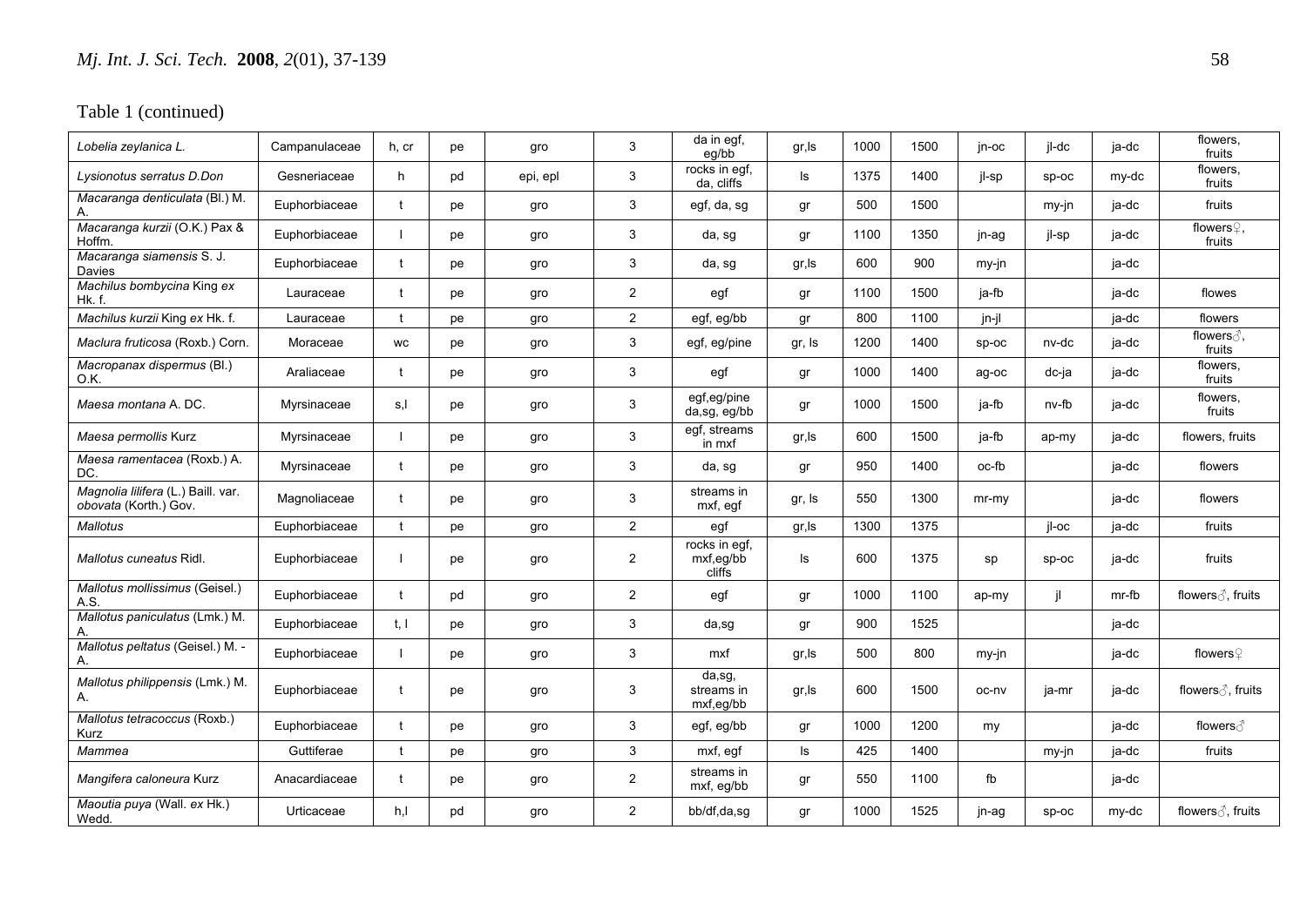| Markhamia stipulata (Wall.)<br>Seem. ex K. Sch. var. kerrii<br>Sprague                  | Bignoniaceae    |              | pd | gro      | 3              | egf, eg/bb,<br>da, sg                  | gr, Is | 1000 | 1400 | dc-ja | mr-ap   | fb-my |                 |
|-----------------------------------------------------------------------------------------|-----------------|--------------|----|----------|----------------|----------------------------------------|--------|------|------|-------|---------|-------|-----------------|
| Marsdenia ?glabra Cost.                                                                 | Asclepiadaceae  | $\mathsf{V}$ | pe | gro      | $\overline{2}$ | rocks in eqf<br>cliffs                 | ls     | 1300 | 1375 |       |         | ja-dc |                 |
| Marsdenia calcicola Kerr                                                                | Asclepiadaceae  | v            | рe | gro      | $\overline{a}$ | rocks in<br>eq/bb, cliffs              | ls     | 1200 | 1375 | ap    | sp-oc   | ja-dc | flowers         |
| Maytenus (Gymnosporia<br>stylosa Pierre var. rectispinosa<br>Craib)                     | Celastraceae    | SC           | pe | gro      | 3              | rocks in mxf                           | ls     | 1300 | 1375 | my    |         | ja-dc | flowers         |
| Melastoma malabathricum L.<br>ssp. malabathricum                                        | Melastomataceae | t, l         | рe | gro      | 3              | egf, da, sg                            | gr     | 1000 | 1525 | ja-my | jn-ag   | ja-dc | flowers         |
| Melia toonsenden Sieb. &<br>Zucc.                                                       | Meliaceae       | $\mathsf{f}$ | pd | gro      | 3              | bb/df, eg/bb                           | gr, Is | 500  | 1300 |       | oc-fb   | my-dc |                 |
| Melicope pteleifolia (Champ. ex<br>Bth.)T.Hart.                                         | Rutaceae        | l,s          | рe | gro      | 3              | egf, da, sg                            | gr, Is | 1100 | 1500 | mr-ap | jn-jl   | ja-dc | flowers, fruits |
| Melicope viticina (Wall. ex<br>Kurz) T. Hart.                                           | Rutaceae        | s            | pe | gro      | $\overline{a}$ | eg/bb,<br>eg/pine                      | gr     | 1100 | 1400 |       | my-jn   | ja-dc | fruits          |
| Meliosma pinnata (Roxb.) ssp.<br>barbulata (Cufod.) Beus. ex<br>Welz. var.barbulata     | Sabiaceae       | t            | pe | gro      | 3              | egf                                    | gr     | 1000 | 1550 | ap-my |         | ja-dc | flowers         |
| Meliosma simplicifolia (Roxb.)<br>Walp. ssp. fordii (Hemsl. ex<br>Forb. & Hemsl.) Beus. | Sabiaceae       |              | pe | gro      | $\overline{2}$ | eg/bb, egf                             | ls     | 1200 | 1375 |       |         | ja-dc |                 |
| Melodinus cochinchinensis<br>(Lour.) Merr.                                              | Apocynaceae     | <b>WC</b>    | рe | gro      | 3              | egf                                    | ls     | 1200 | 1350 | ap    |         | ja-dc | flowers         |
| Memecylon umbellatum<br>Burm.f.                                                         | Melastomataceae |              | рe | gro      | $\overline{a}$ | rocks in mxf,<br>eg/bb                 | ls     | 1200 | 1425 | il-ag | nv-ja   | ja-dc | flowers         |
| Merremia umbellata (L.) Hall. f.<br>ssp.orientalis (Hall. f.) Oost.                     | Convolvulaceae  | $\mathsf{v}$ | a  | gro      | 3              | egf,da,sg                              | SS     | 800  | 1100 | fb-mr |         | jn-ap | flowers         |
| Merremia vitifolia (Burm. f.)<br>Hall, f.                                               | Convolvulaceae  | $\mathsf{v}$ | a  | gro, wee | 3              | da                                     | gr, Is | 500  | 1525 | ia-fb |         | jn-ap | flowers         |
| Michelia baillonii Pierre                                                               | Magnoliaceae    |              | pd | gro      | 3              | egf, eg/bb                             | gr     | 1000 | 1300 | my-jn | ap-my   | my-dc | flowers, fruits |
| Michelia champaca L. var.<br>champaca                                                   | Magnoliaceae    |              | pe | gro      | $\overline{2}$ | egf                                    | gr     | 1000 | 1400 | ap-my | $my-in$ | ia-dc | fruits          |
| Microcos paniculata L.                                                                  | Tiliaceae       |              | рe | gro      | 3              | eg/bb, da, sg                          | gr, Is | 500  | 900  |       |         | ja-dc |                 |
| Micromelum hirsutum Oliv.                                                               | Rutaceae        |              | рe | gro      | 3              | egf, eg/bb                             | gr, ls | 1100 | 1500 | ja-fb | $mr-in$ | ja-dc | flowers, fruits |
| Micromelum minutum (Forst. f.)<br>Wight & Arn.                                          | Rutaceae        | I, S         | рe | gro      | 3              | rocks in egf,<br>mxf, cliffs,<br>eq/bb | gr, Is | 1000 | 1500 | oc-mr | dc-il   | ja-dc | flowers         |
| Microtropis discolor (Wall.)<br>Wall, ex Arn.                                           | Celastraceae    |              | рe | gro      | $2 - 3$        | streams in egf                         | gr, Is | 1100 | 1325 | fb-mr | oc-nv   | ja-dc | flowers, fruits |
| Miliusa cuneata Craib                                                                   | Annonaceae      |              | рe | gro      | $\overline{2}$ | streams in eqf                         | ls     | 1200 | 1400 | my-ny | nv      | ja-dc | flowers         |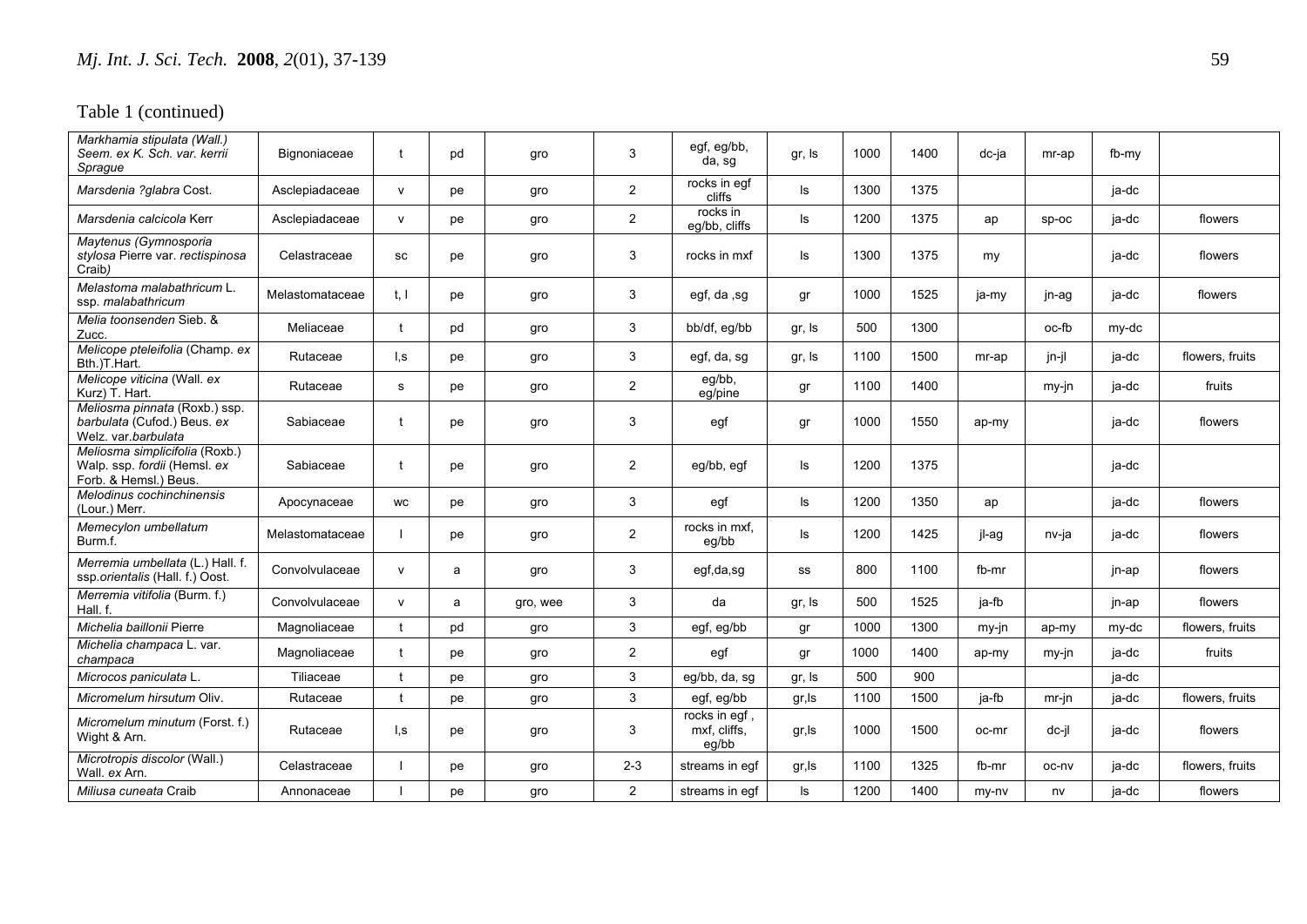| Miliusa thorelii Fin. & Gagnep.                          | Annonaceae                     |              | pe | gro                | $\overline{2}$ | streams in<br>bb/df. mxf             | gr     | 500  | 700  | <b>OC</b>        |         | ja-dc | flowers              |
|----------------------------------------------------------|--------------------------------|--------------|----|--------------------|----------------|--------------------------------------|--------|------|------|------------------|---------|-------|----------------------|
| Millettia pachycarpa Bth.                                | Lequminosae,<br>Papilionoideae | <b>WC</b>    | pd | gro                | 3              | egf, eb/bb                           | gr     | 1100 | 1500 |                  |         | my-fb |                      |
| Mimosa diplotricha C. Wrigt ex<br>Sauv. var. diplotricha | Leguminosae,<br>Mimosoideae    | $\mathsf{v}$ | a  | gro, int, nat, wee | 3              | da, sg                               | gr     | 400  | 1500 | $sp-oc$          |         | my-dc |                      |
| Mimosa pigra L.                                          | Lequminosae,<br>Mimosoideae    | h            | pe | gro, int, wee      | 3              | da, sg                               | gr     | 400  | 1525 | jl-sp            |         | ja-dc |                      |
| Mischocarpus pentapetalus<br>(Roxb.) Radlk.              | Sapindaceae                    | $\mathbf t$  | рe | gro                | 3              | egf                                  | gr     | 1000 | 1500 | ja-mr            | my      | ia-dc | flowers, fruits      |
| Mitracarpus villosus (Sw.) DC.                           | Rubiaceae                      | h            | a  | gro, int, nat, wee | 3              | da, sg                               | gr     | 900  | 1500 | SD-OC            | nv      | my-dc |                      |
| Mitragyna rotundifolia (Roxb.)<br>O.K.                   | Rubiaceae                      | $\mathbf{f}$ | pd | gro                | 3              | da, sg                               | gr     | 900  | 1200 | SD-OC            |         | ap-fb | flowers              |
| Mitrephora wangii Hu                                     | Annonaceae                     | t            | pe | qro                | 3              | egf                                  | ls     | 1200 | 1425 | $(dc)$ fb-<br>mr | il-sp   | ja-dc | flowers, fruits      |
| Mormordica charantia L.                                  | Cucurbitaceae                  | $\mathsf{v}$ | a  | gro, wee           | 3              | da                                   | gr, Is | 400  | 700  | ag-oc            | oc-nv   | my-dc | flowers, fruits      |
| Morus macroura Mig.                                      | Moraceae                       |              | pd | gro                | 3              | egf,eg/pine                          | gr     | 1000 | 1400 | fb-mr            | ap      | fb-dc | flowers, fruits      |
| <i>Mucuna bracteata</i> A. DC.                           | Lequminosae,<br>Papilionoideae | $\mathsf{v}$ | pe | gro                | 3              | eq/bb, da, sq                        | gr     | 1000 | 1500 | ja-fb            |         | ja-dc | flowers              |
| Mucuna interrupta Gagnep.                                | Leguminosae,<br>Papilionoideae | <b>WC</b>    | pe | gro                | 3              | mxf, da, sq                          | ls     | 1200 | 1375 | ap-sp            | $SD-OC$ | ja-dc | flowers, fruits      |
| Mucuna macrocarpa Wall.                                  | Lequminosae,<br>Papilionoideae | <b>WC</b>    | pe | gro                | 3              | eg/bb                                | gr     | 400  | 1300 | fb-mr            | oc-dc   | ja-dc |                      |
| Mussaenda dehiscens Craib                                | Rubiaceae                      |              | pe | gro                | $\overline{2}$ | egf, eg/bb, da                       | gr     | 1000 | 1200 | my-jl            |         | ja-dc | flowers              |
| Mussaenda kerrii Craib                                   | Rubiaceae                      | s.l          | pe | gro                | 2              | streams in eqf                       | gr     | 1000 | 1375 | $my-in$          |         | ja-dc | flowers              |
| Mussaenda parva Wall. ex G.<br>Don                       | Rubiaceae                      | SC           | pd | gro                | 3              | rocks in mxf,<br>eq/bb cliffs,<br>da | gr, Is | 1200 | 1425 | my-sp            | jn-jl   | my-dc | flowers, fruits      |
| <i>Mussaenda sanderiana</i> Ridl.                        | Rubiaceae                      | <b>WC</b>    | pe | gro                | 3              | egf,eg/pine,<br>eg/bb,da,sg          | gr     | 1000 | 1500 | dc-ap            |         | ia-dc | flowers              |
| Mycetia glandulosa Craib                                 | Rubiaceae                      | h            | pe | gro                | 3              | egf                                  | gr, Is | 1000 | 1500 | ap-my            | ap-my   | ja-dc | flowers              |
| Mycetia gracilis Craib                                   | Rubiaceae                      |              | pe | gro                | 3              | streams in<br>mxf, egf               | gr, ls | 600  | 1350 | oc-nv            | ja-fb   | ja-dc | flowers, fruits      |
| Myrsine semiserrata Wall.                                | Myrsinaceae                    |              | рe | gro                | $\overline{2}$ | rocks in mxf,<br>cliffs              | ls     | 1200 | 1425 | ja-fb            |         | ja-dc | flowers $\mathcal Q$ |
| Nelsonia canescens (Lmk.)<br>Spreng.                     | Acanthaceae                    | h            | рe | gro                | 3              | egf, eg/bb, da                       | gr     | 900  | 1100 | mr-ap            | ap-my   | ja-dc | flowers, fruits      |
| Nephelium hypolecum Kurz                                 | Sapindaceae                    |              | pe | gro                | 3              | egf, eg/bb                           | gr     | 950  | 1200 | ja-fb            |         | ja-dc | flowers              |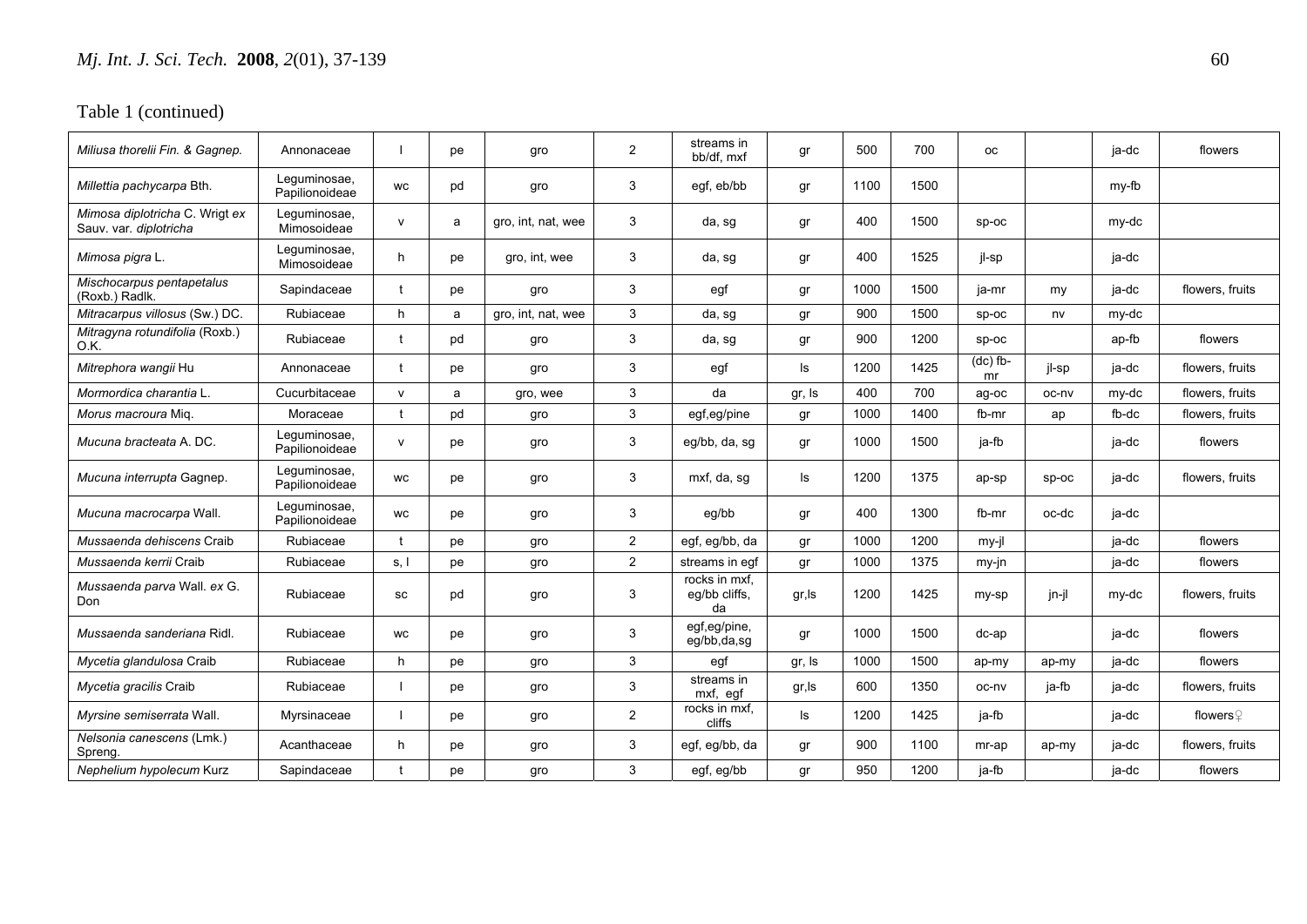| Nephelium lappaceum L. var.<br>pallens (Hiern) Leenh.                           | Sapindaceae                    | t            | pe | gro      | $\overline{2}$          | egf                                       | gr         | 900  | 1100 |               | my-jn     | ja-dc | fruits          |
|---------------------------------------------------------------------------------|--------------------------------|--------------|----|----------|-------------------------|-------------------------------------------|------------|------|------|---------------|-----------|-------|-----------------|
| Oenanthe javancia (BI.) DC.                                                     | Umbelliferae                   | h            | a  | gro      | $\overline{\mathbf{c}}$ | streams in<br>eqf, eb/bb                  | gr         | 600  | 1475 | dc-ja         |           | jn-mr | flowers         |
| Olea rosea Craib                                                                | Oleaceae                       | t, l         | pe | gro      | $\overline{2}$          | da, sg                                    | gr         | 1000 | 1100 |               | oc-nv     | ia-dc | fruits          |
| Ophiorrhiza aff. nutans Cl. ex<br>Hk. f.                                        | Rubiaceae                      | h            | рe | gro      | $\overline{2}$          | egf                                       | gr, Is     | 1100 | 1375 | ap-il         | jn-ag     | ja-dc | flowers, fruits |
| Ophiorrhiza pseudofasciculata<br>Schan                                          | Rubiaceae                      | h.           | a  | gro      | 3                       | eg/bb                                     | gr         | 1200 | 1350 | ag-sp         | $SD-OC$   | my-dc | flowers, fruits |
| Ophiorrhiza trichocarpon Bl.<br>var. trichocarpon                               | Rubiaceae                      | h            | рe | gro      | 3                       | egf, eg/bb                                | gr         | 1000 | 1400 | my-jl(nv)     | jn-ag(nv) | ja-dc | flowers         |
| Ophiorrhiziphyllon<br>macrobotryum Kurz                                         | Acanthaceae                    | h            | рe | gro      | $\overline{2}$          | egf                                       | gr         | 1100 | 1400 | ja-mr         |           | ja-dc | flowers         |
| Oreocnide rubescens (Bl.) Mig.                                                  | Urticaceae                     | t, l         | pe | gro      | 3                       | streams in<br>eg/pine, egf,<br>mxf        | gr, Is     | 600  | 1400 | $fb$ -ap      | sp-dc     | ja-dc | fruits          |
| Ormosia sumatrana (Miq.)<br>Prain                                               | Lequminosae,<br>Papilionoideae | $\mathbf t$  | pe | gro      | $\overline{2}$          | egf,eg/bb                                 | gr         | 1050 | 1250 |               | oc-nv     | ja-dc | fruits          |
| Ornithoboea wildeana Craib                                                      | Gesneriaceae                   | h            | pd | epl      | 3                       | rocks in mxf<br>cliffs                    | ls.        | 425  | 625  | oc-nv         |           | my-dc | flowers         |
| Orophea polycarpa A.DC.                                                         | Annonaceae                     |              | рe | gro      | 3                       | streams in<br>mxf                         | ls.        | 600  | 800  | ja-fb         |           | ja-dc | flowers         |
| Osbeckia stellata Ham. ex Ker-<br>Gawl. var. crinita (Bth. ex<br>Naud.) C. Han. | Melastomataceae                | s            | pe | gro      | 3                       | eg/bb,<br>egf,da,sg                       | gr, Is     | 1100 | 1500 | sp-dc         | ja        | ja-dc | flowers         |
| Ostodes paniculata Bl.                                                          | Euphorbiaceae                  | $\ddagger$   | pe | gro      | 3                       | streams in<br>mxf, egf,<br>eg/bb          | gr, ls, sh | 600  | 1350 |               | jn-sp     | ja-dc | fruits          |
| Oxalis corniculata L.                                                           | Oxalidaceae                    | h            | a  | gro, wee | 3                       | eg/bb,da, sg                              | gr, Is     | 900  | 1400 | (fb)<br>my-oc | jn-nv     | ap-dc | flowers, fruits |
| Paederia pallida Craib                                                          | Rubiaceae                      | $\mathsf{v}$ | a  | gro      | 3                       | rocks in<br>mxf,egf,da<br>cliffs          | gr, Is     | 1100 | 1500 | Sp-oc         | nv-dc     | my-dc | flowers, fruits |
| Palaquium garrettii Flet.                                                       | Sapotaceae                     | t            | рe | gro      | $\overline{a}$          | egf                                       | gr         | 1000 | 1400 | sp-oc         |           | ja-dc | flowers         |
| Parabaena sagittata Miers ex<br>Hk. f. & Th.                                    | Menispermaceae                 | $\mathsf{v}$ | рe | gro      | 3                       | rocks in mxf.<br>streams in<br>egf, eg/bb | Is         | 500  | 1400 | my-jn         | sp-nv     | ja-dc | flowers, fruits |
| Paraboea glabrisepala Burtt                                                     | Gesneriaceae                   | h            | pd | epl      | 3                       | rocks in egf,<br>mxf cliffs               | Is         | 1200 | 1425 | ag-oc         | oc-nv     | jn-dc | flowers, fruits |
| Paraboea kerrii (Craib) Burtt                                                   | Gesneriaceae                   | s,h          | pe | gro      | $\overline{2}$          | egf                                       | ls         | 1050 | 1250 |               | nv-dc     | ja-dc | fruits          |
| Paramignya scandens (Griff.)<br>Craib var. scandens                             | Rutaceae                       | WC           | pe | gro      | $\overline{2}$          | streams in eqf                            | gr,ls      | 1000 | 1325 | fb-mr         | oc-dc     | ja-dc |                 |
| Parthenocissus semicordata<br>(Wall.) Pl.                                       | Vitaceae                       | <b>WC</b>    | pe | gro      | $\overline{2}$          | rocks in mxf<br>cliffs                    | Is         | 1200 | 1425 | sp            | ja-dc     | ja-dc | fruits          |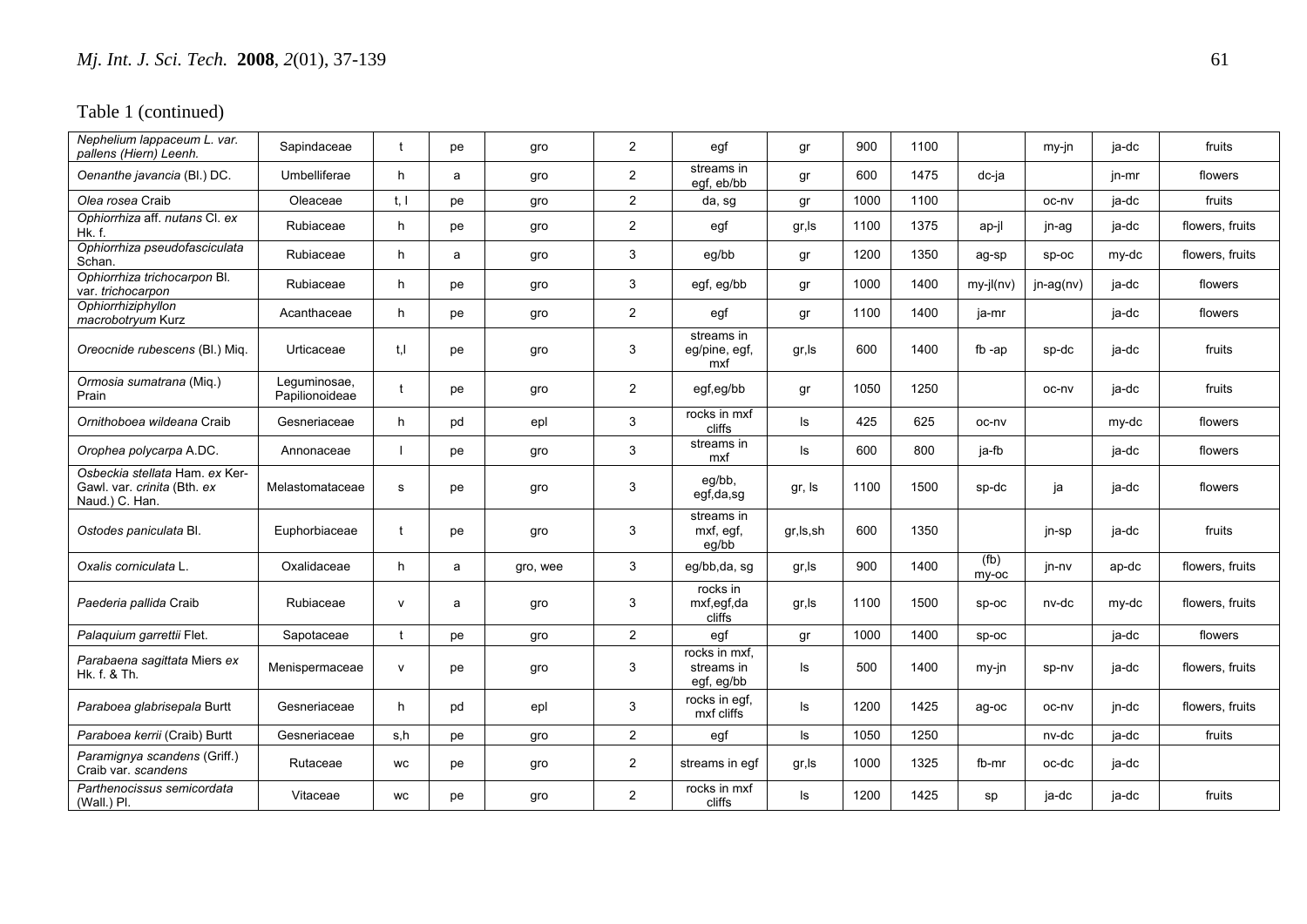| Pavetta tomentosa Roxb. ex<br>Sm. var. tomentosa           | Rubiaceae                      |              | pd    | gro           | 3              | egf, eg/bb                                | gr     | 900  | 1400 | my      | nv        | my-dc | flowers, fruits               |
|------------------------------------------------------------|--------------------------------|--------------|-------|---------------|----------------|-------------------------------------------|--------|------|------|---------|-----------|-------|-------------------------------|
| Peperomia pellucida (L.) H. B.<br>Κ.                       | Piperaceae                     | h            | a     | gro, epl, nat | 3              | rocks in mxf<br>cliffs, da in<br>egf      | gr, ls | 500  | 1200 | ag-oc   | sp-nv     | my-dc | flowers                       |
| Peperomia tetraphylla (Forst.f.)<br>Hk. & Arn.             | Piperaceae                     | h            | pe    | epl, epi      | 3              | rocks in egf,<br>mxf cliffs               | gr, Is | 1200 | 1500 | ag-sp   | sp-nv     | ja-dc | flowers, fruits               |
| Pericampylus glaucus (Lmk.)<br>Merr.                       | Menispermaceae                 | $\mathsf{v}$ | рe    | gro           | 3              | egf, da                                   | gr     | 1100 | 1400 | mr-ap   | jl-ag     | ja-dc | flowers <sup>2</sup> , fruits |
| Perilla frutescens (L.) Britt.                             | Labiatae                       | h            | a     | cul           | $\overline{2}$ | egf                                       | gr     | 1050 | 1500 |         | nv-dc     | my-dc | fruits                        |
| Petrocosmea                                                | Gesneriaceae                   | h            | pd    | epl           | $\overline{2}$ | rocks in egf,<br>cliffs                   | ls     | 1300 | 1400 | sp      | oc-ny     | jn-dc | flowers, fruits               |
| Peucedanum siamicum Craib                                  | Umbelliferae                   | h            | pd    | gro           | $\overline{2}$ | da, sg                                    | gr     | 1500 | 1525 | sp-oc   |           | my-dc | flowers                       |
| Phaulopsis dorsiflora (Retz.)<br>Sant.                     | Acanthaceae                    | h            | pe    | gro           | 3              | eqf, mxf,<br>eg/bb, da, sg                | gr     | 400  | 1400 | $dc-fb$ |           | ja-dc | flowers                       |
| Phlogacanthus curviflorus<br>(Wall.) Nees var. curviflorus | Acanthaceae                    | s,l          | рe    | gro           | $\overline{2}$ | streams in<br>egf, eg/bb                  | gr     | 1000 | 1300 | nv-fb   | dc-mr     | ja-dc | flowers, fruits               |
| Phoebe lanceolata (Wall. ex<br>Nees) Nees                  | Lauraceae                      | t, I         | pe    | gro           | 3              | egf, eg/bb                                | gr, Is | 1000 | 1400 | ap-my   | <b>OC</b> | ja-dc | flowers, fruits               |
| Phoebe pallida (Nees) Nees                                 | Lauraceae                      |              | pe    | gro           | 3              | egf                                       | gr     | 1000 | 1200 | jl-ag   |           | ja-dc | flowers, imm. fruits          |
| Phoebe paniculata Nees                                     | Lauraceae                      | $\mathbf t$  | pd    | gro           | $\mathbf{3}$   | egf                                       | gr     | 1300 | 1500 | fb-mr   |           | ja-dc | flowers                       |
| Phylacium majus Coll. &<br>Hemsl.                          | Leguminosae,<br>Papilionoideae | v            | рe    | gro           | $\overline{2}$ | bb/df, eb/bb                              | gr     | 950  | 1200 | 0C      | ia-fb     | ja-dc | flowers, fruits               |
| Phyllanthus debilis Klein ex<br>Willd.                     | Euphorbiaceae                  | h            | a, pd | gro           | 3              | eg/pine,<br>eg/bb, da, egf<br>cliffs      | gr,ls  | 1100 | 1400 | sp-fb   | oc-fb     | jn-fb | flowers, fruits               |
| Phyllanthus emblica L.                                     | Euphorbiaceae                  | $\mathbf t$  | pd    | gro           | 3              | eg/pine,<br>eg/bb, da, sg                 | gr     | 1100 | 1400 |         | sp-fb     | my-dc |                               |
| <i>Phyllanthus reticulatus Poir.</i>                       | Euphorbiaceae                  | SC           | pd    | qro           | 3              | streams in<br>bb/df, mxf, da              | ls     | 500  | 700  |         | $SD-OC$   | my-dc | fruits                        |
| Phyllanthus urinaria L.                                    | Euphorbiaceae                  | h            | a     | gro, wee      | 3              | da                                        | gr, Is | 500  | 1375 | ag-oc   | sp-nv     | my-dc | flowers, fruits               |
| Picrasma javanica Bl.                                      | Simaroubaceae                  | t, l         | pe    | gro           | 3              | streams in<br>mxf, eqf                    | ls     | 500  | 1300 | ap-nv   | ag-sp     | ja-dc | flowers                       |
| Pilea microphylla (L.) Liebm.                              | Urticaceae                     | h            | рe    | epl, nat      | 3              | egf, eg/bb, da                            | gr, ls | 400  | 1500 | ag-oc   | sp-nv     | ja-dc | flowers                       |
| <i>Pilea stipulosa Mig.</i>                                | Urticaceae                     | h            | a     | epl           | 3              | rocks in mxf,<br>eg/bb                    | ls     | 500  | 1425 | jl-ag   | sp        | my-dc | flowers ∂, fruits             |
| <i>Pilea trinervia</i> Wight                               | Urticaceae                     | h            | pe    | gro,epl       | 3              | streams in<br>eg/bb, rocks<br>in mxf, egf | gr, Is | 1100 | 1475 | my-sp   |           | ja-dc | flowers ∂                     |
| Piper boehmeriaefolium<br>(Wall.ex Miq) C. DC.             | Piperaceae                     | s            | рe    | gro           | 3              | rocks in egf                              | ls     | 1100 | 1400 | fb-mr   |           | ja-dc | flowers                       |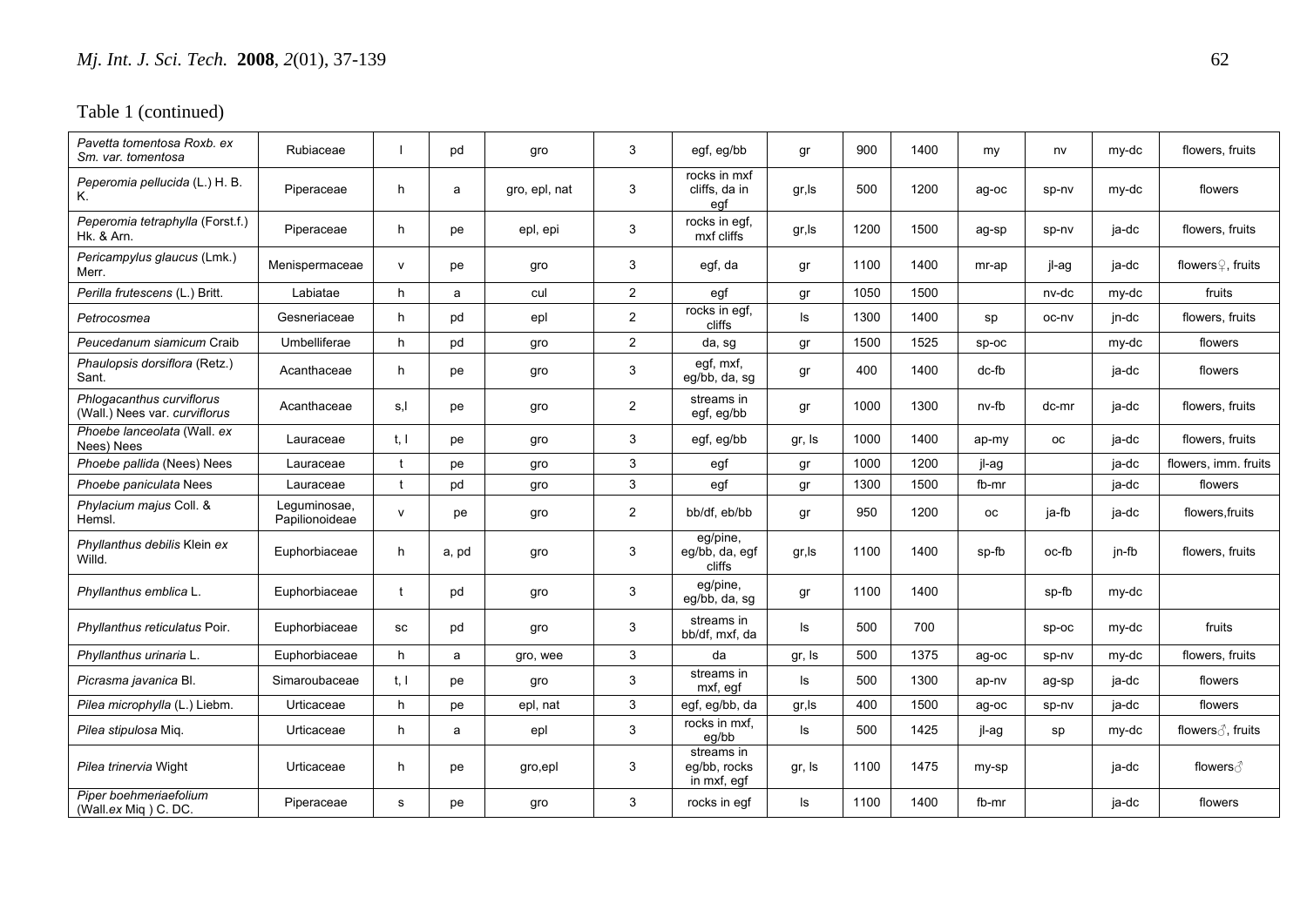| Piper brevicaule C. DC.                         | Piperaceae     | $\mathsf{V}$ | pe | gro      | 3              | egf                                       | ls     | 1200 | 1375 |          | my-jn   | ja-dc           | fruits          |
|-------------------------------------------------|----------------|--------------|----|----------|----------------|-------------------------------------------|--------|------|------|----------|---------|-----------------|-----------------|
| Piper retrofractum Vahl                         | Piperaceae     | $\mathsf{v}$ | pe | gro      | 3              | mxf                                       | gr     | 500  | 900  | $my-in$  |         | ja-dc           | flowers $Q$     |
| Piper umbellatum L. var.<br>glabrius (Miq.) DC. | Piperaceae     | s, I         | pe | gro      | $\overline{2}$ | egf                                       | gr     | 700  | 950  | ag-sp    | SD-OC   | ja-dc           | flowers         |
| Pittosporopsis kerrii Craib                     | Icacinaceae    |              | рe | gro      | $\overline{2}$ | mxf                                       | gr     | 500  | 700  | fb-ap    | my-jn   | ja-dc           | fruits          |
| Plantago major L.                               | Plantaginaceae | h            | pe | gro, wee | 3              | egf, da, sg                               | gr, Is | 1200 | 1500 | my-sp    | jn-sp   | ja-dc           | flowers         |
| Platostoma hispidum (L.) Pat.                   | Labiatae       | h            | a  | gro, wee | 3              | da, sg                                    | gr     | 1000 | 1200 | $sp-oc$  | nv      | my-dc           | flowers         |
| Platostoma intermedium Pat.                     | Labiatae       | h            | pd | epl      | $\overline{2}$ | rocks in egf<br>cliffs                    | ls     | 1300 | 1400 | oc-dc    | dc-ja   | my-dc           | flowers         |
| Plectranthus bracteatus (Dunn)<br>Sud.          | Labiatae       | h            | a  | epl      | 3              | rocks in mxf.<br>eg/bb                    | ls     | 1200 | 1425 | sp-oc    | nv-dc   | my-dc           | flowers, fruits |
| Pogostemon purpurascens<br>Dalz.                | Labiatae       |              | pe | gro      | 3              | egf eg/pine sg                            | gr     | 1100 | 1400 | ja-fb    |         | ja-dc           | flowers         |
| Polygala chinensis L.                           | Polygalaceae   | h            | a  | gro      | $\overline{2}$ | bb/df, eg/pine                            | gr     | 800  | 1375 | my-jl    | jl-sp   | my-dc           | flowers         |
| Polygala persicariifolia DC.                    | Polygalaceae   | h            | a  | gro      | 3              | eg/pine,<br>eg/bb, da                     | ls     | 1200 | 1400 | sp-oc    | oc-nv   | my-dc           | flowers         |
| Polygala umbonata Craib                         | Polygalaceae   | h            | a  | gro, epl | $\overline{2}$ | rocks. cliffs.<br>mxf, eg/bb              | ls     | 1300 | 1425 | ag-dc    | sp-ja   | my-ja           | flowers         |
| Polygonum chinense L. var.<br>chinense          | Polygonaceae   | h            | pe | gro      | 3              | mxf,egf,da,sg                             | gr, Is | 500  | 1500 | my-fb    | jn-mr   | ja-dc           | flowers, fruits |
| Polygonum chinense L. var.<br>hispidum Hk. f.   | Polygonaceae   | h            | pe | gro      | 3              | streams in<br>egf, da                     | gr     | 1000 | 1200 | nv-dc    | ja-dc   | ja-dc           | flowers         |
| Polygonum nepalense Meisn.                      | Polygonaceae   | h            | a  | gro, wee | $\overline{2}$ | $\overline{da}$ in egf,<br>eg/pine        | gr, Is | 1400 | 1500 | ag-oc    | sp-nv   | my-dc           | flowers, fruits |
| Polygonum odoratum Lour.                        | Polygonaceae   | h            | pe | gro      | 3              | streams and<br>wet areas in<br>egf, eg/bb | gr     | 1100 | 1300 | ja-dc    | ja-dc   | ja-dc           | flowers, fruits |
| Polygonum persicaria L.                         | Polygonaceae   | h            | a  | gro, wee | 3              | da, sg                                    | gr, Is | 900  | 1400 | $mr-mv$  | $mr-mv$ | ap-dc           | flowers         |
| Polygonum plebeium R.Br.                        | Polygonaceae   | h            | a  | gro, wee | 3              | da, sg                                    | gr     | 900  | 1500 | $mr-nv$  | jn-dc   | ap-dc           | flowers         |
| Pometia pinnata J.R. &<br>G.Forst.              | Sapindaceae    | t            | pd | gro      | $\overline{2}$ | streams in<br>mxf, egf                    | gr, Is | 550  | 1250 |          |         | mr-dc           |                 |
| Pottsia laxiflora (Bl.) O.K.                    | Apocynaceae    | $\mathsf{v}$ | pe | qro      | 3              | egf, da, sg                               | gr     | 900  | 1100 | my-jn    |         | ja-dc           | flowers         |
| Pouzoulzia hirta Hassk.                         | Urticaceae     | h            | a  | gro, wee | 3              | egf, da                                   | gr     | 600  | 1500 | my-sp    | sp-nv   | my-dc           | flowers         |
| Prema flavescens Ham. ex Cl.<br>var. flavescens | Verbenaceae    | s            | pd | epl      | $\overline{2}$ | eg/pine,<br>eg/bb                         | gr     | 1200 | 1275 |          |         | my-dc           |                 |
| Premna fulva Craib                              | Verbenaceae    | <b>WC</b>    | pd | gro      | 3              | egf, eg/bb                                | gr, Is | 1100 | 1350 |          | my-jn   | ja-ap jn-<br>dc |                 |
| Premna latifolia Roxb.var.<br>latifolia         | Verbenaceae    | <b>WC</b>    | pe | gro      | 3              | egf                                       | gr     | 1000 | 1500 | ap-my    |         | ja-dc           | flowers         |
| Premna racemosa Wall. ex<br>Schauer             | Verbenaceae    |              | pd | gro      | $\mathbf{3}$   | rocks, cliffs in<br>mxf                   | ls     | 1300 | 1425 | $mr$ -jn |         | ap-dc           | flowers         |
| Premna subcapitata Rehd.                        | Verbenaceae    | s            | pd | epl      | 3              | rocks in mxf,<br>eg/bb cliffs             | ls     | 1375 | 1425 | il-sp    | $SD-OC$ | my-dc           | flowers         |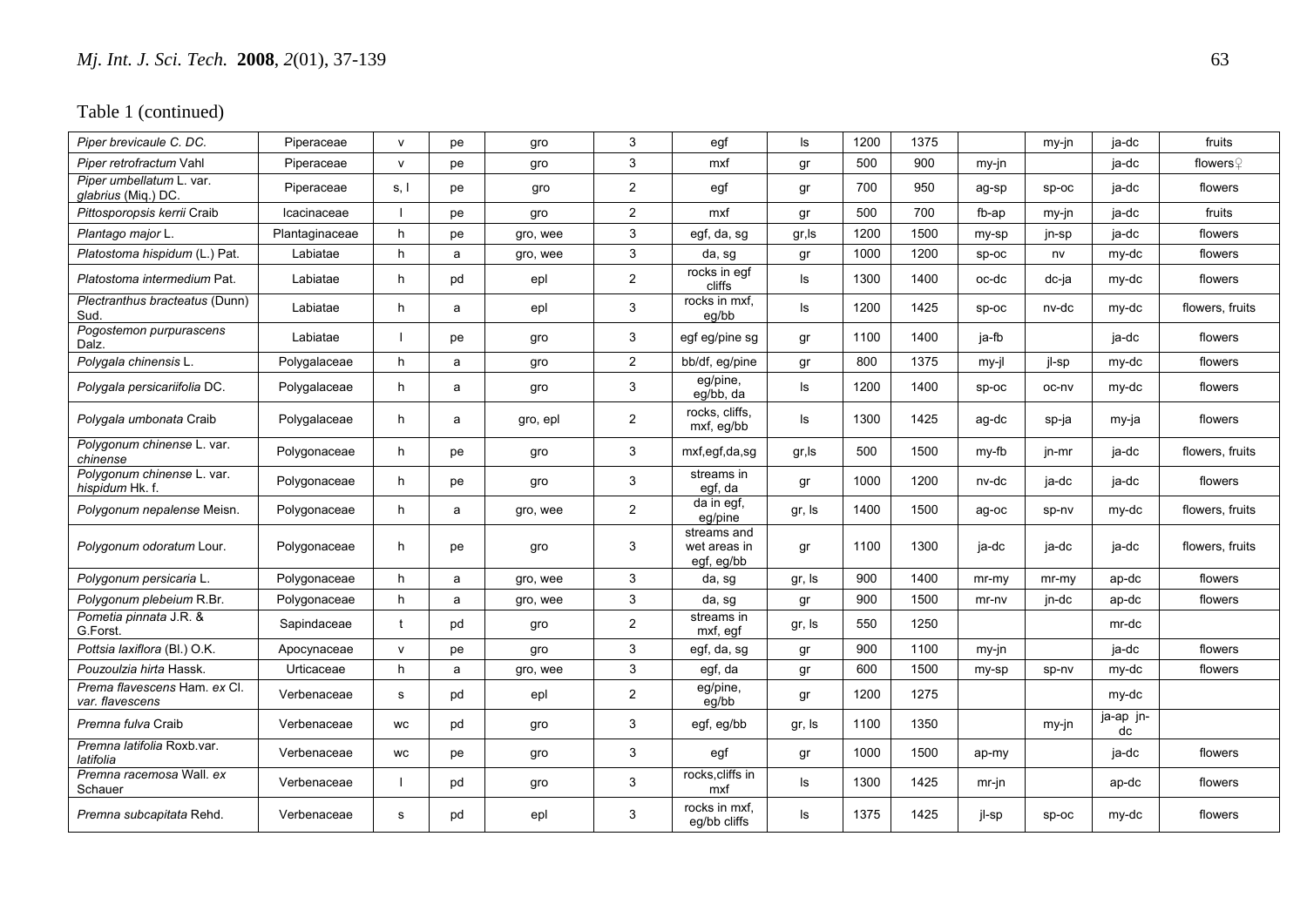| Protium serratum (Wall. ex<br>Colebr.) Enal.                           | <b>Burseraceae</b>             | t            | pe | gro             | 3              | egf                              | gr     | 1000 | 1400 |                                         | jl-aq   | ja-dc | fruits               |
|------------------------------------------------------------------------|--------------------------------|--------------|----|-----------------|----------------|----------------------------------|--------|------|------|-----------------------------------------|---------|-------|----------------------|
| Prunus cerasoides Ham. ex<br>D.Don                                     | Rosaceae                       | $\ddagger$   | pd | gro, cul        | 3              | da, sg                           | gr, Is | 1000 | 1375 | ja-fb                                   |         | ap-oc | flowers              |
| Pseuderanthemum latifolium<br>(Vahl) B. Han.                           | Acanthaceae                    | s,l          | pe | epl,gro         | 3              | rocks,<br>streams in<br>mxf, eqf | gr, Is | 400  | 1200 | oc-fb                                   | dc-mr   | ja-dc | flowers              |
| Pseudodissochaeta<br>septentrionalis (W.W.Sm.)<br>Nayar                | Melastomataceae                | t, l         | pe | gro             | 3              | egf, eg/bb                       | gr     | 1000 | 1350 | il-ag                                   | nv-dc   | ja-dc | flowers, fruits      |
| Psidium guajava L.                                                     | Myrtaceae                      |              | рe | gro.cul.int.nat | 3              | da, sg                           | gr     | 1000 | 1300 | my-jn                                   |         | ja-dc | flowers              |
| Psychotria monticola Kurz var.<br>monticola                            | Rubiaceae                      | l,s          | pe | gro             | 3              | egf                              | gr, Is | 1000 | 1500 | ap-jn                                   | dc-ja   | ja-dc | flowers              |
| Psychotria ophioxyloides Wall.                                         | Rubiaceae                      |              | рe | gro             | 3              | egf                              | gr, Is | 1000 | 1500 | ap-jn                                   | dc-ja   | ja-dc | flowers              |
| Psychotria winitii Craib                                               | Rubiaceae                      | h            | рe | gro             | 3              | egf                              | ls     | 1000 | 1400 |                                         | oc-nv   | ja-dc | fruits               |
| Pterospermum grande Craib                                              | Sterculiaceae                  |              | рe | gro             | $\overline{2}$ | da                               | gr, Is | 1250 | 1375 | my                                      |         | ja-dc | flowers              |
| Pterospermum grandiflorum<br>Craib                                     | Sterculiaceae                  | $\mathbf t$  | pe | gro             | 3              | streams in<br>mxf, egf           | ls     | 550  | 1000 |                                         |         | ja-dc |                      |
| Pterospermum semisagittatum<br>B.-H. ex Roxb.                          | Sterculiaceae                  |              | рe | gro             | $\overline{2}$ | eg/bb                            | gr     | 800  | 1000 | my                                      |         | ja-dc | flowers              |
| Pueraria alopecuroides Craib                                           | Leguminosae,<br>Papilionoideae | v            | a  | gro             | 3              | da, sg                           | gr, Is | 400  | 1525 | ja-fb                                   |         | jl-my | flowers              |
| Pueraria montana (Lour.) Merr.<br>var. chinense (Ohwi) Maes. &<br>Alm. | Leguminosae,<br>Papilionoideae | v            | pe | gro             | $\overline{2}$ | da, sg                           | gr     | 900  | 1225 | SD-OC                                   |         | ja-dc | flowers              |
| Pueraria phaseolioides (Roxb.)<br>Bth. var. subspicata (Bth.)<br>Maes. | Leguminosae,<br>Papilionoideae | $\mathsf{v}$ | рe | gro, wee        | 3              | da, sg                           | gr     | 1000 | 1500 | oc-nv                                   | ja-fb   | ia-dc |                      |
| Pueraria rigens Craib                                                  | Leguminosae,<br>Papilionoideae | <b>WC</b>    | pe | gro             | 3              | egf, eg/pine                     | gr     | 1100 | 1450 |                                         | dc-fb   | ja-dc | fruits               |
| Pyrenaria garrettiana Craib                                            | Theaceae                       |              | рe | gro             | 3              | egf                              | gr     | 1100 | 1400 |                                         | jn-jl   | ja-dc |                      |
| Quercus semiserrata Roxb.                                              | Fagaceae                       | t            | рe | gro             | 3              | egf, eg/pine                     | gr     | 1100 | 1400 | ja                                      | sp-oc   | ja-dc | fruits               |
| Quisqualis indica L. var. indica                                       | Combretaceae                   | WC           | рe | gro             | $\mathbf{3}$   | da, sg                           | gr     | 500  | 1150 | ap-my                                   | sp-oc   | ja-dc | flowers, imm, fruits |
| Radermachera hainanensis<br>Merr.                                      | Bignoniaceae                   |              | pd | gro             | 3              | rocks in mxf<br>cliffs           | ls     | 1375 | 1425 | ap                                      |         | ap-dc | flowers              |
| Radermachera ignea (Kurz)<br>Steen.                                    | Bignoniaceae                   | t, l         | рe | gro             | $\overline{2}$ | rocks in bb/df<br>cliffs         | ls     | 450  | 600  | $sp-oc$                                 |         | my-dc |                      |
| Rapanea yunnanensis Mez                                                | Mysinaceae                     |              | рe | gro             | $\overline{2}$ | eg/bb                            | gr     | 1100 | 1300 |                                         | $sp-oc$ | ja-dc | fruits               |
| Rauvolfia verticillata (L.) Baill.                                     | Apocynaceae                    |              | pe | gro             | $\overline{2}$ | egf, da                          | gr     | 1200 | 1400 | mr-ap                                   |         | ja-dc | flowers              |
| Reinwardtia indica Dum.                                                | Linaceae                       | h            | pd | gro             | 3              | egf,eg/bb da                     | gr, Is | 1100 | 1500 | $nv-d\overline{c}$<br>(f <sub>b</sub> ) | ja-fb   | ja-dc | flowers, fruits      |
| <b>Rhinacanthus calcaratus Nees</b>                                    | Acanthaceae                    |              | рe | gro             | 3              | streams in<br>mxf                | ls     | 700  | 800  | ja-fb                                   |         | ja-dc | flowers              |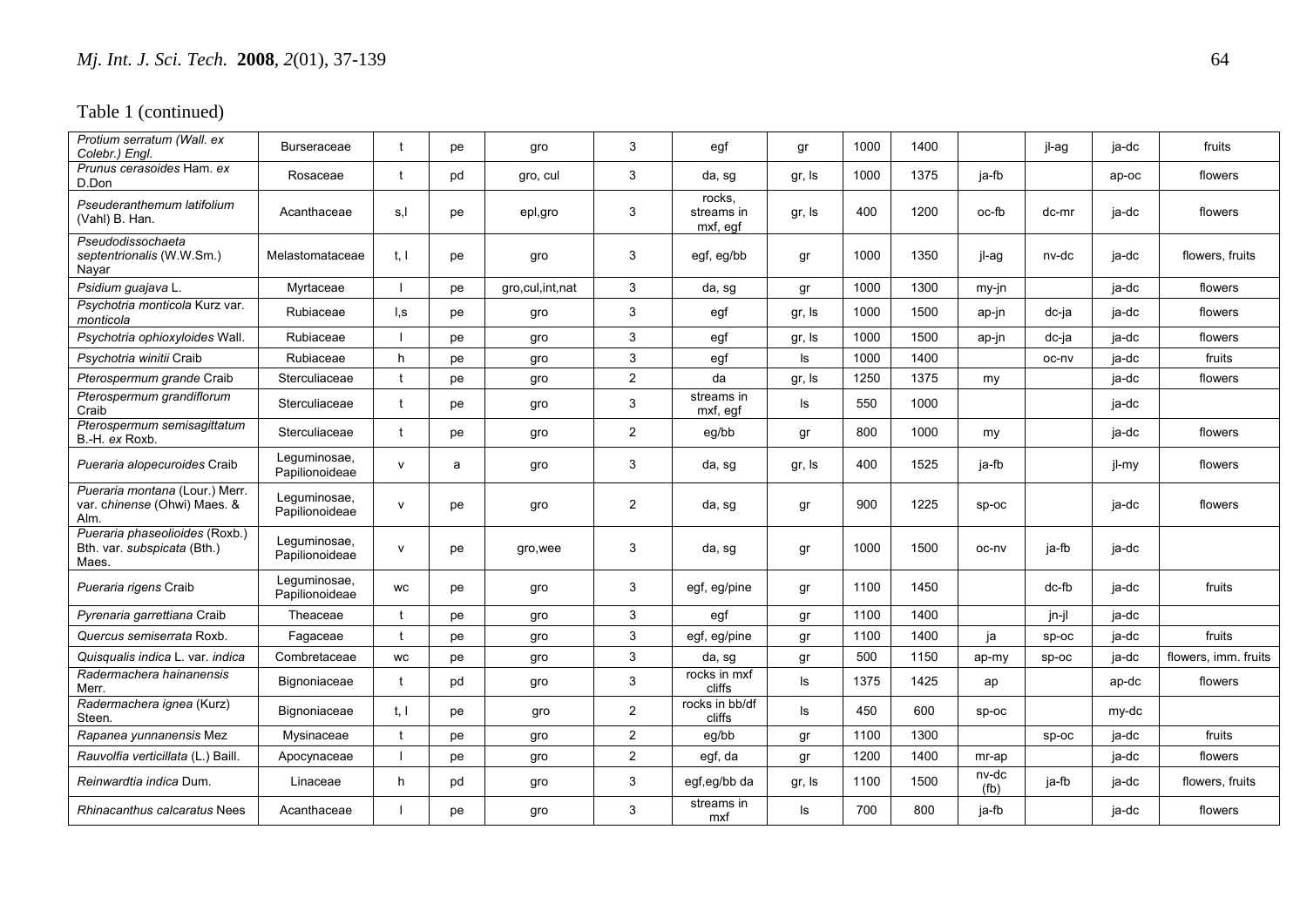| Rhus succedanea L.                                    | Anacardiaceae  | I,t          | pd     | gro      | 3              | rocks in mxf<br>cliffs                   | ls     | 1400 | 1425 | jl-sp    | oc-nv   | jn-dc    | flowers, fruits     |
|-------------------------------------------------------|----------------|--------------|--------|----------|----------------|------------------------------------------|--------|------|------|----------|---------|----------|---------------------|
| Rhus chinensis Mill                                   | Anacardiaceae  |              | pd     | gro      | 3              | da sg                                    | gr     | 900  | 1400 | il-oc    | oc-nv   | my-dc    | fruits              |
| Rhus rhetsoides Craib                                 | Anacardiaceae  | $\mathbf t$  | pd, pe | gro      | 3              | egf                                      | gr     | 1000 | 1300 | ap       | oc-nv   | ja-dc    | flowers ∂, fruits   |
| Rhynchoglossum obliquum Bl.                           | Gesneriaceae   | h            | a      | epl, gro | 3              | rocks in mxf<br>cliffs,eg/bb,<br>eg/pine | gr, ls | 400  | 1500 | sp-nv    | nv-dc   | my dc    | flowers             |
| Rhynchotechum obovatum<br>(Griff.) Burtt              | Gesneriaceae   |              | pe     | gro      | 3              | streams in<br>eg/bb, egf                 | gr     | 1150 | 1400 | my-in    | oc-dc   | ja-dc    | flowers, friuts     |
| Rinorea ? macrophylla<br>(Decne.) O.K.                | Violaceae      |              | pe     | gro      | $\overline{2}$ | steams in mxf                            | ls     | 550  | 650  | ag-sp    | $SD-OC$ | ja-dc    | flowers, imm fruits |
| Rorippa indica (L.) Hiern                             | Cruciferae     | h            | a      | epl      | $\overline{2}$ | rocks in<br>eg/pine                      | gr     | 1450 | 1500 | ag       | $SD-OC$ | jn-nv    | fruits              |
| Rourea minor (Gaertn.) Leenh.<br>ssp. minor           | Connaraceae    | <b>WC</b>    | pe     | gro      | 3              | egf, eg/bb                               | gr     | 1000 | 1400 |          | ap-my   | ja-dc    | fruits              |
| Rubus blepharoneurus Card.                            | Rosaceae       | SC           | pe     | gro      | 3              | egf                                      | gr, Is | 1100 | 1500 | ap-my    | ap-my   | ja-dc    | flowers, fruits     |
| Rubus dielsianus Focke                                | Rosaceae       | $\mathsf{v}$ | a      | gro      | $\overline{2}$ | eg/bb                                    | gr     | 1100 | 1250 |          |         | jn-mr    |                     |
| Rubus ellipticus J.E. Sm. forma<br>obcordatus Franch. | Rosaceae       | $\mathsf{V}$ | pe     | gro      | 3              | eg/bb, da                                | gr     | 1200 | 1525 | dc-ja    | fb-mr   | ja-dc    |                     |
| Rungia parviflora (Retz.) Nees<br>var. parviflora     | Acanthaceae    | h            | a      | gro      | 3              | bb/df.<br>eq/bb.da                       | gr     | 900  | 1300 | sp-fb    | nv-fb   | my-fb    | flowers             |
| Rungia rivicola Craib                                 | Acanthaceae    | h            | pe     | gro      | 3              | rocks in egf                             | ls     | 1100 | 1400 | fb-mr    |         | ja-dc    | flowers             |
| Sabia limoniacea Wall, ex Hk.f.<br>& Th               | Sabiaceae      | <b>WC</b>    | pe     | gro      | $\overline{2}$ | egf                                      | ls     | 1200 | 1400 | ja-fb    |         | ja-dc    | flowers             |
| Sageretia cordifolia Tard.                            | Rhamnaceae     | <b>WC</b>    | pd     | gro      | 3              | rocks in mxf<br>cliffs                   | ls     | 1375 | 1425 | SD-OC    | nv-dc   | my-dc    | flowers, fruits     |
| Salacia chinensis L.                                  | Celastraceae   |              | pe     | gro      | $\overline{2}$ | streams in<br>eg/bb                      | gr     | 900  | 1100 | nv-dc    | dc-ja   | ia-dc    | flowers             |
| Salix tetrasperma Roxb.                               | Salicaceae     | t            | pd     | gro      | $\overline{2}$ | streams in<br>egf, eg/bb                 | gr     | 1000 | 1500 | $sp-oc$  | dc-nv   | OC-SD    | flowers ∂           |
| Salomonia cantoniensis Lour.                          | Ploygalaceae   | h            | a      | qro      | 3              | egf, eg/pine,<br>da                      | gr     | 1000 | 1400 | sp-nv    | oc-dc   | my-dc    | flowers             |
| Salvia riparia Kunth                                  | Labiatae       | h            | pe     | gro, wee | 3              | da, sg                                   | gr     | 900  | 1300 | $oc$ -fb | $nv-mr$ | ja-dc    | flowers             |
| Sambucus javanica Reinw. ex<br>Bl. ssp. javanica      | Caprifoliaceae | s,l          | рe     | gro      | 3              | eg/bb, egf,<br>da, sg                    | gr, ls | 1000 | 1525 | jn-sp    | $sp-oc$ | ja-dc    | fruits              |
| Sapindus rarak DC.                                    | Sapindaceae    | $\mathbf{f}$ | pd     | gro      | $\overline{2}$ | egf, eg/bb                               | ls     | 1000 | 1375 |          |         | my-dc    |                     |
| Sapria himalayana Griff.                              | Rafflesiaceae  | h            | pd     | gro, par | $\mathbf{1}$   | egf, eg/bb                               | ls     | 1350 | 1350 | ia-fb    |         | leafless |                     |
| Saprosma consimile Kurz                               | Rubiaceae      |              | pe     | gro      | 3              | rocks in mxf,<br>egf                     | ls     | 1200 | 1400 | my       |         | ja-dc    | flowers             |
| Sarcosperma arboreum Bth.                             | Sapotaceae     | $\mathbf t$  | pe     | gro      | 3              | egf                                      | gr     | 1000 | 1550 | ja-fb    | ap-my   | ja-dc    | flowers, fruits     |
| Saurauia nepaulensis DC.                              | Saurauiaceae   | t            | pe     | gro      | 3              | egf,da,sg                                | gr, ls | 1100 | 1400 | my-jn    |         | ja-dc    | flowers             |
| Saurauia roxburghii Wall.                             | Saurauiaceae   | $\mathbf{f}$ | pe     | gro      | 3              | egf eg/pine<br>eq/bb                     | gr     | 1000 | 1500 | ja-dc    | ja-dc   | ja-dc    | flowers             |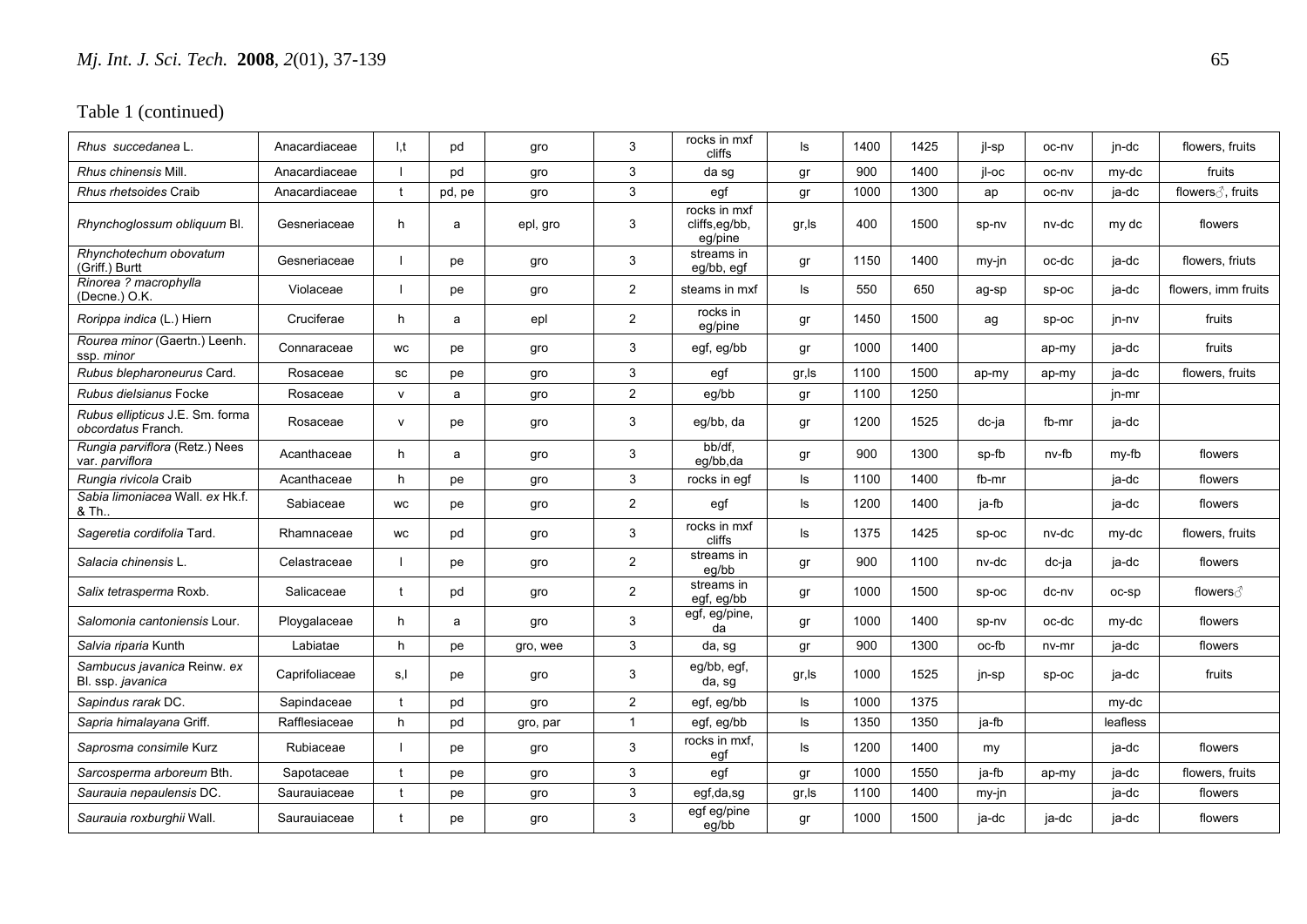| Sauropus macranthus Hassk.                                    | Euphorbiaceae                  |              | pe | gro                | $\overline{2}$ | rocks in<br>egf,eg/bb<br>cliffs  | ls     | 1300 | 1400 | my-jn | sp    | ja-dc                                        | flowers $\text{C}, \text{C}$ , fruits |
|---------------------------------------------------------------|--------------------------------|--------------|----|--------------------|----------------|----------------------------------|--------|------|------|-------|-------|----------------------------------------------|---------------------------------------|
| Sauropus poomae Welz. &<br>Chay.                              | Euphorbiaceae                  | h            | рe | epl                | $\overline{2}$ | rocks in egf<br>cliffs           | ls     | 1250 | 1400 | oc-mr | oc-ny | ja-dc                                        | flowers, fruit                        |
| Schefflera bengalensis Gamb.                                  | Araliaceae                     | s            | рe | epi, epl           | 3              | egf                              | gr, Is | 1000 | 1500 | ap-my | my    | ja-dc                                        | flowers, fruits                       |
| Schefflera ptelotii Merr.                                     | Araliaceae                     | t, l, s      | pd | epl                | 3              | rocks in mxf                     | ls     | 650  | 1400 | ja-fb | fb-ap | my-ap                                        | flowers, fruits                       |
| Schefflera pueckleri (C. Koch)<br>Frod.                       | Araliaceae                     | s            | pe | epi                | $\overline{2}$ | rocks in egf.<br>cliffs          | ls     | 1300 | 1375 | jn-jl |       | ja-dc                                        |                                       |
| Schima wallichii (DC.) Korth.                                 | Theaceae                       |              | pe | gro                | 4              | egf                              | gr     | 700  | 1525 | ap-my | dc-mr | ja-dc<br>often<br>changin<br>g lvs dc-<br>ja | flowers, fruits                       |
| Scleropyrum pentandrum<br>(Denn.) Mabb.                       | Santalaceae                    | t            | pe | gro                | $\overline{2}$ | rocks in egf,<br>eb/bb           | ls     | 1200 | 1400 |       | jl-ag | ja-dc                                        | fruits                                |
| Scoparia dulcis L.                                            | Scrophulariaceae               | h            | a  | gro, int, nat, wee | 3              | da, sg                           | gr     | 400  | 1500 | jn-nv | ag-dc | my-dc                                        |                                       |
| Scurrula ferruginea (Jack)<br>Dans.                           | Loranthaceae                   | s            | рe | epi, par           | 3              | da, sg                           | gr     | 900  | 1525 | jl-sp |       | ja-dc                                        | flowers                               |
| Secamone elliptica R.Br. ssp.<br>elliptica                    | Asclepiadaceae                 | V, WC        | рe | gro                | 3              | rocks in<br>egf/bb mxf<br>cliffs | ls     | 1300 | 1425 | ap-my | oc-nv | ja-dc                                        | flowers, fruits                       |
| Semecarpus cochinchinensis<br>Engl.                           | Anacardiaceae                  |              | рe | gro                | 3              | mxf, egf                         | gr, Is | 525  | 1500 | dc-mr | ap    | ja-dc                                        | flowers                               |
| Senecio scandens B.-H. ex D.<br>Don                           | Compositae                     | SC           | pd | gro                | $\overline{2}$ | rocks in egf<br>cliffs           | ls     | 1400 | 1425 | ja-fb | fb-mr | my-mr                                        | flowers, fruits                       |
| Sericocalyx quadrifarius (Wall.<br>ex Nees) Brem.             | Acanthaceae                    | h            | рe | gro                | 3              | eg/bb                            | gr     | 1000 | 1400 | dc-ja |       | ja-dc                                        | flowers                               |
| Shorea roxburghii G. Don                                      | Dipterocarpaceae               | t            | pd | gro                | $\overline{2}$ | bb/df, eg/bb                     | gr     | 750  | 1100 | fb    |       | my-fb                                        |                                       |
| Shuteria hirsuta Baker                                        | Leguminosae,<br>Papilionoideae | $\mathsf{v}$ | рe | gro                | 3              | egf,da,sg                        | gr     | 1000 | 1300 | nv-dc |       | ja-dc                                        | flowers                               |
| Shuteria involucrata (Wall.)<br>Wight & Arn. var. involucrata | Leguminosae,<br>Papilionoideae | $\mathsf{v}$ | pd | gro                | 3              | egf,da,sg,<br>eg/pine            | gr     | 1100 | 1500 | oc-nv | dc-ja | ja-dc                                        | flowers, fruits                       |
| Shuteria vestita Wight & Arn.                                 | Leguminosae,<br>Papilionoideae | $\mathsf{v}$ | a  | gro                | $\overline{2}$ | eg/bb                            | gr     | 1100 | 1300 | dc-ja |       | my-fb                                        | flowers                               |
| Sida rhombifolia L. ssp.<br>rhombifolia                       | Malvaceae                      | h            | рe | gro, wee           | 3              | da, sg                           | gr, Is | 400  | 1500 | sp-fb | ja-mr | ja-dc                                        | flowers                               |
| Siegesbeckia orientalis L.                                    | Compositae                     | h            | a  | gro, wee           | 3              | da,sg                            | gr     | 1000 | 1450 | oc-dc | nv-ja | jn-ja                                        |                                       |
| Solanum aculeatissimum Jacq.                                  | Solanaceae                     | h            | a  | gro, nat           | 3              | eg/bb,da,sg                      | gr     | 1100 | 1400 | my-jn |       | ap-dc                                        | flowers                               |
| Solanum barbisetum Nees                                       | Solanaceae                     | h            | pd | gro                | 3              | eg/bb,<br>eg/pine, da            | gr     | 1100 | 1400 | my-jn | ag-sp | ap-dc                                        | flowers                               |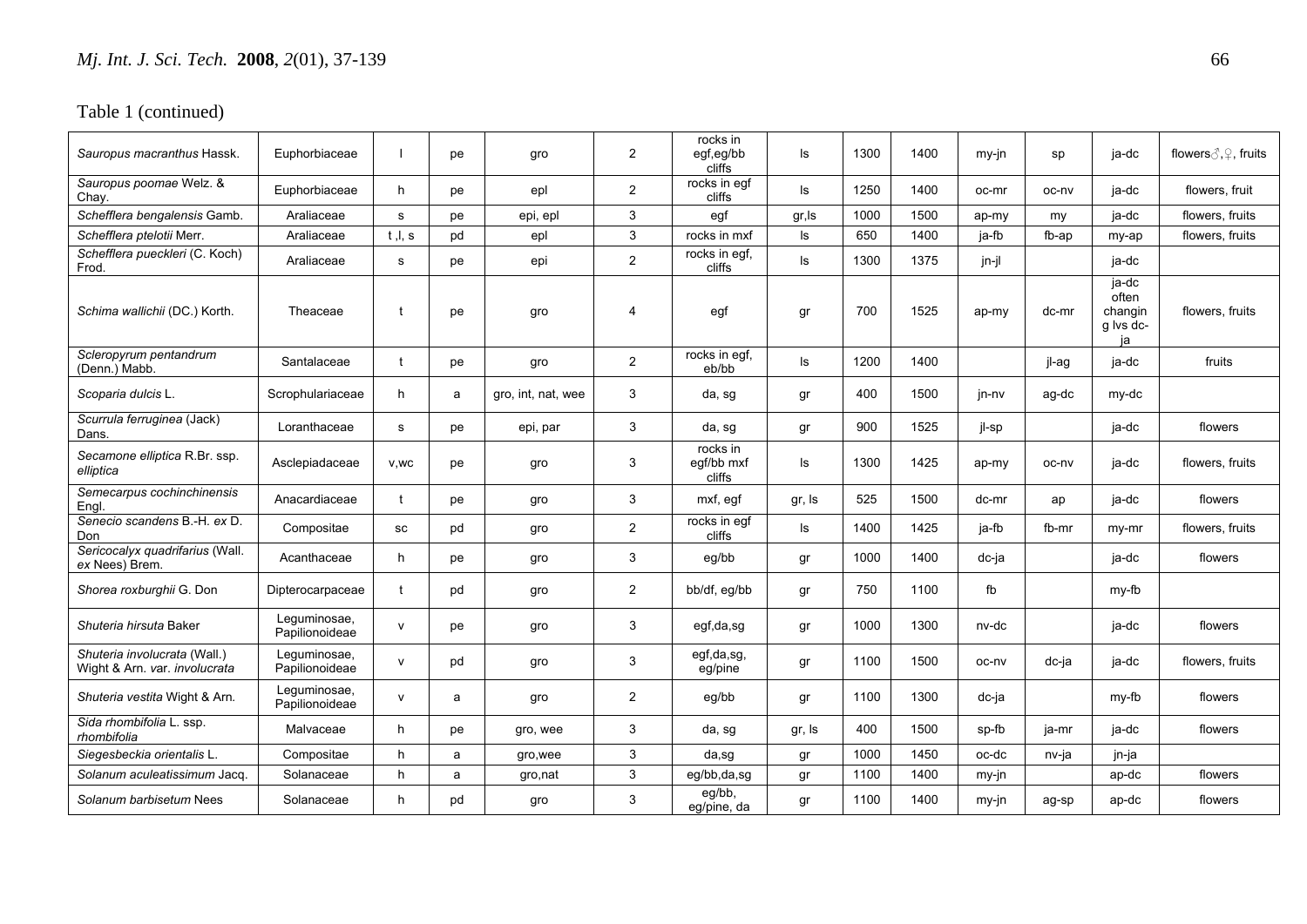| Solanum macrodon Wall, ex<br><b>Nees</b>                      | Solanaceae                     | h            | a  | gro                | 3              | mxf, eg/bb                    | gr, Is | 600  | 1400 | my-sp     | sp-nv   | ap-dc   | flowers           |
|---------------------------------------------------------------|--------------------------------|--------------|----|--------------------|----------------|-------------------------------|--------|------|------|-----------|---------|---------|-------------------|
| Solanum nigrum L.                                             | Solanaceae                     | h            | a  | gro, int, nat, wee | 3              | da                            | gr     | 400  | 1500 | my-dc     | jn-ja   | my-ja   |                   |
| Solanum verbascifolium L                                      | Solanaceae                     |              | pe | gro                | 3              | da                            | gr, Is | 500  | 700  | ag-oc     | sp-nv   | ja-dc   |                   |
| Solena heterophylla Lour. ssp.<br>heterophylla                | Cucurbitaceae                  | $\mathsf{v}$ | a  | gro                | $\overline{2}$ | eg/bb, da, sg,<br>eg/pine     | gr     | 1000 | 1300 |           |         | my-dc   |                   |
| Sonchus wightianus DC. ssp.<br>wightianus                     | Compositae                     | h            | pe | gro, wee           | 3              | weed,<br>eg/pine, da,<br>sg   | gr     | 900  | 1525 | ja-jn     | fb-il   | ja-dc   | flowers, fruits   |
| Sonerila erecta Jack                                          | Melastomataceae                | h            | a  | gro                | 3              | egf, eg/bb da                 | gr     | 1125 | 1500 | oc-ny     | nv-dc   | my-dc   | flowers           |
| Sophora velutina Lindl.                                       | Leguminosae,<br>Papilionoideae |              | pe | gro                | $\overline{2}$ | bb/df.<br>mxf,cliffs          | ls     | 1400 | 1425 |           | nv-dc   | ja-dc   | fruits            |
| Spilanthes paniculata Wall. ex<br>DC.                         | Compositae                     | h            | a  | gro, wee           | 3              | eg/pine, da,<br>sg            | gr, Is | 1000 | 1525 | sp-fb     | nv-mr   | my-mr   | flowers           |
| Spondias axillaris Roxb.                                      | Anacardiaceae                  | t            | pd | gro                | 3              | egf                           | gr, Is | 1100 | 1400 | ja-fb     | $sp-oc$ | mr-dc   | flowers ∂         |
| Spondias pinnata (L. f.) Kurz                                 | Anacardiaceae                  |              | pd | gro                | 3              | bb/df                         | gr     |      |      | mr-ap     | jn-ag   | my-dc   | fruits            |
| Stauranthera grandiflora Bth.                                 | Gesneriaceae                   | h            | рe | epl                | $\overline{2}$ | rocks.<br>streams in eqf      | gr, Is | 1200 | 1325 | ag-sp     |         | ja-dc   |                   |
| Stephania elegans Hk.f. & Th.                                 | Menispermaceae                 | $\mathsf{v}$ | a  | gro                | 3              | rocks in egf,<br>mxf cliffs   | ls     | 1300 | 1425 | <b>OC</b> | oc-nv   | my-dc   | fruits ∂          |
| Stephania japonica (Thunb.)<br>Miers var. discolor (Bl.) For. | Menispermaceae                 | $\mathsf{v}$ | a  | gro                | 3              | egf, eg/bb, da                | gr     | 1000 | 1300 | my-ag     |         | my-dc   | flowers ∂         |
| Stephania oblata Craib                                        | Menispermaceae                 | WC           | pd | epl                | 3              | rocks in mxf,<br>eg/bb cliffs | ls     | 1200 | 1425 | ap        | jn-jl   | my-dc   | flowers ∂, fruits |
| Sterculia balanghas L.                                        | Sterculiaceae                  |              | pd | gro                | 3              | egf, eg/pine                  | gr     | 1000 | 1500 |           |         | fb-dc   |                   |
| Sterculia quttata Roxb.                                       | Sterculiaceae                  |              | pd | gro                | $\overline{2}$ | rocks in mxf                  | ls.    | 1300 | 1425 | fb-mr     |         | $mr-nv$ | flowers           |
| Sterculia lanceolata Cav. var.<br>lanceolata                  | Sterculiaceae                  |              | рe | gro                | 3              | egf, mxf                      | ls     | 550  | 1350 | sp-nv     | my-sp   | ja-dc   | flowers, fruits   |
| Sterculia lanceolata Cav.<br>var.principis (Gagnep.) Pheng.   | Sterculiaceae                  |              | рe | gro                | 3              | egf, eg/bb,<br>bb/df          | gr     | 1000 | 1400 |           | my-jn   | ja-dc   | fruits            |
| Sterculia pexa Pierre                                         | Sterculiaceae                  |              | pd | gro                | 3              | mxf,da,sg                     | gr, Is | 400  | 1000 | dc-ja     | fb-mr   | my-dc   |                   |
| Sterculia villosa Roxb.                                       | Sterculiaceae                  | t            | pd | gro                | 3              | rocks in mxf,<br>bb/df cliffs | Is     | 600  | 1425 | ja-fb     |         | ap-dc   | flowers           |
| Stereospermum colais (B.-H.ex<br>Dill.) Mabb.                 | Bignoniaceae                   |              | pd | gro                | 3              | egf                           | gr     | 1100 | 1500 | ap        | ja-mr   | ap-fb   | flowers           |
| Streblus ilicifolius (Vidal) Corn.                            | Moraceae                       |              | рe | gro                | 3              | rocks in mxf<br>cliffs        | ls     | 400  | 700  |           |         | ja-dc   |                   |
| Streptocaulon juventas (Lour.)<br>Merr.                       | Asclepiadaceae                 | $\mathsf{v}$ | рe | gro                | 3              | eg/bb da                      | gr     | 1000 | 1450 | my-ja     |         | ja-dc   | flowers           |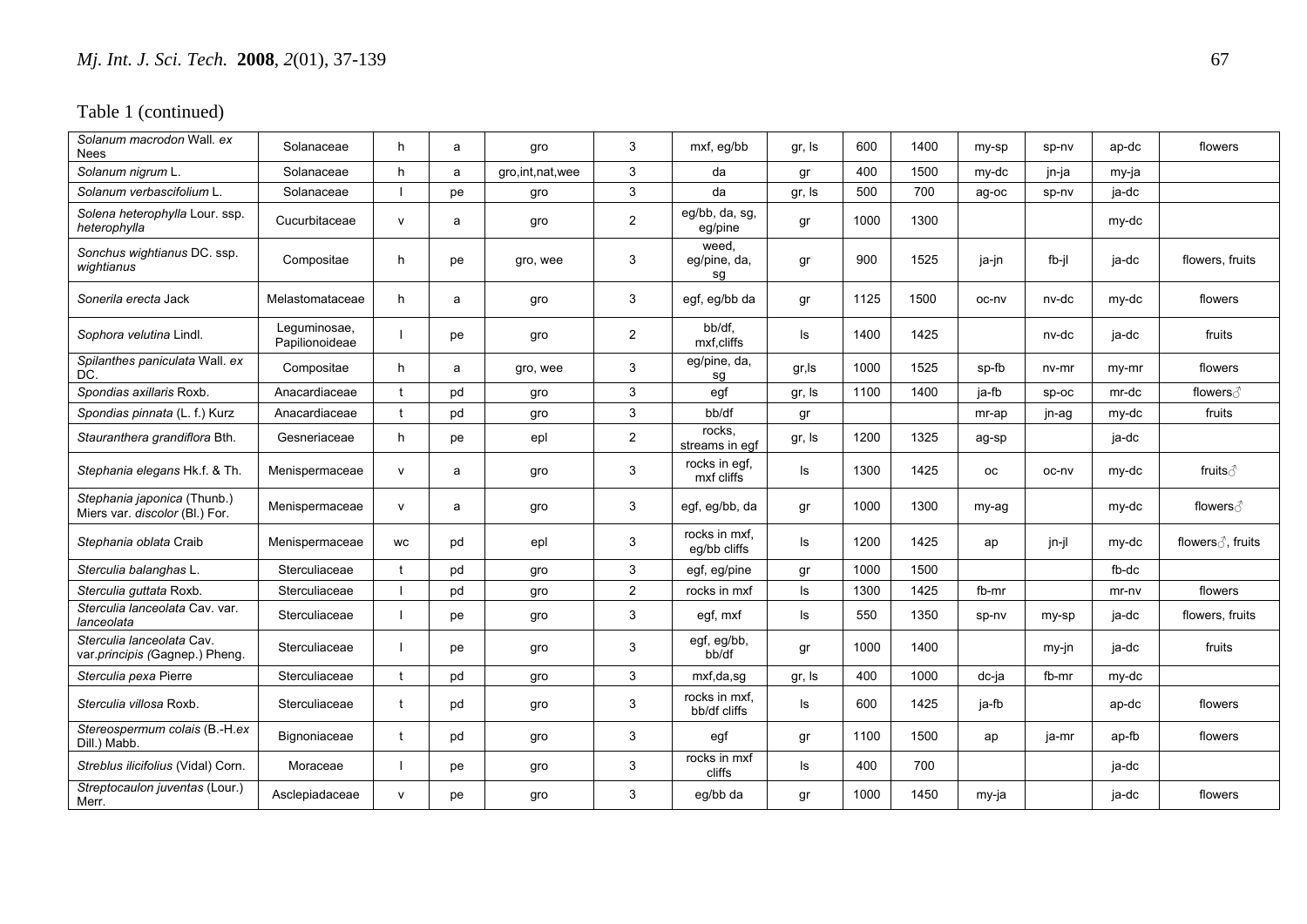| Strobilanthes erectus CI, ex<br>Hoss.                                           | Acanthaceae                    |                  | рe | gro      | 3              | rocks in egf,<br>mxf cliffs        | ls         | 1200 | 1425 | oc-nv     |           | ja-dc | flowers                       |
|---------------------------------------------------------------------------------|--------------------------------|------------------|----|----------|----------------|------------------------------------|------------|------|------|-----------|-----------|-------|-------------------------------|
| Strobilanthes rex Cl.                                                           | Acanthaceae                    | $\mathsf{I}$ , s | рe | gro      | 3              | egf                                | gr, Is     | 1000 | 1425 | ja-fb     |           | ja-dc | flowers                       |
| Strobilanthes speciosus Bl.                                                     | Acanthaceae                    |                  | pe | gro      | 4              | rocks in egf                       | ls.        | 1200 | 1400 | oc-nv     |           | ja-dc | flowers                       |
| Strobilanthes viscidus Im.                                                      | Acanthaceae                    | h                | рe | gro      | $\overline{a}$ | streams in<br>egf, eg/bb           | gr         | 1100 | 1250 |           |           | ja-dc |                               |
| Styrax benzoides Craib                                                          | Styracaceae                    | t                | pe | gro      | 3              | egf,<br>eb/bb.da.sq                | gr         | 1000 | 1500 | my-in     | oc-nv     | ja-dc | flowers, fruits               |
| Sumbaviopsis albicans (Bl.)<br>J.J. Sm.                                         | Euphorbiaceae                  | $\ddagger$       | pe | gro      | 3              | rocks.<br>streams in<br>mxf        | ls.        | 500  | 1325 |           |           | ja-dc |                               |
| Symplocos hookeri CI.                                                           | Symplocaceae                   | t                | рe | gro      | $\overline{2}$ | streams, wet<br>areas in egf       | gr         | 1250 | 1325 | oc-nv     | ag-sp     | ja-dc |                               |
| Symplocos macrophylla Wall.<br>ex DC. ssp. sulcata (Kurz)<br>Noot. var. sulcata | Symplocaceae                   | $\ddagger$       | рe | gro      | 3              | egf, eg/bb                         | gr         | 1000 | 1500 | oc-nv     | mr-ap     | ja-dc | flowers                       |
| Synedrella nodiflora (L.)<br>Gaertn.                                            | Compositae                     | h                | a  | gro, wee | 3              | da, sg                             | gr, ls, sh | 500  | 1500 | oc-dc     | nv-ja     | my-fb |                               |
| Tabernaemontana bovina Lour.                                                    | Apocynaceae                    |                  | рe | gro      | 3              | egf, eg/bb                         | gr, Is     | 1100 | 1425 | my        | nv-dc     | ja-dc | flowers, fruits               |
| Tarenna elliptica Craib var.<br>elliptica                                       | Rubiaceae                      | l.s              | рe | gro      | 3              | streams in<br>egf, rocks in<br>mxf | gr,ls      | 1100 | 1400 | in        | oc-nv     | ja-dc | flowers, fruits               |
| Tarenna vanprukii Craib var.<br>vanprukii                                       | Rubiaceae                      | t.I              | рe | gro      | 3              | rocks in mxf,<br>cliffs            | ls         | 1300 | 1425 | my        | oc-dc     | ja-dc |                               |
| Tarennoidea wallichii (Hk, f.)<br>Tirv. & Sastre                                | Rubiaceae                      | $\mathbf t$      | рe | gro      | $\overline{2}$ | egf, eg/bb                         | gr         | 1200 | 1400 |           |           | ja-dc |                               |
| Tephrosia kerrii Drum. & Craib                                                  | Leguminosae,<br>Papilionoideae |                  | pe | gro      | 3              | eg/bb, da, sq                      | qr         | 1000 | 1300 |           | ja-fb     | ja-dc | fruits                        |
| Ternstroemia gymnanthera<br>(Wight & Arn.) Bedd.                                | Theaceae                       | t                | pe | gro      | 3              | egf, eg/pine                       | gr         | 1200 | 1400 | my-jn     | <b>OC</b> | ja-dc | flowers, fruits               |
| Tetradium glabrifolium<br>(Champ.ex Bth.) T.Hart.                               | Rutaceae                       | t,s              | pe | gro      | 3              | egf, da                            | gr,ls      | 1000 | 1375 | $my-il$   | il-oc     | ja-dc | flowers ∂ ?, fruits           |
| Tetrastigma campylocarpum<br>(Kurz) Planch.                                     | Vitaceae                       | WC               | pe | gro      | $\overline{c}$ | eg/bb                              | gr         | 1200 | 1400 | nv-dc     | mr-ap     | ja-dc | flowers $\mathcal Q$          |
| Tetrastigma cruciatum Craib &<br>Gagnep.                                        | Vitaceae                       | <b>WC</b>        | рe | epl,gro  | 3              | streams in<br>bb/df. mxf<br>cliffs | ls         | 500  | 1425 | fb-ap     | nv        | ja-dc | flowers $\mathcal Q$          |
| Tetrastigma garrettii Gagnep.                                                   | Vitaceae                       | $\mathsf{v}$     | рe | gro      | 3              | streams in<br>egf, eg/bb           | gr, Is     | 1000 | 1300 | dc-ja     | my-jn     | ia-dc | flowers <sup>2</sup> , fruits |
| Tetrastigma laoticum Gagnep.                                                    | Vitaceae                       | WC               | pe | gro      | $\overline{2}$ | eg/bb                              | gr, Is     | 1200 | 1350 | ap        | ag        | ja-dc | flowers $\mathcal Q$          |
| Tetrastigma quadrangulum<br>Gagnep & Craib                                      | Vitaceae                       | WC               | pe | gro      | $\overline{2}$ | mxf, eg/bb                         | sh         | 500  | 700  | <b>OC</b> |           | ja-dc | flowers $\mathcal Q$          |
| Thespesia lampas (Cav.) Dalz.<br>& Gibs. var. lampas                            | Malvaceae                      |                  | pd | gro      | $\overline{2}$ | eq/bb, da, sg                      | gr         | 525  | 1200 | <b>OC</b> |           | my-dc |                               |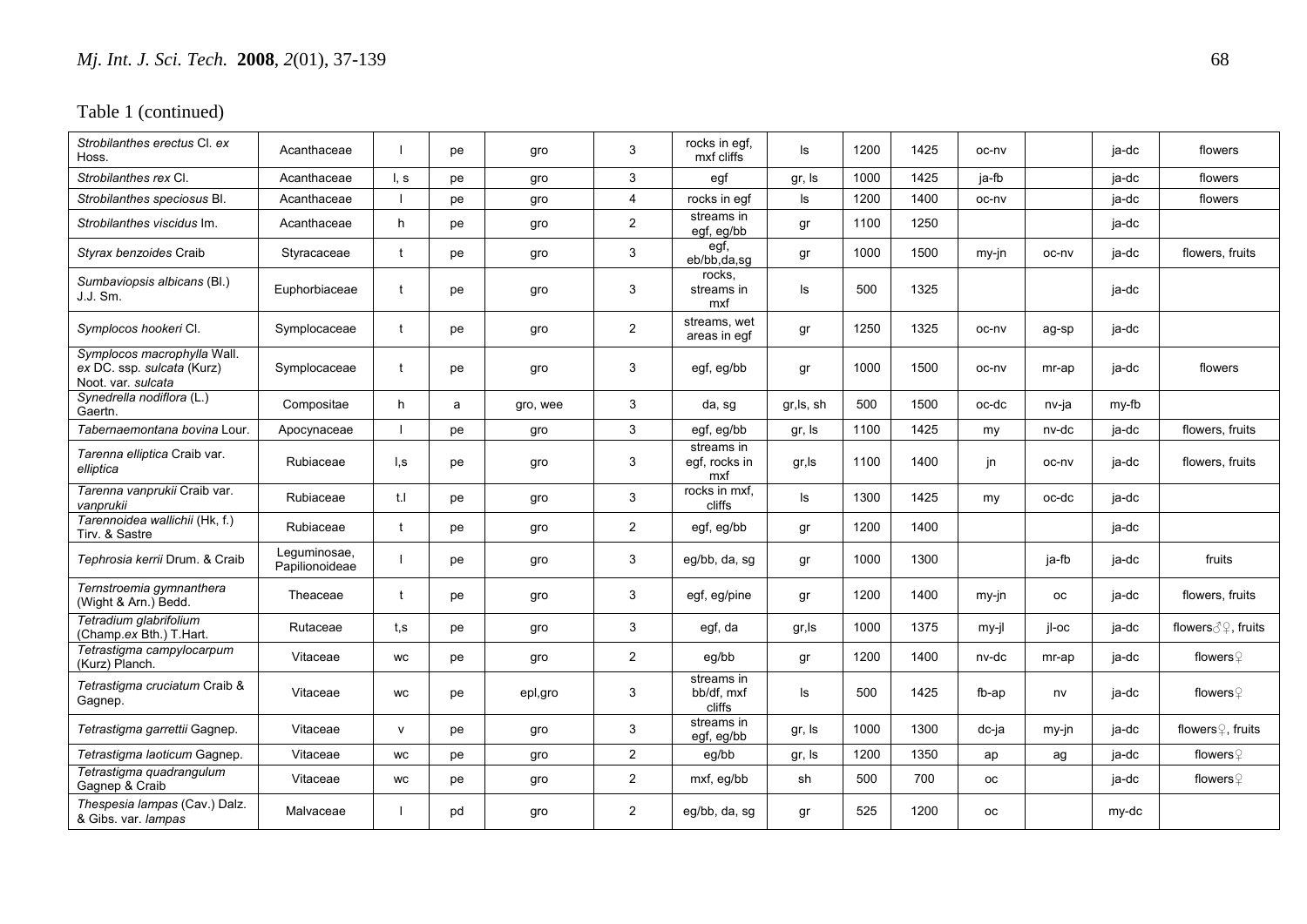| Thladiantha cordifolia (Bl.)<br>Cogn.                                                  | Cucurbitaceae    | $\mathsf{v}$ | a  | gro           | $\overline{2}$ | egf eg/pine<br>da sg                       | qr     | 1350 | 1525 | ia-dc     | oc-nv   | $my-mr$  | flowers, fruits               |
|----------------------------------------------------------------------------------------|------------------|--------------|----|---------------|----------------|--------------------------------------------|--------|------|------|-----------|---------|----------|-------------------------------|
| Thladiantha hookeri Cl.                                                                | Cucurbitaceae    | $\mathsf{v}$ | a  | gro           | $\overline{2}$ | eg/bb, da, sg                              | gr     | 1100 | 1300 | my        |         | my-dc    | flowers ∂                     |
| Thunbergia                                                                             | Acanthaceae      | WC           | pe | gro           | 3              | rocks in mxf<br>cliffs, egf,<br>eg/pine    | gr,ls  | 1350 | 1525 | oc-dc     | mr      | ja-dc    | flowers                       |
| Thunbergia coccinea Wall.                                                              | Acanthaceae      | <b>WC</b>    | pe | gro           | 3              | streams in<br>egf, eg/bb, da               | gr     | 1100 | 1500 | nv-dc     |         | ja-dc    | flowers                       |
| Thunbergia grandiflora Roxb.                                                           | Acanthaceae      | $\mathsf{V}$ | pe | gro           | 3              | eq/bb, da                                  | gr     | 800  | 1500 | ja-fb     |         | ja-dc    | flowers                       |
| Thunbergia laurifolia Lindl.                                                           | Acanthaceae      | <b>WC</b>    | pe | gro           | 3              | da, sg                                     |        | 500  | 1500 | nv-fb     |         | ja-dc    |                               |
| Thunbergia similis Craib                                                               | Acanthaceae      | $\mathsf{v}$ | pd | gro           | $\mathbf{3}$   | bb/df, eg/bb                               | gr     | 1000 | 1300 | oc-nv     |         | my-dc    | flowers                       |
| Tinomiscium petiolare Hk. f. &<br>Th.                                                  | Menispermaceae   | <b>WC</b>    | pe | gro           | $\overline{2}$ | streams in<br>egf, eg/bb,<br>mxf           | gr, sh | 600  | 1200 | my-jn     | $sp-oc$ | ja-dc    |                               |
| Tinospora sinensis (Lour.)<br>Merr.                                                    | Menispermaceae   | V            | pd | epl           | 3              | rocks in mxf,<br>cliffs                    | ls     | 1100 | 1425 | ja-fb     | ap-my   | my-dc    |                               |
| Tirpitzia bilocularis Suks, & K.<br>Lar.                                               | Linaceae         | h            | pd | gro           | $\overline{2}$ | rocks in mxf.<br>da cliffs                 | ls     | 1200 | 1300 | ag-sp     | ja-fb   | $in$ -fb | flowers                       |
| Tithonia diversifolia (Hemsl.) A.<br>Gray                                              | Compositae       | h            | pe | gro, int, wee | 3              | da, sg                                     | gr     | 550  | 1525 | oc-dc     |         | ja-dc    |                               |
| Toddalia asiatica (L.) Lmk.                                                            | Rutaceae         | WC           | pe | gro           | 3              | egf eg/bb                                  | gr     | 1000 | 1400 |           | ap-my   | ja-dc    | fruits                        |
| Torenia pierreana Bon.                                                                 | Scrophulariaceae | h            | a  | gro           | 3              | egf, eb/bb                                 | gr     | 1100 | 1400 | il-oc     | sp-nv   | my-dc    | flowers                       |
| Torenia violacea (Aza. ex<br>Blanco) Penn.                                             | Scrophulariaceae | h            | a  | gro           | 3              | egf, eg/bb, da                             | gr, Is | 1000 | 1500 | $SD-OC$   | nv-dc   | ap-dc    | flowers                       |
| Toxocarpus aff. wightianus Hk.<br>& Arn.                                               | Asclepiadaceae   | $\mathsf{v}$ | pe | gro           | 3              | mxf, egf, da                               | ls     | 1250 | 1400 | $my-in$   |         | ja-dc    | flowers                       |
| Trema orientalis (L.) Bl.                                                              | Ulmaceae         |              | pe | gro           | 3              | da, sg                                     | gr, ls | 500  | 1200 | <b>OC</b> | dc      | ja-dc    | flowers ∂                     |
| <i>Trevesia palmata (</i> DC.) Vis.                                                    | Araliaceae       |              | pe | gro           | 3              | mxf, egf                                   | gr, Is | 550  | 1500 | fb-mr     |         | ja-dc    |                               |
| Trichosanthes kerrii Craib                                                             | Cucurbitaceae    | $\mathsf{v}$ | a  | gro           | $\overline{2}$ | cliffs in bb/df,<br>mxf                    | ls     | 1200 | 1350 | my-oc     | my-jn   | ap-dc    | flowers ∂, fruits             |
| Trichosanthes ovigera Bl.                                                              | Cucurbitaceae    | $\mathsf{v}$ | a  | gro           | 3              | da,sg                                      | gr     | 1000 | 1500 | sp-nv     |         | my-dc    | flowers ∂                     |
| Trichosanthes pubera<br>Bl.spp.rubriflos (Thor.ex Cay.)<br>Duy. & Prue. var. rubriflos | Cucurbitaceae    | $\mathsf{v}$ | a  | gro           | 3              | bb/df, eqf,<br>eg/bb, da                   | gr, Is | 400  | 1525 | jn-oc     | $SD-OC$ | my-dc    | flowers, fruits               |
| Tridynamia spectabilis (Kurz)<br>Stap.                                                 | Convolvulaceae   | $\mathsf{v}$ | a  | gro           | 3              | mxf,da,sg                                  | ls     | 450  | 600  | fb-mr     | mr-ap   | jn-ap    | flowers                       |
| Trigonostemon thyrsoideus<br><b>Stapf</b>                                              | Euphorbiaceae    |              | pe | gro           | $\overline{2}$ | rocks in<br>eq/bb, cliffs,<br>egf, streams | ls     | 1250 | 1300 | ap-jn     |         | ja-dc    | flowers $\partial$ , $\Omega$ |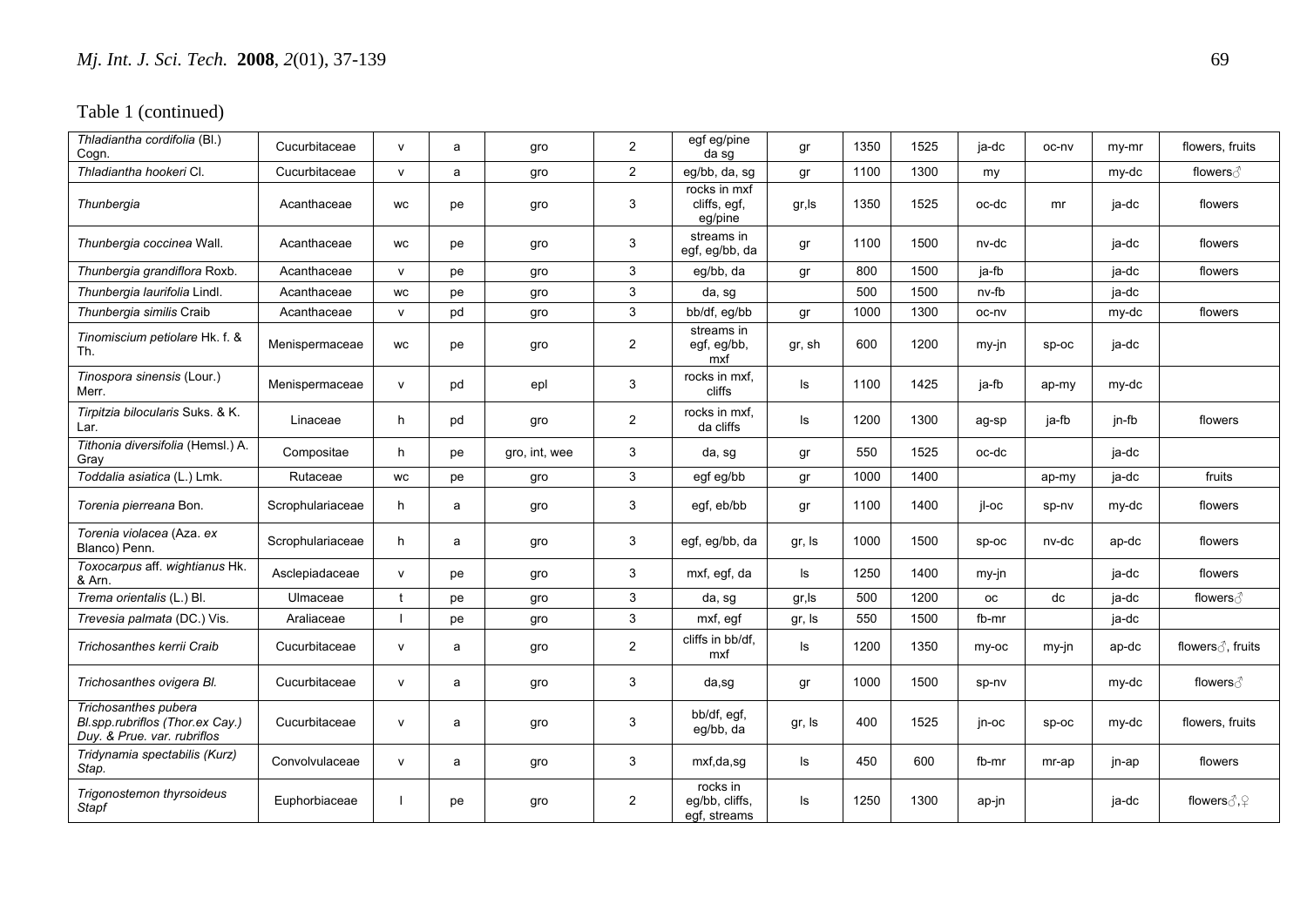| Trisepalum prazeri Burtt                                                                | Gesneriaceae                   | s    | pd | epl      | 3              | rocks in mxf<br>cliffs             | ls               | 1400 | 1425 | ag-oc   | nv-dc     | ja-dc | flowers, fruits |
|-----------------------------------------------------------------------------------------|--------------------------------|------|----|----------|----------------|------------------------------------|------------------|------|------|---------|-----------|-------|-----------------|
| Tristaniopsis burmanica (Griff.)<br>Wils. & Wat. var. rufescens<br>(Hance) Parn. & Lug. | Myrtaceae                      | t.I  | pe | gro      | $\overline{2}$ | eg/pine                            | gr               | 1250 | 1300 | ja-fb   | ap-my     | ja-dc | flowers         |
| Triumfetta annua L.                                                                     | Tiliaceae                      | h    | a  | gro, wee | 3              | da                                 | gr, Is           | 1000 | 1500 | sp-nv   | nv-dc     | my-dc | flowers         |
| Triumfetta pilosa Roth                                                                  | Tiliaceae                      | h    | a  | gro      | 3              | eq/bb, da                          | gr               | 1000 | 1525 | sp-nv   | ja-fb     | ag-fb | fruits          |
| Triumfetta rhomboidea L.                                                                | Tiliaceae                      | h    | a  | gro, wee | 3              | da, sg                             | gr, ls,<br>sh,ss | 500  | 900  |         | nv-dc     | my-dc |                 |
| Turpinia pomifera (Roxb.) Wall.<br>ex DC.                                               | Staphyleaeaceae                |      | рe | gro      | 3              | egf                                | gr, Is           | 900  | 1500 | fb-mr   | in-oc     | ia-dc | flowers, fruits |
| Ulmus lancaefolia Roxb. ex<br>Wall.                                                     | Ulmaceae                       |      | pe | gro      | 3              | rocks in eqf<br>cliffs             | ls               | 1250 | 1400 | SD-OC   |           | ja-dc | flowers         |
| Uncaria macrophylla Wall.                                                               | Rubiaceae                      | WC   | рe | gro      | 3              | streams in<br>egf, eg/bb           | gr               | 900  | 1300 | $sp-oc$ | nv-ja     | ja-dc |                 |
| Uraria poilanei Dy Phon                                                                 | Lequminosae,<br>Papilionoideae | s    | рe | gro      | $\overline{2}$ | egf,da,sg                          | gr               | 1050 | 1250 | nv-dc   |           | ja-dc | flowers         |
| Urena lobata L. ssp. lobata var.<br>lobata                                              | Malvaceae                      | h    | a  | gro, wee | 3              | da, sg                             | gr, ls,<br>sh,ss | 500  | 1500 | oc-dc   | nv-fb     | my-dc |                 |
| Utricularia striatula Sm.                                                               | Lentibulariaceae               | h    | a  | epl      | $\overline{2}$ | rocks in<br>eg/pine, egf<br>cliffs | gr, Is           | 1500 | 1500 | ag-sp   | SD-OC     | jn-oc |                 |
| Vaccinium sprengelii (D. Don)<br>Sleum.                                                 | Ericaceae                      | t, l | pe | gro      | 3              | eg/pine                            | gr               | 1200 | 1450 | ja-fb   |           | ja-dc | flowers         |
| Verbena officinalis L.                                                                  | Verbenaceae                    | h    | a  | gro, wee | 3              | da, sg                             | gr               | 1100 | 1300 | jn-fb   | jl-mr     | my-mr | flowers, fruits |
| Vernonia attenuata DC.                                                                  | Compositae                     |      | pd | gro, epl | 3              | rocks in<br>eg/bb, mxf<br>cliffs   | ls               | 1250 | 1425 | oc-nv   | nv-dc     | my-dc | flowers         |
| Vernonia cinerea (L.) Less. var.<br>cinerea                                             | Compositae                     | h    | a  | gro, wee | 3              | da, sg                             | gr, ls,<br>sh.ss | 700  | 1500 | my-ja   | jn-fb     | my-fb |                 |
| Vernonia divergens (DC.)<br>Edgew.                                                      | Compositae                     | h    | pd | gro      | 3              | egf eg/pine<br>da sg               | gr, Is           | 1200 | 1500 | nv-dc   | ja-fb     | my-fb | flowers, fruits |
| Vernonia parishill Hk.f.                                                                | Compositae                     |      | pe | gro      | 3              | egf                                |                  | 1100 | 1500 | mr-ap   | ap-my     | ja-dc | fruits          |
| Vernonia sutepensis Craib                                                               | Compositae                     | h    | рe | gro      | 3              | eg/bb                              | gr               | 1000 | 1500 | ja-fb   | fb-mr     | ja-dc | flowers         |
| Vibunum odoratissimum Ker                                                               | Caprifoliaceae                 | SC   | рe | gro      | 3              | rocks in mxf<br>cliffs             | ls               | 1375 | 1425 | dc-ja   |           | ja-dc | flowers         |
| Viburnum garrettii Craib                                                                | Caprifoliaceae                 | s.l  | рe | gro      | $\overline{2}$ | streams in<br>egf, eg/bb           | gr               | 1000 | 1100 | jn-jl   | <b>OC</b> | ja-dc | flowers, fruits |
| Vigna radiata (L.) Wilcz. var.<br>sublobata (Roxb.) Verdc.                              | Lequminosae,<br>Papilionoideae | v    | a  | gro      | 3              | egf,da                             | gr               | 900  | 1100 | oc-ny   |           | my-dc | flowers         |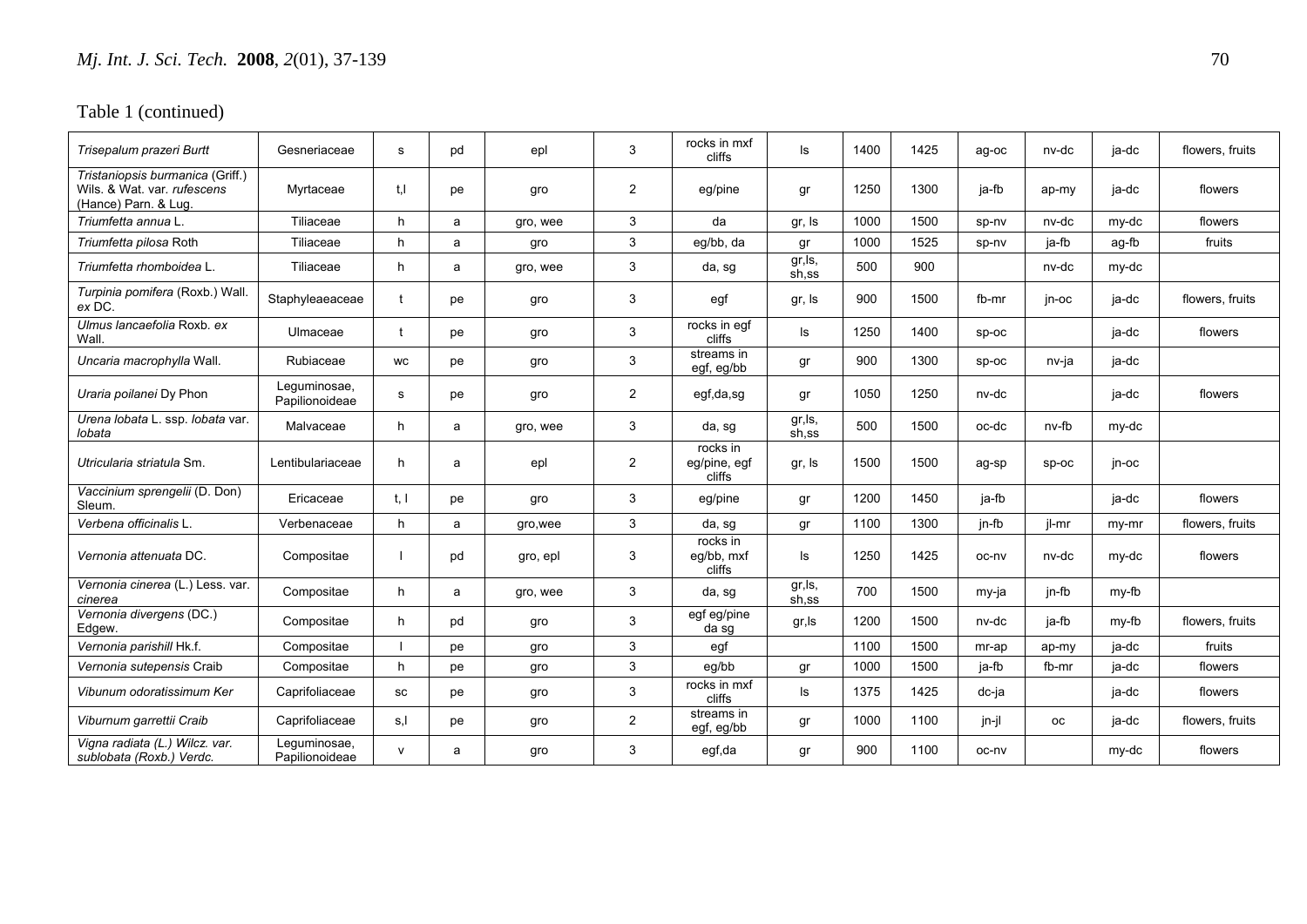| Viscum ovalifolium Wall, ex<br>DC.                                  | Viscaceae     | s         | pe | epi, par | 2              | egf                              | gr     | 1200 | 1300 | fb-mr | my-jn | ja-dc   | fruits              |
|---------------------------------------------------------------------|---------------|-----------|----|----------|----------------|----------------------------------|--------|------|------|-------|-------|---------|---------------------|
| Vitex canescens Kurz                                                | Verbenaceae   |           | pd | gro      | 3              | bb/df                            | gr     | 400  | 1100 |       |       | my-dc   |                     |
| Vitex peduncularis Wall. ex<br>Schauer                              | Verbenaceae   |           | pd | gro      | 3              | bb/df,egf,<br>eg/pine            | gr     | 800  | 1400 | ap-my |       | $mr-nv$ | flowers, fruits     |
| Vitex quinata (Lour.) Will. var.<br>puberula (Lam) Mold.            | Verbenaceae   |           | pe | gro      | 3              | mxf,egf                          | gr, Is | 600  | 1500 | ap    | sp    | ja-dc   | flowers, fruits     |
| Wendlandia ternifolia Cow.                                          | Rubiaceae     |           | рe | epl      | $\overline{2}$ | rocks in egf,<br>cliffs          | ls     | 1200 | 1400 | dc-fb | fb    | ja-dc   | flowers, fruits     |
| Wendlandia tinctoria (Roxb.)<br>DC. ssp. orientalis (Craib)<br>Cow. | Rubiaceae     | t, l      | рe | gro      | 3              | egf,eg/pine,sg                   | gr     | 1000 | 1500 | ja-fb |       | ja-dc   | flowers, fruits     |
| Xanthophyllum virens Roxb.                                          | Polygalaceae  |           | рe | gro      | $\overline{2}$ | egf, eg/bb                       | gr     | 950  | 1200 | mr-ap | ja-ag | ja-dc   |                     |
| Youngia japonica (L.) DC.                                           | Compositae    | h         | a  | gro, wee | 3              | eg/bb, da,<br>eg/pine            | gr,ls  | 500  | 1500 | jn-dc | jl-ja | my-dc   | flowers             |
| Zanthoxylum oxyphyllum<br>Edgew.                                    | Rutaceae      | <b>WC</b> | рe | gro      | 3              | egf                              | ls     | 1200 | 1350 | ja    |       | ja-dc   |                     |
| Zehneria bodinieri (Lev.) Wilde<br>& Duy.                           | Cucurbitaceae | v         | a  | gro      | 3              | eg/bb, egf,da                    | gr, Is | 900  | 1500 | oc-dc | nv-ja | my-dc   | flowers ∂ ?, fruits |
| Zehneria tenuispica Wilde &<br>Duy.                                 | Cucurbitaceae | v         | a  | gro      | 3              | da, rocks and<br>cliffs mxf, egf | gr, Is | 1000 | 1425 | sp-nv | nv-dc | my-dc   | flowers ∂ ?, fruits |
| Ziziphus incurva Roxb.                                              | Rhamnaceae    |           | рe | gro      | 3              | egf                              | ls     | 1200 | 1400 | my-sp | oc-nv | ja-dc   |                     |
| Ziziphus ?attopensis Pierre                                         | Rhamnaceae    | <b>WC</b> | pe | gro      | 3              | mxf, eg/bb                       | gr     | 500  | 700  |       |       | ja-dc   |                     |
| Ziziphus oenoplia (L.) Mill. var.<br>oenophia                       | Rhamnaceae    | WC        | pd | gro      | 3              | eg/bb, da, sg                    | gr     | 600  | 1150 | mr-ap | oc-ny | my-fb   |                     |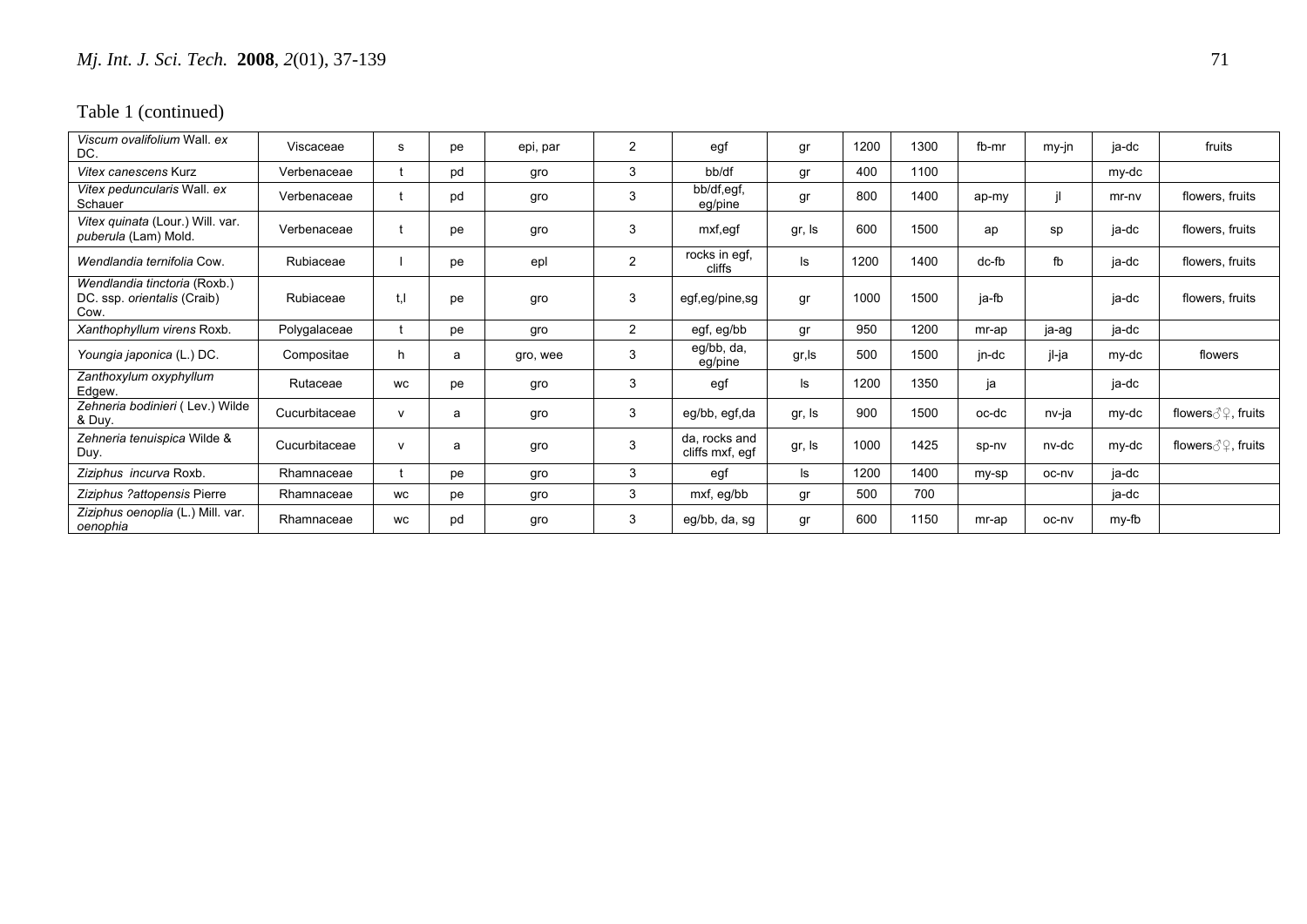| <b>Species</b>                                               | Family        | Habit | Aped  | Life mode     | Abundance      | <b>Habitat</b>                                  | <b>Bedrock</b> | Lower         | Upper | <b>Flowering</b> | <b>Fruiting</b> | Leafing  | <b>Collected</b>   |
|--------------------------------------------------------------|---------------|-------|-------|---------------|----------------|-------------------------------------------------|----------------|---------------|-------|------------------|-----------------|----------|--------------------|
|                                                              |               |       |       |               |                |                                                 |                | Elevation (m) |       |                  | <b>Months</b>   |          |                    |
| Aglaonema simplex (Bl.) Bl.                                  | Araceae       | h.    | pe    | gro, epl      | 3              | rocks in egf,<br>mxf                            | gr, ls, sh     | 550           | 1350  | mr-ap            | sp-dc           | ja-dc    | flowers            |
| Allium chinense G. Don                                       | Liliaceae     | h.    | a     | gro, cul, int | $\overline{2}$ | da                                              | gr             | 1000          | 1100  | sp-oc            |                 | my-dc    | flowers            |
| Alocasia                                                     | Araceae       | h.    | pe    | gro           | $\overline{2}$ | streams in<br>eq/bb                             | gr             | 1000          | 1200  |                  |                 | ja-dc    |                    |
| Alocasia macrorhizos (L.)<br>G. Don                          | Araceae       | h.    | pe    | gro           | 3              | streams in egf,<br>mxf                          | gr, Is         | 550           | 1350  | my               |                 | ja-dc    |                    |
| Alpinia galanga (L.) Willd.                                  | Zingiberaceae | h.    | pe    | gro           | $\overline{2}$ | egf, eg/bb                                      | gr             | 1000          | 1300  | my-jl            | oc-nv           | ja-dc    |                    |
| Alpinia malaccensis<br>(Burm.f.) Rosc.                       | Zingiberaceae | h.    | pe    | gro           | 3              | eg/bb, streams<br>in eqf                        | gr, Is         | 1100          | 1375  | fb-jn            | mr-sp           | ja-dc    | flowers,<br>fruits |
| Amomum                                                       | Zingiberaceae | h.    | pe    | gro           | 3              | streams in<br>egf,eg/bb                         | gr             | 1100          | 1300  |                  | jl-ag           | ja-dc    | fruits             |
| Amomum repoense Pierre<br>ex Gagnep.                         | Zingiberaceae | h.    | pe    | gro           | 3              | eg/bb, da                                       | ls             | 1200          | 1350  |                  |                 | ja-dc    | fruits             |
| Amomum uliginosuns<br>Koen.                                  | Zingiberaceae | h.    | pe    | gro           | 3              | eg/bb, da                                       | ls             | 550           | 1350  |                  |                 | ja-dc    |                    |
| Amorphophallus                                               | Araceae       | h.    | pd    | gro           | $\overline{2}$ | rocks in egf                                    | ls             | 1300          | 1375  |                  | jl-ag           | jn-dc    |                    |
| Amorphophallus<br>yunnanensis Engl.                          | Araceae       | h.    | pd    | gro           | 3              | rocks in eg/bb                                  | gr, Is         | 1200          | 1425  | fb-mr, my-jn     | my-jl           | jl-dc    | flowers,<br>fruits |
| Aphyllorchis montana<br>Rchb.f.                              | Orchidaceae   | h.    | pe    | gro, sap      | $\overline{2}$ | eg/bb, da                                       | gr             | 1200          | 1300  | ag-sp            | $SD-OC$         | leafless | flowers.<br>fruits |
| Apluda mutica L.                                             | Gramineae     | h.    | pe,pd | gro, wee      | $\mathbf{3}$   | da, sg                                          | gr, ls, sh, ss | 800           | 1525  | oc-dc            | nv-ja           | my-ja    | flowers            |
| Arenga ? westerhousii Griff.                                 | Palmae        |       | pe    | gro, epl      | $\overline{2}$ | rocks in egf                                    | ls             | 1200          | 1350  |                  |                 | ja-dc    |                    |
| Arisaema cuspidatum<br>(Roxb.) Engl.                         | Araceae       | h.    | pd    | epl           | $\overline{2}$ | rocks in egf,<br>cliffs                         | ls             | 1200          | 1400  | my-jn            |                 | my-ny    | flowers            |
| Arthraxon lanceolatus<br>(Roxb.) Hochst. var.<br>lanceolatus | Gramineae     | h     | a     | epl           | 3              | rocks in bb/df.<br>cliffs                       | ls             | 400           | 600   | sp-oc            | nv              | my-dc    | flowers            |
| Arthraxon lancifolius (Trin.)<br>Hochst.                     | Gramineae     | h     | a     | gro, epl      | 3              | rocks in bb/df.<br>egf, eg/bb,<br>da,sg, cliffs | gr, Is         | 400           | 1400  | $SD-OC$          | nv-ja           | my-dc    | flowers,<br>fruits |
| Arundina graminifolia<br>(D.Don) Hochr.                      | Orchidaceae   | h.    | pe    | gro           | $\overline{c}$ | da                                              | gr             | 1000          | 1300  | jl-oc            |                 | ja-dc    | flowers            |
| Arundinella setosa Trin.<br>var. setosa                      | Gramineae     | h.    | pd    | gro           | 3              | eg/pine, da, sg                                 | gr             | 1200          | 1325  | nv-dc            | dc-ja           | my-dc    | flowers            |

### **Table 2.** List of plant species (monocot) under phylum angiospermae surveyed at Doi Tung, Chiang Rai Province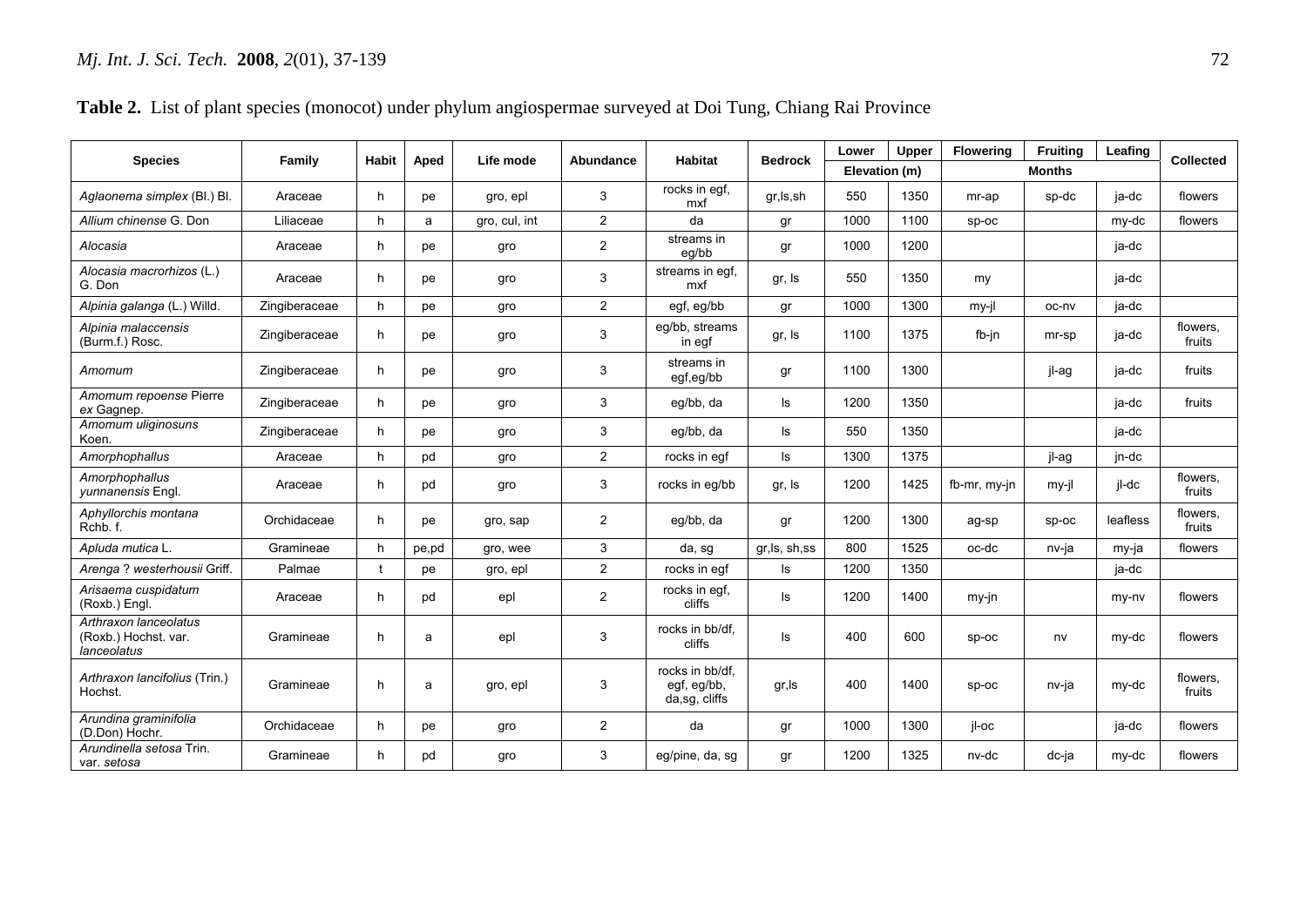| Asparagus filicinus Ham. ex<br>D.Don        | Liliaceae                  | h.    | pd | gro                | 3              | egf, eg/bb                             | gr     | 900  | 1500 | my      |       | my-dc | flowers |
|---------------------------------------------|----------------------------|-------|----|--------------------|----------------|----------------------------------------|--------|------|------|---------|-------|-------|---------|
| Bambusa balcooa Roxb.                       | Gramineae,<br>Bambusoideae | h     | pe | gro                | 3              | streams in<br>eg/bb cliffs             | gr, Is | 1100 | 1425 | jl-ag   | ag-sp | ja-dc | flowers |
| Bothriochloa bladhii (Retz.)<br>S. T. Blake | Gramineae                  | h.    | pd | gro, wee           | 3              | da, sg                                 | gr     | 1100 | 1525 | sp-ja   | oc-fb | my-fb | flowers |
| Bulbophyllum affine Lindl.                  | Orchidaceae                | h, cr | pe | epi                | $\overline{a}$ | egf, eg/pine                           | gr     | 1200 | 1400 | my      |       | ja-dc | flowers |
| Bulbophyllum pulchellum<br>Ridl.            | Orchidaceae                | h.    | pd | epi                | $\overline{c}$ | rocks in mxf,<br>eg/bb cliffs          | Is     | 1375 | 1425 | sp-oc   |       | my-dc | flowers |
| Calamus nambariensis<br>Becc.               | Palmae                     | s     | pe | gro                | $\overline{2}$ | rocks in egf,<br>eg/bb                 | ls.    | 1200 | 1375 |         |       | ja-dc |         |
| Calanthe labrosa (Rchb. f.)<br>Rchb.f.      | Orchidaceae                | h.    | pd | epi,epl            | $\overline{2}$ | rocks in mxf,<br>egf                   | ls     | 1300 | 1425 | oc-dc   |       | my-ny | flowers |
| Capillipedium parviflorum<br>(R. Br.) Stapf | Gramineae                  | h.    | pe | gro, wee           | 3              | da, sg                                 | gr, Is | 1000 | 1525 | my-ny   | jl-dc | ja-dc | flowers |
| Carex baccans Nees                          | Cyperaceae                 | h.    | рe | gro                | 3              | da,sg                                  | Is     | 1000 | 1400 |         | ja-fb | ja-dc | fruits  |
| Carex phyllocaula Nel.                      | Cyperaceae                 | h.    | pd | epl                | $\overline{2}$ | rocks in egf,<br>cliffs                | ls     | 1300 | 1400 | ag-sp   | SD-OC | my-dc | fruits  |
| Caryota maxima Bl.                          | Palmae                     |       | pe | gro                | $\overline{2}$ | egf, eg/bb                             | gr     | 1000 | 1100 | ja-dc   | ja-dc | ja-dc |         |
| Caryota mitis Lour.                         | Palmae                     |       | pe | gro                | $\overline{2}$ | streams in egf                         | gr     | 1000 | 1350 |         |       | ja-dc |         |
| Chloris pycnothrix Trin.                    | Gramineae                  | h     | a  | gro, int, nat, wee | 3              | da, sg                                 | gr, Is | 900  | 1375 | my-dc   | jn-ja | my-dc | flowers |
| Chrysopogon aciculatus<br>(Retz.) Trin.     | Gramineae                  | h.    | рe | gro, wee           | 3              | da,sg                                  | gr     | 700  | 1525 | my-sp   | jl-oc | ja-dc |         |
| Cleisostoma racemiferum<br>(Lindl.) Garay   | Orchidaceae                | h.    | pe | epi                | $\overline{2}$ | rocks in mxf.<br>eg/bb cliffs          | Is     | 1300 | 1425 | jl-ag   |       | ja-dc | flowers |
| Coelogyne lactea Rchb. f.                   | Orchidaceae                | h.    | pe | epl                | 3              | rocks in mxf<br>cliffs                 | ls     | 1200 | 1425 | fb-mr   |       | ja-dc | flowers |
| Collabium                                   | Orchidaceae                | h     | рe | gro                | $\overline{2}$ | streams in egf                         | gr, Is | 1200 | 1300 | my-jn   |       | ja-dc | flowers |
| Colocasia fallax Schott                     | Araceae                    | h.    | pd | epl                | 3              | rocks in mxf.<br>egf, eg/bb,<br>cliffs | gr, Is | 500  | 1425 | my-jn   |       | my-dc | flowers |
| Commelina benghalensis L                    | Commelinaceae              | h     | a  | gro, wee           | $\mathsf 3$    | da, sg                                 | gr, Is | 400  | 800  | sp-oc   |       | my-dc |         |
| Commelina diffusa Burm. f.                  | Commelinaceae              | h     | pe | gro                | $\mathbf{3}$   | eg/pine, da                            | gr     | 1200 | 1500 | sp-oc   |       | ja-dc | flowers |
| Commelina paludosa Bl.                      | Commelinaceae              | h     | pe | gro                | 3              | mxf, eg/bb, da                         | gr, Is | 550  | 1400 | $sp-oc$ |       | ja-dc | flowers |
| Corymborkis veratrifolia<br>(Reinw.) Bl.    | Orchidaceae                | h     | рe | gro                | $\mathbf{1}$   | mxf                                    | sh     | 550  | 550  |         |       | ja-dc |         |
| Costus globosus Bl.                         | Zingiberaceae              | h     | pe | gro                | $\overline{c}$ | streams in egf                         | gr, Is | 1000 | 1400 | jn-ag   | nv-dc | ja-dc |         |
| Costus speciosus (Koen.) J<br>E. Sm.        | Zingiberaceae              | h     | pd | gro                | 3              | mxf, eg/bb                             | gr, Is | 1000 | 1525 |         |       | my-dc |         |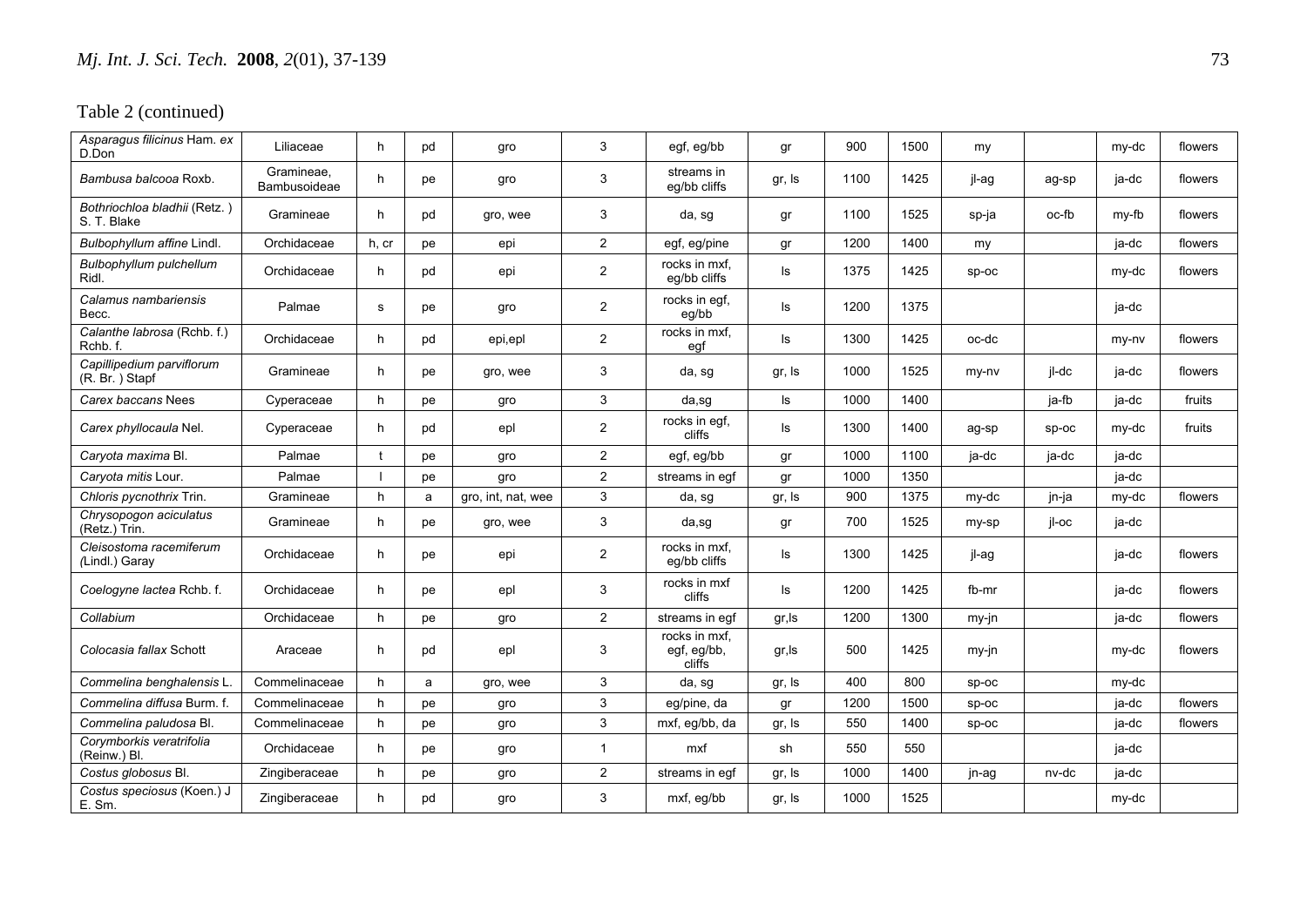| Crepedium acuminatum<br>(D.Don) Szl.             | Orchidaceae                | h. | pd | epl      | $\overline{2}$ | rocks in mxf<br>cliffs                 | ls                           | 1375 | 1400 | my-jn     |         | ap-dc | flowers            |
|--------------------------------------------------|----------------------------|----|----|----------|----------------|----------------------------------------|------------------------------|------|------|-----------|---------|-------|--------------------|
| Crinum wattii Baker                              | Amaryllidaceae             | h. | pd | gro      | $\overline{2}$ | bb/df, eg/bb                           | gr                           | 400  | 1250 | my-jn     |         | my-dc |                    |
| Curculigo capitulata (Lour.)<br>O.K.             | Amaryllidaceae             | h. | pe | gro      | 3              | streams in egf,<br>eg/bb               | gr, Is                       | 1000 | 1350 | my-jn     | ag-sp   | ja-dc | flowers,<br>fruits |
| Curcuma                                          | Zingiberaceae              | h. | pd | gro      | $\overline{2}$ | eg/bb                                  | $\operatorname{\mathsf{gr}}$ | 1100 | 1350 | my        |         | my-dc | flowers            |
| Curcuma zedoaria (Berg.)<br>Rosc.                | Zingiberaceae              | h  | pd | gro      | 3              | bb/df, eg/bb                           | gr                           | 900  | 1500 | ap-my     | jn-jl   | my-dc |                    |
| Cyanotis cristata (L.) D.<br>Don                 | Commelinaceae              | h  | a  | gro      | 3              | rocks in mxf.<br>eg/bb cliffs          | gr, Is                       | 900  | 1425 | jl-sp     | $sp-oc$ | my-dc | flowers            |
| Cymbidium                                        | Orchidaceae                | h  | pe | epi      | $\overline{2}$ | eg/bb                                  | gr                           | 1100 | 1300 |           | оc      | ja-dc |                    |
| Cymbidium Iancifolium Hk.                        | Orchidaceae                | h. | pe | gro      | $\overline{2}$ | eb/bb                                  | gr                           | 1200 | 1300 | dc-ja     | nv-ja   | ja-dc | flowers.<br>fruits |
| Cynodon dactylon (L.)<br>Pers.                   | Gramineae                  | h. | pe | gro, wee | 3              | da                                     | gr,sh,ss                     | 900  | 1200 | ja-dc     | ja-dc   | ja-dc | flowers,<br>fruits |
| Cyperus cyperoides (L.) O.<br>Κ.                 | Cyperaceae                 | h. | рe | gro, wee | 3              | da, sg                                 | $gr$ , ss                    | 500  | 1500 | ja-dc     | ja-dc   | ja-dc |                    |
| Cyperus exalatus Retz.                           | Cyperaceae                 | h  | pe | gro      | 3              | streams in eqf.<br>ponds, wet<br>areas | gr                           | 900  | 1100 | my-jn     | jn-jl   | ja-dc | flowers            |
| Cyperus kyllingia Endl.                          | Cyperaceae                 | h  | pe | gro, wee | 3              | eg/pine, da, sg                        | $gr$ , ss                    | 800  | 1525 | my-oc     | jn-nv   | ja-dc | flowers            |
| Cyperus laxus Lmk. var.<br>laxus                 | Cyperaceae                 | h. | рe | gro, wee | 3              | mxf, eg/bb, da                         | gr, Is                       | 500  | 1350 | ag-oc     | sp-nv   | ja-dc | flowers            |
| Cyperus phyllocaula Nel.                         | Cyperaceae                 | h. | pd | epl      | $\overline{2}$ | rocks in egf<br>cliffs                 | ls                           | 1300 | 1400 | ag-sp     | sp-oc   | my-dc | fruits             |
| Cyrtococcum accrescens<br>(Trin.) Stapf          | Gramineae                  | h. | a  | gro      | 3              | eg/pine, eg/bb,<br>da                  | gr, Is                       | 400  | 1500 | jn-oc     | jl-nv   | my-dc | flowers            |
| Cyrtococcum oxyphyllum<br>(Steud, ) Stapf        | Gramineae                  | h  | pe | gro      |                | eg/bb, da                              | gr, Is                       | 1100 | 1400 | ag-sp     | sp-oc   | ja-dc | flowers            |
| Dendrobium compactum<br>Rol. ex Hack.            | Orchidaceae                | h. | pd | epi      | $\overline{2}$ | rocks in mxf<br>cliffs                 | ls                           | 1400 | 1425 | <b>OC</b> |         | my-dc | flowers            |
| Dendrocalamus giganteus<br>(Wall.) Munro         | Gramineae,<br>Bambusoideae | h  | pe | gro      | 4              | rocks in eg/bb                         | ls                           | 1300 | 1425 |           |         | ja-dc |                    |
| Dendrocalamus hamiltonii<br>Nees & Arn. ex Munro | Gramineae,<br>Bambusoideae | h  | pe | gro      | 3              | eg/bb                                  | gr                           | 1100 | 1300 |           |         | ja-dc |                    |
| Dendrocalamus<br>membranaceus Munro              | Gramineae,<br>Bambusoideae | h  | рe | gro      | 4              | eg/bb,da                               | gr                           | 400  | 1500 | nv-dc     | ja-dc   | ja-dc | flowers            |
| Dendrocalamus nudus Pilg.                        | Gramineae,<br>Bambusoideae | h. | pe | gro      | 4              | eg/bb,da                               | gr                           | 900  | 1200 | nv-fb     | ja-mr   | ja-dc | flowers            |
| Dianella ensifolia (L.) DC.                      | Liliaceae                  | h  | рe | gro      | 3              | egf, eg/bb                             | gr                           | 1000 | 1500 |           | jl-sp   | ja-dc |                    |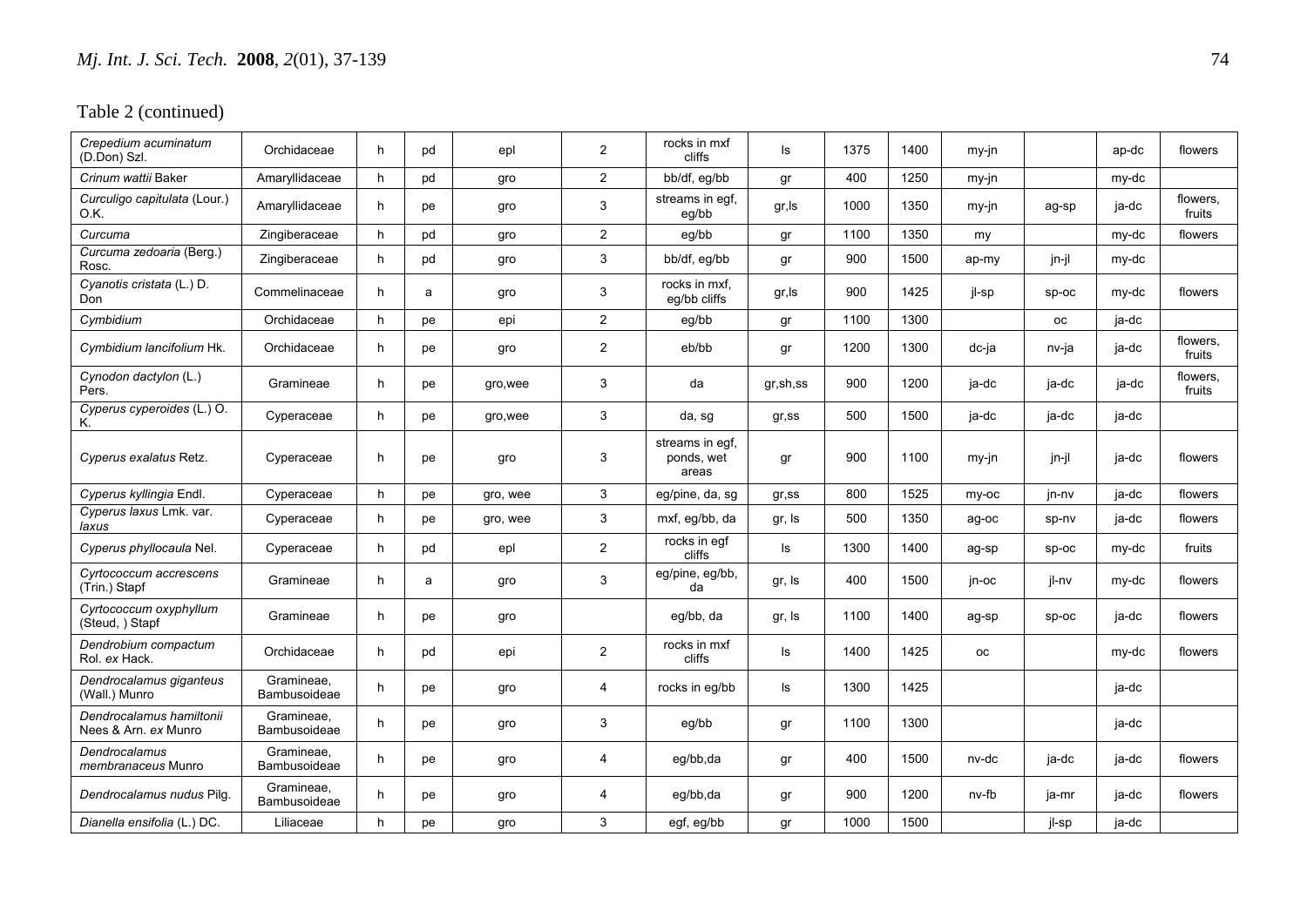| Dichorisandra thyrsiflora<br>Mikan                              | Commelinaceae              | h.           | pe | gro, cul | 3              | egf                           | gr         | 1000 | 1000 | ja-dc     | ja-dc     | ja-dc | flowers                 |
|-----------------------------------------------------------------|----------------------------|--------------|----|----------|----------------|-------------------------------|------------|------|------|-----------|-----------|-------|-------------------------|
| Dienia ophrydis (Koen.)<br>Orm. & Seid.                         | Orchidaceae                | h.           | pd | gro      | $\overline{2}$ | da, eg/pine                   | gr         | 1100 | 1350 | jn-ag     | sp-oc     | my-dc | flowers                 |
| Digitaria radicosa (Presl)<br>Mig.                              | Gramineae                  | h            | a  | gro, wee | $\mathbf{3}$   | da, sg                        | gr         | 1000 | 1300 | sp-nv     | oc-dc     | my-dc | flowers                 |
| Digitaria setigera Roth ex<br>Roem. & Schult. var.<br>setigera  | Gramineae                  | h.           | a  | gro, wee | 3              | da, sg                        | gr         | 800  | 1200 | sp-ja     | oc-fb     | jn-fb | flowers                 |
| Dinochloa maclellandii<br>(Munro) Gamb.                         | Gramineae.<br>Bambusoideae | h.           | pe | gro      | $\overline{4}$ | egf, eg/bb, da,<br>sg         | gr         | 1100 | 1450 |           |           | ja-dc |                         |
| Dioscorea alata L                                               | Dioscoreaceae              | $\mathsf{v}$ | pd | gro, wee | 3              | da, sg                        | gr         | 800  | 1525 | oc-nv     |           | my-fb | flowers $\beta$         |
| Dioscorea birmanica Pr. &<br>Burk.                              | Dioscoreaceae              | $\mathsf{v}$ | pd | gro      | 3              | rocks in mxf,<br>egf, eg/bb   | ls         | 1300 | 1425 | jl-sp     |           | my-dc | flowers ∂               |
| Dioscorea bulbifera L.                                          | Dioscoreaceae              | $\mathsf{v}$ | pd | gro      | $\mathbf{3}$   | da,sg                         | gr         | 1100 | 1525 |           |           | jn-dc |                         |
| Dioscorea decipiens Hk. f.                                      | Dioscoreaceae              | $\mathsf{v}$ | pd | gro      | $\overline{2}$ | da, sg                        | gr         | 1000 | 1400 | sp-nv     | dc-mr     | my-mr |                         |
| Dioscorea glabra Roxb.<br>var. glabra                           | Dioscoreaceae              | $\mathsf{v}$ | pe | gro      | $\mathbf{3}$   | egf,da                        | gr         | 1000 | 1500 | oc-nv     |           | ja-dc | flowers ∂               |
| Dioscorea hamiltonii Hk. f.                                     | Dioscoreaceae              | $\mathsf{v}$ | pd | gro      | 3              | da, sg                        | gr         | 1100 | 1500 | oc-nv     | dc-fb     | my-fb | flowers $\beta$         |
| Dioscorea hispida Denn.<br>var. mollissima (Bl.) Pr. &<br>Burk. | Dioscoreaceae              | $\mathsf{v}$ | pd | gro      | 3              | eg/bb, da,sg                  | gr, Is     | 900  | 1400 | my-jn     |           | my dc | flowers,<br>imm. fruits |
| Dioscorea pentaphylla L.<br>var. communis Pr. & Burk.           | Dioscoreaceae              | $\mathsf{v}$ | pd | gro, wee | 3              | da,sg                         | gr         | 1000 | 1525 | <b>OC</b> |           | jn-dc | flowers ∂ହ              |
| Dioscorea prazeri Pr. &<br>Burk.                                | Dioscoreaceae              | $\mathsf{v}$ | pd | gro      | 3              | egf, da                       | gr         | 1200 | 1350 | $sp-oc$   |           | my-dc | flowers ∂               |
| Dioscorea rockii Pr. & Burk.                                    | Dioscoreaceae              | $\mathsf{v}$ | pd | gro      | 3              | rocks in mxf,<br>eg/bb cliffs | ls         | 1300 | 1425 | jl-ag     |           | my-dc | flowers ∂               |
| Disporopsis longifolia Craib                                    | Liliaceae                  | h            | pd | gro      | $\overline{2}$ | eg/bb                         | gr         | 1000 | 1400 | my-jn     |           | ap-dc | flowers                 |
| Disporum calcaratum Wall.<br>ex G. Don                          | Liliaceae                  | h.           | pd | gro      | $\overline{2}$ | eg/pine, da, sg               | gr         | 1000 | 1500 | my-jn     | oc-dc     | my-dc | flowers, frui<br>ts     |
| Dracaena angustifolia<br>Roxb.                                  | Agavaceae                  |              | pe | gro      | $\overline{2}$ | rocks in egf,<br>mxf          | gr, ls, sh | 500  | 1400 |           | oc-nv     | ja-dc |                         |
| Dracaena loureiri Gagnep.                                       | Agavaceae                  | pe           | pe | epl      | $\overline{2}$ | rocks in egf,<br>mxf cliffs   | ls         | 500  | 1300 |           |           | ja-dc |                         |
| Echinochloa colona (L.)<br>Link                                 | Gramineae                  | h.           | рe | aqu, gro | 3              | ponds in bb/df                | ls.        | 400  | 600  | ag-oc     | sp-nv     | ja-dc | flowers                 |
| Echinochloa stagnina<br>(Retz.) P. Beauv.                       | Gramineae                  | h            | pe | gro, wee | 3              | da, sg                        | gr, Is     | 1200 | 1525 | sp-dc     | oc-ja     | ja-dc | flowers                 |
| Eleusine indica (L.) Gaertn.                                    | Gramineae                  | h            | pe | gro, wee | 3              | da                            | gr, Is     | 500  | 1525 | jn-nv     | jl-dc     | ja-dc |                         |
| Eria bilobulata Seid.                                           | Orchidaceae                | h.           | pd | epi, epl | 3              | rocks in mxf,<br>eg/bb cliffs | ls         | 1300 | 1425 | jl-ag     | <b>OC</b> | my-dc | flowers                 |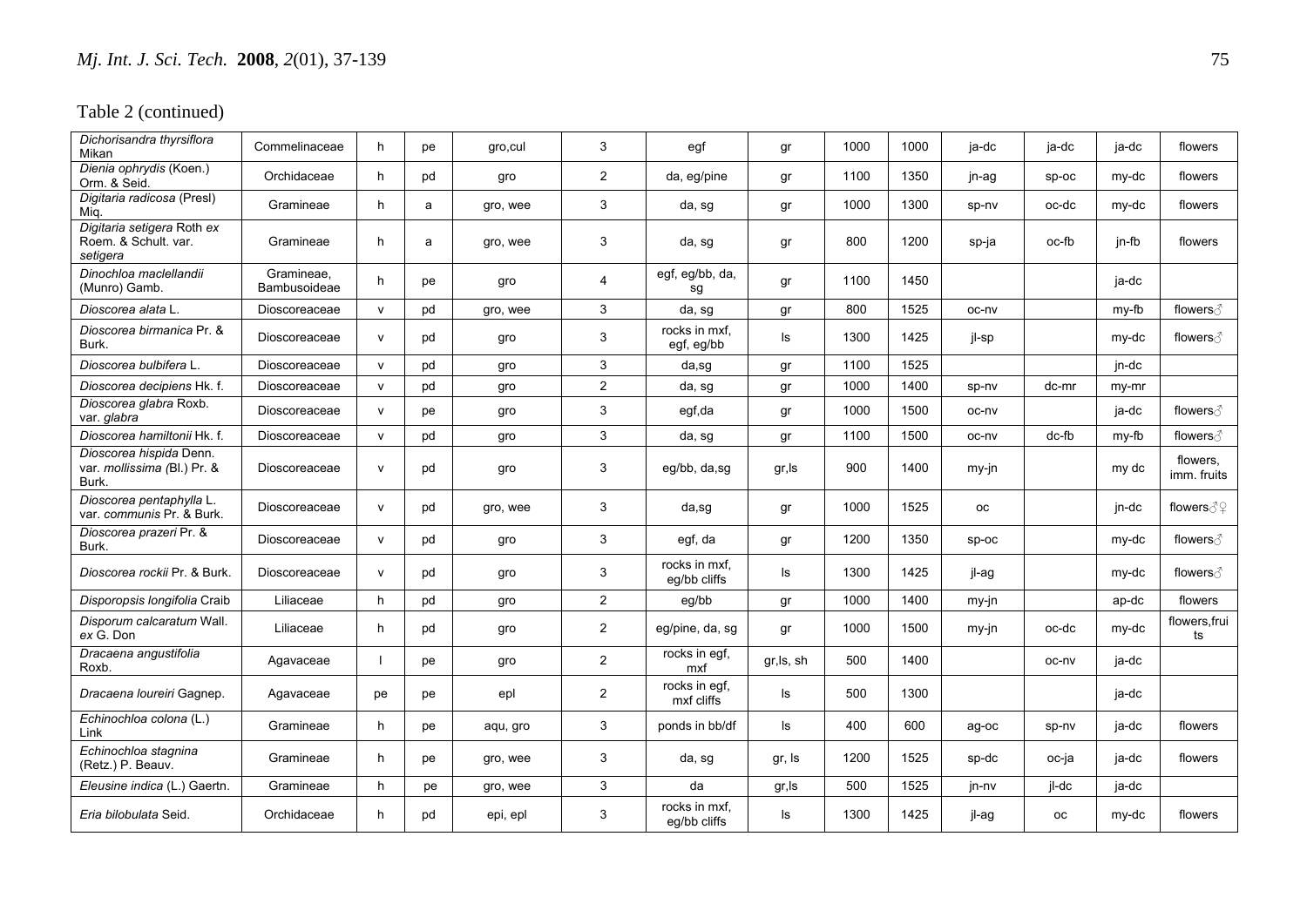| Eria globulifera Seid.                                                                     | Orchidaceae                | h. | pd | epi                | 3              | rocks in mxf.<br>eq/bb cliffs        | ls     | 1300 | 1425 | jl-ag   | <b>OC</b> | my-dc | flowers            |
|--------------------------------------------------------------------------------------------|----------------------------|----|----|--------------------|----------------|--------------------------------------|--------|------|------|---------|-----------|-------|--------------------|
| Etlingera littoralis (Kon.)<br>Gise.                                                       | Zingiberaceae              | h. | pe | gro                | 3              | streams, wet<br>areas in mxf,<br>egf | gr, Is | 550  | 1300 | ap-jn   | oc-nv     | ja-dc | flowers            |
| Eulophia macrobulbon<br>(Par. & Rchb. f.) Hk. f.                                           | Orchidaceae                | h  | pd | gro                | $\overline{2}$ | eg/pine, da                          | gr     | 1200 | 1400 | jn-jl   |           | ag-dc | flowers            |
| Eulophia spectabilis<br>(Denn.) Sur.                                                       | Orchidaceae                | h  | pd | gro                | $\overline{2}$ | da, sg                               | gr     | 1100 | 1300 | my      |           | jn-dc |                    |
| Gigantochloa apus (Schult.)<br>Kurz                                                        | Gramineae,<br>Bambusoideae | h  | pe | gro                | 3              | bb/df, eg/bb                         | gr, Is | 500  | 1500 |         |           | ja-dc |                    |
| Globba clarkei Baker                                                                       | Zingiberaceae              | h  | pd | gro                | 3              | rocks in mxf.<br>egf                 | gr, Is | 600  | 1400 | jl-sp   | oc-nv     | my-dc | flowers            |
| Globba schomburgkii Hk. f.<br>var. schomburgkii                                            | Zingiberaceae              | h. | pd | gro                | 3              | egf, eg/bb                           | gr     | 1000 | 1300 | jl-ag   |           | my-dc | flowers            |
| Habenaria furcifera Lindl.                                                                 | Orchidaceae                |    | pd | epl                | 3              | rocks in mxf.<br>eg/bb cliffs        | ls     | 1400 | 1425 | il-ag   |           | my-dc | flowers            |
| Habenaria malintana<br>(Blanco) Merr.                                                      | Orchidaceae                | h  | pd | gro                | $\overline{2}$ | bb/df, eg/bb                         | gr     | 850  | 1400 | оc      |           | my-dc | flowers            |
| Hedychium ellipticum Ham.<br>ex J.E. Sm.                                                   | Zingiberaceae              | h. | pd | epl                | 3              | rocks in<br>mxf,eg/bb cliffs         | ls     | 1375 | 1425 | jl-ag   | sp        | my-dc | flowers,<br>fruits |
| Hedychium gardnerianum<br>Rosc.                                                            | Zingiberaceae              | h  | pd | gro                | $\mathbf{3}$   | egf, eg/pine,<br>da                  | gr     | 1100 | 1500 | SD-OC   |           | my-dc | flowers            |
| Hemipilia calophylla Par. &<br>Rchb.f.                                                     | Orchidaceae                | h. | pd | epl                | $\mathbf{1}$   | rocks in mxf,<br>eg/bb               | ls     | 1350 | 1425 | jl-ag   |           | my-dc | flowers            |
| Hypoxis aurea Lour.                                                                        | Amaryllidaceae             | h. | pd | gro                | 2              | da in eg/pine                        | gr     | 1200 | 1500 | my-jl   | jn-ag     | my-ny | flowers.<br>fruits |
| Imperata cylindrica (L.) P.<br>Beauv. var. major (Nees)<br>C.E. Hubb. ex Hubb. &<br>Vaugh. | Gramineae                  | h  | pe | gro, wee           | 4              | da, sg                               | gr, Is | 500  | 1525 | my-oc   | jn-dc     | ja-dc |                    |
| Ischaemum                                                                                  | Gramineae                  | h  | pd | epl                | 2              | rocks in egf<br>cliffs               | ls     | 1300 | 1400 | oc-nv   | dc        | my-dc | flowers            |
| Liparis olivacea Lindl.                                                                    | Orchidaceae                | h  | pd | gro                | 3              | bb/df,eg/bb                          | gr     | 1100 | 1300 | jl-ag   |           | my-dc | flowers            |
| Liparis tenuis Rol. ex Dow.                                                                | Orchidaceae                | h  | pd | epi                | $\overline{2}$ | rocks in mxf,<br>eg/bb cliffs        | ls     | 1350 | 1425 | jl-ag   |           | my-dc | flowers            |
| Liparis viridiflora (Bl.) Lindl.                                                           | Orchidaceae                | h. | pe | epi, epl           | 3              | rocks in mxf<br>cliffs               | ls     | 1375 | 1425 | ag-sp   | <b>OC</b> | ja-dc | flowers            |
| Lophatherum gracile<br>Brongn. var. gracile                                                | Graimineae                 | h. | pd | gro                | 3              | eg/bb, da                            | gr     | 1100 | 1300 | $sp-oc$ | oc-nv     | my-dc | flowers            |
| Melinus repens (Willd.)<br>Zizka                                                           | Gramineae                  | h. | a  | gro, int, nat, wee | 3              | da, sg                               | gr     | 400  | 700  | $sp-oc$ | $sp-oc$   | my-dc |                    |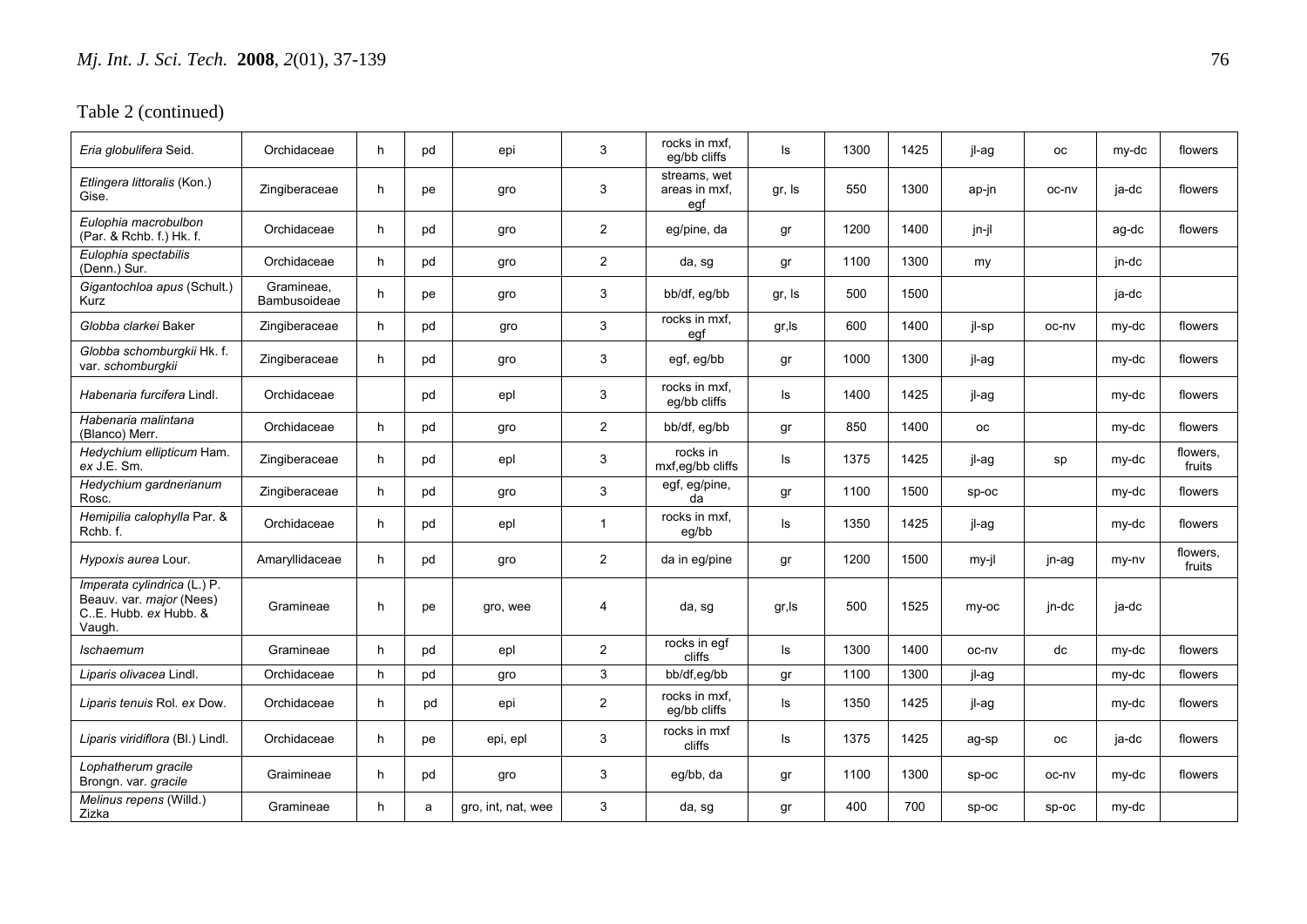| Melocanna baccifera<br>(Roxb.) Kurz                  | Gramineae,<br>Bambusoideae | h. | pe | gro      | 2                         | streams in mxf,<br>eg/bb               | gr     | 1000 | 1300 |       |       | ja-dc |                    |
|------------------------------------------------------|----------------------------|----|----|----------|---------------------------|----------------------------------------|--------|------|------|-------|-------|-------|--------------------|
| Microstegium vagans<br>(Nees ex Steud.) A. Camus     | Gramineae                  | h. | pe | gro, wee | $\overline{4}$            | da, sg                                 | gr, Is | 450  | 1500 | dc-ja | ja-fb | ja-dc | flowers            |
| Mnesithea striata (Nees ex<br>Steud.) Kon. & Sos.    | Gramineae                  | h  | pd | gro      | 3                         | da                                     | gr     | 1000 | 1300 | ag-oc | oc-nv | my-ja | flowers            |
| Murdannia japonica<br>(Thunb.) Faden                 | Commelinaceae              | h  | pd | gro      | 3                         | da in egf                              | gr     | 1100 | 1400 | my-jl | jl-sp | my-dc | flowers            |
| Murdannia nudiflora (L.)<br>Bren.                    | Commelinaceae              | h  | a  | gro, wee | 3                         | egf, da, sg                            | gr     | 900  | 1300 | sp-nv | oc-dc | my-dc | flowers            |
| Musa itinerans Chees.                                | Musaceae                   | h. | pe | gro      | 3                         | streams, wet<br>areas in egf,<br>eg/bb | gr, Is | 950  | 1375 | ag-oc |       | ja-dc |                    |
| Nervilia aragoana Gaud.                              | Orchidaceae                | h. | pd | gro      | 2                         | mxf, eq/bb                             | ls     | 1200 | 1350 |       |       | jn-dc | leaves             |
| Nervilia crociformis (Zoll. &<br>Mor.) Seid.         | Orchidaceae                | h  | pd | gro      | $\overline{2}$            | bb/df, eg/bb                           | gr     | 1100 | 1300 |       |       | my-dc | leaves             |
| Oberonia                                             | Orchidaceae                | h. | pe | epi      | $\overline{2}$            | rocks in eg/bb<br>, mxf, cliffs        | ls     | 1200 | 1425 |       | fb-mr | ja-dc |                    |
| Ophiopogon longifolius<br>Decne.                     | Liliaceae                  | h  | pe | gro      | 3                         | egf, eg/bb                             | ls     | 1200 | 1400 | my-sp | dc-ja | ja-dc | flowers,<br>fruits |
| Ophiopogon reptans Hk.f.                             | Liliaceae                  | h. | pe | gro      | $\overline{2}$            | streams in<br>eg/bb                    | gr     | 1100 | 1200 | my-jn | nv-dc | ja-dc | fruits             |
| Oplismenus burmannii<br>(Retz.) P. Beauv.            | Gramineae                  | h  | pe | gro, wee | 3                         | da, sg                                 | gr     | 800  | 1500 | oc-ja | nv-fb | ja-dc | flowers            |
| Oplismenus compositus<br>(L.) P. Beauv.              | Gramineae                  | h. | a  | gro      | 3                         | da in eg/pine,<br>eg/bb                | gr, Is | 400  | 1500 | sp-oc | oc-nv | my-dc | flowers            |
| Ornithochilus difformis<br>(Wall. ex Lindl.) Schltr. | Orchidaceae                | h. | pe | epi      | $\overline{2}$            | egf, eg/bb                             | gr     | 1100 | 1400 | jl-ag |       | ja-dc | flowers            |
| Pandanus sect. Rykia (de<br>Vr.) Kurz                | Pandanaceae                |    | pe | gro      | $\overline{2}$            | rocks in egf,<br>cliffs                | ls     | 1300 | 1375 |       |       | ja-dc |                    |
| Pandanus sect. Rykia (de<br>Vr.) Kurz                | Pandanaceae                |    | pe | gro      | $\overline{2}$            | streams in<br>bb/df, mxf               | gr     | 500  | 600  |       |       | ja-dc |                    |
| Panicum brevifolium L.                               | Gramineae                  | h  | a  | gro, wee | $\mathbf{3}$              | da, sg                                 | gr     | 900  | 1200 | sp-oc | oc-nv | my-dc | flowers            |
| Panicum maximum Jacq.                                | Gramineae                  | h  | pe | gro, wee | $\mathbf{3}$              | da, sg                                 | gr     | 500  | 1100 | Sp-oc | oc-nv | ja-dc |                    |
| Panicum notatum Retz.                                | Gramineae                  | h  | pe | gro      | $\mathbf{3}$              | egf, eg/bb                             | gr     | 1000 | 1450 | my-jl | my-jl | ja-dc | flowers            |
| Panicum repens L.                                    | Gramineae                  | h  | pe | gro      | $\ensuremath{\mathsf{3}}$ | streams in<br>eg/bb                    | gr     | 1000 | 1300 | oc-dc | nv-ja | ja-dc | flowers            |
| Panisea uniflora (Lindl.)<br>Lindl.                  | Orchidaceae                | h. | pe | epi      | 4                         | rocks in egf,<br>mxf cliffs            | ls     | 1300 | 1425 | ap    | ap-my | ja-dc | flowers,<br>fruits |
| Paphiopedilum<br>charlesworthii (Rol.) Pfitz.        | Orchidaceae                | h. | рe | epl      | 0,1                       | rocks in mxf,<br>eg/bb cliffs          | ls     | 1200 | 1425 |       |       | ja-dc |                    |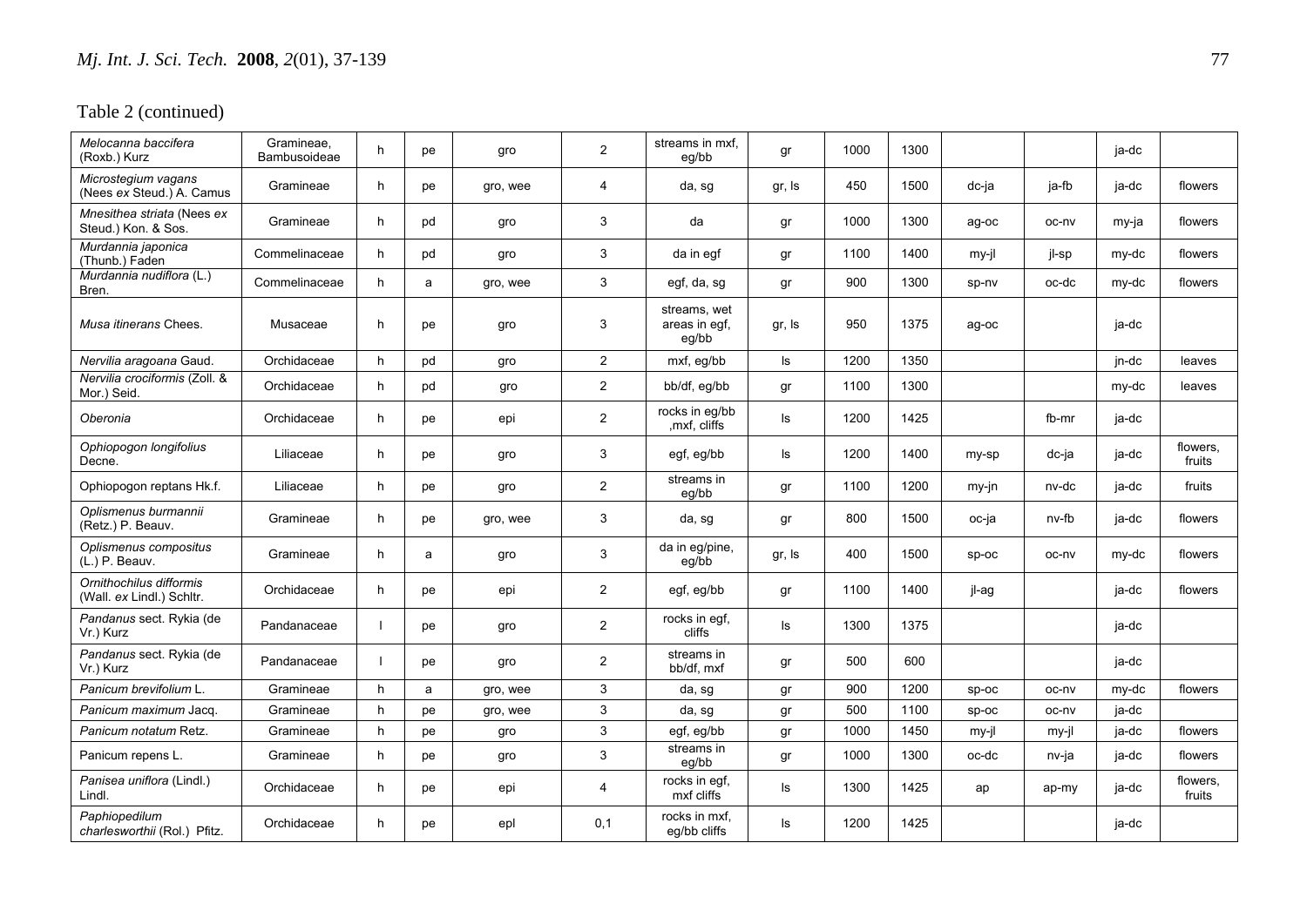| Paris polyphylla J. E. Sm.                            | Liliaceae     | h.           | pd | gro      | $\overline{2}$ | rocks in egf<br>cliffs                      | gr, Is     | 1200 | 1375 | my-jn | sp      | my-dc |                    |
|-------------------------------------------------------|---------------|--------------|----|----------|----------------|---------------------------------------------|------------|------|------|-------|---------|-------|--------------------|
| Paspalum conjugatum<br>Berg.                          | Gramineae     | h            | a  | gro, wee | $\mathfrak{S}$ | da                                          | gr, Is     | 1100 | 1525 | ag-oc | sp-nv   | my-dc |                    |
| Peliosanthes teta Andr.<br>ssp. humilis (Andr.) Jess. | Liliaceae     | h.           | pd | gro      | $\overline{2}$ | rocks, streams<br>in egf                    | gr, Is     | 1000 | 1325 |       |         | ja-dc |                    |
| Pennisetum purpureum<br>Schumach.                     | Gramineae     | h.           | pd | gro, wee | 3              | da, sg                                      | gr         | 800  | 1500 | nv-ja | dc-fb   | jn-fb | flowers            |
| Peristylus constrictus<br>(Lindl.) Lindl.             | Orchidaceae   | h            | pd | gro      | $\overline{c}$ | eg/bb                                       | gr         | 1250 | 1400 | my    |         | my-dc | flowers            |
| Peristylus prainii (Hk. f.)<br>Krzl.                  | Orchidaceae   | h            | pd | gro      | $\mathbf{2}$   | bb/df                                       | gr         | 1000 | 1100 | my-jn |         | my-ny | flowers            |
| Pholidota articulata Lindl.                           | Orchidaceae   | h            | pd | epi      | 3              | rocks in mxf,<br>cliff                      | ls         | 1300 | 1425 |       |         | jn-dc |                    |
| Pholidota bracteata (D.<br>Don) Seid.                 | Orchidaceae   | h            | pd | epi, epl | 3              | rocks in mxf.<br>egf, eg/bb cliffs          | ls         | 1200 | 1425 |       | oc-ja   | my-dc | fruits             |
| Phragmites vallatoria (Pluk.<br>ex L.) Veldk.         | Gramineae     | h.           | pe | gro, wee | 4              | da                                          | gr,ls      | 500  | 1525 | oc-dc | nv-ja   | ja-dc |                    |
| Phrynium capitatum Willd.                             | Marantaceae   | h            | pe | gro      | $\overline{4}$ | streams in egf                              | gr,ls      | 925  | 1350 | my-jn | oc-nv   | ja-dc | flowers            |
| Pollia haskarlii R. Rao                               | Commelinaceae | h            | pe | gro      | 3              | streams in egf,<br>mxf, eg/bb               | gr, Is     | 500  | 1400 | my-sp | sp-fb   | ja-dc | flowers,<br>fruits |
| Polygonatum kingianum<br>Coll. & Hemsl.               | Liliaceae     | h.           | pd | gro      | $\overline{2}$ | egf,eg/bb cliffs                            | ls         | 1375 | 1425 | ap-my | $sp-oc$ | ap-nv | flowers,<br>fruits |
| Porpax lanii Seid.                                    | Orchidaceae   | h            | pd | epi      | 3 <sup>1</sup> | mxf,egf,eg/bb                               | Is         | 1300 | 1425 | jl-ag |         | my-dc | flowers            |
| Pothos chinensis (Raf.)<br>Merr.                      | Araceae       | $\mathsf{v}$ | pe | epi, epl | 3              | streams, wet<br>areas in egf,<br>mxf, eg/bb | gr, Is     | 550  | 1375 | ag-sp |         | ja-dc | flowers            |
| Pseudodracontium                                      | Araceae       | h            | pd | gro      | $\overline{c}$ | rocks in mxf,<br>eg/bb cliffs               | ls         | 1375 | 1425 |       |         | my-oc |                    |
| Pseudoechinolaena<br>polystachya (H.B.K.) Stapf       | Gramineae     | h            | a  | gro      | 3              | egf,da,sg                                   | gr,ls      | 550  | 1525 | oc-nv | nv-dc   | my-dc | flowers            |
| Rhaphidophora decursiva<br>Schott                     | Araceae       | v, cr        | pe | epi, epl | 3              | $\overline{mx}f$ , egf,<br>eg/bb            | gr, Is, sh | 525  | 1400 | Sp-oc |         | ja-dc | flowers            |
| Rhaphidophora gigantea<br>(Schott) Ridl.              | Araceae       | v, cr        | pe | epl      | 3              | rocks in egf,<br>mxf cliffs                 | ls         | 500  | 1375 | ag    | fb      | ja-dc |                    |
| Rhaphidophora hookeri<br>Schott                       | Araceae       | v, cr        | pe | epi, epl | 3              | streams in<br>eg/bb, rocks in<br>mxf, egf   | gr, Is     | 550  | 1375 | sp    | my-jn   | ja-dc | flowers,<br>fruits |
| Rhopalephora scaberrimum<br>(Bl.) Faden               | Commelinaceae | h            | pe | gro      | 3              | eg/pine, eg/bb                              | gr         | 1200 | 1375 | ag-oc |         | ja-dc | flowers            |
| Saccharum arundinaceum<br>Retz.                       | Gramineae     | h.           | рe | gro, wee | 3              | da, sg                                      | gr, Is     | 500  | 1525 | sp-dc | nv-ja   | ja-dc | flowers            |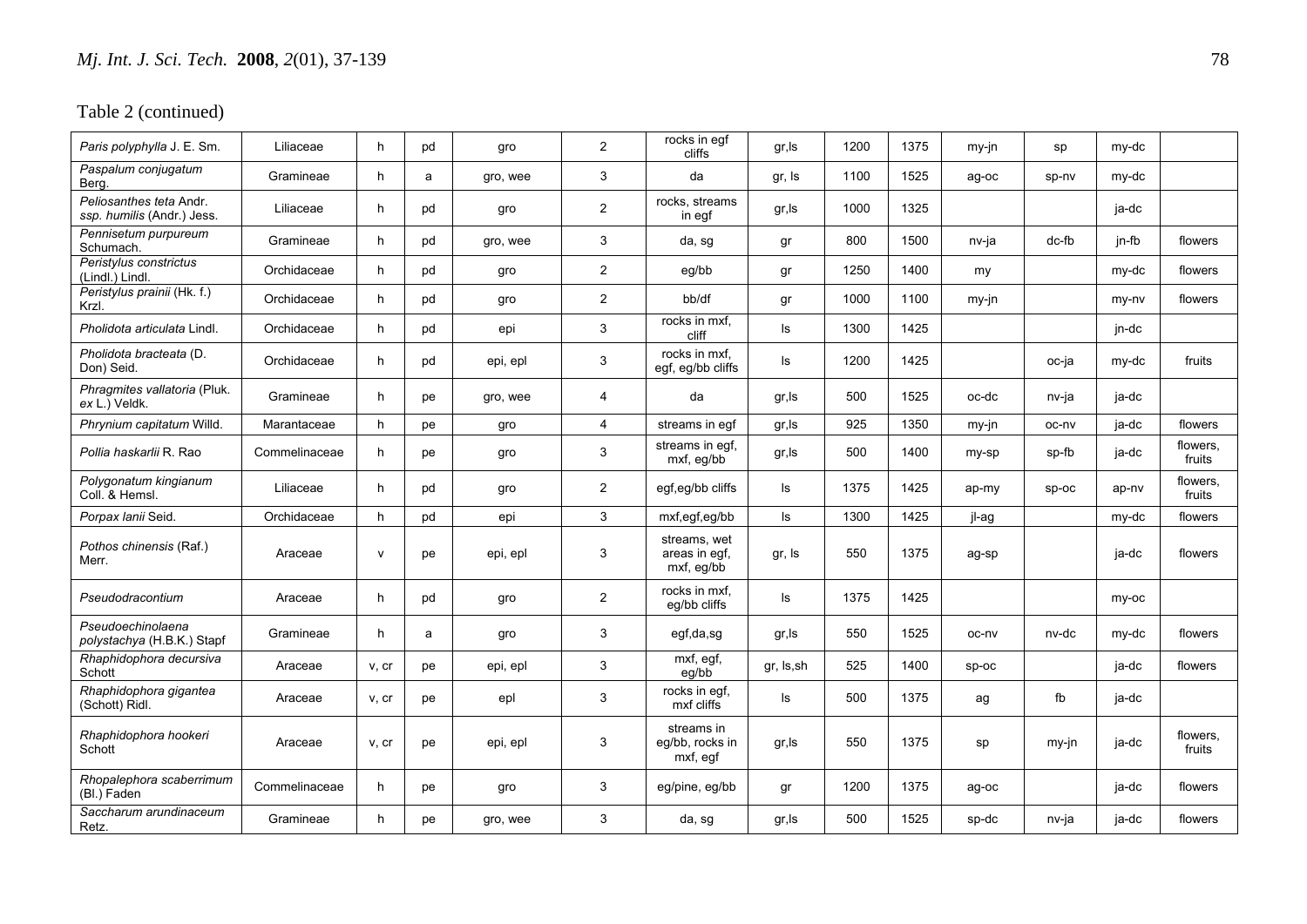| Saccharum spontaneum L.                             | Gramineae     | h.           | рe  | gro, wee           | 3              | da, sg                     | gr, Is | 400  | 1525 | sp-dc     | nv-ja   | ja-dc | flowers                 |
|-----------------------------------------------------|---------------|--------------|-----|--------------------|----------------|----------------------------|--------|------|------|-----------|---------|-------|-------------------------|
| Sacciolepis indica (L.) A.<br>Chase                 | Gramineae     | h            | a   | gro, wee           | 3              | da, sg                     | gr     | 900  | 1525 | sp-dc     | nv-ja   | my-dc | flowers                 |
| Sagittaria trifolia L.                              | Alismataceae  | h            | ped | gro                | $\overline{2}$ | ponds, wet<br>areas in egf | gr     | 900  | 1000 | ap-jl     | jl-sp   | ja-dc | flowers                 |
| Schizachyrium brevifolium<br>(Sw.) Nees             | Gramineae     | h            | a   | gro                | 3              | da,sg                      | gr     | 1000 | 1400 | nv-dc     | nv-dc   | jn-dc | flowers,<br>fruits      |
| Scirpus juncoides Roxb.                             | Cyperaceae    | h.           | рe  | gro                | 3              | wet areas in<br>da, sg     | gr     | 800  | 1100 | mr-my     | $mr-my$ | ja-dc | flowers                 |
| Setaria palmifolia (Koen.)<br>Stapf var. palmifolia | Gramineae     | h            | рe  | gro                | 3              | da                         | gr, Is | 1000 | 1525 | ag-fb     | sp-fb   | ja-dc | flowers                 |
| Setaria parviflora (Poir.)<br>Kerg.                 | Gramineae     | h.           | a   | gro, wee           | 3              | eg/bb, da, sg              | gr     | 1000 | 1525 | $sp-oc$   | oc-nv   | my-dc | flowers                 |
| Smilax corbularia Kunth<br>ssp. corbularia          | Smilacaceae   | $\mathsf{v}$ | рe  | gro                | $\mathbf{3}$   | egf,eg/bb,da,s<br>g        | gr     | 1000 | 1450 | jn        |         | ja-dc | flowers                 |
| Smilax lanceifolia Roxb.                            | Smilacaceae   | $\mathsf{v}$ | рe  | gro                | 3              | egf                        | gr, Is | 1000 | 1500 | ja-fb     | jl-ag   | ja-dc | flowers,<br>fruits      |
| Smilax ovalifolia Roxb.                             | Smilacaceae   | $\mathsf{V}$ | рe  | gro                | 3              | egf, eg/bb                 | gr     | 800  | 1200 |           |         | ja-dc |                         |
| Smilax perfoliata Lour.                             | Smilacaceae   | $\mathsf{v}$ | pe  | gro                | 3              | da,sg,eg/bb,eg             | gr     | 1000 | 1525 |           | ap-jn   | ja-dc | fruits                  |
| Tacca chantrieri Andre                              | Taccaceae     | h.           | рe  | gro                | $\overline{2}$ | egf                        | ls     | 1200 | 1350 |           |         | ja-dc |                         |
| Thaia saprophytica Seid.                            | Orchidaceae   | h            | pd  | gro, epl           | $\overline{2}$ | rocks in egf               | ls     | 1300 | 1375 | <b>OC</b> |         | jn-nv | flowers                 |
| Themeda triandra Forssk.                            | Gramineae     | h            | pe  | gro, wee           | 3              | da, sg                     | gr, Is | 500  | 1525 | Sp-oc     | oc-nv   | ja-dc | flowers                 |
| Thysanolaena latifolia<br>(Roxb. ex Horn.) Honda    | Gramineae     | h.           | рe  | gro, wee           | 3              | da,sg                      | gr, Is | 500  | 1525 |           |         | ja-dc |                         |
| Trichotosia dasyphylla (Par.<br>& Rchb. f.) Krzl.   | Orchidaceae   | h.           | рe  | epi                | 3              | eg/pine                    | gr     | 1200 | 1375 |           |         | ja-dc |                         |
| Tupistra albiflora K. Lar.                          | Liliaceae     | h.           | pe  | gro                | $\overline{2}$ | egf                        | ls     | 1300 | 1400 | oc-nv     |         | ja-dc | flowers                 |
| Urochloa ruziziensis (Germ.<br>& Evr.) Morr. & Zul. | Gramineae     | h.           | pe  | gro, int, nat, wee | 3              | da, sg                     | gr     | 800  | 1200 | oc-ja     | nv-fb   | ja-dc | flowers                 |
| Wallichia siamensis Becc.                           | Palmae        |              | pe  | gro                | 3              | egf                        | gr, Is | 1200 | 1375 | sp-oc     |         | ja-dc | flowers                 |
| Xyris lobbii Rend.                                  | Xyridaceae    | h            | pd  | gro                | $\overline{2}$ | eg/pine                    | gr     | 1250 | 1325 | Sp-oc     | nv-dc   | my-dc | flowers                 |
| Zingiber aff. integrum Tong                         | Zingiberaceae | h.           | pd  | gro                | $\mathbf{3}$   | mxf, da                    | ls     | 1300 | 1375 | ag-sp     | oc-nv   | my-dc | flowers,<br>imm. fruits |
| Zingiber bradleyanum Craib                          | Zingiberaceae | h.           | рe  | gro                | 3              | streams in egf,<br>eg/bb   | gr     | 1100 | 1300 |           | nv      | ja-dc |                         |
| Zingiber kerrii Craib                               | Zingiberaceae | h.           | pd  | gro                | $\overline{2}$ | bb/df, eg/bb               | gr     | 1000 | 1300 | jl-ag     | oc-nv   | my-dc |                         |
| Zingiber smilesianum Craib                          | Zingiberaceae | h            | pd  | gro                | $\mathfrak{S}$ | egf, eg/bb                 | gr, Is | 1000 | 1400 | jl-ag     | oc-dc   | my-dc | fruits                  |
| $\overline{?}$                                      | Orchidaceae   | h            | pd  | epl                | 2              | rocks in egf               | ls.    | 1300 | 1400 |           | oc-nv   | jn-nv | fruits                  |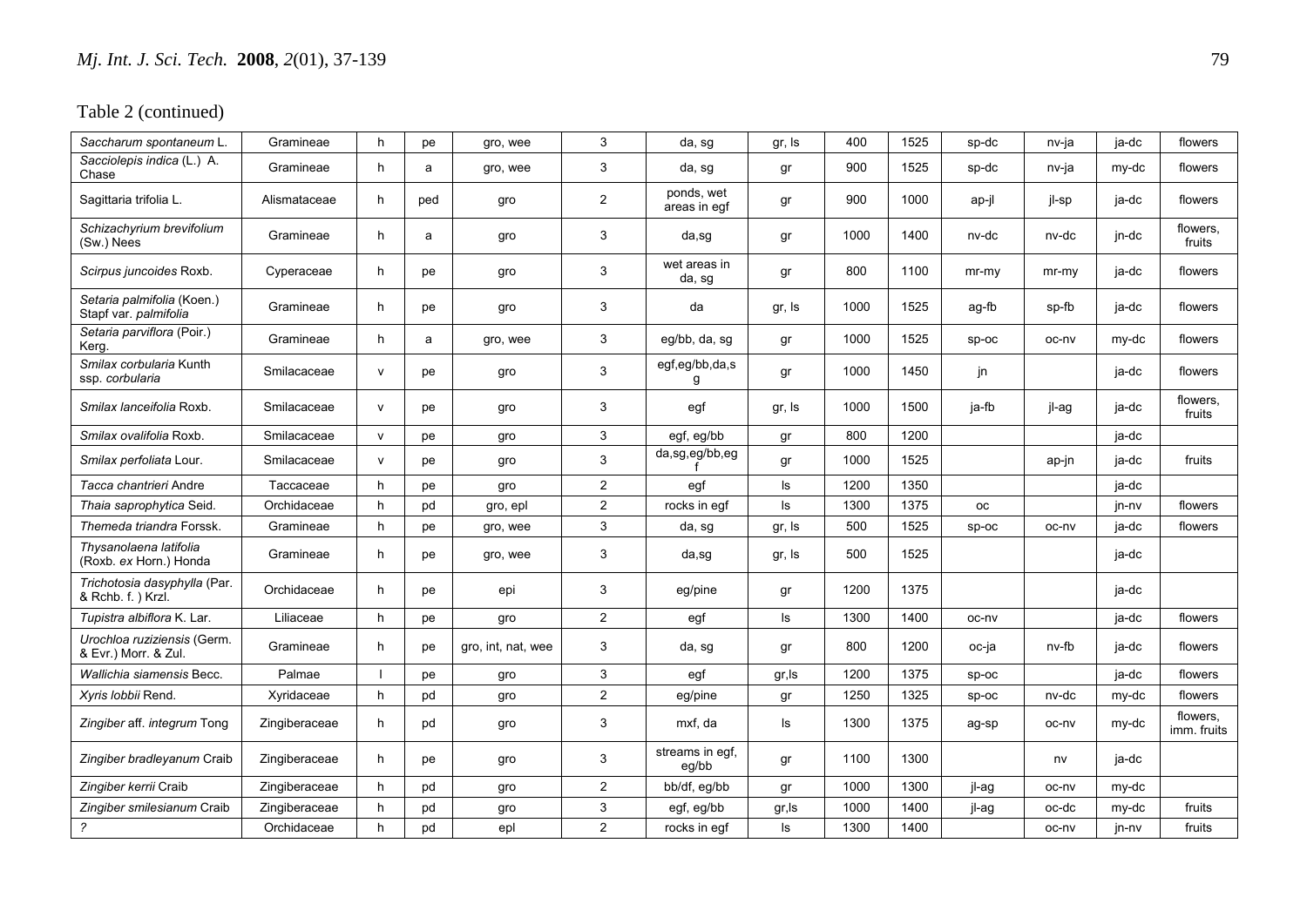## **Table 3.** List of other plant species surveyed at Doi Tung, Chiang Rai Province

| <b>Species</b>                                                  | Family           | <b>Habit</b> | Aped | Life     | Abundance      | <b>Habitat</b>                              | <b>Bedrock</b> | Lower         | Upper | <b>Flowering</b> | Fruiting      | Leafing | <b>Collected</b> |
|-----------------------------------------------------------------|------------------|--------------|------|----------|----------------|---------------------------------------------|----------------|---------------|-------|------------------|---------------|---------|------------------|
|                                                                 |                  |              |      | mode     |                |                                             |                | Elevation (m) |       |                  | <b>Months</b> |         |                  |
|                                                                 | Leskeaceae       | h            | pe   | epi      | 3              | egf                                         | ls             | 1300          | 1425  |                  |               | ja-dc   |                  |
| Adiantum philippense L.                                         | Parkeriaceae     | h            | pd   | gro, epl | $\mathbf{3}$   | mxf, egf,<br>eg/bb                          | gr, Is         | 500           | 1250  | sp-dc            | sp-dc         | my-dc   | sori             |
| Adiantum zollingeri Mett.<br>ex Kuhn                            | Parkeriaceae     | h            | pd   | epl      | 3              | rocks in<br>bb/df. mxf.<br>eg/bb cliffs     | gr, Is         | 500           | 1500  | ag-oc            | ag-oc         | my-dc   | sori             |
| Aglaomorpha coronans<br>(Wall. ex Mett.) Copel.                 | Polypodiaceae    | h            | pe   | epi      | $\overline{2}$ | eg/bb                                       | ls             | 1100          | 1325  |                  |               | ja-dc   |                  |
| Angiopteris evecta<br>(Forst.) Hoffm.                           | Marattiaceae     | h            | pe   | gro      | 3              | streams in<br>egf,eg/bb                     | gr             | 1100          | 1400  | ja-dc            | ja-dc         | ja-dc   | sori             |
| Aniscocampium<br>cumingianum Presl                              | Athyriaceae      | h            | pd   | gro      | 3              | bb/df, eg/bb                                | gr, Is         | 550           | 1100  | sp-nv            | sp-nv         |         | sori             |
| Araiostegia imbricata<br>Ching                                  | Davalliaceae     | h.           | pd   | epi      | 3              | rocks in mxf,<br>eg/bb cliffs               | Is             | 1300          | 1425  | jl-sp            | jl-sp         | my-dc   | sori             |
| Asplenium cheilosorum<br>Kunze ex Mett.                         | Aspleniaceae     | h            | pe   | epl      | 3              | rocks and<br>streams in<br>egf              | gr             | 1100          | 1325  | nv-fb            | nv-fb         | ja-dc   | sori             |
| Asplenium greviellei Wall.<br>ex Hk. & Grev.                    | Aspleniaceae     | h            | pe   | epl      | 3              | rocks in<br>eg/bb,<br>mxf,cliffs            | ls             | 1300          | 1400  | sp-nv            | sp-nv         | ja-dc   | sori             |
| Asplenium interjectum<br>Christ                                 | Aspleniaceae     | h.           | pd   | gro      | 3              | rocks in<br>egf,eg/bb<br>cliffs             | ls             | 1300          | 1425  | jl-sp            | jl-sp         | my-dc   | sori             |
| Asplenium obscurum Bl.                                          | Aspleniaceae     | h            | pe   | epl      | $\overline{2}$ | streams in<br>eg/bb                         | gr             | 1050          | 1200  | ja-dc            | ja-dc         | ja-dc   |                  |
| Athyrium anisopterum<br>Christ                                  | Athyriaceae      | h            | pd   | gro      | 3              | bb/df, eg/bb                                | gr             | 1000          | 1400  | jl-sp            |               | my-dc   | sori             |
| Blechnum orientale L.                                           | Blechnaceae      | h.           | рe   | gro      | 3              | streams in<br>egf, wet<br>areas in<br>eq/bb | gr             | 500           | 1500  | jn-nv            | jn-nv         | ja-dc   | sori             |
| Blechnum orientale L.                                           | Dryopteridaceae  | h            | pe   | gro      | 3              | streams in<br>egf                           | gr, Is         | 1100          | 1300  | $dc-fb$          | dc-fb         | ja-dc   | sori             |
| Bolbitis sinensis (Bak.) K.<br>lw. var. sinensis                | Lomariopsidaceae | h            | pe   | epl      | 3              | streams, wet<br>areas in egf                | gr, Is         | 900           | 1350  | nv-ja            | nv-ja         | ja-dc   | sori             |
| Bolbitis virens (Wall. ex<br>Hk. & Grev.) Schott var.<br>virens | Lomariopsidaceae | h.           | pe   | epl      | 2              | rocks,<br>streams in<br>egf                 | gr, ls         | 1000          | 1325  |                  |               | ja-dc   |                  |
| Brachymenium                                                    | Bryaceae         | h.           | pe   | epl      | 3              | rocks in<br>eg/pine                         | gr             | 1450          | 1525  | Sp-oc            | sp-oc         | ja-dc   | capsules         |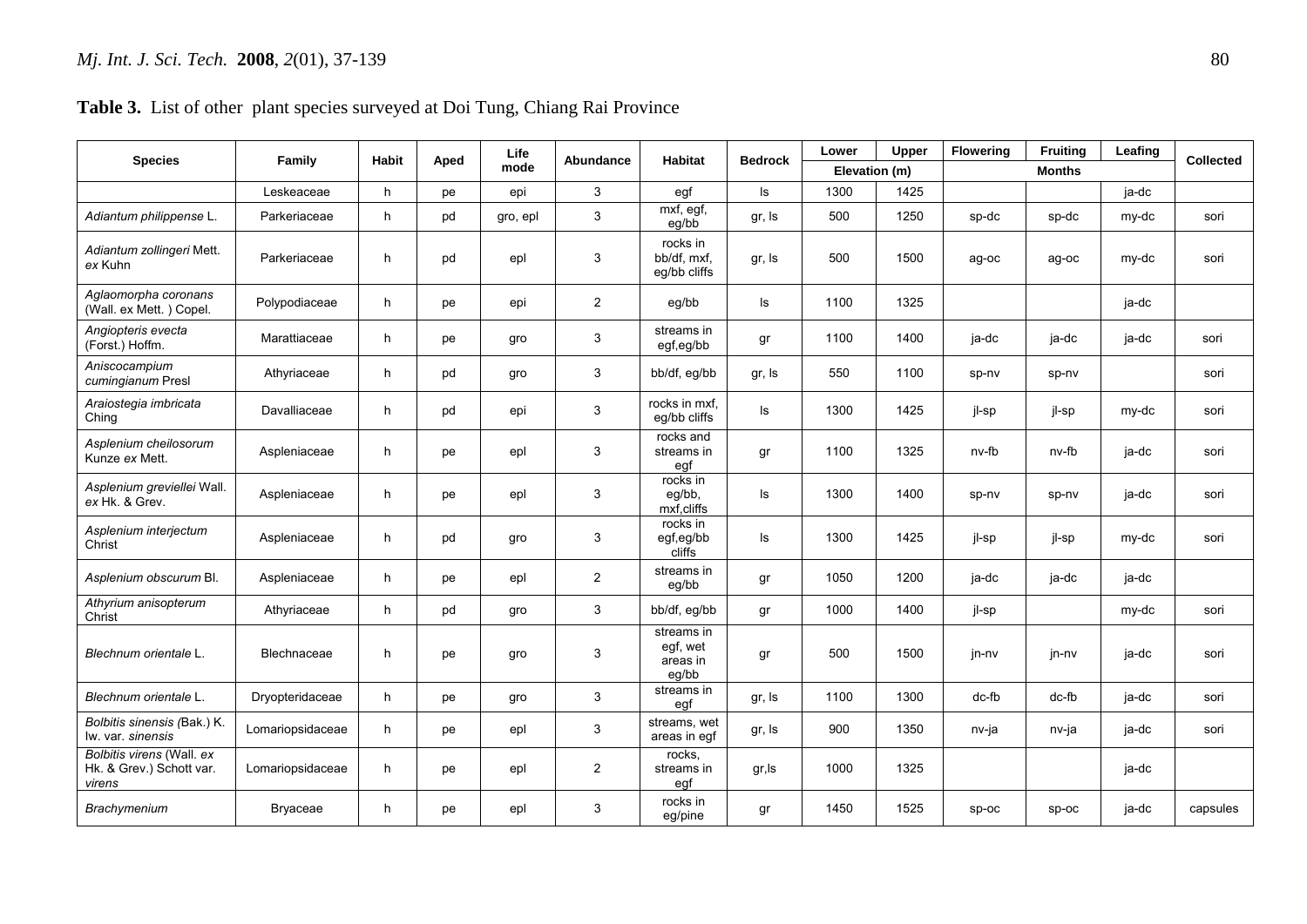| <b>Brachvmenium</b><br>nepalense Hk.                                  | Bryaceae        | h          | pe | epi      | 3              | eg/pine                                       | gr     | 1450 | 1525 | $sp-oc$ | $sp-oc$ | ja-dc | capsules   |
|-----------------------------------------------------------------------|-----------------|------------|----|----------|----------------|-----------------------------------------------|--------|------|------|---------|---------|-------|------------|
| Brainea insignis (Hk.) J.<br>Sm.                                      | Blechnaceae     | h, I       | pe | gro      | 3              | egf, eg/pine                                  | gr     | 1200 | 1450 |         |         | ja-dc | sori       |
| Brainea insignis (Hk.) J.<br>Sm.                                      | Dryopteridaceae | h          | pe | gro      | 3              | eg/bb,da                                      | gr     | 1100 | 1400 | nv-dc   | nv-dc   | ja-dc | sori       |
| Cephalotaxus griffithii Hk.<br>f.                                     | Cephalotaxaceae | $\ddagger$ | pe | gro      | $\overline{2}$ | egf                                           | Is     | 1375 | 1400 |         | jl-dc   | ja-dc | fruits     |
| Cheilanthes fragilis Hk.                                              | Parkeriaceae    | h.         | pd | epl      | $\mathbf{3}$   | rock in mxf.<br>eg/bb cliffs                  | Is     | 1300 | 1425 | jl-ag   |         | my-dc | sori       |
| Cheilanthes<br>pseudoargentea<br>(S.K.Wu) K.Wu                        | Parkeriaceae    | h          | pd | gro      | 3              | rocks in mxf.<br>cliffs                       | ls     | 1375 | 1400 | fb-ap   | fb-ap   | jn-ap | sori       |
| Cibotium baromtez (L.) J.<br>Sm.                                      | Dicksoniaceae   | h.         | pe | gro      | 3              | egf, da                                       | Is     | 1200 | 1500 | $sp-oc$ | $sp-oc$ | ja-dc | sori       |
| Davallia trichomanoides<br>Bl. var. <i>Iorranii</i> (Hance)<br>Holtt. | Davalliaceae    | h          | pd | epi      | 3              | egf                                           | gr     | 1000 | 1300 | jl-sp   |         | my-dc | sori       |
| Davallodes<br>membranulosum (Wall.<br>ex Hk.) Copel.                  | Davalliaceae    | h.         | pd | epi, epl | 3              | rocks in<br>bb/df, mxf,<br>cliffs             | ls     | 1300 | 1425 | jl-sp   | jl-sp   | my-dc | sori       |
| Dicranopteris curranii<br>Copel.                                      | Gleicheniaceae  | h          | pe | gro      | 3              | da                                            | gr     | 1200 | 1350 | jl-sp   |         | ja-dc | sori       |
| Dicranopteris linearis<br>(Burm. f.) Underw. var.<br>linearis         | Gleicheniaceae  | h          | pe | gro      | 3              | da                                            | gr     | 600  | 1525 | jn-sp   |         | ja-dc | sori       |
| Diplazium esculentum<br>(Retz.) Sw.                                   | Athyriaceae     | h          | pe | gro      | 3              | streams in<br>bb/df, wet<br>areas in<br>eg/bb | gr     | 700  | 1150 | ja-fb   | ja-fb   | ja-dc | sori       |
| Diplazium muricatum<br>(Mett.) v. A. v. Ros.                          | Athyriaceae     | h.         | pe | gro      | 3              | rocks in<br>egf,eg/bb                         | ls     | 1125 | 1400 | oc-nv   | oc-nv   | ja-dc | sori       |
| Drymoglossum<br>piloselloides (L.) Presl<br>var. piloselloides        | Polypodiaceae   | h, cr      | pe | epi, epl | 3              | rocks in mxf,<br>egf                          | ls     | 1100 | 1400 | ag-oc   | ag-oc   | ja-dc | sori       |
| Drynaria propinqua (Wall.<br>ex Mett.) J. Sm. ex Bedd.                | Polypodiaceae   | h          | pd | epi      | $\overline{2}$ | egf, eg/bb                                    | gr, Is | 1000 | 1500 | jl-sp   | jl-sp   | my-ja | sori       |
| Drynaria rigidula (Sw.)<br>Bedd.                                      | Polypodiaceae   | h          | pd | epi      | 3              | eg/bb                                         | gr     | 1000 | 1400 | my-jl   | my-jl   | my-dc | sori       |
| Dryopteris cochleata (D.<br>Don) C. Chr.                              | Dryopteridaceae | h          | pe | gro      | 3              | eg/bb,da                                      | gr     | 1100 | 1400 | nv-dc   | nv-dc   | ja-dc | sori       |
| Dumortiera hirsuta (Sw.)<br>Nees                                      | Marchantiaceae  | h          | рe | epl      | 3              | rocks,<br>streams in<br>egf, eg/bb            | gr     | 1100 | 1200 | oc-nv   | oc-nv   | ja-dc | sporophyte |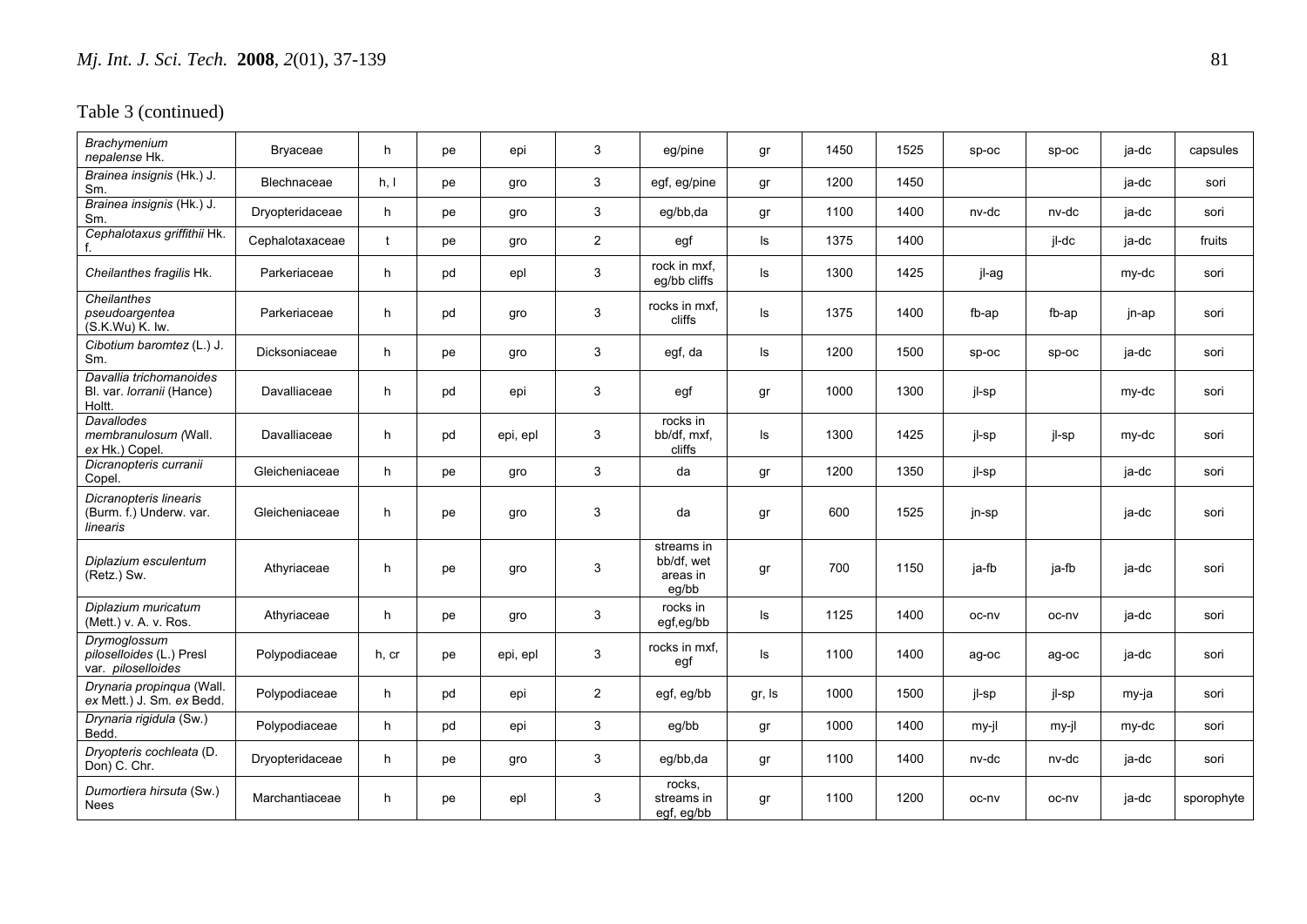| Entodon macrocarpus<br>(Hedw.) Mitt.                                                 | Entodontaceae    | h            | pe | epi      | 3              | eg/pine                               | gr     | 1300 | 1450 | my-ag   | my-ag   | ja-dc | capsules |
|--------------------------------------------------------------------------------------|------------------|--------------|----|----------|----------------|---------------------------------------|--------|------|------|---------|---------|-------|----------|
| Entodon macropodus<br>(Medw.) Mitt.                                                  | Entodontaceae    | h            | pe | epl      | 3              | rocks in egf,<br>mxf                  | ls     | 1300 | 1425 | $sp-oc$ | $sp-oc$ | ja-dc | capsules |
| Entodon plicatus C.<br>Muell.                                                        | Entodontaceae    | h.           | pe | epi      | 3              | rocks in egf,<br>eb/bb                | ls     | 1200 | 1400 | sp-nv   | sp-nv   | ja-dc | capsules |
| Equisetum debile Roxb.<br>ex Vauch.                                                  | Equisetaceae     | h            | pe | gro      | $\overline{2}$ | wet areas in<br>bb/df                 | gr, Is | 400  | 800  |         |         | ja-dc |          |
| Fissidens nobilis Griff.                                                             | Fissidentaceae   | h            | pe | epl      | $\overline{2}$ | rocks.<br>streams wet<br>areas in egf | gr, Is | 1200 | 1325 |         |         | ja-dc |          |
| Himantocladium plumula<br>(Nees) Fleisch.                                            | Neckeraceae      | h.           | pe | epi      | 3              | egf, cliffs                           | ls     | 1300 | 1425 |         |         | ja-dc |          |
| Hymenophyllum<br>polyanthos (Sw.) Sw.                                                | Hymenophyllaceae | h.           | pe | epi      | $\overline{2}$ | egf                                   | ls     | 1200 | 1375 | sp-nv   | sp-nv   |       | sori     |
| Hyophila involuta (Hk.)<br>Jaeg.                                                     | Pottiaceae       | h.           | pe | epl      | 3              | rocks in<br>eg/pine                   | gr     | 1450 | 1525 | $sp-oc$ | $sp-oc$ | ja-dc | capsules |
| Hypopterygium<br>flavolimbatum Mull, &<br>Hal.                                       | Hypoterygiaceae  | h            | pe | epl      | 3              | rocks in egf,<br>cliffs               | ls     | 1200 | 1400 |         |         | ja-dc |          |
| Lepisorus nudus (Hk.)<br>Ching                                                       | Polypodiaceae    | h            | pe | epi      | 3              | egf, eg/pine                          | gr, Is | 1200 | 1525 | ag-oc   | ag-oc   | ja-dc | sori     |
| Leptochilus ellipticus<br>(Thunb.) Noot.                                             | Polypodiaceae    | h            | pe | gro      | $\overline{2}$ | streams in<br>egf, eg/bb              | gr, Is | 1100 | 1350 | ag-oc   | ag-oc   | ja-dc | sori     |
| Leucobryum aduncum<br>Dozy & Molk. var.scalare<br>(C. Muell. ex Fleisch.) A.<br>Eddy | Leucobryaceae    | h            | pe | epi      | 3              | eg/bb                                 | gr     | 1100 | 1400 | jl-nv   | jl-nv   | ja-dc | capsules |
| Leucostegia immersa<br>Presl                                                         | Davalliaceae     | h            | pd | epi, epl | 3              | rocks in mxf,<br>eq/bb cliffs         | gr, Is | 1300 | 1425 | jl-sp   | jl-sp   | my-dc | sori     |
| Loxogramme involuta (D.<br>Don) Presl                                                | Polypodiaceae    | h.           | pe | epi,epl  | 3              | rocks in mxf<br>cliffs                | ls     | 1300 | 1425 | sp-nv   | sp-nv   | ja-dc | sori     |
| Lycopodium cernuum L.                                                                | Lycopodiaceae    | h            | pe | gro      | 3              | egf,da,sg                             | gr     | 600  | 1300 | ja-dc   | ja-dc   | ja-dc | strobili |
| Lygodium flexuosum (L.)<br>Sw.                                                       | Schizaeaceae     | $\mathsf{v}$ | pd | gro      | 3              | eg/bb, da                             | gr     | 500  | 1500 | $sp-oc$ | $sp-oc$ | my-dc | sori     |
| Lygodium polystachyum<br>Wall, ex Moore                                              | Schizaeaceae     | $\mathsf{v}$ | pe | gro      | 3              | bb/df,<br>eg/pine,<br>eg/bb           | gr     | 700  | 1100 | ap-jl   | ap-jl   | ja-dc |          |
| Meteoriopsis squarrosa<br>(Hk.) Fleish. var.<br>squarrosa                            | Meteoriaceae     | h.           | pe | epi, epl | 4              | rocks, cliffs                         | ls     | 1200 | 1425 |         |         | ja-dc |          |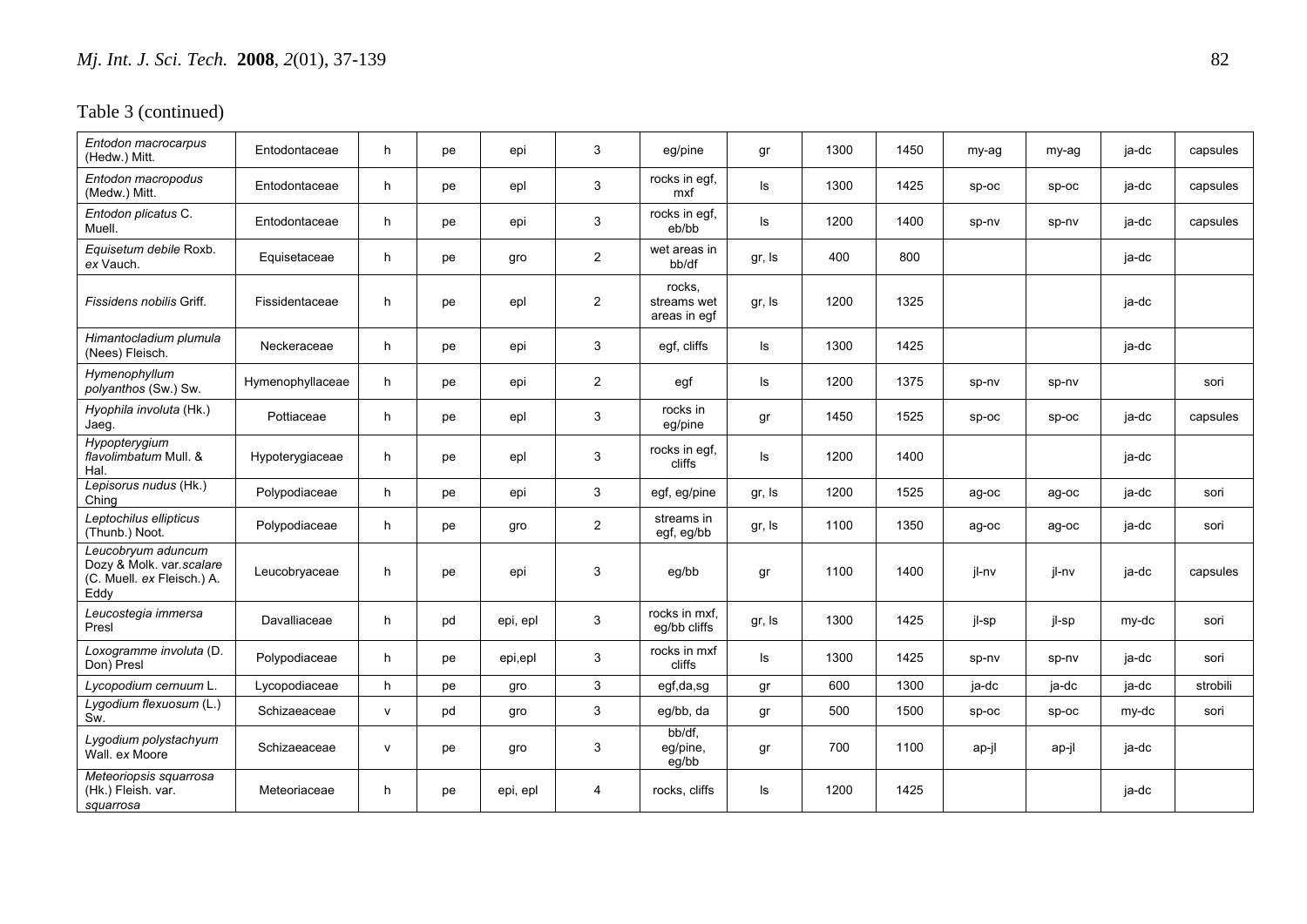| Microlepia speluncae (L.)<br>Moore                                            | Dennstaedtiaceae | h  | рe | gro             | 3              | eg/bb, da                                            | gr     | 1200 | 1500 | ja-dc | ja-dc   | ja-dc | sori       |
|-------------------------------------------------------------------------------|------------------|----|----|-----------------|----------------|------------------------------------------------------|--------|------|------|-------|---------|-------|------------|
| Microsorum zippelii (Bl.)<br>Ching                                            | Polypodiaceae    | h  | pd | epi, epl        | 3              | rocks and<br>streams in<br>egf, mxf,<br>eg/bb cliffs | gr, Is | 1000 | 1425 | sp-ja | sp-ja   | jn-fb | sori       |
| Oleandra undulata<br>(Willd.) Ching                                           | Oleandraceae     | h. | pd | gro             | 3              | eg/pine,<br>eg/bb                                    | gr     | 1100 | 1400 | ag-oc | ag-oc   | my-dc | sori       |
| Ophioglossum petiolatum<br>Hk.                                                | Ophioglosaceae   | h  | pd | gro, epi        | $\overline{2}$ | egf, da                                              | gr, Is | 950  | 1375 | jn-oc | jn-oc   | my-dc | sori       |
| Papillaria semitorta (C.<br>Muell.) Jaeg.                                     | Meteoriaceae     | h  | pe | epi             | 4              | rocks in mxf,<br>cliffs                              | ls     | 1300 | 1425 |       |         | ja-dc |            |
| Phaeoceros laevis (L.)<br>Prosk.                                              | Anthocerotaceae  | h  | pe | gro             | $\overline{2}$ | eg/bb                                                | gr     | 1100 | 1500 | sp-oc | sp-oc   | ja-dc | sporophyte |
| Phymatosorus lucidus<br>(Roxb.) P.S.                                          | Polypodiaceae    | h. | рe | epl             | 3              | rocks in mxf<br>cliffs                               | ls     | 1200 | 1425 | dc-ap | dc-ap   | ja-dc | sori       |
| Pinus kesiya Roy. ex<br>Gord.                                                 | Pinaceae         | t  | pe | gro also<br>cul | $\overline{2}$ | eg/pine                                              | gr     | 1200 | 1500 | fb-mr |         | ja-dc |            |
| Pityogramma<br>calomelanos (L.) Link                                          | Parkeriaceae     | h  | pe | gro             | $\overline{2}$ | egf,da,sg                                            | gr     | 1100 | 1200 | oc-dc | oc-dc   | ja-dc | sori       |
| Plagiomnium<br>succulentum (Mitt.) Kop.                                       | Mniaceae         | h  | pe | epl             | 3              | rocks in mxf,<br>egf, cliffs                         | ls     | 1200 | 1400 |       |         | ja-dc |            |
| Platycerium wallichii Hk.                                                     | Polypodiaceae    | h  | pd | epi             | $\overline{2}$ | dof, eg/bb                                           | gr     | 500  | 1050 | ag-oc | ag-oc   | jn-dc |            |
| Pogonatum neesii<br>(C.Muell.) Dozy                                           | Polytrichaceae   | h. | рe | gro             | 4              | eg/bb                                                | gr     | 1100 | 1400 | oc-nv | oc-nv   | ja-dc | capsules   |
| Polypodium mamneiense<br>H.Christ                                             | Polypodiaceae    | h  | pd | epi, epl        | 3              | egf                                                  | ls     | 1100 | 1400 | jl-sp | jl-sp   | jn-dc | sori       |
| Polystichum<br>lindsaefolium Scort. Ex<br>Ridl.                               | Dryopteridaceae  | h  | pe | epl             | 3              | mxf, egf                                             | ls     | 1300 | 1425 | sp-nv | sp-nv   | ja-dc | sori       |
| Pteridium aquilinum (L.)<br>Kuhn ssp. Aquilinum var.<br>wightianum (Ag.) Tyr. | Dennstaedtiaceae | h  | рe | gro             | 4              | da, sg                                               | gr, Is | 1000 | 1525 |       |         | ja-dc |            |
| Pteridrys cnemidaria<br>(Christ) C. Chr. & Ching                              | Dryopteridaceae  | h  | рe | gro             | $\overline{2}$ | streams in<br>mxf                                    | sh     | 500  | 700  | nv-ja | nv-ja   | ja-dc | sori       |
| Pteris biaurita L.                                                            | Pteridaceae      | h. | pe | gro             | $\mathbf{3}$   | mxf, da                                              | gr, Is | 500  | 1500 | sp-oc | $sp-oc$ | ja-dc |            |
| Pteris longipes D. Don                                                        | Pteridaceae      | h  | pe | gro             | $\overline{2}$ | streams in<br>egf                                    | gr, Is | 1200 | 1350 |       |         | ja-dc |            |
| Pteris subquinata Wall.<br>Ex Ag.                                             | Pteridaceae      | h  | pd | epl             | 3              | rocks in egf<br>cliffs                               | ls     | 1200 | 1400 | sp-nv | sp-nv   |       | sori       |
| Pteris venusta O.K.                                                           | Pteridaceae      | h. | рe | gro             | $\overline{2}$ | eg/bb, da                                            | ls     | 1100 | 1350 | ag-oc | ag-oc   | ja-dc |            |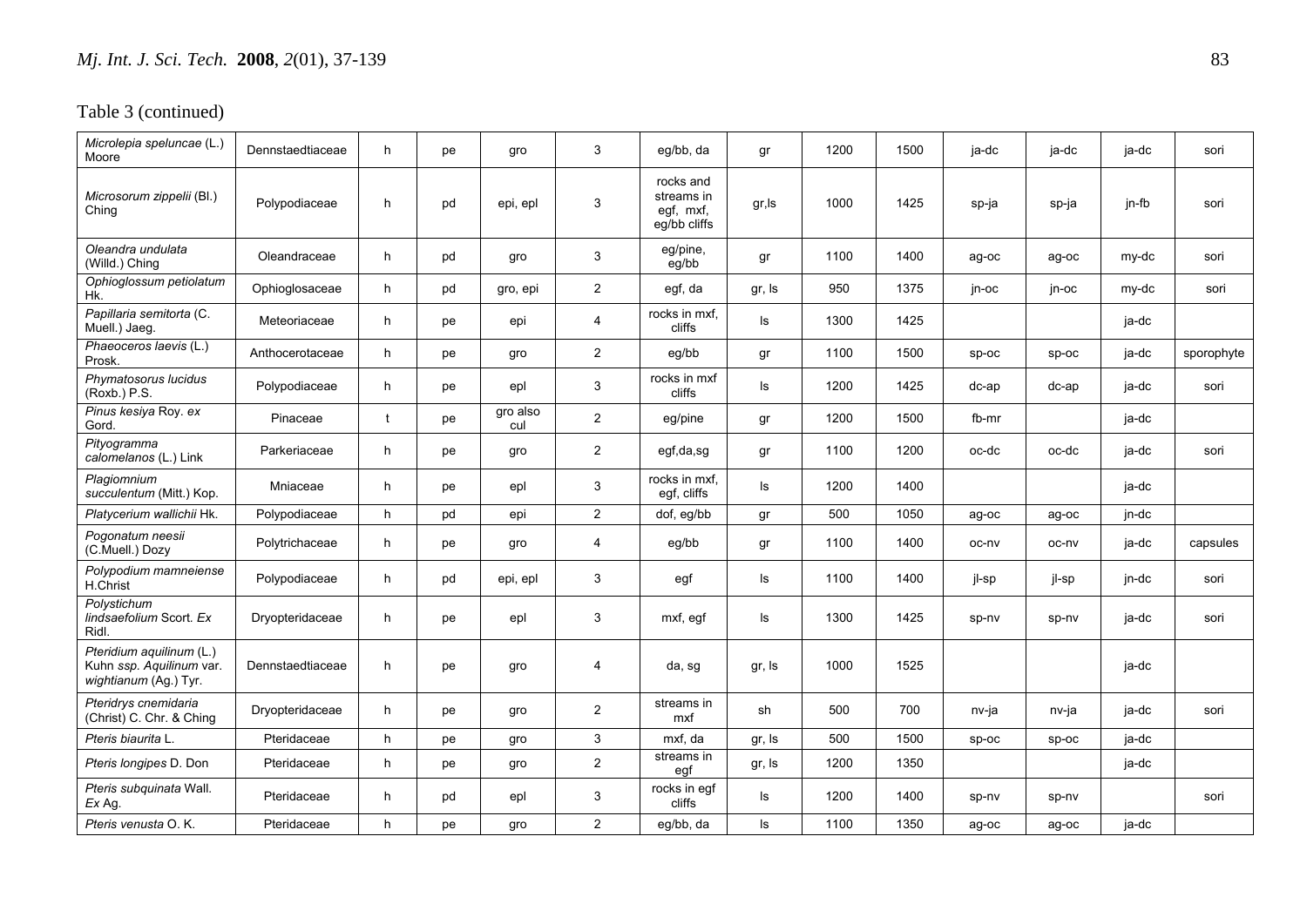| Pyrrosia lingua (Thunb.)<br>Far. Var. heteractis<br>(Mett. Ex Kuhn) Hoven.       | Polypodiaceae    | h    | pe | gro, epl      | 3 | rocks in mxf<br>cliffs                           | ls     | 500  | 1425 | sp-dc | sp-dc   | ja-dc | sori      |
|----------------------------------------------------------------------------------|------------------|------|----|---------------|---|--------------------------------------------------|--------|------|------|-------|---------|-------|-----------|
| Pyrrosia porosa (Wall.<br>Ex Presl) Hoven. Var.<br>tonkinensis (Gies.)<br>Hoven. | Polypodiaceae    | h    | рe | gro, epi, epl | 3 | rocks in<br>mxf, egf<br>cliffs                   | gr, Is | 1200 | 1425 | sp-dc | sp-dc   | ja-dc | sori      |
| Racopilum orthocarpum<br>Wils. ex Mitt.                                          | Racopiliaceae    | h    | рe | epi           | 3 | egf                                              | gr, Is | 1100 | 1400 | my-ag | my-ag   | ja-dc | capsules  |
| Rhodobryum giganteum<br>(Schwaegr.) Par.                                         | Bryaceae         | h    | рe | epl           | 3 | rocks in<br>eg/bb, cliffs                        | ls     | 1200 | 1425 | ag-oc | ag-oc   | ja-dc |           |
| Rhytidium                                                                        | Rhitidiaceae     | h    | pe | epi           | 3 | eg/pine                                          | gr     | 1450 | 1525 | Sp-oc | $sp-oc$ | ja-dc | capsules  |
| Selaginella helferi<br>Warb.                                                     | Selaginellaceae  | v, h | a  | gro           | 3 | eg/bb, da                                        | gr     | 500  | 1150 | oc-fb | oc-fb   | my-ja | sporangia |
| Selaginella involvens<br>(Sw.) Spr.                                              | Selaginellaceae  | h    | pd | epi,epl       | 3 | rock in mxf,<br>eg/bb                            | ls     | 1300 | 1425 | jl-sp | jl-sp   | my-dc | sporangia |
| Selaginella kurzii Bak.                                                          | Selaginellaceae  | h    | a  | epl           | 3 | rocks in<br>bb/df cliffs                         | ls     | 400  | 800  | sp-oc | sp-oc   | jn-dc | sporangia |
| Selaginella minutifolia<br>Spr.                                                  | Selaginellaceae  | h    | a  | gro           | 3 | eg/bb                                            | ls     | 1100 | 1300 | oc-nv | oc-nv   | my-ny | sporangia |
| Selaginella roxburghii<br>(Hk. & Grev.) Spr. Var.<br>roxburghii                  | Selaginellaceae  | h    | a  | epl           | 3 | rocks in<br>mxf, egf,<br>eq/bb cliffs            | ls     | 1300 | 1400 | sp-nv | sp-nv   | my-dc | sporangia |
| Selaginella tenuifolia<br>Spr.                                                   | Selaginellaceae  | h    | a  | gro           | 3 | egf, da                                          | gr     | 900  | 1450 | sp-nv | sp-nv   | my-dc | sporangia |
| Sphenomeris chinensis<br>(L.) Maxon<br>var.chinensis                             | Lindsaeaceae     | h    | pe | gro           | 3 | egf,da                                           | gr     | 1100 | 1400 | ja-dc | ja-dc   | ja-dc | sori      |
| Stereophyllum                                                                    | Plagiotheciaceae | h    | pe | epi           | 3 | egf, eg/pine                                     | gr     | 900  | 1200 | jl-sp | jl-sp   | ja-dc | capsules  |
| Targionia hypophilla L.                                                          | Targioniaceae    | h    | pe | epl           | 3 | rocks in egf,<br>cliffs                          | ls.    | 1300 | 1425 |       |         | ja-dc |           |
| Tectaria decurrens<br>(Presl) Copel.                                             | Dryopteridaceae  | h    | pe | gro           | 3 | streams in<br>egf                                | gr, Is | 1100 | 1300 | dc-fb | dc-fb   | ja-dc | sori      |
| Tectaria herpetocaulos<br>Holtt.                                                 | Dryopteridaceae  | h    | pe | gro           | 3 | egf, eg/bb                                       | gr, Is | 550  | 1375 | sp-nv | sp-nv   | ja-dc | sori      |
| Thelypteris nudata<br>(Roxb.) Mort. var.<br>nudata                               | Thelypteridaceae | h    | рe | gro           | 3 | mostly<br>streams,<br>wet areas in<br>eg/bb, egf | gr, Is | 1100 | 1500 | jl-oc | jl-oc   | ja-dc | sori      |
| Thelypteris parasitica<br>(L.) Fosb.                                             | Thelypteridaceae | h    | рe | gro           | 3 | egf,da,sg                                        | gr     | 1100 | 1500 | ja-dc | ja-dc   | ja-dc | sori      |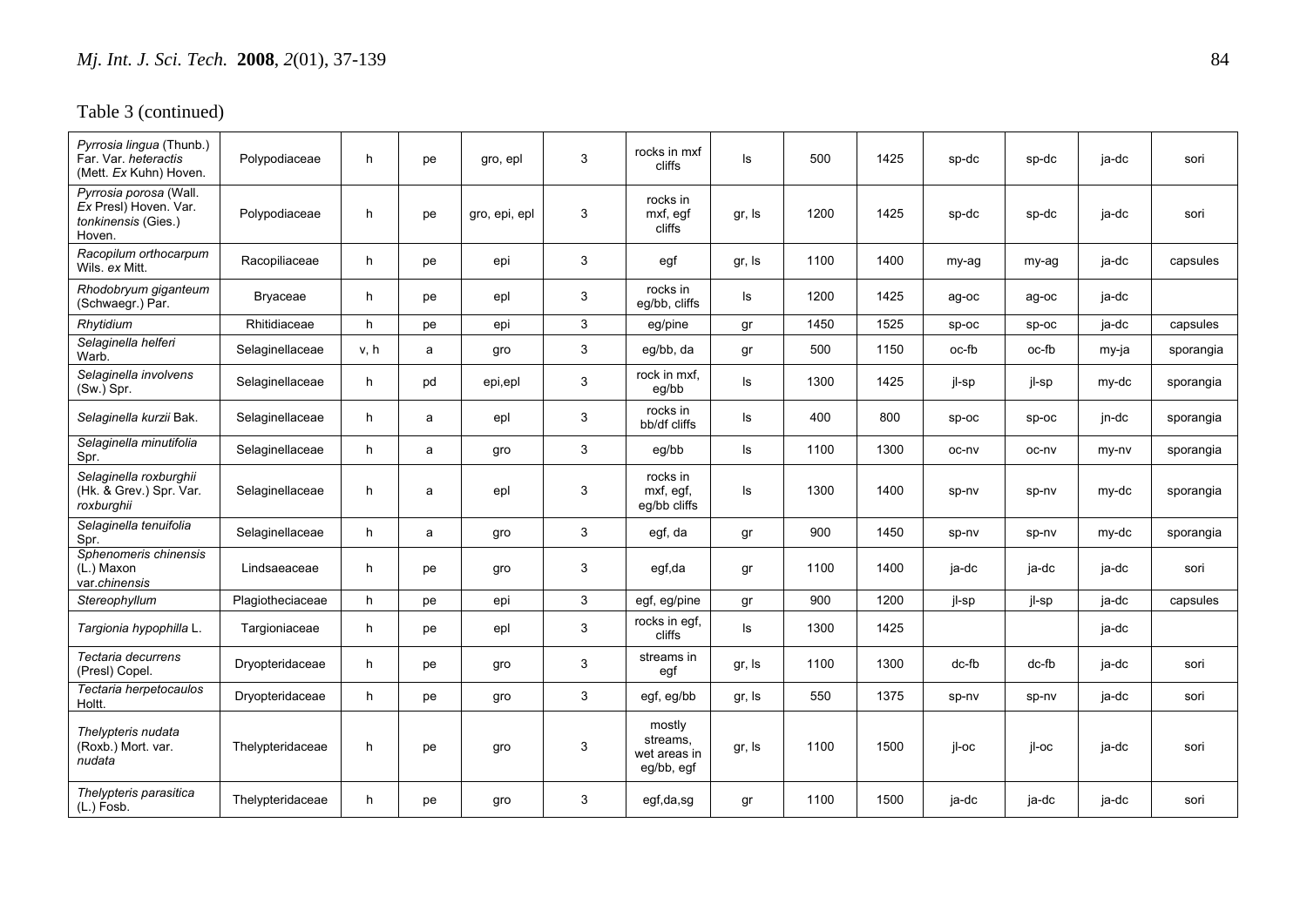Table 3 (continued)

| Thelypteris subelata<br>(Bak.) K. Iw.        | Thelypteridaceae | h. | pe | gro | 3   | egf,eg/bb                | ls.    | 1125 | 1400 | sp-nv | sp-nv | ja-dc | sori |
|----------------------------------------------|------------------|----|----|-----|-----|--------------------------|--------|------|------|-------|-------|-------|------|
| Thelypteris terminans<br>(Hk.) Tag. & K. Iw. | Thelypteridaceae | h  | рe | gro | 3   | eg/bb                    | gr,ls  | 800  | 1250 | ag-dc | ag-dc | ja-dc | sori |
| Thelypteris truncate<br>(Poir.) K. Iw.       | Thelypteridaceae | h  | рe | gro |     | streams in<br>egf, eg/bb | gr     | 1000 | 1200 | ja-dc | ja-dc | ja-dc | sori |
| Thuidium orientale Mitt.<br>ex Dix.          | Thuidiaceae      | h  | pe | epi | 3   | mxf, egf,<br>cliffs      | Is     | 1200 | 1400 |       |       | ja-dc |      |
| Woodwardia japonica<br>$(L. f.)$ Sm.         | Blechnaceae      | h  | pe | gro | 2,3 | eg/bb, egf               | gr, Is | 1100 | 1400 | jl-dc | il-dc | ja-dc | sori |

**Table 4**. List of plant species (dicot) arranged in morphological family order under phylum angiospermae surveyed at Doi Tung, Chiang Rai Province

| <b>Species</b>                                              | Family        | <b>Habit</b> | Aped | Life mode | Abundance      | <b>Habitat</b>             | <b>Bedrock</b> | Lower | Upper         | <b>Flowering</b> | <b>Fruiting</b> | Leafing | <b>Collected</b>   |
|-------------------------------------------------------------|---------------|--------------|------|-----------|----------------|----------------------------|----------------|-------|---------------|------------------|-----------------|---------|--------------------|
|                                                             |               |              |      |           |                |                            |                |       | Elevation (m) |                  | <b>Months</b>   |         |                    |
| Clematis eichleri (Tam.) Tam.                               | Ranunculaceae | $\mathbf{v}$ | pd   | gro       | $\overline{2}$ | da,sg                      | gr             | 1000  | 1100          | nv-dc            |                 | my-dc   | flowers            |
| Clematis fulvicoma Rehd. &<br>Wils.                         | Ranunculaceae | WC, V        | pd   | epl, gro  | 3              | rocks in<br>mxf<br>cliffs  | ls             | 1375  | 1425          | sp-oc            | oc-nv           | my-dc   | flowers,<br>fruits |
| Clematis thaimontana Tam.                                   | Ranunculaceae | $\mathbf{v}$ | pd   | gro       | 2              | streams<br>in mxf<br>da sq | ls             | 700   | 800           | ja-dc            | fb              | jn-fb   | fruits             |
| Dillenia parviflora Griff. var.<br>kerrii (Craib) Hoogl.    | Dilleniaceae  |              | pd   | gro       | 3              | egf,<br>eg/bb,<br>da       | gr             | 1000  | 1500          | ja               | ap-jn           | my-dc   | fruits             |
| Magnolia lilifera (L.) Baill. var.<br>obovata (Korth.) Gov. | Magnoliaceae  |              | pe   | gro       | 3              | streams<br>in mxf<br>eaf   | gr, Is         | 550   | 1300          | $mr-my$          |                 | ja-dc   | flowers            |
| Michelia baillonii Pierre                                   | Magnoliaceae  |              | pd   | gro       | 3              | egf,<br>eg/bb              | gr             | 1000  | 1300          | my-jn            | ap-my           | my-dc   | flowers,<br>fruits |
| Michelia champaca L. var.<br>champaca                       | Magnoliaceae  |              | pe   | gro       | 2              | egf                        | gr             | 1000  | 1400          | ap-my            | my-jn           | ja-dc   | fruits             |
| Desmos (Dasymaschalon<br><i>yunnanense</i> (Hu) Ban)        | Annonaceae    |              | pe   | gro       | 3              | egf                        | ls             | 1200  | 1400          | my-jn            | oc-nv           | ja -dc  | flowers,<br>fruits |
| Fissistigma oblongum (Craib)<br>Merr.                       | Annonaceae    | WC           | рe   | gro       | $\overline{2}$ | egf,<br>eg/pine            | gr             | 900   | 1100          |                  |                 | ja-dc   |                    |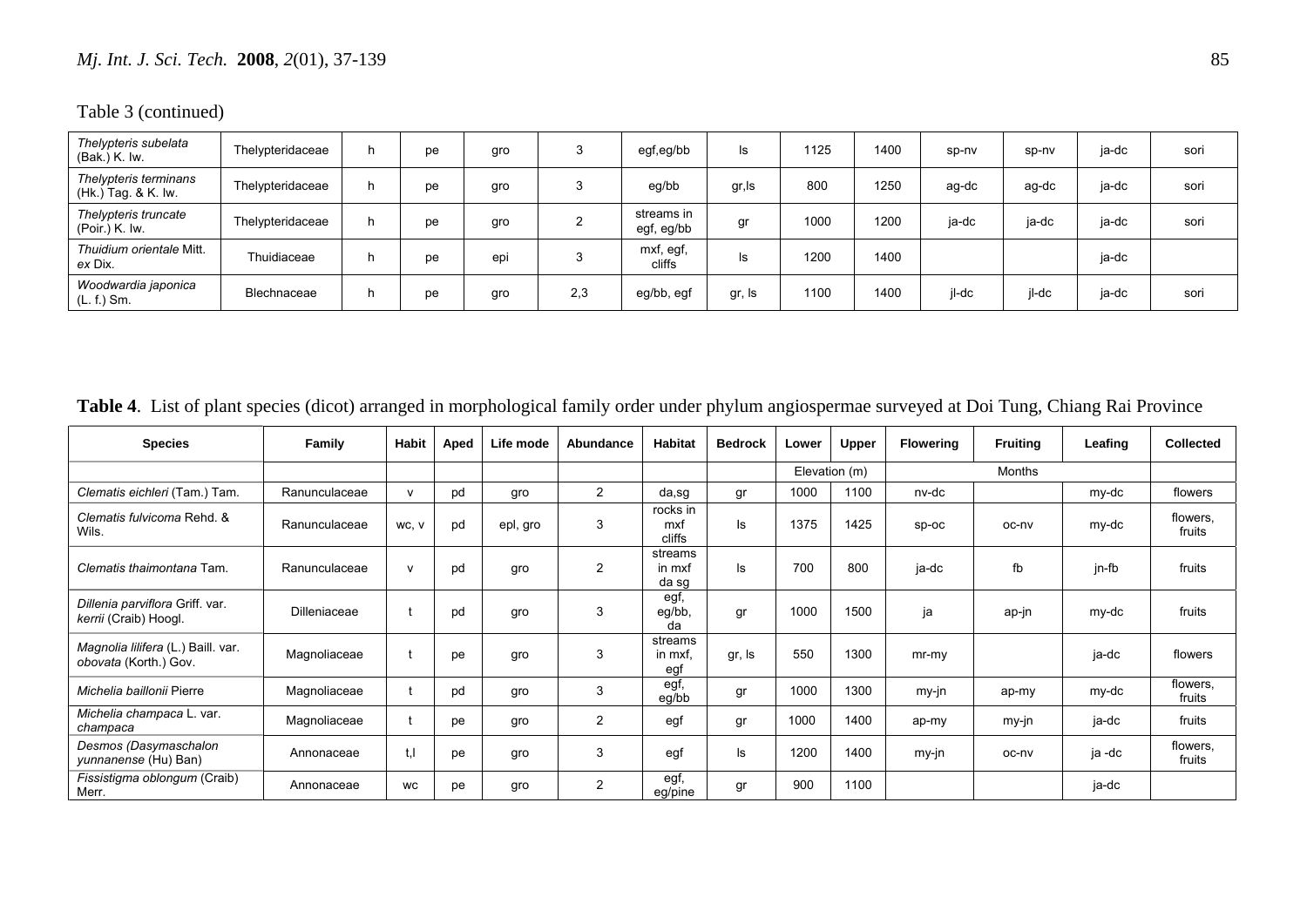| Goniothalamus cheliensis Hu                                   | Annonaceae     | t, l         | pe | gro      | $\overline{2}$ | streams,<br>wet areas<br>in egf              | gr, Is |      | 1325 |              |         | ja-dc |                               |
|---------------------------------------------------------------|----------------|--------------|----|----------|----------------|----------------------------------------------|--------|------|------|--------------|---------|-------|-------------------------------|
| Miliusa cuneata Craib                                         | Annonaceae     |              | pe | gro      | $\overline{2}$ | streams in<br>eqf                            | ls     | 1200 | 1400 | my-ny        | nv      | ja-dc | flowers                       |
| Miliusa thorelii Fin. & Gagnep.                               | Annonaceae     | $\mathbf{I}$ | pe | gro      | $\overline{2}$ | streams in<br>bb/df, mxf                     | gr     | 500  | 700  | <b>OC</b>    |         | ja-dc | flowers                       |
| Mitrephora wangii Hu                                          | Annonaceae     | t            | pe | gro      | 3              | egf                                          | ls     | 1200 | 1425 | $(dc)$ fb-mr | jl-sp   | ja-dc | flowers, fruits               |
| Orophea polycarpa A.DC.                                       | Annonaceae     |              | pe | gro      | 3              | streams in<br>mxf                            | ls     | 600  | 800  | ja-fb        |         | ja-dc | flowers                       |
| Aspidocarya uvifera Hk. f. & Th.                              | Menispermaceae | $\mathsf{v}$ | pe | gro      | $\overline{2}$ | streams in<br>eg/bb                          | gr     | 1200 | 1300 | my-jn        |         | ja-dc | flowers ∂                     |
| Cyclea polypetala Dunn                                        | Menispermaceae | <b>WC</b>    | pe | gro      | 3              | egf, eg/bb                                   | gr, Is | 1000 | 1400 | nv-mr        | ap-my   | ja-dc | flowers $\triangle$ fruits    |
| Parabaena sagittata Miers ex<br>Hk. f. & Th.                  | Menispermaceae | v            | рe | gro      | 3              | rocks in<br>mxf,<br>streams in<br>egf, eg/bb | ls     | 500  | 1400 | $my-in$      | sp-nv   | ja-dc | flowers, fruits               |
| Pericampylus glaucus (Lmk.)<br>Merr.                          | Menispermaceae | $\mathsf{v}$ | pe | gro      | 3              | egf, da                                      | gr     | 1100 | 1400 | mr-ap        | il-ag   | ja-dc | flowers <sup>2</sup> , fruits |
| Stephania elegans Hk.f. & Th.                                 | Menispermaceae | $\mathsf{v}$ | a  | gro      | 3              | rocks in<br>egf, mxf<br>cliffs               | ls     | 1300 | 1425 | <b>OC</b>    | oc-nv   | my-dc | fruits ∂                      |
| Stephania japonica (Thunb.)<br>Miers var. discolor (BI.) For. | Menispermaceae | v            | a  | gro      | 3              | egf,<br>eg/bb, da                            | gr     | 1000 | 1300 | my-ag        |         | my-dc | flowers ∂                     |
| Stephania oblata Craib                                        | Menispermaceae | <b>WC</b>    | pd | epl      | 3              | rocks in<br>mxf.<br>eg/bb<br>cliffs          | ls     | 1200 | 1425 | ap           | jn-jl   | my-dc | flowers ∂, fruits             |
| Tinomiscium petiolare Hk. f. &<br>Th.                         | Menispermaceae | <b>WC</b>    | pe | gro      | $\overline{2}$ | streams in<br>egf,<br>eg/bb,<br>mxf          | gr, sh | 600  | 1200 | my-jn        | $sp-oc$ | ja-dc |                               |
| Tinospora sinensis (Lour.) Merr.                              | Menispermaceae | $\mathsf{v}$ | pd | epl      | 3              | rocks in<br>mxf. cliffs                      | ls     | 1100 | 1425 | ja-fb        | ap-my   | my-dc |                               |
| Cardamine hirsuta L.                                          | Cruciferae     | h            | a  | gro, wee | $\overline{2}$ | da, sg                                       | ls     | 1300 | 1375 | <b>OC</b>    | nv      | my-dc | flowers                       |
| <i>Rorippa indica (L.) Hiern</i>                              | Cruciferae     | h            | a  | epl      | $\overline{2}$ | rocks in<br>eg/pine                          | gr     | 1450 | 1500 | ag           | SD-OC   | jn-nv | fruits                        |
| Capparis assamica Hk.f. & Th.                                 | Capparaceae    |              | pe | qro      | $\overline{2}$ | eg/bb                                        | ls     | 1200 | 1300 | ap           |         | ja-dc | flowers                       |
| Capparis sabifolia Hk.f. & Th.                                | Capparaceae    |              | pe | gro      | 3              | rocks in<br>mxf, cliffs                      | ls     | 1350 | 1400 | ap           |         | ja-dc | flowers                       |
| Rinorea ? macrophylla (Decne.)<br>O.K.                        | Violaceae      |              | pe | gro      | $\overline{2}$ | steams in<br>mxf                             | ls     | 550  | 650  | ag-sp        | SD-OC   | ja-dc | flowers, imm<br>fruits        |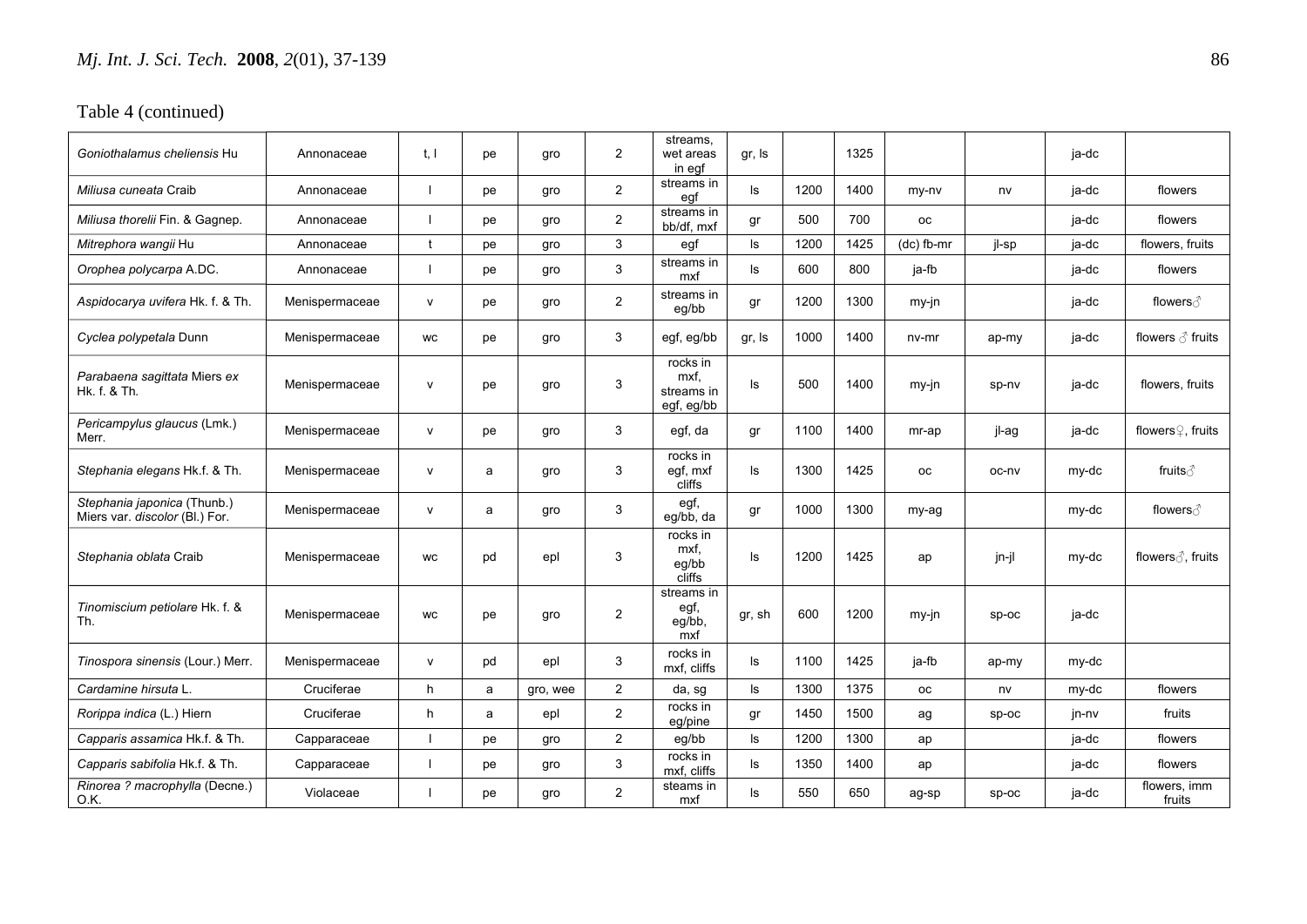| Polygala chinensis L.                                              | Polygalaceae              | h            | a   | gro             | $\overline{2}$ | bb/df.<br>eg/pine                   | gr            | 800  | 1375 | my-il     | jl-sp | my-dc | flowers         |
|--------------------------------------------------------------------|---------------------------|--------------|-----|-----------------|----------------|-------------------------------------|---------------|------|------|-----------|-------|-------|-----------------|
| Polygala persicariifolia DC.                                       | Polygalaceae              | h            | a   | gro             | 3              | eg/pine,<br>eq/bb, da               | ls            | 1200 | 1400 | SD-OC     | oc-nv | my-dc | flowers         |
| Polygala umbonata Craib                                            | Polygalaceae              | h            | a   | gro, epl        | $\overline{2}$ | rocks,<br>cliffs, mxf,<br>eg/bb     | ls            | 1300 | 1425 | ag-dc     | sp-ja | my-ja | flowers         |
| Salomonia cantoniensis Lour.                                       | Ploygalaceae              | h            | a   | gro             | 3              | egf,<br>eg/pine,<br>da              | gr            | 1000 | 1400 | sp-nv     | oc-dc | my-dc | flowers         |
| Xanthophyllum virens Roxb.                                         | Polygalaceae              | t            | pe  | gro             | $\overline{2}$ | egf, eg/bb                          | gr            | 950  | 1200 | mr-ap     | ja-ag | ja-dc |                 |
| Calophyllum polyanthum Wall ex<br>Pl. & Tr.                        | Guttiferae                | t            | pe  | gro             | 3              | egf                                 | gr            | 1100 | 1500 |           |       | ja-dc |                 |
| Garcinia cowa Roxb.                                                | Guttiferae                | $\ddagger$   | pe  | gro             | 3              | mxf, egf,<br>eq/bb                  | gr, Is        | 1200 | 1375 | ap        | sp    | ja-dc | flowers $Q$     |
| Garcinia propinqua Craib                                           | Guttiferae                | t            | pe  | gro             | 3              | rocks in<br>egf,<br>eg/bb<br>cliffs | ls            | 1350 | 1375 | my-jn     |       | ja-dc | flowers ∂       |
| Garcinia xanthochymus Hk. f. ex<br>T. And.                         | Guttierae                 | $\mathbf{f}$ | pe  | gro, epl        | 3              | bb/df,<br>eg/bb                     | gr, ls,<br>sh | 500  | 900  |           |       | ja-dc |                 |
| Mammea                                                             | Guttiferae                | $\mathbf{f}$ | pe  | gro             | 3              | mxf, egf                            | ls            | 425  | 1400 |           | my-jn | ja-dc | fruits          |
| Cratoxylum cochinchinense<br>(Lour.) Bl.                           | Guttiferae,<br>Hypericeae | t            | pd  | gro             | 3              | egf,da,sg                           | gr            | 1000 | 1300 | ap-my     | oc-dc | my-dc | flowers, fruits |
| Cratoxylum formosum (Jack)<br>Dyer ssp. pruniflorum (Kurz)<br>Gog. | Guttiferae,<br>Hypericeae | t            | pd  | gro             | 3              | eg/bb, da,<br>sg                    | gr            | 500  | 1100 | ap        |       | my-dc |                 |
| Hypericum henryi H. Lev. & Van.<br>ssp. hancockii H. Rob.          | Guttiferae.<br>Hypericeae | s            | pe  | epl             | $\overline{2}$ | rocks in<br>egf, cliffs             | ls            | 1300 | 1400 | <b>OC</b> | dc-fb | ja-dc | fruits          |
| Hypericum japonicum Thunb. ex<br>Murr.                             | Guttiferae,<br>Hypericeae | h.           | a   | gro             | 3              | wet areas<br>in da, egf             | gr            | 900  | 1050 | ap-my     | ap-my | my-dc | flowers, fruits |
| Casearia graveolens Dalz.                                          | Flacourtiaceae            | $\mathbf{f}$ | ped | gro             | 3              | mxf, egf                            | gr,ls         | 1200 | 1400 | my-jn     | my-jn | ja-dc | flowers, fruits |
| Casearia grewiifolia Vent. var<br>gelonioides (Bl.) Sleum.         | Flacourtiaceae            | $\mathbf{f}$ | pe  | gro             | 3              | egf                                 | gr            | 1000 | 1550 | mr-ap     | jn-jl | ja-dc | fruits          |
| Flacourtia indica (Burm.f.) Merr.                                  | Flacourtiaceae            | $\ddagger$   | pe  | gro             | 3              | egf, da<br>,sg                      | gr            | 900  | 1500 |           | jl-ag | ja-dc | fruits          |
| Homalium ceylanicum (Gardn.)<br>Bth.                               | Flacourtiaceae            | t            | pd  | gro             | $\overline{2}$ | egf, eg/bb                          | gr            | 1000 | 1200 | jl-ag     |       | my-fb | flowers         |
| Anneslea fragrans Wall.                                            | Theaceae                  | $\mathbf{f}$ | pe  | qro             | 3              | egf,<br>eq/pine                     | gr            | 1200 | 1450 | nv-dc     | ap*my | ja-dc | flowers         |
| Camellia sinensis (L.) O.K. var.<br>assamica (Mast.) Kita.         | Theaceae                  |              | pe  | gro also<br>cul | $\overline{2}$ | streams in<br>egf                   | gr            | 1100 | 1400 | оc        |       | ja-dc | flowers         |
| Eurya acuminata DC. var.<br>wallichiana Dyer                       | Theaceae                  | t            | pe  | gro             | 3              | da,sg in<br>egf                     | gr            | 1000 | 1500 | nv-dc     | ja-fb | ja-dc | flowers, fruits |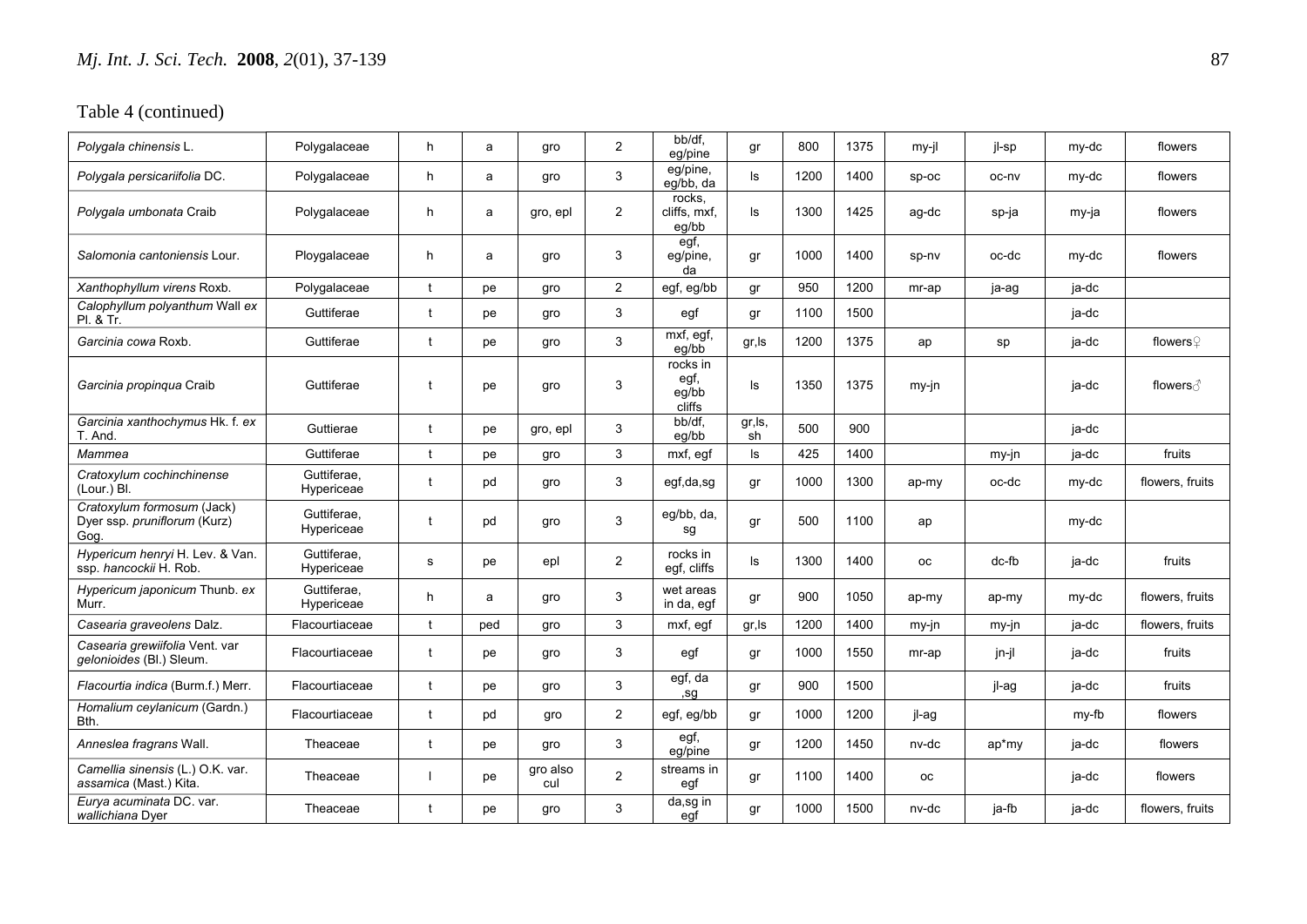| Pyrenaria garrettiana Craib                                   | Theaceae         |                          | pe | gro      | 3              | egf                        | gr              | 1100 | 1400 |           | jn-jl     | ja-dc                                |                      |
|---------------------------------------------------------------|------------------|--------------------------|----|----------|----------------|----------------------------|-----------------|------|------|-----------|-----------|--------------------------------------|----------------------|
| Schima wallichii (DC.) Korth.                                 | Theaceae         | t                        | pe | gro      | $\overline{4}$ | egf                        | gr              | 700  | 1525 | ap-my     | dc-mr     | ja-dc often<br>changing<br>Ivs dc-ja | flowers, fruits      |
| Ternstroemia gymnanthera<br>(Wight & Arn.) Bedd.              | Theaceae         | $\mathbf{f}$             | pe | gro      | 3              | egf,<br>eg/pine            | gr              | 1200 | 1400 | my-jn     | <b>OC</b> | ja-dc                                | flowers, fruits      |
| Saurauia roxburghii Wall.                                     | Saurauiaceae     | t                        | pe | gro      | 3              | egf<br>eg/pine<br>eg/bb    | gr              | 1000 | 1500 | ja-dc     | ja-dc     | ja-dc                                | flowers              |
| Saurauia nepaulensis DC.                                      | Saurauiaceae     | t                        | pe | gro      | 3              | egf,da,sg                  | gr, Is          | 1100 | 1400 | my-jn     |           | ja-dc                                | flowers              |
| Hopea odorata Roxb. var.<br>odorata                           | Dipterocarpaceae | $\mathbf{f}$             | pe | gro      | $\overline{2}$ | egf                        | SS              | 900  | 1000 | fb-mr     |           | ja-dc                                | flowers              |
| Shorea roxburghii G. Don                                      | Dipterocarpaceae | $\mathbf{f}$             | pd | gro      | $\overline{2}$ | bb/df.<br>eg/bb            | gr              | 750  | 1100 | fb        |           | my-fb                                |                      |
| Abelmoschus moschatus Medic.<br>ssp. moschatus var. moschatus | Malvaceae        | h                        | a  | gro      | $\overline{2}$ | da, sg                     | gr              | 1000 | 1200 | <b>OC</b> |           | my-dc                                |                      |
| Dicellostyles zizyphifolia (Griff.)<br>Phup.                  | Malvaceae        | $\mathbf{f}$             | pe | gro      | 3              | rocks in<br>mxf            | ls              | 1300 | 1400 |           | nv-dc     | ja-dc                                | fruits               |
| Hibiscus macrophyllus Roxb.ex<br>Horn.                        | Malvaceae        | t                        | pe | gro      | 3              | egf, da,<br>sq             | gr, Is          | 900  | 1400 | mr-ap     |           | ja-dc                                |                      |
| Kydia calycina Roxb.                                          | Malvaceae        | $\mathbf{f}$             | pd | gro      | 3              | da sg                      | gr              | 750  | 1500 | oc-ny     |           | my-dc                                | flowers              |
| Sida rhombifolia L. ssp.<br>rhombifolia                       | Malvaceae        | h                        | pe | gro, wee | 3              | da, sg                     | gr, Is          | 400  | 1500 | sp-fb     | ja-mr     | ja-dc                                | flowers              |
| Thespesia lampas (Cav.) Dalz.<br>& Gibs. var. lampas          | Malvaceae        |                          | pd | gro      | $\overline{2}$ | eg/bb, da,<br>sg           | gr              | 525  | 1200 | <b>OC</b> |           | my-dc                                |                      |
| Urena lobata L. ssp. lobata var.<br>lobata                    | Malvaceae        | h                        | a  | gro, wee | 3              | da, sg                     | gr,ls,<br>sh,ss | 500  | 1500 | oc-dc     | nv-fb     | my-dc                                |                      |
| Bombax anceps Pierre var.<br>anceps                           | Bombacaceae      | $\mathbf{f}$             | pd | gro      | 3              | bb/df.<br>eg/bb            | gr              | 400  | 1000 | ja-fb     |           | my-dc                                |                      |
| Bombax insigne Wall.                                          | Bombaceae        | t                        | pd | gro      | $\overline{2}$ | eg/bb, da,<br>sa           | gr              | 400  | 900  | ja-fb     | mr-ap     | my-ny                                |                      |
| Byttneria aspera Colebr.                                      | Sterculiaceae    | <b>WC</b>                | pe | gro      | 3              | streams in<br>mxf, da      | gr, Is          | 500  | 1500 | oc-nv     |           | ja-dc                                | flowers              |
| <i>Eriolaena candollei W</i> all.                             | Sterculiaceae    | t                        | pd | gro      | 3              | egf<br>,eg/pine,<br>da, sg | gr              | 1200 | 1500 |           | dc-fb     | jn-fb                                | fruits               |
| Firmiana colorata (Roxb.) R. Br.                              | Sterculiaceae    | t                        | pd | gro      | 3              | rocks.<br>cliffs           | gr, Is          | 1000 | 1425 | ja-mr     | mr-ap     | jn-dc                                | flowers, leaves      |
| Firmiana kerrii (Craib) Kosterm.                              | Sterculiaceae    | $\overline{\phantom{a}}$ | pd | gro      | $\overline{2}$ | rocks in<br>mxf cliffs     | ls              | 1350 | 1425 | ja-fb     | ap        | jn-dc                                | flowers, leaves      |
| Helicteres elongata Wall. ex Boj.                             | Sterculiaceae    | s,l                      | pd | gro      | 3              | eg/bb                      | gr              | 1000 | 1400 | my-jn     |           | ap-dc                                | flowers              |
| Heriteria macrophylla Wall. ex<br>Kurz                        | Sterculiaceae    | t                        | pe | gro      | $\overline{2}$ | eg/bb, egf                 | ls              | 1200 | 1400 | mr-ap     |           | ja-dc                                | seedling,<br>flowers |
| Pterospermum grande Craib                                     | Sterculiaceae    | t                        | pe | gro      | $\overline{2}$ | da                         | gr, Is          | 1250 | 1375 | my        |           | ja-dc                                | flowers              |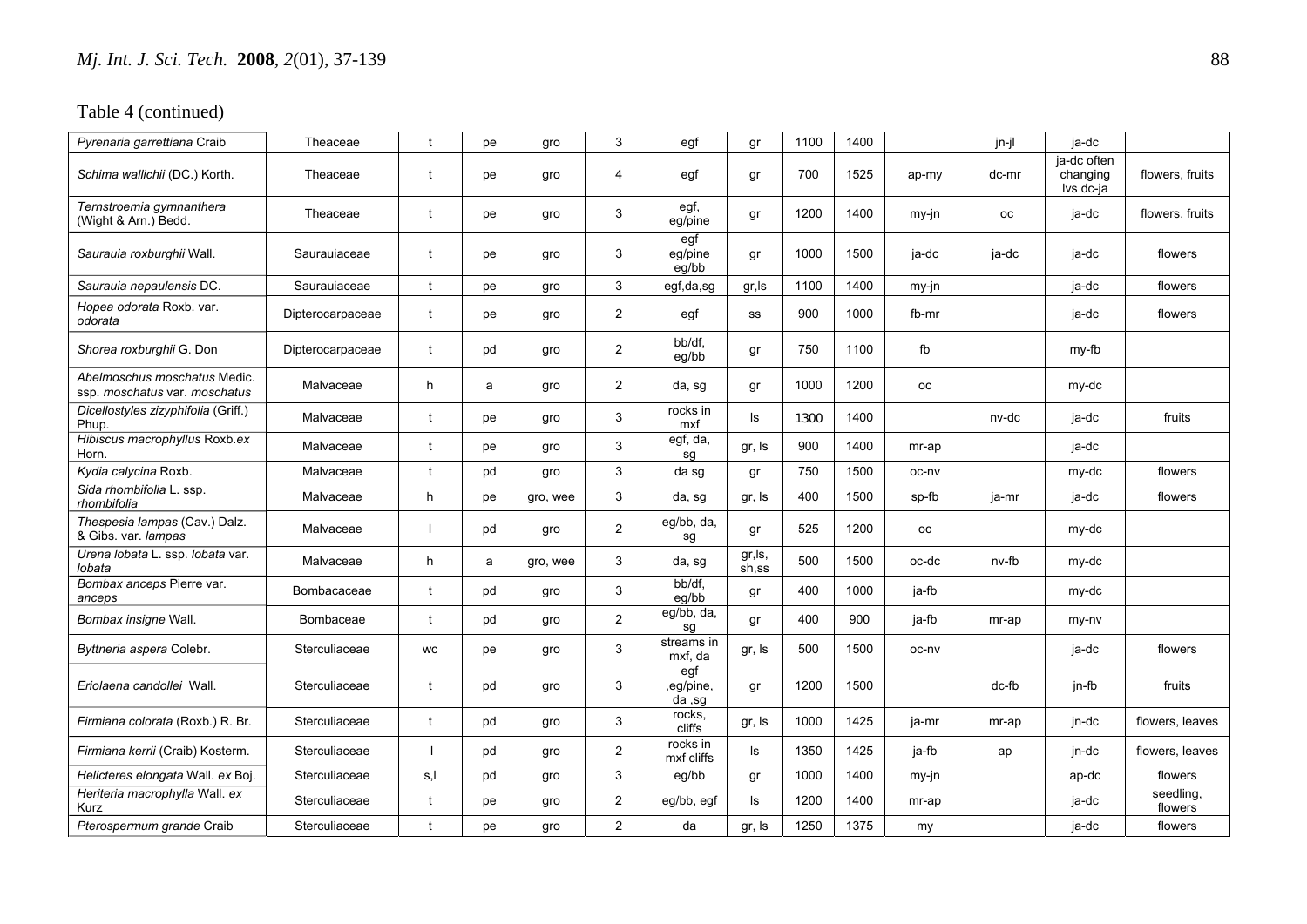| Pterospermum grandiflorum<br>Craib                          | Sterculiaceae  | $\mathbf{f}$ | рe | gro      | 3              | streams in<br>mxf, eqf           | ls               | 550  | 1000 |                          |         | ja-dc   |                 |
|-------------------------------------------------------------|----------------|--------------|----|----------|----------------|----------------------------------|------------------|------|------|--------------------------|---------|---------|-----------------|
| Pterospermum semisagittatum<br>B.-H. ex Roxb.               | Sterculiaceae  | t            | pe | gro      | $\overline{2}$ | eq/bb                            | gr               | 800  | 1000 | my                       |         | ja-dc   | flowers         |
| Sterculia balanghas L.                                      | Sterculiaceae  | t            | pd | gro      | 3              | egf,<br>eq/pine                  | gr               | 1000 | 1500 |                          |         | fb-dc   |                 |
| Sterculia guttata Roxb.                                     | Sterculiaceae  |              | pd | gro      | $\mathbf{2}$   | rocks in<br>mxf                  | ls               | 1300 | 1425 | fb-mr                    |         | $mr-nv$ | flowers         |
| Sterculia lanceolata Cav. var.<br>lanceolata                | Sterculiaceae  |              | рe | gro      | 3              | egf, mxf                         | ls               | 550  | 1350 | sp-nv                    | my-sp   | ja-dc   | flowers, fruits |
| Sterculia lanceolata Cav.<br>var.principis (Gagnep.) Pheng. | Sterculiaceae  |              | рe | gro      | 3              | egf,<br>eg/bb,<br>bb/df          | gr               | 1000 | 1400 |                          | my-jn   | ja-dc   | fruits          |
| Sterculia pexa Pierre                                       | Sterculiaceae  | t            | pd | gro      | 3              | mxf,da,sg                        | gr, Is           | 400  | 1000 | dc-ja                    | fb-mr   | my-dc   |                 |
| Sterculia villosa Roxb.                                     | Sterculiaceae  | t            | pd | gro      | 3              | rocks in<br>mxf, bb/df<br>cliffs | ls.              | 600  | 1425 | ja-fb                    |         | ap-dc   | flowers         |
| Colona flagrocarpa (Cl.) Craib                              | Tiliaceae      | t            | pd | gro      | 3              | eg/bb                            | gr               | 900  | 1400 |                          | ja fb   | my-fb   | fruits          |
| Colona floribunda (Kurz) Craib                              | Tiliaceae      | $\mathbf{t}$ | pd | gro      | 3              | egf,da,sg                        | gr               | 600  | 1300 | <b>OC</b>                | nv-dc   | my-dc   | fruits          |
| Grewia lacei Drum, & Craib                                  | Tiliaceae      | s            | pd | gro      | 3              | eg/bb, da                        | ls               | 1000 | 1400 | sp-oc                    |         | my-dc   | flowers         |
| Microcos paniculata L.                                      | Tiliaceae      | t            | рe | gro      | 3              | eg/bb, da,<br>sg                 | gr, Is           | 500  | 900  |                          |         | ja-dc   |                 |
| Triumfetta annua L.                                         | Tiliaceae      | h            | a  | gro, wee | 3              | da                               | gr, Is           | 1000 | 1500 | sp-nv                    | nv-dc   | my-dc   | flowers         |
| Triumfetta pilosa Roth                                      | Tiliaceae      | h            | a  | gro      | 3              | eg/bb, da                        | gr               | 1000 | 1525 | sp-nv                    | ja-fb   | ag-fb   | fruits          |
| Triumfetta rhomboidea L.                                    | Tiliaceae      | h            | a  | gro, wee | 3              | da, sg                           | gr, ls,<br>sh,ss | 500  | 900  |                          | nv-dc   | my-dc   |                 |
| Elaeocarpus floribundus Bl. var.<br>floribundus             | Elaeocarpaceae | t            | рe | gro      | 3              | eg/bb, egf                       | gr, Is           | 1000 | 1400 | my-jn                    | $sp-oc$ | ja-dc   | flowers, fruits |
| Elaeocarpus lanceifolius Roxb.                              | Elaeocarpaceae | $\mathbf{f}$ | рe | gro      | 3              | mxf,egf                          | gr, Is           | 1000 | 1400 | ap-jn                    | nv-dc   | ja-dc   | post            |
| Elaeocarpus stipularis Bl.                                  | Elaeocarpaceae | t            | рe | gro      | 3              | egf, eg/bb                       | gr, Is           | 900  | 1400 | my-jn                    | $sp-oc$ | ja-dc   | flowers, fruits |
| Reinwardtia indica Dum.                                     | Linaceae       | h            | pd | gro      | 3              | egf,eg/bb<br>da                  | gr, Is           | 1100 | 1500 | $nv-dc(fb)$              | ja-fb   | ja-dc   | flowers, fruits |
| Tirpitzia bilocularis Suks. & K.<br>Lar.                    | Linaceae       | h            | pd | gro      | $\overline{2}$ | rocks in<br>mxf, da<br>cliffs    | ls               | 1200 | 1300 | ag-sp                    | ja-fb   | jn-fb   | flowers         |
| Aspidopterys nutans (Roxb. ex<br>DC.) Juss.                 | Malpighiaceae  | <b>WC</b>    | рe | gro      | $\overline{2}$ | da in mxf                        | qr               | 600  | 700  | oc-nv                    | mr-ap   | ja-dc   |                 |
| Aspidopterys (aff. thorelii Dop)                            | Malpighiaceae  | <b>WC</b>    | рe | gro      | 3              | rocks in<br>mxf cliffs           | ls               | 1375 | 1425 | sp-oc                    | oc-nv   | ja-dc   | flowers         |
| Hiptage bullata Craib                                       | Malpighiaceae  | <b>SC</b>    | рe | gro      | 3              | rocks in<br>mxf cliffs           | ls               | 1300 | 1400 | ap-my                    |         | ja-dc   | flowers         |
| Oxalis corniculata L.                                       | Oxalidaceae    | h.           | a  | gro, wee | 3              | eg/bb,da,<br>sg                  | gr, Is           | 900  | 1400 | (fb)<br>my-<br><b>OC</b> | jn-nv   | ap-dc   | flowers, fruits |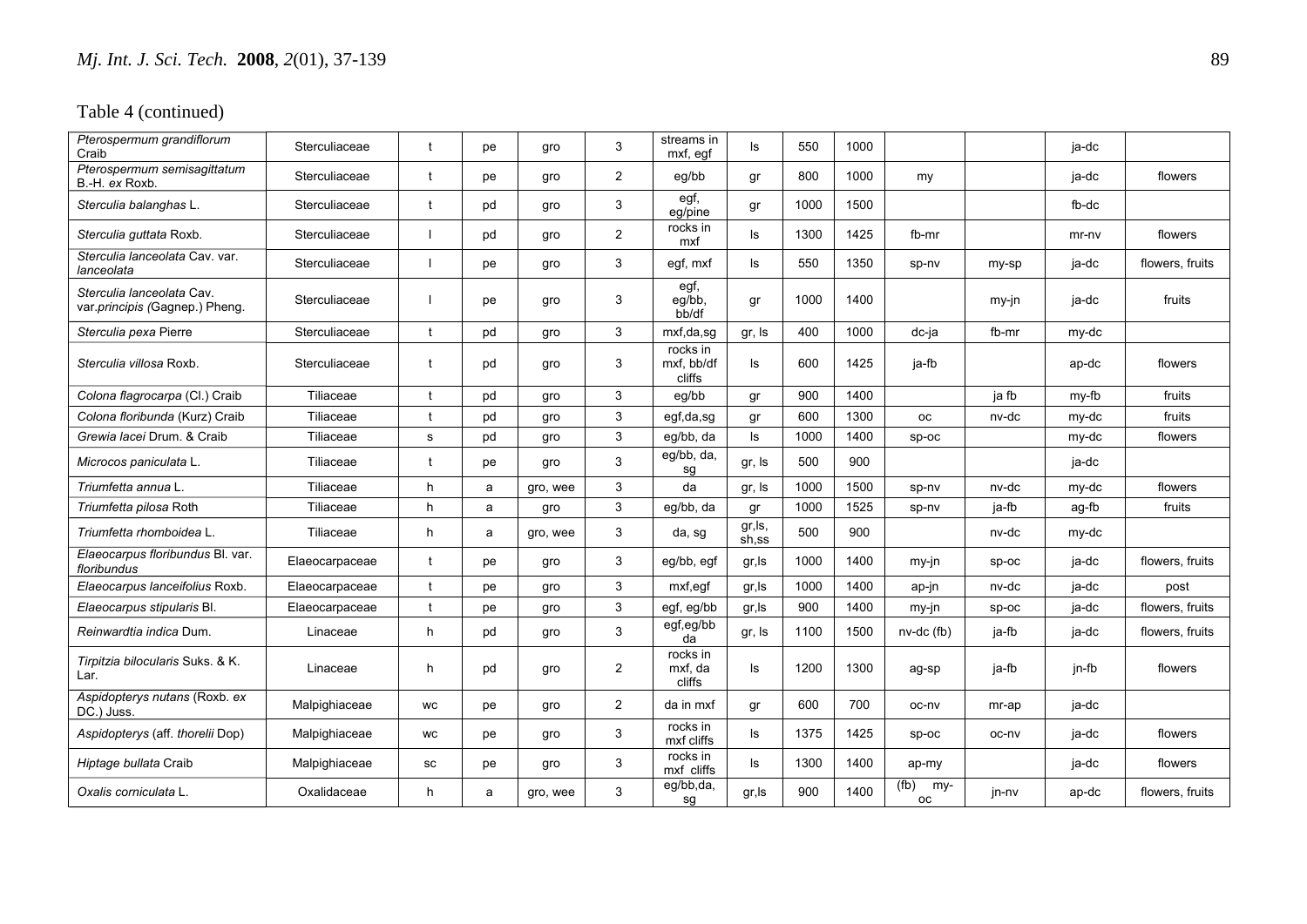| Impatiens claviger Hk. f.                            | <b>Balsaminaceae</b> | h            | рe | qro | 3              | streams.<br>wet areas<br>in egf           | gr, Is | 1200 | 1350 | oc-nv     | nv-dc        | ja-dc | flowers                            |
|------------------------------------------------------|----------------------|--------------|----|-----|----------------|-------------------------------------------|--------|------|------|-----------|--------------|-------|------------------------------------|
| Impatiens kerriae Craib                              | <b>Balsaminaceae</b> | h            | pd | epl | 3              | rocks in<br>mxf cliffs                    | ls     | 1375 | 1425 | my-ny     | nv-dc        | my-dc | flowers                            |
| Impatiens salangensis T. Shim.                       | Balsaminaceae        | h            | a  | epl | 3              | rocks in<br>mxf                           | ls     | 1400 | 1425 | jl-dc     | sp-ja        | my-dc | flowers                            |
| Impatiens vioaeflora Hk.f.                           | Balsaminaceae        | h            | a  | gro | 3              | egf, eg/bb                                | gr     | 1000 | 1525 | ag-dc     | sp-dc        | my-dc |                                    |
| Boenninghauseana albiflora<br>(Hk.) Roxb. ex Meissn. | Rutaceae             | s            | pd | epl | $\overline{2}$ | cliffs,<br>rocks in<br>egf                | ls     | 1300 | 1400 | <b>OC</b> | nv-dc        | my-dc | flowers, fruits                    |
| Glycosmis cochinchinensis<br>(Lour.) Pierre ex Engl. | Rutaceae             |              | рe | gro | 3              | rocks in<br>mxf                           | ls     | 1200 | 1425 | ja-fb     | ag           | ja-dc | flowers                            |
| Micromelum hirsutum Oliv.                            | Rutaceae             | $\mathbf{f}$ | рe | gro | 3              | egf, eg/bb                                | gr,ls  | 1100 | 1500 | ja-fb     | $mr-in$      | ja-dc | flowers, fruits                    |
| Micromelum minutum (Forst. f.)<br>Wight & Arn.       | Rutaceae             | l,s          | рe | qro | 3              | rocks in<br>egf, mxf,<br>cliffs.<br>eq/bb | gr, Is | 1000 | 1500 | oc-mr     | dc-il        | ja-dc | flowers                            |
| Melicope pteleifolia (Champ. ex<br>Bth.)T.Hart.      | Rutaceae             | l,s          | рe | gro | 3              | $\overline{egf, da}$ ,<br>sg              | gr, Is | 1100 | 1500 | mr-ap     | jn-jl        | ja-dc | flowers, fruits                    |
| Melicope viticina (Wall. ex Kurz)<br>T. Hart.        | Rutaceae             | s            | рe | gro | $\overline{2}$ | eg/bb,<br>eg/pine                         | gr     | 1100 | 1400 |           | my-jn        | ja-dc | fruits                             |
| Paramignya scandens (Griff.)<br>Craib var. scandens  | Rutaceae             | <b>WC</b>    | рe | gro | 2              | streams in<br>egf                         | gr, Is | 1000 | 1325 | fb-mr     | oc-dc        | ja-dc |                                    |
| Tetradium glabrifolium<br>(Champ.ex Bth.) T.Hart.    | Rutaceae             | t.s          | рe | gro | 3              | egf, da                                   | gr, Is | 1000 | 1375 | $my-il$   | il-oc        | ja-dc | flowers ∂ <sup>o</sup> .<br>fruits |
| Toddalia asiatica (L.) Lmk.                          | Rutaceae             | <b>WC</b>    | рe | qro | 3              | egf eg/bb                                 | gr     | 1000 | 1400 |           | ap-my        | ja-dc | fruits                             |
| Zanthoxylum oxyphyllum<br>Edgew.                     | Rutaceae             | <b>WC</b>    | рe | gro | 3              | egf                                       | ls     | 1200 | 1350 | ja        |              | ja-dc |                                    |
| Brucea javanica (L.) Merr.                           | Simaroubaceae        |              | pd | gro | 3              | rocks in<br>mxf cliffs                    | ls     | 1200 | 1425 | fb-mr     | sp-dc        | mr-dc | flowers, fruits                    |
| Picrasma javanica Bl.                                | Simaroubaceae        | t, l         | рe | gro | 3              | streams in<br>mxf, egf                    | ls     | 500  | 1300 | ap-nv     | ag-sp        | ja-dc | flowers                            |
| Garuga pinnata Roxb.                                 | <b>Burseraceae</b>   | t            | pd | qro | 3              | eg/bb, da,<br>sq                          | ls     | 500  | 1350 |           |              | my-dc |                                    |
| Protium serratum (Wall. ex<br>Colebr.) Engl.         | <b>Burseraceae</b>   | $\mathbf{f}$ | рe | gro | 3              | egf                                       | gr     | 1000 | 1400 |           | jl-ag        | ja-dc | fruits                             |
| Agalia elliptica Bl.                                 | Meliaceae            | $\mathbf{f}$ | рe | qro | $\overline{2}$ | egf                                       | ls     | 1200 | 1400 |           | ja-fb, my-jn | ja-dc | fruits                             |
| Aglaia lawii (Wight) Sald. ex<br>Rama.               | Meliaceae            | t, l         | рe | qro | 3              | $\overline{mxf}$ , egf,<br>eq/bb          | ls     | 1200 | 1400 | sp        | ap-my        | ja-dc | flowers, fruits                    |
| Aglaia spectabilis (Miq.) Jain &<br>Benn.            | Meliaceae            | t            | рe | gro | 3              | streams in<br>egf, eg/bb                  | gr     | 1100 | 1300 | jl-ag     |              | ja-dc | flowers                            |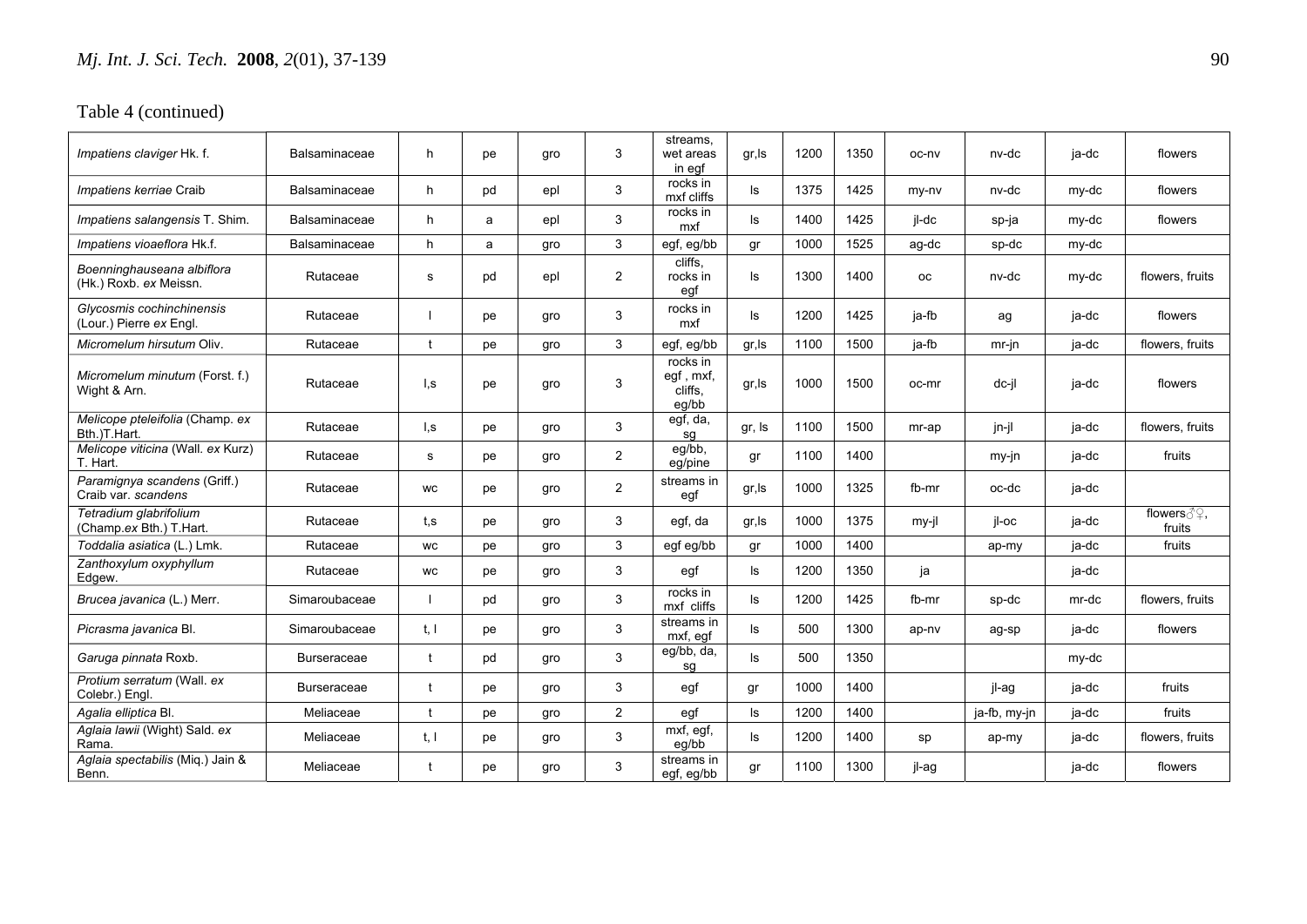| Agalia                                                           | Meliaceae     | $\mathbf{f}$ | рe  | gro     | $\overline{2}$ | rocks in<br>egf, cliffs                            | ls     | 1350 | 1375 |            |         | ja-dc       |                 |
|------------------------------------------------------------------|---------------|--------------|-----|---------|----------------|----------------------------------------------------|--------|------|------|------------|---------|-------------|-----------------|
| Aphanamixis polystachya (Wall.)<br>R.Parker                      | Meliaceae     | t            | pe  | gro     | 3              | egf, eg/bb                                         | gr     | 1000 | 1400 |            | ap-jn   | ja-dc       | fruits          |
| Chisocheton cumingianus<br>(C.DC.) Harms                         | Meliaceae     | t            | pe  | gro     | $\overline{2}$ | egf, eg/bb                                         | gr     | 1000 | 1100 | jl-ag      |         | ja-dc       | flowers         |
| Cipadessa baccifera (Roth) Mig.                                  | Meliaceae     | t.I          | ped | gro,epl | 3              | rocks and<br>streams in<br>mxf.<br>eq/bb<br>cliffs | ls     | 450  | 1425 | ap-oc (dc) | $fb-OC$ | ja-dc ap-dc | flowers, fruits |
| Heynea trijuga Roxb. ex Sims                                     | Meliaceae     | t, l         | рe  | gro     | $\overline{2}$ | egf, eg/bb                                         | gr     | 900  | 1200 | fb-mr      | nv-dc   | ja-dc       | fruits          |
| Melia toonsenden Sieb, & Zucc.                                   | Meliaceae     | $\mathbf{f}$ | pd  | gro     | 3              | bb/df,<br>eq/bb                                    | gr, Is | 500  | 1300 |            | oc-fb   | my-dc       |                 |
| Anacolosa ilicoides Mast.                                        | Olacaceae     | t            | рe  | gro     | $\overline{2}$ | egf                                                | gr, Is | 1100 | 1350 | jn-sp      | mr-my   | ja-dc       |                 |
| Erythropalum scandens Bl.                                        | Olacaceae     | <b>WC</b>    | рe  | gro     | 3              | streams in<br>mxf                                  | ls.    | 550  | 800  | ag-sp      |         | ja-dc       | flowers         |
| lodes cirrhosa Turcz.                                            | Icacinaceae   | <b>WC</b>    | рe  | gro     | $\overline{2}$ | egf, $d\overline{a}$ ,<br>sq                       | gr     | 1000 | 1200 |            | il      | ja-dc       | fruits          |
| Pittosporopsis kerrii Craib                                      | Icacinaceae   |              | рe  | gro     | $\overline{2}$ | mxf                                                | gr     | 500  | 700  | fb-ap      | my-jn   | ja-dc       | fruits          |
| Ilex umbellulata (Wall.) Loesn.                                  | Aquifoliaceae | t            | рe  | gro     | 3              | egf                                                | gr, Is | 1000 | 1400 |            | il.     | ja-dc       | fruits          |
| Celastrus hindisii Bth.                                          | Celastraceae  | WC           | рe  | gro     | $\overline{c}$ | rocks in<br>mxf cliffs                             | ls     | 1400 | 1425 | my-jn      | oс      | ja-dc       | flowers, fruits |
| Euonymus cochinchinensis<br>Pierre                               | Celastraceae  |              | рe  | gro     | 3              | egf                                                | ls     | 1000 | 1400 | fb-mr      | oc-nv   | ja-dc       | fruits          |
| Euonymus laxiflora Champ. ex<br>Bth.                             | Celastraceae  | s            | рe  | gro     | $\overline{c}$ | rocks in<br>eqf cliffs                             | ls     | 1300 | 1375 | jl-sp      | oc-nv   | ja-dc       | fruits          |
| Euonymus sootepensis Craib                                       | Celastraceae  | cr, v, wc    | рe  | gro     | 3              | egf                                                | ls     | 1100 | 1425 | fb-mr      | oc-nv   | ja-dc       | flowers, fruits |
| Glyptopetalum sclerocarpum<br><b>Kurz</b>                        | Celastraceae  |              | рe  | gro     | 3              | egf                                                | ls     | 1100 | 1375 | ap-my      | oc-nv   | ja-dc       | flowers, fruits |
| Maytenus (Gymnosporia stylosa<br>Pierre var. rectispinosa Craib) | Celastraceae  | SC           | рe  | gro     | 3              | rocks in<br>mxf                                    | ls     | 1300 | 1375 | my         |         | ja-dc       | flowers         |
| Microtropis discolor (Wall.) Wall. ex Arn.                       | Celastraceae  |              | рe  | gro     | $2 - 3$        | streams in<br>egf                                  | gr, Is | 1100 | 1325 | fb-mr      | oc-nv   | ja-dc       | flowers, fruits |
| Salacia chinensis L.                                             | Celastraceae  |              | pe  | gro     | $\overline{2}$ | streams in<br>eq/bb                                | gr     | 900  | 1100 | nv-dc      | dc-ja   | ja-dc       | flowers         |
| Berchemia floribunda (Wall.)<br>Wall. ex Brongn.                 | Rhamnaceae    | <b>WC</b>    | рe  | gro     | 3              | streams in<br>egf, eb/bb                           | gr     | 1000 | 1300 |            | fb-mr   | ja-dc       | fruits          |
| Gouania javanica Mig.                                            | Rhamnaceae    | WC           | pd  | gro     | 3              | rocks in<br>mxf cliffs                             | ls     | 1400 | 1425 | sp         | nv-dc   | my-dc       | flowers, fruits |
| Hovenia dulcis Thunb.                                            | Rhamnaceae    | t            | pd  | gro     | 2              | egf,<br>streams in<br>eq/bb                        | qr     | 1200 | 1400 |            |         | my-dc       |                 |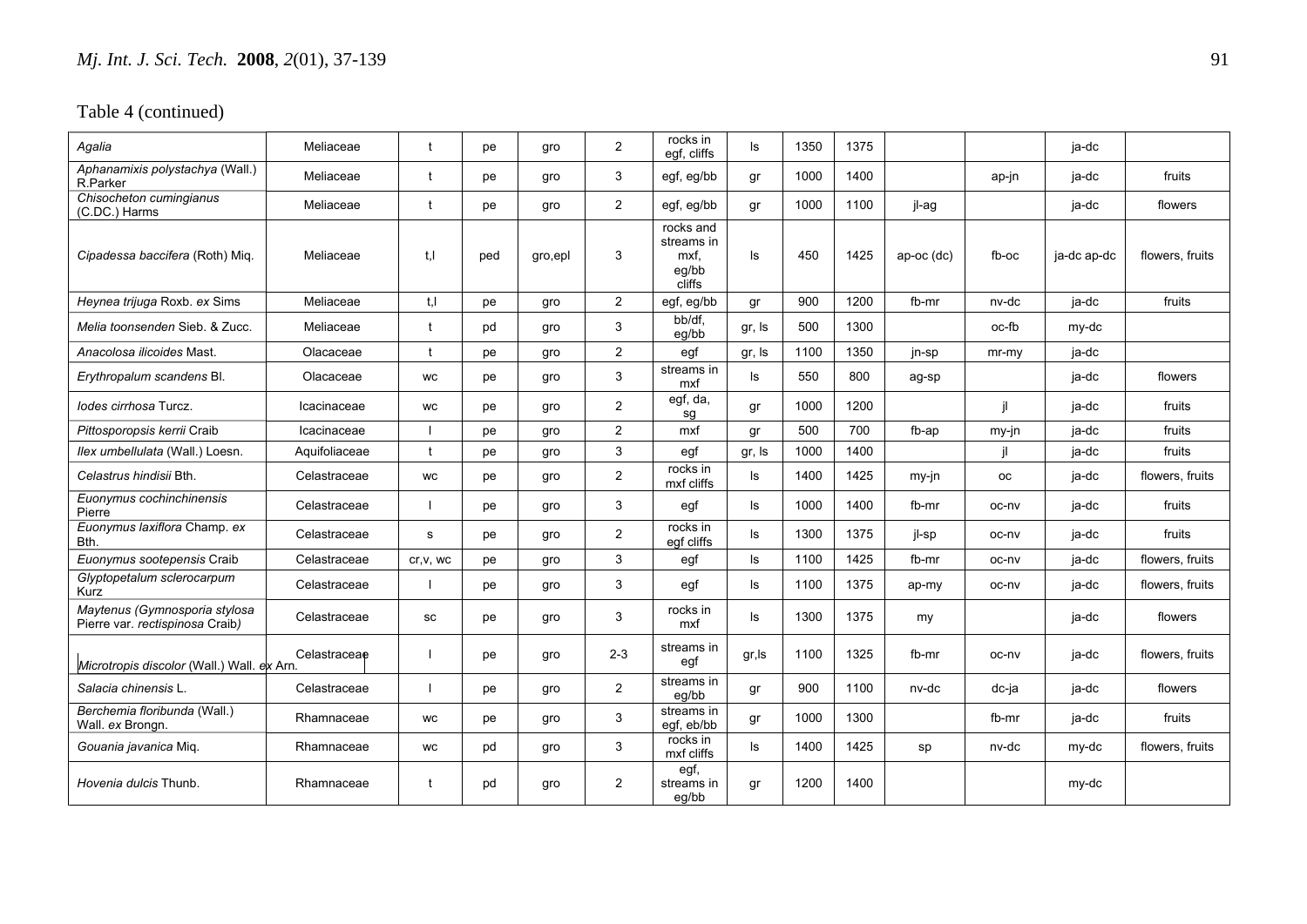| Sageretia cordifolia Tard.                           | Rhamnaceae  | <b>WC</b>      | pd  | gro     | 3              | rocks in<br>mxf cliffs                      | ls     | 1375 | 1425 | SD-OC     | nv-dc   | my-dc | flowers, fruits               |
|------------------------------------------------------|-------------|----------------|-----|---------|----------------|---------------------------------------------|--------|------|------|-----------|---------|-------|-------------------------------|
| Ziziphus ?attopensis Pierre                          | Rhamnaceae  | <b>WC</b>      | рe  | gro     | 3              | mxf.<br>eq/bb                               | gr     | 500  | 700  |           |         | ja-dc |                               |
| Ziziphus incurva Roxb.                               | Rhamnaceae  | $\ddagger$     | рe  | gro     | 3              | egf                                         | ls     | 1200 | 1400 | my-sp     | oc-nv   | ja-dc |                               |
| Ziziphus oenoplia (L.) Mill. var.<br>oenophia        | Rhamnaceae  | <b>WC</b>      | pd  | gro     | 3              | eg/bb, da,<br>sg                            | gr     | 600  | 1150 | mr-ap     | oc-nv   | my-fb |                               |
| Cayratia japonica (Thunb.)<br>Gagnep.                | Vitaceae    | $\mathsf{v}$   | pd  | gro     | 3              | mxf<br>streams,<br>egf                      | ls     | 500  | 1425 | jl-nv     |         | my-dc | flowers                       |
| Cayratia pedata (Lour.) Juss.                        | Vitaceae    | $\mathsf{v}$   | a   | gro     | 2              | rocks in<br>mxf, da,<br>sg, eg/bb<br>cliffs | ls.    | 1200 | 1425 | il ag     | $sp-oc$ | my-dc | flowers                       |
| Cayratia (vide Cissus auriculata<br>(Roxb.) DC.)     | Vitaceae    | WC             | pd  | gro     | 3              | da, sg                                      | gr     | 1100 | 900  |           | my-jn   | my-dc | fruits                        |
| Cissus adnata (Wall. ex Wight &<br>Arn.) Roxb.       | Vitaceae    | <b>WC</b>      | рe  | gro     | 3              | egf,<br>eg/pine,<br>sg                      | gr     | 1000 | 1200 | il ag     |         | ja-dc | flowers                       |
| Cissus convolvulacea Pl.                             | Vitaceae    | $\mathsf{v}$   | ped | gro     | 3              | streams in<br>egf                           | ls     | 600  | 800  |           | fb-mr   | ja-dc | fruits                        |
| Cissus discolor Bl. var. discolor                    | Vitaceae    | v              | рe  | gro     | 3              | egf, da,<br>eg/bb,<br>mxf cliffs            | gr, Is | 550  | 1500 | my-sp     | oc-dc   | ja-dc | flowers, fruits               |
| Parthenocissus semicordata<br>(Wall.) Pl.            | Vitaceae    | WC             | рe  | gro     | $\overline{2}$ | rocks in<br>mxf cliffs                      | ls     | 1200 | 1425 | sp        | ja-dc   | ja-dc | fruits                        |
| Tetrastigma campylocarpum<br>(Kurz) Planch.          | Vitaceae    | <b>WC</b>      | рe  | gro     | $\overline{2}$ | eg/bb                                       | qr     | 1200 | 1400 | nv-dc     | mr-ap   | ja-dc | flowers $\Omega$              |
| Tetrastigma cruciatum Craib &<br>Gagnep.             | Vitaceae    | <b>WC</b>      | рe  | epl,gro | 3              | streams in<br>bb/df. mxf<br>cliffs          | ls     | 500  | 1425 | fb-ap     | nv      | ja-dc | flowers $\mathcal Q$          |
| Tetrastigma garrettii Gagnep.                        | Vitaceae    | $\mathsf{v}$   | рe  | gro     | 3              | streams in<br>egf, eg/bb                    | gr, Is | 1000 | 1300 | dc-ja     | $my-in$ | ja-dc | flowers <sup>2</sup> , fruits |
| Tetrastigma laoticum Gagnep.                         | Vitaceae    | <b>WC</b>      | рe  | gro     | $\overline{2}$ | eg/bb                                       | gr, Is | 1200 | 1350 | ap        | ag      | ja-dc | flowers♀                      |
| Tetrastigma quadrangulum<br>Gagnep & Craib           | Vitaceae    | WC             | рe  | gro     | $\overline{c}$ | mxf.<br>eg/bb                               | sh     | 500  | 700  | <b>OC</b> |         | ja-dc | flowers $\mathcal Q$          |
| Leea indica (Burm.f.) Merr.                          | Leeaceae    | s,l            | рe  | gro     | 3              | egf, eg/bb                                  | gr, Is | 500  | 1500 | my-jl     | ag-sp   | ja-dc | flowers, fruits               |
| Allophyllus cobbe (L.) Raeus.                        | Sapindaceae | t <sub>1</sub> | рe  | gro     | 3              | rocks in<br>mxf, egf,<br>eg/bb              | ls     | 1200 | 1400 | jl-nv     | oc-fb   | ja-dc | flowers, fruits               |
| Didymocarpus longan Lour. ssp.<br>longan var. longan | Sapindaceae | t              | рe  | gro     | $\overline{c}$ | egf, eg/bb                                  | gr     | 800  | 1200 | mr-ap     | jl-ag   | ja-dc |                               |
| Harpullia arborea (Blanco)<br>Radlk.                 | Sapindaceae | t              | pd  | gro     | 3              | streams in<br>mxf                           | ls     | 500  | 900  | ja-fb     |         | fb-dc | flowers                       |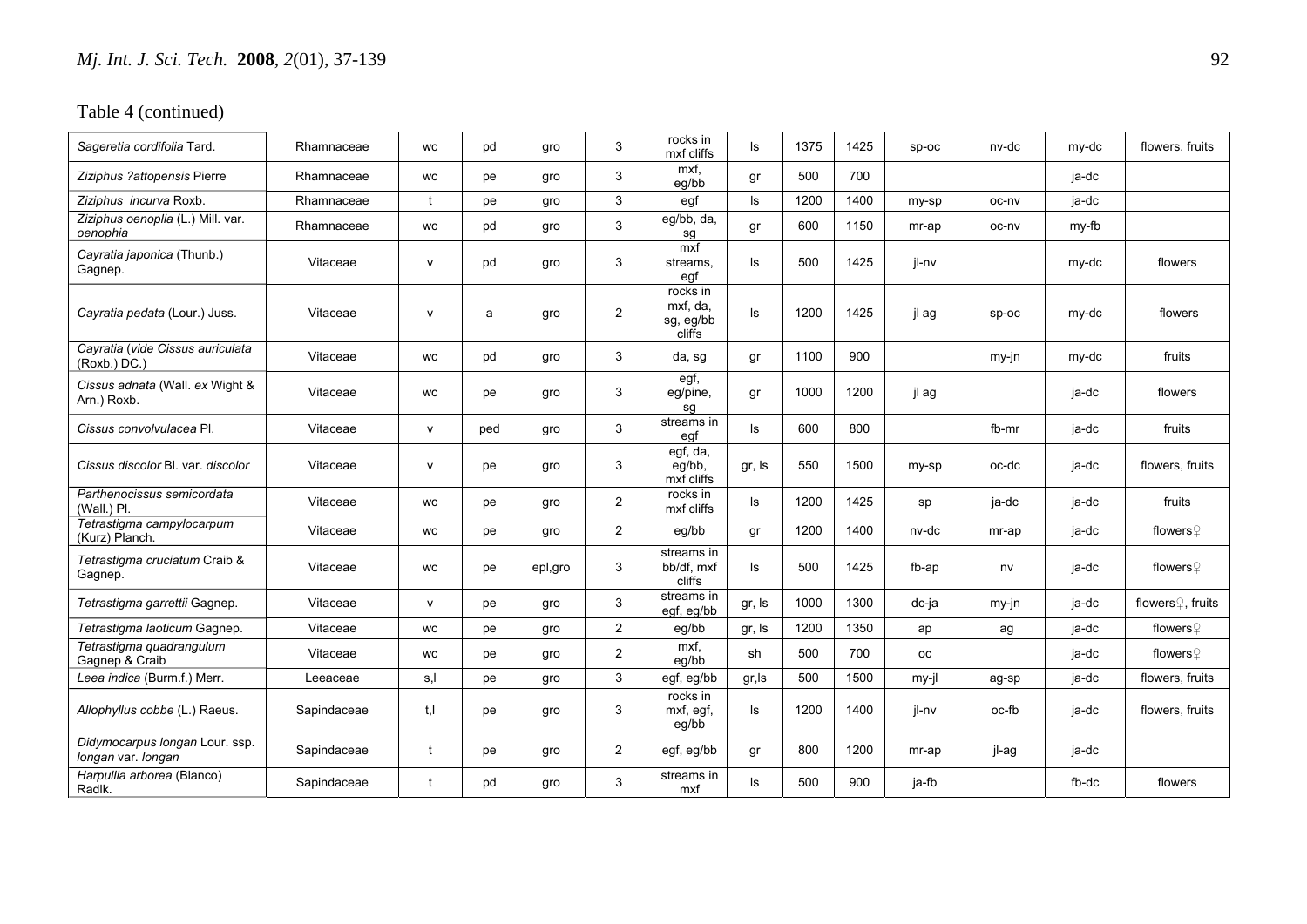| Harpullia cupanioides Roxb.                                                             | Sapindaceae                 |              | pe     | gro      | 3              | egf                            | ls.    | 1100 | 1400 | my-jn |       | ja-dc | flowers           |
|-----------------------------------------------------------------------------------------|-----------------------------|--------------|--------|----------|----------------|--------------------------------|--------|------|------|-------|-------|-------|-------------------|
| Lepisanthes tetraphylla (Vahl)<br>Radlk.                                                | Sapindaceae                 |              | pe     | gro      | $\overline{2}$ | streams in<br>egf, da          | gr     | 900  | 1100 |       | jn-jl | ja-dc | imm fruits        |
| Mischocarpus pentapetalus<br>(Roxb.) Radlk.                                             | Sapindaceae                 | $\mathbf{f}$ | pe     | gro      | 3              | egf                            | gr     | 1000 | 1500 | ja-mr | my    | ja-dc | flowers, fruits   |
| Nephelium hypolecum Kurz                                                                | Sapindaceae                 | t            | pe     | qro      | 3              | egf, eg/bb                     | gr     | 950  | 1200 | ja-fb |       | ja-dc | flowers           |
| Nephelium lappaceum L. var.<br>pallens (Hiern) Leenh.                                   | Sapindaceae                 | t            | pe     | gro      | $\overline{2}$ | egf                            | gr     | 900  | 1100 |       | my-jn | ja-dc | fruits            |
| Pometia pinnata J.R. &<br>G.Forst.                                                      | Sapindaceae                 | t            | pd     | qro      | $\overline{2}$ | streams in<br>mxf, egf         | gr, Is | 550  | 1250 |       |       | mr-dc |                   |
| Sapindus rarak DC.                                                                      | Sapindaceae                 | $\mathbf{t}$ | pd     | gro      | $\overline{2}$ | egf, eg/bb                     | ls     | 1000 | 1375 |       |       | my-dc |                   |
| Acer chiangdaoensis Santi.                                                              | Aceraceae                   | t            | pd     | gro, epl | 3              | rocks in<br>mxf, egf<br>cliffs | ls     | 1300 | 1425 | my-jn | jl-fb | ja-nv | flowers, fruits   |
| Aesculus assamica Griff.                                                                | Hippocastanaceae            | $^{\dagger}$ | pd     | gro, cul | 3              | eg/pine da                     | ls     | 1300 | 1350 | ap    |       | fb-dc | flowers           |
| Turpinia pomifera (Roxb.) Wall.<br>ex DC.                                               | Staphyleaeaceae             |              | pe     | gro      | 3              | egf                            | gr, Is | 900  | 1500 | fb-mr | jn-oc | ja-dc | flowers, fruits   |
| Meliosma pinnata (Roxb.) ssp.<br>barbulata (Cufod.) Beus. ex<br>Welz. var.barbulata     | Sabiaceae                   | t            | pe     | gro      | 3              | egf                            | gr     | 1000 | 1550 | ap-my |       | ja-dc | flowers           |
| Meliosma simplicifolia (Roxb.)<br>Walp. ssp. fordii (Hemsl. ex<br>Forb. & Hemsl.) Beus. | Sabiaceae                   | t            | pe     | gro      | $\overline{2}$ | eg/bb, egf                     | ls     | 1200 | 1375 |       |       | ja-dc |                   |
| Sabia limoniacea Wall. ex Hk.f.<br>& Th                                                 | Sabiaceae                   | <b>WC</b>    | pe     | gro      | $\overline{2}$ | egf                            | ls     | 1200 | 1400 | ja-fb |       | ja-dc | flowers           |
| Mangifera caloneura Kurz                                                                | Anacardiaceae               | t            | pe     | gro      | $\overline{2}$ | streams in<br>mxf, eg/bb       | gr     | 550  | 1100 | fb    |       | ja-dc |                   |
| Rhus chinensis Mill.                                                                    | Anacardiaceae               |              | pd     | qro      | 3              | da sg                          | gr     | 900  | 1400 | il-oc | oc-nv | my-dc | fruits            |
| Rhus rhetsoides Craib                                                                   | Anacardiaceae               | $\ddagger$   | pd, pe | qro      | 3              | egf                            | gr     | 1000 | 1300 | ap    | oc-nv | ja-dc | flowers 3, fruits |
| Rhus succedanea L.                                                                      | Anacardiaceae               | 1, t         | pd     | gro      | 3              | rocks in<br>mxf cliffs         | ls     | 1400 | 1425 | jl-sp | oc-nv | jn-dc | flowers, fruits   |
| Semecarpus cochinchinensis<br>Engl.                                                     | Anacardiaceae               | t            | pe     | gro      | 3              | mxf, egf                       | gr, Is | 525  | 1500 | dc-mr | ap    | ja-dc | flowers           |
| Spondias axillaris Roxb.                                                                | Anacardiaceae               | $\mathbf{f}$ | pd     | gro      | 3              | egf                            | gr, Is | 1100 | 1400 | ja-fb | sp-oc | mr-dc | flowers ∂         |
| Spondias pinnata (L. f.) Kurz                                                           | Anacardiaceae               | t            | pd     | gro      | 3              | bb/df                          | gr     |      |      | mr-ap | jn-ag | my-dc | fruits            |
| Rourea minor (Gaertn.) Leenh.<br>ssp. minor                                             | Connaraceae                 | <b>WC</b>    | pe     | gro      | 3              | egf, eg/bb                     | gr     | 1000 | 1400 |       | ap-my | ja-dc | fruits            |
| Acacia megaladena Desv. var.<br>garrettii Niels.                                        | Leguminosae,<br>Mimosoideae | <b>WC</b>    | pd     | gro      | 3              | rocks in<br>mxf cliffs         | ls     | 1300 | 1425 | ap-jn | ja-fb | ap-ja | flowers, fruits   |
| Albizia chinensis (Osb.) Merr.                                                          | Leguminosae,<br>Mimosoideae | t            | pd     | gro      | 3              | da, sg,<br>eb/bb               | gr     | 750  | 1525 | ap-jn | dc-fb | mr-ja | flowers, fruits   |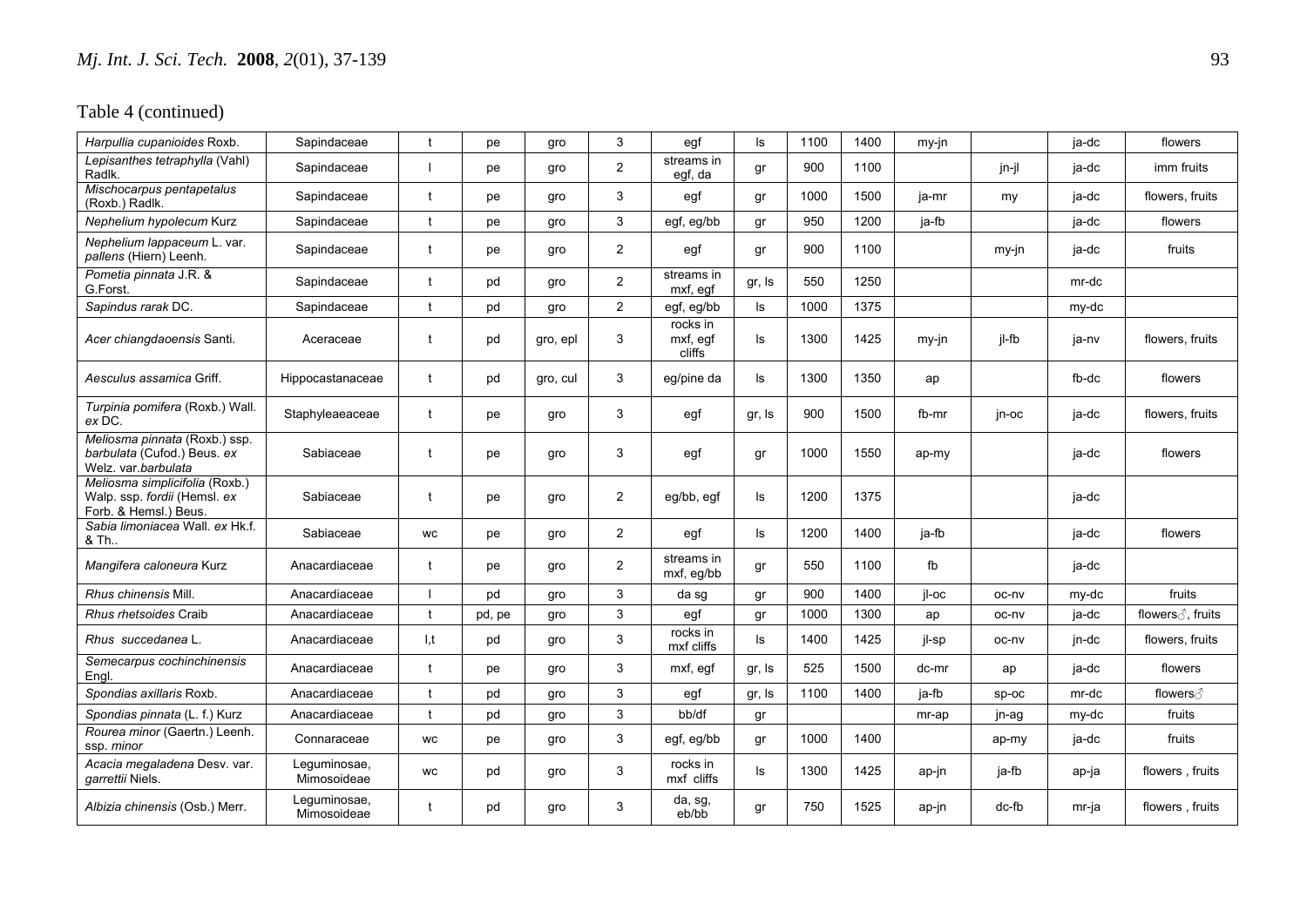| Albizia crassiramea Lace                                                | Leguminosae,<br>Mimosoideae      |              | pd | gro                      | 3              | da, sg                   | gr     | 800  | 1100 | ag-sp   |         | fb-dc     | flowers |
|-------------------------------------------------------------------------|----------------------------------|--------------|----|--------------------------|----------------|--------------------------|--------|------|------|---------|---------|-----------|---------|
| Albizia lucidor (Steud.) I. Niels.                                      | Leguminosae,<br>Mimosoideae      | t            | рe | gro                      | $\overline{2}$ | eg/bb                    | gr     | 1000 | 1250 |         |         | ja-dc     |         |
| Albizia odoratissima (L. f.) Bth.                                       | Leguminosae,<br>Mimosoideae      | $\mathbf{f}$ | рe | gro                      | 3              | egf, da, sg              | gr     | 1000 | 1550 | ap-my   |         | ja-dc     | flowers |
| Archidendron clyperia (Jack)<br>Niels. ssp. clypearia var.<br>clypearia | Lequminosae,<br>Mimosoideae      |              | рe | gro                      | 3              | da, sg                   | gr, Is | 1000 | 1400 | fb-mr   | ap-jn   | ja-dc     |         |
| Entada rheedei Spreng.<br>(ssp.rheedei)                                 | Leguminosae,<br>Mimosoideae      | <b>WC</b>    | pd | gro                      | 3              | egf                      | gr     | 900  | 1500 | mr-ap   | ja-jn   | $fb - dc$ |         |
| Leucaena leucocephala (Lmk.)<br>De Wit                                  | Leguminosae,<br>Mimosoideae      | t, l         | pe | gro, int,<br>nat.<br>wee | 3              | da, sg                   | gr     | 400  | 700  |         |         | ja-dc     |         |
| Mimosa diplotricha C. Wrigt ex<br>Sauv. var. diplotricha                | Leguminosae,<br>Mimosoideae      | $\mathsf{v}$ | a  | gro, int,<br>nat.<br>wee | 3              | da, sg                   | gr     | 400  | 1500 | SD-OC   |         | my-dc     |         |
| Mimosa pigra L.                                                         | Leguminosae,<br>Mimosoideae      | h            | pe | gro, int,<br>wee         | 3              | da, sg                   | gr     | 400  | 1525 | jl-sp   |         | ja-dc     |         |
| Acrocarpus fraxinifolius Wight<br>ex Arn.                               | Leguminosae,<br>Caesalpinioideae |              | pd | gro                      | 3              | rocks in<br>egf, cliffs  | gr, Is | 1000 | 1400 | ja-fb   | ap      | ap-nv     |         |
| Afzelia xylocarpa (Kurz) Craib                                          | Leguminosae,<br>Caesalpinioideae |              | pd | gro                      | 2              | bb/df                    | gr, Is | 500  | 700  |         |         | my-dc     |         |
| Bauhinia ornata Kurz var, kerrii<br>(Gagnep.) K & S.S. Lar.             | Leguminosae,<br>Caesalpinioideae | <b>WC</b>    | рe | gro                      | 3              | egf, da                  | SS     | 900  | 1100 | fb-mr   |         | ja-dc     | flowers |
| Bauhinia variegata L.                                                   | Leguminosae,<br>Caesalpinioideae | $\ddagger$   | pd | gro                      | 3              | eg/pine,<br>eg/bb, bb/df | gr     | 650  | 1525 | ja-fb   |         | jn-fb     |         |
| Chamaecrista leschenaultiana<br>(DC.) Deg.                              | Leguminosae,<br>Caesalpinioideae | h            | a  | gro                      | 3              | eg/pine, da              | gr     | 1200 | 1500 | $sp-oc$ |         | my-dc     | flowers |
| Aeschynomene americana L.                                               | Leguminosae,<br>Papilionoideae   | h            | a  | gro, int,<br>nat.<br>wee | 3              | da, sq                   | gr     | 400  | 1000 | $SD-OC$ | dc      | my-dc     | flowers |
| Afgekia fillipes (Dunn) Gees.                                           | Leguminosae,<br>Papilionoideae   | <b>WC</b>    | pd | gro                      | 3              | egf,eg/bb                | gr     | 1000 | 1400 | mr-ap   | $sp-oc$ | ap-ja     |         |
| Arachis pintoi Krap. & Greg.                                            | Leguminosae,<br>Papilionoideae   | h.           | рe | gro, cul, i<br>nt        | 3              | da                       | gr     | 400  | 1100 | ja-dc   |         | ja-dc     | flowers |
| Cajanus goensis Dalz.                                                   | Leguminosae,<br>Papilionoideae   | $\mathsf{V}$ | a  | gro                      | 3              | egf,eg/pine<br>sg        | gr     | 600  | 1400 | fb-mr   |         | my-ap     | flowers |
| Callerya atropurpurea (Wall.)<br>Schot                                  | Leguminosae,<br>Papilionoideae   |              | рe | gro                      | $\overline{2}$ | egf, eg/bb               | gr     | 1200 | 1300 |         | ag-sp   | ja-dc     |         |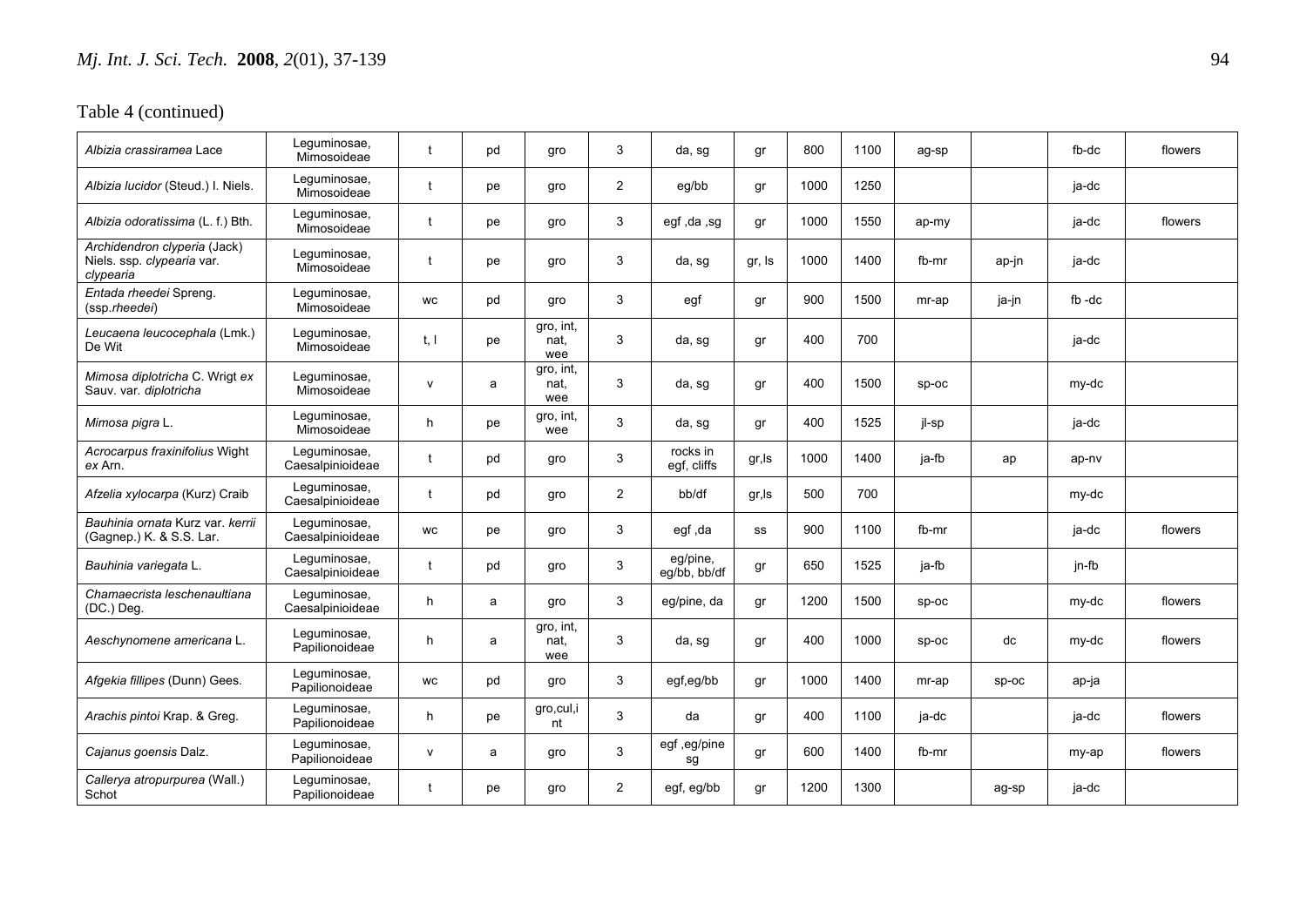| Calopogonium mucunoides<br>Desv.                                          | Leguminosae,<br>Papilionoideae | $\mathsf{v}$ | a  | gro         | 3              | da, sg                        | gr     | 900  | 1200 | oc-nv   | dc-ja | my-dc   | fruits          |
|---------------------------------------------------------------------------|--------------------------------|--------------|----|-------------|----------------|-------------------------------|--------|------|------|---------|-------|---------|-----------------|
| Cannvalia ensiformis (L.) A.<br>DC.                                       | Leguminosae,<br>Papilionoideae | $\mathsf{v}$ | a  | gro         | 3              | da, sg                        | gr     | 1000 | 1200 | oc-nv   |       | my-ja   | flowers         |
| Crotalaria acicularis B.-H. ex<br>Bth.                                    | Leguminosae,<br>Papilionoideae | h            | a  | gro,<br>wee | 3              | eg/pine,<br>eg/bb             | gr     | 1100 | 1400 | nv-dc   | ja-fb | jn-mr   | flowers         |
| Crotalaria albida Hey. ex Roth                                            | Leguminosae,<br>Papilionoideae | h            | a  | gro         | 3              | eg/pine,<br>eg/bb             | gr     | 900  | 1500 | nv-dc   | fb-mr | jn-mr   | flowers         |
| <i>Crotalaria assamica</i> Bth.                                           | Leguminosae,<br>Papilionoideae | h.           | a  | gro         | 3              | bb/df, da,<br>sg              | gr     | 500  | 800  | oc-ny   |       | my-fb   |                 |
| Crotalaria bracteata Roxb. ex<br>DC.                                      | Leguminosae,<br>Papilionoideae | h            | a  | gro,<br>wee | 3              | eg/bb, da,<br>sg              | gr     | 900  | 1500 | SD-OC   |       | my-fb   |                 |
| Crotalaria cytisoides Roxb. ex<br>DC.                                     | Leguminosae,<br>Papilionoideae |              | pd | gro         | 3              | eg/pine,<br>eg/bb             | gr     | 1200 | 1325 |         | nv-ja | my-ja   | fruits          |
| Crotalaria dubia Grah, ex Bth.                                            | Leguminosae,<br>Papilionoideae | h            | a  | gro         | 3              | eg/bb, da                     | gr     | 1000 | 1400 | nv-dc   | mr-ap | jn-mr   | flowers         |
| Crotalaria kurzii Baker ex Kurz                                           | Leguminosae,<br>Papilionoideae | h            | a  | gro         | 3              | egf,<br>eg/pine,<br>eb/bb, da | gr     | 1200 | 1500 | $sp-oc$ |       | my-dc   | flowers         |
| Crotalaria pallida Ait.                                                   | Leguminosae,<br>Papilionoideae | h            | a  | gro,<br>wee | 3              | da, sg                        | gr     | 400  | 800  | jn-oc   |       | $my-fb$ |                 |
| Cruddasia insignis Prain                                                  | Leguminosae,<br>Papilionoideae | $\mathsf{v}$ | рe | gro         | 3              | egf, eg/bb                    | gr     | 1100 | 1400 | jl-sp   |       | ja-dc   | flowers         |
| Dalbergia cana Grah. ex Kurz<br>var. cana                                 | Leguminosae,<br>Papilionoideae |              | pd | gro         | 3              | mxf, egf                      | gr, Is | 900  | 1350 |         | my-jn | ap-dc   | fruits          |
| Dalbergia cultrata Grah. ex<br>Bth.                                       | Leguminosae,<br>Papilionoideae |              | pd | gro         | 3              | $eg/bb$ ,<br>eg/pine da<br>sq | gr, Is | 800  | 1350 | fb-mr   | nv-dc | mr-dc   | flowers, fruits |
| Dalbergia lanceolaria L.f. var.<br>lanceolaria                            | Leguminosae,<br>Papilionoideae | t            | pd | gro         | 3              | bb/df                         | gr     | 500  | 800  | ap      | jn    | ap-dc   | flowers         |
| Dalbergia ovata Grah. ex Bth                                              | Leguminosae,<br>Papilionoideae |              | рe | gro         | $\overline{2}$ | egf, eg/bb                    | gr     | 950  | 1350 | ja-fb   |       | ja-dc   | flowers         |
| Dalbergia rimosa Roxb.                                                    | Leguminosae,<br>Papilionoideae | <b>WC</b>    | рe | gro         | 3              | egf, eg/bb                    | gr     | 1000 | 1500 | my-jl   |       | ja-dc   | flowers         |
| Dalbergia stipulacea Roxb.                                                | Leguminosae,<br>Papilionoideae | SC           | pd | gro         | 3              | egf,da                        | gr     | 1000 | 1500 | ap-my   | nv-dc | ja-dc   | fruits          |
| Derris tonkinensis Gagnep.                                                | Leguminosae,<br>Papilionoideae | <b>WC</b>    | pd | epl         | 3              | rocks in<br>bb/df cliffs      | ls     | 400  | 800  |         |       | my-dc   |                 |
| Desmodium heterocarpon (L.)<br>DC. ssp. heterocarpon var.<br>heterocarpon | Leguminosae,<br>Papilionoideae | h            | рe | gro         | 3              | bb/df,<br>eg/pine,<br>eg/bb   | gr     | 700  | 1400 | sp-dc   | oc-ja | ja-dc   | flowers, fruits |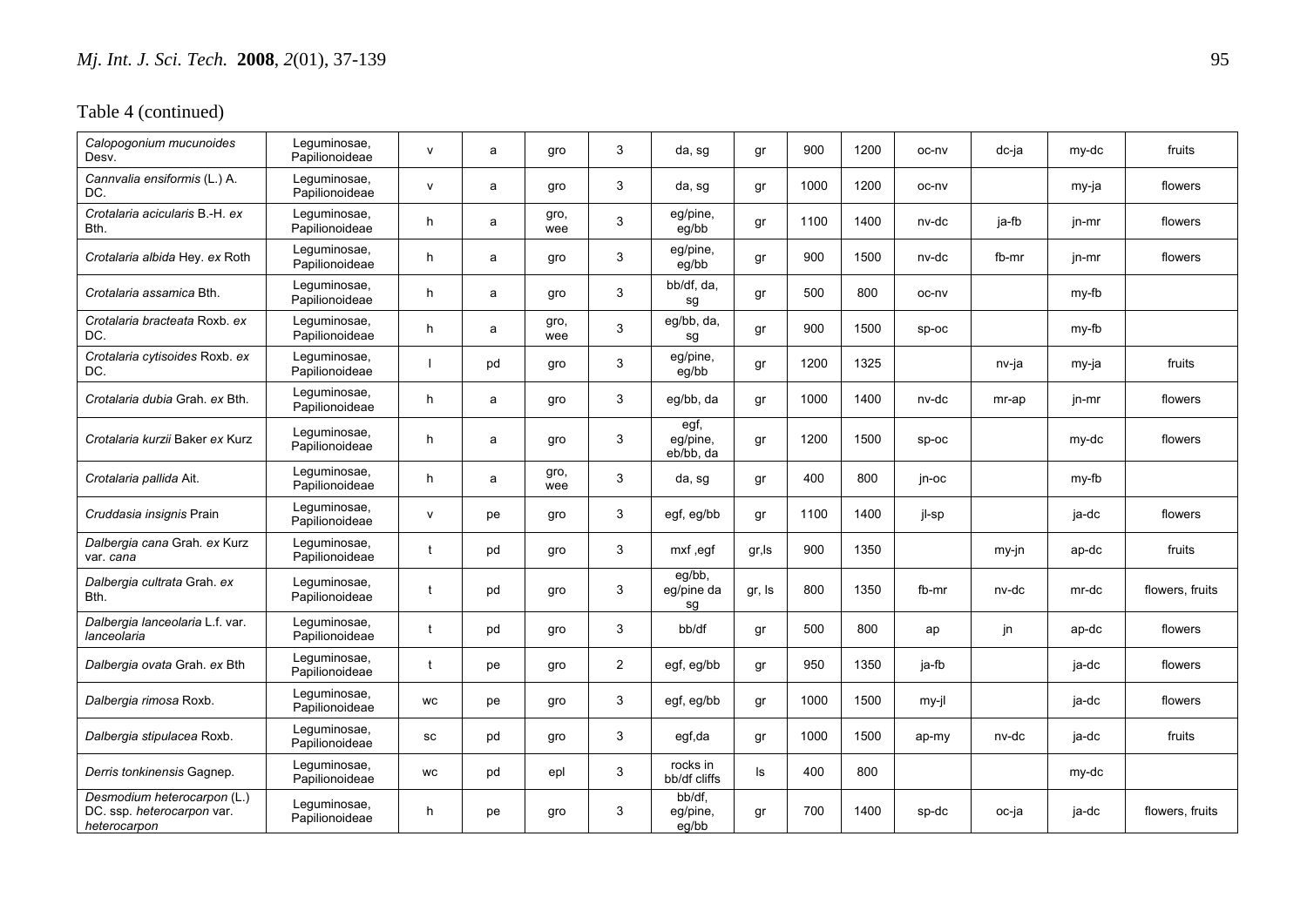| Desmodium laxiflorum DC.<br>ssp. laxiflorum                         | Leguminosae,<br>Papilionoideae | h            | pd | gro         | 3              | bb/df, eg/bb                 | gr     | 1000 | 1400 | oc-nv |         | my-ja | flowers         |
|---------------------------------------------------------------------|--------------------------------|--------------|----|-------------|----------------|------------------------------|--------|------|------|-------|---------|-------|-----------------|
| Desmodium motorium (Houtt.)<br>Merr.                                | Lequminosae,<br>Papilionoideae | h            | a  | gro         | 3              | eq/bb, da                    | gr     | 1000 | 1300 | oc-nv | nv-dc   | jn-dc | fruits          |
| Desmodium multiflorum DC.                                           | Leguminosae,<br>Papilionoideae |              | pd | gro         | 3              | eg/bb, da,<br>sg             | gr     | 1000 | 1400 |       | ja-fb   | my-fb | fruits          |
| Desmodium oblatum Baker ex<br>Kurz                                  | Leguminosae,<br>Papilionoideae |              | pd | gro         | $\overline{2}$ | eg/bb                        | gr     | 1000 | 1300 | oc-dc | dc-ja   | jn-ja | fruits          |
| Desmodium repandum (Vahl)<br>DC.                                    | Leguminosae,<br>Papilionoideae | $\mathsf{v}$ | рe | gro         | 3              | da, sg                       | gr     | 1000 | 1525 | oc-nv | dc-ja   | ja-dc | flowers, fruits |
| Desmodium triflorum (L.) DC.                                        | Leguminosae,<br>Papilionoideae | h            | pe | gro,<br>wee | 3              | eg/pine,<br>eg/bb, da,<br>sg | gr     | 700  | 1400 | oc-dc | ja-fb   | ja-dc | flowers         |
| Desmodium triquetrum (L.) DC.<br>ssp. triquetrum                    | Lequminosae,<br>Papilionoideae |              | pe | gro         | 3              | da, eg/bb                    | gr, Is | 1000 | 1350 | oc-nv | dc-ja   | ja-dc | flowers, fruits |
| Desmodium velutinum (Willd.)<br>DC. ssp. velutinum<br>var.velutinum | Leguminosae,<br>Papilionoideae | s            | pe | gro         | 3              | egf,da,sg                    | gr     | 1000 | 1400 | oc-dc | ja-dc   | ja-dc | flowers         |
| Dolichos trilobus L.                                                | Leguminosae,<br>Papilionoideae | $\mathsf{v}$ | a  | gro         | $\overline{c}$ | mxf, da, sg                  | gr, Is | 1000 | 1450 | ja-fb |         | jn-ap | fllowers        |
| Erythrina stricta Roxb.                                             | Lequminosae,<br>Papilionoideae |              | pd | gro         | 3              | mxf, da                      | ls, gr | 1200 | 1400 | ap    |         | jn-dc | flowers         |
| Erythrina subumbrans (Hassk.)<br>Merr.                              | Leguminosae,<br>Papilionoideae |              | pe | gro         | 3              | streams in<br>egf, eg/bb     | gr, Is | 550  | 1400 | ja-fb |         | ja-dc | flowers         |
| Flemingia sootepensis Craib                                         | Leguminosae,<br>Papilionoideae |              | pe | gro         | 3              | mxf, eg/bb,<br>da, sg        | gr, Is | 550  | 1400 |       | ja-fb   | ja-dc | fruits          |
| Lespedeza parviflora Kurz                                           | Leguminosae,<br>Papilionoideae |              | pe | gro         | 3              | eg/bb, da,<br>sg             | gr     | 1000 | 1500 | nv-ja | ja-fb   | ja-dc | fruits          |
| Lespedeza sulcata (Schindl.)<br>Craib                               | Lequminosae,<br>Papilionoideae |              | pd | gro         | 3              | rocks in<br>mxf cliffs       | ls     | 1100 | 1425 | fb    |         | my-ja |                 |
| Millettia pachycarpa Bth.                                           | Leguminosae,<br>Papilionoideae | <b>WC</b>    | pd | gro         | 3              | eqf, eb/bb                   | gr     | 1100 | 1500 |       |         | my-fb |                 |
| Mucuna bracteata A. DC.                                             | Leguminosae,<br>Papilionoideae | $\mathsf{v}$ | pe | gro         | 3              | eg/bb, da,<br>sg             | gr     | 1000 | 1500 | ja-fb |         | ja-dc | flowers         |
| Mucuna interrupta Gagnep.                                           | Leguminosae,<br>Papilionoideae | <b>WC</b>    | pe | gro         | 3              | mxf, da, sg                  | ls     | 1200 | 1375 | ap-sp | $sp-oc$ | ja-dc | flowers, fruits |
| Mucuna macrocarpa Wall.                                             | Leguminosae,<br>Papilionoideae | <b>WC</b>    | рe | gro         | 3              | eg/bb                        | gr     | 400  | 1300 | fb-mr | oc-dc   | ja-dc |                 |
| Ormosia sumatrana (Miq.)<br>Prain                                   | Leguminosae,<br>Papilionoideae |              | рe | gro         | $\overline{2}$ | egf,eg/bb                    | gr     | 1050 | 1250 |       | oc-ny   | ja-dc | fruits          |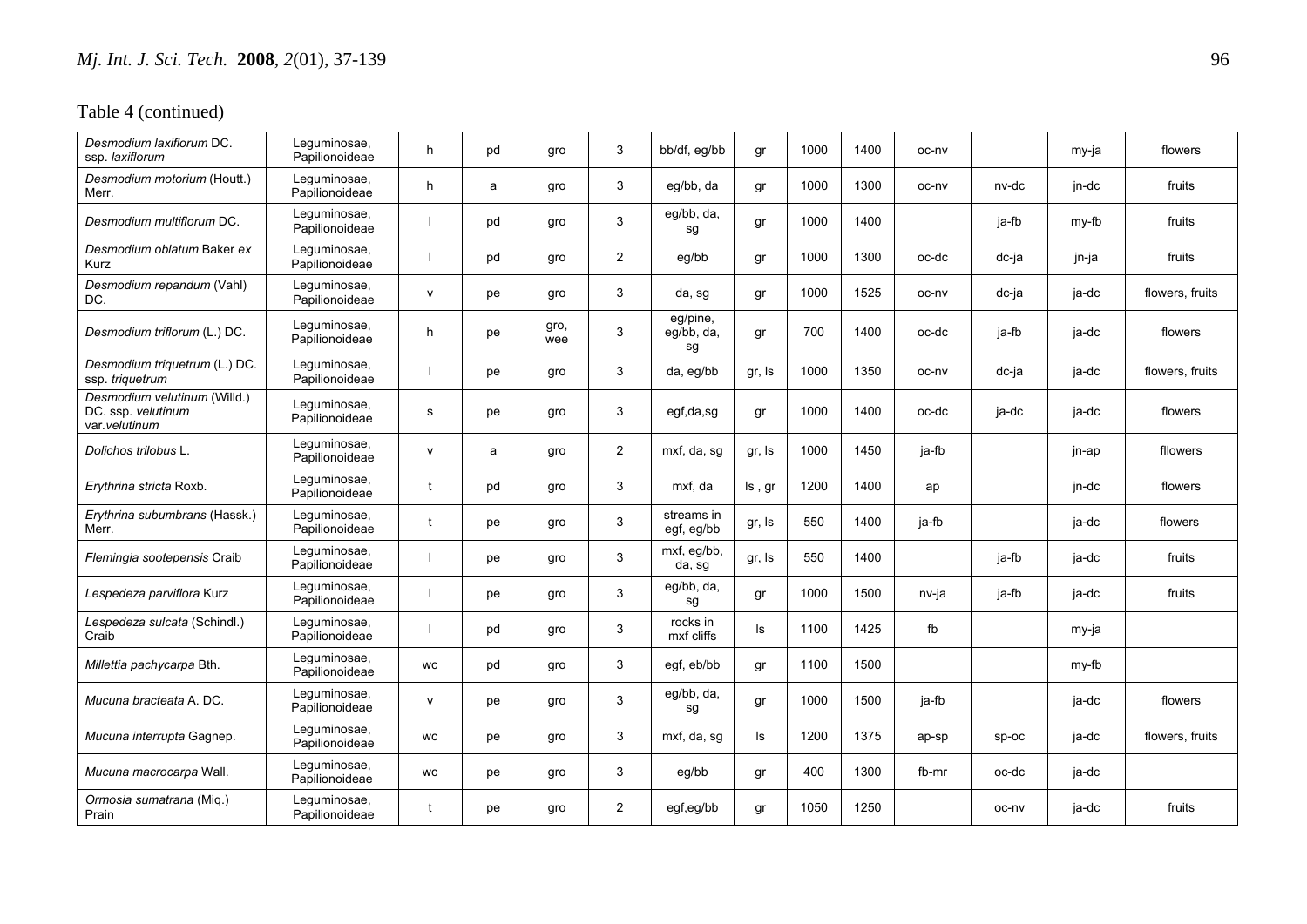| Phylacium majus Coll. &<br>Hemsl.                                      | Leguminosae,<br>Papilionoideae | $\mathsf{v}$ | pe | gro              | 2              | bb/df, eb/bb             | gr     | 950  | 1200 | <b>OC</b> | ja-fb | ja-dc | flowers.fruits  |
|------------------------------------------------------------------------|--------------------------------|--------------|----|------------------|----------------|--------------------------|--------|------|------|-----------|-------|-------|-----------------|
| Pueraria alopecuroides Craib                                           | Leguminosae,<br>Papilionoideae | v            | a  | gro              | 3              | da, sg                   | gr, Is | 400  | 1525 | ja-fb     |       | jl-my | flowers         |
| Pueraria montana (Lour.) Merr.<br>var. chinense (Ohwi) Maes. &<br>Alm. | Leguminosae,<br>Papilionoideae | $\mathsf{v}$ | pe | gro              | $\overline{2}$ | da, sg                   | gr     | 900  | 1225 | $SD-OC$   |       | ja-dc | flowers         |
| Pueraria phaseolioides (Roxb.)<br>Bth. var. subspicata (Bth.)<br>Maes. | Leguminosae,<br>Papilionoideae | $\mathsf{v}$ | pe | gro, wee         | 3              | da, sg                   | gr     | 1000 | 1500 | oc-nv     | ja-fb | ja-dc |                 |
| Pueraria rigens Craib                                                  | Leguminosae,<br>Papilionoideae | WC           | рe | gro              | 3              | egf, eg/pine             | gr     | 1100 | 1450 |           | dc-fb | ja-dc | fruits          |
| Shuteria hirsuta Baker                                                 | Leguminosae,<br>Papilionoideae | v            | pe | gro              | 3              | egf,da,sg                | gr     | 1000 | 1300 | nv-dc     |       | ja-dc | flowers         |
| Shuteria involucrata (Wall.)<br>Wight & Arn. var. involucrata          | Leguminosae,<br>Papilionoideae | $\mathsf{v}$ | pd | gro              | 3              | egf,da,sg,<br>eg/pine    | gr     | 1100 | 1500 | oc-nv     | dc-ja | ja-dc | flowers, fruits |
| Shuteria vestita Wight & Arn.                                          | Leguminosae,<br>Papilionoideae | $\mathsf{v}$ | a  | gro              | $\overline{2}$ | eg/bb                    | gr     | 1100 | 1300 | dc-ja     |       | my-fb | flowers         |
| Sophora velutina Lindl.                                                | Leguminosae,<br>Papilionoideae |              | pe | gro              | $\overline{2}$ | bb/df.<br>mxf,cliffs     | ls     | 1400 | 1425 |           | nv-dc | ja-dc | fruits          |
| Tephrosia kerrii Drum. & Craib                                         | Leguminosae,<br>Papilionoideae |              | pe | gro              | 3              | eg/bb, da,<br>sg         | gr     | 1000 | 1300 |           | ja-fb | ja-dc | fruits          |
| Uraria poilanei Dy Phon                                                | Lequminosae,<br>Papilionoideae | s            | pe | gro              | $\overline{2}$ | egf,da,sg                | gr     | 1050 | 1250 | nv-dc     |       | ja-dc | flowers         |
| Vigna radiata (L.) Wilcz. var.<br>sublobata (Roxb.) Verdc.             | Leguminosae,<br>Papilionoideae | $\mathsf{v}$ | a  | gro              | 3              | egf,da                   | gr     | 900  | 1100 | oc-ny     |       | my-dc | flowers         |
| Docynia indica (Wall.) Decne.                                          | Rosaceae                       | t            | рe | gro, cul,<br>int | $\overline{2}$ | egf, da                  | gr     | 1100 | 1350 |           |       | ja-dc |                 |
| Eriobotrya salwinensis Hand.-<br>Mazz.                                 | Rosaceae                       | t            | pe | gro              | 3              | rocks in<br>mxf cliffs   | ls     | 1375 | 1425 | nv-dc     | fb    | ja-dc | flowers, fruits |
| Prunus cerasoides Ham. ex<br>D.Don                                     | Rosaceae                       | $^{\dagger}$ | pd | gro, cul         | 3              | da, sg                   | gr, Is | 1000 | 1375 | ja-fb     |       | ap-oc | flowers         |
| Rubus blepharoneurus Card.                                             | Rosaceae                       | SC           | рe | gro              | 3              | egf                      | gr, Is | 1100 | 1500 | ap-my     | ap-my | ja-dc | flowers, fruits |
| Rubus dielsianus Focke                                                 | Rosaceae                       | $\mathsf{v}$ | a  | gro              | $\overline{2}$ | eg/bb                    | gr     | 1100 | 1250 |           |       | jn-mr |                 |
| Rubus ellipticus J.E. Sm.<br>forma obcordatus Franch.                  | Rosaceae                       | $\mathsf{v}$ | pe | gro              | 3              | eg/bb, da                | gr     | 1200 | 1525 | dc-ja     | fb-mr | ja-dc |                 |
| Dichroa febrifuga Lour.                                                | Saxifragaceae                  |              | pe | gro              | 2              | streams in<br>eg/bb, egf | gr, ls | 1200 | 1400 | my-jn     |       | ja-dc | flowers         |
| Carallia brachiata (Lour.) Merr.                                       | Rhizophoraceae                 | t            | pe | gro              | 3              | egf                      | gr, Is | 1000 | 1500 |           | ap-my | ja-dc | fruits          |
| Anogeissus acuminata (Roxb.<br>ex DC.) Guill.& Perr.                   | Combretaceae                   | t            | pd | gro              | 3              | bb/df, eg/bb             | gr, Is | 500  | 1200 | ja-mr     | ap-my | my-dc |                 |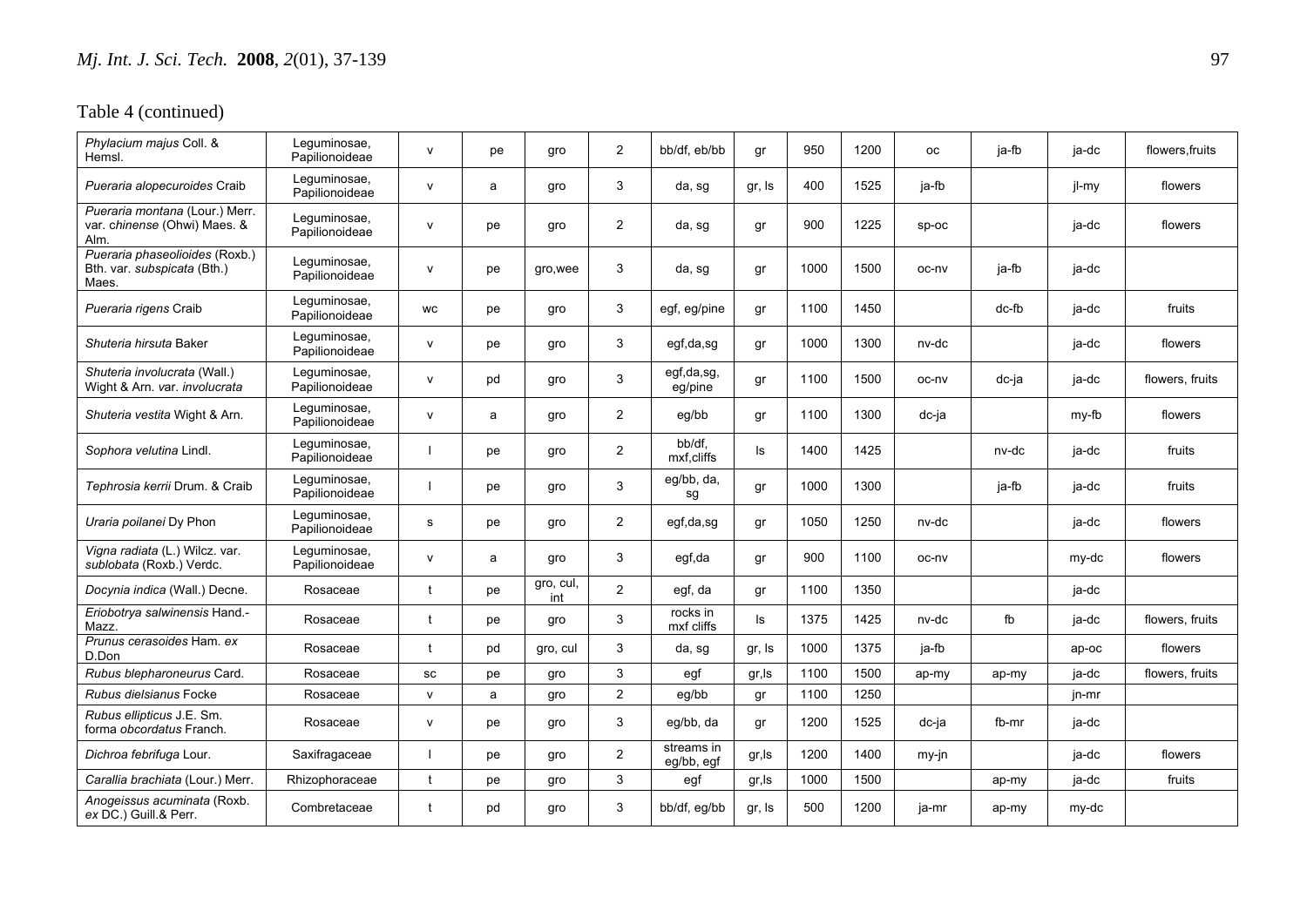| Combretum griffithii Heur. &<br>M.A.                                                      | Combretaceae    | <b>WC</b>            | pd | epl                   | 3              | rocks in bb/df<br>cliffs                 | ls     | 400  | 800  | fb    | mr-ap   | my-dc |                         |
|-------------------------------------------------------------------------------------------|-----------------|----------------------|----|-----------------------|----------------|------------------------------------------|--------|------|------|-------|---------|-------|-------------------------|
| Combretum latifolium Bl.                                                                  | Combretaceae    | WC                   | pd | gro                   | 3              | mxf, eb/bb,<br>sg                        | sh     | 500  | 800  | dc-ja | my-jn   | jn-fb | flowers                 |
| Quisqualis indica L. var. indica                                                          | Combretaceae    | WC                   | рe | gro                   | 3              | da, sg                                   | gr     | 500  | 1150 | ap-my | $SD-OC$ | ja-dc | flowers, imm.<br>fruits |
| Eugenia albiflora Duth. ex Kurz                                                           | Myrtaceae       |                      | рe | qro                   | 3              | eg/bb,<br>eg/pine                        | gr     | 800  | 1500 | fb-ap | jl-ag   | ja-dc |                         |
| Eugenia formosa Wall.                                                                     | Myrtaceae       | t                    | pe | gro                   | 3              | streams in<br>mxf                        | gr, Is | 500  | 700  | mr-ap | ag-sp   | ja-dc |                         |
| Eugenia fruticosa (DC.) Roxb.                                                             | Myrtaceae       | $\mathbf{t}$         | pe | gro                   | 3              | egf, eg/bb,<br>da, sg                    | gr     | 900  | 1500 | ap-my | my-jn   | ja-dc | flowers, fruits         |
| Eugenia megacarpa Craib                                                                   | Myrtaceae       | t                    | pe | gro                   | 3              | egf                                      | ls     | 1100 | 1400 | ja-fb | sp-oc   | ja-dc | flowers                 |
| Psidium guajava L.                                                                        | Myrtaceae       |                      | рe | gro, cul, i<br>nt,nat | 3              | da, sg                                   | gr     | 1000 | 1300 | my-jn |         | ja-dc | flowers                 |
| Tristaniopsis burmanica (Griff.)<br>Wils. & Wat. var. rufescens<br>(Hance) Parn. & Lug.   | Myrtaceae       | t.I                  | pe | gro                   | $\overline{2}$ | eg/pine                                  | gr     | 1250 | 1300 | ja-fb | ap-my   | ja-dc | flowers                 |
| Careya arborea Roxb.                                                                      | Lecythidaceae   | t                    | pd | gro                   | $\overline{2}$ | bb/df, eg/bb                             | gr     | 400  | 1500 | mr-ap | my-jn   | my-dc |                         |
| Memecylon umbellatum<br>Burm.f.                                                           | Melastomataceae |                      | pe | qro                   | $\overline{2}$ | rocks in mxf,<br>eg/bb                   | ls     | 1200 | 1425 | jl-ag | nv-ja   | ja-dc | flowers                 |
| Melastoma malabathricum L.<br>ssp. malabathricum                                          | Melastomataceae | t, l                 | pe | gro                   | 3              | egf, da, sg                              | gr     | 1000 | 1525 | ja-my | jn-ag   | ja-dc | flowers                 |
| Osbeckia stellata Ham. ex Ker-<br>Gawl. var. crinita (Bth. ex<br>Naud.) C. Han.           | Melastomataceae | s                    | pe | gro                   | 3              | eg/bb,<br>egf,da,sg                      | gr, Is | 1100 | 1500 | sp-dc | ja      | ja-dc | flowers                 |
| Pseudodissochaeta<br>septentrionalis (W.W.Sm.)<br>Navar                                   | Melastomataceae | t, l                 | pe | gro                   | 3              | egf, eg/bb                               | gr     | 1000 | 1350 | il-ag | nv-dc   | ja-dc | flowers, fruits         |
| Sonerila erecta Jack                                                                      | Melastomataceae | h                    | a  | gro                   | 3              | egf, eg/bb da                            | gr     | 1125 | 1500 | oc-ny | nv-dc   | my-dc | flowers                 |
| Lagerstroemia tomentosa Presl                                                             | Lythraceae      | $\ddot{\phantom{1}}$ | pd | gro                   | 3              | bb/df, egf                               | gr     | 900  | 1100 | ap    | oc-nv   | ap-dc | flowers                 |
| Lagerstromeia venusta Wall.<br>ex Cl.                                                     | Lythraceae      | t                    | pe | gro                   | 3              | eg/bb, sg                                | gr     | 800  | 1000 | jn-jl | nv-dc   | ja-dc |                         |
| Lagerstroemia villosa Wall. ex<br>Kurz                                                    | Lythraceae      | t                    | pd | gro                   | 3              | da, sg                                   | gr     | 900  | 1500 |       | oc-nv   | my-fb | fruits                  |
| Duabanga grandiflora (Roxb.<br>ex DC.) Walp.                                              | Sonneratiaceae  | t                    | pe | gro                   | 3              | eg/bb, egf                               | gr, Is | 1000 | 1375 | fb-ap |         | ja-dc | flowers                 |
| Adenia penangiana (Wall. ex<br>G. Don) Wilde var. parvifolia<br>(Pierre ex Gagnep.) Wilde | Passifloraceae  | v                    | a  | gro                   | $\overline{2}$ | da, sg                                   | gr     | 1000 | 1150 |       |         | my-dc |                         |
| Gomphogyne heterosperma<br>(Wall.) Kurz                                                   | Cucurbitaceae   | v                    | a  | gro                   | 3              | cliffs, rocks<br>in mxf.<br>eg/bb, bb/df | ls     | 400  | 1425 | SD-OC |         | my-dc | flowers ∂               |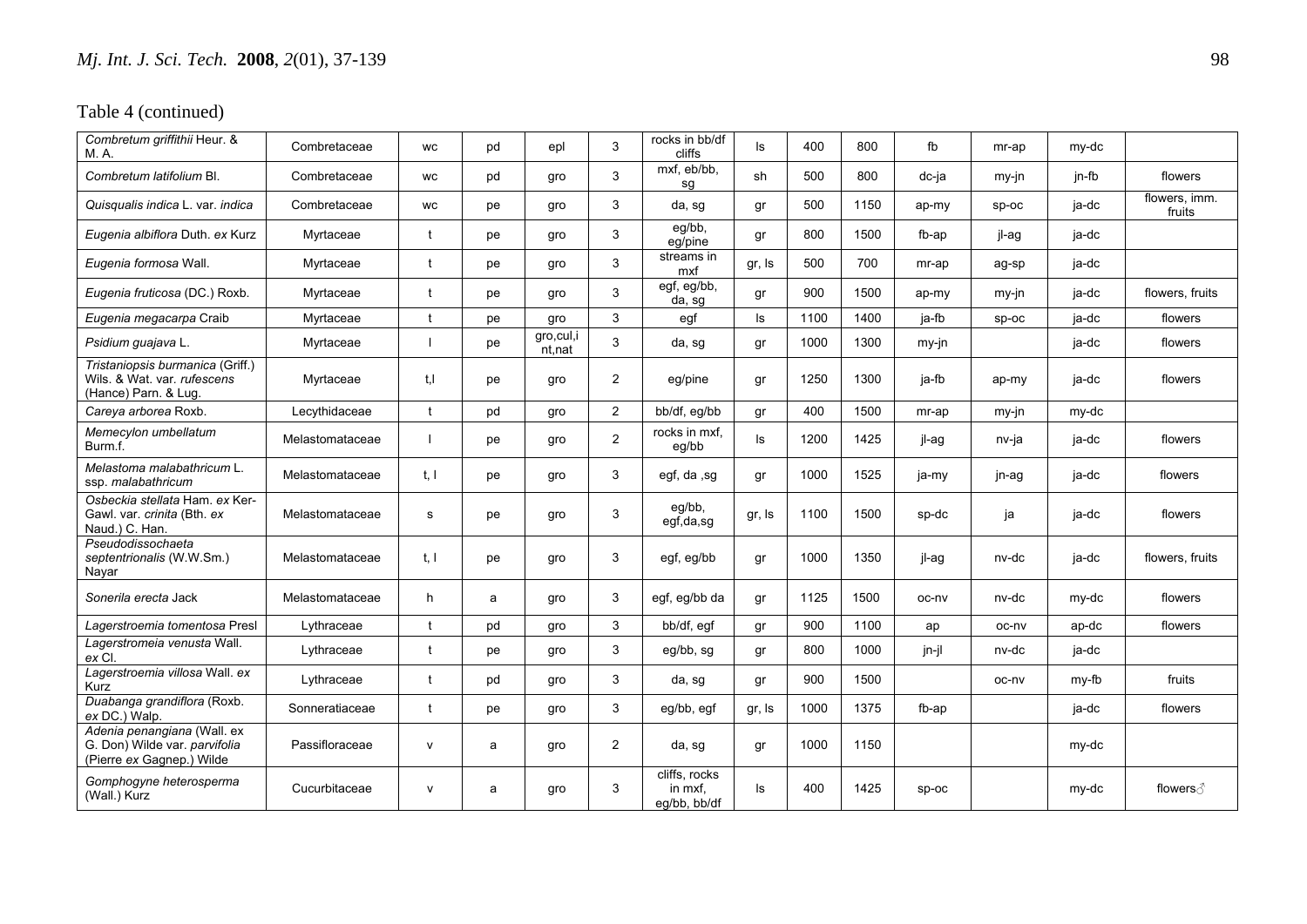| Gynostemma pentaphyllum<br>(Thunb.) Mak.                                               | Cucurbitaceae | $\mathsf{v}$ | a  | qro         | 3              | egf, da                                                             | gr, Is | 1200 | 1375 | $my-in$   |         | my-dc | flowers ∂                   |
|----------------------------------------------------------------------------------------|---------------|--------------|----|-------------|----------------|---------------------------------------------------------------------|--------|------|------|-----------|---------|-------|-----------------------------|
| Mormordica charantia L.                                                                | Cucurbitaceae | $\mathsf{v}$ | a  | gro,<br>wee | 3              | da                                                                  | gr, Is | 400  | 700  | ag-oc     | oc-nv   | my-dc | flowers, fruits             |
| Solena heterophylla Lour. ssp.<br>heterophylla                                         | Cucurbitaceae | $\mathsf{v}$ | a  | gro         | 2              | eg/bb, da,<br>sg, eg/pine                                           | gr     | 1000 | 1300 |           |         | my-dc |                             |
| Thladiantha cordifolia (Bl.)<br>Cogn.                                                  | Cucurbitaceae | $\mathsf{v}$ | a  | gro         | $\overline{2}$ | egf eg/pine<br>da sq                                                | gr     | 1350 | 1525 | ia-dc     | oc-nv   | my-mr | flowers, fruits             |
| Thladiantha hookeri Cl.                                                                | Cucurbitaceae | $\mathsf{v}$ | a  | gro         | $\overline{2}$ | eg/bb, da,<br>sg                                                    | qr     | 1100 | 1300 | my        |         | my-dc | flowers ∂                   |
| Trichosanthes kerrii Craib                                                             | Cucurbitaceae | $\mathsf{v}$ | a  | gro         | 2              | cliffs in<br>bb/df, mxf                                             | ls     | 1200 | 1350 | my-oc     | my-jn   | ap-dc | flowers $\partial$ , fruits |
| Trichosanthes ovigera Bl.                                                              | Cucurbitaceae | $\mathsf{v}$ | a  | qro         | 3              | da,sg                                                               | gr     | 1000 | 1500 | sp-nv     |         | my-dc | flowers ∂                   |
| Trichosanthes pubera<br>Bl.spp.rubriflos (Thor.ex Cay.)<br>Duy. & Prue. var. rubriflos | Cucurbitaceae | $\mathsf{v}$ | a  | gro         | 3              | bb/df, egf,<br>eg/bb, da                                            | gr, Is | 400  | 1525 | jn-oc     | sp-oc   | my-dc | flowers, fruits             |
| Zehneria bodinieri (Lev.)<br>Wilde & Duy.                                              | Cucurbitaceae | $\mathsf{v}$ | a  | gro         | 3              | eg/bb,<br>egf,da                                                    | gr, Is | 900  | 1500 | oc-dc     | nv-ja   | my-dc | flowers 39, fruits          |
| Zehneria tenuispica Wilde &<br>Duy.                                                    | Cucurbitaceae | $\mathsf{v}$ | a  | gro         | 3              | da, rocks<br>and cliffs<br>mxf, eqf                                 | gr, Is | 1000 | 1425 | sp-nv     | nv-dc   | my-dc | flowers 39, fruits          |
| Begonia acetosella Craib                                                               | Begoniaceae   | h.           | рe | gro, rhe    | 3              | streams in<br>egf, wet<br>areas                                     | gr, Is | 900  | 1500 | mr-ap     | $mr-mv$ | ja-dc | flowers, fruits             |
| Begonia cathcartii Hk. f. ex Hk.<br>$f. 8$ Th.                                         | Begoniaceae   | h            | pe | gro, epl    | 3              | mostly<br>streams in<br>egf,eg/bb,<br>rarely cliffs<br>in egf on Is | gr, Is | 1200 | 1375 | sp-dc     | nv-ja   | ja-dc | flowers, fruits             |
| Begonia putii Craib                                                                    | Begoniaceae   | h.           | pd | epl         | 2              | rocks in<br>mxf, egf<br>cliffs                                      | ls     | 600  | 1425 | <b>OC</b> |         | jn-dc | flowers                     |
| Begonia sect. Uniplacentales<br>CI.                                                    | Begoniaceae   | h.           | pd | epl         | 3              | rocks and<br>cliffs in mxf                                          | ls     | 550  | 1375 | sp-nv     | nv-dc   | my-dc | flowers                     |
| Centella asiatica (L.) Urb.                                                            | Umbelliferae  | h,cr         | pe | gro         | 3              | egf, da, sg                                                         | gr     | 900  | 1500 |           |         | ja-dc |                             |
| Coriandrum sativum L.                                                                  | Umbelliferae  | h            | a  | cul         | 3              | da                                                                  | gr     | 900  | 1100 | oc-nv     | nv-dc   | my-dc | flowers                     |
| Heracleum barmanicum Kurz                                                              | Umbelliferae  | h            | pd | gro         | 3              | rocks in<br>mxf, eg/bb<br>cliffs                                    | ls     | 1375 | 1425 | sp-nv     | oc-nv   | jl-dc | flowers                     |
| Hydrocotyle javanica Pont. ex<br>Thunb.                                                | Umbelliferae  | h            | рe | gro, cr     | 3              | mostly wet<br>areas in<br>egf, da,<br>eg/bb                         | gr,ls  | 1100 | 1400 | jn-sp     | jl-nv   | ja-dc | flowers, fruits             |
| Hydrocotyle sibthorpioides<br>Lmk.                                                     | Umbelliferae  | h.           | a  | gro,<br>wee | 3              | da, sg                                                              | gr     | 900  | 1500 |           | ap-oc   | my-dc | fruits                      |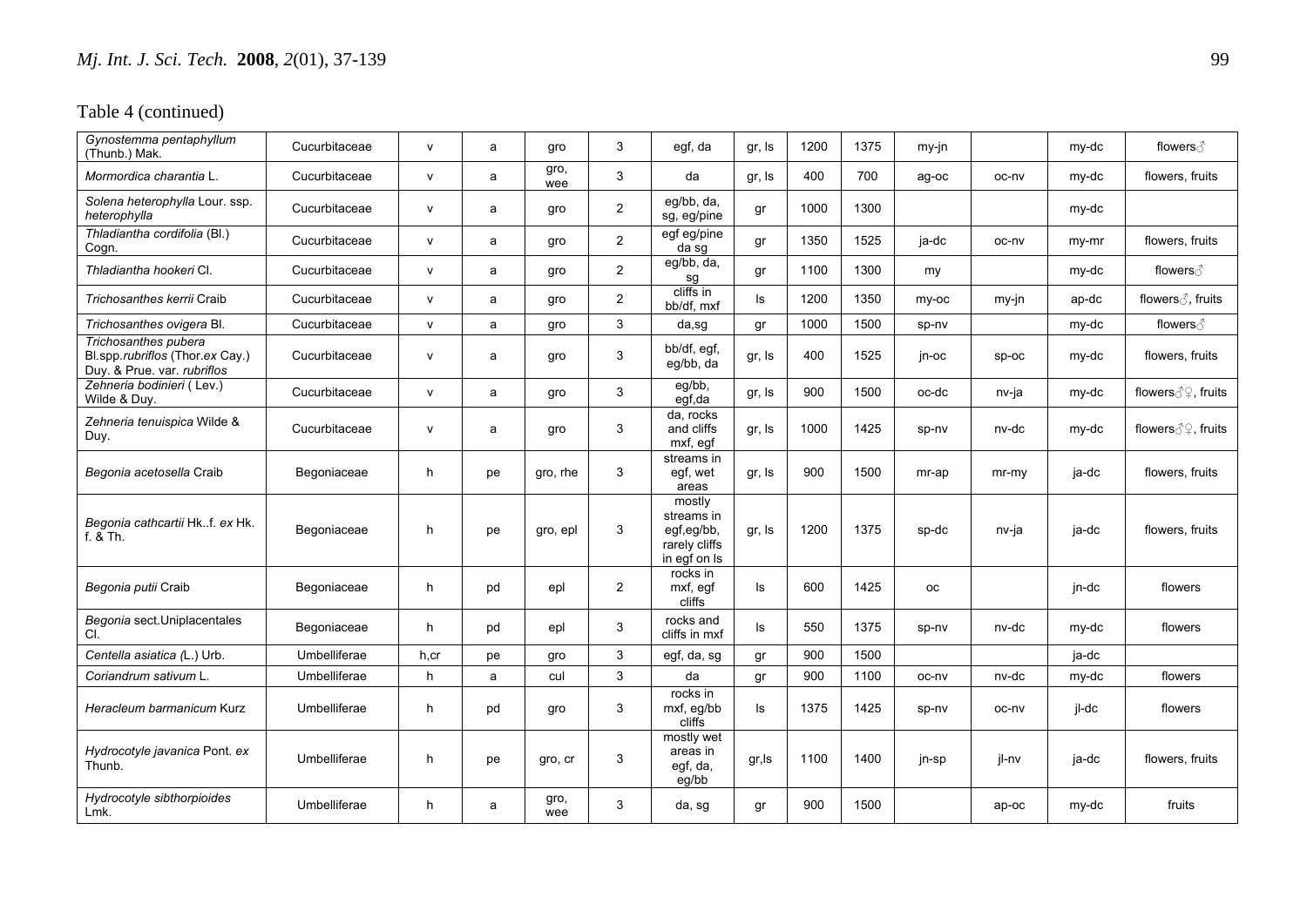| Oenanthe javancia (Bl.) DC.                       | Umbelliferae    | h.           | a  | gro         | $\overline{2}$ | streams in<br>egf, eb/bb          | gr     | 600  | 1475 | dc-ja |         | jn-mr | flowers         |
|---------------------------------------------------|-----------------|--------------|----|-------------|----------------|-----------------------------------|--------|------|------|-------|---------|-------|-----------------|
| Peucedanum siamicum Craib                         | Umbelliferae    | h            | pd | gro         | $\overline{2}$ | da, sg                            | gr     | 1500 | 1525 | sp-oc |         | my-dc | flowers         |
| Aralia thomsonii Seem. ex Cl.                     | Araliaceae      |              | pe | gro         | 3              | egf, da, sg                       | gr, Is | 1000 | 1450 | my-jn | il-ag   | ja-dc | flowers, fruits |
| Brassiopsis hainla (B.-H. ex D.<br>Don) Seem.     | Araliaceae      | t, l         | pd | qro         | 3              | rocks in<br>mxf cliffs            | ls     | 1375 | 1425 | nv-dc | ap      | my-dc | flowers, fruits |
| Heteropanax fragrans (Roxb.<br>ex DC.) Seem.      | Araliaceae      |              | pd | gro         | $\overline{2}$ | da, sg                            | gr     | 900  | 1300 |       |         | my-dc |                 |
| Macropanax dispermus (Bl.)<br>O.K.                | Araliaceae      | t            | рe | gro         | 3              | egf                               | gr     | 1000 | 1400 | ag-oc | dc-ja   | ja-dc | flowers, fruits |
| Schefflera bengalensis Gamb.                      | Araliaceae      | s            | рe | epi, epl    | 3              | egf                               | gr, Is | 1000 | 1500 | ap-my | my      | ja-dc | flowers, fruits |
| Schefflera pueckleri (C. Koch)<br>Frod.           | Araliaceae      | s            | рe | epi         | $\overline{2}$ | rocks in<br>egf, cliffs           | ls     | 1300 | 1375 | jn-jl |         | ja-dc |                 |
| Schefflera ptelotii Merr.                         | Araliaceae      | t, l, s      | pd | epl         | 3              | rocks in<br>mxf                   | ls     | 650  | 1400 | ja-fb | fb-ap   | my-ap | flowers, fruits |
| Trevesia palmata (DC.) Vis.                       | Araliaceae      |              | pe | gro         | 3              | mxf, egf                          | gr, Is | 550  | 1500 | fb-mr |         | ja-dc |                 |
| Alangium barbatum (R.Br.)<br>Baill, var, barbatum | Alangiaceae     |              | pe | gro         | $\overline{2}$ | egf                               | ls     | 1100 | 1400 | ap    | $sp-oc$ | ja-dc | flowers, fruits |
| Alangium chinense (Lour.)<br>Harms                | Alangiaceae     | $^{\dagger}$ | pd | gro         | 3              | eg/bb, da,<br>sg                  | gr, Is | 550  | 700  |       | nv      | my-fb |                 |
| Alangium kurzii Craib                             | Alangiaceae     | t            | pd | gro         | 3              | egf, da                           | gr, ls | 600  | 1500 | ap-my |         | ap-dc | flowers         |
| Carlemannia tetragona Hk. f.                      | Caprifoliaceae  | h            | a  | gro         | $\overline{2}$ | streams in<br>eg/bb, wet<br>areas | gr     | 1200 | 1200 | jl-ag | oc-nv   | ap-dc | flowers, fruits |
| Sambucus javanica Reinw. ex<br>Bl. ssp. javanica  | Caprifoliaceae  | s,l          | рe | gro         | 3              | eg/bb, egf,<br>da, sg             | gr, Is | 1000 | 1525 | jn-sp | $sp-oc$ | ja-dc | fruits          |
| Viburnum garrettii Craib                          | Caprifoliaceae  | s,l          | pe | gro         | $\overline{2}$ | streams in<br>egf, eg/bb          | gr     | 1000 | 1100 | jn-jl | oс      | ja-dc | flowers, fruits |
| Vibunum odoratissimum Ker                         | Caprifoliaceae  | SC           | pe | gro         | 3              | rocks in<br>mxf cliffs            | ls     | 1375 | 1425 | dc-ja |         | ja-dc | flowers         |
| Drymaria diandra Bl.                              | Caryophyllaceae | h.           | a  | gro,<br>wee | 3              | eg/pine, da,<br>sg                | gr     | 1100 | 1525 | ag-fb | sp-fb   | my-fb | flowers         |
| Argostemma lobbii Hk. f.                          | Rubiaceae       | h            | a  | epl         | 3              | rocks in<br>egf, eg/bb            | ls     | 1200 | 1400 | ja ag |         | my-dc | flowers         |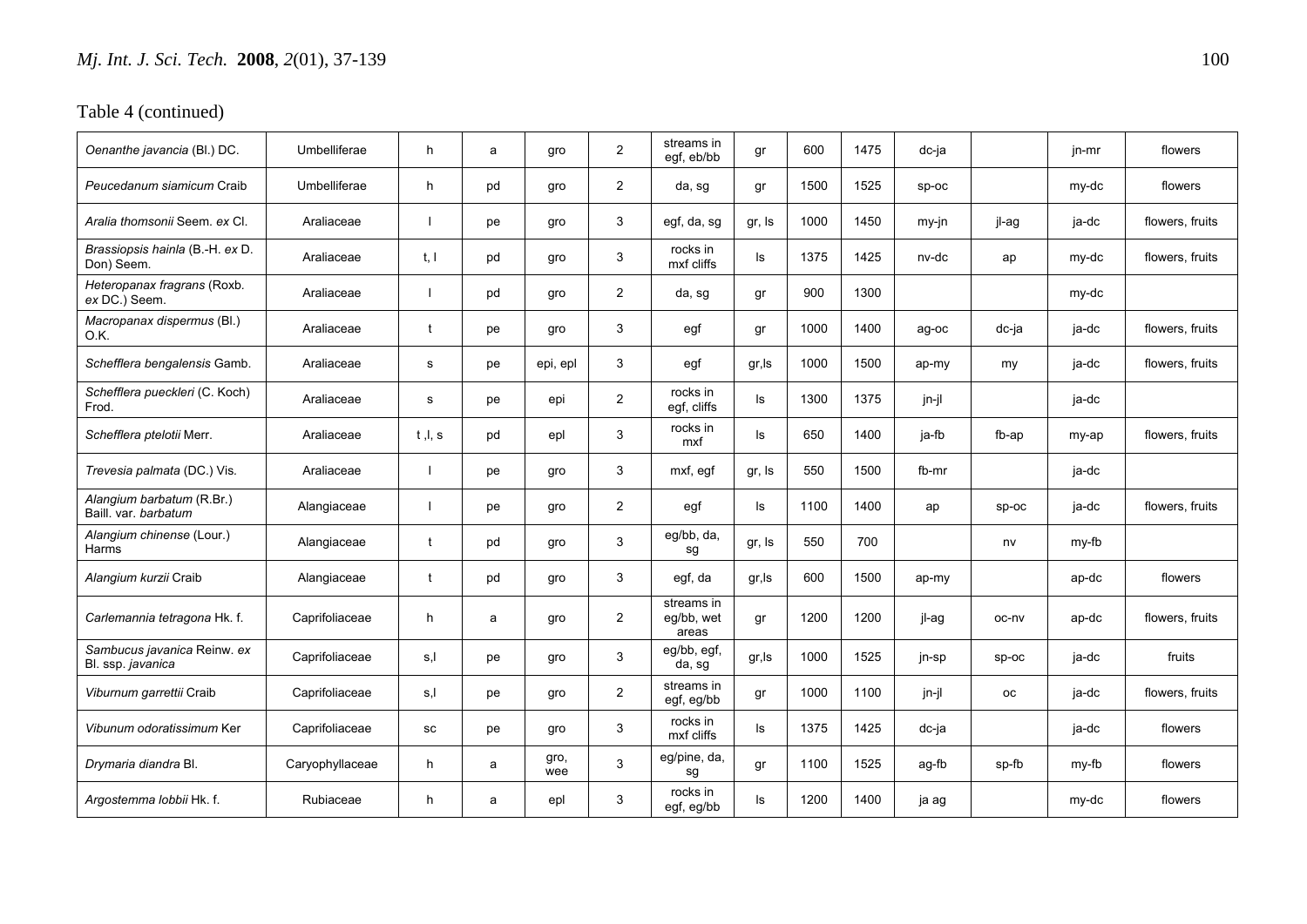| Argostemma verticillatum Wall.                     | Rubiaceae | h.    | pd | epl         | 3              | rocks in<br>mxf, eg/bb                | ls     | 1200 | 1425 | jn-jl        | jl-ag   | my-dc | flowers, fruits |
|----------------------------------------------------|-----------|-------|----|-------------|----------------|---------------------------------------|--------|------|------|--------------|---------|-------|-----------------|
| Borreria alata (Aubl.) DC.                         | Rubiaceae | h.    | a  | gro,<br>wee | 3              | da, sg                                | gr     | 900  | 1400 | jn-sp        | ag-oc   | my-dc | flowers         |
| Borreria laevis (Lmk.) Griesb.                     | Rubiaceae | h.    | a  | gro,<br>wee | 3              | da, sg                                | gr, Is | 1000 | 1375 | my-ny        | jn-dc   | my-dc | flowers         |
| Borreria repens DC.                                | Rubiaceae | h.    | a  | gro         | 3              | $da$ ,sg                              | gr     | 1000 | 1400 | oc-nv        | nv-dc   | my-dc | flowers, fruits |
| Canthium parviflorum Roxb.                         | Rubiaceae |       | pd | gro         | 3              | egf, da,<br>eg/bb,eg/pi<br>ne         | gr, Is | 1000 | 1525 | $(nv)$ ap-my | jn-dc   | fb-dc | flowers, fruits |
| Catunaregam spathulifolia Tirv.                    | Rubiaceae |       | pd | gro         | 3              | bb/df, eg/bb                          | gr     | 600  | 1400 | my-jn        | nv-dc   | my-dc |                 |
| Clarkella nana (Edgew.) Hk. f.<br>var. <i>nana</i> | Rubiaceae | h.    | a  | epl         | $\overline{2}$ | rocks in<br>mxf, eqf,<br>eg/bb cliffs | ls     | 1375 | 1425 | il-sp        | $SD-OC$ | jn-dc | flowers, fruits |
| Duperrea pavettifolia (Kurz)<br>Pit.               | Rubiaceae |       | рe | gro         | $\overline{2}$ | streams in<br>egf                     | gr, Is | 1000 | 1300 | my-jl        |         | ja-dc | flowers         |
| Fagerlinidia                                       | Rubiaceae | t. I  | рe | gro         | $\overline{2}$ | streams in<br>egf                     | gr, Is | 1200 | 1300 | ap           | ja-fb   | ja-dc | flowers, fruits |
| Galium punduanum Wall. ex<br>Craib                 | Rubiaceae | h.    | a  | epl         | $\overline{2}$ | rocks in egf<br>cliffs                | ls     | 1300 | 1400 | oc-nv        | dc      | my-dc | flowers         |
| Gardenia sootepensis Hutch.                        | Rubiaceae | t     | pd | gro         | 3              | bb/df, eg/bb                          | gr     | 900  | 1100 | ap           |         | my-dc | flowers         |
| Hedyotis coronaria (Kurz)<br>Craib                 | Rubiaceae | h.    | pd | gro         | 2              | mxf, eg/bb                            | gr     | 800  | 1300 | jn-ag        |         | my-dc | flowers         |
| Hedyotis corymbosa (L.) Lmk.                       | Rubiaceae | h     | a  | gro,<br>wee | 3              | da, sg                                | gr     | 400  | 1200 | $sp-oc$      | oc-nv   | ja-dc | flowers         |
| Hedyotis elegans Wall. ex Kurz                     | Rubiaceae | h.    | рe | gro         | 3              | eg/bb                                 | gr     | 1000 | 1300 |              | dc-ja   | ja-dc | fruits          |
| Hedyotis scandens Roxb.                            | Rubiaceae | v,h   | рe | gro         | 3              | wet areas<br>egf, da                  | gr,ls  | 950  | 1150 | oc-ny        |         | ja-dc | flowers         |
| Hymenodictyon orixense<br>(Denn.) Mabb.            | Rubiaceae |       | рe | gro         | $\overline{c}$ | rocks in<br>mxf, eg/bb                | ls     | 1000 | 1425 |              |         | my-dc |                 |
| Ixora cibdela Craib                                | Rubiaceae |       | рe | gro         | 3              | egf, eg/bb                            | gr     | 900  | 1100 |              | oc-nv   | ja-dc |                 |
| Ixora rugosula Wall. ex Hk. f.                     | Rubiaceae | l, wc | рe | gro         | $\overline{2}$ | eg/bb                                 | ls     | 1275 | 1350 | ap           |         | ja-dc | flowers         |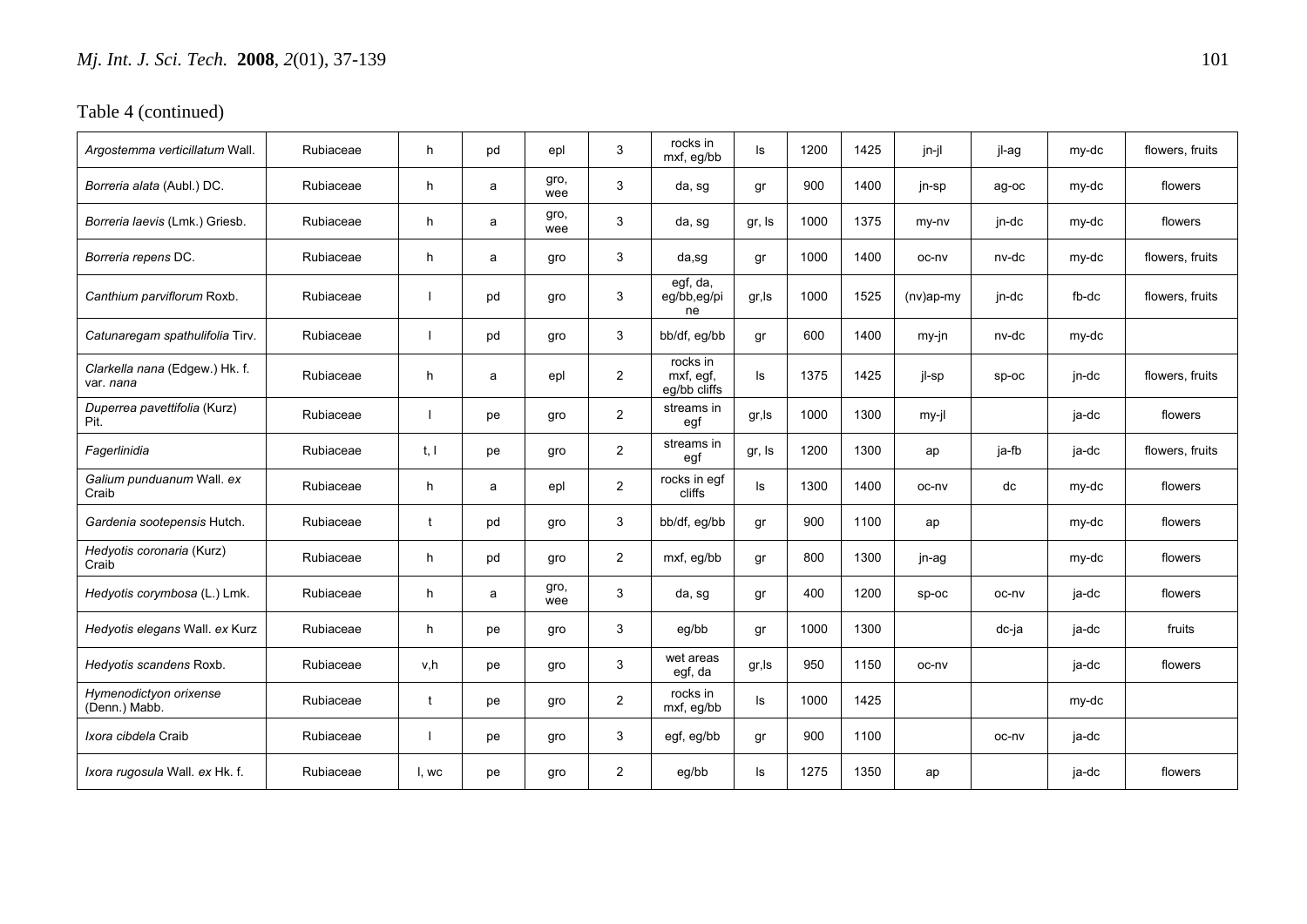| Ixora                                             | Rubiaceae | SC           | рe | gro                      | $\mathbf{2}$   | streams in<br>mxf                    | ls     | 550  | 600  |             | sp          | ja-dc | fruits                 |
|---------------------------------------------------|-----------|--------------|----|--------------------------|----------------|--------------------------------------|--------|------|------|-------------|-------------|-------|------------------------|
| Lasianthus kurzii Hk. f.                          | Rubiaceae |              | pe | gro                      | $\overline{2}$ | streams in<br>egf                    | gr     | 1000 | 1300 | $my-in$     |             | ja-dc | flowers, imm<br>fruits |
| Mitracarpus villosus (Sw.) DC.                    | Rubiaceae | h            | a  | gro, int,<br>nat,<br>wee | 3              | da, sg                               | gr     | 900  | 1500 | $sp-oc$     | nv          | my-dc |                        |
| Mitragyna rotundifolia (Roxb.)<br>O.K.            | Rubiaceae | t            | pd | gro                      | 3              | da, sg                               | gr     | 900  | 1200 | $sp-oc$     |             | ap-fb | flowers                |
| Mussaenda dehiscens Craib                         | Rubiaceae | t            | pe | gro                      | $\overline{2}$ | egf, eg/bb,<br>da                    | gr     | 1000 | 1200 | my-jl       |             | ja-dc | flowers                |
| Mussaenda kerrii Craib                            | Rubiaceae | s, I         | pe | gro                      | $\overline{2}$ | streams in<br>egf                    | gr     | 1000 | 1375 | my-jn       |             | ja-dc | flowers                |
| Mussaenda parva Wall. ex G.<br>Don                | Rubiaceae | SC           | pd | gro                      | 3              | rocks in<br>mxf, eg/bb<br>cliffs, da | gr, Is | 1200 | 1425 | my-sp       | jn-jl       | my-dc | flowers, fruits        |
| Mussaenda sanderiana Ridl.                        | Rubiaceae | <b>WC</b>    | pe | gro                      | 3              | egf,eg/pine,<br>eg/bb,da,sg          | gr     | 1000 | 1500 | $dc$ -ap    |             | ja-dc | flowers                |
| Mycetia glandulosa Craib                          | Rubiaceae | h            | pe | gro                      | 3              | egf                                  | gr, Is | 1000 | 1500 | ap-my       | ap-my       | ja-dc | flowers                |
| Mycetia gracilis Craib                            | Rubiaceae |              | pe | gro                      | 3              | streams in<br>mxf, egf               | gr, ls | 600  | 1350 | oc-nv       | ja-fb       | ja-dc | flowers, fruits        |
| Ophiorrhiza aff. nutans Cl. ex<br>Hk f            | Rubiaceae | h.           | pe | gro                      | $\overline{2}$ | egf                                  | gr, Is | 1100 | 1375 | ap-jl       | jn-ag       | ja-dc | flowers, fruits        |
| Ophiorrhiza pseudofasciculata<br>Schan.           | Rubiaceae | h            | a  | gro                      | 3              | eg/bb                                | gr     | 1200 | 1350 | ag-sp       | $sp-oc$     | my-dc | flowers, fruits        |
| Ophiorrhiza trichocarpon Bl.<br>var. trichocarpon | Rubiaceae | h            | pe | gro                      | 3              | egf, eg/bb                           | gr     | 1000 | 1400 | $my-jl(nv)$ | $jn-ag(nv)$ | ja-dc | flowers                |
| Paederia pallida Craib                            | Rubiaceae | $\mathsf{v}$ | a  | gro                      | 3              | rocks in<br>mxf,egf,da<br>cliffs     | gr, ls | 1100 | 1500 | sp-oc       | nv-dc       | my-dc | flowers, fruits        |
| Pavetta tomentosa Roxb, ex<br>Sm. var. tomentosa  | Rubiaceae |              | pd | gro                      | 3              | egf, eg/bb                           | gr     | 900  | 1400 | my          | nv          | my-dc | flowers, fruits        |
| Psychotria monticola Kurz var.<br>monticola       | Rubiaceae | l,s          | pe | gro                      | 3              | egf                                  | gr, Is | 1000 | 1500 | ap-jn       | dc-ja       | ja-dc | flowers                |
| Psychotria ophioxyloides Wall.                    | Rubiaceae |              | pe | gro                      | 3              | egf                                  | gr, Is | 1000 | 1500 | ap-jn       | dc-ja       | ja-dc | flowers                |
| Psychotria winitii Craib                          | Rubiaceae | h            | рe | gro                      | 3              | egf                                  | ls     | 1000 | 1400 |             | oc-nv       | ja-dc | fruits                 |
| Saprosma consimile Kurz                           | Rubiaceae |              | рe | qro                      | 3              | rocks in<br>mxf, egf                 | ls     | 1200 | 1400 | my          |             | ja-dc | flowers                |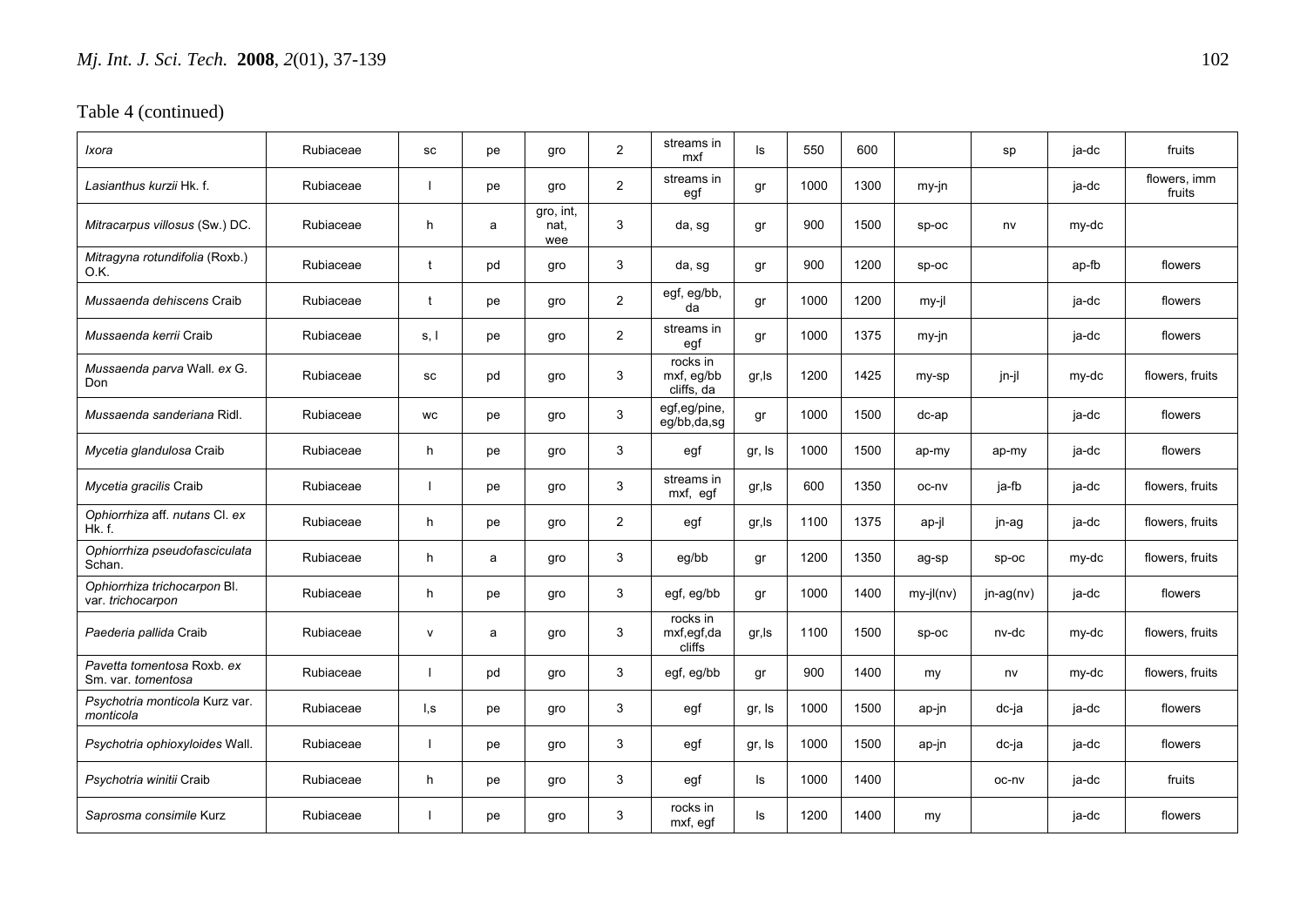| Tarenna elliptica Craib var.<br>elliptica                           | Rubiaceae  | l,s | рe | gro                   | 3              | streams in<br>egf, rocks<br>in mxf | gr, Is         | 1100 | 1400 | jn.     | oc-ny | ja-dc | flowers, fruits |
|---------------------------------------------------------------------|------------|-----|----|-----------------------|----------------|------------------------------------|----------------|------|------|---------|-------|-------|-----------------|
| Tarenna vanprukii Craib var.<br>vanprukii                           | Rubiaceae  | t.I | рe | gro                   | 3              | rocks in<br>mxf, cliffs            | ls             | 1300 | 1425 | my      | oc-dc | ja-dc |                 |
| Tarennoidea wallichii (Hk, f.)<br>Tirv. & Sastre                    | Rubiaceae  | Ť.  | pe | gro                   | $\overline{2}$ | egf, eg/bb                         | gr             | 1200 | 1400 |         |       | ja-dc |                 |
| Uncaria macrophylla Wall.                                           | Rubiaceae  | WC  | рe | gro                   | 3              | streams in<br>egf, eg/bb           | gr             | 900  | 1300 | $sp-oc$ | nv-ja | ja-dc |                 |
| Wendlandia ternifolia Cow.                                          | Rubiaceae  |     | рe | epl                   | $\overline{2}$ | rocks in<br>egf, cliffs            | ls             | 1200 | 1400 | dc-fb   | fb    | ja-dc | flowers, fruits |
| Wendlandia tinctoria (Roxb.)<br>DC. ssp. orientalis (Craib)<br>Cow. | Rubiaceae  | t.I | pe | gro                   | 3              | egf,eg/pine,<br>sg                 | gr             | 1000 | 1500 | ja-fb   |       | ja-dc | flowers, fruits |
| Ageratum conyzoides L.                                              | Compositae | h   | a  | gro,<br>wee           | 3              | da, sg                             | gr, ls, s<br>s | 400  | 1525 | jn-fb   | ag-fb | my-fb |                 |
| Anaphalis adnata DC.                                                | Compositae | h   | a  | gro                   | 3              | eg/pine, da,<br>eg/bb              | gr             | 1100 | 1325 | oc-dc   | nv-ja | my-ja | flowers, fruits |
| Anaphalis margaritacea (L.)<br>Bth.                                 | Compositae | h.  | a  | gro                   | 3              | eg/pine, da                        | gr             | 1200 | 1325 | sp-fb   | oc-fb | my-fb | flowers         |
| <i>Artemisia indica</i> Willd.                                      | Compositae | h   | pd | gro,<br>wee           | 3              | da, sg                             | gr, Is         | 1200 | 1525 | sp-dc   | nv-ja | my-dc | flowers         |
| Bidens pilosa L.                                                    | Compositae | h   | a  | gro,<br>wee           | 3              | eg/pine, da,<br>sg                 | gr             | 700  | 1525 | my-oc   | jn-nv | my-dc |                 |
| Blumea balsamifera (L.) DC.                                         | Compositae | h   | a  | gro,<br>wee           | 3              | da, sg                             | gr             | 500  | 1500 | ap-my   | my-jn | ja-dc | flowers         |
| Blumea lacera (Burm.f.) DC.                                         | Compositae | h.  | a  | gro                   | 3              | eg/bb                              | gr             | 1000 | 1500 | ja-fb   | fb-mr | jl-mr | flowers         |
| Blumea napifolia DC.                                                | Compositae | h   | a  | gro                   | 3              | eg/bb                              | gr             | 1000 | 1500 | ja-fb   | fb-mr | jn-mr | flowers         |
| Blumeopsis flava (DC.)<br>Gagnep.                                   | Compositae | h.  | a  | gro                   | 3              | egf,eg/bb<br>da                    | qr             | 1000 | 1500 | dc-ja   | fb-mr | jn-mr | flowers         |
| Conyza sumatrensis (Retz.)<br>Walk.                                 | Compositae | h   | a  | gro, int, n<br>at.wee | 3              | da, sg                             | gr, ls, s<br>s | 400  | 1500 | ja-dc   | ja-dc | ja-dc |                 |
| Crassocephalum crepidioides<br>(Bth.) S. Moore                      | Compositae | h   | a  | gro,<br>wee           | 3              | da, sg                             | gr, Is         | 900  | 1525 | my-fb   | jn-mr | my-mr |                 |
| Dichrocephala integrifolia<br>$(Lmk.)$ DC.                          | Compositae | h   | a  | gro,<br>wee           | 3              | egf, da                            | gr, Is         | 1200 | 1375 | ap-jn   | my-jn | ap-dc | flowers         |
| Eclipta prostrata (L.) L.                                           | Compositae | h.  | a  | aqu,gro,<br>wee       | 3              | da                                 | $gr$ , ss      | 600  | 1500 | my-ag   | jn-sp | my-dc | flowers, fruits |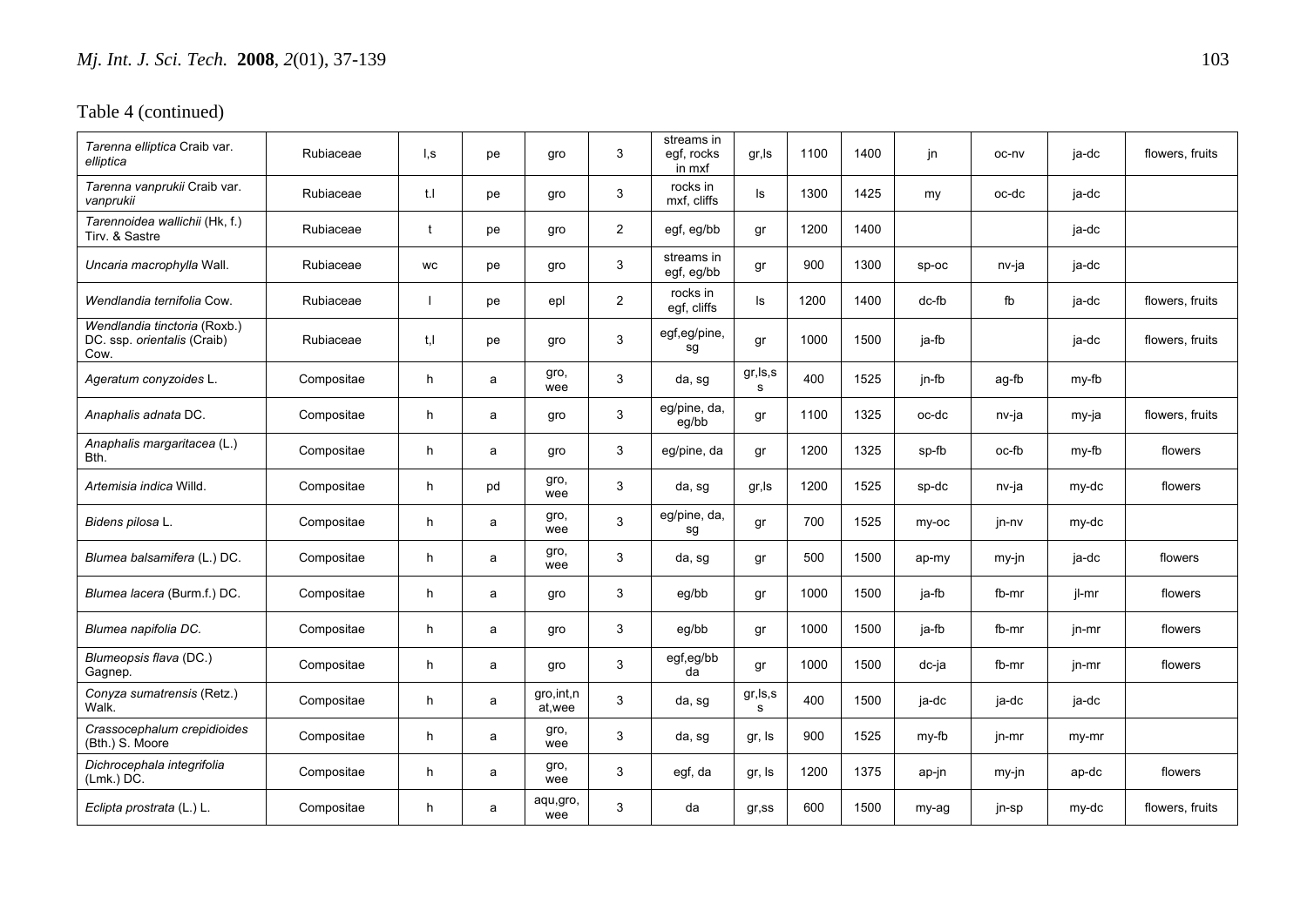| Elephantopus scaber L. ssp.<br>scaber var. scaber | Compositae | h         | pe | gro,<br>wee      | 3              | da, sg                               | gr, Is         | 800  | 1500 | $SD-OC$ | nv    | ja-dc | flowers         |
|---------------------------------------------------|------------|-----------|----|------------------|----------------|--------------------------------------|----------------|------|------|---------|-------|-------|-----------------|
| Emilla sonchifolia (L.) DC. ex<br>Wight           | Compositae | h         | a  | gro, wee         | 3              | da, sg                               | $gr$ , ss      | 500  | 1500 | my-jl   | jn-ag | my-ny | flowers, fruits |
| Eupatorium adenophorum<br>Spreng.                 | Compositae | h         | рe | gro,<br>int.wee  | $\overline{4}$ | da, sg                               | gr             | 600  | 1525 | mr-ap   | ap-my | ja-dc |                 |
| Eupatorium doichangensis H.<br>Koy                | Compositae | h.        | a  | gro              | $\overline{2}$ | bb/df, da                            | gr             | 1100 | 1200 | ja-fb   | mr    | ag-dc | flowers         |
| Eupatorium odoratum L.                            | Compositae | h         | pe | gro,<br>nat, wee | $\overline{4}$ | da,sg                                | gr, Is         | 400  | 1525 | nv-dc   | ja-fb | ja-dc |                 |
| Gochnatia decora (Kurz) Cabr.                     | Compositae |           | pd | gro              | $\overline{2}$ | eg/pine,<br>eg/bb                    | gr             | 1200 | 1375 | mr      | ap-my | ap-dc |                 |
| Gynura longifolia Kerr                            | Compositae | ${\sf V}$ | pd | gro              | $\overline{c}$ | streams in<br>egf, eg/bb             | gr             | 1100 | 1300 | fb      |       | jn-mr |                 |
| Gynura nepalensis DC.                             | Compositae | h         | a  | gro              | 3              | da, weed                             | gr, ls, s<br>s | 600  | 1525 | my-jl   | jn-ag | oc-sp | flowers, fruits |
| Inula cappa (Ham. ex D.Don)<br>DC. forma cappa    | Compositae | h         | pd | gro              | 3              | eg/bb,sg                             | gr, Is         | 900  | 1500 | nv-dc   | ja-dc | my-dc | flowers         |
| Inula nervosa Wall. ex DC.                        | Compositae | h         | a  | epl              | $\overline{2}$ | rocks in<br>mxf, egf<br>cliffs       | ls             | 1200 | 1400 | ja-fb   | mr    | jn-mr | flowers         |
| <i>Inula wissmanniana</i> Hand.-<br>Mazz.         | Compositae | h         | pd | gro              | $\overline{2}$ | rodks in<br>eg/pine,<br>eg/bb cliffs | gr             | 1200 | 1425 | dc-fb   | mr    | my-mr | flowers         |
| Lactuca parishii Craib ex Hoss.                   | Compositae | h         | pd | gro              | 3              | eg/pine,<br>eg/bb, da,<br>sg         | gr             | 1100 | 1400 | ja-fb   | fb-mr | jn-ap | flowers         |
| Laggera alata (D. Don) Sch.<br>Bip. ex Oliv.      | Compositae | h         | a  | gro,<br>wee      | 3              | da, sg                               | gr             | 1100 | 1525 |         |       | my-dc |                 |
| Laggera pterodonta (DC.) Sch.<br>Bip ex Oliv.     | Compositae | h         | a  | gro,<br>wee      | 3              | da                                   | gr             | 600  | 1250 |         |       | ag-mr |                 |
| Senecio scandens B.-H. ex D.<br>Don               | Compositae | SC        | pd | gro              | $\overline{2}$ | rocks in egf<br>cliffs               | ls             | 1400 | 1425 | ja-fb   | fb-mr | my-mr | flowers, fruits |
| Siegesbeckia orientalis L.                        | Compositae | h         | a  | gro, wee         | 3              | da,sg                                | gr             | 1000 | 1450 | oc-dc   | nv-ja | jn-ja |                 |
| Sonchus wightianus DC. ssp.<br>wightianus         | Compositae | h         | рe | gro,<br>wee      | 3              | weed,<br>eg/pine, da,<br>sg          | gr             | 900  | 1525 | ja-jn   | fb-jl | ja-dc | flowers, fruits |
| Spilanthes paniculata Wall. ex<br>DC.             | Compositae | h         | a  | gro,<br>wee      | 3              | eg/pine, da,<br>sg                   | gr, Is         | 1000 | 1525 | sp-fb   | nv-mr | my-mr | flowers         |
| Synedrella nodiflora (L.)<br>Gaertn.              | Compositae | h         | a  | gro,<br>wee      | 3              | da, sg                               | gr,ls,<br>sh   | 500  | 1500 | oc-dc   | nv-ja | my-fb |                 |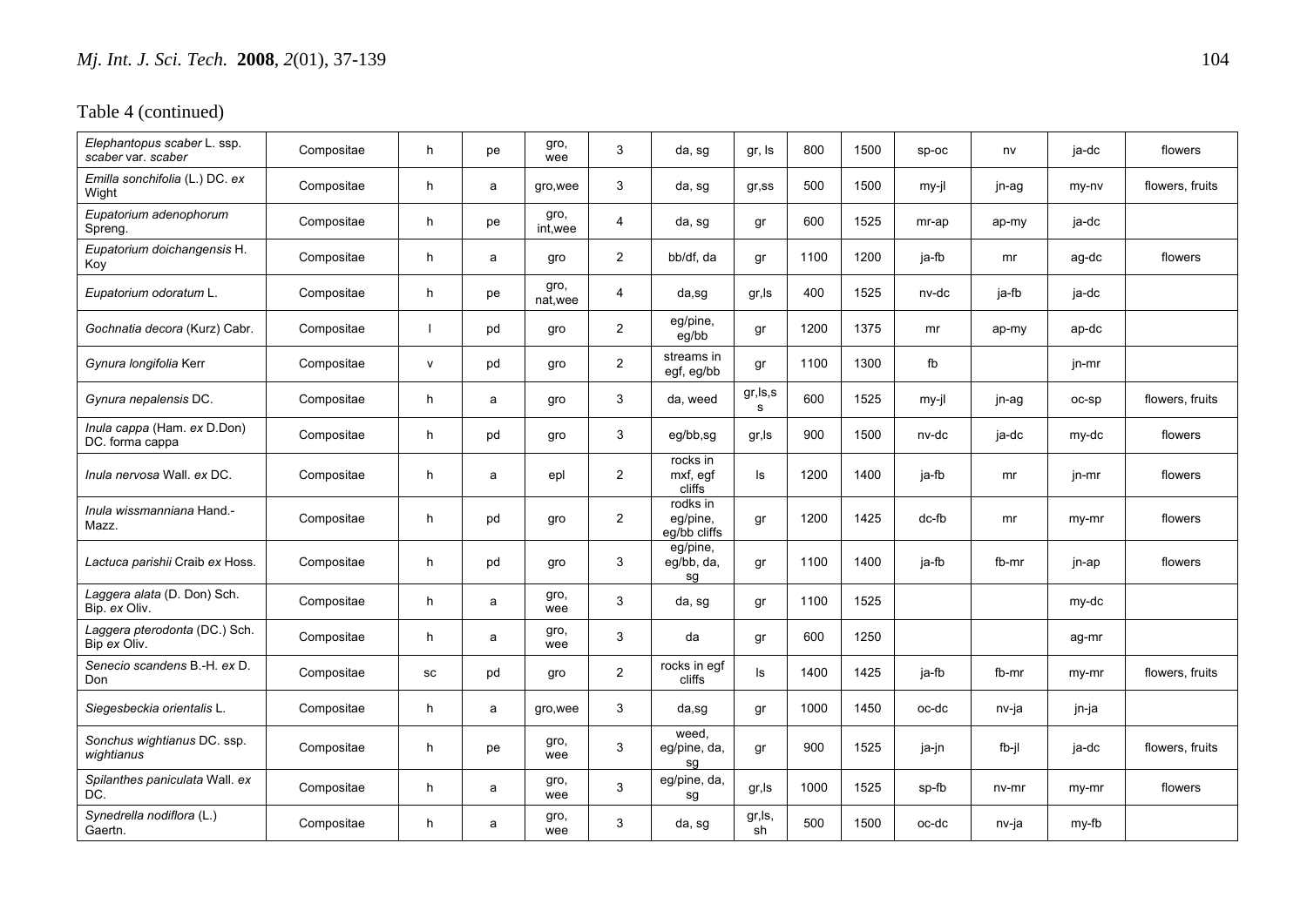| Tithonia diversifolia (Hemsl.) A.<br>Gray          | Compositae     | h            | pe | gro, int,<br>wee | 3              | da, sg                           | gr              | 550  | 1525 | oc-dc   |         | ja-dc |                 |
|----------------------------------------------------|----------------|--------------|----|------------------|----------------|----------------------------------|-----------------|------|------|---------|---------|-------|-----------------|
| Vernonia attenuata DC.                             | Compositae     |              | pd | gro, epl         | 3              | rocks in<br>eg/bb, mxf<br>cliffs | ls              | 1250 | 1425 | oc-nv   | nv-dc   | my-dc | flowers         |
| Vernonia cinerea (L.) Less.<br>var. <i>cinerea</i> | Compositae     | h            | a  | gro,<br>wee      | 3              | da, sg                           | gr,ls,<br>sh,ss | 700  | 1500 | my-ja   | jn-fb   | my-fb |                 |
| Vernonia divergens (DC.)<br>Edgew.                 | Compositae     | h            | pd | gro              | 3              | egf eg/pine<br>da sg             | gr,ls           | 1200 | 1500 | nv-dc   | ja-fb   | my-fb | flowers, fruits |
| Vernonia parishill Hk.f.                           | Compositae     |              | pe | gro              | 3              | egf                              |                 | 1100 | 1500 | mr-ap   | ap-my   | ja-dc | fruits          |
| Vernonia sutepensis Craib                          | Compositae     | h.           | pe | gro              | 3              | eg/bb                            | gr              | 1000 | 1500 | ja-fb   | fb-mr   | ja-dc | flowers         |
| Youngia japonica (L.) DC.                          | Compositae     | h.           | a  | gro,<br>wee      | 3              | eg/bb, da,<br>eg/pine            | gr,ls           | 500  | 1500 | jn-dc   | jl-ja   | my-dc | flowers         |
| Codonopsis javanica (Bl.) Hk.<br>f.                | Campanulaceae  | $\mathsf{v}$ | pe | gro              | $\overline{2}$ | eg/pine,<br>eg/bb                | gr              | 1100 | 1350 | $sp-oc$ |         | ja-dc | flowers         |
| Lobelia alsinoides Lmk.                            | Campanulaceae  | h.           | a  | gro              | 3              | eg/bb,da,sg<br>, eg/pine         | gr              | 1000 | 1325 | оc      | nv      | my-dc | flowers         |
| Lobelia zeylanica L.                               | Campanulaceae  | h, cr        | pe | gro              | 3              | da in egf,<br>eg/bb              | gr,ls           | 1000 | 1500 | jn-oc   | jl-dc   | ja-dc | flowers, fruits |
| Agapetes lobbii Cl.                                | Ericaceae      |              | pe | epl, gro         | 3              | rocks in<br>mxf cliffs           | ls              | 1375 | 1425 | ja-fb   |         | ja-dc | flowers         |
| Agapetes megacarpa W.W.<br>Sm.                     | Ericaceae      |              | pe | epl              | 3              | rocks in<br>mxf cliffs           | ls              | 1375 | 1425 | oc-fb   | ap      | ja-dc | flowers         |
| Craibiodendron stellatum<br>(Pierre) W.W. Sm.      | Ericaceae      |              | pe | gro              | 3              | eg/pine                          | gr              | 1200 | 1450 |         |         | ja-dc |                 |
| Vaccinium sprengelii (D. Don)<br>Sleum.            | Ericaceae      | t, l         | pe | gro              | 3              | eg/pine                          | gr              | 1200 | 1450 | ja-fb   |         | ja-dc | flowers         |
| Plantago major L.                                  | Plantaginaceae | h.           | pe | gro,<br>wee      | 3              | egf, da, sg                      | gr, Is          | 1200 | 1500 | my-sp   | jn-sp   | ja-dc | flowers         |
| Ardisia attenuata Wall.ex A.<br>DC.                | Myrsinaceae    |              | pe | gro              | 2              | rocks in<br>mxf, egf<br>cliffs   | ls              | 1400 | 1425 | ja-dc   |         | ja-dc | flowers         |
| Ardisia corymbifera Mez var.<br>corymbifera        | Myrsinaceae    |              | pe | gro              | 3              | egf                              | gr, Is          | 1000 | 1375 | $my-in$ | oc-dc   | ja-dc | flowers, fruits |
| Ardisia quinquegona Bl.                            | Myrsinaceae    |              | рe | gro              | 3              | streams in<br>egf                | gr,ls           | 1100 | 1350 | ap      | $my-il$ | ja-dc | fruits          |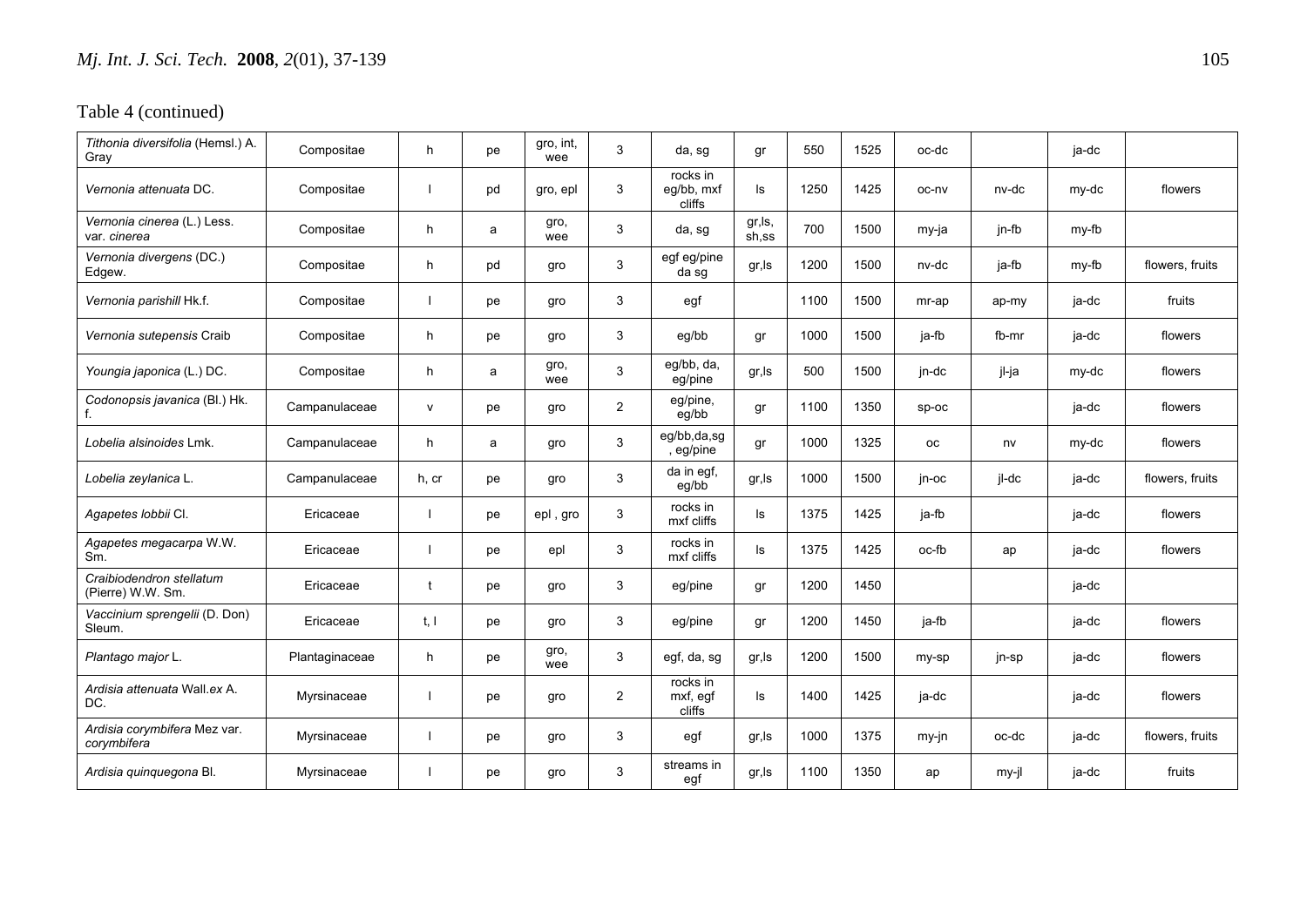| Embelia sessiflora Kurz                                                         | Myrsinaceae  | WC           | pd | gro      | 3              | eg/bb egf,<br>da, sg            | gr     | 650  | 1500 | ap-my   | jl    | my-mr | flowers, imm.<br>fruits     |
|---------------------------------------------------------------------------------|--------------|--------------|----|----------|----------------|---------------------------------|--------|------|------|---------|-------|-------|-----------------------------|
| Maesa montana A. DC.                                                            | Myrsinaceae  | s,l          | pe | gro      | 3              | egf,eg/pine<br>da,sg,<br>eg/bb  | gr     | 1000 | 1500 | ja-fb   | nv-fb | ja-dc | flowers, fruits             |
| Maesa permollis Kurz                                                            | Myrsinaceae  |              | pe | gro      | 3              | egf,<br>streams in<br>mxf       | gr, ls | 600  | 1500 | ja-fb   | ap-my | ja-dc | flowers, fruits             |
| Maesa ramentacea (Roxb.) A.<br>DC.                                              | Myrsinaceae  | t            | pe | gro      | 3              | da, sg                          | gr     | 950  | 1400 | oc-fb   |       | ja-dc | flowers                     |
| Myrsine semiserrata Wall.                                                       | Myrsinaceae  | $\mathbf{I}$ | pe | gro      | $\overline{2}$ | rocks in<br>mxf, cliffs         | ls     | 1200 | 1425 | ja-fb   |       | ja-dc | flowers $\mathcal Q$        |
| Rapanea yunnanensis Mez                                                         | Mysinaceae   | t            | pe | gro      | $\overline{2}$ | eg/bb                           | gr     | 1100 | 1300 |         | sp-oc | ja-dc | fruits                      |
| Palaquium garrettii Flet.                                                       | Sapotaceae   | t            | pe | gro      | $\overline{2}$ | egf                             | gr     | 1000 | 1400 | $SD-OC$ |       | ja-dc | flowers                     |
| Sarcosperma arboreum Bth.                                                       | Sapotaceae   | t            | pe | gro      | 3              | egf                             | gr     | 1000 | 1550 | ja-fb   | ap-my | ja-dc | flowers, fruits             |
| Diospyros ferrea (Willd.) Bakh.<br>var. littorea (R. Br.) Bakh.                 | Ebenaceae    | t.I          | pe | gro      | 3              | rocks, cliffs<br>in mxf         | ls     | 1300 | 1425 | $my-in$ |       | ja-dc | flowers ∂                   |
| Diospyros lotus L.                                                              | Ebenaceae    | $\mathbf t$  | pe | cul, int | $\overline{2}$ | egf                             | gr     | 1400 | 1400 | fb-mr   |       | ja-dc | native to Japan             |
| Diospyros martabanica Cl.                                                       | Ebenaceae    | t            | pe | gro      | 3              | egf                             | ls     | 1100 | 1400 | fb-mr   | my-jn | ja-dc | flowers, fruits             |
| Diospyros winitii Flet.                                                         | Ebenaceae    | t            | pe | gro      | 3              | egf, eg/bb                      | ls     | 1200 | 1375 | ap      | ap    | ja-dc | flowers $\partial$ , fruits |
| Symplocos hookeri CI.                                                           | Symplocaceae | $\mathbf t$  | pe | gro      | $\overline{2}$ | streams,<br>wet areas<br>in egf | gr     | 1250 | 1325 | oc-nv   | ag-sp | ja-dc |                             |
| Symplocos macrophylla Wall.<br>ex DC. ssp. sulcata (Kurz)<br>Noot. var. sulcata | Symplocaceae | t            | pe | gro      | 3              | egf, eg/bb                      | gr     | 1000 | 1500 | oc-nv   | mr-ap | ja-dc | flowers                     |
| Styrax benzoides Craib                                                          | Styracaceae  | t            | pe | gro      | 3              | egf,<br>eb/bb,da,sq             | gr     | 1000 | 1500 | my-jn   | oc-nv | ja-dc | flowers, fruits             |
| Chionanthus ramiflorus Roxb.                                                    | Oleaceae     | t            | pe | gro      | 3              | egf                             | SS     | 900  | 1100 | fb-mr   |       | ja-dc | flowers                     |
| Jasminum coarctatum Roxb.<br>var. vanprukii (Craib) P. S.<br>Green              | Oleaceae     | l.s.sc       | pe | gro      | $\overline{2}$ | rocks in eqf                    | ls     | 1100 | 1350 | jn-jl   |       | ja-dc | flowers                     |
| Jasminum dispermum Wall.<br>ssp. forrestianum (Kob.) P.S.<br>Green              | Oleaceae     | s            | рe | gro      | $\overline{2}$ | rocks in egf                    | ls     | 1200 | 1400 |         | ja dc | ja-dc | friuts                      |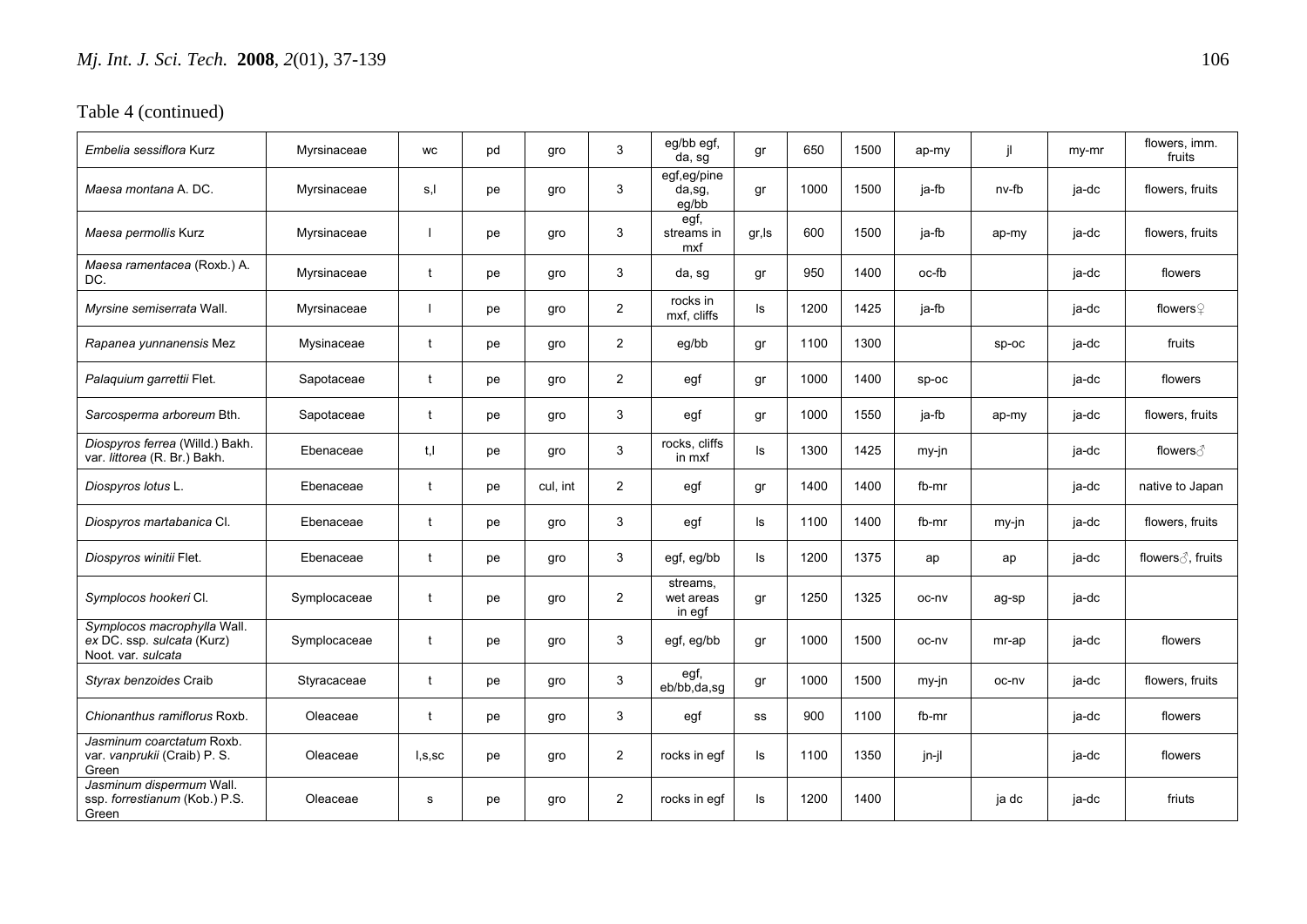| Jasminum funale Decne. ssp.<br>funale           | Oleaceae       | <b>WC</b>            | pe | gro      | 3              | rocks in<br>mxf cliffs    | ls     | 1375 | 1425 | ag-sp   |         | ja-dc | flowers         |
|-------------------------------------------------|----------------|----------------------|----|----------|----------------|---------------------------|--------|------|------|---------|---------|-------|-----------------|
| <i>Jasminum nervosum</i> Lour.                  | Oleaceae       | v                    | pe | gro      | 3              | rocks in<br>mxf, eg/bb    | ls     | 1200 | 1400 | my      | my-jn   | ja-dc | flowers, fruits |
| Olea rosea Craib                                | Oleaceae       | t. I                 | pe | gro      | $\overline{2}$ | da, sg                    | gr     | 1000 | 1100 |         | oc-nv   | ja-dc | fruits          |
| Alstonia scholaris (L.) R.Br.<br>var. scholaris | Apocynaceae    | t                    | pd | gro      | 3              | egf, da                   | gr     | 1000 | 1400 | $SD-OC$ |         | mr-dc | flowers         |
| Amalocalyx microlobus Pierre<br>ex Spire        | Apocynaceae    | V,WC                 | pe | gro      | 3              | egf,<br>eg/pine, da       | gr     | 1000 | 1400 | $my-il$ |         | ja-dc | flowers         |
| Epigynum cochinchinensis<br>(Pierre) Midd.      | Apocynaceae    | WC                   | pe | gro      | 3              | streams in<br>mxf         | ls     | 550  | 700  | ag-sp   |         | ja-dc | flowers         |
| Hunteria zeylanica (Retz.)<br>Gard. ex Thw.     | Apocynaceae    |                      | pe | gro      | 3              | rocks in<br>egf, cliffs   | ls     | 1200 | 1375 | my      | ap-my   | ap-dc | flowers, fruits |
| Ichnocarpus polyanthus (Bl.)<br>P.I. Forst.     | Apocynaceae    | <b>WC</b>            | pe | gro      | 3              | egf                       | gr     | 1000 | 1525 | ap-my   |         | ja-dc | flowers         |
| Kibatalia macrophylla (Pierre<br>ex Hua) Woods. | Apocynaceae    | $\ddot{\phantom{1}}$ | pe | gro      | $\overline{2}$ | mxf                       | ls.    | 500  | 700  | my-jn   |         | ja-dc | flowers         |
| Kopsia arborea Bl.                              | Apocynaceae    | $\mathbf{f}$         | pe | gro      | $\overline{2}$ | rocks in eqf              | ls.    | 1200 | 1400 | my-jn   | my-jn   | ja-dc | flowers, fruits |
| Melodinus cochinchinensis<br>(Lour.) Merr.      | Apocynaceae    | <b>WC</b>            | pe | gro      | 3              | egf                       | ls     | 1200 | 1350 | ap      |         | ja-dc | flowers         |
| Pottsia laxiflora (BI) O.K.                     | Apocynaceae    | v                    | pe | gro      | 3              | egf, da, sg               | gr     | 900  | 1100 | my-jn   |         | ja-dc | flowers         |
| Rauvolfia verticillata (L.) Baill.              | Apocynaceae    | -1                   | pe | gro      | $\overline{2}$ | egf, da                   | gr     | 1200 | 1400 | mr-ap   |         | ja-dc | flowers         |
| Tabernaemontana bovina<br>Lour.                 | Apocynaceae    | $\mathbf{I}$         | pe | gro      | 3              | egf, eg/bb                | gr, Is | 1100 | 1425 | my      | nv-dc   | ja-dc | flowers, fruits |
| Heterostemma siamica Craib                      | Asclepiadaceae | v                    | pe | gro      | 3              | mxf.da                    | ls.    | 500  | 800  | oc-nv   |         | ja-dc | flowers         |
| Hoya kerrii Craib                               | Asclepiadaceae | v                    | pe | epl      | $\overline{2}$ | rocks in<br>bb/df cliffs  | ls.    | 400  | 600  |         |         | ja-dc |                 |
| Hoya thomsonii Hk. f.                           | Asclepiadaceae | v                    | рe | epi, epl | $\overline{2}$ | rocks in eqf              | gr     | 1300 | 1400 |         | nv-ja   | ja-dc | fruits          |
| Marsdenia calcicola Kerr                        | Asclepiadaceae | V                    | pe | gro      | $\mathbf{2}$   | rocks in<br>eg/bb, cliffs | ls     | 1200 | 1375 | ap      | $sp-oc$ | ja-dc | flowers         |
| Marsdenia ?glabra Cost.                         | Asclepiadaceae | v                    | рe | gro      | $\overline{2}$ | rocks in egf<br>cliffs    | ls.    | 1300 | 1375 |         |         | ja-dc |                 |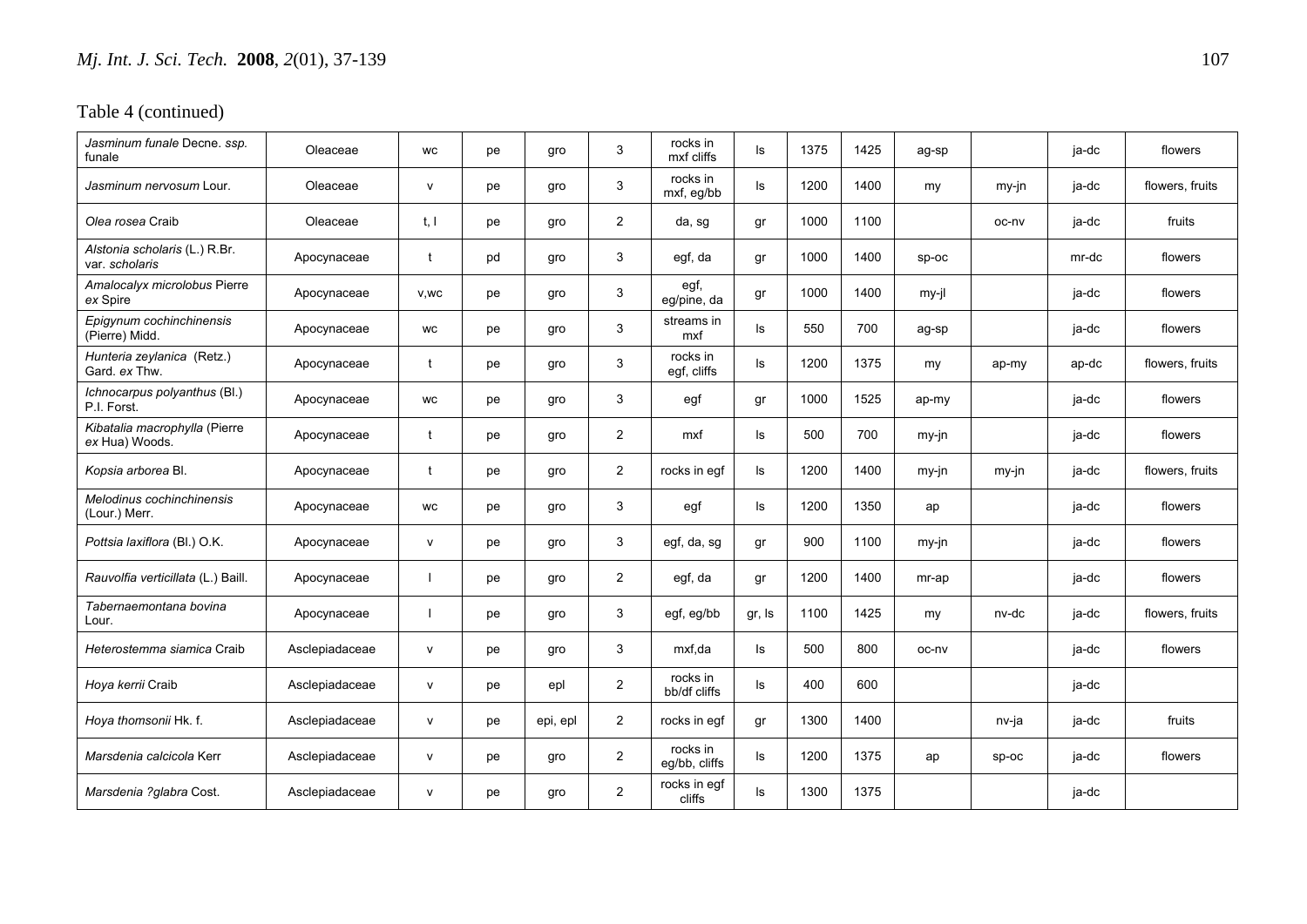| Secamone elliptica R.Br. ssp.<br>elliptica                          | Asclepiadaceae  | V, WC        | pe | gro         | 3              | rocks in<br>egf/bb mxf<br>cliffs | ls     | 1300 | 1425 | ap-my   | oc-nv | ja-dc | flowers, fruits |
|---------------------------------------------------------------------|-----------------|--------------|----|-------------|----------------|----------------------------------|--------|------|------|---------|-------|-------|-----------------|
| Streptocaulon juventas (Lour.)<br>Merr.                             | Asclepiadaceae  | $\mathsf{v}$ | pe | gro         | 3              | eg/bb da                         | gr     | 1000 | 1450 | my-ja   |       | ja-dc | flowers         |
| Toxocarpus aff. wightianus Hk.<br>& Arn.                            | Asclepiadaceae  | $\mathsf{v}$ | pe | gro         | 3              | mxf, egf, da                     | ls     | 1250 | 1400 | $my-in$ |       | ja-dc | flowers         |
| Buddleja asiatica Lour.                                             | Loganiaceae     |              | pd | gro         | 3              | da, sg                           | gr     | 500  | 1500 | sp-fb   |       | my-mr | flowers         |
| Fagraea ceilianica Thunb.                                           | Loganiaceae     | s            | pe | epl         | $\mathbf{2}$   | rocks in<br>mxf cliffs           | ls     | 600  | 1400 |         | nv-ap | ja-dc | fruits          |
| Exacum pteranthum Wall. ex<br>Griseb.                               | Gentianaceae    | h.           | a  | gro         | 3              | eg/pine                          | gr     | 1250 | 1325 | $sp-oc$ | nv    | my-dc | flowers         |
| Hydrolea zeylanica (L.) Vahl                                        | Hydrophyllaceae | h.           | a  | gro         | 3              | wet areas<br>in da               |        | 800  | 1100 | ap-my   | ap-jn | mr-oc | flowers, fruits |
| Cordia grandis Roxb.                                                | Boraginaceae    | t            | pe | gro         | $\mathbf{2}$   | eg/pine,da,<br>sg                | gr     | 1200 | 1300 |         | ja-mr | ja-dc | fruits          |
| Cordia                                                              | Boraginaceae    | t            | pe | gro         | $\overline{2}$ | da, sg                           | gr     | 1000 | 1100 |         | oc-nv | ja-dc | fruits          |
| Argyreia aggregata (Roxb.)<br>Choisy                                | Convolvulaceae  | <b>WC</b>    | pd | gro         | 3              | eg/bb,<br>egf,da,sg              | ls     | 1100 | 1500 | oc-ja   |       | my-dc | flowers         |
| Argyreia capitiformis (Poir.)<br>Oost.                              | Convolvulaceae  | $\mathsf{v}$ | pe | gro         | 3              | eg/bb, da,<br>sg                 | gr     | 1000 | 1500 | nv-dc   | fb-mr | ja-dc | flowers         |
| Argyreia henryi (Craib) Craib                                       | Convolvulaceae  | <b>WC</b>    | pe | gro         | 3              | da, sg                           | gr     | 1000 | 1200 | oc-ny   |       | ja-dc | flowers         |
| Argyreia wallichii Choisy                                           | Convolvulaceae  | $\mathsf{v}$ | pd | gro         | 3              | egf,da,sg                        | gr, ls | 1000 | 1525 | sp-oc   | nv-dc | my-dc | flowers, fruits |
| Dinetus racemosus (Wall.)<br>Sweet                                  | Convolvulaceae  | $\mathsf{v}$ | a  | gro         | 3              | egf,da,sg                        | ls.    | 1100 | 1500 | oc-nv   |       | my-dc | flowers         |
| Evolvulus nummularius (L.) L.                                       | Convolvulaceae  | h,cr         | рe | gro, wee    | 3              | da                               | gr,ss  | 800  | 1000 | my-jl   | jn-ag | ja-dc | flowers, fruits |
| Merremia umbellata (L.) Hall. f.<br>ssp.orientalis (Hall. f.) Oost. | Convolvulaceae  | $\mathsf{v}$ | a  | gro         | 3              | egf,da,sg                        | SS     | 800  | 1100 | fb-mr   |       | jn-ap | flowers         |
| Merremia vitifolia (Burm. f.)<br>Hall. f.                           | Convolvulaceae  | $\mathsf{v}$ | a  | gro,<br>wee | 3              | da                               | gr, Is | 500  | 1525 | ja-fb   |       | jn-ap | flowers         |
| Tridynamia spectabilis (Kurz)<br>Stap.                              | Convolvulaceae  | $\mathsf{v}$ | a  | gro         | 3              | mxf,da,sg                        | ls     | 450  | 600  | fb-mr   | mr-ap | jn-ap | flowers         |
| Solanum aculeatissimum Jacq.                                        | Solanaceae      | h            | a  | gro,nat     | 3              | eg/bb,da,sg                      | gr     | 1100 | 1400 | my-jn   |       | ap-dc | flowers         |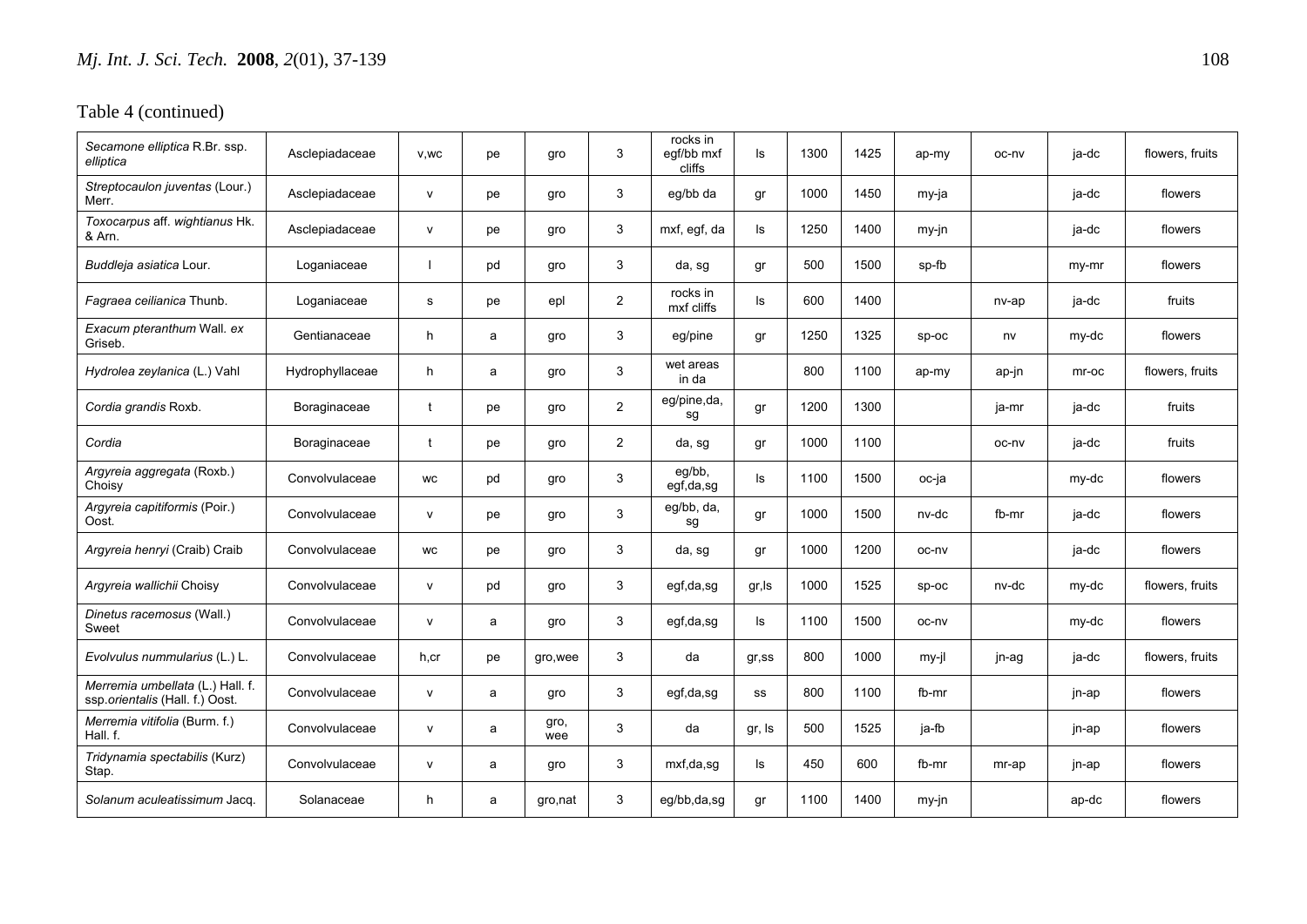| Solanum barbisetum Nees                                         | Solanaceae       | h            | pd | gro                      | 3              | eg/bb,<br>eg/pine, da              | gr     | 1100 | 1400 | my-jn   | ag-sp   | ap-dc    | flowers         |
|-----------------------------------------------------------------|------------------|--------------|----|--------------------------|----------------|------------------------------------|--------|------|------|---------|---------|----------|-----------------|
| Solanum macrodon Wall, ex<br>Nees                               | Solanaceae       | h            | a  | gro                      | 3              | mxf, eg/bb                         | gr, Is | 600  | 1400 | my-sp   | sp-nv   | ap-dc    | flowers         |
| Solanum nigrum L.                                               | Solanaceae       | h.           | a  | gro, int, n<br>at, wee   | 3              | da                                 | gr     | 400  | 1500 | my-dc   | jn-ja   | my-ja    |                 |
| Solanum verbascifolium L.                                       | Solanaceae       |              | pe | gro                      | 3              | da                                 | gr, Is | 500  | 700  | ag-oc   | sp-nv   | ja-dc    |                 |
| Adenosma indiana (Lour.)<br>Merr.                               | Scrophulariaceae | h.           | a  | gro                      | 3              | eg/pine                            | gr     | 1250 | 1325 | $sp-oc$ | nv-dc   | my-dc    | flowers         |
| Alectra avensis (Bth.) Merr.                                    | Scrophulariaceae | h            | a  | gro                      | $\overline{2}$ | eg/pine, da                        | gr     | 1250 | 1500 | oc-dc   | dc-ja   | my-dc    | flowers         |
| Lindenbergia indica (L.) Vat.                                   | Scrophulariaceae | h.           | a  | epl, gro                 | 3              | bb/df,<br>mxf.da                   | ls     | 400  | 700  | oc-nv   | nv-dc   | my-dc    | flowers         |
| Scoparia dulcis L.                                              | Scrophulariaceae | h            | a  | gro, int,<br>nat,<br>wee | 3              | da, sg                             | gr     | 400  | 1500 | jn-nv   | ag-dc   | my-dc    |                 |
| Torenia pierreana Bon.                                          | Scrophulariaceae | h.           | a  | gro                      | 3              | egf, eb/bb                         | gr     | 1100 | 1400 | il-oc   | sp-nv   | my-dc    | flowers         |
| Torenia violacea (Aza. ex<br>Blanco) Penn.                      | Scrophulariaceae | h.           | a  | gro                      | 3              | egf, eg/bb,<br>da                  | gr, Is | 1000 | 1500 | $SD-OC$ | nv-dc   | ap-dc    | flowers         |
| Aeginetia indica Roxb.                                          | Orobanchaceae    | h            | pd | gro, par                 | 3              | rocks in<br>mxf cliffs.<br>eqf     | gr, ls | 600  | 1500 | sp      | oc-dc   | leafless |                 |
| Utricularia striatula Sm.                                       | Lentibulariaceae | h            | a  | epl                      | $\overline{2}$ | rocks in<br>eg/pine, egf<br>cliffs | gr, Is | 1500 | 1500 | ag-sp   | $sp-oc$ | in-oc    |                 |
| Aeschynanthus hildebrandii<br>Hemsl.                            | Gesneriaceae     | h            | рe | epi                      | $\overline{2}$ | egf, eg/bb                         | ls     | 1200 | 1400 |         |         | ja-dc    |                 |
| Aeschynanthus macranthus<br>(Merr.) Pell.                       | Gesneriaceae     | $\mathsf{v}$ | pe | epi                      | $\overline{2}$ | rocks in<br>mxf, eg/bb             | gr, Is | 1300 | 1425 | jl-sp   | dc-mr   | ja-dc    | flowers, fruits |
| Boeica glandulosa Burtt                                         | Gesneriaceae     |              | pe | gro                      | $\overline{2}$ | streams in<br>egf                  | gr     | 1200 | 1350 | sp      | oc-nv   | ja-dc    | flowers, fruits |
| Chirita hamosa Wall, ex R. Br.                                  | Gesneriaceae     | h            | a  | epl                      | 4              | rocks in<br>bb/df. mxf<br>cliffs   | ls     | 400  | 700  | sp-nv   | oc-dc   | my-dc    | flowers         |
| Didymocarpus insulsus Craib<br>var. payapensis Palee &<br>Maxw. | Gesneriaceae     | h            | pd | epl                      | $\overline{2}$ | rocks in<br>egf, eg/pine           | gr, Is | 1300 | 1400 | ap-sp   | sp-jn   | my-dc    | flowers, fruits |
| Didymocarpus tristis Craib                                      | Gesneriaceae     | h            | pd | epl                      | $\overline{2}$ | streams,<br>rocks in<br>egf, eg/bb | gr     | 1200 | 1250 | jl-ag   | $sp-oc$ | jn-dc    | fruits          |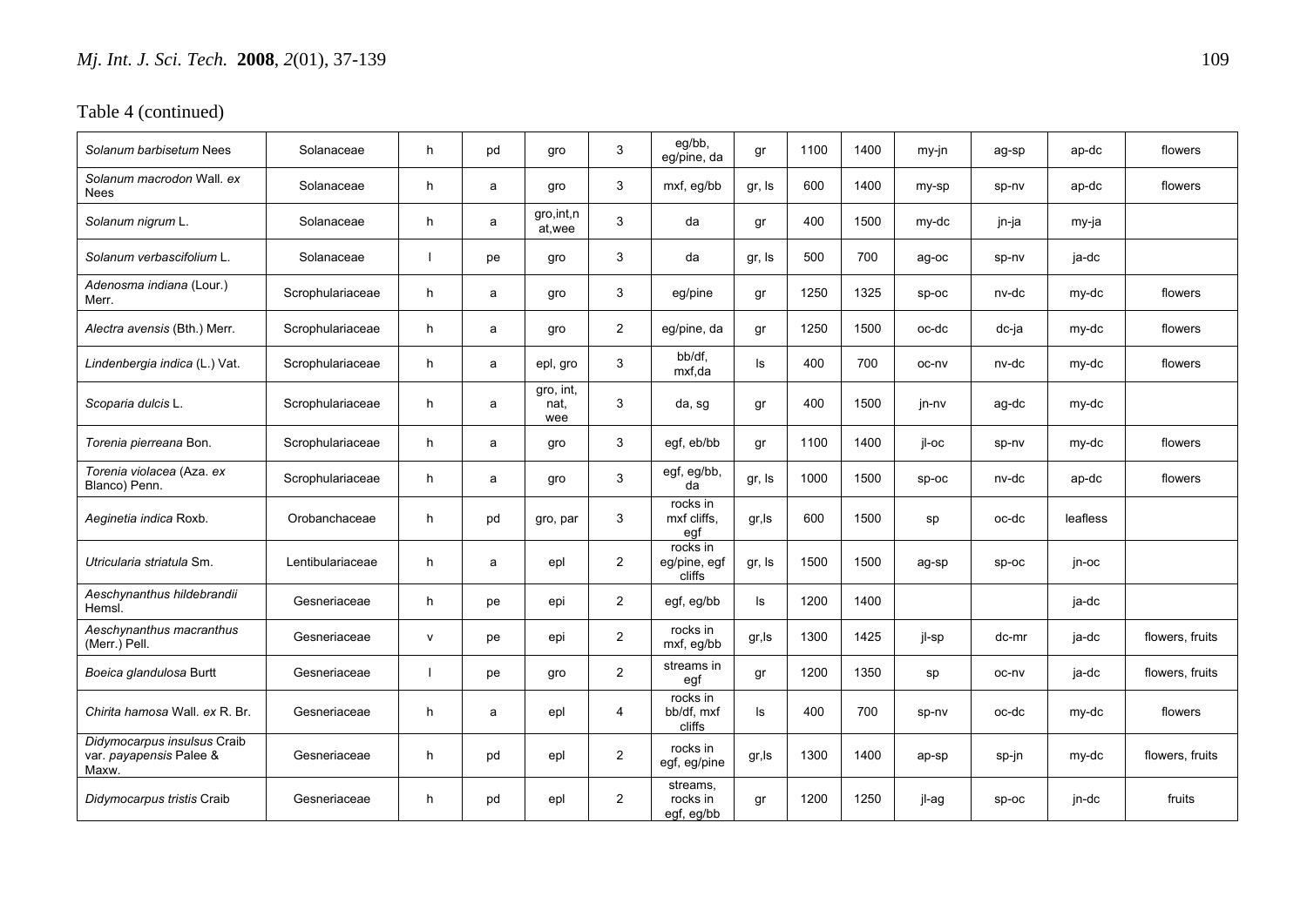| Epithema carnosum Bth.                                                 | Gesneriaceae | h.   | pd | epl      | 2              | rocks,<br>streams in<br>egf                            | gr, Is | 1100 | 1350 | ag-sp   | $SD-OC$ | my-dc           | flowers, fruits |
|------------------------------------------------------------------------|--------------|------|----|----------|----------------|--------------------------------------------------------|--------|------|------|---------|---------|-----------------|-----------------|
| Lysionotus serratus D.Don                                              | Gesneriaceae | h    | pd | epi, epl | 3              | rocks in<br>egf, da,<br>cliffs                         | ls     | 1375 | 1400 | jl-sp   | $sp-oc$ | my-dc           | flowers, fruits |
| Ornithoboea wildeana Craib                                             | Gesneriaceae | h    | pd | epl      | 3              | rocks in<br>mxf cliffs                                 | ls     | 425  | 625  | oc-nv   |         | my-dc           | flowers         |
| Paraboea glabrisepala Burtt                                            | Gesneriaceae | h    | pd | epl      | 3              | rocks in<br>egf, mxf<br>cliffs                         | ls     | 1200 | 1425 | ag-oc   | oc-nv   | jn-dc           | flowers, fruits |
| Paraboea kerrii (Craib) Burtt                                          | Gesneriaceae | s.h  | рe | gro      | $\overline{2}$ | egf                                                    | ls     | 1050 | 1250 |         | nv-dc   | ja-dc           | fruits          |
| Petrocosmea                                                            | Gesneriaceae | h.   | pd | epl      | $\overline{2}$ | rocks in<br>egf, cliffs                                | ls     | 1300 | 1400 | sp      | oc-nv   | jn-dc           | flowers, fruits |
| Rhynchoglossum obliquum Bl.                                            | Gesneriaceae | h    | a  | epl, gro | 3              | rocks in<br>mxf<br>cliffs,eg/bb,<br>eg/pine            | gr, Is | 400  | 1500 | sp-nv   | nv-dc   | my dc           | flowers         |
| Rhynchotechum obovatum<br>(Griff.) Burtt                               | Gesneriaceae |      | рe | gro      | 3              | streams in<br>eg/bb, egf                               | gr     | 1150 | 1400 | my-jn   | oc-dc   | ja-dc           | flowers, friuts |
| Stauranthera grandiflora Bth.                                          | Gesneriaceae | h.   | рe | epl      | 2              | rocks.<br>streams in<br>egf                            | gr, Is | 1200 | 1325 | ag-sp   |         | ja-dc           |                 |
| Trisepalum prazeri Burtt                                               | Gesneriaceae | s    | pd | epl      | 3              | rocks in<br>mxf cliffs                                 | ls     | 1400 | 1425 | ag-oc   | nv-dc   | ja-dc           | flowers, fruits |
| Fernandoa adenophylla (Wall.<br>ex G. Don) Steen.                      | Bignoniaceae | t    | pd | gro      | 3              | da, sg                                                 | gr     | 500  | 1100 | jl-ag   |         | ja-fb my-<br>dc | flowers         |
| Markhamia stipulata (Wall.)<br>Seem. ex K. Sch. var. kerrii<br>Spraque | Bignoniaceae | t    | pd | gro      | 3              | egf, eg/bb,<br>da, sg                                  | gr, Is | 1000 | 1400 | dc-ja   | mr-ap   | fb-my           |                 |
| Radermachera hainanensis<br>Merr.                                      | Bignoniaceae | t    | pd | gro      | 3              | rocks in<br>mxf cliffs                                 | ls     | 1375 | 1425 | ap      |         | ap-dc           | flowers         |
| Radermachera ignea (Kurz)<br>Steen.                                    | Bignoniaceae | t, l | рe | gro      | $\overline{2}$ | rocks in<br>bb/df cliffs                               | ls     | 450  | 600  | $SD-OC$ |         | my-dc           |                 |
| Stereospermum colais (B.-H.ex<br>Dill.) Mabb.                          | Bignoniaceae |      | pd | gro      | 3              | egf                                                    | gr     | 1100 | 1500 | ap      | ja-mr   | ap-fb           | flowers         |
| Andrographis laxiflora (Bl.)<br>Lindau                                 | Acanthaceae  | h    | a  | gro, epl | 2              | rocks.<br>streams.<br>wet areas<br>in eg/bb,<br>cliffs | gr, Is | 1200 | 1375 | ag-oc   |         | my-dc           |                 |
| Asystasiella neesiana (Wall.)<br>Lindau                                | Acanthaceae  | h.   | рe | gro      | 3              | streams in<br>egf                                      | gr, Is | 1200 | 1350 | oc-nv   |         | ja-dc           | flowers         |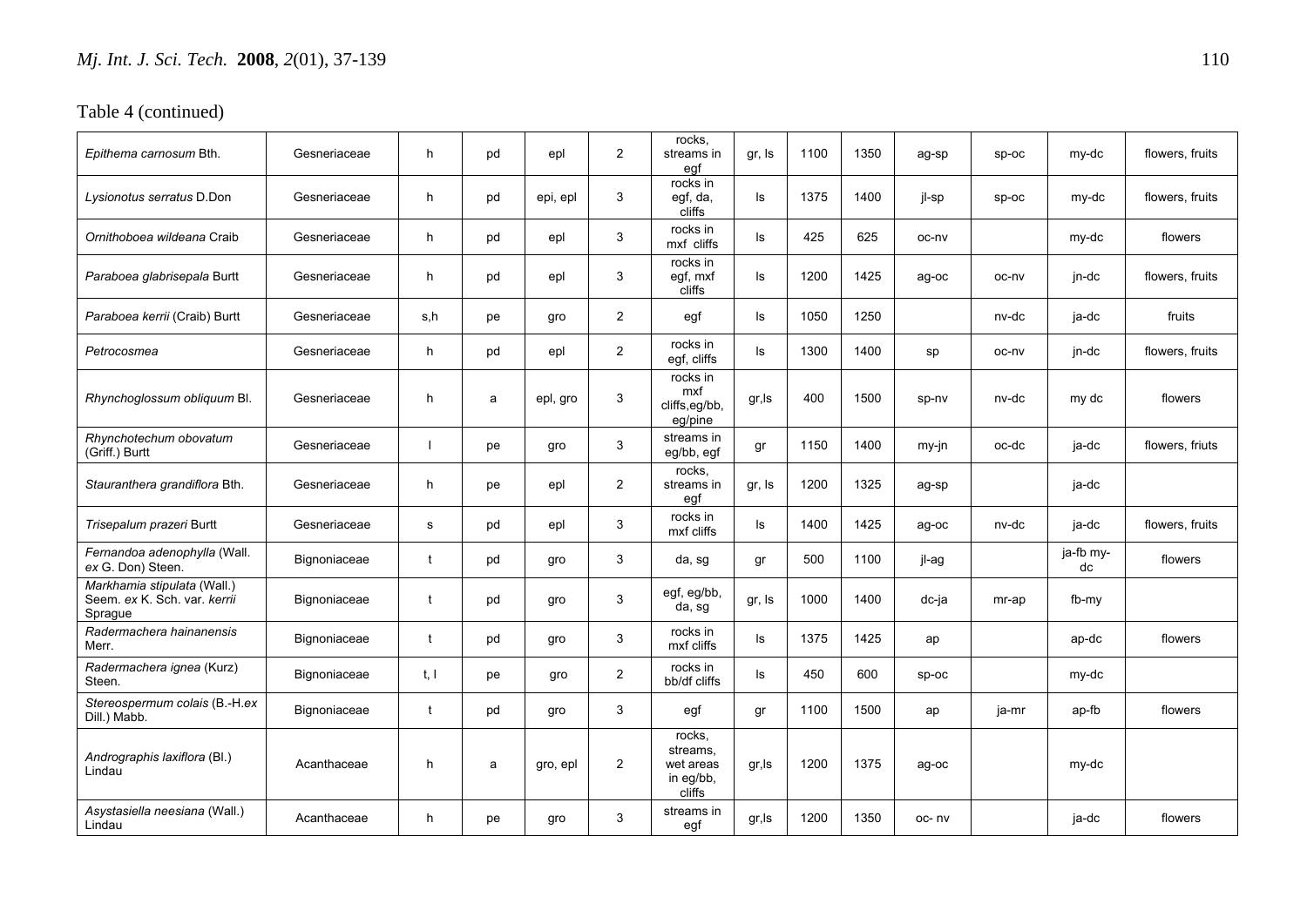| Barleria strigosa Willd.                                   | Acanthaceae | h    | pd | gro     | 3              | bb/df, eg/bb                       | gr, Is | 500  | 900  | oc-ny |         | my-dc |                 |
|------------------------------------------------------------|-------------|------|----|---------|----------------|------------------------------------|--------|------|------|-------|---------|-------|-----------------|
| Choresthes lanceolata (T.<br>And.) B.Han.                  | Acanthaceae | h    | рe | gro     | 2              | rocks in<br>eg/bb                  | ls     | 1200 | 1300 |       | ap      | ja-dc | fruits          |
| Eranthemum tetragonum Wall.<br>ex Nees ssp. tetragonum     | Acanthaceae | h    | pe | gro     | 3              | egf,<br>eg/pine,<br>eg/bb          | gr     | 550  | 1450 | dc-fb |         | ja-dc | flowers         |
| Justicia helferi CI.                                       | Acanthaceae | h    | pe | gro     | $\overline{2}$ | streams in<br>mxf, egf             | ls     | 600  | 1300 | ja-fb |         | ja-dc | flowers         |
| Justicia procumbens L.                                     | Acanthaceae | h    | a  | gro     | 3              | eg/pine,<br>eg/bb, da,<br>sg       | gr     | 900  | 1525 | sp-dc |         | my-dc | flowers         |
| Justicia quadrifaria (Wall. ex<br>Nees) T. And.            | Acanthaceae | h.   | pe | gro     |                | streams in<br>egf, eg/bb           | gr     | 1000 | 1300 | sp-fb | $nv-mr$ | ja-dc | flowers         |
| Lepidagathis incurva Ham. ex<br>D.Don                      | Acanthaceae | h    | pe | gro     | 3              | rocks in<br>mxf, bb/df,<br>eg/pine | gr, Is | 400  | 1500 | dc-mr |         | ja-dc | flowers         |
| Nelsonia canescens (Lmk.)<br>Spreng.                       | Acanthaceae | h    | pe | gro     | 3              | egf, eg/bb,<br>da                  | gr     | 900  | 1100 | mr-ap | ap-my   | ja-dc | flowers, fruits |
| Ophiorrhiziphyllon<br>macrobotryum Kurz                    | Acanthaceae | h.   | pe | gro     | 2              | egf                                | gr     | 1100 | 1400 | ja-mr |         | ja-dc | flowers         |
| Phaulopsis dorsiflora (Retz.)<br>Sant.                     | Acanthaceae | h.   | pe | gro     | 3              | egf, mxf,<br>eg/bb, da,<br>sq      | gr     | 400  | 1400 | dc-fb |         | ja-dc | flowers         |
| Phlogacanthus curviflorus<br>(Wall.) Nees var. curviflorus | Acanthaceae | s,l  | pe | gro     | $\overline{a}$ | streams in<br>egf, eg/bb           | gr     | 1000 | 1300 | nv-fb | dc-mr   | ja-dc | flowers, fruits |
| Pseuderanthemum latifolium<br>(Vahl) B. Han.               | Acanthaceae | s,l  | pe | epl,gro | 3              | rocks.<br>streams in<br>mxf, egf   | gr, Is | 400  | 1200 | oc-fb | dc-mr   | ja-dc | flowers         |
| Rhinacanthus calcaratus Nees                               | Acanthaceae |      | pe | gro     | 3              | streams in<br>mxf                  | ls     | 700  | 800  | ja-fb |         | ja-dc | flowers         |
| Rungia parviflora (Retz.) Nees<br>var. parviflora          | Acanthaceae | h.   | a  | gro     | 3              | bb/df,<br>eq/bb,da                 | gr     | 900  | 1300 | sp-fb | nv-fb   | my-fb | flowers         |
| Rungia rivicola Craib                                      | Acanthaceae | h.   | pe | gro     | 3              | rocks in egf                       | ls     | 1100 | 1400 | fb-mr |         | ja-dc | flowers         |
| Sericocalyx quadrifarius (Wall.<br>ex Nees) Brem.          | Acanthaceae | h    | pe | gro     | 3              | eg/bb                              | gr     | 1000 | 1400 | dc-ja |         | ja-dc | flowers         |
| Strobilanthes erectus CI. ex<br>Hoss.                      | Acanthaceae |      | pe | gro     | 3              | rocks in<br>egf, mxf<br>cliffs     | ls     | 1200 | 1425 | oc-nv |         | ja-dc | flowers         |
| Strobilanthes rex Cl.                                      | Acanthaceae | l, s | рe | gro     | 3              | egf                                | gr, Is | 1000 | 1425 | ja-fb |         | ja-dc | flowers         |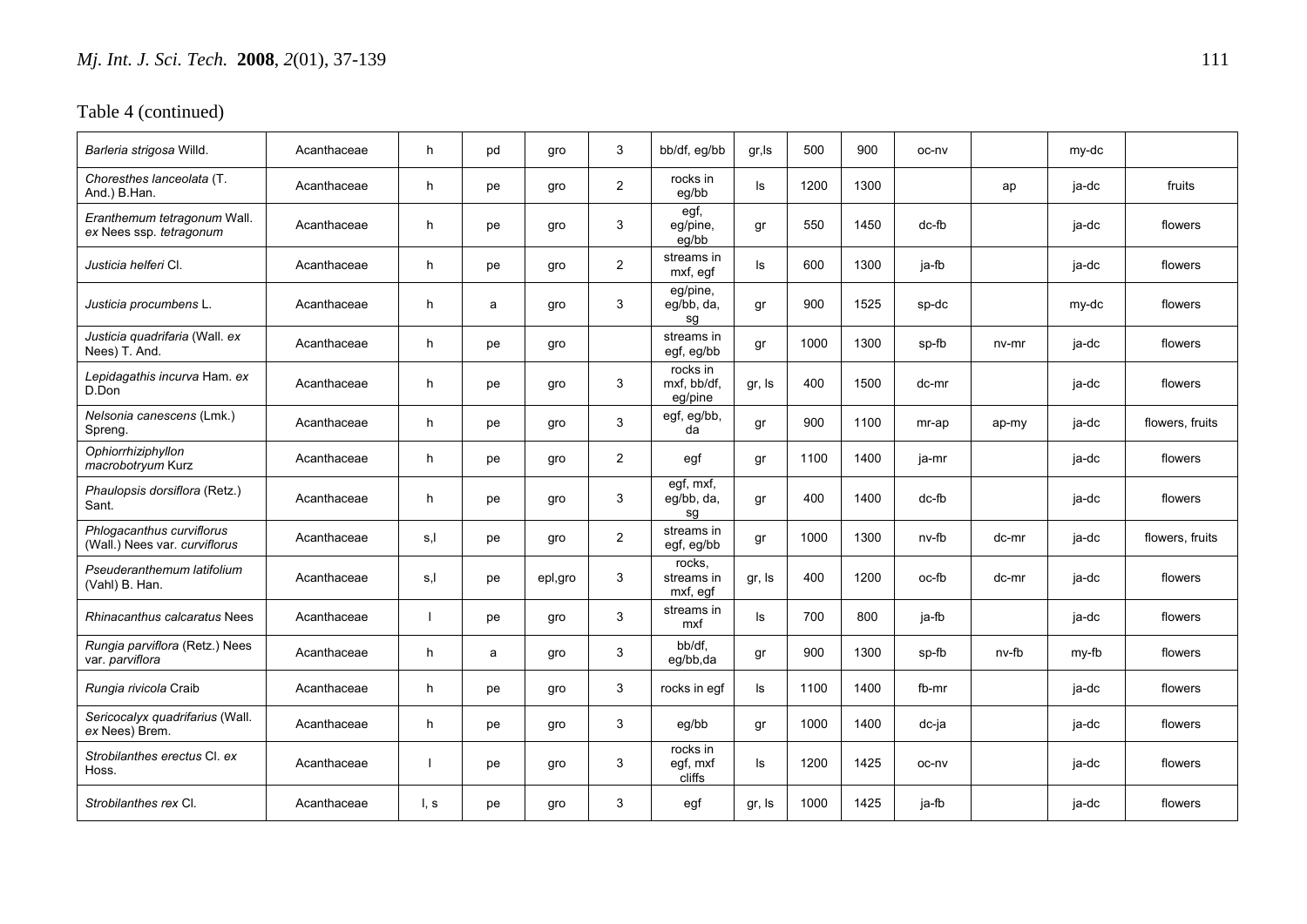| Strobilanthes speciosus Bl.                           | Acanthaceae |                  | рe    | gro                      | 4              | rocks in egf                            | ls     | 1200 | 1400 | oc-nv         |       | ja-dc | flowers         |
|-------------------------------------------------------|-------------|------------------|-------|--------------------------|----------------|-----------------------------------------|--------|------|------|---------------|-------|-------|-----------------|
| Strobilanthes viscidus Im.                            | Acanthaceae | h.               | рe    | gro                      | $\overline{2}$ | streams in<br>egf, eg/bb                | gr     | 1100 | 1250 |               |       | ja-dc |                 |
| Thunbergia coccinea Wall.                             | Acanthaceae | <b>WC</b>        | pe    | gro                      | 3              | streams in<br>egf, eg/bb,<br>da         | gr     | 1100 | 1500 | nv-dc         |       | ja-dc | flowers         |
| Thunbergia grandiflora Roxb.                          | Acanthaceae | $\mathsf{v}$     | рe    | gro                      | 3              | eg/bb, da                               | gr     | 800  | 1500 | ja-fb         |       | ja-dc | flowers         |
| Thunbergia laurifolia Lindl.                          | Acanthaceae | WC               | рe    | gro                      | 3              | da, sg                                  |        | 500  | 1500 | nv-fb         |       | ja-dc |                 |
| Thunbergia similis Craib                              | Acanthaceae | $\mathsf{v}$     | pd    | gro                      | 3              | bb/df, eq/bb                            | gr     | 1000 | 1300 | oc-nv         |       | my-dc | flowers         |
| Thunbergia                                            | Acanthaceae | WC               | рe    | gro                      | 3              | rocks in<br>mxf cliffs.<br>egf, eg/pine | gr, Is | 1350 | 1525 | oc-dc         | mr    | ja-dc | flowers         |
| Callicarpa arborea Roxb. var.<br>arborea              | Verbenaceae | t                | pe,pd | gro                      | 3              | egf, da, sg                             | gr     | 950  | 1500 | $mr$ -jn      |       | ja-dc | flowers         |
| Clerodendrum chinense (Osb.)<br>Mabb. var. chinense   | Verbenaceae |                  | рe    | gro                      | 3              | mxf, egf,<br>da, sg                     | gr, Is | 1000 | 1500 | $my$ -jn (oc) | oc-nv | ja-dc | flowers         |
| Clerodendrum disparifoilum Bl.                        | Verbenaceae | $\mathsf{I}$ , s | pe    | gro                      | 3              | rocks in<br>mxf, egf,<br>eg/bb          | ls     | 500  | 1400 | oc-nv         |       | ja-dc | flowers         |
| Clerodendrum glandulosum<br>Colebr, ex Lindl.         | Verbenaceae |                  | pe    | gro                      | 3              | da, sg                                  | gr     | 1000 | 1400 | $sp-oc$       |       | ja-dc |                 |
| Clerodendrum paniculatum L.                           | Verbenaceae |                  | рe    | gro                      | $\overline{2}$ | da in eqf                               | gr, Is | 1000 | 1400 | jn-sp         | nv-dc | ja-dc |                 |
| Clerodendrum serratum (L.)<br>Moon var. wallichii Cl. | Verbenaceae |                  | рe    | gro                      | 3              | bb/df,<br>eg/bb, dg,<br>sg              | gr, Is | 500  | 1525 | $sp-oc$       | jl-ag | ja-dc | flowers         |
| Clerodendrum subscaposum<br>Hemsl.                    | Verbenaceae | h                | a     | gro, epl                 | 3              | rocks in<br>egf, mxf,<br>eg/bb          | ls     | 1375 | 1425 | sp            | oc-nv | my-dc | flowers, fruits |
| Congea rockii Mold.                                   | Verbenaceae | WC               | рe    | gro                      | $\overline{2}$ | rocks in<br>eg/bb                       | ls     | 1100 | 1300 | fb-mr         | ap-my | ja-dc | fruits          |
| Congea tomentosa Roxb. var.<br>tomentosa              | Verbenaceae | WC               | pe    | gro                      | 3              | eg/bb, da                               | gr     | 1000 | 1400 | ja-fb         |       | ja-dc | flowers         |
| Gmelina arborea Roxb.                                 | Verbenaceae | t                | pd    | gro                      | 3              | da/sg,<br>bb/df, eg/bb                  | gr     | 500  | 1500 |               |       | my-dc |                 |
| Lantana camara L.                                     | Verbenaceae | s, l             | рe    | gro, int,<br>nat,<br>wee | $\overline{2}$ | da, sg                                  | gr, Is | 1100 | 1400 | ag-oc         |       | ja-dc |                 |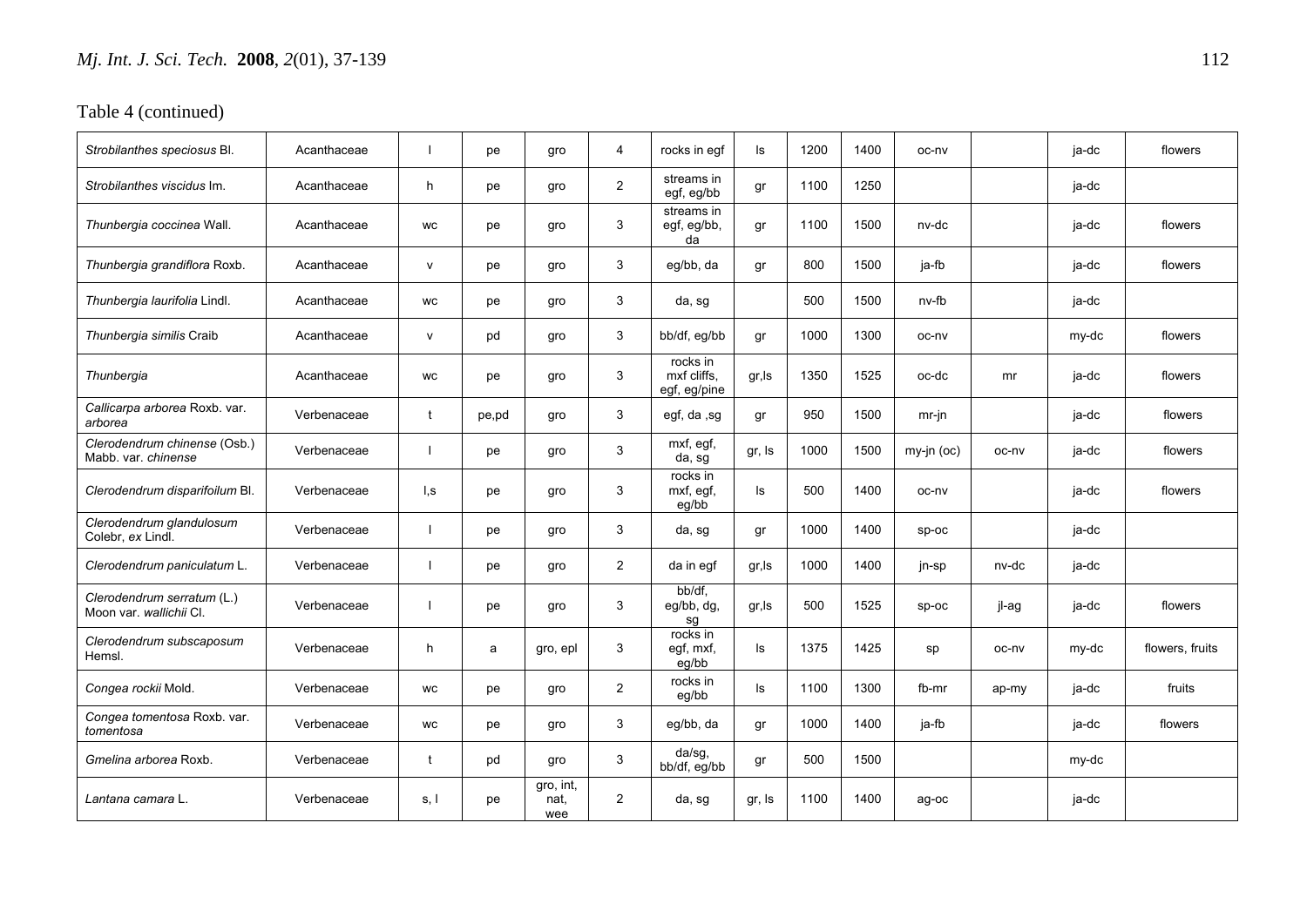| Prema flavescens Ham. ex Cl.<br>var. flavescens                                       | Verbenaceae | s         | pd | epl      | $\overline{2}$ | eg/pine,<br>eg/bb                           | gr     | 1200 | 1275 |           |         | my-dc           |                 |
|---------------------------------------------------------------------------------------|-------------|-----------|----|----------|----------------|---------------------------------------------|--------|------|------|-----------|---------|-----------------|-----------------|
| <i>Premna fulva</i> Craib                                                             | Verbenaceae | <b>WC</b> | pd | gro      | 3              | egf, eg/bb                                  | gr, Is | 1100 | 1350 |           | my-jn   | ja-ap jn-<br>dc |                 |
| Premna latifolia Roxb.var.<br>latifolia                                               | Verbenaceae | WC        | рe | gro      | 3              | egf                                         | gr     | 1000 | 1500 | ap-my     |         | ja-dc           | flowers         |
| <i>Premna racemosa</i> Wall, ex<br>Schauer                                            | Verbenaceae |           | pd | gro      | 3              | rocks, cliffs<br>in mxf                     | ls     | 1300 | 1425 | $mr-in$   |         | ap-dc           | flowers         |
| Premna subcapitata Rehd.                                                              | Verbenaceae | s         | pd | epl      | 3              | rocks in<br>mxf, eg/bb<br>cliffs            | ls     | 1375 | 1425 | jl-sp     | $sp-oc$ | my-dc           | flowers         |
| Verbena officinalis L.                                                                | Verbenaceae | h         | a  | gro, wee | 3              | da, sg                                      | gr     | 1100 | 1300 | jn-fb     | jl-mr   | my-mr           | flowers, fruits |
| Vitex canescens Kurz                                                                  | Verbenaceae | t         | pd | gro      | 3              | bb/df                                       | gr     | 400  | 1100 |           |         | my-dc           |                 |
| Vitex peduncularis Wall. ex<br>Schauer                                                | Verbenaceae | t         | pd | gro      | 3              | bb/df,egf,<br>eg/pine                       | gr     | 800  | 1400 | ap-my     | jl      | mr-nv           | flowers, fruits |
| Vitex quinata (Lour.) Will. var.<br>puberula (Lam) Mold.                              | Verbenaceae | t         | рe | gro      | 3              | mxf,egf                                     | gr, Is | 600  | 1500 | ap        | sp      | ja-dc           | flowers, fruits |
| Achyrospermum densiflorum<br>BI.                                                      | Labiatae    | h.        | a  | gro      | $\overline{2}$ | eg/bb                                       | gr     | 1100 | 1250 |           | nv-dc   | my-dc           | fruits          |
| Ajuga brateosa Wall. ex Bth.                                                          | Labiatae    | h         | a  | gro      | $\overline{2}$ | eg/bb, da                                   |        | 1100 | 1225 | ja-fb     | mr      | ag-mr           | flowers         |
| Colebrookia oppositifolia Sm.                                                         | Labiatae    | s         | pe | gro      | 3              | mostly<br>streams in<br>mxf, egf<br>eg/pine | gr, Is | 500  | 1300 | ja-fb     | fb-mr   | ja-dc           | flowers, fruits |
| Colquhounia elegans Wall. var.<br><i>tenuiflora</i> Pr.                               | Labiatae    | SC        | pe | gro      | $\overline{2}$ | rocks in<br>mxf, egf<br>cliffs              | ls     | 1200 | 1400 | ja-fb     |         | ja-dc           | flowers         |
| Elsholtzia blanda H. Keng                                                             | Labiatae    | h.        | pd | gro      | $\overline{2}$ | eg/pine                                     | gr     | 1200 | 1325 | nv-dc     |         | my-ja           | flowers         |
| Eurysolen gracilis Prain                                                              | Labiatae    | s,l       | рe | gro      | 3              | mxf, egf, da                                | gr, Is | 1100 | 1425 | nv-fb     | ja-mr   | ja-dc           | flowers, fruits |
| Gomphostemma crinitum Wall.<br>ex Bth.                                                | Labiatae    | h         | a  | gro      | $\overline{2}$ | streams in<br>mxf                           | ls     | 650  | 700  | <b>OC</b> |         | my-dc           |                 |
| Gomphostemma lucidum Wall.<br>ex Bth.                                                 | Labiatae    | h         | рe | gro      | $\overline{c}$ | rocks in<br>eg/bb                           | ls     | 1350 | 1375 | ag        |         | ja-dc           |                 |
| Gomphostemma strobilinum<br>Wall. ex Bth. var. viridis (Wall.<br>$ex$ Bth.) Hk. $f$ . | Labiatae    | h         | рe | gro      | $\overline{2}$ | mxf, eg/bb                                  | gr, Is | 1300 | 1425 | sp        |         | ja-dc           | flowers         |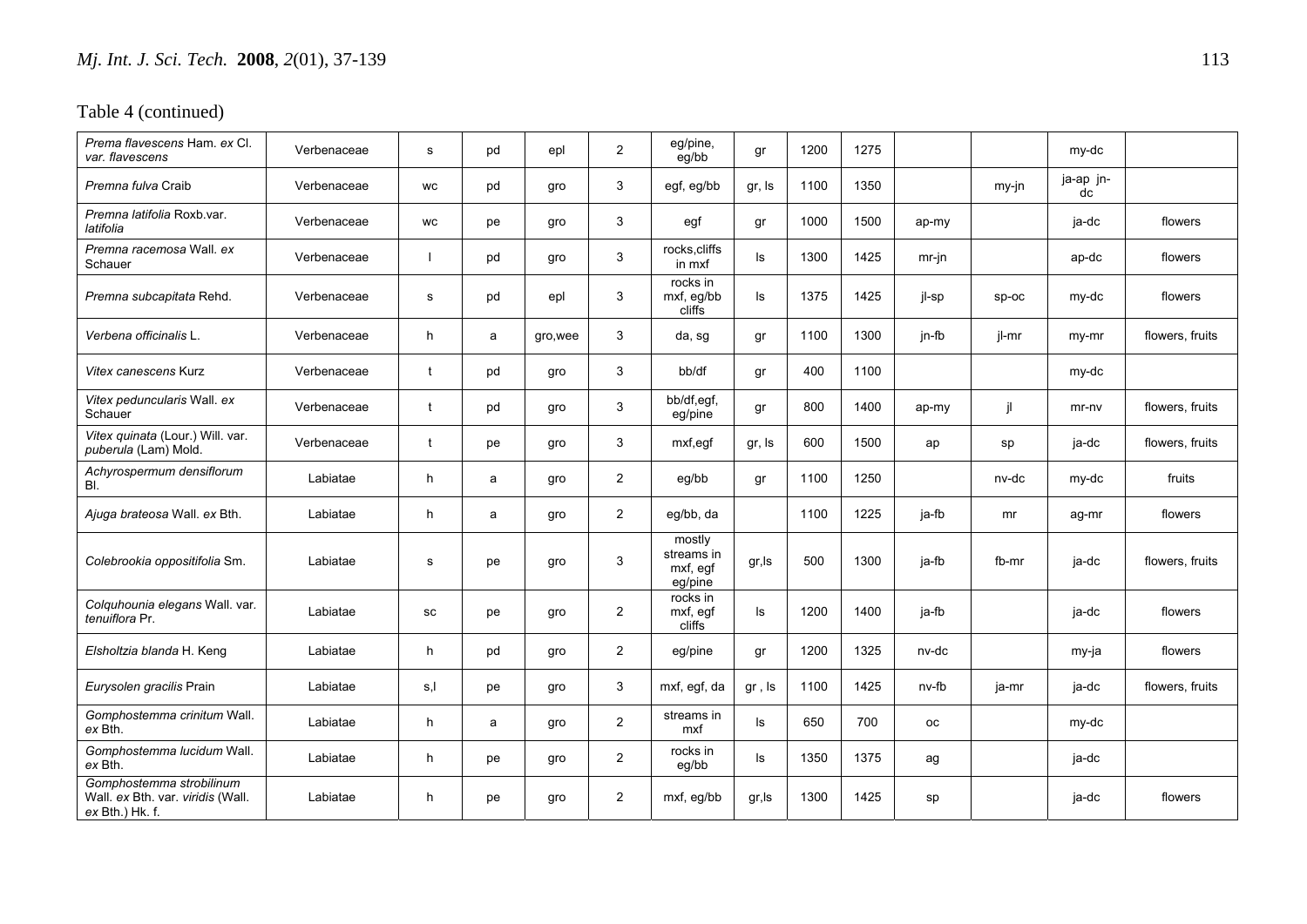| Gomphostemma wallichii Pr.                                            | Labiatae      | h.  | pd | gro         | $\overline{2}$ | streams in<br>egf, eg/bb                              | gr    | 1000 | 1300 | oc-nv        |         | my-fb | flowers         |
|-----------------------------------------------------------------------|---------------|-----|----|-------------|----------------|-------------------------------------------------------|-------|------|------|--------------|---------|-------|-----------------|
| Isodon coetsa (B. -H. ex D.<br>Don) Kudo                              | Labiatae      | s,h | pd | gro         | $\overline{2}$ | eg/bb, da                                             | ls    | 1200 | 1400 | dc-ja        |         | jl-fb | flowers         |
| Isodon lophanthoides (B. -H.<br>ex D. Don) Hara var.<br>lophanthoides | Labiatae      | h   | a  | gro         | $\overline{2}$ | eg/bb                                                 | gr    | 1100 | 1400 | $SD-OC$      | nv-dc   | my-dc | fruits          |
| Leucas decemdentata (Willd.)<br>J.Sm.                                 | Labiatae      | h   | a  | epl         | 3              | egf da                                                | ls    | 1200 | 1400 | oc-nv        |         | my-dc | flowers         |
| Perilla frutescens (L.) Britt.                                        | Labiatae      | h   | a  | cul         | $\overline{2}$ | egf                                                   | gr    | 1050 | 1500 |              | nv-dc   | my-dc | fruits          |
| Platostoma hispidum (L.) Pat.                                         | Labiatae      | h   | a  | gro,<br>wee | 3              | da, sg                                                | gr    | 1000 | 1200 | $SD-OC$      | nv      | my-dc | flowers         |
| Platostoma intermedium Pat.                                           | Labiatae      | h   | pd | epl         | $\overline{2}$ | rocks in egf<br>cliffs                                | ls    | 1300 | 1400 | oc-dc        | dc-ja   | my-dc | flowers         |
| Plectranthus bracteatus (Dunn)<br>Sud.                                | Labiatae      | h   | a  | epl         | 3              | rocks in<br>mxf, eg/bb                                | ls    | 1200 | 1425 | $sp-oc$      | nv-dc   | my-dc | flowers, fruits |
| Pogostemon purpurascens<br>Dalz.                                      | Labiatae      |     | pe | gro         | 3              | egf eg/pine<br>sg                                     | gr    | 1100 | 1400 | ja-fb        |         | ja-dc | flowers         |
| Salvia riparia Kunth                                                  | Labiatae      | h.  | рe | gro,<br>wee | 3              | da, sg                                                | gr    | 900  | 1300 | oc-fb        | $nv-mr$ | ja-dc | flowers         |
| Achyranthes aspera L.                                                 | Amaranthaceae | h.  | a  | gro,<br>wee | 3              | eg/bb, da,<br>sg                                      | ls    | 400  | 1250 | dc-fb        | mr-ap   | my-dc | flowers         |
| Achyranthes bidentata Bl. var.<br>bidentata                           | Amaranthaceae | h.  | a  | gro,<br>wee | 3              | egf, eg/bb                                            | ls    | 1200 | 1375 | $sp-oc$      | nv-dc   | my-dc | flowers         |
| Aerva sanguilonenta (L.) Bl.                                          | Amaranthaceae | h   | a  | gro         | 3              | rocks in eqf<br>cliffs                                | ls    | 1200 | 1400 | ja-ap        |         | ja-dc | flowers         |
| Alternanthera sessilis (L.) DC.<br>var. sessilis                      | Amaranthaceae | h   | pe | aqu, gro    | 3              | ponds,<br>streams in<br>egf, wet<br>areas in<br>eg/bb | gr    | 750  | 1100 | my-jn        | jn-jl   | ja-dc | flowers         |
| Amaranthus spinosus L.                                                | Amaranthaceae | h.  | a  | gro,<br>wee | 3              | da                                                    | gr    | 400  | 1150 | $dc-fb$      | ja-mr   | sp-mr | flowers         |
| Amaranthus viridis L.                                                 | Amaranthaceae | h   | a  | gro,<br>wee | 3              | da                                                    | gr    | 500  | 1500 | ja-dc        | ja-dc   | ja-dc |                 |
| Celosia argentea L.                                                   | Amaranthaceae | h.  | a  | gro,<br>wee | 3              | da, sg                                                | gr    | 400  | 1000 | ja-dc        | ja-dc   | ja-dc |                 |
| Fagopyrum dibotrys (D. Don)<br>Hara                                   | Polygonaceae  | h   | pd | gro         | 3              | egf, da                                               | gr,hs | 1000 | 1400 | $(ag)$ oc-nv |         | my-ja | flowers         |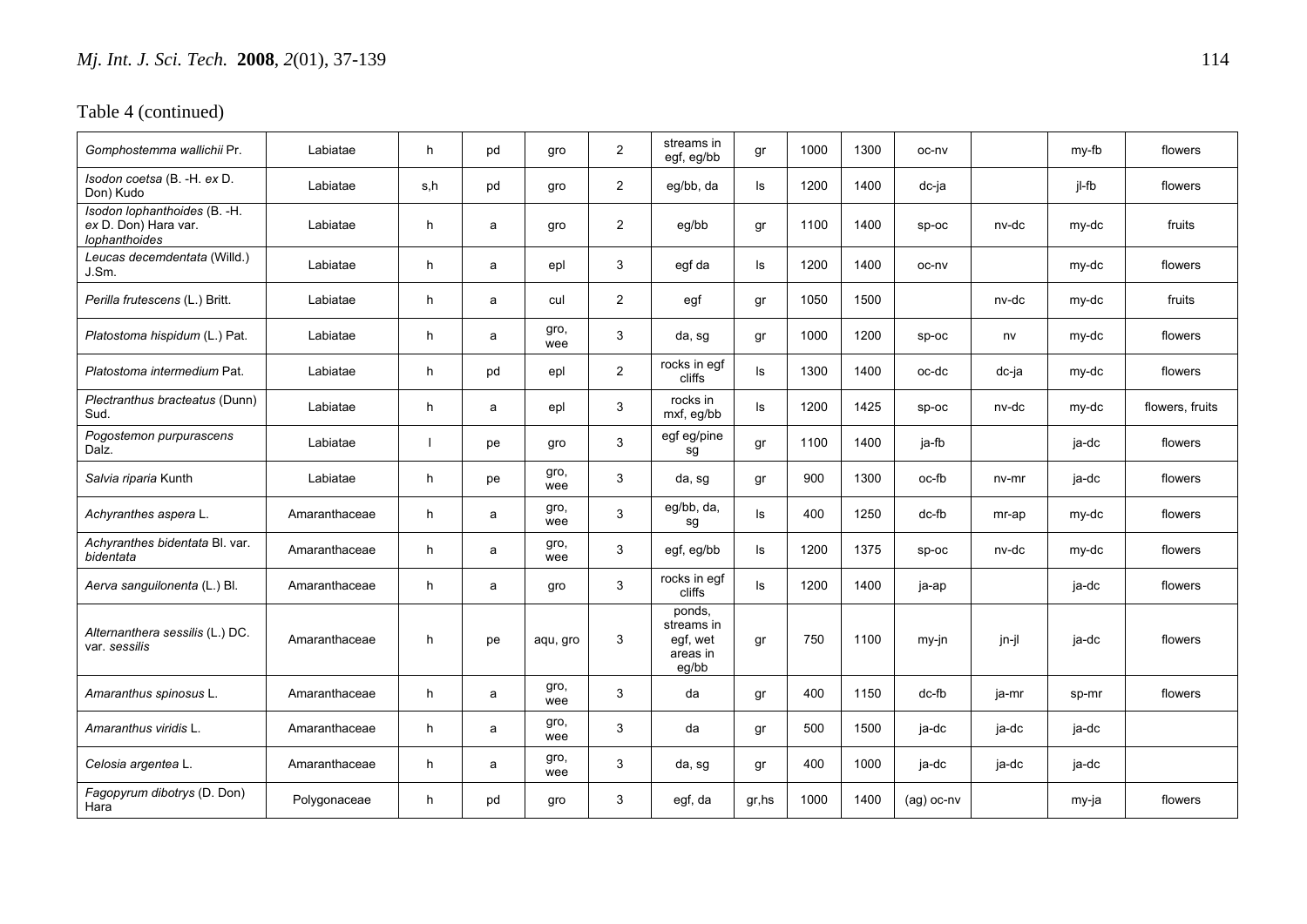| Polygonum chinense L. var.<br>chinense                        | Polygonaceae     | h            | pe | gro              | 3              | mxf,egf,da,<br>sg                            | gr, Is | 500  | 1500 | my-fb        | jn-mr   | ja-dc    | flowers, fruits      |
|---------------------------------------------------------------|------------------|--------------|----|------------------|----------------|----------------------------------------------|--------|------|------|--------------|---------|----------|----------------------|
| Polygonum chinense L. var.<br>hispidum Hk. f.                 | Polygonaceae     | h.           | рe | gro              | 3              | streams in<br>egf, da                        | gr     | 1000 | 1200 | nv-dc        | ja-dc   | ja-dc    | flowers              |
| Polygonum nepalense Meisn.                                    | Polygonaceae     | h            | a  | gro,<br>wee      | $\overline{2}$ | da in egf,<br>eg/pine                        | gr, Is | 1400 | 1500 | ag-oc        | sp-nv   | my-dc    | flowers, fruits      |
| Polygonum odoratum Lour.                                      | Polygonaceae     | h            | pe | gro              | 3              | streams<br>and wet<br>areas in<br>egf, eg/bb | gr     | 1100 | 1300 | ja-dc        | ja-dc   | ja-dc    | flowers, fruits      |
| Polygonum persicaria L.                                       | Polygonaceae     | h            | a  | gro,<br>wee      | 3              | da, sg                                       | gr, Is | 900  | 1400 | $mr-mv$      | $mr-mv$ | ap-dc    | flowers              |
| Polygonum plebeium R.Br.                                      | Polygonaceae     | h            | a  | gro,<br>wee      | 3              | da, sg                                       | gr     | 900  | 1500 | mr-nv        | jn-dc   | ap-dc    | flowers              |
| Aristolochia tagala Cham.                                     | Aristolochiaceae | $\mathsf{v}$ | pd | gro              | 3              | da                                           | ls     | 525  | 900  |              |         | my-dc    |                      |
| Sapria himalayana Griff.                                      | Rafflesiaceae    | h.           | pd | gro, par         | $\mathbf{1}$   | egf, eg/bb                                   | ls.    | 1350 | 1350 | ja-fb        |         | leafless |                      |
| Houttuynia cordata Thunb.                                     | Saururaceae      | h.           | pe | gro              | 3              | streams in<br>egf, wet<br>areas in da        | gr     | 800  | 1500 | $(dc)$ ap-my |         | ja-dc    | flowers              |
| Peperomia pellucida (L.) H. B.<br>Κ.                          | Piperaceae       | h.           | a  | gro, epl,<br>nat | 3              | rocks in<br>mxf cliffs.<br>da in egf         | gr, Is | 500  | 1200 | ag-oc        | sp-nv   | my-dc    | flowers              |
| Peperomia tetraphylla (Forst.f.)<br>Hk. & Arn.                | Piperaceae       | h            | рe | epl, epi         | 3              | rocks in<br>egf, mxf<br>cliffs               | gr, Is | 1200 | 1500 | ag-sp        | sp-nv   | ja-dc    | flowers, fruits      |
| Piper boehmeriaefolium<br>(Wall.ex Miq) C. DC.                | Piperaceae       | s            | рe | qro              | 3              | rocks in eqf                                 | ls.    | 1100 | 1400 | fb-mr        |         | ja-dc    | flowers              |
| Piper brevicaule C. DC.                                       | Piperaceae       | $\mathsf{v}$ | pe | gro              | 3              | egf                                          | ls     | 1200 | 1375 |              | my-jn   | ja-dc    | fruits               |
| Piper retrofractum Vahl                                       | Piperaceae       | $\mathsf{v}$ | pe | gro              | 3              | mxf                                          | gr     | 500  | 900  | my-jn        |         | ja-dc    | flowers $\mathcal Q$ |
| Piper umbellatum L. var.<br>glabrius (Miq.) DC.               | Piperaceae       | s, l         | pe | gro              | $\overline{2}$ | egf                                          | gr     | 700  | 950  | ag-sp        | sp-oc   | ja-dc    | flowers              |
| Chloranthus nervosus Coll. &<br>Hemsl.                        | Chloranthaceae   | h.           | pd | gro              | $\overline{2}$ | egf, eg/bb                                   | gr, Is | 1300 | 1400 | my-jn        |         | my-dc    | flowers              |
| Horsfieldia amygdalina (Wall.)<br>Warb. var. macrocarpa Wilde | Myristicaceae    | t            | рe | gro              | $\overline{2}$ | egf                                          | gr     | 1000 | 1000 |              | ap      | ja-dc    | fruits               |
| Knema lenta Warb.                                             | Myristicaceae    | t            | рe | gro              | 3              | egf, eg/bb                                   | gr     | 1000 | 1300 |              |         | ja-dc    |                      |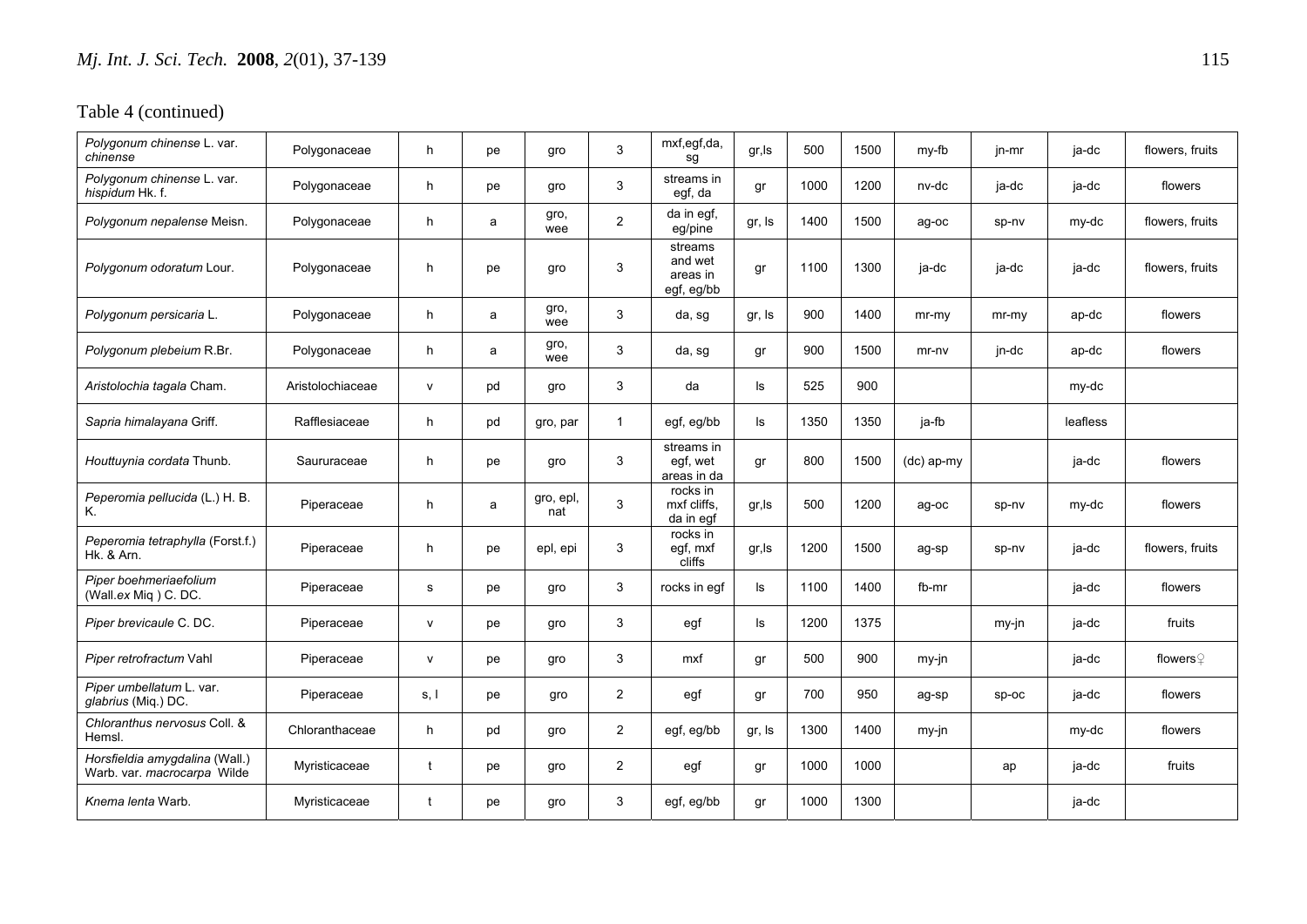| Knema tenuinervia Wilde ssp.<br>setosa Wilde          | Myristicaceae | $\mathbf{t}$ | pe | gro | $\overline{2}$ | mxf, eb/bb               | gr        | 500  | 700  |       |       | ja-dc |                         |
|-------------------------------------------------------|---------------|--------------|----|-----|----------------|--------------------------|-----------|------|------|-------|-------|-------|-------------------------|
| Actinodaphne henryi Gamb.                             | Lauraceae     | t            | pe | gro | 3              | egf, eg/bb               | gr, Is    | 925  | 1400 | ja    | my    | ja-dc |                         |
| Alseodaphne                                           | Lauraceae     | t            | pe | gro | $\overline{2}$ | streams in<br>egf, eg/bb | gr        | 1100 | 1300 | nv-dc | jl-ag | ja-dc | flowers, fruits         |
| Beilschmiedia aff. intermedia<br>Allen                | Lauraceae     | t            | pe | gro | $\overline{2}$ | egf, eg/bb               | gr        | 1050 | 1200 | my-jn |       | ja-dc |                         |
| Cinnamomum caudatum Nees                              | Lauraceae     | t            | pe | gro | $\overline{2}$ | egf                      | gr, Is    | 1000 | 1300 | my-jl |       | ja-dc | flowers                 |
| Cinnamomum iners Reinw. ex<br>BI.                     | Lauraceae     | t            | pe | gro | 3              | mxf, egf                 | $gr$ , ss | 500  | 1100 | ja-fb |       | ja-dc | flowers                 |
| Cinnamomum                                            | Lauraceae     |              | рe | gro | $\overline{2}$ | streams in<br>eg/bb      | gr        | 1200 | 1250 |       |       | ja-dc |                         |
| Cryptocarya amygdalina Nees                           | Lauraceae     |              | рe | gro | 3              | egf, eg/bb               | gr, Is    | 1100 | 1400 | my    | ap-my | ja-dc | fruits                  |
| Litsea cubeba (Lour.) Pers.<br>var. cubeba            | Lauraceae     | t            | pe | gro | 3              | da, sg                   | gr        | 1000 | 1300 | ja-fb |       | ja-dc | flowers                 |
| Litsea garrettii Gamb.                                | Lauraceae     |              | рe | gro | 3              | egf, eg/bb               | gr, Is    | 1100 | 1300 | ap    |       | ja-dc | flowers                 |
| Litsea glutinosa (Lour.) C. B.<br>Rob. var. glutinosa | Lauraceae     | t            | pe | gro | 3              | eg/pine                  | gr        | 1100 | 1350 | ap    |       | ja-dc | flowers ∂               |
| Litsea semecarpifolia Wall. ex<br>Nees                | Lauraceae     | t            | pe | gro | 3              | eb/bb                    | gr        | 1100 | 1500 | ja-fb |       | ja-dc |                         |
| Litsea umbellata (Lour.) Merr.                        | Lauraceae     | t            | pe | gro | 3              | egf                      | gr        | 1000 | 1350 | jl-sp |       | ja-dc | flowers                 |
| Litsea zeylanica (Nees) Nees                          | Lauraceae     | t            | pe | gro | 3              | streams in<br>egf        | gr, Is    | 1200 | 1350 | nv-ja |       | ja-dc |                         |
| Litsea                                                | Lauraceae     | t            | рe | gro | 3              | egf, eg/bb               | gr        | 1200 | 1500 |       |       | ja-dc |                         |
| Machilus bombycina King ex<br>Hk.f.                   | Lauraceae     | t            | pe | gro | $\overline{2}$ | egf                      | gr        | 1100 | 1500 | ja-fb |       | ja-dc | flowes                  |
| Machilus kurzii King ex Hk. f.                        | Lauraceae     | $\mathbf{t}$ | рe | gro | $\overline{2}$ | egf, eg/bb               | gr        | 800  | 1100 | jn-jl |       | ja-dc | flowers                 |
| Phoebe lanceolata (Wall. ex<br>Nees) Nees             | Lauraceae     | t, l         | pe | gro | 3              | egf, eg/bb               | gr, Is    | 1000 | 1400 | ap-my | оc    | ja-dc | flowers, fruits         |
| Phoebe pallida (Nees) Nees                            | Lauraceae     | t            | рe | gro | 3              | egf                      | gr        | 1000 | 1200 | jl-ag |       | ja-dc | flowers, imm.<br>fruits |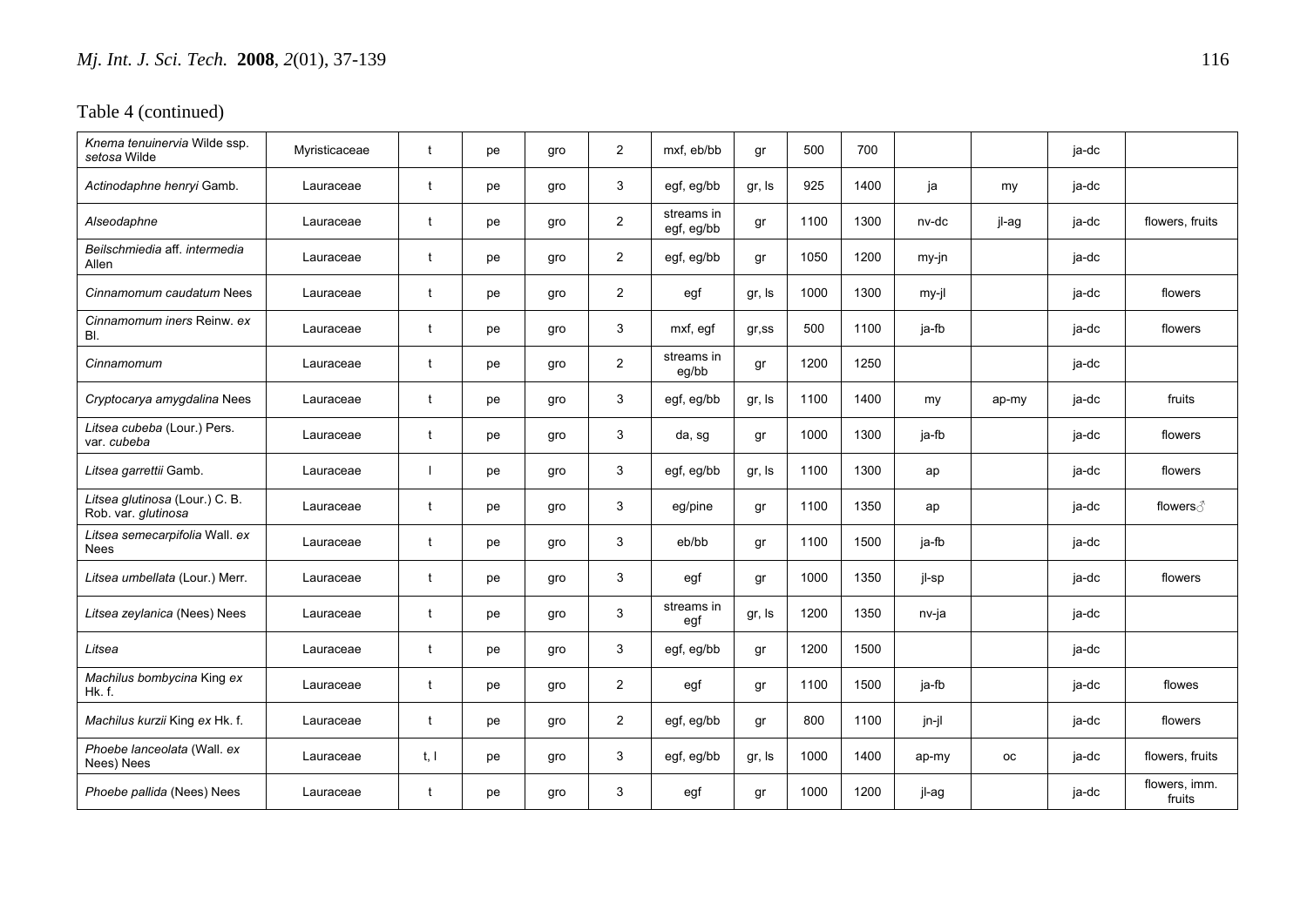| Phoebe paniculata Nees                                                            | Lauraceae       | t                    | pd | gro             | 3              | egf                             | gr     | 1300 | 1500 | fb-mr   |       | ja-dc    | flowers                           |
|-----------------------------------------------------------------------------------|-----------------|----------------------|----|-----------------|----------------|---------------------------------|--------|------|------|---------|-------|----------|-----------------------------------|
| Helicia formosana Hemsl. var.<br>oblanceolata Sleum.                              | Proteaceae      | t                    | pe | qro             | $\overline{2}$ | egf, eg/bb                      | gr     | 1000 | 1400 | ap-my   | fb-mr | ja-dc    |                                   |
| Helicia nilagirica Bedd.                                                          | Proteaceae      |                      | pe | gro             | 3              | egf                             | gr     | 1200 | 1500 | ap      |       | ja-dc    | flowers                           |
| Heliciopsis terminalis (Kurz)<br>Sleum.                                           | Proteaceae      | t                    | pe | gro             | $\overline{2}$ | egf, eg/bb                      | gr     | 1000 | 1400 | ap-my   | dc-fb | ja-dc    |                                   |
| Aquilaria crassna Pierre ex<br>Lec.                                               | Thymeleaceae    | t                    | pd | gro             | $\mathbf{1}$   | eg/bb                           | ls     | 1200 | 1250 |         |       | fb-dc    |                                   |
| Elaeagnus conferta Roxb.                                                          | Elaeagnaceae    | <b>WC</b>            | pe | gro also<br>cul | $\overline{2}$ | streams in<br>eg/bb             | gr     | 1000 | 1250 | $sp-oc$ | oc-nv | ja-dc    | flowers                           |
| Dendrophthoe kerrii (Craib)<br>Barl.                                              | Loranthaceae    | s                    | pe | epi, par        | $\overline{2}$ | eg/bb                           | ls     | 1200 | 1425 | nv-ja   | fb-mr | ja-dc    | flowers.fruits                    |
| Helixanthera parasitica Lour.                                                     | Loranthaceae    | s                    | рe | epi, par        | 3              | egf, eg/pine                    | gr     | 1000 | 1500 | ap-my   |       | ja-dc    | flowers                           |
| Scurrula ferruginea (Jack)<br>Dans.                                               | Loranthaceae    | s                    | pe | epi, par        | 3              | da, sg                          | gr     | 900  | 1525 | jl-sp   |       | ja-dc    | flowers                           |
| Viscum ovalifolium Wall, ex<br>DC.                                                | Viscaceae       | s                    | pe | epi, par        | $\overline{2}$ | egf                             | gr     | 1200 | 1300 | fb-mr   | my-jn | ja-dc    | fruits                            |
| Scleropyrum pentandrum<br>(Denn.) Mabb.                                           | Santalaceae     | $\mathbf{t}$         | pe | gro             | $\overline{2}$ | rocks in<br>egf, eb/bb          | ls.    | 1200 | 1400 |         | jl-ag | ja-dc    | fruits                            |
| Balanophora abbreviata Bl.                                                        | Balanophoraceae | h                    | pd | gro, par        | $\overline{2}$ | streams in<br>egf, eg/bb,<br>da | gr, ls | 1125 | 1350 | oc-ny   | nv-dc | leafless | flowers $\mathcal{Q} \mathcal{Z}$ |
| Balanophora fungosa J.R. & G.<br>Forst. ssp. indica (Arn.) B.<br>Han. var. indica | Balanophoraceae | h                    | pe | gro             | $\overline{2}$ | egf                             | ls     | 1000 | 1400 | dc-fb   |       | leafless |                                   |
| Balanophora latisepala<br>(Tiegh.) Lec.                                           | Balanophoraceae | h                    | pd | gro, par        | $\overline{2}$ | streams in<br>eg/bb             | gr     | 1150 | 1250 | nv-dc   |       | leafless | flowers $\Omega$                  |
| Acalypha kerrii Craib                                                             | Euphorbiaceae   | s                    | pe | gro             | 3              | rocks in<br>mxf, eg/bb          | ls     | 1200 | 1400 | my-jn   |       | ap-dc    | flowers                           |
| Actephila excelsa (Dalz.) M. A.<br>var. excelsa                                   | Euphorbiaceae   | $\ddot{\phantom{1}}$ | pe | epl             | 2              | rocks in eqf                    | ls     | 1300 | 1375 | ag-sp   | oc-nv | ja-dc    | fruits                            |
| Alchornea rugosa (Lour.) M. A.<br>var. rugosa                                     | Euphorbiaceae   | t                    | pe | qro             | 3              | rocks in<br>mxf, egf<br>cliffs  | ls     | 1200 | 1400 | ja-fb   |       | ja-dc    | flowers $\Diamond$ .              |
| Antidesma acidum Retz.                                                            | Euphorbiaceae   | $\mathbf{I}$         | pd | gro             | 3              | eg/bb, da                       | gr     | 1000 | 1400 | my-jn   |       | my-dc    | flowers♀                          |
| Antidesma bunius (L.) Spreng.<br>var. bunius                                      | Euphorbiaceae   | t                    | pe | qro             | 3              | egf, eg/bb                      | gr, Is | 1200 | 1500 |         | ag-sp | ja-dc    | fruits                            |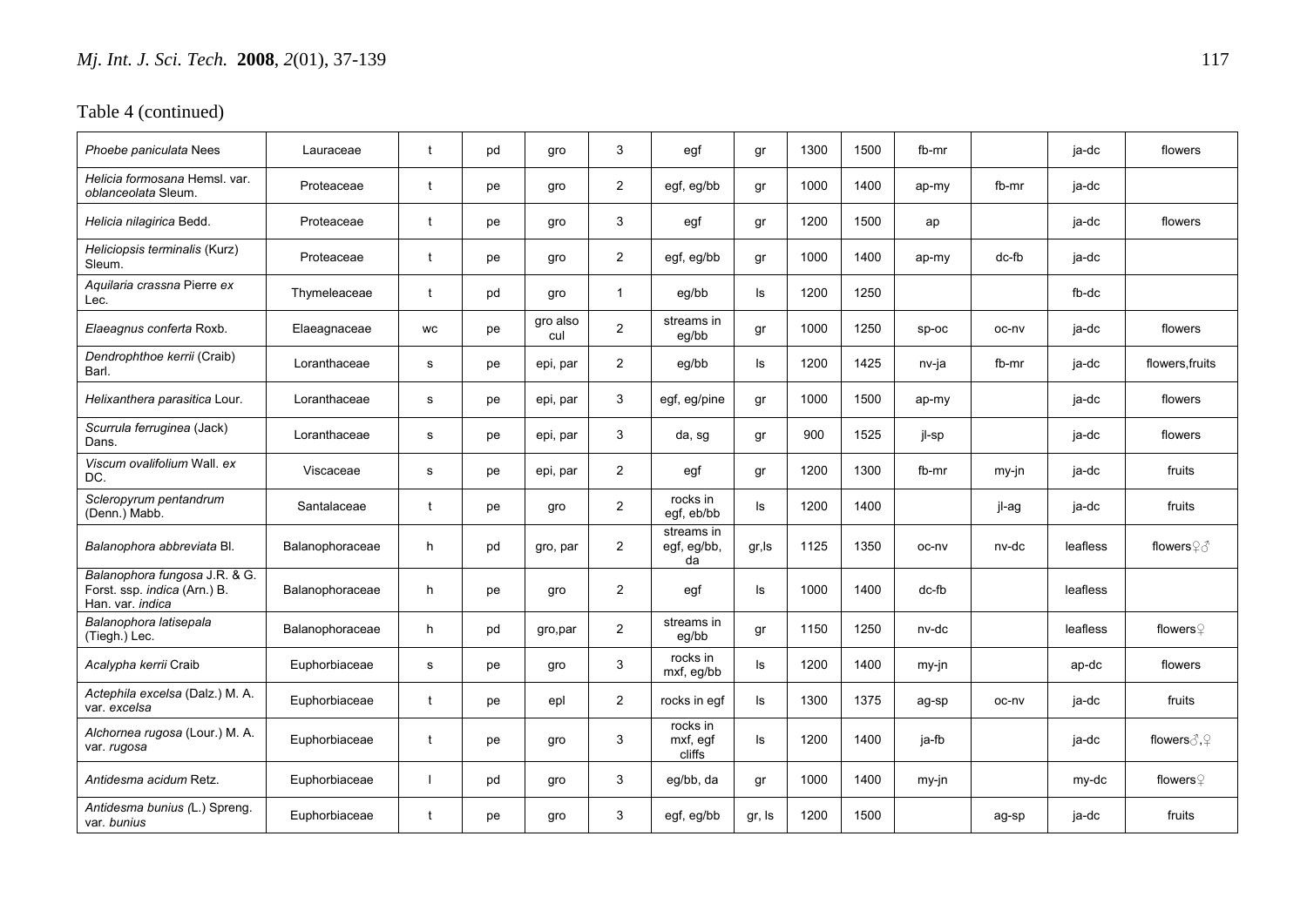| Antidesma montanum Bl. var.<br>montanum                                             | Euphorbiaceae | $\mathbf{f}$ | рe | gro                    | 3              | egf, eg/bb                | ls            | 1200 | 1350 | ap      |       | ja-dc |                                       |
|-------------------------------------------------------------------------------------|---------------|--------------|----|------------------------|----------------|---------------------------|---------------|------|------|---------|-------|-------|---------------------------------------|
| Antidesma sootepense Craib                                                          | Euphorbiaceae | t.I          | pe | gro                    | 3              | egf,eg/bb                 | gr, Is        | 800  | 1300 | my-ag   | jl-dc | ja-dc | flowers 3, 9, fruits                  |
| Aporosa octandra (B.-H. ex<br>D.Don) Vick. var. octandra                            | Euphorbiaceae | $\mathbf t$  | pd | gro                    | 3              | eg/bb, da                 | gr, Is        | 1200 | 1375 | ja-fb   | my-jn | my-dc | fruits                                |
| Aporosa octandra (B.-H. ex<br>D.Don) Vick. var. yunnanensis<br>(Pax & Hoffm.) Schot | Euphorbiaceae | $\mathbf t$  | pd | gro                    | 3              | egf                       | gr            | 1100 | 1450 | ja-fb   | my-jn | ap-dc | fruits                                |
| Aporosa villosa (Lindl.) Baill.                                                     | Euphorbiaceae | t            | pd | gro                    | 3              | eg/bb, da,<br>sg          | gr            | 1000 | 1200 | ja-fb   | my-jn | ар-ја | flowers ∂                             |
| Aporosa yunnanensis (Pax &<br>Hoff.) Metc.                                          | Euphorbiaceae | t            | рe | gro                    | 3              | egf, da, sg               | gr            | 1100 | 1300 | ja-fb   | my-jn | ja-dc | flowers ∂                             |
| Baccaurea ramiflora Lour.                                                           | Euphorbiaceae | $\mathbf t$  | рe | gro                    | 3              | mxf                       | ls            | 600  | 1300 | fb-mr   | my-jn | ja-dc | flowers, fruits                       |
| Balakata baccata (Roxb.) Ess.                                                       | Euphorbiaceae | $\mathbf t$  | рe | gro                    | 3              | mxf.<br>streams in<br>egf | SS,<br>gr, Is | 500  | 1100 | fb-mr   | il.   | ja-dc | flowers, fruits                       |
| Baliospermum calycinum M. A.                                                        | Euphorbiaceae |              | рe | gro                    | $\overline{2}$ | egf, rocks<br>in eg/bb    | gr, Is        | 1200 | 1375 | ag-sp   | sp-oc | ja-dc | flowers $\text{C}, \text{C}$ , fruits |
| Bischofia javanica Bl.                                                              | Euphorbiaceae | t            | pd | gro                    | $\overline{2}$ | streams in<br>egf, eg/bb  | gr            | 1000 | 1300 | fb-mr   | sp-nv | mr-fb | fruits                                |
| Breynia retusa (Denn.) Alst.                                                        | Euphorbiaceae |              | pe | gro                    | 3              | egf, eg/bb                | gr            | 1000 | 1500 | ap-jl   | jl-sp | ja-dc | flowers ∂                             |
| Bridelia glauca Bl.                                                                 | Euphorbiaceae | t            | pe | gro                    | 3              | egf                       | gr            | 1000 | 1550 | ap-my   |       | ja-dc | flowers                               |
| Bridelia tomentosa Bl.                                                              | Euphorbiaceae | t.I          | рe | gro                    | 3              | egf,da,sg                 | gr            | 1000 | 1200 | oc-nv   | nv-dc | ja-dc | fruits ∂                              |
| Bridelia stipularis (L.) Bl.                                                        | Euphorbiaceae | SC, WC       | pd | gro                    | 3              | da, sg                    | gr            | 900  | 1200 | $SD-OC$ | ja-mr | my-mr | flowers ∂, fruits                     |
| Cleidion javanicum Bl.                                                              | Euphorbiaceae | t            | рe | qro                    | $\overline{2}$ | mxf, egf                  | gr            | 500  | 900  | fb-mr   | jn    | ja-dc |                                       |
| Croton robustus Kurz                                                                | Euphorbiaceae | $\mathbf t$  | рe | gro                    | 3              | eg/bb,egf,d<br>a,sg       | gr            | 1000 | 1500 | nv-fb   | fb-ap | ja-dc | flowers 3, 9, fruits                  |
| Euphorbia hirta L.                                                                  | Euphorbiaceae | h            | a  | gro, int, n<br>at, wee | 3              | da, sg                    | gr            | 400  | 1500 | ja-dc   | ja-dc | ja-dc |                                       |
| Euphorbia thymifolia L.                                                             | Euphorbiaceae | h            | a  | gro,<br>wee            | 3              | da                        | gr, Is        | 425  | 800  | ag-nv   | oc-dc | my-dc | fruits                                |
| Falconeria insigne Roy.                                                             | Euphorbiaceae | t            | pd | gro                    | $\overline{2}$ | rocks, cliffs<br>in mxf   | ls            | 1200 | 1425 | ja-fb   |       | jn-dc | flowers ∂                             |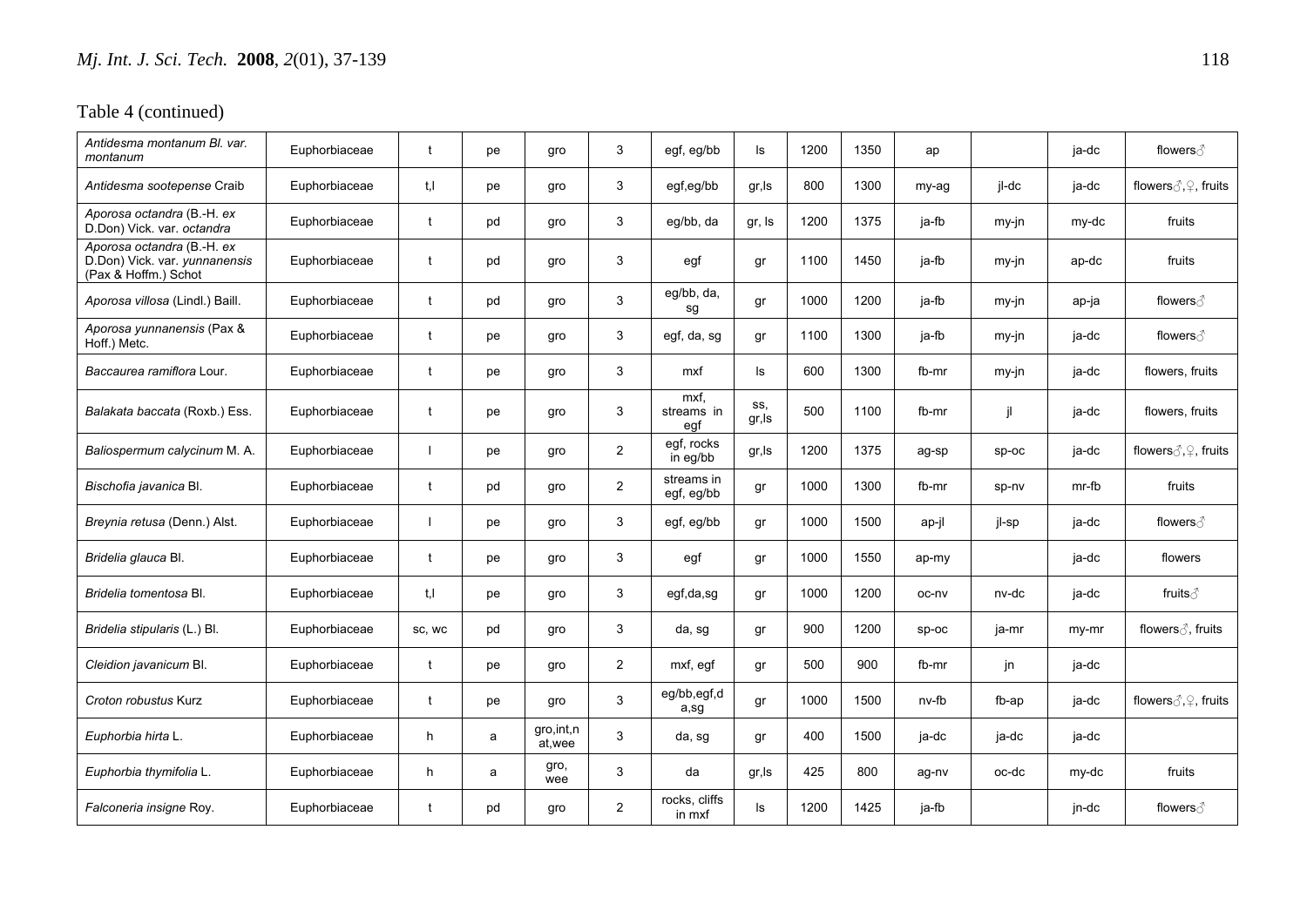| Fluggea virosa (Roxb. ex<br>Willd.) Voigt | Euphorbiaceae | s, l         | pd    | gro | 3              | rocks in<br>mxf,<br>eq/bb.da                     | gr, Is         | 525  | 1425 | il-sp | $sp-oc$ | my-dc | flowers ∂, fruits             |
|-------------------------------------------|---------------|--------------|-------|-----|----------------|--------------------------------------------------|----------------|------|------|-------|---------|-------|-------------------------------|
| Glochidion eriocarpum Champ.              | Euphorbiaceae |              | pe    | gro | 3              | egf, eg/pine                                     | gr             | 1200 | 1400 |       | ja-fb   | ja-dc | fruits                        |
| Glochidion oblatum Hk. f.                 | Euphorbiaceae | t            | pe    | gro | $\overline{2}$ | eg/bb                                            | gr             | 1100 | 1400 |       | jl-ag   | ja-dc | fruits                        |
| Glochidion rubrum Bl.                     | Euphorbiaceae | $\mathbf{t}$ | pe    | gro | 3              | da, sg                                           | gr             | 1000 | 1500 |       | ja-fb   | ja-dc | fruits                        |
| Glochidion sphaerogynum (M.<br>A.) Kurz   | Euphorbiaceae | t            | pe    | gro | 3              | eg/bb, da,<br>sg                                 | gr             | 1000 | 1400 | ja-fb | dc-ja   | ja-dc | flowers, fruits               |
| Macaranga denticulata (Bl.) M.<br>Α.      | Euphorbiaceae | t            | pe    | gro | 3              | egf, da, sg                                      | gr             | 500  | 1500 |       | my-jn   | ja-dc | fruits                        |
| Macaranga kurzii (O.K.) Pax &<br>Hoffm.   | Euphorbiaceae |              | pe    | gro | 3              | da, sg                                           | gr             | 1100 | 1350 | jn-ag | jl-sp   | ja-dc | flowers <sup>2</sup> , fruits |
| Macaranga siamensis S. J.<br>Davies       | Euphorbiaceae | t            | pe    | gro | 3              | da, sg                                           | gr, Is         | 600  | 900  | my-jn |         | ja-dc |                               |
| Mallotus cuneatus Ridl.                   | Euphorbiaceae | -1           | pe    | gro | $\overline{2}$ | rocks in<br>egf,<br>mxf,eg/bb<br>cliffs          | ls             | 600  | 1375 | sp    | sp-oc   | ja-dc | fruits                        |
| Mallotus mollissimus (Geisel.)<br>A.S.    | Euphorbiaceae | t            | pd    | qro | $\overline{2}$ | egf                                              | gr             | 1000 | 1100 | ap-my | jl      | mr-fb | flowers ∂, fruits             |
| Mallotus paniculatus (Lmk.) M.<br>Α.      | Euphorbiaceae | t, l         | pe    | gro | 3              | da,sg                                            | gr             | 900  | 1525 |       |         | ja-dc |                               |
| Mallotus peltatus (Geisel.) M. -<br>Α.    | Euphorbiaceae | -1           | pe    | gro | 3              | mxf                                              | gr, Is         | 500  | 800  | my-jn |         | ja-dc | flowers♀                      |
| Mallotus philippensis (Lmk.) M.<br>А.     | Euphorbiaceae | t            | pe    | gro | 3              | $\overline{da}$ , sg,<br>streams in<br>mxf,eg/bb | gr, ls         | 600  | 1500 | oc-ny | ja-mr   | ja-dc | flowers ∂, fruits             |
| Mallotus tetracoccus (Roxb.)<br>Kurz      | Euphorbiaceae | t            | pe    | gro | 3              | egf, eg/bb                                       | gr             | 1000 | 1200 | my    |         | ja-dc | flowers ∂                     |
| <b>Mallotus</b>                           | Euphorbiaceae | t            | pe    | gro | $\overline{2}$ | egf                                              | gr, Is         | 1300 | 1375 |       | il-oc   | ja-dc | fruits                        |
| Ostodes paniculata Bl.                    | Euphorbiaceae | t            | pe    | qro | 3              | streams in<br>mxf, egf,<br>eg/bb                 | gr, ls, s<br>h | 600  | 1350 |       | jn-sp   | ja-dc | fruits                        |
| Phyllanthus debilis Klein ex<br>Willd.    | Euphorbiaceae | h            | a, pd | gro | 3              | eg/pine,<br>eg/bb, da,<br>egf cliffs             | gr, Is         | 1100 | 1400 | sp-fb | oc-fb   | jn-fb | flowers, fruits               |
| Phyllanthus emblica L.                    | Euphorbiaceae | t            | pd    | gro | 3              | eg/pine,<br>eg/bb, da,<br>sg                     | gr             | 1100 | 1400 |       | sp-fb   | my-dc |                               |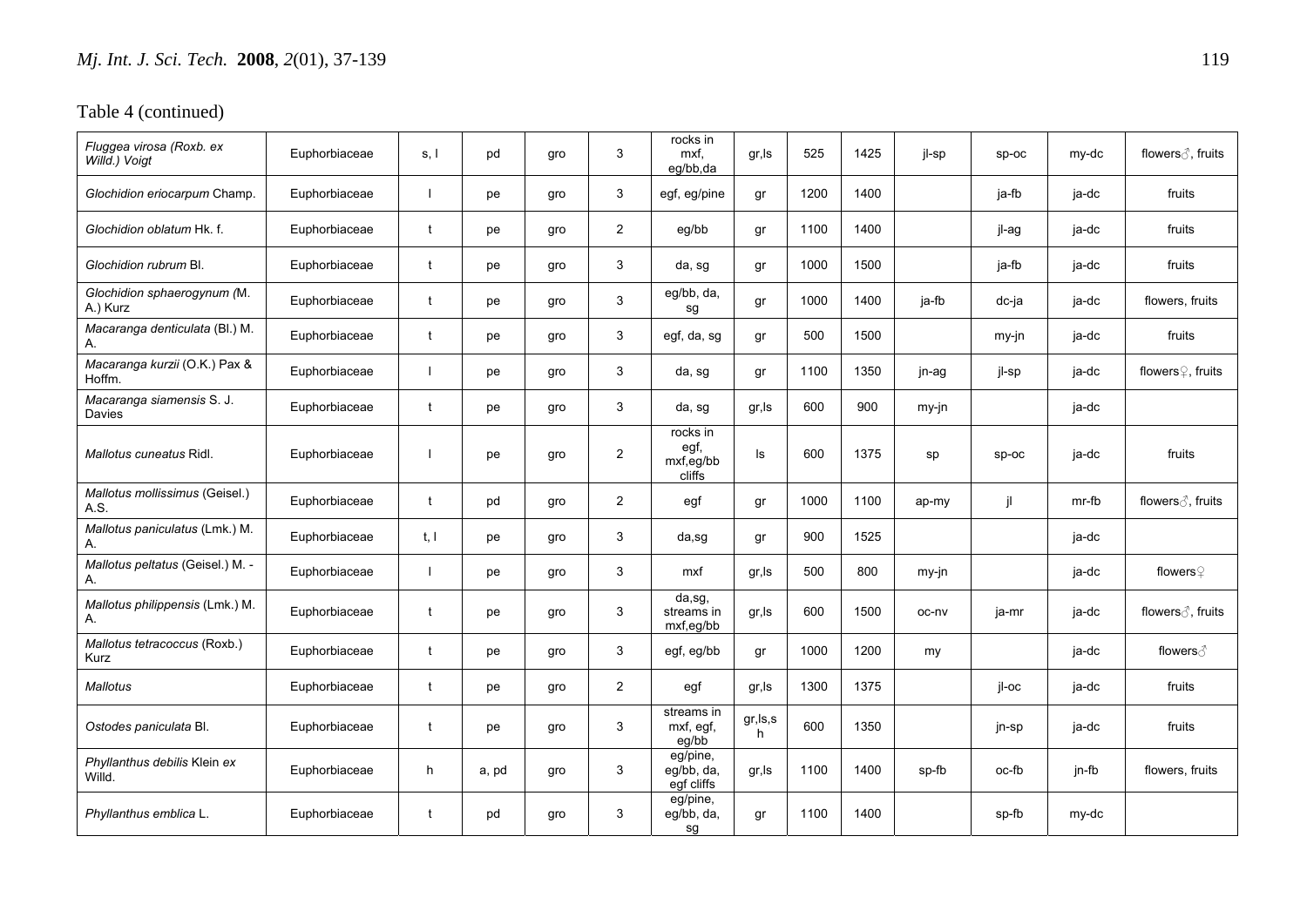| Phyllanthus reticulatus Poir.           | Euphorbiaceae   | SC        | pd | gro         | 3              | streams in<br>bb/df, mxf,<br>da                 | ls     | 500  | 700  |          | $sp-oc$ | my-dc                                | fruits                                   |
|-----------------------------------------|-----------------|-----------|----|-------------|----------------|-------------------------------------------------|--------|------|------|----------|---------|--------------------------------------|------------------------------------------|
| Phyllanthus urinaria L.                 | Euphorbiaceae   | h.        | a  | gro,<br>wee | 3              | da                                              | gr, Is | 500  | 1375 | ag-oc    | sp-nv   | my-dc                                | flowers, fruits                          |
| Sauropus macranthus Hassk.              | Euphorbiaceae   |           | рe | gro         | $\overline{2}$ | rocks in<br>egf,eg/bb<br>cliffs                 | ls     | 1300 | 1400 | my-jn    | sp      | ja-dc                                | flowers $\Diamond$ , $\Diamond$ , fruits |
| Sauropus poomae Welz. &<br>Chav.        | Euphorbiaceae   | h.        | pe | epl         | $\overline{2}$ | rocks in egf<br>cliffs                          | ls     | 1250 | 1400 | oc-mr    | oc-nv   | ja-dc                                | flowers, fruits                          |
| Sumbaviopsis albicans (Bl.)<br>J.J. Sm. | Euphorbiaceae   | t         | рe | gro         | 3              | rocks,<br>streams in<br>mxf                     | ls     | 500  | 1325 |          |         | ja-dc                                |                                          |
| Trigonostemon thyrsoideus<br>Stapf      | Euphorbiaceae   |           | рe | gro         | 2              | rocks in<br>eg/bb,<br>cliffs, egf,<br>streams   | ls     | 1250 | 1300 | ap-jn    |         | ja-dc                                | flowers $\beta$ , $\Omega$               |
| <b>Buxus</b>                            | <b>Buxaceae</b> |           | рe | gro         | 3              | rocks in<br>mxf cliffs                          | ls     | 1400 | 1425 |          | nv-dc   | ja-dc                                | fruits                                   |
| Trema orientalis (L.) Bl.               | Ulmaceae        | t         | рe | gro         | 3              | da, sg                                          | gr, Is | 500  | 1200 | ОC       | dc      | ja-dc                                | flowers ∂                                |
| Ulmus lancaefolia Roxb. ex<br>Wall.     | Ulmaceae        | t         | рe | gro         | 3              | rocks in egf<br>cliffs                          | ls     | 1250 | 1400 | sp-oc    |         | ja-dc                                | flowers                                  |
| Artocarpus thailandicus C.C.<br>Berg    | Moraceae        | t         | рe | gro         | 3              | egf, da                                         | gr     | 950  | 1500 | my-jn    | my-jn   | ja-dc                                | flowers, fruits                          |
| Broussonetia papyrifera Vent.           | Moraceae        | t,I       | рe | gro         | 3              | da, sg                                          | gr     | 1000 | 1400 | my       | my-jn   | ja-dc                                | flowers, fruits                          |
| Ficus annulata Bl.                      | Moraceae        | t         | pd | str, epl    | 3              | mxf, egf                                        | gr, Is | 600  | 1400 | ap-sp    | ap-sp   | ja-dc                                | flowers, fruits                          |
| Ficus anserina (Corn.) C.C.<br>Berg     | Moraceae        | <b>WC</b> | pe | epl, gro    | 3              | rocks, cliffs<br>in bb/df,<br>egf               | gr, Is | 400  | 1350 | my-jl    | jn-ag   | ja (my)-dc                           | flowers, fruits                          |
| <i>Ficus auriculata</i> Lour.           | Moraceae        | t         | рe | gro         | 3              | da, streams<br>in egf, wet<br>areas in<br>eg/bb | gr     | 900  | 1500 | $dc$ -ag | mr-sp   | ja-dc often<br>changing<br>Ivs in dc | flowers                                  |
| Ficus cyrtophylla Wall. ex Miq.         | Moraceae        |           | pe | gro, epl    | $\overline{2}$ | streams in<br>egf, mxf                          | ls     | 550  | 1350 | ap-sp    | ap-sp   | ja-dc                                | flowers, fruits                          |
| Ficus fistulosa Reinw, ex Bl.           | Moraceae        | t         | рe | gro         | 3              | egf, da                                         | gr     | 1000 | 1525 | ja-dc    | ja-dc   | ja-dc                                | flowers                                  |
| Ficus glaberrima Bl.                    | Moraceae        | t, l      | рe | epi, epl    | $\overline{2}$ | eg/bb,<br>rocks, cliffs                         | gr, Is | 1000 | 1425 | nv-dc    | nv-dc   | ja-dc                                | flowers                                  |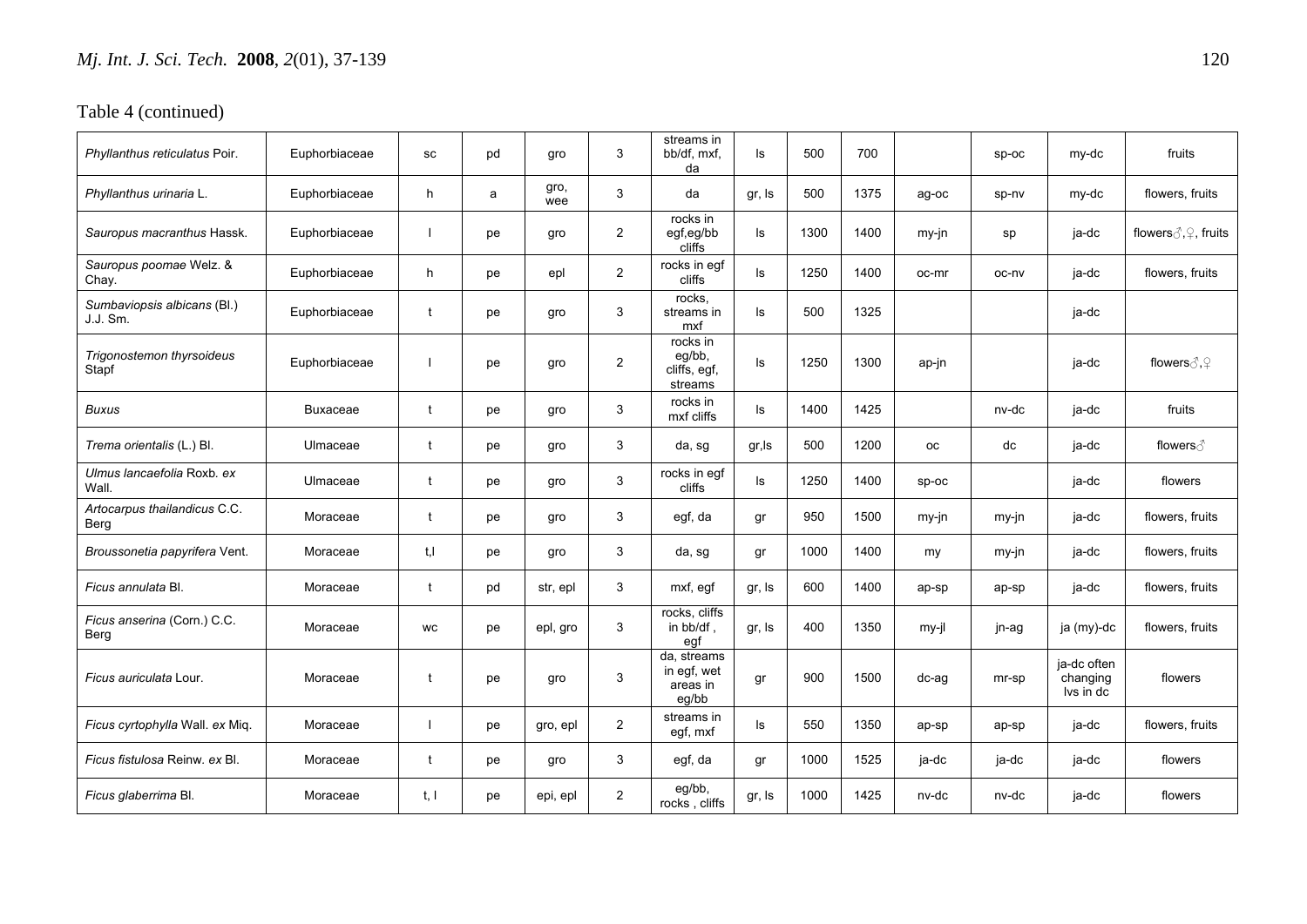| Ficus hirta Vahl var. <i>hirta</i>                                    | Moraceae   |              | рe | gro     | 3              | da, sg, egf                | gr, Is | 1000 | 1400 | jn-sp   | il-oc   | ja-dc | flowers, fruits                   |
|-----------------------------------------------------------------------|------------|--------------|----|---------|----------------|----------------------------|--------|------|------|---------|---------|-------|-----------------------------------|
| Ficus hirta Vahl var. roxburghii<br>(Mig.) King                       | Moraceae   | $\mathbf{f}$ | рe | gro     | 3              | egf                        | gr, Is | 1000 | 1400 | ap-my   | ap-my   | ja-dc | flowers, fruits                   |
| Ficus hispida L. f. var. hispida                                      | Moraceae   | $\mathbf{f}$ | рe | gro     | 3              | da, sg                     | gr     | 400  | 1500 | ja-dc   | ja-dc   | ja-dc |                                   |
| Ficus kurzii King                                                     | Moraceae   |              | pe | epi     | 3              | rocks in egf               | ls     | 1200 | 1500 | ag-nv   | ag-nv   | ja-dc | flowers, fruits                   |
| Ficus Iaevis Bl.                                                      | Moraceae   | wc,cr        | рe | gro     | $\overline{2}$ | streams in<br>egf, eb/bb   | gr     | 1100 | 1300 | ja-mr   | fb-ap   | ja-dc |                                   |
| Ficus semicordata B.-H. ex<br>J.E. Sm. var. semicordata               | Moraceae   | t            | pe | gro     | 3              | egf, eg/bb,<br>da, mxf, sg | gr, Is | 550  | 1525 | ja-dc   | ja-dc   | ja-dc |                                   |
| Ficus subincisa Ham, ex J.E.<br>Sm. var. subincisa                    | Moraceae   | t.I          | рe | qro     | 3              | egf,da, sg                 | gr, Is | 1000 | 1400 | ja-dc   | ja-dc   | ja-dc | flowers                           |
| Ficus subpisocarpa Gagnep.<br>ssp. pubipoda C.C. Berg                 | Moraceae   | $\mathbf t$  | pd | gro     | 3              | egf                        | gr     | 1000 | 1450 | jl-ag   | $sp-oc$ | mr-ja | flowers                           |
| Ficus tinctoria G. Forst. ssp.<br>gibbosa (Bl.) Corn. var.<br>qibbosa | Moraceae   | <b>WC</b>    | рe | gro     | 3              | mxf, egf                   | gr,ss  | 600  | 1000 | my-jl   | jn-ag   | ja-dc | flowers, fruits                   |
| Ficus variegata Bl. var.<br>variegata                                 | Moraceae   |              | pd | qro     | $\overline{2}$ | streams in<br>egf, eg/bb   | gr     | 1000 | 1200 |         |         | my-fb |                                   |
| Ficus                                                                 | Moraceae   | t.s          | рe | epl     | $\overline{2}$ | cliffs in<br>bb/df, egf    | ls     | 400  | 1300 | dc-fb   | dc-fb   | ja-dc | flowers                           |
| Maclura fruticosa (Roxb.) Corn.                                       | Moraceae   | <b>WC</b>    | рe | gro     | 3              | egf, eg/pine               | gr, Is | 1200 | 1400 | $SD-OC$ | nv-dc   | ja-dc | flowers ∂, fruits                 |
| Morus macroura Miq.                                                   | Moraceae   | t            | pd | gro     | 3              | egf,eg/pine                | gr     | 1000 | 1400 | fb-mr   | ap      | fb-dc | flowers, fruits                   |
| Streblus ilicifolius (Vidal) Corn.                                    | Moraceae   |              | pe | gro     | 3              | rocks in<br>mxf cliffs     | ls     | 400  | 700  |         |         | ja-dc |                                   |
| <i>Boehmeria clidemioides M</i> ia.<br>var, clidemioides              | Urticaceae | s            | рe | gro     | 3              | mxf. da                    | ls     | 1300 | 1400 | ag-sp   |         | ja-dc | flowers $\mathcal{Q} \mathcal{S}$ |
| Boehmeria hamiltoniana Wall.<br>ex Wedd.                              | Urticaceae | WC,S         | рe | epl     | 3              | streams in<br>egf          | gr     | 1100 | 1300 | ja-dc   |         | ja-dc | flowers                           |
| Boehmeria diffusa Wedd.                                               | Urticaceae | s, l         | рe | gro     | 3              | egf,<br>eg/pine, da,<br>sg | gr     | 1000 | 1525 | jn-oc   |         | ja-dc | flowers ∂                         |
| Boehmeria malabarica Wall, ex<br>Wedd.                                | Urticaceae | s            | pe | gro,epl | 3              | rocks in<br>egf, mxf       | ls     | 550  | 1400 | sp      | fb-mr   | ja-dc | flowers ∂, fruits                 |
| Boehmeria nivea (L.) Gaud.<br>var. tenacissima (Roxb.) Miq.           | Urticaceae | t            | рe | gro     | 3              | streams in<br>mxf,da       | ls     | 550  | 700  |         | fb-mr   | ja-dc | fruits                            |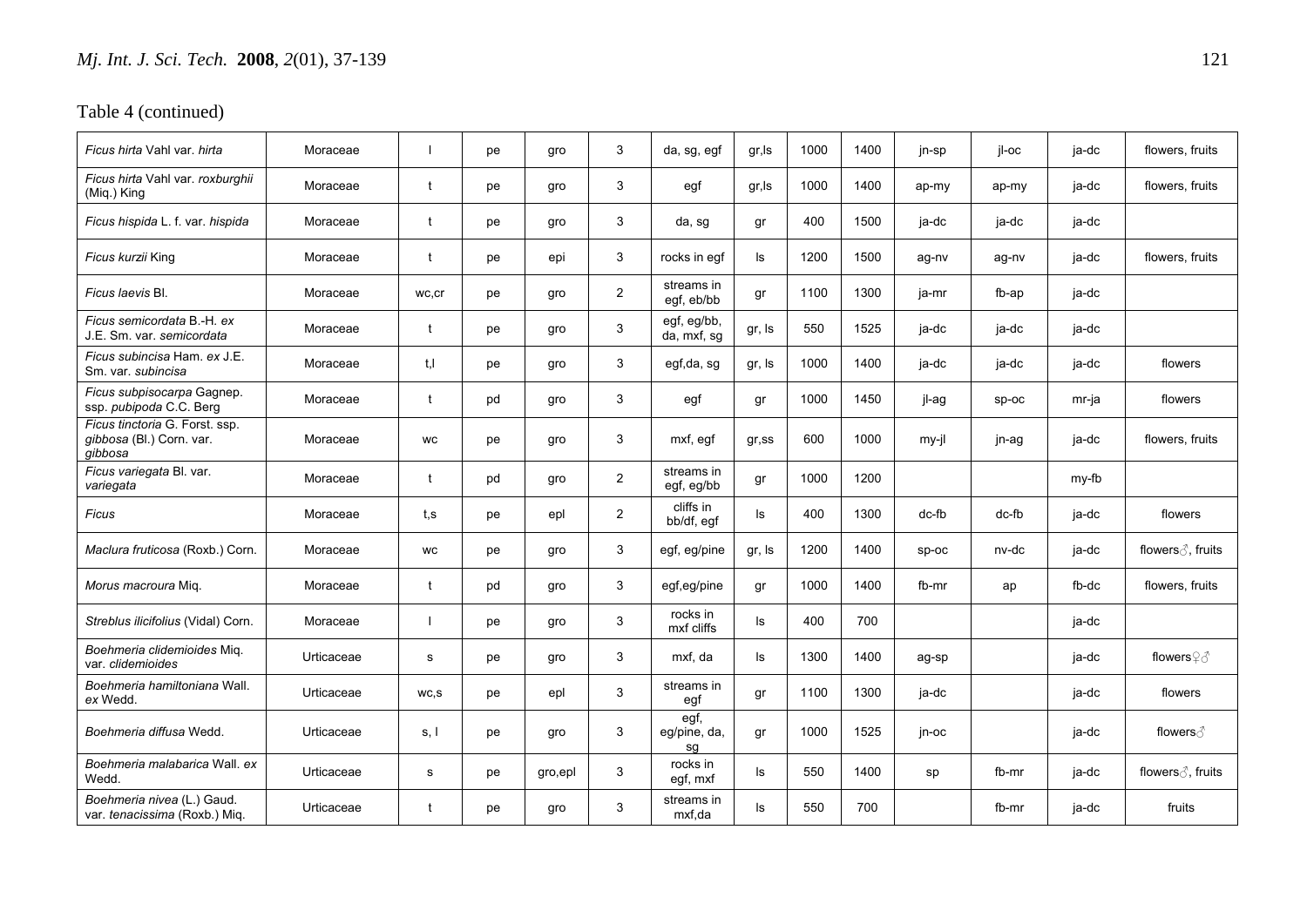| Boehmeria penduliflora Wedd.<br>ex Long                     | Urticaceae |     | pe | gro                 | 3              | egf,da,sg                          | gr     | 600  | 900  |          | oc-nv   | ja-dc | fruits                        |
|-------------------------------------------------------------|------------|-----|----|---------------------|----------------|------------------------------------|--------|------|------|----------|---------|-------|-------------------------------|
| Boehmeria pilosiuscula (Bl.)<br>Hassk.                      | Urticaceae | h   | pe | gro                 | 3              | egf,da,sg                          | gr, Is | 1200 | 1425 |          | sp-nv   | ja-dc | fruits                        |
| Boehmeria platyphylla D.Don                                 | Urticaceae | s,h | pe | gro                 | 3              | egf,eg/bb da                       | ls     | 600  | 1200 | ag-oc    | ja-dc   | ja-dc | fruits                        |
| Boehmeria aff.thailandica<br>Yaha.                          | Urticaceae | l,s | pe | gro                 | 3              | egf,da,sg                          | ls     | 1000 | 1100 | oc-dc    | ja-dc   | ja-dc | fruits                        |
| Boehmeria zollingeriana Wedd.<br>var. zollingeriana         | Urticaceae | s   | pd | epl                 | 3              | eg/bb,da                           | ls     | 400  | 600  | oc-nv    |         | my-dc | flowers                       |
| Debgreasia longifolia (Burm. f.)<br>Wedd.                   | Urticaceae |     | pe | gro                 | 3              | eg/bb,<br>egf,da,sg                | gr, ls | 500  | 1500 | sp-nv    | nv-ja   | ja-dc | flowers♀ 3, fruits            |
| Debgreasia wallichiana<br>(Wedd.) Wedd. ssp.<br>wallichiana | Utricaceae | I,t | pd | gro                 | 3              | rocks in mxf,<br>cliffs            | ls     | 1250 | 1425 | my-jn    | ag-sp   | my-dc | flowers <b>2</b> ∂, fruits    |
| Dendrocnide sinuata (Bl.)<br>Chew                           | Urticaceae | t   | pe | gro                 | $\overline{c}$ | rocks in mxf<br>cliffs, da         | gr, Is | 550  | 700  | oc-nv    | oc-nv   | ja-dc | flowers <sup>2</sup> , fruits |
| Elatostema cyrtandraefolium<br>(Zoll. & Mor.) Mig.          | Urticaceae | h   | a  | gro, epl            | 3              | rocks in mxf.<br>egf               | ls     | 1300 | 1425 |          | SD-OC   | my-dc | fruits                        |
| Elatostema lineolatum Wight<br>var. majus Wedd.             | Urticaceae | h   | pe | gro, epl            | 2              | streams, wet<br>areas in egf       | gr, ls | 1200 | 1350 |          | nv-ja   | ja-dc | fruits                        |
| Elatostema monandrum (Ham.<br>ex D. Don) Hara               | Urticaceae | h   | pd | epl                 | 3              | rocks in mxf,<br>egf, eg/bb        | ls     | 1300 | 1425 | jn-jl    | jl-ag   | jn-dc | fruits                        |
| Elatostema platyphyllum<br>Wedd. var. platyphyllum          | Utricaceae | h   | pe | gro                 | 3              | streams in eqf                     | gr, Is | 1000 | 1275 | $mr-mv$  | jn-ag   | ja-dc |                               |
| Elatostema salvinioides W.T.<br>Wang                        | Urticaceae | h.  | pd | epl                 | $\overline{c}$ | rocks in mxf,<br>eq/bb cliffs      | ls     | 575  | 1375 | ag-sp    |         | my-dc | flowers                       |
| Girardinia hibiscifolia Miq.                                | Urticaceae | h   | a  | gro                 | 3              | egf,da                             | ls     | 1150 | 1500 | oc-nv    | nv-dc   | my-dc | flowers                       |
| Laportea interrupta (L.) Chew                               | Urticaceae | h   | a  | gro,<br>epl,<br>wee | 3              | mxf, egf, da                       | gr, Is | 500  | 1025 | ag-oc    | sp-nv   | my-dc | flowers, fruits               |
| Laportea violacea Gagnep.                                   | Urticaceae | h.  | a  | gro                 | 3              | egf,da,sg                          | ls     | 1200 | 1400 | oc-nv    | nv-dc   | my-dc | flowers                       |
| Maoutia puya (Wall. ex Hk.)<br>Wedd.                        | Urticaceae | h,l | pd | gro                 | 2              | bb/df,da,sg                        | gr     | 1000 | 1525 | jn-ag    | $sp-oc$ | my-dc | flowers $\beta$ , fruits      |
| Oreocnide rubescens (Bl.) Mig.                              | Urticaceae | t.I | pe | gro                 | 3              | streams in<br>eg/pine, egf,<br>mxf | gr, Is | 600  | 1400 | fb $-ap$ | sp-dc   | ja-dc | fruits                        |
| Pouzoulzia hirta Hassk.                                     | Urticaceae | h.  | a  | gro,<br>wee         | 3              | egf, da                            | gr     | 600  | 1500 | my-sp    | sp-nv   | my-dc | flowers                       |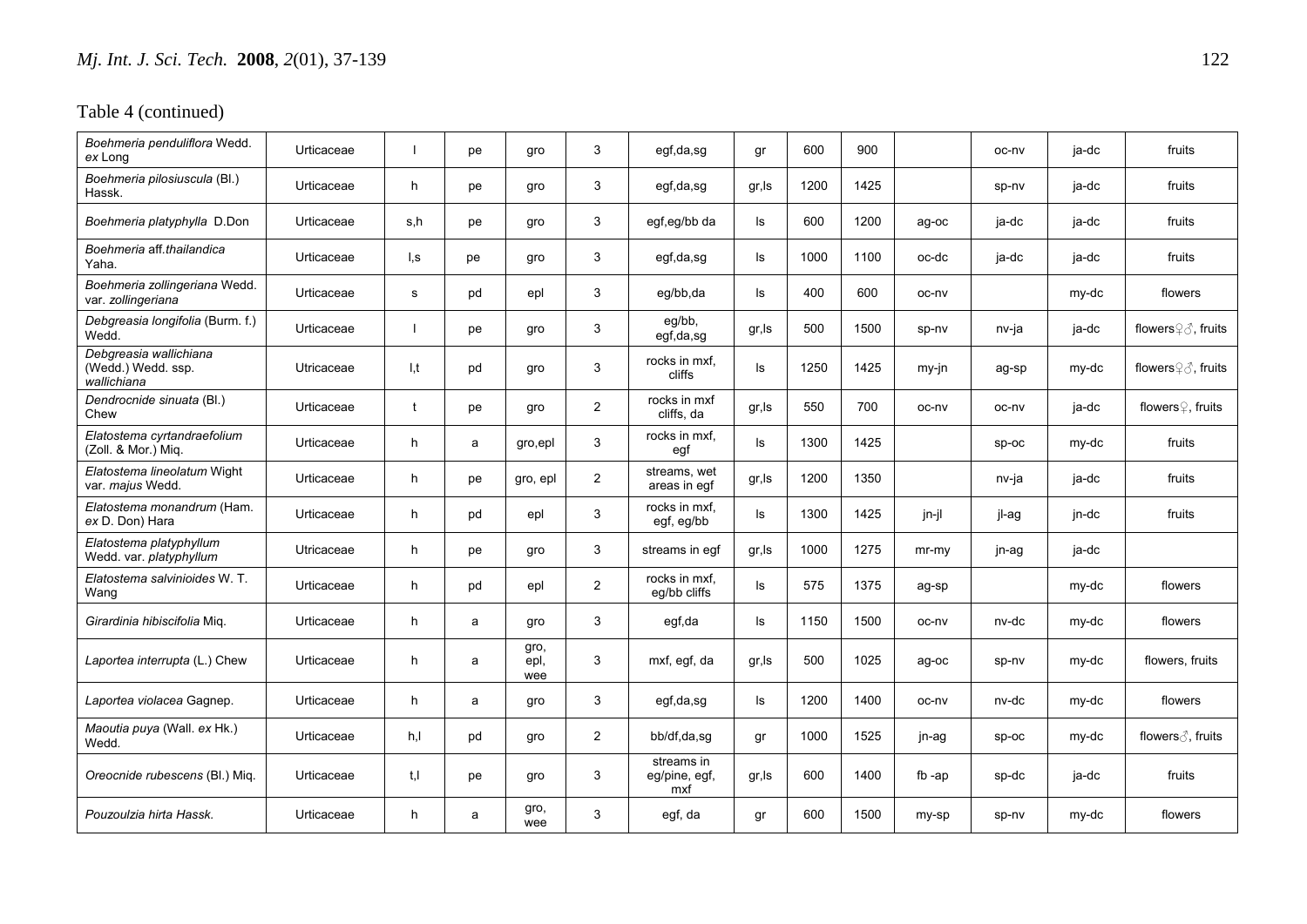| Pilea microphylla (L.) Liebm.                                      | Urticaceae        | h            | pe | epl, nat | 3              | egf, eg/bb, da                            | gr, Is | 400  | 1500 | ag-oc           | sp-nv     | ja-dc | flowers                               |
|--------------------------------------------------------------------|-------------------|--------------|----|----------|----------------|-------------------------------------------|--------|------|------|-----------------|-----------|-------|---------------------------------------|
| Pilea stipulosa Miq.                                               | Urticaceae        | h            | a  | epl      | 3              | rocks in mxf.<br>eg/bb                    | ls.    | 500  | 1425 | jl-ag           | sp        | my-dc | flowers ∂, fruits                     |
| Pilea trinervia Wight                                              | Urticaceae        | h            | pe | gro, epl | 3              | streams in<br>eq/bb, rocks in<br>mxf, egf | gr, Is | 1100 | 1475 | my-sp           |           | ja-dc | flowers ∂                             |
| Engelhardia serrata Bl. var.<br>serrata                            | Juglandaceae      | t            | pd | gro      | 3              | eg/pine, sg,<br>egf, eg/bb                | gr     | 1000 | 1500 | ja-fb           | mr-ap     | ja-nv | flowers♀                              |
| Engelhardia spicata Lechen.<br>ex Bl. var. integra (Kurz)<br>Mann. | Juglandaceae      | t            | pd | gro      | 3              | eg/bb, da                                 | ls     | 1000 | 1350 | fb-mr           | mr-ap     | ap-fb |                                       |
| Engelhardia spicata Lesch. ex<br>Bl. var. spicata                  | Juglandaceae      | $\mathbf{f}$ | pd | gro      | 3              | eg/pine sg                                | gr     | 700  | 1400 | ja fb           | fb-mr     | mr-dc | fruits                                |
| Betula alnoides Ham. ex<br>D.Don                                   | <b>Betulaceae</b> | t            | pd | gro      | $\overline{2}$ | egf, eg/bb                                | gr     | 1100 | 1400 | ja-fb           | fb-mr     | fb-dc | flowers ∂                             |
| Castanopsis acuminatissima<br>(BI.) A. DC.                         | Fagaceae          | t            | pe | qro      | 3              | egf,<br>eg/bb,eg/pine                     | gr     | 1200 | 1525 | ia-fb           | oc-nv     | ja-dc | flowers $\text{C}, \text{C}$ , fruits |
| Castanopsis argyrophylla King<br>ex Hk. f.                         | Fagaceae          |              | pe | gro      | 3              | egf                                       | gr     | 900  | 1200 | fb-ap           |           | ja-dc | flowers                               |
| Castanopsis armata (Roxb.)<br>Spach                                | Fagaceae          | $\mathbf t$  | pe | gro      | 3              | egf eg/bb                                 | gr     | 1000 | 1500 | nv-dc           | $sp-oc$   | ja-dc | flowers $\text{C}, \text{C}$          |
| Castanopsis calathiformis<br>(Skan) Rehd. & Wils.                  | Fagaceae          | t            | pe | gro      | $\overline{2}$ | eg/bb                                     | gr     | 1100 | 1300 |                 | oc-nv     | ja-dc | fruits                                |
| Castanposis diversifolia (Kurz)<br>King ex Hk. f.                  | Fagaceae          | $\mathbf{f}$ | pe | qro      | 3              | egf, eg/pine                              | gr     | 1100 | 1300 | ja-fb           |           | ja-dc | flowers ∂                             |
| Castanopsis tribuloides (Sm.)<br>A.DC.                             | Fagaceae          | $\mathbf{f}$ | pe | gro      | 3              | egf                                       | gr, Is | 1000 | 1525 | ap-my           | <b>OC</b> | ja-dc | flowers 3, 9, fruits                  |
| Lithocarpus auriculatus (Hick.<br>& A. Camus) Barn.                | Fagaceae          | $\mathbf t$  | pe | gro      | 3              | egf                                       | gr     | 1000 | 1400 |                 | $SD-OC$   | ja-dc | fruits                                |
| Lithocarpus elegans (B.)<br>Hatus. ex Soep.                        | Fagaceae          | t            | pe | gro      | 3              | egf                                       | gr     | 1000 | 1500 |                 | $sp-oc$   | ja-dc | fruits                                |
| Lithocarpus polystachyus<br>(Wall. ex A. DC.) Rehd.                | Fagaceae          | $\mathbf{f}$ | pe | qro      | 2              | egf, eg/pine                              | gr     | 1200 | 1525 | ♂oc, ♀dc-<br>ja | jl-ag     | ja-dc | flowers 3, 9, fruits                  |
| Lithocaupus truncatus (King ex<br>Hk. f.) Rehd. & Wils.            | Fagaceae          | t            | pe | gro      | 2              | eg/pine                                   | gr     | 1250 | 1325 |                 | ag-sp     | ja-dc |                                       |
| Quercus semiserrata Roxb.                                          | Fagaceae          | t            | pe | gro      | 3              | egf, eg/pine                              | gr     | 1100 | 1400 | ja              | $SD-OC$   | ja-dc | fruits                                |
| Salix tetrasperma Roxb.                                            | Salicaceae        | t            | pd | gro      | $\overline{2}$ | streams in egf,<br>eg/bb                  | gr     | 1000 | 1500 | $sp-oc$         | dc-nv     | oc-sp | flowers ∂                             |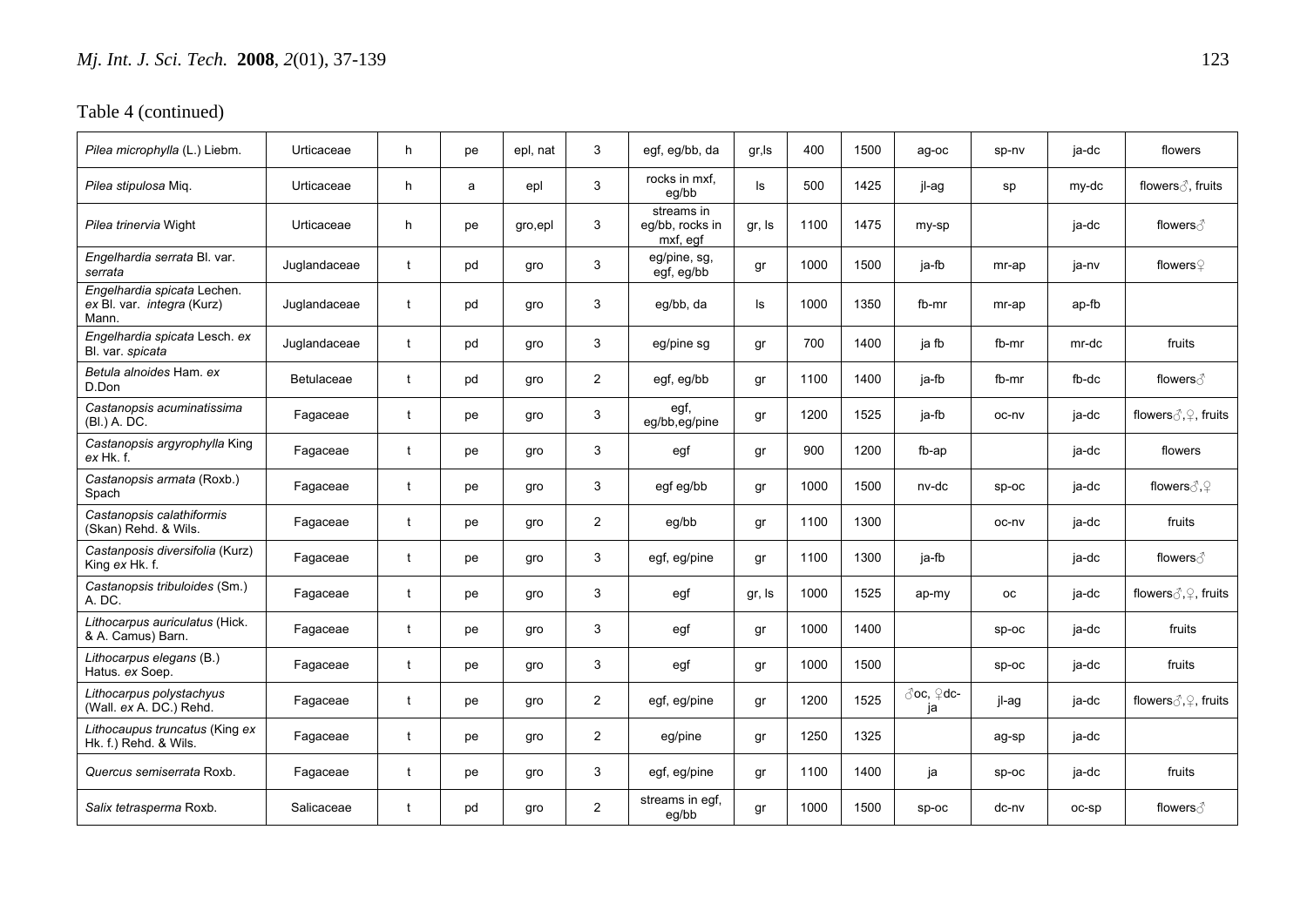|                                         | Family        | <b>Habit</b> | Aped | Life        | Abundance      | <b>Habitat</b>                            | <b>Bedrock</b> | Lower | <b>Upper</b>  | <b>Flowering</b> | <b>Fruiting</b> | Leafing | <b>Collected</b> |
|-----------------------------------------|---------------|--------------|------|-------------|----------------|-------------------------------------------|----------------|-------|---------------|------------------|-----------------|---------|------------------|
| <b>Species</b>                          |               |              |      | mode        |                |                                           |                |       | Elevation (m) |                  | <b>Months</b>   |         |                  |
| Sagittaria trifolia L.                  | Alismataceae  | h            | ped  | gro         | $\overline{2}$ | ponds, wet<br>areas in<br>egf             | gr             | 900   | 1000          | ap-jl            | jl-sp           | ja-dc   | flowers          |
| Cyanotis cristata (L.) D. Don           | Commelinaceae | h            | a    | gro         | 3              | rocks in<br>mxf, eg/bb<br>cliffs          | gr, Is         | 900   | 1425          | jl-sp            | $sp-oc$         | my-dc   | flowers          |
| Commelina benghalensis L.               | Commelinaceae | h            | a    | gro,<br>wee | 3              | da, sg                                    | gr, Is         | 400   | 800           | $sp-oc$          |                 | my-dc   |                  |
| Commelina diffusa Burm, f.              | Commelinaceae | h            | pe   | gro         | 3              | eg/pine,<br>da                            | gr             | 1200  | 1500          | sp-oc            |                 | ja-dc   | flowers          |
| Commelina paludosa Bl.                  | Commelinaceae | h            | pe   | gro         | 3              | mxf,<br>eg/bb, da                         | gr, Is         | 550   | 1400          | $sp-oc$          |                 | ja-dc   | flowers          |
| Dichorisandra thyrsiflora<br>Mikan      | Commelinaceae | h            | pe   | gro,<br>cul | 3              | egf                                       | gr             | 1000  | 1000          | ja-dc            | ja-dc           | ja-dc   | flowers          |
| Murdannia japonica (Thunb.)<br>Faden    | Commelinaceae | h            | pd   | gro         | 3              | da in egf                                 | gr             | 1100  | 1400          | my-jl            | jl-sp           | my-dc   | flowers          |
| Murdannia nudiflora (L.)<br>Bren.       | Commelinaceae | h            | a    | gro,<br>wee | 3              | egf, da, sg                               | gr             | 900   | 1300          | sp-nv            | oc-dc           | my-dc   | flowers          |
| Pollia haskarlii R. Rao                 | Commelinaceae | h            | pe   | gro         | 3              | streams in<br>egf, mxf,<br>eq/bb          | gr, Is         | 500   | 1400          | my-sp            | sp-fb           | ja-dc   | flowers, fruits  |
| Rhopalephora scaberrimum<br>(Bl.) Faden | Commelinaceae | h            | pe   | gro         | 3              | eg/pine,<br>eg/bb                         | gr             | 1200  | 1375          | ag-oc            |                 | ja-dc   | flowers          |
| Xyris lobbii Rend.                      | Xyridaceae    | h            | pd   | gro         | $\overline{2}$ | eg/pine                                   | gr             | 1250  | 1325          | $sp-oc$          | nv-dc           | my-dc   | flowers          |
| Musa itinerans Chees.                   | Musaceae      | h            | pe   | gro         | 3              | streams,<br>wet areas<br>in egf,<br>eg/bb | gr, Is         | 950   | 1375          | ag-oc            |                 | ja-dc   |                  |
| Alpinia galanga (L.) Willd.             | Zingiberaceae | h            | pe   | gro         | $\overline{2}$ | egf, eg/bb                                | gr             | 1000  | 1300          | my-jl            | oc-nv           | ja-dc   |                  |
| Alpinia malaccensis (Burm.f.)<br>Rosc.  | Zingiberaceae | h            | pe   | gro         | 3              | eg/bb,<br>streams in<br>egf               | gr, Is         | 1100  | 1375          | fb-jn            | mr-sp           | ja-dc   | flowers, fruits  |
| Amomum repoense Pierre ex<br>Gagnep.    | Zingiberaceae | h            | pe   | gro         | 3              | eg/bb, da                                 | ls.            | 1200  | 1350          |                  |                 | ja-dc   | fruits           |
| Amomum uliginosuns Koen.                | Zingiberaceae | h            | pe   | qro         | 3              | eq/bb, da                                 | ls.            | 550   | 1350          |                  |                 | ja-dc   |                  |

| Table 5. List of plant species (monocot) arranged in morphological family order under phylum angiospermae surveyed at Doi Tung, Chiang Rai Province |  |  |  |  |  |
|-----------------------------------------------------------------------------------------------------------------------------------------------------|--|--|--|--|--|
|-----------------------------------------------------------------------------------------------------------------------------------------------------|--|--|--|--|--|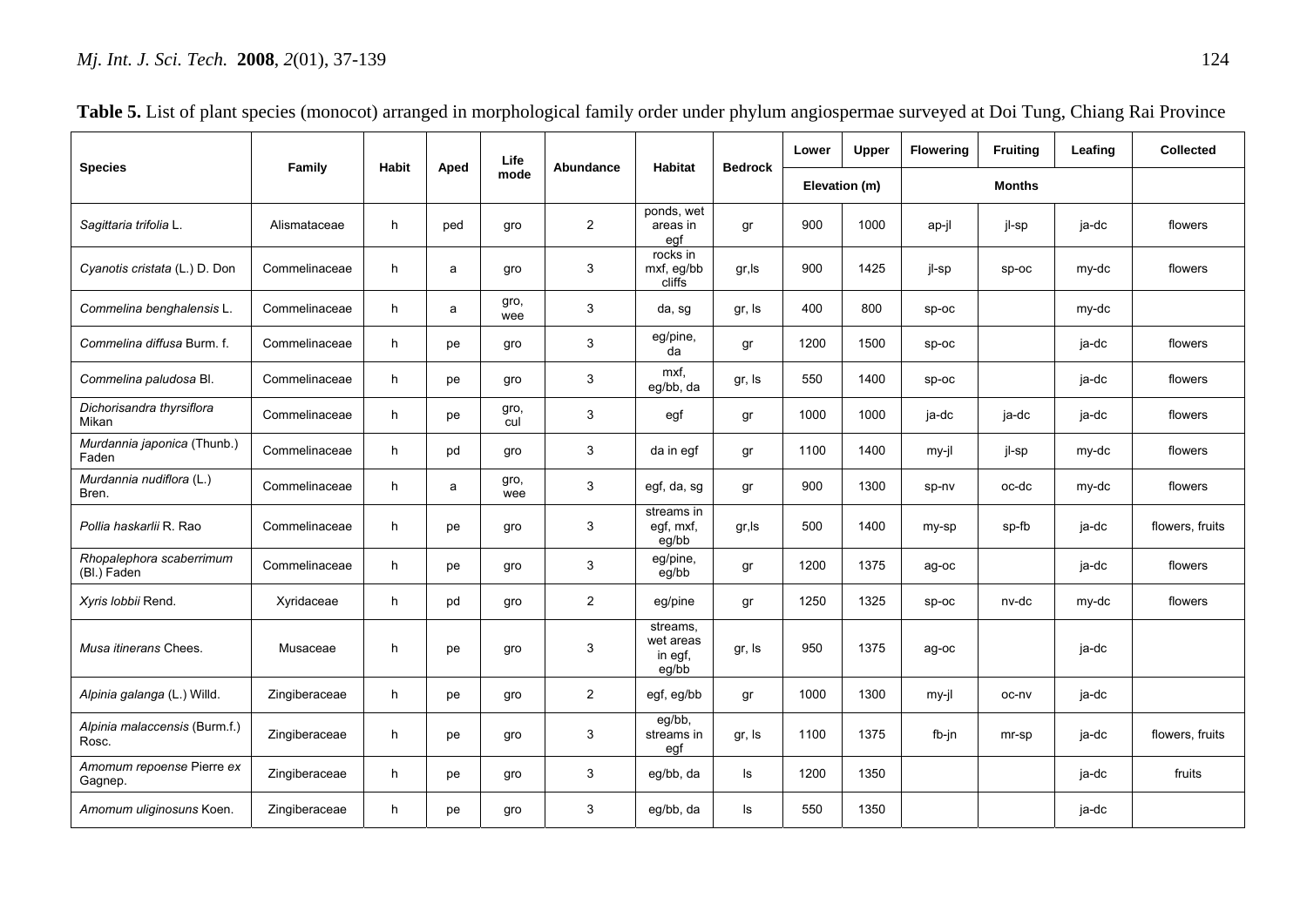| Amomum                                          | Zingiberaceae | h  | pe | gro              | 3              | streams in<br>egf,eg/bb              | gr     | 1100 | 1300 |         | jl-ag | ja-dc | fruits                  |
|-------------------------------------------------|---------------|----|----|------------------|----------------|--------------------------------------|--------|------|------|---------|-------|-------|-------------------------|
| Costus globosus Bl.                             | Zingiberaceae | h  | pe | gro              | $\overline{2}$ | streams in eqf                       | gr, Is | 1000 | 1400 | jn-ag   | nv-dc | ja-dc |                         |
| Costus speciosus (Koen.) J E.<br>Sm.            | Zingiberaceae | h  | pd | gro              | 3              | mxf, eg/bb                           | gr, Is | 1000 | 1525 |         |       | my-dc |                         |
| Curcuma zedoaria (Berg.)<br>Rosc.               | Zingiberaceae | h  | pd | gro              | 3              | bb/df, eg/bb                         | gr     | 900  | 1500 | ap-my   | jn-jl | my-dc |                         |
| Curcuma                                         | Zingiberaceae | h  | pd | gro              | 2              | eg/bb                                | gr     | 1100 | 1350 | my      |       | my-dc | flowers                 |
| Etlingera littoralis (Kon.) Gise.               | Zingiberaceae | h. | pe | gro              | 3              | streams, wet<br>areas in mxf,<br>egf | gr, Is | 550  | 1300 | ap-jn   | oc-nv | ja-dc | flowers                 |
| Globba clarkei Baker                            | Zingiberaceae | h  | pd | gro              | 3              | rocks in mxf,<br>egf                 | gr, Is | 600  | 1400 | jl-sp   | oc-nv | my-dc | flowers                 |
| Globba schomburgkii Hk. f.<br>var. schomburgkii | Zingiberaceae | h  | pd | gro              | 3              | egf, eg/bb                           | gr     | 1000 | 1300 | jl-ag   |       | my-dc | flowers                 |
| Hedychium ellipticum Ham. ex<br>J.E. Sm.        | Zingiberaceae | h  | pd | epl              | 3              | rocks in<br>mxf,eg/bb cliffs         | ls     | 1375 | 1425 | jl-ag   | sp    | my-dc | flowers, fruits         |
| Hedychium gardnerianum<br>Rosc.                 | Zingiberaceae | h  | pd | gro              | 3              | egf, eg/pine, da                     | gr     | 1100 | 1500 | $sp-oc$ |       | my-dc | flowers                 |
| Zingiber bradleyanum Craib                      | Zingiberaceae | h  | pe | gro              | 3              | streams in egf,<br>eg/bb             | gr     | 1100 | 1300 |         | nv    | ja-dc |                         |
| Zingiber aff. integrum Tong                     | Zingiberaceae | h  | pd | gro              | 3              | mxf, da                              | ls     | 1300 | 1375 | ag-sp   | oc-nv | my-dc | flowers, imm.<br>fruits |
| Zingiber kerrii Craib                           | Zingiberaceae | h  | pd | gro              | $\overline{2}$ | bb/df, eg/bb                         | gr     | 1000 | 1300 | jl-ag   | oc-nv | my-dc |                         |
| Zingiber smilesianum Craib                      | Zingiberaceae | h  | pd | gro              | 3              | egf, eg/bb                           | gr, Is | 1000 | 1400 | jl-ag   | oc-dc | my-dc | fruits                  |
| Phrynium capitatum Willd.                       | Marantaceae   | h  | pe | gro              | $\overline{4}$ | streams in egf                       | gr,Is  | 925  | 1350 | my-jn   | oc-nv | ja-dc | flowers                 |
| Allium chinense G. Don                          | Liliaceae     | h  | a  | gro, cul,<br>int | $\overline{2}$ | da                                   | gr     | 1000 | 1100 | $sp-oc$ |       | my-dc | flowers                 |
| Asparagus filicinus Ham. ex<br>D.Don            | Liliaceae     | h. | pd | qro              | 3              | egf, eg/bb                           | gr     | 900  | 1500 | my      |       | my-dc | flowers                 |
| Dianella ensifolia (L.) DC.                     | Liliaceae     | h  | pe | gro              | 3              | egf, eg/bb                           | gr     | 1000 | 1500 |         | jl-sp | ja-dc |                         |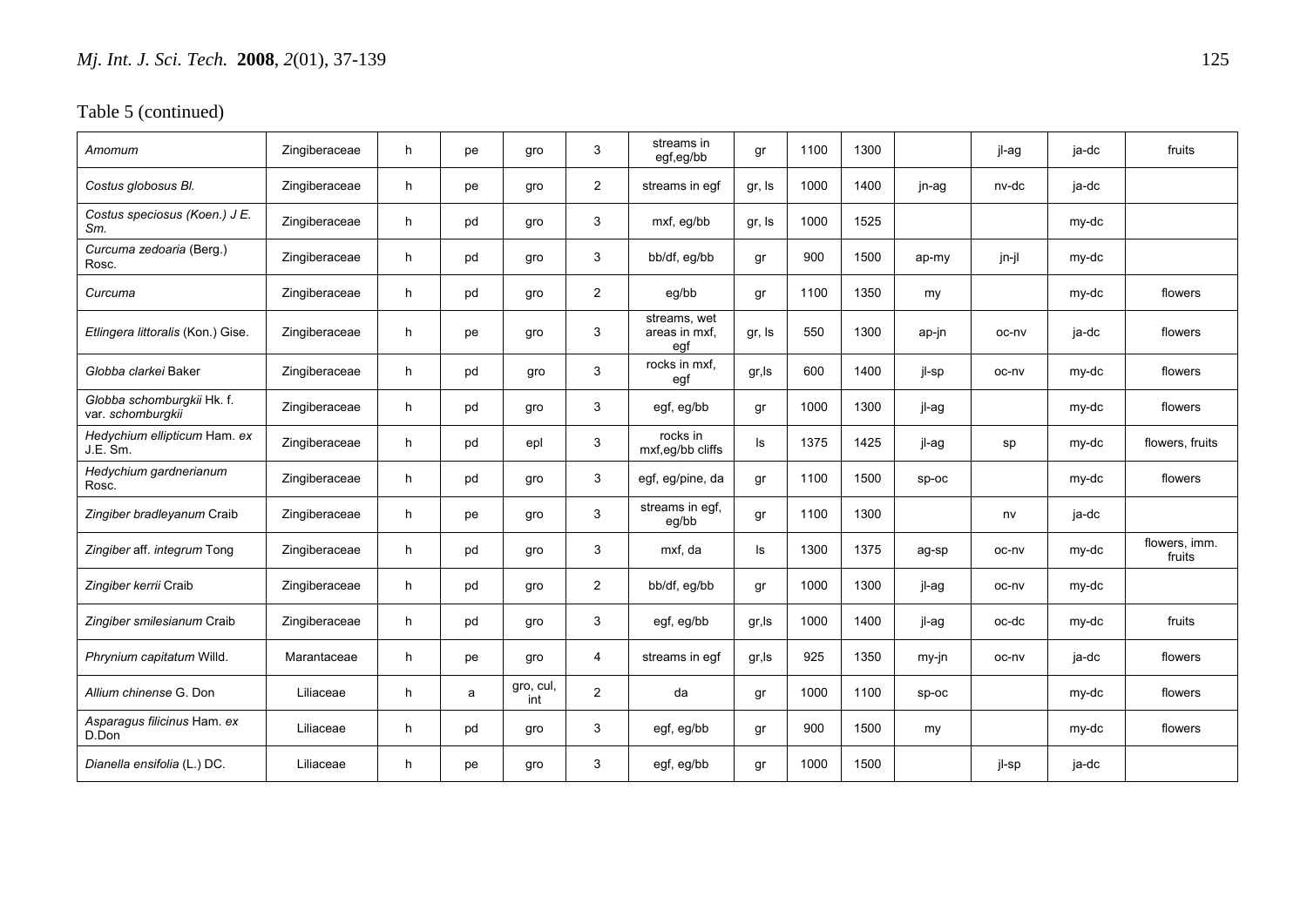| Disporopsis longifolia Craib                          | Liliaceae      | h            | pd | gro      | $\overline{2}$ | eg/bb                       | gr              | 1000 | 1400 | my-jn |       | ap-dc | flowers         |
|-------------------------------------------------------|----------------|--------------|----|----------|----------------|-----------------------------|-----------------|------|------|-------|-------|-------|-----------------|
| Disporum calcaratum Wall, ex<br>G. Don                | Liliaceae      | h            | pd | gro      | $\overline{2}$ | eg/pine, da, sg             | gr              | 1000 | 1500 | my-jn | oc-dc | my-dc | flowers, fruits |
| Ophiopogon longifolius Decne.                         | Liliaceae      | h            | pe | gro      | 3              | egf, eg/bb                  | ls              | 1200 | 1400 | my-sp | dc-ja | ja-dc | flowers, fruits |
| Ophiopogon reptans Hk.f.                              | Liliaceae      | h            | pe | gro      | $\overline{2}$ | streams in<br>eg/bb         | gr              | 1100 | 1200 | my-jn | nv-dc | ja-dc | fruits          |
| Paris polyphylla J. E. Sm.                            | Liliaceae      | h            | pd | gro      | $\overline{2}$ | rocks in egf<br>cliffs      | gr, Is          | 1200 | 1375 | my-jn | sp    | my-dc |                 |
| Peliosanthes teta Andr. ssp.<br>humilis (Andr.) Jess. | Liliaceae      | h            | pd | gro      | $\overline{2}$ | rocks, streams<br>in egf    | gr, Is          | 1000 | 1325 |       |       | ja-dc |                 |
| Polygonatum kingianum Coll.<br>& Hemsl.               | Liliaceae      | h            | pd | gro      | 2              | egf,eg/bb cliffs            | ls              | 1375 | 1425 | ap-my | sp-oc | ap-nv | flowers, fruits |
| Tupistra albiflora K. Lar.                            | Liliaceae      | h            | pe | gro      | $\overline{2}$ | egf                         | ls              | 1300 | 1400 | oc-nv |       | ja-dc | flowers         |
| Dracaena angustifolia Roxb.                           | Agavaceae      |              | pe | gro      | 2              | rocks in egf,<br>mxf        | gr, ls,<br>sh   | 500  | 1400 |       | oc-nv | ja-dc |                 |
| Dracaena loureiri Gagnep.                             | Agavaceae      | pe           | pe | epl      | 2              | rocks in egf,<br>mxf cliffs | ls              | 500  | 1300 |       |       | ja-dc |                 |
| Crinum wattii Baker                                   | Amaryllidaceae | h            | pd | gro      | $\overline{2}$ | bb/df, eg/bb                | gr              | 400  | 1250 | my-jn |       | my-dc |                 |
| Curculigo capitulata (Lour.)<br>0.K.                  | Amaryllidaceae | h            | pe | gro      | 3              | streams in egf,<br>eg/bb    | gr, Is          | 1000 | 1350 | my-jn | ag-sp | ja-dc | flowers, fruits |
| Hypoxis aurea Lour.                                   | Amaryllidaceae | h            | pd | gro      | $\overline{2}$ | da in eg/pine               | gr              | 1200 | 1500 | my-jl | jn-ag | my-ny | flowers, fruits |
| Smilax corbularia Kunth ssp.<br>Corbularia            | Smilacaceae    | $\mathsf{v}$ | pe | gro      | 3              | egf,eg/bb,da,sg             | gr              | 1000 | 1450 | jn.   |       | ja-dc | flowers         |
| Smilax lanceifolia Roxb.                              | Smilacaceae    | $\mathsf{v}$ | pe | gro      | 3              | egf                         | gr, Is          | 1000 | 1500 | ja-fb | jl-ag | ja-dc | flowers, fruits |
| Smilax ovalifolia Roxb.                               | Smilacaceae    | $\mathsf{v}$ | pe | gro      | 3              | egf, eg/bb                  | gr              | 800  | 1200 |       |       | ja-dc |                 |
| Smilax perfoliata Lour.                               | Smilacaceae    | $\mathsf{v}$ | pe | qro      | 3              | da,sg,eg/bb,egf             | gr              | 1000 | 1525 |       | ap-jn | ja-dc | fruits          |
| Aglaonema simplex (Bl.) Bl.                           | Araceae        | h            | pe | gro, epl | 3              | rocks in egf,<br>mxf        | gr, ls, s<br>h. | 550  | 1350 | mr-ap | sp-dc | ja-dc | flowers         |
| Alocasia macrorhizos (L.) G.<br>Don                   | Araceae        | h            | pe | gro      | 3              | streams in egf,<br>mxf      | gr, Is          | 550  | 1350 | my    |       | ja-dc |                 |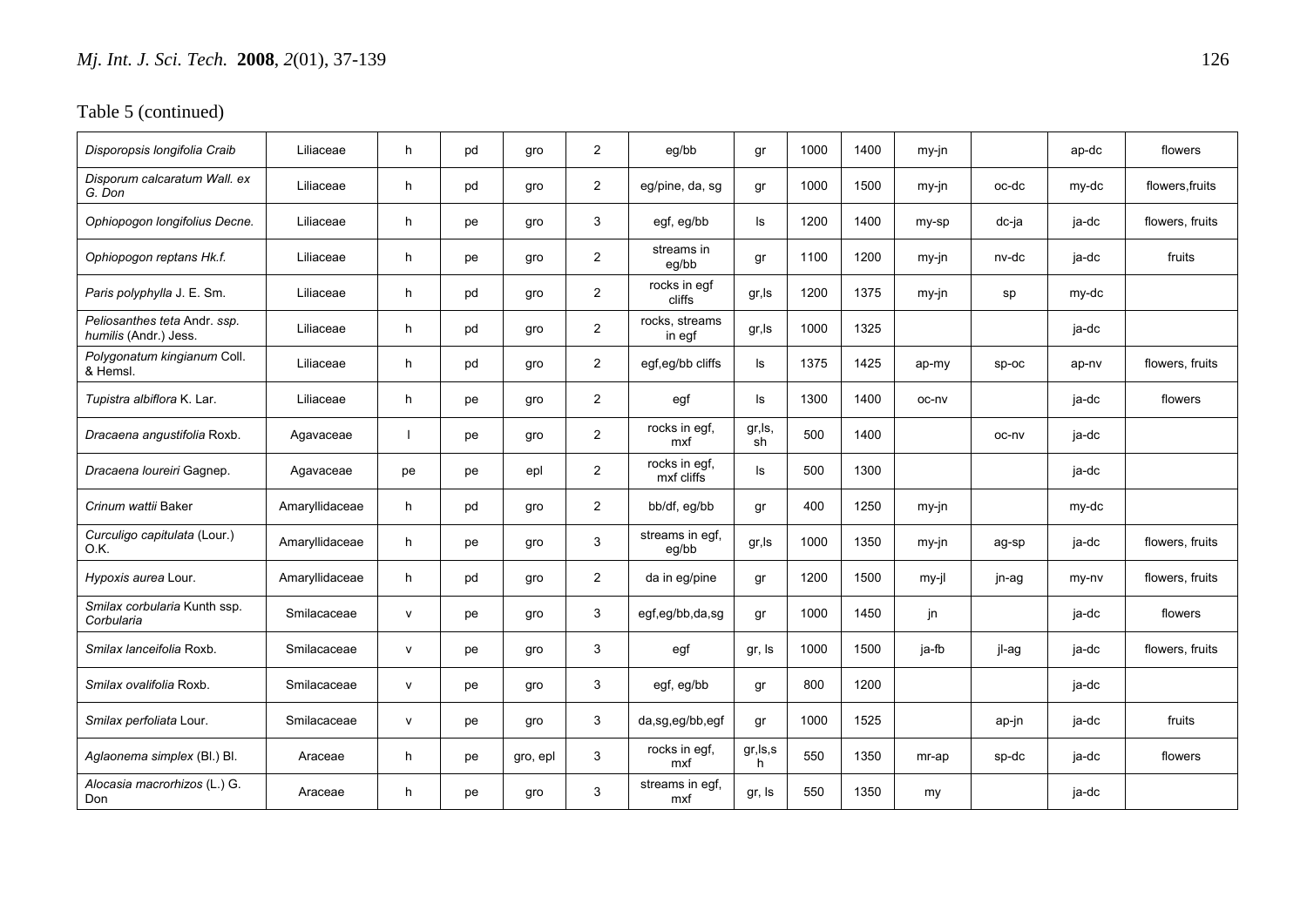| Alocasia                                                     | Araceae       | h            | pe | gro         | 2              | streams in<br>eg/bb                         | gr           | 1000 | 1200 |                  |         | ja-dc |                         |
|--------------------------------------------------------------|---------------|--------------|----|-------------|----------------|---------------------------------------------|--------------|------|------|------------------|---------|-------|-------------------------|
| Amorphophallus yunnanensis<br>Engl.                          | Araceae       | h            | pd | gro         | 3              | rocks in eg/bb                              | gr, Is       | 1200 | 1425 | fb-mr, my-<br>jn | $my-il$ | il-dc | flowers, fruits         |
| Amorphophallus                                               | Araceae       | h            | pd | gro         | $\overline{2}$ | rocks in egf                                | ls           | 1300 | 1375 |                  | jl-ag   | jn-dc |                         |
| Arisaema cuspidatum (Roxb.)<br>Engl.                         | Araceae       | h            | pd | epl         | 2              | rocks in egf,<br>cliffs                     | ls           | 1200 | 1400 | my-jn            |         | my-ny | flowers                 |
| Colocasia fallax Schott                                      | Araceae       | h            | pd | epl         | 3              | rocks in mxf.<br>egf, eg/bb, cliffs         | gr, Is       | 500  | 1425 | $my-in$          |         | my-dc | flowers                 |
| Pothos chinensis (Raf.) Merr.                                | Araceae       | $\mathsf{v}$ | pe | epi, epl    | 3              | streams, wet<br>areas in egf,<br>mxf, eg/bb | gr, Is       | 550  | 1375 | ag-sp            |         | ja-dc | flowers                 |
| Pseudodracontium                                             | Araceae       | h            | pd | gro         | $\overline{2}$ | rocks in mxf,<br>eg/bb cliffs               | ls           | 1375 | 1425 |                  |         | my-oc |                         |
| Rhaphidophora decursiva<br>Schott                            | Araceae       | v, cr        | pe | epi, epl    | 3              | mxf, egf, eg/bb                             | gr,<br>Is.sh | 525  | 1400 | $SD-OC$          |         | ja-dc | flowers                 |
| Rhaphidophora hookeri Schott                                 | Araceae       | v, cr        | pe | epi, epl    | 3              | streams in<br>eq/bb, rocks in<br>mxf, egf   | gr, Is       | 550  | 1375 | sp               | my-jn   | ja-dc | flowers, fruits         |
| Rhaphidophora gigantea<br>(Schott) Ridl.                     | Araceae       | v, cr        | pe | epl         | 3              | rocks in egf,<br>mxf cliffs                 | ls           | 500  | 1375 | ag               | fb      | ja-dc |                         |
| Dioscorea alata L.                                           | Dioscoreaceae | $\mathsf{v}$ | pd | gro,<br>wee | 3              | da, sg                                      | gr           | 800  | 1525 | oc-nv            |         | my-fb | flowers ∂               |
| Dioscorea birmanica Pr. &<br>Burk.                           | Dioscoreaceae | $\mathsf{v}$ | pd | gro         | 3              | rocks in mxf,<br>egf, eg/bb                 | ls           | 1300 | 1425 | jl-sp            |         | my-dc | flowers ∂               |
| Dioscorea bulbifera L.                                       | Dioscoreaceae | $\mathsf{v}$ | pd | gro         | 3              | da,sg                                       | gr           | 1100 | 1525 |                  |         | jn-dc |                         |
| Dioscorea decipiens Hk. f.                                   | Dioscoreaceae | $\mathsf{v}$ | pd | gro         | $\overline{2}$ | da, sg                                      | gr           | 1000 | 1400 | sp-nv            | dc-mr   | my-mr |                         |
| Dioscorea glabra Roxb. var.<br>glabra                        | Dioscoreaceae | $\mathsf{v}$ | pe | gro         | 3              | egf,da                                      | gr           | 1000 | 1500 | oc-nv            |         | ja-dc | flowers ∂               |
| Dioscorea hamiltonii Hk. f.                                  | Dioscoreaceae | $\mathsf{v}$ | pd | gro         | 3              | da, sg                                      | gr           | 1100 | 1500 | oc-nv            | dc-fb   | my-fb |                         |
| Dioscorea hispida Denn. var.<br>mollissima (Bl.) Pr. & Burk. | Dioscoreaceae | $\mathsf{v}$ | pd | gro         | 3              | eg/bb, da,sg                                | gr, Is       | 900  | 1400 | my-in            |         | my dc | flowers, imm.<br>fruits |
| Dioscorea pentaphylla L. var.<br>communis Pr. & Burk.        | Dioscoreaceae | $\mathsf{v}$ | pd | gro,<br>wee | 3              | da,sg                                       | gr           | 1000 | 1525 | <b>OC</b>        |         | jn-dc | flowers $\Im$ $\Im$     |
| Dioscorea prazeri Pr. & Burk.                                | Dioscoreaceae | $\mathsf{v}$ | pd | gro         | 3              | egf, da                                     | gr           | 1200 | 1350 | $sp-oc$          |         | my-dc | flowers ∂               |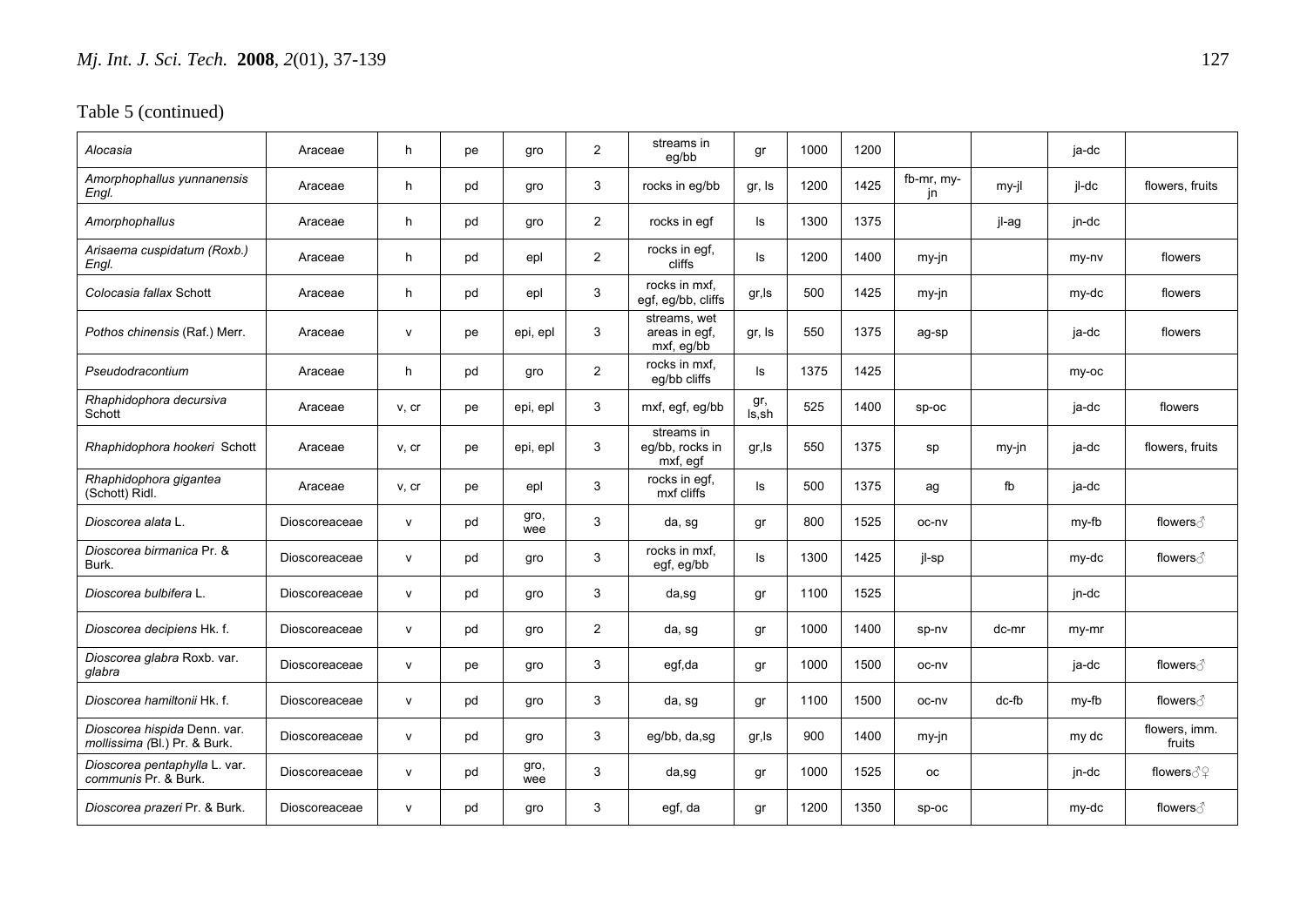| Dioscorea rockii Pr. & Burk.                 | Dioscoreaceae | $\mathsf{v}$ | pd | gro      | 3              | rocks in mxf,<br>eq/bb cliffs | ls     | 1300 | 1425 | jl-ag   |         | my-dc    | flowers ∂       |
|----------------------------------------------|---------------|--------------|----|----------|----------------|-------------------------------|--------|------|------|---------|---------|----------|-----------------|
| Arenga ? westerhousii Griff.                 | Palmae        | $\mathbf t$  | pe | gro, epl | $\overline{2}$ | rocks in egf                  | ls     | 1200 | 1350 |         |         | ja-dc    |                 |
| Calamus nambariensis Becc.                   | Palmae        | s            | pe | gro      | $\overline{2}$ | rocks in egf,<br>eg/bb        | ls     | 1200 | 1375 |         |         | ja-dc    |                 |
| Caryota mitis Lour.                          | Palmae        | ı            | pe | gro      | $\overline{2}$ | streams in eqf                | gr     | 1000 | 1350 |         |         | ja-dc    |                 |
| Caryota maxima Bl.                           | Palmae        | t            | pe | gro      | 2              | egf, eg/bb                    | gr     | 1000 | 1100 | ja-dc   | ja-dc   | ja-dc    |                 |
| Wallichia siamensis Becc.                    | Palmae        |              | pe | gro      | 3              | egf                           | gr, Is | 1200 | 1375 | $sp-oc$ |         | ja-dc    | flowers         |
| Pandanus sect. Rykia (de Vr.)<br><b>Kurz</b> | Pandanaceae   |              | pe | gro      | 2              | rocks in egf,<br>cliffs       | ls     | 1300 | 1375 |         |         | ja-dc    |                 |
| Pandanus sect. Rykia (de Vr.)<br>Kurz        | Pandanaceae   |              | pe | gro      | 2              | streams in<br>bb/df, mxf      | gr     | 500  | 600  |         |         | ja-dc    |                 |
| Tacca chantrieri Andre                       | Taccaceae     | h.           | pe | gro      | $\overline{2}$ | egf                           | ls     | 1200 | 1350 |         |         | ja-dc    |                 |
| Aphyllorchis montana Rchb. f.                | Orchidaceae   | h            | pe | gro, sap | $\overline{2}$ | eg/bb, da                     | gr     | 1200 | 1300 | ag-sp   | $sp-oc$ | leafless | flowers, fruits |
| Arundina graminifolia (D.Don)<br>Hochr.      | Orchidaceae   | h.           | pe | gro      | $\overline{2}$ | da                            | gr     | 1000 | 1300 | il-oc   |         | ja-dc    | flowers         |
| Bulbophyllum affine Lindl.                   | Orchidaceae   | h, cr        | pe | epi      | $\overline{2}$ | egf, eg/pine                  | gr     | 1200 | 1400 | my      |         | ja-dc    | flowers         |
| Bulbophyllum pulchellum Ridl.                | Orchidaceae   | h            | pd | epi      | 2              | rocks in mxf,<br>eg/bb cliffs | ls     | 1375 | 1425 | $sp-oc$ |         | my-dc    | flowers         |
| Calanthe labrosa (Rchb. f.)<br>Rchb. f.      | Orchidaceae   | h            | pd | epi,epl  | $\overline{2}$ | rocks in mxf,<br>egf          | ls     | 1300 | 1425 | oc-dc   |         | my-ny    | flowers         |
| Cleisostoma racemiferum<br>(Lindl.) Garay    | Orchidaceae   | h            | pe | epi      | $\overline{2}$ | rocks in mxf.<br>eg/bb cliffs | ls     | 1300 | 1425 | il-ag   |         | ja-dc    | flowers         |
| Coelogyne lactea Rchb. f.                    | Orchidaceae   | h            | pe | epl      | 3              | rocks in mxf<br>cliffs        | ls     | 1200 | 1425 | fb-mr   |         | ja-dc    | flowers         |
| Collabium                                    | Orchidaceae   | h            | pe | gro      | $\overline{2}$ | streams in egf                | gr, Is | 1200 | 1300 | my-jn   |         | ja-dc    | flowers         |
| Corymborkis veratrifolia<br>(Reinw.) Bl.     | Orchidaceae   | h            | pe | gro      | $\mathbf{1}$   | mxf                           | sh     | 550  | 550  |         |         | ja-dc    |                 |
| Crepedium acuminatum<br>(D.Don) Szl.         | Orchidaceae   | h.           | pd | epl      | $\overline{2}$ | rocks in mxf<br>cliffs        | ls     | 1375 | 1400 | my-jn   |         | ap-dc    | flowers         |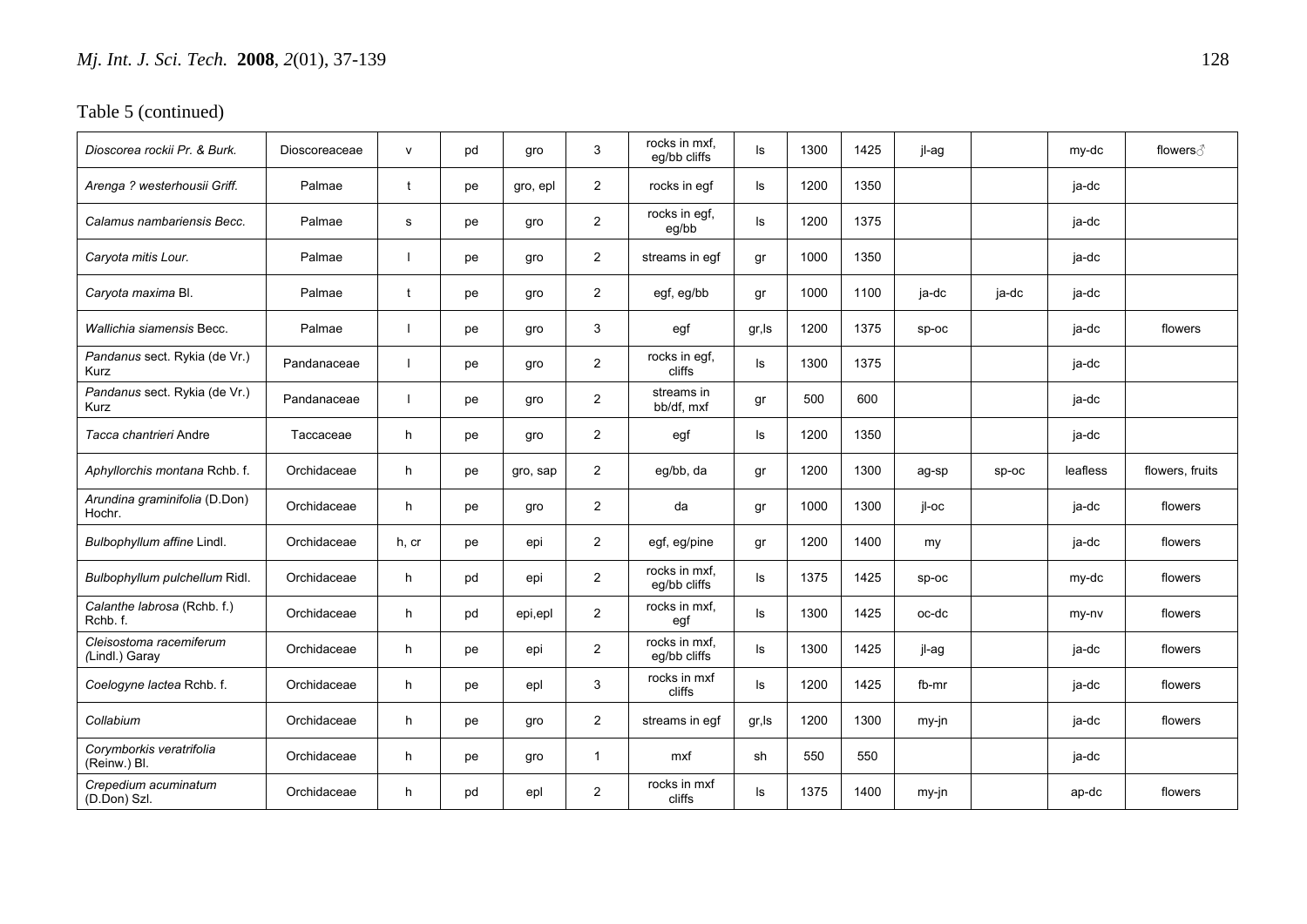| Cymbidium Iancifolium Hk.                            | Orchidaceae | h | pe | gro      | 2              | eb/bb                           | gr  | 1200 | 1300 | dc-ja     | nv-ja     | ja-dc | flowers, fruits |
|------------------------------------------------------|-------------|---|----|----------|----------------|---------------------------------|-----|------|------|-----------|-----------|-------|-----------------|
| Cymbidium                                            | Orchidaceae | h | pe | epi      | $\overline{2}$ | eg/bb                           | gr  | 1100 | 1300 |           | <b>OC</b> | ja-dc |                 |
| Dendrobium compactum Rol.<br>ex Hack.                | Orchidaceae | h | pd | epi      | $\overline{2}$ | rocks in mxf<br>cliffs          | ls. | 1400 | 1425 | <b>OC</b> |           | my-dc | flowers         |
| Dienia ophrydis (Koen.) Orm. &<br>Seid.              | Orchidaceae | h | pd | gro      | $\overline{2}$ | da, eg/pine                     | gr  | 1100 | 1350 | jn-ag     | $sp-oc$   | my-dc | flowers         |
| Eria bilobulata Seid.                                | Orchidaceae | h | pd | epi, epl | 3              | rocks in mxf,<br>eg/bb cliffs   | ls. | 1300 | 1425 | jl-ag     | <b>OC</b> | my-dc | flowers         |
| Eria globulifera Seid.                               | Orchidaceae | h | pd | epi      | 3              | rocks in mxf,<br>eg/bb cliffs   | ls  | 1300 | 1425 | jl-ag     | <b>OC</b> | my-dc | flowers         |
| Eulophia macrobulbon (Par. &<br>Rchb. f.) Hk. f.     | Orchidaceae | h | pd | gro      | 2              | eg/pine, da                     | gr  | 1200 | 1400 | jn-jl     |           | ag-dc | flowers         |
| Eulophia spectabilis (Denn.)<br>Sur.                 | Orchidaceae | h | pd | gro      | $\overline{2}$ | da, sq                          | qr  | 1100 | 1300 | my        |           | jn-dc |                 |
| Habenaria furcifera Lindl.                           | Orchidaceae |   | pd | epl      | 3              | rocks in mxf,<br>eg/bb cliffs   | ls  | 1400 | 1425 | jl-ag     |           | my-dc | flowers         |
| Habenaria malintana (Blanco)<br>Merr.                | Orchidaceae | h | pd | gro      | $\overline{2}$ | bb/df, eg/bb                    | gr  | 850  | 1400 | <b>OC</b> |           | my-dc | flowers         |
| Hemipilia calophylla Par. &<br>Rchb. f.              | Orchidaceae | h | pd | epl      | $\mathbf{1}$   | rocks in mxf.<br>eg/bb          | ls. | 1350 | 1425 | jl-ag     |           | my-dc | flowers         |
| Liparis olivacea Lindl.                              | Orchidaceae | h | pd | gro      | 3              | bb/df,eg/bb                     | gr  | 1100 | 1300 | jl-ag     |           | my-dc | flowers         |
| Liparis viridiflora (Bl.) Lindl.                     | Orchidaceae | h | pe | epi, epl | 3              | rocks in mxf<br>cliffs          | ls  | 1375 | 1425 | ag-sp     | <b>OC</b> | ja-dc | flowers         |
| Liparis tenuis Rol. ex Dow.                          | Orchidaceae | h | pd | epi      | $\overline{2}$ | rocks in mxf.<br>eg/bb cliffs   | ls  | 1350 | 1425 | jl-ag     |           | my-dc | flowers         |
| Nervilia aragoana Gaud.                              | Orchidaceae | h | pd | gro      | $\overline{2}$ | mxf, eg/bb                      | ls. | 1200 | 1350 |           |           | jn-dc | leaves          |
| Nervilia crociformis (Zoll. &<br>Mor.) Seid.         | Orchidaceae | h | pd | gro      | $\overline{2}$ | bb/df, eg/bb                    | gr  | 1100 | 1300 |           |           | my-dc | leaves          |
| Oberonia                                             | Orchidaceae | h | рe | epi      | $\overline{2}$ | rocks in eg/bb<br>, mxf, cliffs | ls  | 1200 | 1425 |           | fb-mr     | ja-dc |                 |
| Ornithochilus difformis (Wall.<br>ex Lindl.) Schltr. | Orchidaceae | h | pe | epi      | 2              | egf, eg/bb                      | gr  | 1100 | 1400 | jl-ag     |           | ja-dc | flowers         |
| Panisea uniflora (Lindl.) Lindl.                     | Orchidaceae | h | pe | epi      | $\overline{4}$ | rocks in egf,<br>mxf cliffs     | ls. | 1300 | 1425 | ap        | ap-my     | ja-dc | flowers, fruits |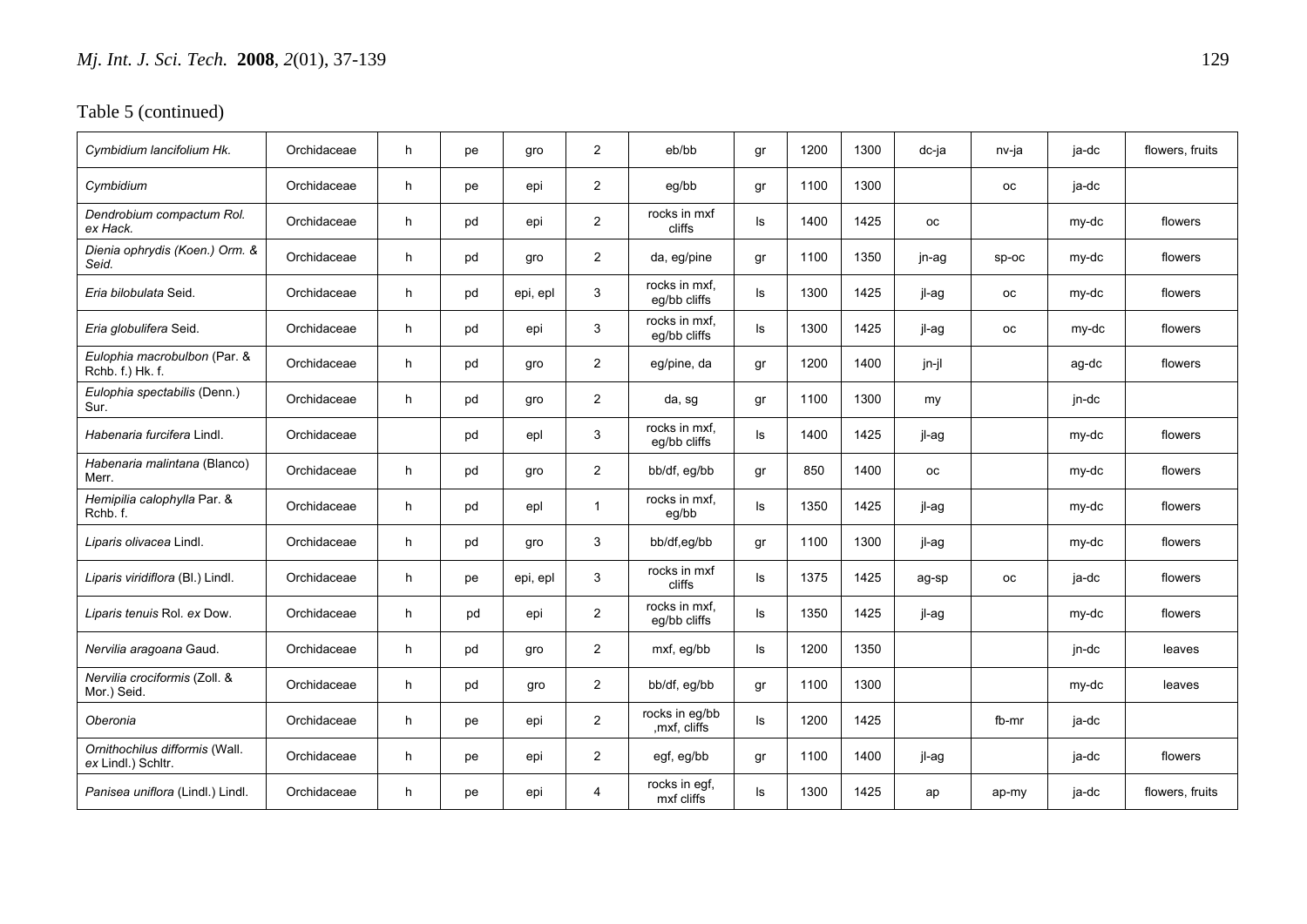| Paphiopedilum charlesworthii<br>(Rol.) Pfitz.             | Orchidaceae | h | pe    | epl         | 0,1            | rocks in mxf,<br>eq/bb cliffs          | ls               | 1200 | 1425 |         |         | ja-dc |         |
|-----------------------------------------------------------|-------------|---|-------|-------------|----------------|----------------------------------------|------------------|------|------|---------|---------|-------|---------|
| Peristylus constrictus (Lindl.)<br>Lindl.                 | Orchidaceae | h | pd    | gro         | 2              | eg/bb                                  | gr               | 1250 | 1400 | my      |         | my-dc | flowers |
| Peristylus prainii (Hk. f.) Krzl.                         | Orchidaceae | h | pd    | gro         | 2              | bb/df                                  | gr               | 1000 | 1100 | my-jn   |         | my-ny | flowers |
| Pholidota articulata Lindl.                               | Orchidaceae | h | pd    | epi         | 3              | rocks in mxf,<br>cliff                 | ls.              | 1300 | 1425 |         |         | jn-dc |         |
| Pholidota bracteata (D. Don)<br>Seid.                     | Orchidaceae | h | pd    | epi, epl    | 3              | rocks in mxf,<br>egf, eg/bb cliffs     | ls.              | 1200 | 1425 |         | oc-ja   | my-dc | fruits  |
| Porpax lanii Seid.                                        | Orchidaceae | h | pd    | epi         | 3              | mxf,egf,eg/bb                          | ls.              | 1300 | 1425 | il-ag   |         | my-dc | flowers |
| Thaia saprophytica Seid.                                  | Orchidaceae | h | pd    | gro, epl    | $\overline{2}$ | rocks in egf                           | ls               | 1300 | 1375 | оc      |         | jn-nv | flowers |
| Trichotosia dasyphylla (Par. &<br>Rchb. f.) Krzl.         | Orchidaceae | h | pe    | epi         | 3              | eg/pine                                | gr               | 1200 | 1375 |         |         | ja-dc |         |
| $\overline{\mathcal{E}}$                                  | Orchidaceae | h | pd    | epl         | $\overline{2}$ | rocks in egf<br>cliffs                 | ls               | 1300 | 1400 |         | oc-nv   | jn-nv | fruits  |
| Carex baccans Nees                                        | Cyperaceae  | h | pe    | gro         | 3              | da,sg                                  | ls               | 1000 | 1400 |         | ja-fb   | ja-dc | fruits  |
| Carex phyllocaula Nel.                                    | Cyperaceae  | h | pd    | epl         | $\overline{2}$ | rocks in egf,<br>cliffs                | ls               | 1300 | 1400 | ag-sp   | sp-oc   | my-dc | fruits  |
| Cyperus cyperoides (L.) O. K.                             | Cyperaceae  | h | pe    | gro, wee    | 3              | da, sg                                 | $gr$ , ss        | 500  | 1500 | ja-dc   | ja-dc   | ja-dc |         |
| Cyperus exalatus Retz.                                    | Cyperaceae  | h | pe    | qro         | 3              | streams in egf,<br>ponds, wet<br>areas | gr               | 900  | 1100 | my-in   | jn-jl   | ja-dc | flowers |
| Cyperus kyllingia Endl.                                   | Cyperaceae  | h | pe    | gro,<br>wee | 3              | eg/pine, da, sg                        | gr,ss            | 800  | 1525 | my-oc   | jn-nv   | ja-dc | flowers |
| Cyperus laxus Lmk. var. laxus                             | Cyperaceae  | h | pe    | gro,<br>wee | 3              | mxf, eg/bb, da                         | gr, Is           | 500  | 1350 | ag-oc   | sp-nv   | ja-dc | flowers |
| Cyperus phyllocaula Nel.                                  | Cyperaceae  | h | pd    | epl         | $\overline{2}$ | rocks in egf<br>cliffs                 | ls.              | 1300 | 1400 | ag-sp   | $SD-OC$ | my-dc | fruits  |
| Scirpus juncoides Roxb.                                   | Cyperaceae  | h | pe    | gro         | 3              | wet areas in da.<br>sg                 | gr               | 800  | 1100 | mr-my   | $mr-my$ | ja-dc | flowers |
| Apluda mutica L.                                          | Gramineae   | h | pe,pd | gro,<br>wee | 3              | da, sg                                 | gr, ls,<br>sh,ss | 800  | 1525 | oc-dc   | nv-ja   | my-ja | flowers |
| Arthraxon lanceolatus (Roxb.)<br>Hochst, var, lanceolatus | Gramineae   | h | a     | epl         | 3              | rocks in bb/df,<br>cliffs              | ls.              | 400  | 600  | $sp-oc$ | nv      | my-dc | flowers |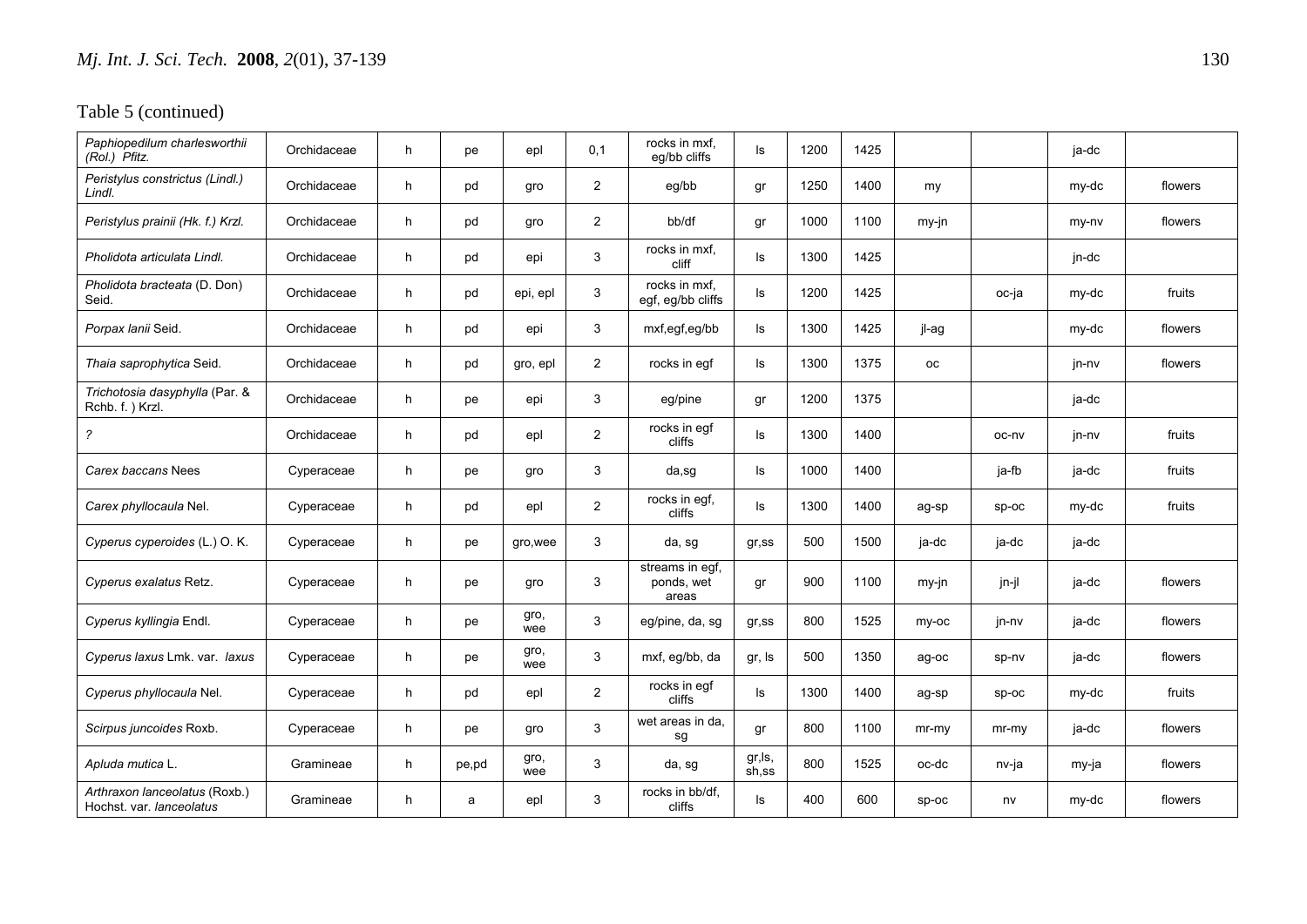| Arthraxon lancifolius (Trin.)<br>Hochst.                                               | Gramineae  | h | a  | gro, epl                 | 3              | rocks in bb/df, egf,<br>eg/bb, da,sg, cliffs | gr,ls         | 400  | 1400 | $SD-OC$ | nv-ja   | my-dc | flowers, fruits |
|----------------------------------------------------------------------------------------|------------|---|----|--------------------------|----------------|----------------------------------------------|---------------|------|------|---------|---------|-------|-----------------|
| Arundinella setosa Trin, var.<br>setosa                                                | Gramineae  | h | pd | gro                      | 3              | eg/pine, da, sg                              | gr            | 1200 | 1325 | nv-dc   | dc-ja   | my-dc | flowers         |
| Bothriochloa bladhii (Retz.) S.<br>T. Blake                                            | Gramineae  | h | pd | gro,<br>wee              | 3              | da, sg                                       | gr            | 1100 | 1525 | sp-ja   | oc-fb   | my-fb | flowers         |
| Capillipedium parviflorum (R.<br>Br. ) Stapf                                           | Gramineae  | h | pe | gro,<br>wee              | 3              | da, sg                                       | gr, Is        | 1000 | 1525 | my-ny   | jl-dc   | ja-dc | flowers         |
| Chloris pycnothrix Trin.                                                               | Gramineae  | h | a  | gro, int,<br>nat.<br>wee | 3              | da, sg                                       | gr, Is        | 900  | 1375 | my-dc   | jn-ja   | my-dc | flowers         |
| Chrysopogon aciculatus<br>(Retz.) Trin.                                                | Gramineae  | h | рe | gro,<br>wee              | 3              | da,sg                                        | gr            | 700  | 1525 | my-sp   | jl-oc   | ja-dc |                 |
| Cynodon dactylon (L.) Pers.                                                            | Gramineae  | h | pe | gro, wee                 | 3              | da                                           | gr, sh,<br>SS | 900  | 1200 | ja-dc   | ja-dc   | ja-dc | flowers, fruits |
| Cyrtococcum accrescens<br>(Trin.) Stapf                                                | Gramineae  | h | a  | gro                      | 3              | eg/pine, eg/bb, da                           | gr, Is        | 400  | 1500 | jn-oc   | jl-nv   | my-dc | flowers         |
| Cyrtococcum oxyphyllum<br>(Steud, ) Stapf                                              | Gramineae  | h | рe | gro                      |                | eg/bb, da                                    | gr, Is        | 1100 | 1400 | ag-sp   | $sp-oc$ | ja-dc | flowers         |
| Digitaria radicosa (Presl) Miq.                                                        | Gramineae  | h | a  | gro,<br>wee              | 3              | da, sg                                       | gr            | 1000 | 1300 | sp-nv   | oc-dc   | my-dc | flowers         |
| Digitaria setigera Roth ex<br>Roem. & Schult. var. setigera                            | Gramineae  | h | a  | gro,<br>wee              | 3              | da, sg                                       | gr            | 800  | 1200 | sp-ja   | oc-fb   | jn-fb | flowers         |
| Echinochloa colona (L.) Link                                                           | Gramineae  | h | рe | aqu,<br>gro              | 3              | ponds in bb/df                               | ls            | 400  | 600  | ag-oc   | sp-nv   | ja-dc | flowers         |
| Echinochloa stagnina (Retz.)<br>P. Beauv.                                              | Gramineae  | h | рe | gro,<br>wee              | 3              | da, sg                                       | gr, Is        | 1200 | 1525 | sp-dc   | oc-ja   | ja-dc | flowers         |
| Eleusine indica (L.) Gaertn.                                                           | Gramineae  | h | pe | gro,<br>wee              | 3              | da                                           | gr, Is        | 500  | 1525 | jn-nv   | jl-dc   | ja-dc |                 |
| Imperata cylindrica (L.) P.<br>Beauv. var. major (Nees) CE.<br>Hubb. ex Hubb. & Vaugh. | Gramineae  | h | рe | gro,<br>wee              | 4              | da, sg                                       | gr, Is        | 500  | 1525 | my-oc   | jn-dc   | ja-dc |                 |
| Ischaemum                                                                              | Gramineae  | h | pd | epl                      | $\overline{2}$ | rocks in egf cliffs                          | ls            | 1300 | 1400 | oc-nv   | dc      | my-dc | flowers         |
| Lophatherum gracile Brongn.<br>var. gracile                                            | Graimineae | h | pd | gro                      | 3              | eg/bb, da                                    | gr            | 1100 | 1300 | sp-oc   | oc-nv   | my-dc | flowers         |
| Melinus repens (Willd.) Zizka                                                          | Gramineae  | h | a  | gro, int,<br>nat.<br>wee | 3              | da, sg                                       | gr            | 400  | 700  | $sp-oc$ | $sp-oc$ | my-dc |                 |
| Microstegium vagans (Nees ex<br>Steud.) A. Camus                                       | Gramineae  | h | pe | gro,<br>wee              | 4              | da, sg                                       | gr, Is        | 450  | 1500 | dc-ja   | ja-fb   | ja-dc | flowers         |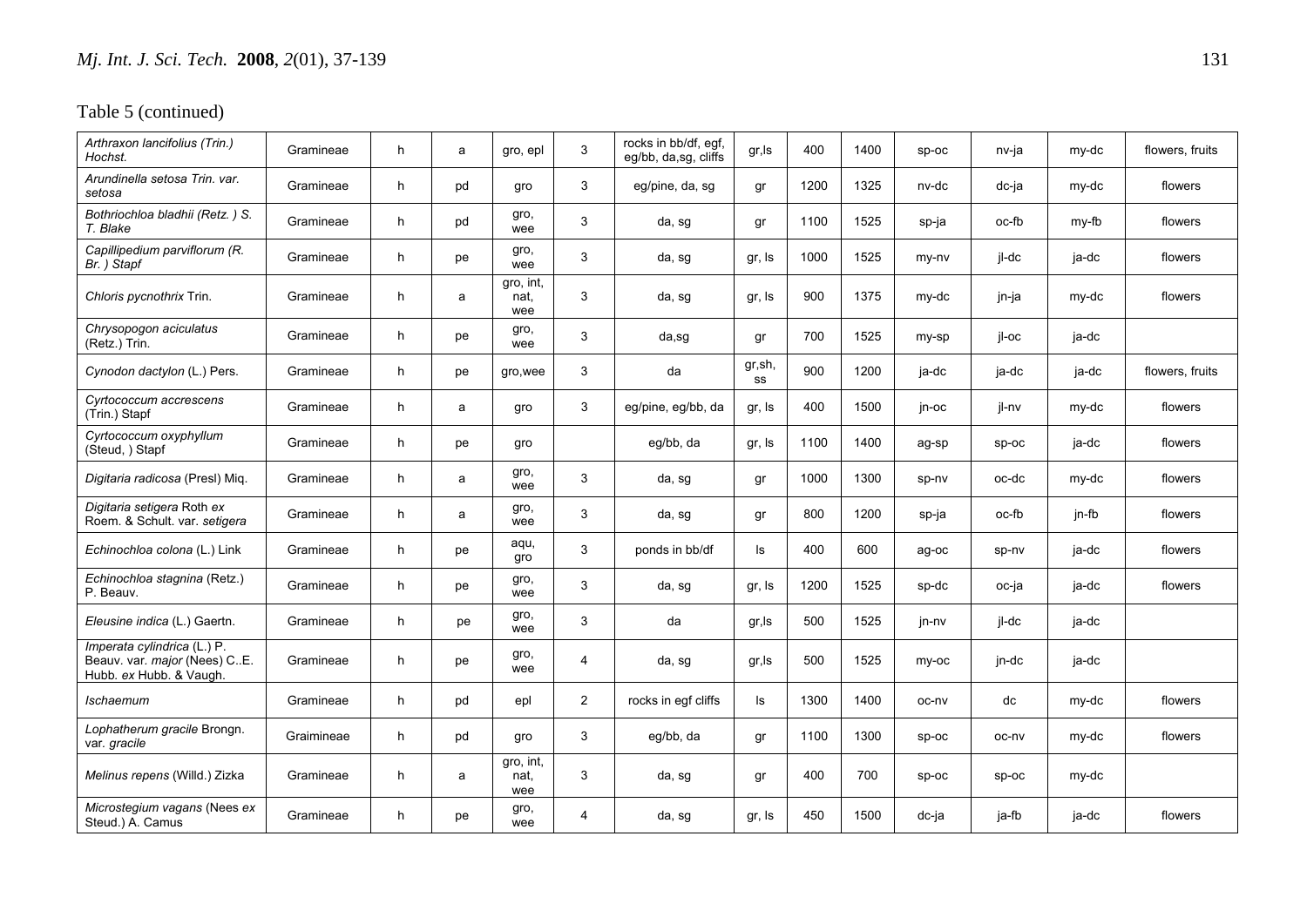| Mnesithea striata (Nees ex<br>Steud.) Kon. & Sos.   | Gramineae | h  | pd | qro         | 3 | da                      | gr     | 1000 | 1300 | ag-oc   | oc-nv | my-ja | flowers         |
|-----------------------------------------------------|-----------|----|----|-------------|---|-------------------------|--------|------|------|---------|-------|-------|-----------------|
| Oplismenus burmannii (Retz.)<br>P. Beauv.           | Gramineae | h  | pe | gro,<br>wee | 3 | da, sg                  | gr     | 800  | 1500 | oc-ja   | nv-fb | ja-dc | flowers         |
| Oplismenus compositus (L.) P.<br>Beauv.             | Gramineae | h. | a  | gro         | 3 | da in eg/pine,<br>eg/bb | gr, Is | 400  | 1500 | $SD-OC$ | oc-nv | my-dc | flowers         |
| Panicum brevifolium L.                              | Gramineae | h  | a  | gro,<br>wee | 3 | da, sg                  | gr     | 900  | 1200 | $sp-oc$ | oc-nv | my-dc | flowers         |
| Panicum maximum Jacq.                               | Gramineae | h. | pe | gro,<br>wee | 3 | da, sg                  | gr     | 500  | 1100 | $SD-OC$ | oc-nv | ja-dc |                 |
| Panicum notatum Retz.                               | Gramineae | h  | pe | gro         | 3 | egf, eg/bb              | gr     | 1000 | 1450 | my-jl   | my-jl | ja-dc | flowers         |
| Panicum repens L.                                   | Gramineae | h. | pe | gro         | 3 | streams in<br>eg/bb     | gr     | 1000 | 1300 | oc-dc   | nv-ja | ja-dc | flowers         |
| Paspalum conjugatum Berg.                           | Gramineae | h. | a  | gro,<br>wee | 3 | da                      | gr, Is | 1100 | 1525 | ag-oc   | sp-nv | my-dc |                 |
| Pennisetum purpureum<br>Schumach.                   | Gramineae | h  | pd | gro,<br>wee | 3 | da, sg                  | gr     | 800  | 1500 | nv-ja   | dc-fb | jn-fb | flowers         |
| Phragmites vallatoria (Pluk. ex<br>L.) Veldk.       | Gramineae | h  | pe | gro,<br>wee | 4 | da                      | gr, Is | 500  | 1525 | oc-dc   | nv-ja | ja-dc |                 |
| Pseudoechinolaena<br>polystachya (H.B.K.) Stapf     | Gramineae | h  | a  | gro         | 3 | egf,da,sg               | gr, ls | 550  | 1525 | oc-nv   | nv-dc | my-dc | flowers         |
| Saccharum arundinaceum<br>Retz.                     | Gramineae | h  | pe | gro,<br>wee | 3 | da, sg                  | gr, Is | 500  | 1525 | sp-dc   | nv-ja | ja-dc | flowers         |
| Saccharum spontaneum L.                             | Gramineae | h  | pe | gro,<br>wee | 3 | da, sg                  | gr, Is | 400  | 1525 | sp-dc   | nv-ja | ja-dc | flowers         |
| Sacciolepis indica (L.) A.<br>Chase                 | Gramineae | h  | a  | gro,<br>wee | 3 | da, sg                  | gr     | 900  | 1525 | sp-dc   | nv-ja | my-dc | flowers         |
| Schizachyrium brevifolium<br>(Sw.) Nees             | Gramineae | h  | a  | gro         | 3 | da,sg                   | gr     | 1000 | 1400 | nv-dc   | nv-dc | jn-dc | flowers, fruits |
| Setaria palmifolia (Koen.) Stapf<br>var. palmifolia | Gramineae | h  | pe | gro         | 3 | da                      | gr, Is | 1000 | 1525 | ag-fb   | sp-fb | ja-dc | flowers         |
| Setaria parviflora (Poir.) Kerg.                    | Gramineae | h  | a  | gro,<br>wee | 3 | eg/bb, da, sg           | gr     | 1000 | 1525 | $SD-OC$ | oc-nv | my-dc | flowers         |
| Themeda triandra Forssk.                            | Gramineae | h  | pe | gro,<br>wee | 3 | da, sg                  | gr, Is | 500  | 1525 | $sp-oc$ | oc-nv | ja-dc | flowers         |
| Thysanolaena latifolia (Roxb.<br>ex Horn.) Honda    | Gramineae | h. | pe | gro,<br>wee | 3 | da,sg                   | gr, Is | 500  | 1525 |         |       | ja-dc |                 |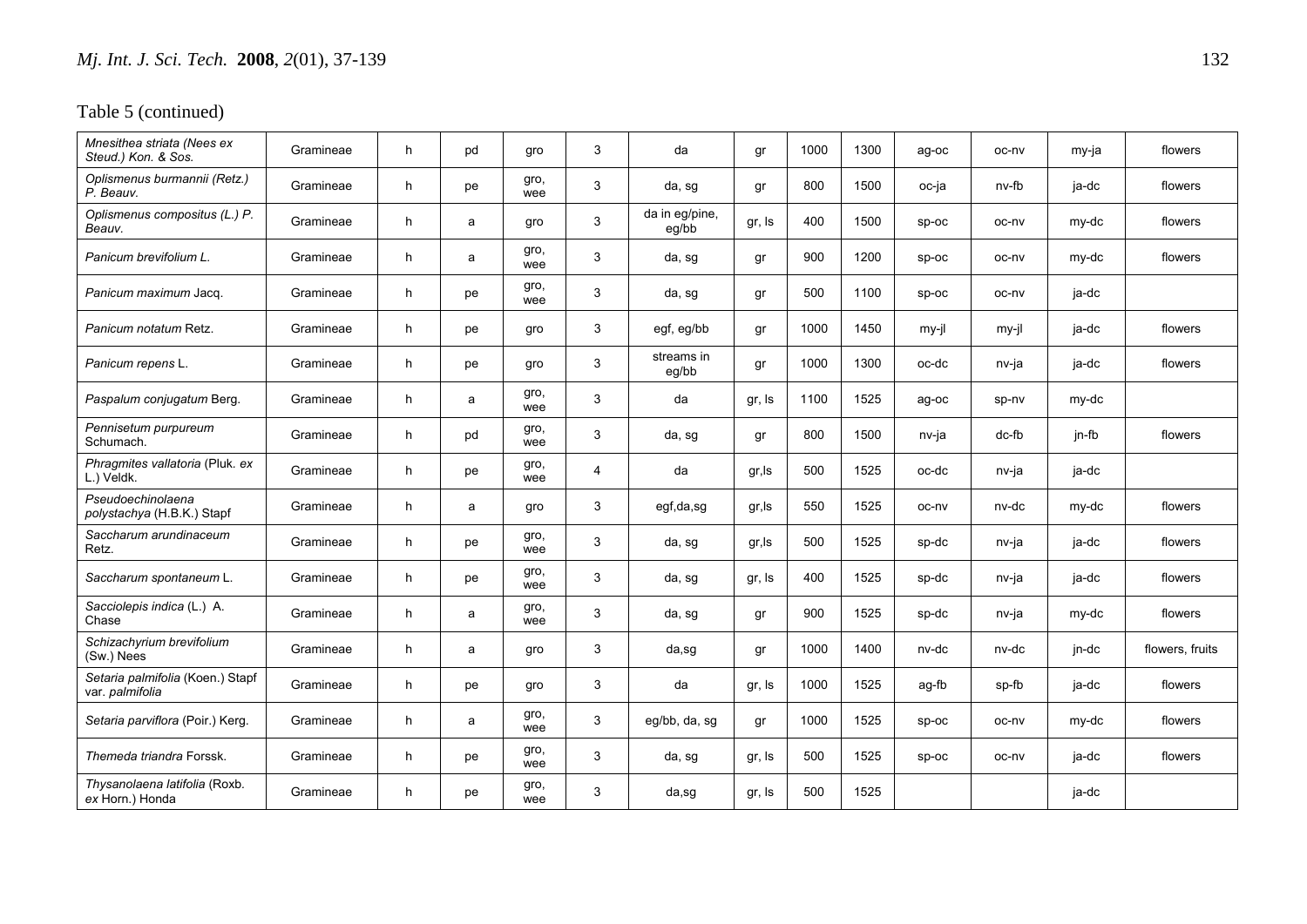| Bambusa balcooa Roxb.                               | Gramineae.<br>Bambusoideae        | n. | pe | gro                      | 3              | streams in<br>eq/bb cliffs | gr, Is | 1100 | 1425 | jl-ag | ag-sp | ja-dc | flowers |
|-----------------------------------------------------|-----------------------------------|----|----|--------------------------|----------------|----------------------------|--------|------|------|-------|-------|-------|---------|
| Dendrocalamus giganteus<br>(Wall.) Munro            | Gramineae.<br><b>Bambusoideae</b> |    | pe | gro                      | $\overline{4}$ | rocks in eq/bb             | ls     | 1300 | 1425 |       |       | ja-dc |         |
| Dendrocalamus hamiltonii<br>Nees & Arn. ex Munro    | Gramineae,<br><b>Bambusoideae</b> | h. | рe | gro                      | 3              | eg/bb                      | gr     | 1100 | 1300 |       |       | ja-dc |         |
| Dendrocalamus<br>membranaceus Munro                 | Gramineae,<br><b>Bambusoideae</b> | n. | pe | gro                      | 4              | eg/bb,da                   | gr     | 400  | 1500 | nv-dc | ja-dc | ja-dc | flowers |
| Dendrocalamus nudus Pilg.                           | Gramineae,<br><b>Bambusoideae</b> |    | рe | gro                      | 4              | eg/bb,da                   | gr     | 900  | 1200 | nv-fb | ja-mr | ja-dc | flowers |
| Dinochloa maclellandii (Munro)<br>Gamb.             | Gramineae,<br>Bambusoideae        | h. | pe | gro                      | $\overline{4}$ | egf, eg/bb, da,<br>sg      | gr     | 1100 | 1450 |       |       | ja-dc |         |
| Gigantochloa apus (Schult.)<br><b>Kurz</b>          | Gramineae,<br>Bambusoideae        |    | pe | gro                      | 3              | bb/df, eg/bb               | gr, Is | 500  | 1500 |       |       | ja-dc |         |
| Melocanna baccifera (Roxb.)<br><b>Kurz</b>          | Gramineae,<br><b>Bambusoideae</b> | n. | рe | gro                      | $\overline{2}$ | streams in mxf.<br>eg/bb   | gr     | 1000 | 1300 |       |       | ja-dc |         |
| Urochloa ruziziensis (Germ. &<br>Evr.) Morr. & Zul. | Gramineae                         | h. | рe | gro, int,<br>nat.<br>wee | 3              | da, sg                     | gr     | 800  | 1200 | oc-ja | nv-fb | ja-dc | flowers |

**Table 6.** List of other plant species arranged in morphological family surveyed at Doi Tung, Chiang Rai Province

| <b>Species</b>                      | Family          | <b>Habit</b> |      | Life            | Abundance      | <b>Habitat</b>           | <b>Bedrock</b> | Lower         | Upper | <b>Flowering</b> | <b>Fruiting</b> | Leafing | <b>Collected</b> |
|-------------------------------------|-----------------|--------------|------|-----------------|----------------|--------------------------|----------------|---------------|-------|------------------|-----------------|---------|------------------|
|                                     |                 |              | Aped | mode            |                |                          |                | Elevation (m) |       |                  | <b>Months</b>   |         |                  |
| Gymnospermae                        |                 |              |      |                 |                |                          |                |               |       |                  |                 |         |                  |
| Pinus kesiya Roy, ex Gord.          | Pinaceae        |              | рe   | gro also<br>cul | $\overline{2}$ | eg/pine                  | gr             | 1200          | 1500  | fb-mr            |                 | ja-dc   |                  |
| Cephalotaxus griffithii Hk. f.      | Cephalotaxaceae |              | рe   | gro             | $\overline{2}$ | egf                      | ls             | 1375          | 1400  |                  | il-dc           | ja-dc   | fruits           |
| Pteridophyta                        |                 |              |      |                 |                |                          |                |               |       |                  |                 |         |                  |
| Lycopodium cernuum L.               | Lycopodiaceae   |              | рe   | gro             | 3              | egf,da,sg                | gr             | 600           | 1300  | ja-dc            | ja-dc           | ja-dc   | strobili         |
| Selaginella helferi Warb.           | Selaginellaceae | v, h         | a    | gro             | 3              | eg/bb, da                | gr             | 500           | 1150  | oc-fb            | oc-fb           | my-ja   | sporangia        |
| Selaginella involvens (Sw.)<br>Spr. | Selaginellaceae | h.           | pd   | epi,epl         | 3              | rock in mxf,<br>eg/bb    | ls             | 1300          | 1425  | jl-sp            | jl-sp           | my-dc   | sporangia        |
| Selaginella kurzii Bak.             | Selaginellaceae | h            | a    | epl             | 3              | rocks in<br>bb/df cliffs | ls             | 400           | 800   | sp-oc            | sp-oc           | jn-dc   | sporangia        |
| Selaginella minutifolia Spr.        | Selaginellaceae |              | a    | gro             | 3              | eg/bb                    | ls             | 1100          | 1300  | oc-nv            | oc-nv           | my-ny   | sporangia        |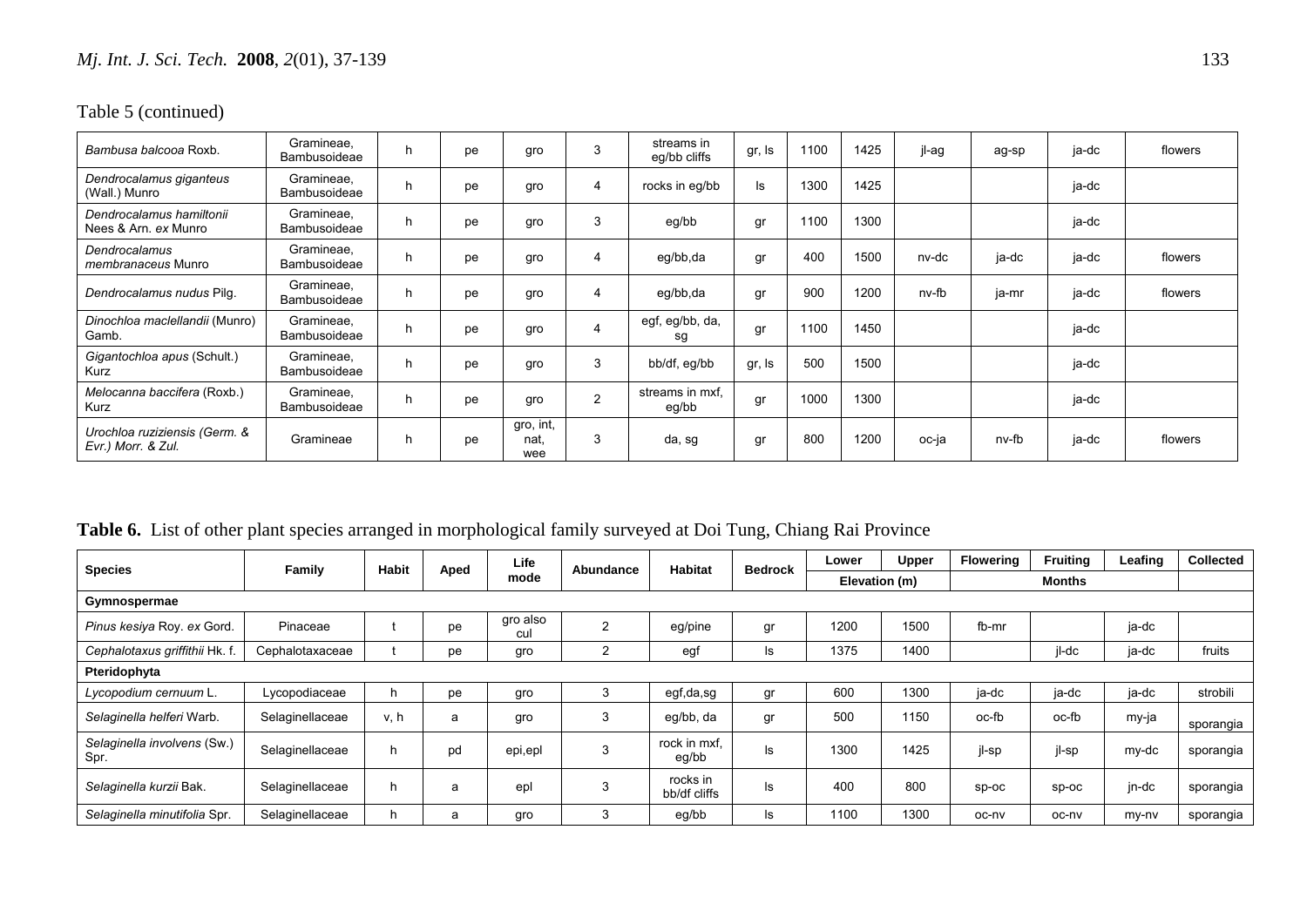| Selaginella roxburghii (Hk. &<br>Grev.) Spr. var. roxburghii                  | Selaginellaceae  | h | a  | epl      | 3              | rocks in mxf,<br>egf, eg/bb<br>cliffs | ls     | 1300 | 1400 | sp-nv | sp-nv | my-dc | sporangia |
|-------------------------------------------------------------------------------|------------------|---|----|----------|----------------|---------------------------------------|--------|------|------|-------|-------|-------|-----------|
| Selaginella tenuifolia Spr.                                                   | Selaginellaceae  | h | a  | gro      | 3              | egf, da                               | gr     | 900  | 1450 | sp-nv | sp-nv | my-dc | sporangia |
| Equisetum debile Roxb. ex<br>Vauch.                                           | Equisetaceae     | h | рe | gro      | $\overline{c}$ | wet areas in<br>bb/df                 | gr, Is | 400  | 800  |       |       | ja-dc |           |
| Ophioglossum petiolatum<br>Hk.                                                | Ophioglosaceae   | h | pd | gro, epi | 2              | egf, da                               | gr, Is | 950  | 1375 | jn-oc | jn-oc | my-dc | sori      |
| Angiopteris evecta (Forst.)<br>Hoffm.                                         | Marattiaceae     | h | pe | gro      | 3              | streams in<br>egf,eg/bb               | gr     | 1100 | 1400 | ja-dc | ja-dc | ja-dc | sori      |
| Dicranopteris curranii Copel.                                                 | Gleicheniaceae   | h | pe | gro      | 3              | da                                    | gr     | 1200 | 1350 | jl-sp |       | ja-dc | sori      |
| Dicranopteris linearis (Burm.<br>f.) Underw. var. linearis                    | Gleicheniaceae   | h | pe | gro      | 3              | da                                    | gr     | 600  | 1525 | jn-sp |       | ja-dc | sori      |
| Lygodium flexuosum (L.)<br>Sw.                                                | Schizaeaceae     | v | pd | gro      | 3              | eg/bb, da                             | gr     | 500  | 1500 | sp-oc | sp-oc | my-dc | sori      |
| Lygodium polystachyum<br>Wall. ex Moore                                       | Schizaeaceae     | v | pe | gro      | 3              | bb/df, eg/pine,<br>eg/bb              | gr     | 700  | 1100 | ap-jl | ap-jl | ja-dc |           |
| Hymenophyllum polyanthos<br>$(Sw)$ Sw.                                        | Hymenophyllaceae | h | pe | epi      | 2              | egf                                   | ls     | 1200 | 1375 | sp-nv | sp-nv |       | sori      |
| Cibotium baromtez (L.) J.<br>Sm.                                              | Dicksoniaceae    | h | pe | gro      | 3              | egf, da                               | ls     | 1200 | 1500 | sp-oc | sp-oc | ja-dc | sori      |
| Microlepia speluncae (L.)<br>Moore                                            | Dennstaedtiaceae | h | pe | gro      | 3              | eg/bb, da                             | gr     | 1200 | 1500 | ja-dc | ja-dc | ja-dc | sori      |
| Pteridium aquilinum (L.)<br>Kuhn ssp. aquilinum var.<br>wightianum (Ag.) Tyr. | Dennstaedtiaceae | h | pe | gro      | $\overline{4}$ | da, sg                                | gr, Is | 1000 | 1525 |       |       | ja-dc |           |
| Sphenomeris chinensis (L.)<br>Maxon var.chinensis                             | Lindsaeaceae     | h | pe | gro      | 3              | egf,da                                | gr     | 1100 | 1400 | ja-dc | ja-dc | ja-dc | sori      |
| Araiostegia imbricata Ching                                                   | Davalliaceae     | h | pd | epi      | 3              | rocks in mxf.<br>eg/bb cliffs         | ls     | 1300 | 1425 | jl-sp | jl-sp | my-dc | sori      |
| Davallia trichomanoides Bl.<br>var. <i>Iorranii</i> (Hance) Holtt.            | Davalliaceae     | h | pd | epi      | 3              | egf                                   | gr     | 1000 | 1300 | jl-sp |       | my-dc | sori      |
| Davallodes membranulosum<br>(Wall. ex Hk.) Copel.                             | Davalliaceae     | h | pd | epi, epl | 3              | rocks in bb/df.<br>mxf, cliffs        | ls     | 1300 | 1425 | jl-sp | jl-sp | my-dc | sori      |
| Leucostegia immersa Presl                                                     | Davalliaceae     | h | pd | epi, epl | 3              | rocks in mxf.<br>eq/bb cliffs         | gr, Is | 1300 | 1425 | jl-sp | jl-sp | my-dc | sori      |
| Oleandra undulata (Willd.)<br>Ching                                           | Oleandraceae     | h | pd | gro      | 3              | eg/pine, eg/bb                        | gr     | 1100 | 1400 | ag-oc | ag-oc | my-dc | sori      |
| Adiantum philippense L.                                                       | Parkeriaceae     | h | pd | gro, epl | 3              | $\overline{mx}f$ , egf,<br>eg/bb      | gr, Is | 500  | 1250 | sp-dc | sp-dc | my-dc | sori      |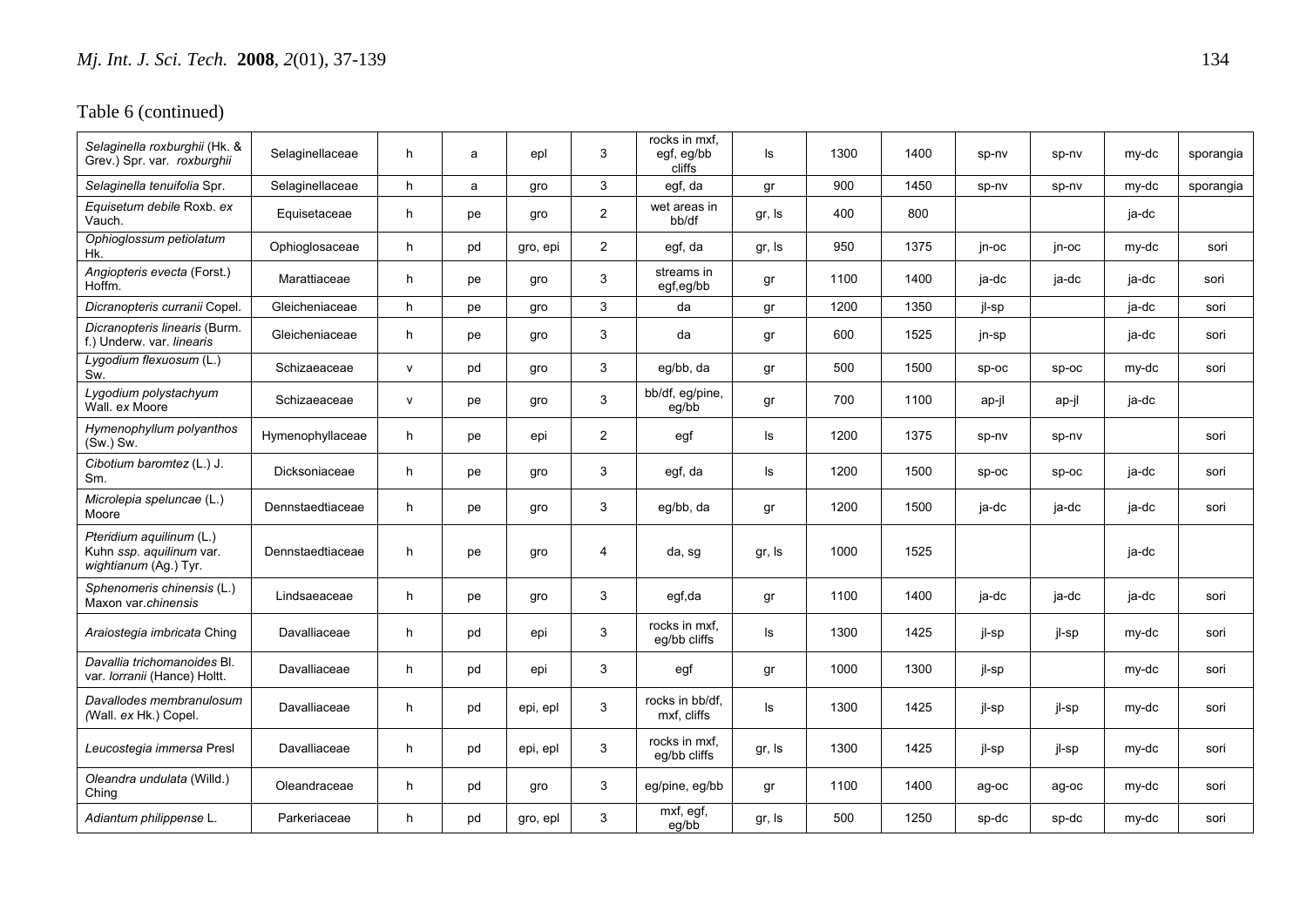| Adiantum zollingeri Mett. ex<br>Kuhn                         | Parkeriaceae     | h    | pd | epl | 3                       | rocks in bb/df.<br>mxf, eg/bb<br>cliffs  | gr, Is | 500  | 1500 | ag-oc | ag-oc | my-dc | sori |
|--------------------------------------------------------------|------------------|------|----|-----|-------------------------|------------------------------------------|--------|------|------|-------|-------|-------|------|
| Cheilanthes fragilis Hk.                                     | Parkeriaceae     | h    | pd | epl | 3                       | rock in mxf,<br>eq/bb cliffs             | ls     | 1300 | 1425 | jl-ag |       | my-dc | sori |
| Cheilanthes<br>pseudoargentea (S.K.Wu)<br>K. Iw.             | Parkeriaceae     | h    | pd | gro | 3                       | rocks in mxf.<br>cliffs                  | ls     | 1375 | 1400 | fb-ap | fb-ap | jn-ap | sori |
| Pityogramma calomelanos<br>$(L.)$ Link                       | Parkeriaceae     | h    | pe | gro | 2                       | egf,da,sg                                | gr     | 1100 | 1200 | oc-dc | oc-dc | ja-dc | sori |
| Pteris biaurita L.                                           | Pteridaceae      | h    | pe | gro | 3                       | mxf. da                                  | gr, Is | 500  | 1500 | sp-oc | SD-OC | ja-dc |      |
| Pteris longipes D. Don                                       | Pteridaceae      | h    | pe | gro | $\overline{c}$          | streams in egf                           | gr, Is | 1200 | 1350 |       |       | ja-dc |      |
| Pteris subquinata Wall. ex<br>Ag.                            | Pteridaceae      | h    | pd | epl | 3                       | rocks in egf<br>cliffs                   | ls     | 1200 | 1400 | sp-nv | sp-nv |       | sori |
| Pteris venusta O.K.                                          | Pteridaceae      | h    | pe | gro | $\overline{2}$          | eg/bb, da                                | ls     | 1100 | 1350 | ag-oc | ag-oc | ja-dc |      |
| Asplenium cheilosorum<br>Kunze ex Mett.                      | Aspleniaceae     | h    | pe | epl | 3                       | rocks and<br>streams in egf              | gr     | 1100 | 1325 | nv-fb | nv-fb | ja-dc | sori |
| Asplenium greviellei Wall. ex<br>Hk. & Grev.                 | Aspleniaceae     | h    | pe | epl | 3                       | rocks in<br>eg/bb,<br>mxf,cliffs         | ls     | 1300 | 1400 | sp-nv | sp-nv | ja-dc | sori |
| Asplenium interjectum Christ                                 | Aspleniaceae     | h    | pd | gro | 3                       | rocks in<br>egf,eg/bb<br>cliffs          | ls     | 1300 | 1425 | jl-sp | jl-sp | my-dc | sori |
| Asplenium obscurum Bl.                                       | Aspleniaceae     | h    | pe | epl | $\overline{2}$          | streams in<br>eg/bb                      | gr     | 1050 | 1200 | ja-dc | ja-dc | ja-dc |      |
| Blechnum orientale L.                                        | Blechnaceae      | h    | pe | gro | 3                       | streams in<br>egf, wet areas<br>in eg/bb | gr     | 500  | 1500 | jn-nv | jn-nv | ja-dc | sori |
| Brainea insignis (Hk.) J. Sm.                                | Blechnaceae      | h, l | pe | gro | 3                       | egf, eg/pine                             | gr     | 1200 | 1450 |       |       | ja-dc | sori |
| Woodwardia japonica (L. f.)<br>Sm.                           | Blechnaceae      | h    | рe | gro | 2,3                     | eg/bb, egf                               | gr, Is | 1100 | 1400 | jl-dc | jl-dc | ja-dc | sori |
| Bolbitis sinensis (Bak.) K.<br>lw. var. sinensis             | Lomariopsidaceae | h    | pe | epl | 3                       | streams, wet<br>areas in egf             | gr, Is | 900  | 1350 | nv-ja | nv-ja | ja-dc | sori |
| Bolbitis virens (Wall. ex Hk.<br>& Grev.) Schott var. virens | Lomariopsidaceae | h    | pe | epl | $\overline{\mathbf{c}}$ | rocks,<br>streams in egf                 | gr,ls  | 1000 | 1325 |       |       | ja-dc |      |
| Blechnum orientale L.                                        | Dryopteridaceae  | h    | pe | gro | 3                       | streams in egf                           | gr, Is | 1100 | 1300 | dc-fb | dc-fb | ja-dc | sori |
| Brainea insignis (Hk.) J. Sm.                                | Dryopteridaceae  | h    | pe | gro | 3                       | eg/bb,da                                 | gr     | 1100 | 1400 | nv-dc | nv-dc | ja-dc | sori |
| Dryopteris cochleata (D.<br>Don) C. Chr.                     | Dryopteridaceae  | h    | pe | gro | 3                       | eg/bb,da                                 | gr     | 1100 | 1400 | nv-dc | nv-dc | ja-dc | sori |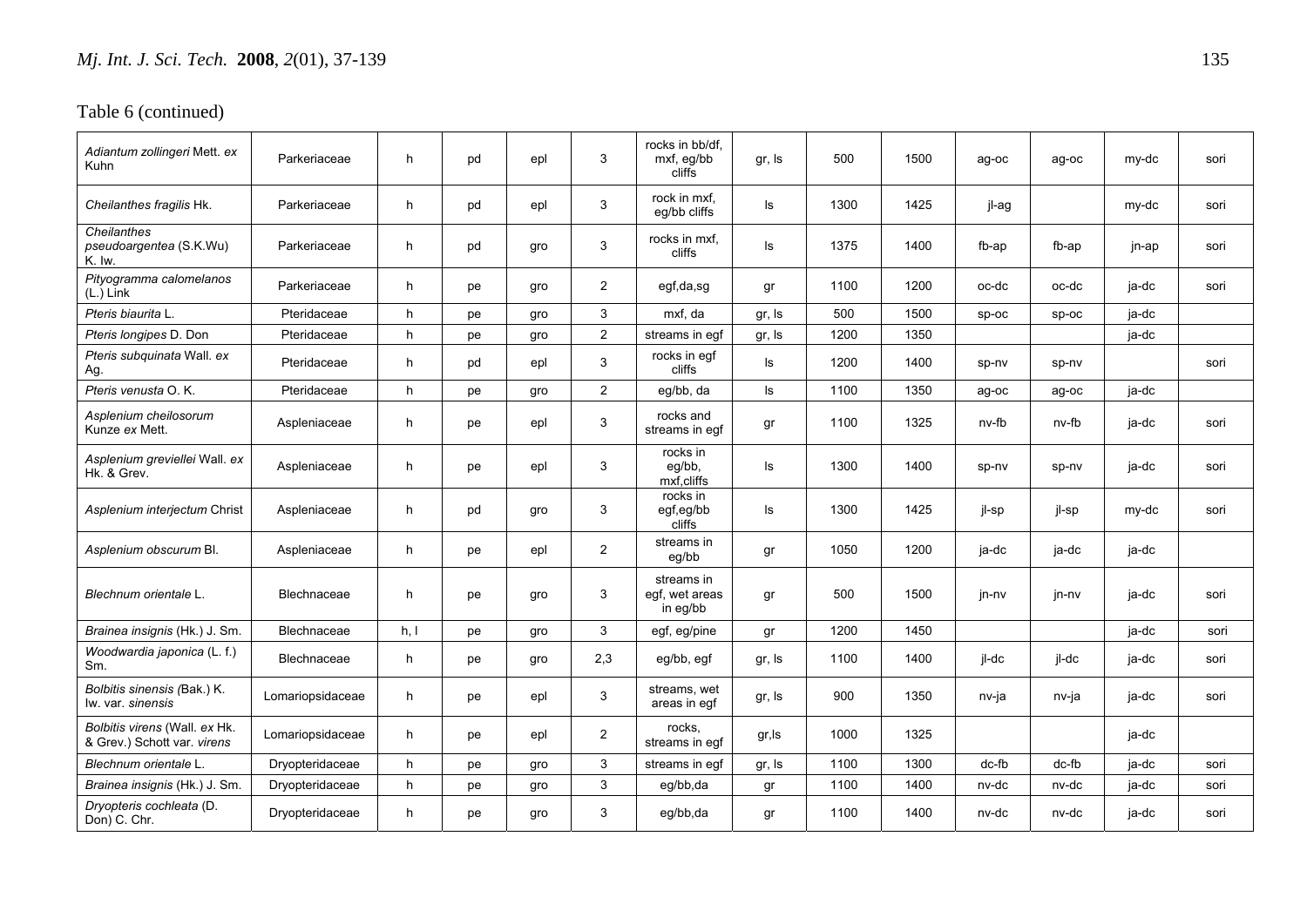| Polystichum lindsaefolium<br>Scort. ex Ridl.                | Dryopteridaceae  | h     | pe | epl      | 3                       | mxf, egf                                         | ls     | 1300 | 1425 | sp-nv   | sp-nv | ja-dc | sori |
|-------------------------------------------------------------|------------------|-------|----|----------|-------------------------|--------------------------------------------------|--------|------|------|---------|-------|-------|------|
| Pteridrys cnemidaria (Christ)<br>C. Chr. & Ching            | Dryopteridaceae  | h     | pe | gro      | $\overline{2}$          | streams in<br>mxf                                | sh     | 500  | 700  | nv-ja   | nv-ja | ja-dc | sori |
| Tectaria decurrens (Presl)<br>Copel.                        | Dryopteridaceae  | h     | pe | gro      | 3                       | streams in eqf                                   | gr, Is | 1100 | 1300 | $dc-fb$ | dc-fb | ja-dc | sori |
| Tectaria herpetocaulos<br>Holtt.                            | Dryopteridaceae  | h     | pe | gro      | 3                       | egf, eg/bb                                       | gr, Is | 550  | 1375 | sp-nv   | sp-nv | ja-dc | sori |
| Thelypteris nudata (Roxb.)<br>Mort, var, nudata             | Thelypteridaceae | h     | pe | gro      | 3                       | mostly<br>streams, wet<br>areas in<br>eg/bb, egf | gr, Is | 1100 | 1500 | il-oc   | jl-oc | ja-dc | sori |
| Thelypteris parasitica (L.)<br>Fosb.                        | Thelypteridaceae | h     | pe | gro      | 3                       | egf,da,sg                                        | gr     | 1100 | 1500 | ja-dc   | ja-dc | ja-dc | sori |
| Thelypteris subelata (Bak.)<br>K. lw.                       | Thelypteridaceae | h     | pe | gro      | 3                       | egf,eg/bb                                        | ls     | 1125 | 1400 | sp-nv   | sp-nv | ja-dc | sori |
| Thelypteris terminans (Hk.)<br>Tag. & K. Iw.                | Thelypteridaceae | h     | pe | gro      | 3                       | eg/bb                                            | gr,ls  | 800  | 1250 | ag-dc   | ag-dc | ja-dc | sori |
| Thelypteris truncate (Poir.)<br>K. Iw.                      | Thelypteridaceae | h     | pe | gro      | $\overline{\mathbf{c}}$ | streams in<br>egf, eg/bb                         | gr     | 1000 | 1200 | ja-dc   | ja-dc | ja-dc | sori |
| Aniscocampium<br>cumingianum Presl                          | Athyriaceae      | h     | pd | gro      | 3                       | bb/df, eg/bb                                     | gr, Is | 550  | 1100 | sp-nv   | sp-nv |       | sori |
| Athyrium anisopterum Christ                                 | Athyriaceae      | h     | pd | gro      | 3                       | bb/df, eg/bb                                     | gr     | 1000 | 1400 | jl-sp   |       | my-dc | sori |
| Diplazium esculentum<br>(Retz.) Sw.                         | Athyriaceae      | h     | pe | gro      | 3                       | streams in<br>bb/df, wet<br>areas in eg/bb       | gr     | 700  | 1150 | ja-fb   | ja-fb | ja-dc | sori |
| Diplazium muricatum (Mett.)<br>v. A. v. Ros.                | Athyriaceae      | h     | pe | gro      | 3                       | rocks in<br>egf,eg/bb                            | ls     | 1125 | 1400 | oc-nv   | oc-nv | ja-dc | sori |
| Aglaomorpha coronans<br>(Wall. ex Mett.) Copel.             | Polypodiaceae    | h     | pe | epi      | $\overline{c}$          | eg/bb                                            | ls     | 1100 | 1325 |         |       | ja-dc |      |
| Drymoglossum piloselloides<br>(L.) Presl var. piloselloides | Polypodiaceae    | h, cr | pe | epi, epl | 3                       | rocks in mxf,<br>egf                             | ls     | 1100 | 1400 | ag-oc   | ag-oc | ja-dc | sori |
| Drynaria propinqua (Wall. ex<br>Mett.) J. Sm. ex Bedd.      | Polypodiaceae    | h     | pd | epi      | $\overline{2}$          | egf, eg/bb                                       | gr, Is | 1000 | 1500 | jl-sp   | jl-sp | my-ja | sori |
| Drynaria rigidula (Sw.)<br>Bedd.                            | Polypodiaceae    | h     | pd | epi      | 3                       | eg/bb                                            | gr     | 1000 | 1400 | my-jl   | my-jl | my-dc | sori |
| Lepisorus nudus (Hk.) Ching                                 | Polypodiaceae    | h     | pe | epi      | 3                       | egf, eg/pine                                     | gr, Is | 1200 | 1525 | ag-oc   | ag-oc | ja-dc | sori |
| Leptochilus ellipticus<br>(Thunb.) Noot.                    | Polypodiaceae    | h     | рe | gro      | 2                       | streams in<br>egf, eg/bb                         | gr, Is | 1100 | 1350 | ag-oc   | ag-oc | ja-dc | sori |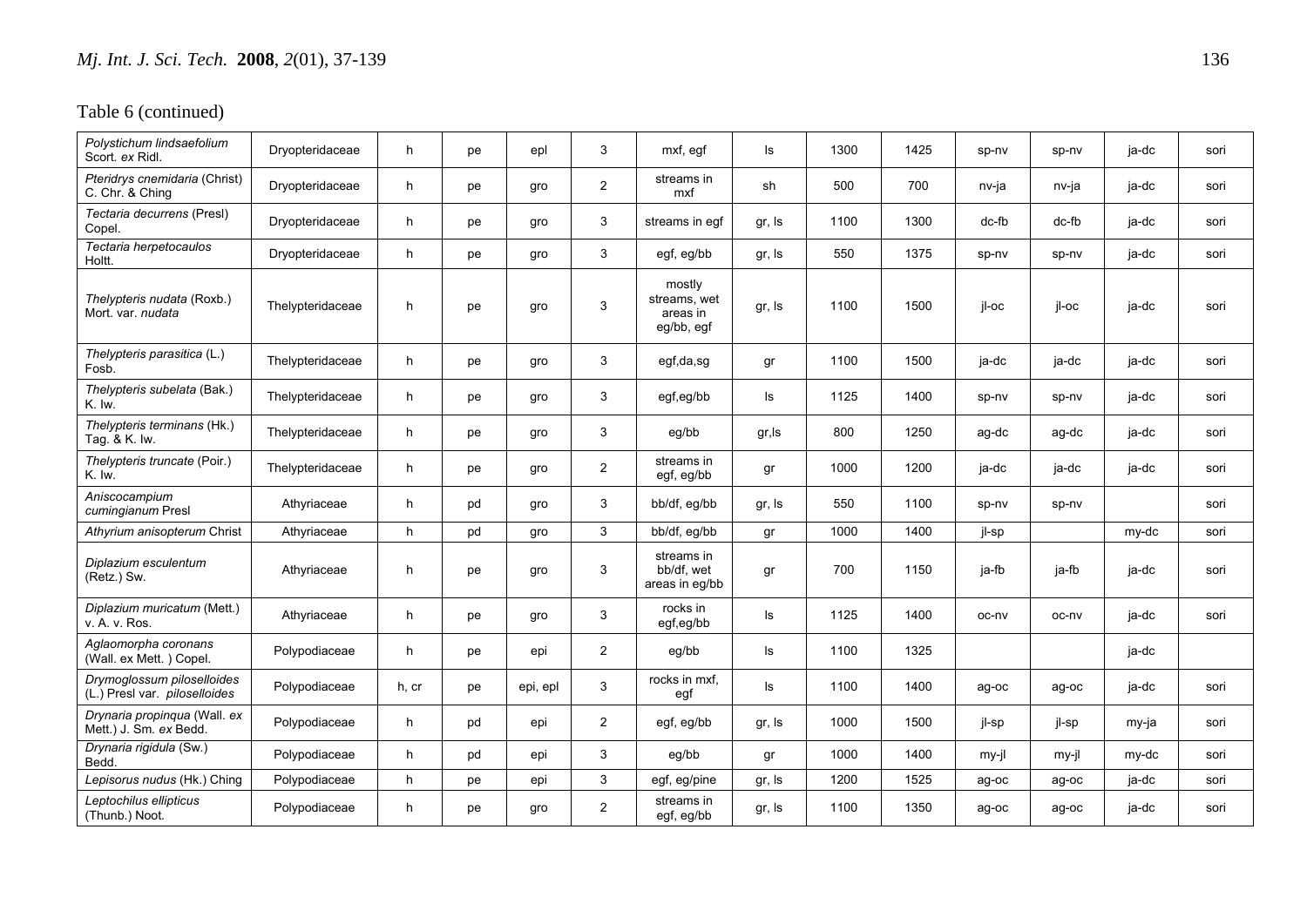| Loxogramme involuta (D.<br>Don) Presl                                         | Polypodiaceae   | h  | рe | epi,epl          | 3              | rocks in mxf<br>cliffs                               | ls     | 1300 | 1425 | sp-nv    | sp-nv    | ja-dc | sori           |
|-------------------------------------------------------------------------------|-----------------|----|----|------------------|----------------|------------------------------------------------------|--------|------|------|----------|----------|-------|----------------|
| Microsorum zippelii (Bl.)<br>Ching                                            | Polypodiaceae   | h  | pd | epi, epl         | 3              | rocks and<br>streams in<br>egf, mxf,<br>eg/bb cliffs | gr, ls | 1000 | 1425 | sp-ja    | sp-ja    | jn-fb | sori           |
| Phymatosorus lucidus<br>(Roxb.) P.S.                                          | Polypodiaceae   | h  | pe | epl              | 3              | rocks in mxf<br>cliffs                               | Is     | 1200 | 1425 | $dc$ -ap | $dc$ -ap | ja-dc | sori           |
| Platycerium wallichii Hk.                                                     | Polypodiaceae   | h  | pd | epi              | $\overline{2}$ | dof, eg/bb                                           | gr     | 500  | 1050 | ag-oc    | ag-oc    | jn-dc |                |
| Polypodium mamneiense<br>H.Christ                                             | Polypodiaceae   | h  | pd | epi, epl         | 3              | egf                                                  | ls     | 1100 | 1400 | jl-sp    | jl-sp    | jn-dc | sori           |
| Pyrrosia lingua (Thunb.) Far.<br>var. heteractis (Mett. ex<br>Kuhn) Hoven.    | Polypodiaceae   | h  | pe | gro, epl         | 3              | rocks in mxf<br>cliffs                               | ls     | 500  | 1425 | sp-dc    | sp-dc    | ja-dc | sori           |
| Pyrrosia porosa (Wall. ex<br>Presl) Hoven. var.<br>tonkinensis (Gies.) Hoven. | Polypodiaceae   | h. | pe | gro, epi,<br>epl | $\mathsf 3$    | rocks in mxf,<br>egf cliffs                          | gr, Is | 1200 | 1425 | sp-dc    | sp-dc    | ja-dc | sori           |
| <b>Bryophyta</b>                                                              |                 |    |    |                  |                |                                                      |        |      |      |          |          |       |                |
| Anthocerotopsida                                                              |                 |    |    |                  |                |                                                      |        |      |      |          |          |       |                |
| Phaeoceros laevis (L.)<br>Prosk.                                              | Anthocerotaceae | h  | рe | gro              | $\overline{2}$ | eg/bb                                                | gr     | 1100 | 1500 | $sp-oc$  | $sp-oc$  | ja-dc | sporophyt<br>e |
| Hepaticopsida                                                                 |                 |    |    |                  |                |                                                      |        |      |      |          |          |       |                |
| Dumortiera hirsuta (Sw.)<br>Nees                                              | Marchantiaceae  | h  | pe | epl              | 3              | rocks,<br>streams in<br>egf, eg/bb                   | gr     | 1100 | 1200 | oc-nv    | oc-nv    | ja-dc | sporophyt<br>e |
| <b>Bryopsida</b>                                                              |                 |    |    |                  |                |                                                      |        |      |      |          |          |       |                |
| Brachymenium nepalense<br>Hk.                                                 | <b>Bryaceae</b> | h  | pe | epi              | 3              | eg/pine                                              | gr     | 1450 | 1525 | $sp-oc$  | sp-oc    | ja-dc | capsules       |
| <b>Brachymenium</b>                                                           | Bryaceae        | h  | pe | epl              | 3              | rocks in<br>eg/pine                                  | gr     | 1450 | 1525 | $sp-oc$  | $sp-oc$  | ja-dc | capsules       |
| Rhodobryum giganteum<br>(Schwaegr.) Par.                                      | Bryaceae        | h  | pe | epl              | 3              | rocks in<br>eg/bb, cliffs                            | ls     | 1200 | 1425 | ag-oc    | ag-oc    | ja-dc |                |
| Entodon macrocarpus<br>(Hedw.) Mitt.                                          | Entodontaceae   | h  | pe | epi              | 3              | eg/pine                                              | gr     | 1300 | 1450 | my-ag    | my-ag    | ja-dc | capsules       |
| Entodon macropodus<br>(Medw.) Mitt.                                           | Entodontaceae   | h  | pe | epl              | 3              | rocks in egf,<br>mxf                                 | ls     | 1300 | 1425 | $sp-oc$  | sp-oc    | ja-dc | capsules       |
| Entodon plicatus C. Muell.                                                    | Entodontaceae   | h  | pe | epi              | 3              | rocks in egf,<br>eb/bb                               | ls     | 1200 | 1400 | sp-nv    | sp-nv    | ja-dc | capsules       |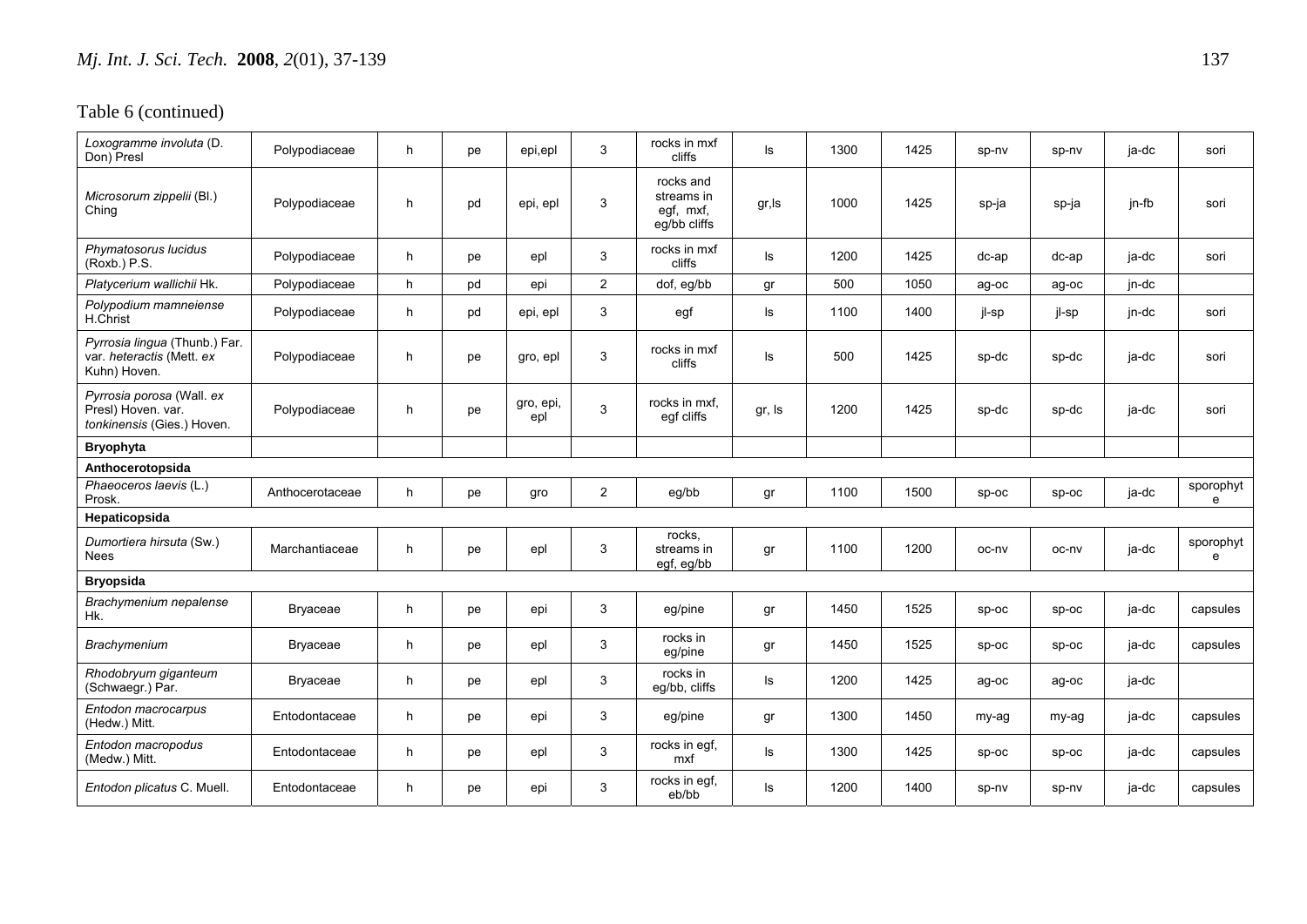| Fissidens nobilis Griff.                                                          | Fissidentaceae   | h | pe | epl      | 2              | rocks.<br>streams wet<br>areas in egf | gr, Is | 1200 | 1325 |         |         | ja-dc |          |
|-----------------------------------------------------------------------------------|------------------|---|----|----------|----------------|---------------------------------------|--------|------|------|---------|---------|-------|----------|
| Hypopterygium<br>flavolimbatum Mull, & Hal.                                       | Hypoterygiaceae  | h | pe | epl      | 3              | rocks in egf,<br>cliffs               | ls     | 1200 | 1400 |         |         | ja-dc |          |
|                                                                                   | Leskeaceae       | h | pe | epi      | 3              | egf                                   | ls     | 1300 | 1425 |         |         | ja-dc |          |
| Leucobryum aduncum Dozy<br>& Molk. var.scalare (C.<br>Muell. ex Fleisch.) A. Eddy | Leucobryaceae    | h | pe | epi      | 3              | eg/bb                                 | gr     | 1100 | 1400 | jl-nv   | jl-nv   | ja-dc | capsules |
| Meteoriopsis squarrosa<br>(Hk.) Fleish. var. squarrosa                            | Meteoriaceae     | h | pe | epi, epl | $\overline{4}$ | rocks, cliffs                         | ls     | 1200 | 1425 |         |         | ja-dc |          |
| Papillaria semitorta (C.<br>Muell.) Jaeg.                                         | Meteoriaceae     | h | pe | epi      | 4              | rocks in mxf.<br>cliffs               | ls     | 1300 | 1425 |         |         | ja-dc |          |
| Plagiomnium succulentum<br>(Mitt.) Kop.                                           | Mniaceae         | h | pe | epl      | 3              | rocks in mxf,<br>egf, cliffs          | ls     | 1200 | 1400 |         |         | ja-dc |          |
| Himantocladium plumula<br>(Nees) Fleisch.                                         | Neckeraceae      | h | pe | epi      | 3              | egf, cliffs                           | ls     | 1300 | 1425 |         |         | ja-dc |          |
| Stereophyllum                                                                     | Plagiotheciaceae | h | pe | epi      | 3              | egf, eg/pine                          | gr     | 900  | 1200 | jl-sp   | jl-sp   | ja-dc | capsules |
| Pogonatum neesii (C.Muell.)<br>Dozy                                               | Polytrichaceae   | h | pe | gro      | 4              | eg/bb                                 | gr     | 1100 | 1400 | oc-nv   | oc-ny   | ja-dc | capsules |
| Hyophila involuta (Hk.)<br>Jaeg.                                                  | Pottiaceae       | h | pe | epl      | 3              | rocks in<br>eg/pine                   | gr     | 1450 | 1525 | $sp-oc$ | $sp-oc$ | ja-dc | capsules |
| Racopilum orthocarpum<br>Wils. ex Mitt.                                           | Racopiliaceae    | h | pe | epi      | 3              | egf                                   | gr, Is | 1100 | 1400 | my-ag   | my-ag   | ja-dc | capsules |
| Rhytidium                                                                         | Rhitidiaceae     | h | pe | epi      | 3              | eg/pine                               | gr     | 1450 | 1525 | $sp-oc$ | $SD-OC$ | ja-dc | capsules |
| Targionia hypophilla L.                                                           | Targioniaceae    | h | pe | epl      | 3              | rocks in egf,<br>cliffs               | ls     | 1300 | 1425 |         |         | ja-dc |          |
| Thuidium orientale Mitt. ex<br>Dix.                                               | Thuidiaceae      | h | pe | epi      | 3              | mxf, egf, cliffs                      | ls     | 1200 | 1400 |         |         | ja-dc |          |